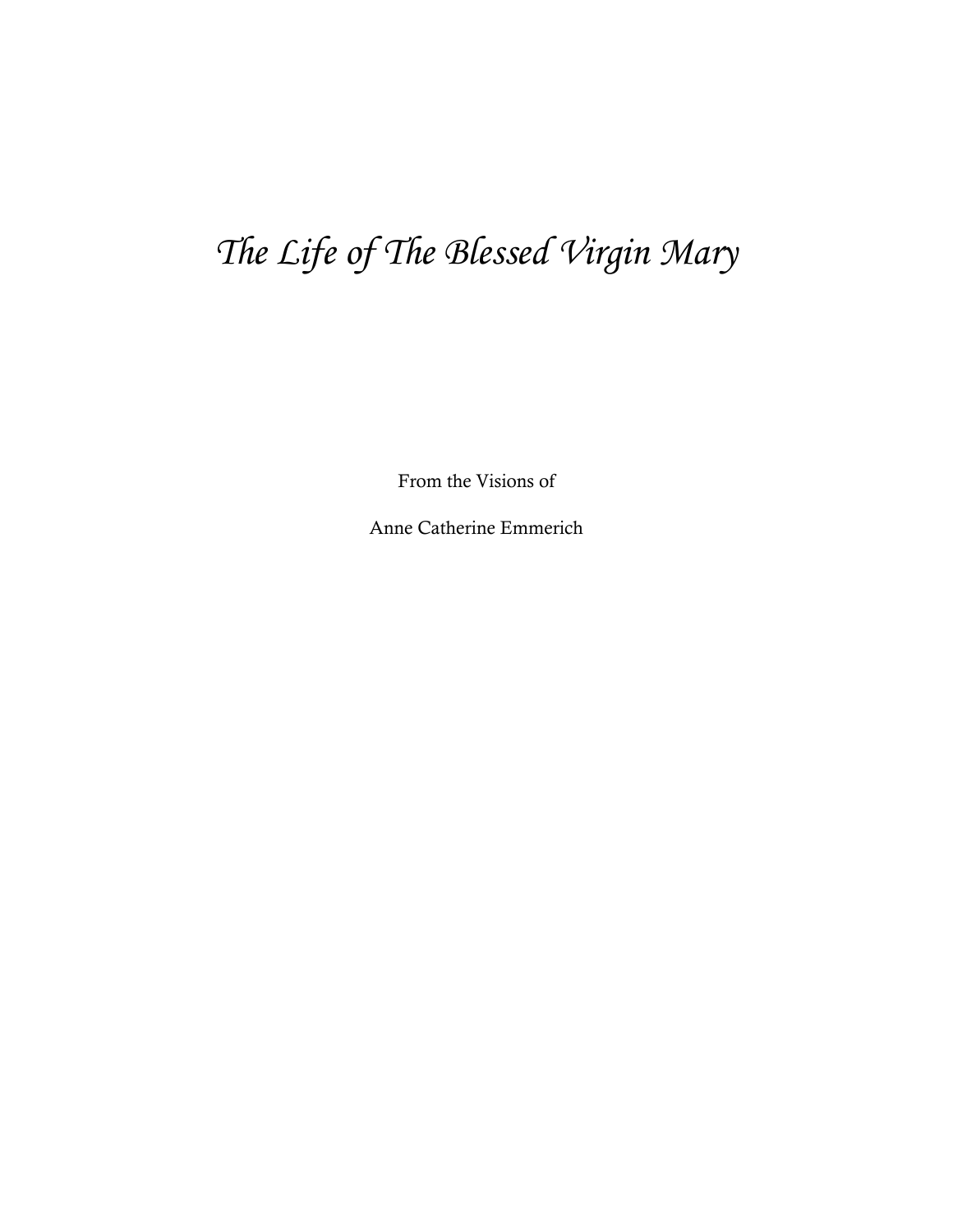Translated by: Sir Michael Palairet

Translator's Note: I have omitted some of Clemens Brentano's notes altogether and have translated only extracts of some of the others; but have included everything that seemed likely to interest the English reader.

Supplementary notes by the translator, Sir Michael Palairet, are indicated with (Tr) Supplementary notes by Rev. Sebastian Bullough, O.P. are indicated with (SB) Supplementary notes by Clemens Brentano are indicated with (CB) Supplementary notes by Ronald L. Conte Jr. are indicated with (RC)

Note: Anne Catherine Emmerich was born on September 8<sup>th</sup>, 1774, at Flamske, near Koesfeld, Westphalia, West Germany, and became on November  $13<sup>th</sup>$ , 1803, a nun of the Augustinian Order at the Convent of Agnetenberg at Dülmen (also in Westphalia). She died on February 9<sup>th</sup>, 1824. Full details of her life and death will be found in the preface to *The Dolorous Passion of Our Lord Jesus Christ*.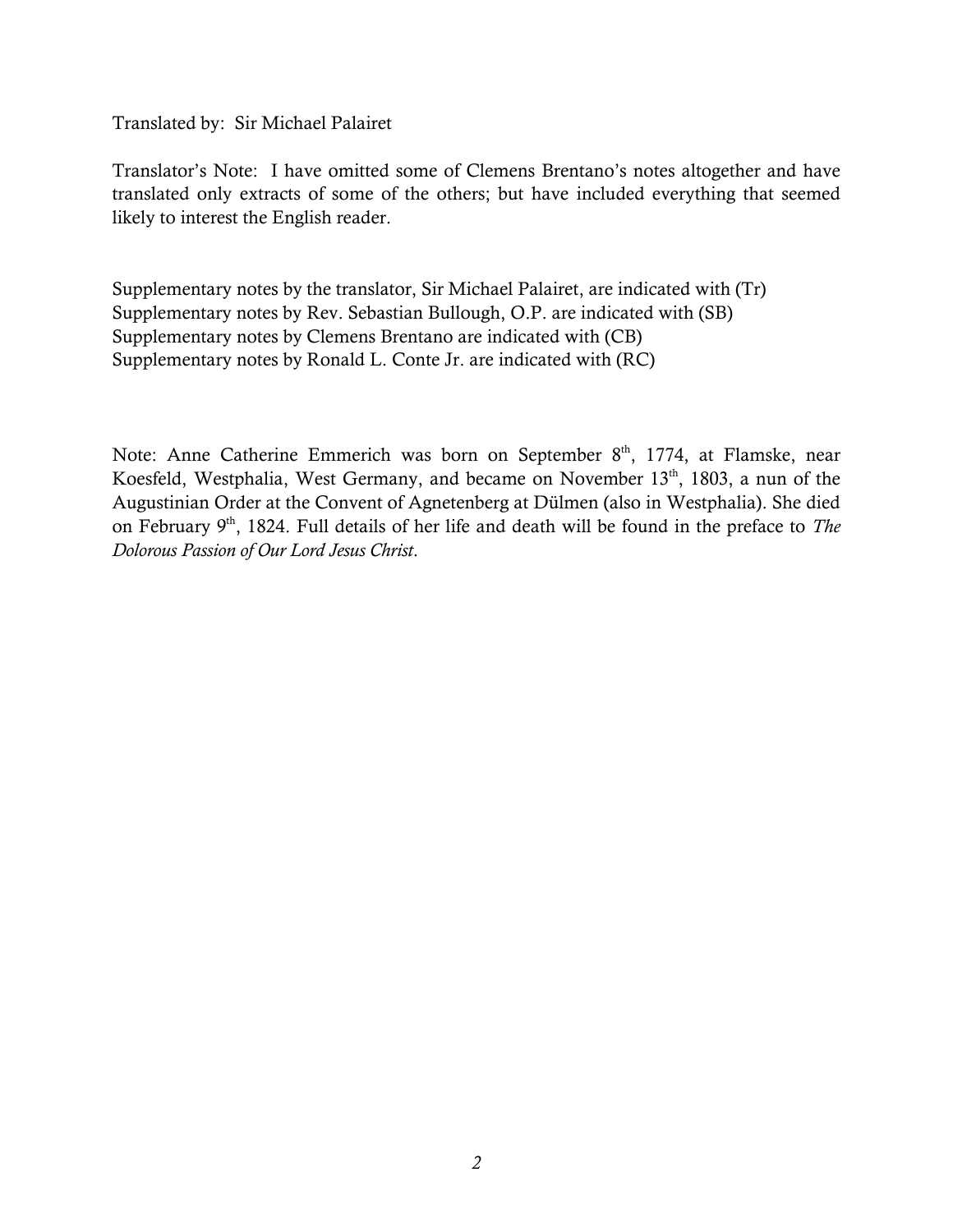Extract From The Preface To The German Edition:

Most readers of *The Dolorous Passion of Our Lord Jesus Christ according to the visions of the devout Anne Catherine Emmerich* are no doubt aware that this book contains only a part of those visions. Clemens Brentano spent several years in Dülmen in the endeavour to reproduce with scrupulous care the visionary's utterances, which were sometimes fragmentary and sometimes formed a connected narrative. This was the origin of his diary, which was begun in January 1820 and contained a great variety of visions regarding the lives of the Saints, the feasts of the Church and other events. Later, however, in the years 1821 and 1822, these visions became more and more concentrated on the Life of Christ and of the holy persons about Him. The records of these visions, which still exist in their original form, were made by the late Clemens Brentano with almost documentary precision. He extracted from them everything relating to the Life of Christ, and was thus able to present to the reader the public Life of Our Lord day by day according to Catherine Emmerich's visions. The last portion of these records has been printed under the title of *The Dolorous Passion of Our Lord.*

Besides this large collection of accounts of the Life of Christ, Clemens Brentano completed another smaller one relating to the life of the Blessed Virgin. After arranging the relevant extracts and choosing wood-cuts to illustrate them, he started printing them in 1841, and had finished a considerable part when a lingering illness put a stop to his work and finally caused his death on July  $28<sup>th</sup>$ , 1842. After this sad event his papers, including those relating to Catherine Emmerich, came into the hands of his brother Christian Brentano in Aschaffenburg. The latter died on October  $27<sup>th</sup>$ , 1851, without having carried out his intention of continuing to print the *Life of Our Lady*; but fortunately his widow was able, with the help of some learned friends, to complete the work.

When the *Dolorous Passion* appeared, Catherine Emmerich's visions were known only to a few, though very distinguished men. In the meantime the voices of many thousands of readers have swelled the originally very modest applause. However the historical or theological character of the work may be judged, it is acknowledged to be a treasury of holy scenes and pictures which contribute to the edification and inspiration of the faithful. In this respect the *Life of Mary* is, we consider, a worthy companion to the *Dolorous Passion*. It does not, however, like the latter, present a complete and comprehensive narrative. The gaps which occur in it are to be explained by its close connection with the *Life of Christ*. Since the latter was necessarily often concerned with the Virgin Mother, sections of the *Life of Mary* had to be omitted in order to avoid repetitions when the *Life of Christ* should be printed (as it was later). The latter work should therefore be read in conjunction with the *Life of Mary*. 1

<sup>1</sup> Currently these books are titled: *The Dolorous Passion of Our Lord Jesus Christ*, *The Life of the Blessed Virgin Mary*, and *The Life of Jesus Christ and Biblical Revelations*. The latter title was published in 1914 as: *The Lowly Life and Bitter Passion of Our Lord Jesus Christ and His Blessed Mother together with the Mysteries of the Old Testament*.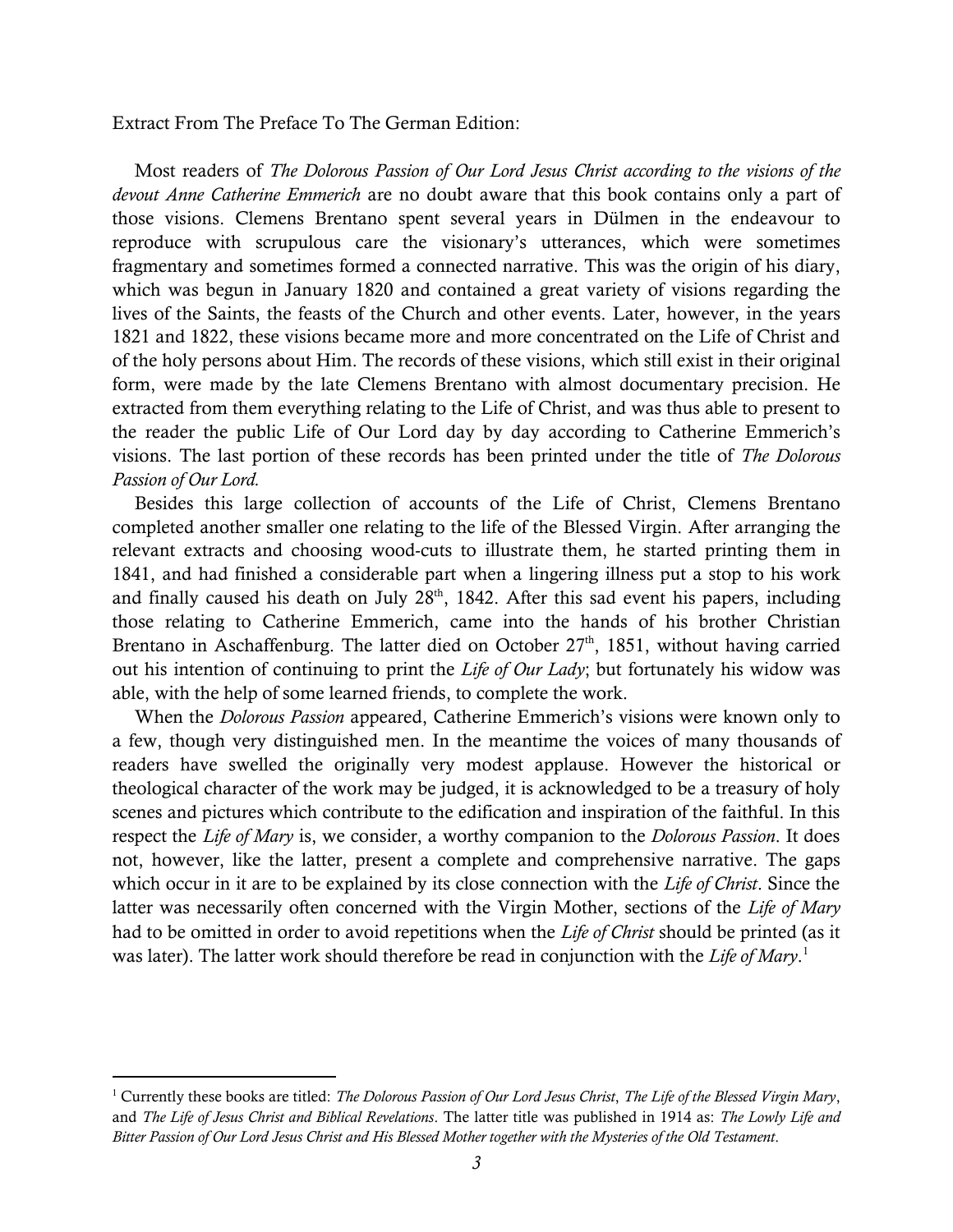Observations On The Supplementary Notes:

Those who read or even merely look at this book must perforce ask themselves to what extent the statements of Anne Catherine Emmerich are consonant with what can be known of the persons, places, and events in question through the channels of inspired Scripture, reliable history, legitimate tradition, and established geography. Clemens Brentano set out to meet this inquiry as far as he could with the materials and evidence that were available to him at the time. His notes (as completed by his brother) have been preserved, and are here followed by his initials CB in parentheses. A further series of notes has been prepared for this edition, sometimes annotating the text directly, and sometimes elucidating the notes of Brentano. These are indicated by the initials SB in parentheses. Attention has been paid throughout to the witness of the four channels of information mentioned above, either to corroborate the statements or to indicate that there is no supporting evidence, or to suggest that there has been some confusion of facts, or occasionally to correct some detail (usually of a chronological, geographical, or philological nature) which appears to be mistaken.

These notes have not been concerned with the problem of the immediate provenance of the material and the relationship of the visionary to Brentano and any other sources which he may or may not have used. Nor are they concerned with the nature or origin of the visions. Their only object has been to test the accuracy of the material as it stands.

It is wise to be aware throughout of what Scripture relates about the events described, and to this end the Scriptural reference has been inserted in a note to each chapter-heading. Similarly, when a Biblical character or event appears, a reference is given except in the most obvious cases. Old Testament legislation is also referred to, when a point of ritual is raised, supplemented by Rabbinic rulings which were current at the time of Christ, and which are preserved in the *Mishnah*. In all these matters, it may be said at once that the statements of Anne Catherine Emmerich (always written AC in the Supplementary Notes) are never found to be counter to the Scriptures, nor mistaken about Jewish ritual at the time, as far as this is ascertainable, apart from a small point about the calendar. When AC's statements involve a particular interpretation of a Biblical text, this is noted. The Biblical references of Clemens Brentano (always referred to as CB) have all been checked, and they have always been found correct, though occasionally in need of supplement. His Rabbinic references, similarly, have sometimes required expansion.

The contemporary historian Josephus (A.D. 37-*c*. 100) is an indispensable source for the period. His main works, *The Antiquities of the Jews* and *The Wars of the Jews*, are referred to by their usual abbreviations *Ant.* and *Wars*. The *Mishnah* is quoted by tractate and section. CB's references to other authors have also been checked, and sometimes more exact references have been provided. His philological observations have usually been simply supplemented by additional notes, confirming or correcting according to more recent studies. It may be said that CB's findings, especially in the field of Scripture and history, have in most cases been found reliable, and his annotations, especially in view of his confessed lack of training and equipment, deserve the highest commendation.

Many early Christian traditions were preserved in the so-called apocryphal gospels. These documents, while plainly composed not as serious histories but as edifying or even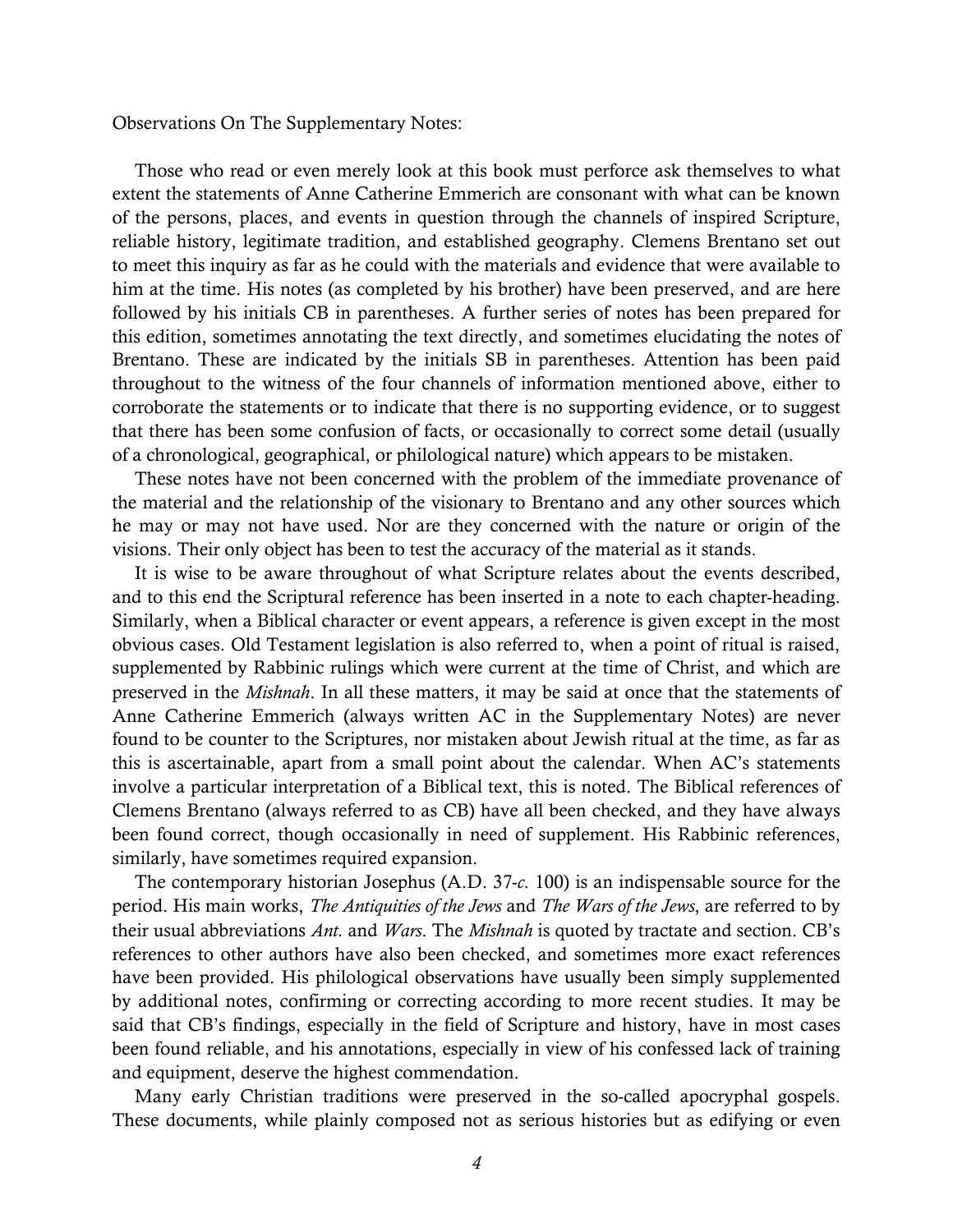diverting imaginations, usually under the pseudonym of some Biblical person (being more like pious 'historical novels' of the time), do in all probability enshrine many historical facts subsequently adorned with fancies of a later age. When a parallel can be traced between AC's statements and these traditional sources, the matter is duly noted, and it is interesting to observe how rarely AC's account shares the fanciful elaborations of the apocryphal material. Furthermore, her frequent descriptions of people's appearance and attire seem usually to be of an entirely independent nature. It is worth remembering in this connection that AC was at one time a professional seamstress, a fact which adds interest to her minute observation of clothes. Most of her intricate genealogical statements, so remarkably consistent throughout, find no parallels in the apocryphal literature. The documents referred to most frequently in the notes are the so-called *Protevangelion of James* (*Protev*.), *Pseudo-Matthew* (*Ps-Matt*.), and the *Nativity of Mary* (*Nat. Mar*.), with references to chapters. The editions used were *The Apocryphal New Testament*, translated by M. R. James (1924), and *The Apocryphal Gospels*, translated by J. Harris Cowper (1897). These editions made use of many texts hardly available to CB.

For exegetical work on the Bible, an invaluable aid has been the large *Catholic Commentary* published in 1953, where the general findings of modern scholarship have been made readily available and reliably presented. The references are to paragraphs.

The geographical side presented many problems, and here the same *Catholic Commentary* was of great assistance in the identification of Biblical sites, and the maps it includes are the result of the latest geographical surveys of the Holy Land.

For the conclusions of modern hagiography *The Book of Saints* (4<sup>th</sup> ed.), produced by the monks of Ramsgate in 1947, has been a handy work of reference. The *Catholic Encyclopedia* (1912) and the *Jewish Encyclopedia* (1905) have often given valuable assistance and guidance to sources.

Lastly, one cannot fail to mention the monumental work of Kaplan Helmut Fahsel, *Der Wandel Jesu in der Welt, nach den Visionen der Anna Katharina Emmerich*, Basel, 1942, which is by far the most elaborate work on the subject, and whose maps and genealogies have been consistently useful.

### SEBASTIAN BULLOUGH, O.P.

Cambridge *In festo SS. Nominis Mariae*, 1953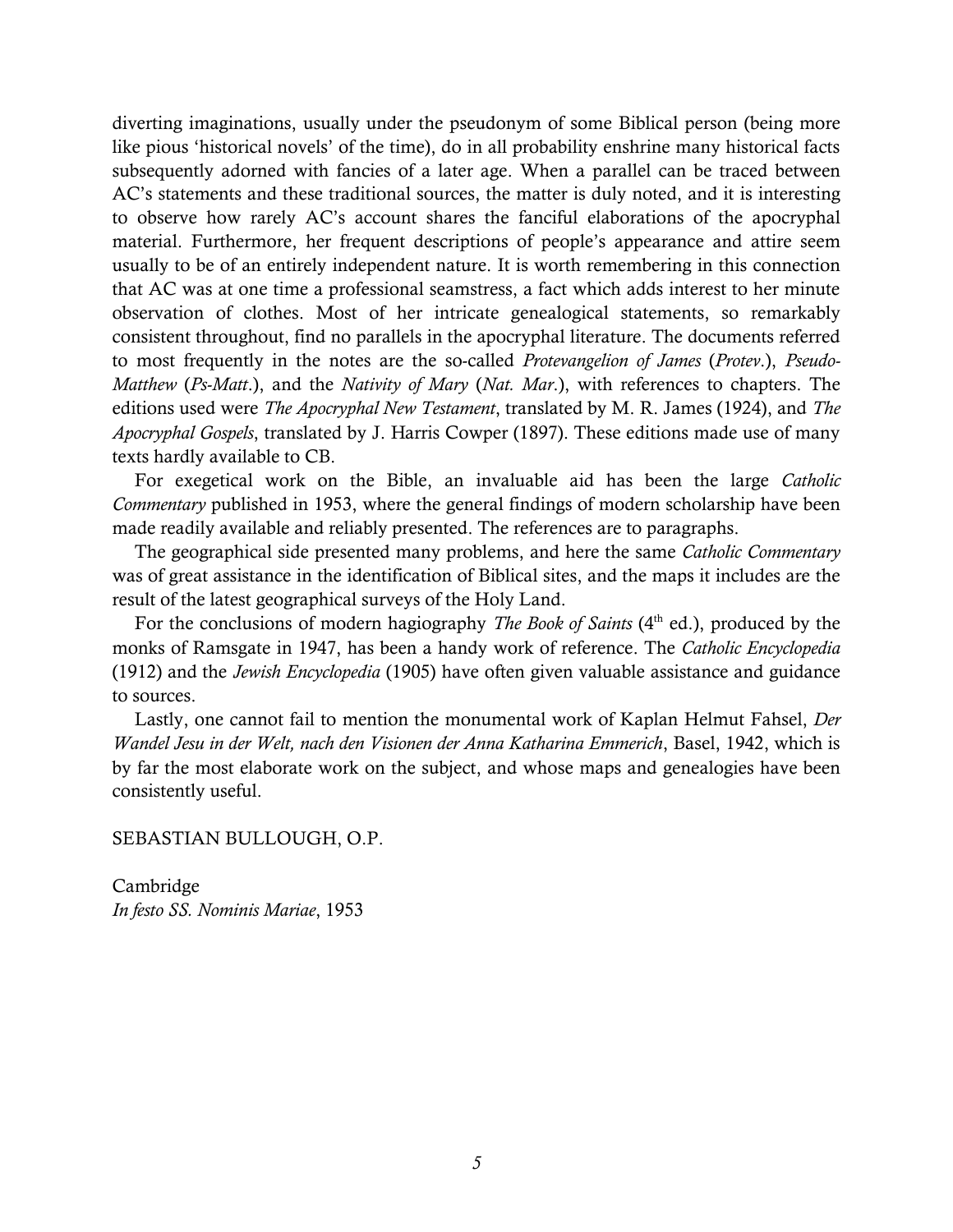### I. OUR LADY' S ANCESTORS

 $\overline{a}$ 

Last night there came again before my soul everything that I had so often seen as a child concerning the life of the ancestors of the Blessed Virgin Mary. I saw it all in a series of pictures just as I did then. If only I could tell it all as I know it and have it before my eyes, it would certainly give great joy to the Pilgrim.<sup>2</sup> In my miserable state I was greatly revived by contemplating these pictures. As a child I was so certain of all I saw that if anyone told me any of the stories differently, I would say straight out: 'No, this is how it is.' And, indeed, I would have let myself be killed rather than deny that it was thus and not otherwise. Later on, life in the world confused me, and I kept silence. The inner certainty has, however, always remained with me, and last night I once more saw everything even to the smallest details.

When I was a child, my thoughts were always taken up with the Crib and the Child Jesus and with the Mother of God, and I often wondered very much why people told me nothing about the family of Our Lady. I could not understand at all why so little had been written down about her ancestors and relations. In the great longing which I had, I then received a multitude of visions of the Blessed Virgin's ancestors. I must have seen them back to the fourth or fifth generation. I saw them always as wonderfully pious and simple people inspired by a quite extraordinary secret longing for the coming of the promised Messias. I saw them always living amongst other men who, compared to them, seemed to me rough and barbarous. They themselves, I saw, were so quiet, gentle and kindly, that I often said to myself in great anxiety about them: 'Oh where can these good people find a refuge, how are they to escape from those rough, wicked men? I will seek them out and will be their servant, I will fly with them into a wood where they can hide themselves; I am sure I shall still be able to find them!' So clearly did I see them and believe in them, that I was always afraid and full of anxiety about them.

I always saw these people leading a life of great self-denial. I often saw that those among them who were married bound themselves mutually to observe continence for a time; and this gave me much joy, though why this was I could not clearly say. They practised these separations chiefly when they were occupied with all kinds of religious ceremonies, accompanied by incense and prayers. $3$  From these I perceived that there were priests among them. I often saw them moving from one place to another, leaving large homesteads and retiring to smaller ones, in order to lead their lives undisturbed by wicked people.

They were so devout and so full of longing towards God that I often saw them, alone in the field by day and by night too, running about and crying to God with such intense desire that, in the hunger of their hearts, they tore open their garments at their breasts, as if God were about to burn Himself into their hearts with the hot rays of the sun, or to quench with the moonlight and starlight their thirst for the fulfilment of the Promise.

<sup>&</sup>lt;sup>2</sup> The 'Pilgrim' is Clemens Brentano, who wrote down the visions at Catherine Emmerich's dictation. These were communicated by her to him on the morning of June  $27<sup>th</sup>$ , 1819. (Tr.)

<sup>&</sup>lt;sup>3</sup> It is commonly stated that such separation was required of priests on duty, and this can be deduced from Lev.15.18 (ceremonial uncleanness contracted) and Lev. 22.3 (ceremonial cleanness required). (SB)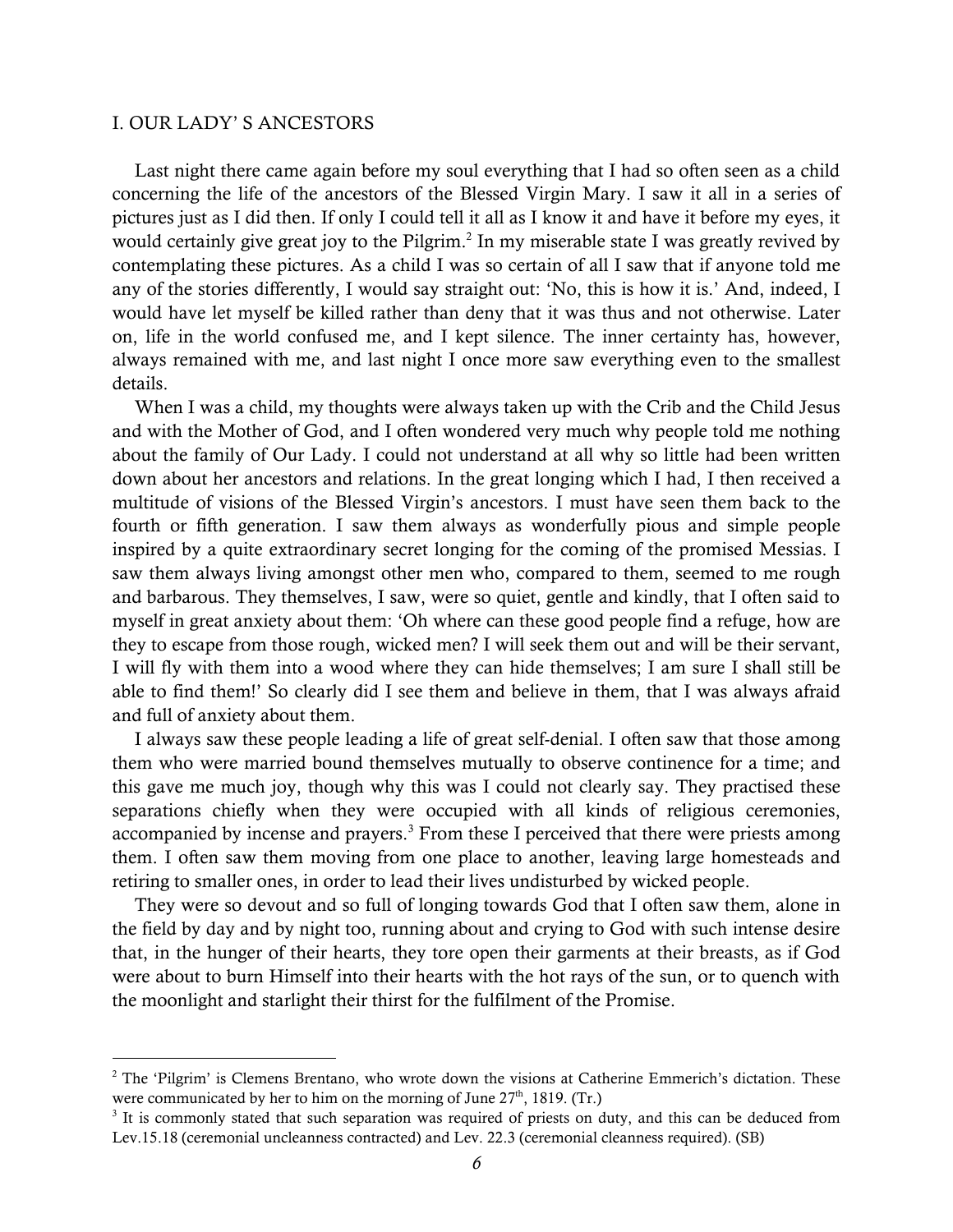Pictures like these came to me, I remember, when as a child or as a young girl I was kneeling and praying to God, alone with the flock in the pastures, or at night on the high fields above our farm; or when, in Advent, I walked through the snow at midnight to the *Rorate* devotions in St. James' Church at Koesfeld, three-quarters of an hour away from our cottage at Flamske. The evening before, and in the night too, I prayed much for the poor souls in purgatory. I thought that in their lives they had perhaps not been eager enough for grace; perhaps they had given way to other desires for the creatures and goods of the world, had fallen into many faults, and were now yearning to be released. So I offered up my prayer and my longing to God our Saviour for them, trying as it were to pay their debt for them. I got a little benefit, too, for myself, for I knew that the kind Holy Souls, in gratitude to me and because of their constant desire for help by prayers, would wake me at the right time and would not let me over-sleep. And so they did; they floated round my bed like little flames, little dim, quiet flames, and woke me just in time for me to be able to offer up my morning prayer for them. Then I sprinkled myself and them with holy water, put on my clothes, and started on my way. I saw the poor little lights accompanying me in a regular procession; and on the way I sang with true heart's desire: 'Drop down dew, ye heavens, from above, and let the clouds rain the Just One.' And as I sang, I saw here and there in the wilderness and in the fields the beloved ancestors of Our Blessed Lady running about and crying for the Messias; and I did as they did, and came to Koesfeld always in time for the *Rorate* Mass,<sup>4</sup> even when the Holy Souls led me, as they sometimes did, a very long way round past all the Stations of the Cross.

Now, in my visions of these beloved ancestors of Our Lady praying so hard in their hunger for God, they seemed to me strange indeed in their dress and in their way of living, and yet so near and so clear to me, that I still know and have before my eyes all their features and figures. And I kept asking myself: 'What manner of people are these? Everything is different from nowadays, yet there these people are, and all that I see has really happened!' And so I always used to hope that I might go to them.

In all they did and in all they said and in their religious services, these good people were very decided and exact; and they made no lamentations except over the sufferings of their neighbours.

### THE ANCESTORS OF ST. ANNE<sup>5</sup>

I had a detailed vision of the ancestors of St. Anne, the mother of the Blessed Virgin. They lived at Mara in the region of Mount Horeb, and were connected spiritually with a kind of very devout Israelites of whom I have seen a great deal. I will relate as much as I can recall about them. I was with these people almost the whole of yesterday, and if I had not been oppressed by so many visits, I should not have forgotten nearly all of what I saw.

These devout Israelites who were connected with the ancestors of St. Anne were called Essenes or Essaees. They have, however, changed their name three times, for they were first called Eskarenes, then Chasidaees, and finally Essenes. Their first name, Eskarenes, came

<sup>&</sup>lt;sup>4</sup> Mass of the Fourth Sunday in Advent.

<sup>5</sup> Communicated in July and August 1821.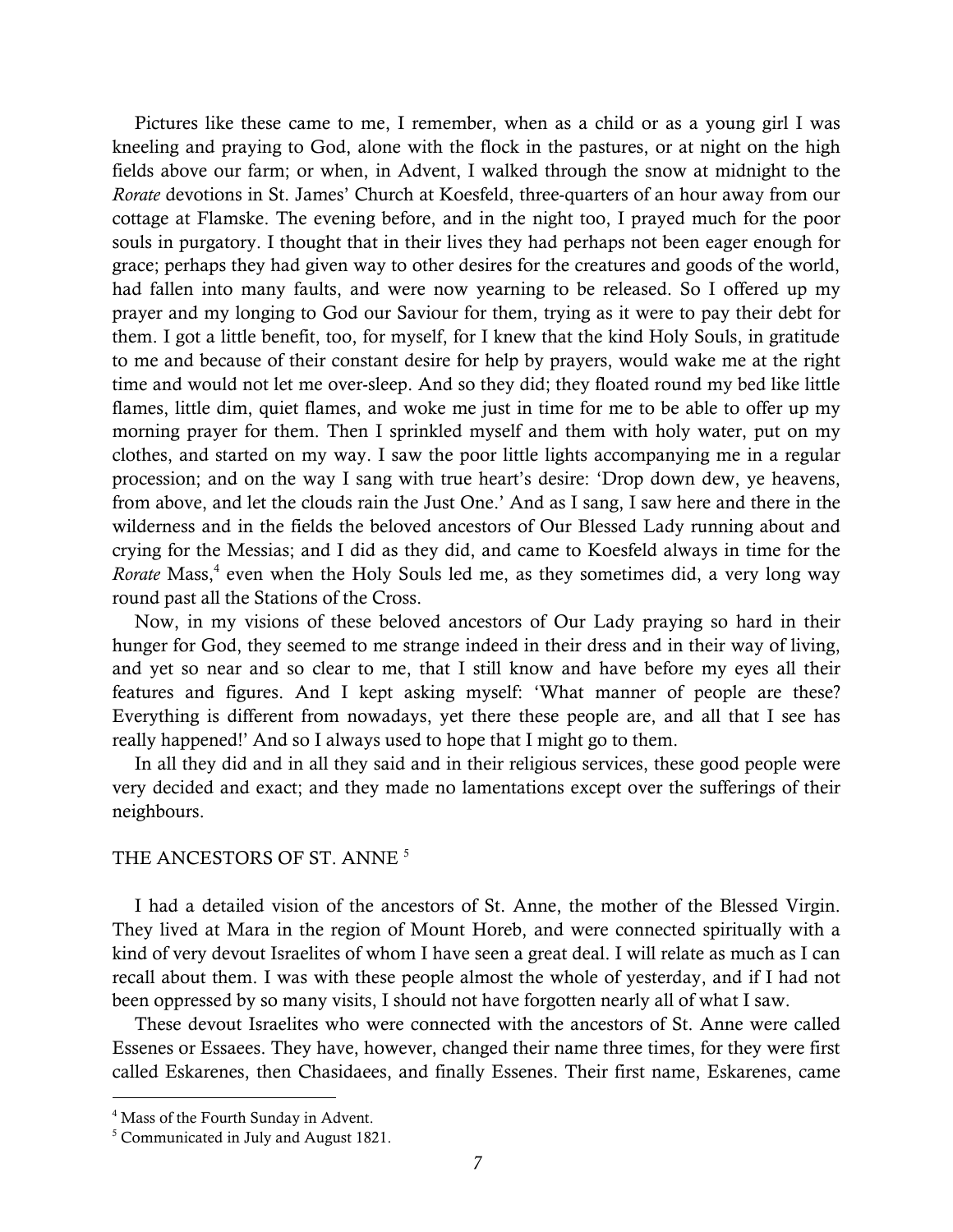from the word Eskara or Azkara, which is the name for the part of the sacrifice belonging to God, and also for the sweet-smelling incense at the offering of wheaten flour.<sup>6</sup> The second name, Chasidaees, means merciful.<sup>7</sup> I cannot remember what the name Essenes comes from.<sup>8</sup> The way of life of these devout people is an inheritance from the time of Moses and Aaron and in particular from the priests who carried the Ark of the Covenant; but it was not until the period between Isaias and Jeremias that their way of life was regularly established. At the beginning there were not many of them; later on, however, their settlements in the Promised Land occupied a space twenty-four hours' journey long and thirty-six hours' journey broad. They did not come to the region of the Jordan until later; they lived mostly on the slopes of Mount Horeb and Mount Carmel, the home of Elias.

In the lifetime of St. Anne's grandparents, the Essenes had a spiritual head who lived on Mount Horeb. He was an aged prophet called Archos or Arkas.<sup>9</sup> Their organization was very like that of a religious order. All who wished to enter it had to undergo a year's tests, and the length of time for which they were accepted was decided by prophetic inspirations from above. The real members of the Order, who lived in a community, did not marry but lived in chastity; but there were others (who had formerly been in the Order or were attached to it) who married and carried out in their families, and with their children and household, something similar in many ways to the traditional discipline of the real Essenes. Their relationship with these was like that between the lay members of a Catholic Third Order, or Tertiaries, and the professed priests of the Order. In all important matters, especially as to the marriages of their relations, these married Essenes always sought

<sup>&</sup>lt;sup>6</sup> This was taken down in August 1821 by the writer from Catherine Emmerich's words. In July 1840, when preparing the book for printing, he asked a language expert for an explanation of the word Azkara, and was told that Azkarah meant commemoration and is the name of the portion of the unbloody sacrifice, which was burnt on the altar by the priest to the glory of God and to remind Him of His merciful promises. The unbloody sacrifices generally consisted of the finest wheaten flour mixed with oil and sprinkled with incense. The priest burnt as the Azkarah all the incense and also a handful of flour and oil (baked or unbaked). In the case of the shew-bread the incense alone was the Azkarah (Lev. 24.7). The Vulgate translates the word Azkarah alternatively as 'memoriale', 'in memoriam', or 'in monumentum'. (CB)

Lev. 24.7, literally: 'And thou shalt place upon the shew-bread pure incense, and it shall be for the bread as a memorial (*azkarah*), a burnt offering to the Lord.' The other references to the word *azkarah* are in Lev. 2.2, 9, 16; 5.12; 6.8; Num. 5.26 in connection with the burning of a meal-offering (*minhah*). The connection with the Essenes remains obscure. (SB)

<sup>7</sup> Hasid (pI. Hasidim), originally meaning 'merciful' (of God), came to mean 'devout' of men, and was later in Maccabean times used to designate a specific group of devout and observant Jews who joined the Maccabean party in their light for freedom (I Macc.2.42). These Hasideans (Gk. *Asidaioi*), as they were then called, are generally believed to be the forerunners of the Pharisees (cf. Lagrange, *Le Judaïsme avant Jésus Christ*, 1931, pp. 56, 272), and probably of the Essenes (Bonsirven, *Le Judaïsme Palestinien*, 1935, I, pp. 43, 64), both sects being mentioned by Josephus in Maccabean times (*Ant*., XIII, v, 9). (SB)

<sup>8</sup> They were called *Essenoi* by Josephus, *Esseni* by Pliny, and *Essaioi* by Philo (and six times by Josephus). The origin of the name is uncertain (cf. Lagrange, *op. cit*., p. 320). Their way of life, as described by AC, is for the most part fully attested by the contemporary historian Josephus (*Wars*, II, viii, 2-13), as well as by Philo (*Quod omnis probus liber sit*, 75-88). Pliny's remarks (*Hist. Nat*., V, 17) attribute to the Essenes an antiquity of 'thousands of years'. There is no other evidence of an antiquity beyond Maccabean times. (Most texts in Lagrange, *op. cit*., pp. 307-17.) Passing references by Josephus are in *Ant*., XIII, v, 9 and XVIII, i, 5. (SB)

<sup>9</sup> The spiritual head on Mount Horeb, Archos, is not mentioned in any of the documents. (SB)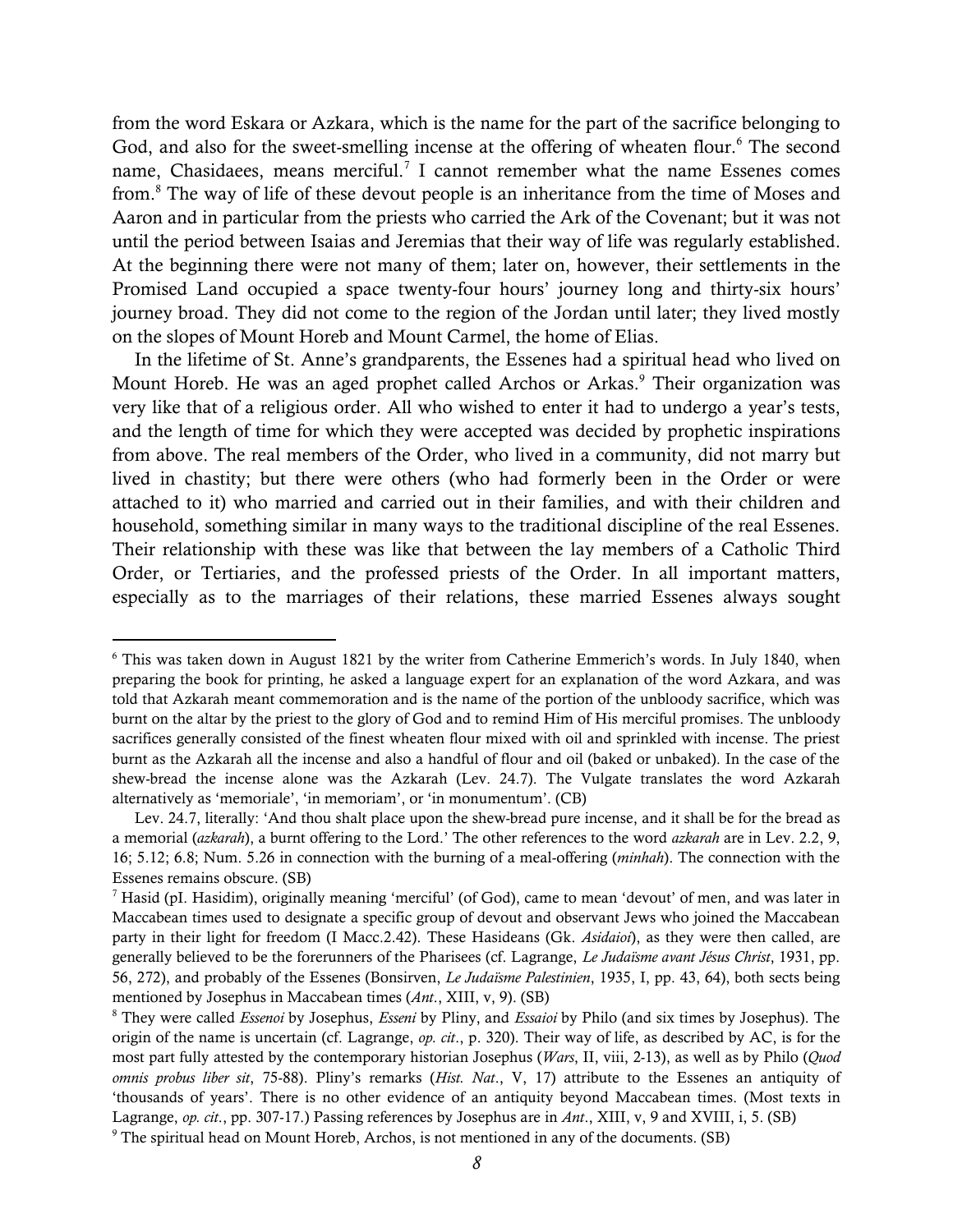instruction and counsel from the aged prophet on Mount Horeb. St. Anne's grandparents belonged to this kind of married Essenes.

Later there arose a third kind of Essenes who exaggerated everything and fell into great errors, and I saw that the others would have no dealings with them.

The real Essenes were specially concerned with prophetic matters, and their head on Mount Horeb was often vouchsafed divine revelations in the cave of Elias respecting the coming of the Messias. He had knowledge of the family from which the mother of the Messias was to come, and at the time that he gave prophetic advice to the grandparents of St. Anne in matters of marriage, he saw that the day of the Lord was approaching. He did not, however, know how long the birth of the Saviour's mother might still be prevented or delayed by sin, and so he was always preaching penance, mortification, prayer, and inner sacrifice for this intention—pious exercises of which all Essenes had ever given the example.

Until Isaias assembled these people together and gave them a more regular organization, they were scattered about the land of Israel, leading lives of piety and intent on mortification. They wore their clothes without mending them till they fell off their bodies. They fought particularly against sexual immorality, and often by mutual consent lived in continence for long periods, living in huts far removed from their wives. When they lived together as husband and wife, it was only with the intention of producing a holy offspring which might bring nearer the coming of the Saviour. I saw them eating apart from their wives; the wife came to take her meal after the husband had left the table. There were ancestors of St. Anne and of other holy people among these early Essenes.

Jeremias too was connected with them, and the men called 'Sons of the Prophet' came from them. They often lived in the desert and round Mount Horeb and Carmel, and later I saw many of them in Egypt. I also saw that for a time they were driven away from Mount Horeb by war and were reassembled by new leaders. The Maccabees also belonged to them. They had a great devotion to Moses, and possessed a sacred piece of his clothing given by him to Aaron, from whom it had come down to them. This was their most precious relic, and I had a vision of some fifteen of them being killed in defending it. Their prophet leaders had knowledge of the secret mysteries of the Ark of the Covenant.

The real Essenes who lived in chastity were indescribably pure and devout. They adopted children and brought them up to lead a very holy life. To be accepted as a member of the regular Order, a boy had to have reached the age of fourteen. Those who had been already tested had to undergo a year's novitiate, others two years. They did not carry on any form of trade, but exchanged the produce of their agriculture for whatever else they needed. If one of them had committed a grave sin, he was expelled from among them and excommunicated by their head. This excommunication had the force of that pronounced by Peter against Ananias, who was struck dead by it. Their head knew by prophetic inspiration who had committed sin. I also saw some Essenes undergoing penitential punishment; they were obliged to stand in a stiff robe with their arms extended immovably in sleeves lined with thorns.

Mount Horeb was full of little caves, which formed the cells where they lived. An assembly hall of light wattle-work had been built on to the mouth of one of the large caves. Here they came together at eleven o'clock in the morning and ate. Each had a small loaf of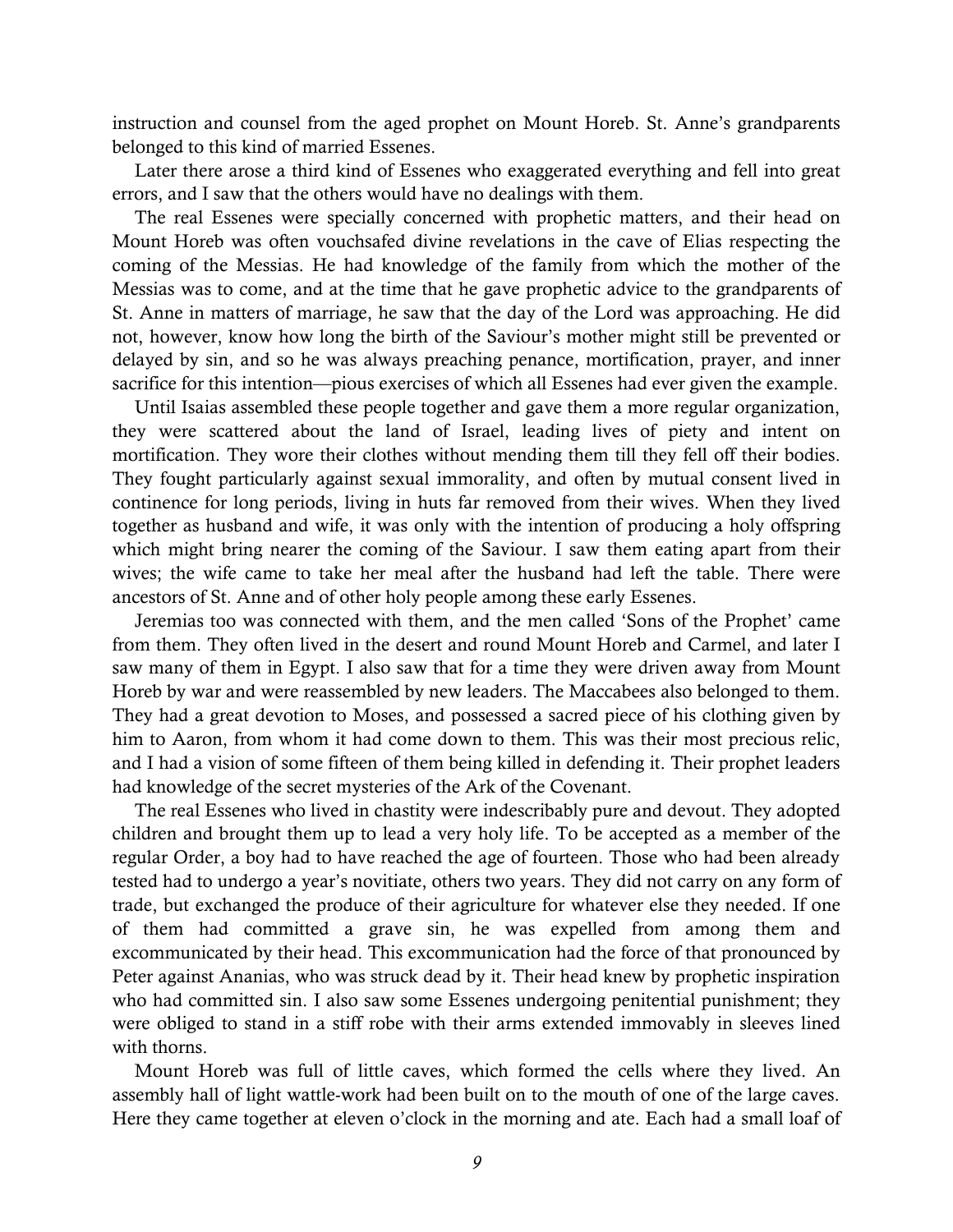bread in front of him with a goblet. The head went from place to place and blessed each one's bread. After the meal they returned to their separate cells. In this assembly-hall there was an altar on which stood little blessed loaves covered up; they were in some way sacred and were, I think, distributed among the poor.

The Essenes had a great number of doves, which were tame and ate out of their hands. They ate doves, but also used them in their ritual ceremonies. They said something over them and let them fly away. I saw, too, that they released lambs in the desert after saying something over them, as if they were to take their sins on them.<sup>10</sup>

I saw them go three times a year to the Temple in Jerusalem. They had also priests among them whose special duty was the care of the sacred vestments; they cleaned them, contributed money for them, and also made new ones. I saw them engaged in cattlebreeding and agriculture, but specially in gardening. Mount Horeb was full of gardens and fruit-trees in the spaces between their huts. I saw many of them weaving and plaiting, and also embroidering priests' vestments. I did not see them producing silk; that came in bundles to be sold to them, and they exchanged other produce for it.

In Jerusalem they had a quarter of their own to live in and a separate place in the Temple as well. The other Jews rather disliked them because of their austerity. I saw, too, that they sent presents to the Temple; for example, great bunches of grapes, carried by two people on a pole. They also sent lambs, but not to be slaughtered; I think they just let them run into a garden. I did not see the real Essenes offering bloody sacrifices in these later times. I saw that before they journeyed to the Temple they made a very rigorous preparation by prayer, fasting, and penance, including even scourgings. If one laden with sins went to the Temple and to the Holy of Holies without having made atonement by penance, he usually died on the spot. If on their journey, or in Jerusalem itself, they found anyone who was ill or in any way helpless, they did not go to the Temple until they had given him all the aid in their power.

I saw that, in general, they employed themselves in healing. They gathered herbs and prepared potions. I saw also that those holy people whom I had seen some time before laying sick folk down on a bed of healing plants were Essenes.<sup>11</sup> I saw, too, that the Essenes

 $10$  It is well known that the Essenes refused to sacrifice animals, but the ritual of releasing them (as described by AC) is one of the few matters that is not documented. In Lev. 14.53 the Law prescribed the freeing of a bird after purification from leprosy, and in 16.22 the ritual of the scapegoat, which was to 'carry away all their iniquities into an uninhabited land'. (SB)

 $11$  The little daughter of Catherine Emmerich's brother, who came from the farm of Flamske near Koesfeld to visit her at Dülmen in the winter of 1820, was seized with violent convulsions occurring every evening at the same time and beginning with distressing choking. These convulsions often lasted until midnight, and Catherine Emmerich, knowing as she did the cause and significance of this and indeed of most other illnesses, was greatly affected by her niece's sufferings. She prayed many times to be told of a cure for them, and at last was able to describe a certain little flower known to her which she had seen St. Luke pick and use to cure epilepsy. As a result of her minute description of the little flower and of the places where it grew, her physician, Dr. Wesener (the district doctor of Dülmen), found it; she recognized the plant which he brought her as the one she had seen, which she called 'star-flower', and he identified it as *Cerastium arvense linnaei* or *Holosteum caryophylleum veterum* (Field Mouse-ear Chickweed). It is remarkable that the old herbal *Tabernamontani* also refers to the use of this plant for epilepsy. On the afternoon of May 22<sup>nd</sup>, 1821, Catherine Emmerich said in her sleep: 'Rue [which she had used before] and star-flower sprinkled with holy water should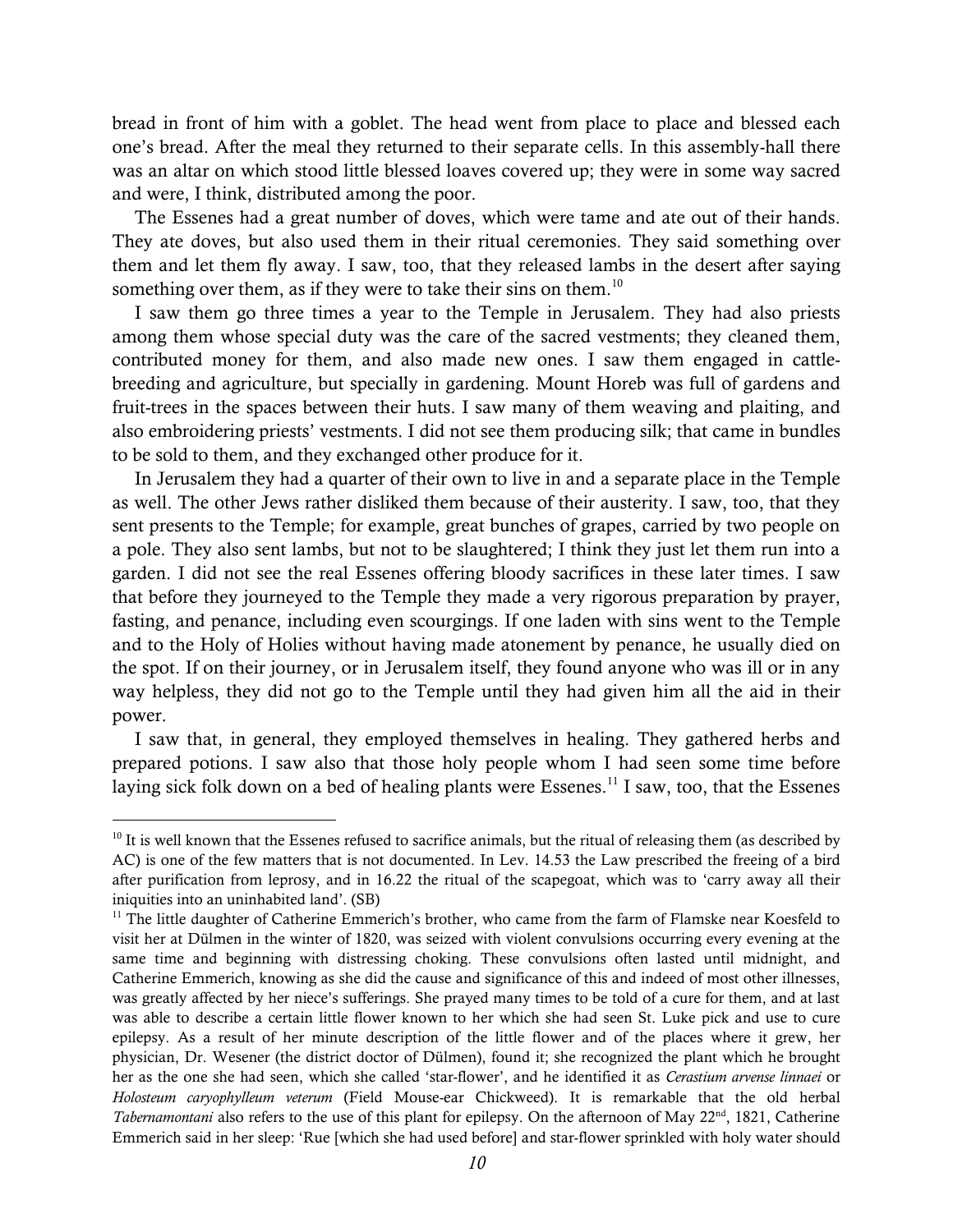healed the sick by the laying-on of hands, or by stretching themselves on them with arms extended. I saw them also healing at a distance in a wonderful way, for the sick who could not come themselves sent a representative to whom everything was done as it would have been to the sick person. The time was noted, and the distant sick person was cured at that very hour.

I saw that the Essenes on Horeb had in their caves recesses in the walls where bones, carefully wrapped in cotton and silk, were kept as sacred relics behind gratings. They were bones of prophets who had lived here, and also of the children of Israel who had died near here. There were little pots of green plants standing beside them. The Essenes used to light lamps and pray before the bones in veneration of them.

All the unmarried Essenes who lived together in communities on Mount Horeb and elsewhere observed the greatest cleanliness. They wore long white robes. The head of the Essenes on Horeb wore wonderful priestly vestments during solemn religious services, after the manner of the high priest in Jerusalem, only shorter and not so magnificent. When he prayed and prophesied in the cave of Elias on Mount Horeb, he always wore these sacred vestments, which consisted of about eight pieces. Amongst them was a very sacred relic, a sort of dalmatic or scapular, covering the breast and shoulders, which Moses had worn next to his body and had given to Aaron, from whom it had later descended to the Essenes. The prophet Archos, their head on Mount Horeb, always wore this dalmatic next his body when he was clothed in all his vestments and was praying for prophetic enlightenment. The lower part of his body was wrapped in a loin-cloth, while breast and shoulders were covered with this sacred garment, which I will describe as exactly as I can remember. It will probably be clearer if I cut out a sort of pattern of it in paper. [She then quickly cut the shape out of paper put together, saying:] This sacred scapulary had more or less this shape when spread

be pressed, and the juice given to the child, surely that could do no harm? I have already been told three times to squeeze it myself and give it to her.' The writer, in the hope that she might communicate something more definite about this cure, had, unknown to her, wrapped up at home some blossoms of this plant in paper like a relic and pinned the little packet to her dress in the evening. She woke up and said at once: 'That is not a relic, it is the star-flower.' She kept the little flower pinned to her dress during the night, and on the morning of May 23rd, 1821, she said: 'I had no idea why I was lying last night in a field amongst nothing but star-flowers. I saw, too, all kinds of ways in which these flowers were used, and it was said to me, "If men knew the healing power of this plant, it would not grow so plentifully around you". I saw pictures of it being used in very distant ages. I saw St. Luke wandering about picking these flowers. I saw, too, in a place like the one where Christ fed the 5,000, many sick folk lying on these flowers in the open air, protected by a light shelter above them. The plants were spread out like litter for them to lie on; and arranged with the flowers in the centre under their bodies, and the stalks and leaves pointing outwards. They were suffering from gout, convulsions, and swellings, and had under them round cushions filled with the flowers. I saw their swollen feet being wrapped round with these flowers, and I saw the sick people eating the flowers and drinking water which had been poured on them. The flowers were larger than those here. It was a picture of a long time ago; the people and the doctors wore long white woolen robes with girdles. I saw that the plants were always blessed before use. I saw also a plant of the same family but more succulent and with rounder, juicier, smoother leaves and pale blue blossoms of the same shape, which is very efficacious in children's convulsions. It grows in better soil and is not so common. I think it is called eyebright. I found it once near Dernekamp. It is stronger than the other.' She then gave the child three flowers to begin with; the second time she was to have five. She said: 'I see the child's nature, but cannot rightly describe it; inside she is like a torn garment, which needs a new piece of stuff for each tear.' (CB)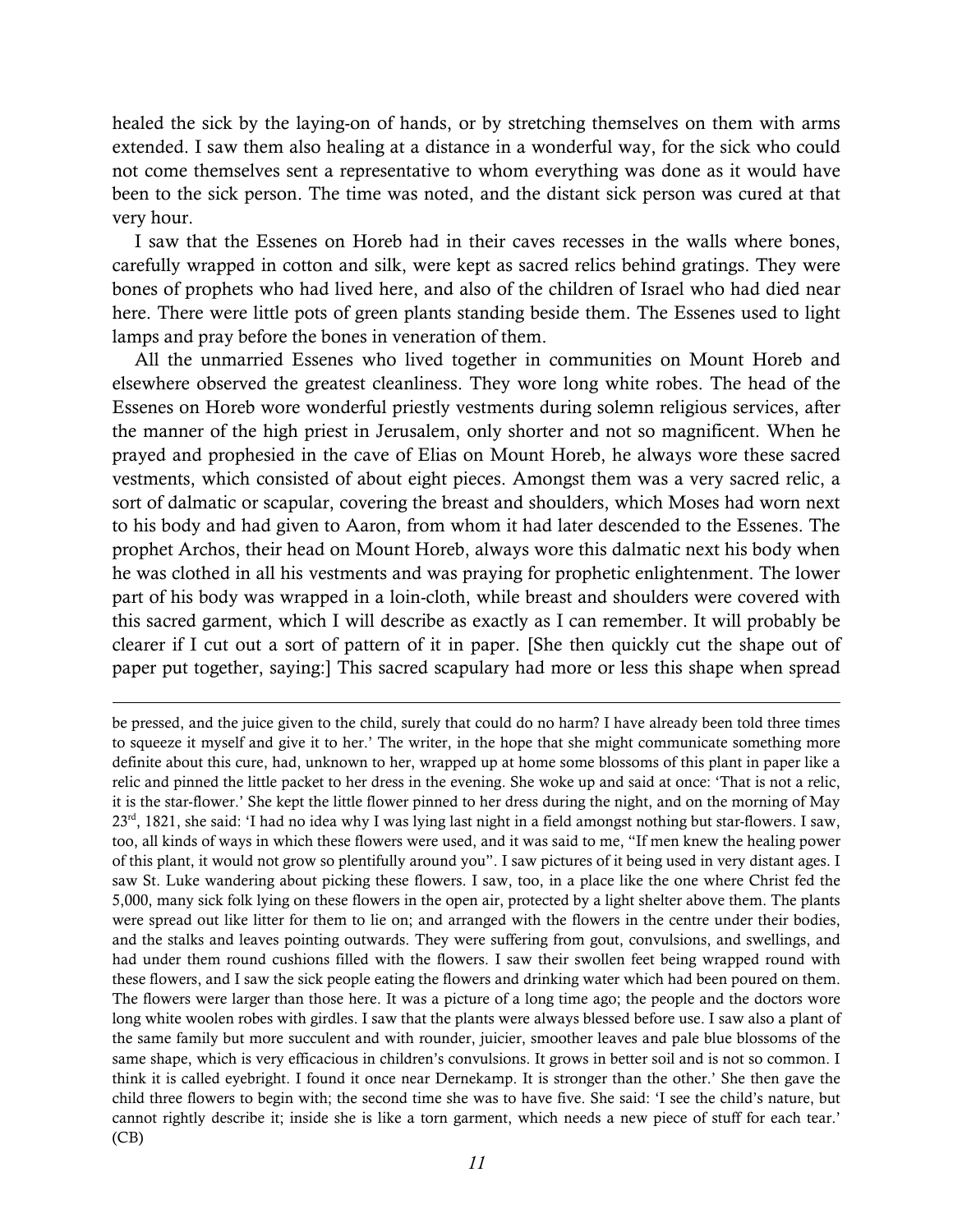out. Its stuff was woven as stiff as hair-cloth. On the middle of the breast and back was a triangular place of double thickness and as it were quilted. I cannot now say for certain what was between the layers. At the neck of the scapulary a triangular piece was cut out, and a ribbon or little strap ran across the top of the opening. Its lower point was still attached to the scapulary, and the triangle could be let down to hide completely another opening over the breast. The place of double thickness mentioned above was ribbed or quilted, and letters were fastened into it with little pins and on the inside with sharp little hooks sticking out and pricking the breast. On the cut-out triangle (which was also of double thickness) at the neck there was also something like letters. I do not now know what was inside these triangles. When the priest put on this sacred vestment, the upper triangle exactly covered the lower one. In the middle of the back there was another place where the stuff was quilted and of two thicknesses, and here, too, there were letters and sharp pins. Over his scapulary the head of the Essenes wore a grey woollen tunic, and on this again a large full tunic made of white twisted silk, girt with a broad belt inscribed with letters. He had a kind of stole round the neck crossed over the breast, and it was held fast under the girdle and hung down below his knees. The stole was fastened with three straps above and below the place where it was crossed. On this he put a vestment not unlike a chasuble which was also made of white twisted silk. [She cut out a pattern of this vestment as it looked when spread out.] The back was narrow and came down to the ground; it had two bells attached to the lower hem, which tinkled with the priest's movements and called the people to the service. The front was shorter and broader and open from the neck downwards. This front part had large openings on the breast and below it, through which the stole and undergarment could be seen. These openings were held together in places by fastenings ornamented with letters and precious stones. The front and back of this vestment were held together by strips of stuff under the arms. [These were not shown in the pattern which she cut out.] Round the neck was an upright collar, hooked together in front. The priest's beard, divided in the middle of the chin, fell down over this collar. Over all this he finally put on a little cloak of white twisted silk. It shimmered and shone and was fastened in front with three clasps ornamented with precious stones on which something was engraved. From both shoulders of his cloak there were fringes, tassels, and fruits hanging. Besides all this, he wore a short maniple on one arm. The head-dress was, as far as I can remember, also of white silk, twisted into a round shape and padded, like a turban, yet resembling our priests' birettas to a certain extent, for at the top it had ridges like theirs and also a tuft of silk. A little plate of gold set with precious stones was fastened over the forehead.

The Essenes were very austere and frugal in their way of living. They generally ate only fruit, which they often cultivated in their gardens. I saw that Archos usually ate a bitter yellow fruit. About 200 years before Christ's birth I saw near Jericho a very devout Essene called Chariot.

Archos or Arkas, the old prophet on Mount Horeb, ruled over the Essenes for ninety years. I saw how St. Anne's grandmother questioned him about her own marriage. It is remarkable that it was always about female children that these prophets made predictions, and that Anna's ancestors and Anna herself had mostly daughters. It was as if the object of all their devotion and prayers was to obtain from God a blessing on pious mothers from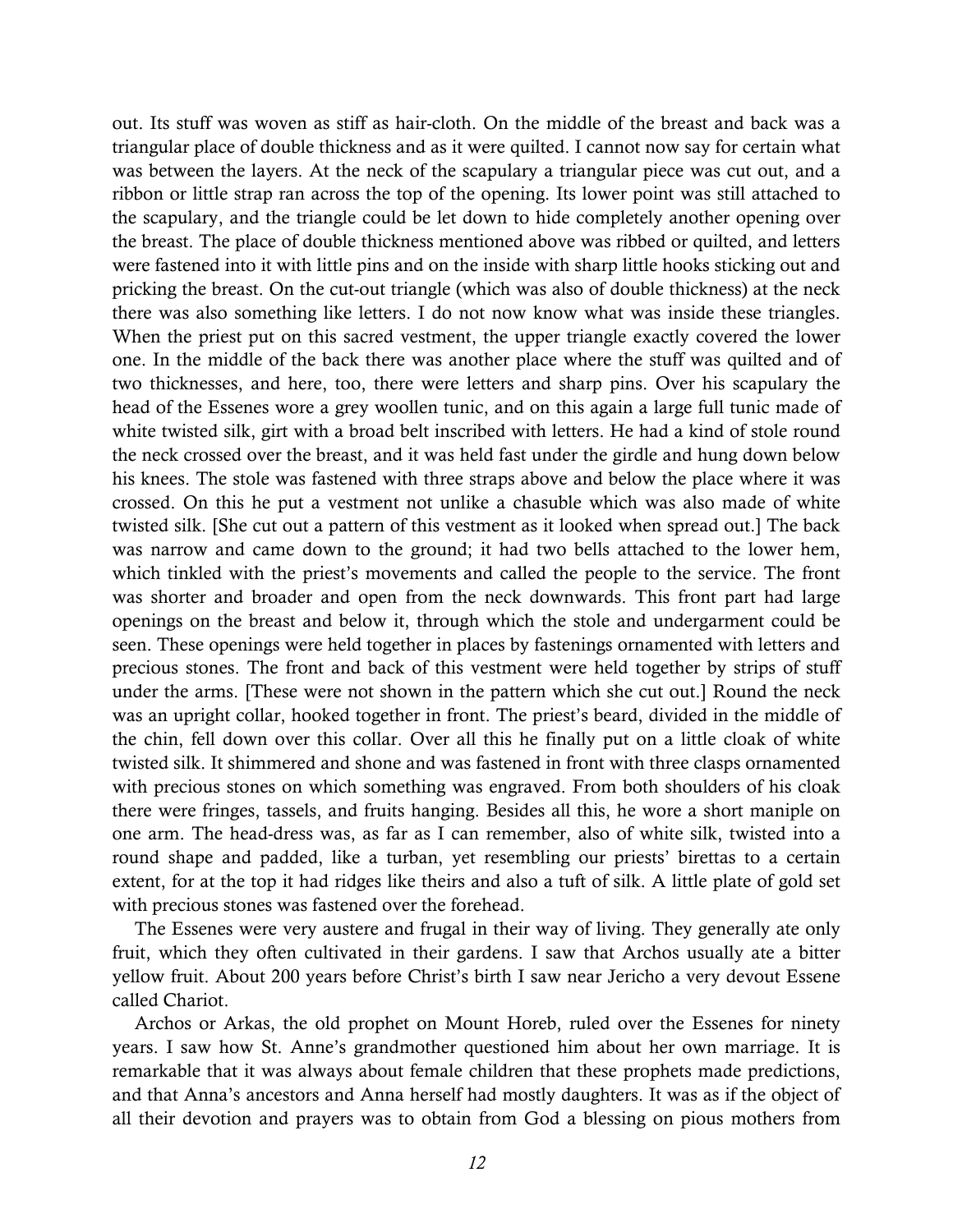whose descendants the Blessed Virgin, the mother of the Saviour Himself, should spring, as well as the families of His precursor and of His servants and disciples.

The place where the head of the Essenes on Mount Horeb prayed and prophesied was the cave where Elias had dwelt. Many steps led to it up the mountain-side, and one entered the cave through a small cramped opening and down a few steps. The prophet Archos went in alone. For the Essenes this was as if the high priest in the Temple went into the Sanctissimum, for here was their Holy of Holies. Within, there were several mysterious holy things, difficult to describe. I will tell what I can remember of them. I saw Anna's grandmother seeking counsel from the prophet Archos.

Anna's grandmother came from Mara in the desert, where her family, which belonged to the married Essenes, owned property. Her name sounded to me like Moruni or Emorun. It was told me that this means something like 'good mother' or 'noble mother'.<sup>12</sup> When the time came for her to be married, she had several suitors, and I saw her go to the prophet Archos on Horeb for him to decide whom she was to accept. She went into a separate part of the large assembly-hall and spoke to Archos, who was in the hall, through a grating, as if she were making her confession to him. It was only in this way that women approached the place. I then saw Archos put on his ceremonial vestments, and ascend thus arrayed the many steps to the top of Mount Horeb, where he entered the cave of Elias by the little door and down the steps. He shut the little door of the cave behind him, and opened a hole in the vaulting dimly illuminating the cave, the interior of which had been carefully hollowed out. Against the wall I saw a little altar carved out of the rock, and noticed, though not quite clearly, several sacred objects on it. On the altar were several pots with low-growing bushes of herbs. They were the herbs which grow as high as the hem of Jesus' garment.<sup>13</sup> I know this herb, it grows with us but less vigorously. The plants gave Archos some sort of indication in his prophetic knowledge according to whether they faded or flourished. In the middle between these little bushes of herbs I saw something like a little tree, taller than them, with leaves that looked yellowish and were twisted like snail-shells. There seemed to me to be little figures on this tree. I cannot now say for certain whether this tree was living or was artificial, like the Tree of Jesse. [On the next day she said:] On this little tree with the twisted leaves could be seen, as on a tree of Jesse or genealogical table, how soon the coming of the Blessed Virgin was to be expected. It looked to me as if it were living and yet

 $12$  These were Catherine Emmerich's words on August 16<sup>th</sup> 1821. The names are here written down as the writer heard them pronounced by her lips, and also her explanation 'noble mother'. When the writer read this passage to a language expert in 1840, the latter said that it was indeed true that *Em romo* means a noble mother. (CB)

*Em ramah* could mean 'noble mother', though the adjective *ram*, usually meaning materially 'high' or else 'proud' has no obvious parallel in a proper name, except perhaps in Amram (the father of Moses), which may mean 'noble uncle'. (SB)

<sup>&</sup>lt;sup>13</sup> She unquestionably meant that these herbs were the same as those mentioned by Eusebius in his ecclesiastical history, Book VII, Chapter 18, which he says grew round the statue of Jesus Christ put up by the woman of Caesarea Philippi, who was cured of the issue of blood. The plants acquired the power of healing all kinds of sicknesses as soon as they had grown high enough to touch the hem of the statue's garment. Eusebius says that this plant is of an unknown species. Catherine Emmerich had spoken before of the statue and of these plants. (CB)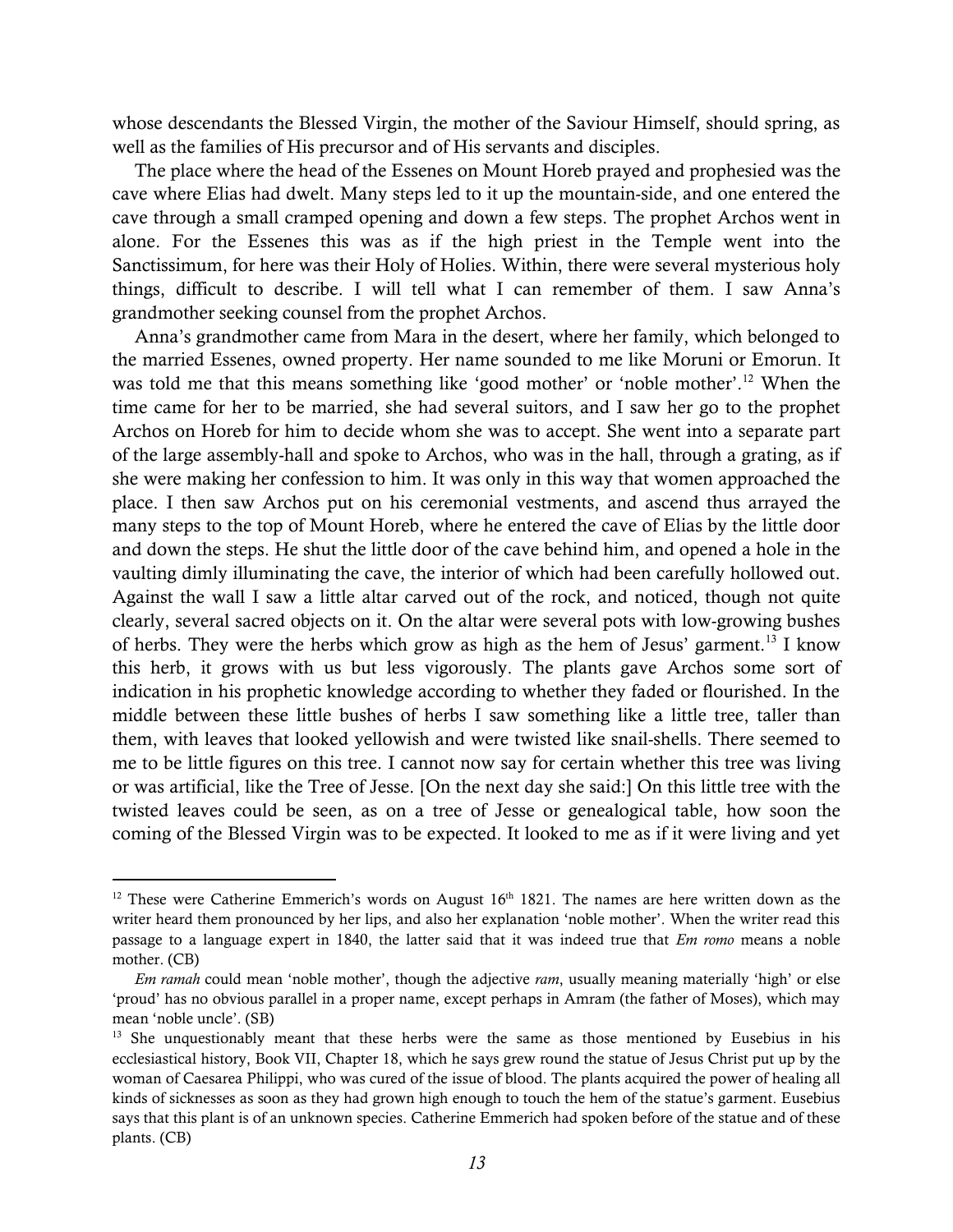it seemed also to be a receptacle, for I saw that a blossoming branch was kept inside it. I think it was Aaron's rod, which had once been in the Ark of the Covenant. When Archos prayed in the cave of Elias for a revelation on the occasion of a marriage among Our Lady's ancestors, he took this rod of Aaron into his hand. If the marriage was destined to take its place in Our Lady's ancestry, the rod put forth a bud which produced one or more flowers, among which single flowers were sometimes marked with the sign of the elect. Certain buds represented particular ancestors of Anna, and when these came to be married, Archos observed the buds in question and uttered his prophecies according to the manner in which they unfolded.

The Essenes of Mount Horeb had, however, another holy relic in the cave of Elias; nothing less than a part of the most holy mystery of the Ark of the Covenant which came into their possession when the Ark fell into the hands of enemies. [She spoke here uncertainly of a quarrel and of a schism among the Levites.] This holy thing, concealed in the Ark of the Covenant in the fear of God, was known only to the holiest of the high priests and to a few prophets, but I think that I learnt that it is in some way mentioned in the littleknown secret books of the old Jewish thinkers.<sup>14</sup> It was no longer complete in the new Ark of the Covenant in the Temple as restored by Herod. It was no work of man's hands, it was a mystery, a most holy secret of the divine blessing on the coming of the Blessed Virgin full of grace, in whom by the overshadowing of the Holy Ghost the Word became Flesh and God became Man. Before the Babylonian captivity this holy thing had been whole in the Ark of the Covenant; I now saw part of it here in the possession of the Essenes. It was kept in a chalice of shining brown, which seemed to me to be made of a precious stone. They prophesied, too, with the help of this holy thing, which seemed sometimes to put forth as it were little buds.

Archos, after entering the cave of Elias, shut the door and knelt down in prayer. He looked up to the opening in the vaulting and threw himself face downwards on the ground. I then saw the prophetic knowledge that was given to him. He saw that from under the heart of Emorun, who was seeking his counsel, there grew as it were a rose-tree with three branches, with a rose on each of them. The rose on the second branch was marked with a letter, I think an M. He saw still more. An angel wrote letters on the wall; I saw Archos rise up as if awaking and read these letters. I forget the details. He then went down from the

<sup>&</sup>lt;sup>14</sup> In July 1840, some twenty years after this communication, as this book was being prepared for the press, the writer learnt from a language expert that the cabalistic book Zohar contains several references to this matter. (CB)

The Zohar is a rabbinic book, claiming descent from Rabbi Simeon ben Yohai (second century), in the form of a commentary on the Pentateuch, interpreting it throughout, in an enigmatic and esoteric style, according to a mystical sense. The Zohar first became known through the 13<sup>th</sup>-century Rabbi Moses de Leon, who has often been accused of fabricating the whole thing. Present-day opinion, however, suspends judgment, while emphasizing that the Zohar shows evidence of being a compilation of texts and fragments whose composition probably extended over many centuries, and which is likely to enshrine teaching of the greatest antiquity. The Zohar is one of the principal sources of spiritual interpretation among the Jews, and its main theme may be said to be the significance of every detail in sacred history, and the symbolic reflection in this world of the eternal realities of heaven. With regard to its connection with the statements of AC, see further n. 2, p. 43. (SB)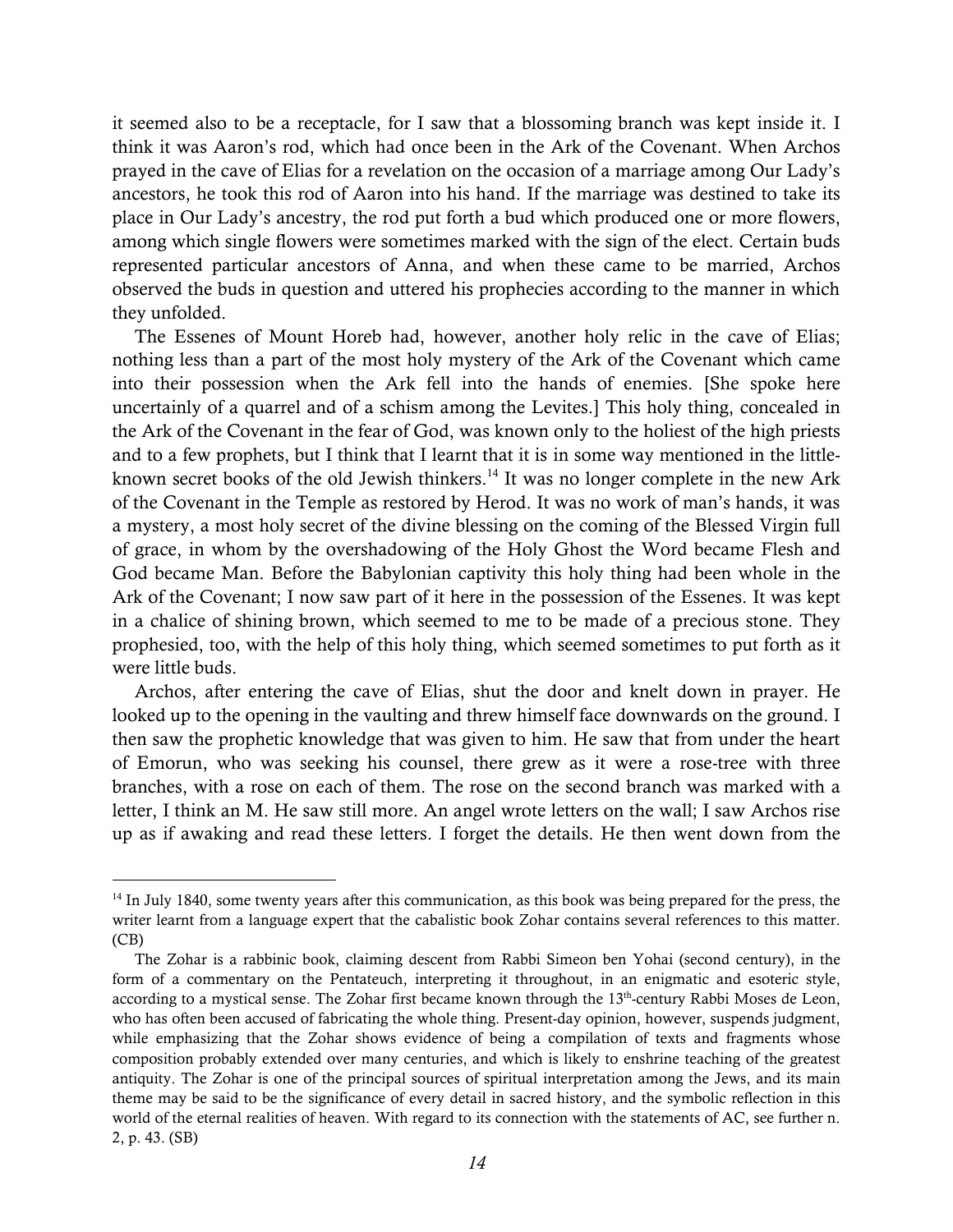cave, and announced to the maiden who was awaiting his answer that she was to marry and that her sixth suitor was to be her husband. She would bear a child, marked with a sign, who was chosen out as a vessel of election in preparation for the coming of the Saviour.

Hereupon Emorun married her sixth suitor, an Essene called Stolanus; he did not come from Mara, and as a result of his marriage and of his wife's possessions he was given another name, which I can no longer remember distinctly; it was pronounced in different ways and sounded like Garesha or Sarzirius.<sup>15</sup> Stolanus and Emorun had three daughters, called, I remember, Ismeria and Emerentia, and a younger one whose name I think, was Enue. They did not remain long at Mara, but moved later to Ephron. I saw that their daughters Ismeria and Emerentia both married in accordance with the prophetic counsels of the prophet on Horeb. (I can never understand why I have so often heard that Emerentia was the mother of Anna, for I always saw that it was Ismeria.) I will tell in God's name what I still have in my mind about these daughters of Stolanus and Emorun.<sup>16</sup>

 $\overline{a}$ 

The Hebrew root *g-r-sh* and the corresponding Arabic root *g-sh-r* convey the idea of banishment. The Hebrew *ger* (and its Arabic equivalent) means a 'stranger'. The Greek *stolos* means a 'journey' (cf. *apostolos*). Zurzûr is the Arabic for a 'starling', being derived apparently from the bird's noise. (SB)

<sup>16</sup> It is certainly true that the writers who follow tradition generally give Emerentia as the mother of St. Anne; but they give the wife of Stolanus as Emerentia, whereas Catherine Emmerich calls her Emorun. According to tradition, Emerentia, the wife of Stolanus, bore Ismeria, the mother of Elisabeth, and Anna, the mother of the Blessed Virgin. Yet according to Catherine Emmerich's account, Anna is the granddaughter, not the daughter, of Stolanus. If this is a mistake of hers, the reason for it may be that the humble visionary has confused her own visions with the account which she had heard from her childhood of the traditional descent of St. Anne. The name Emerentia is perhaps nothing more than the Latinized form of the name (heard by her) of Emorun. But being either ignorant or forgetful of this, and having always heard of the names Emerentia and Ismeria as being traditionally in close association with Stolanus as the nearest relations of Anna before her marriage, she may have described them as daughters of Stolanus At the same time it was very noticeable that she never confused any of the countless names which came to her ears except in extreme illness and distress. We are, however, inclined to suppose that there must be some error here, for tradition in general mentions St. Elisabeth

<sup>&</sup>lt;sup>15</sup> Catherine Emmerich pronounced these and all other name-sounds with her Low-German accent and often hesitatingly. Her pronunciation, she said, only resembled the real names, and it is impossible to be sure how correctly or incorrectly they have been written down. It is all the more astonishing to find elsewhere long afterwards similar names for the same persons. The following is an instance. Several years after Catherine Emmerich's death the writer found in the *Encomium trium Mariarum Bertaudi*, Petragorici, Paris, 1529, and in particular in the treatise *De cognatione divi Joannis Baptistae cum filiabus et nepotibus beatae Annae*, lib. III, f. lii, etc., attached to it, that St. Cyril, the third General of the Carmelite Order, who died in 1224, mentions in a work concerning the ancestors of St. Anne similar visions of branches, buds, and flowers seen by the prophet of whom counsel was sought. He further states that Stolanus was also called Agarim or Garizi, names which reproduce sounds recognizable in the above-mentioned Garesha or Sarziri. On the other hand, in this account it is a Carmelite on Mount Carmel instead of an Essene on Mount Horeb of whom counsel is sought. Seventeen years after the death of Catherine Emmerich the writer was reading, on the feast of Corpus Christi, 1840, the life of Our Lady's holy mother in the *Actis Sanctorum*, Tom. VI, Julii, where Joannes Eckius in his homily on St. Anne says that Stolanus is called by tradition Stolan, and that the Roman Breviary of 1536 and several Breviaries printed before the reign of Pius V mention a daughter Gaziri, while others call her Garzim. A philological friend who was kind enough to read my proofs, observed: 'It is surprising that the names Gaziri, Garzi (the final m has been added), Garsha or Garesha (all three forms are correct, though formed from different verbs) all agree in meaning "outcast", and that Agari(m) in Arabic also conveys the idea of flight and banishment. Stolanus in Greek contains the idea of wandering. Sarssir means starling and thus also signifies a wandering bird.' (CB)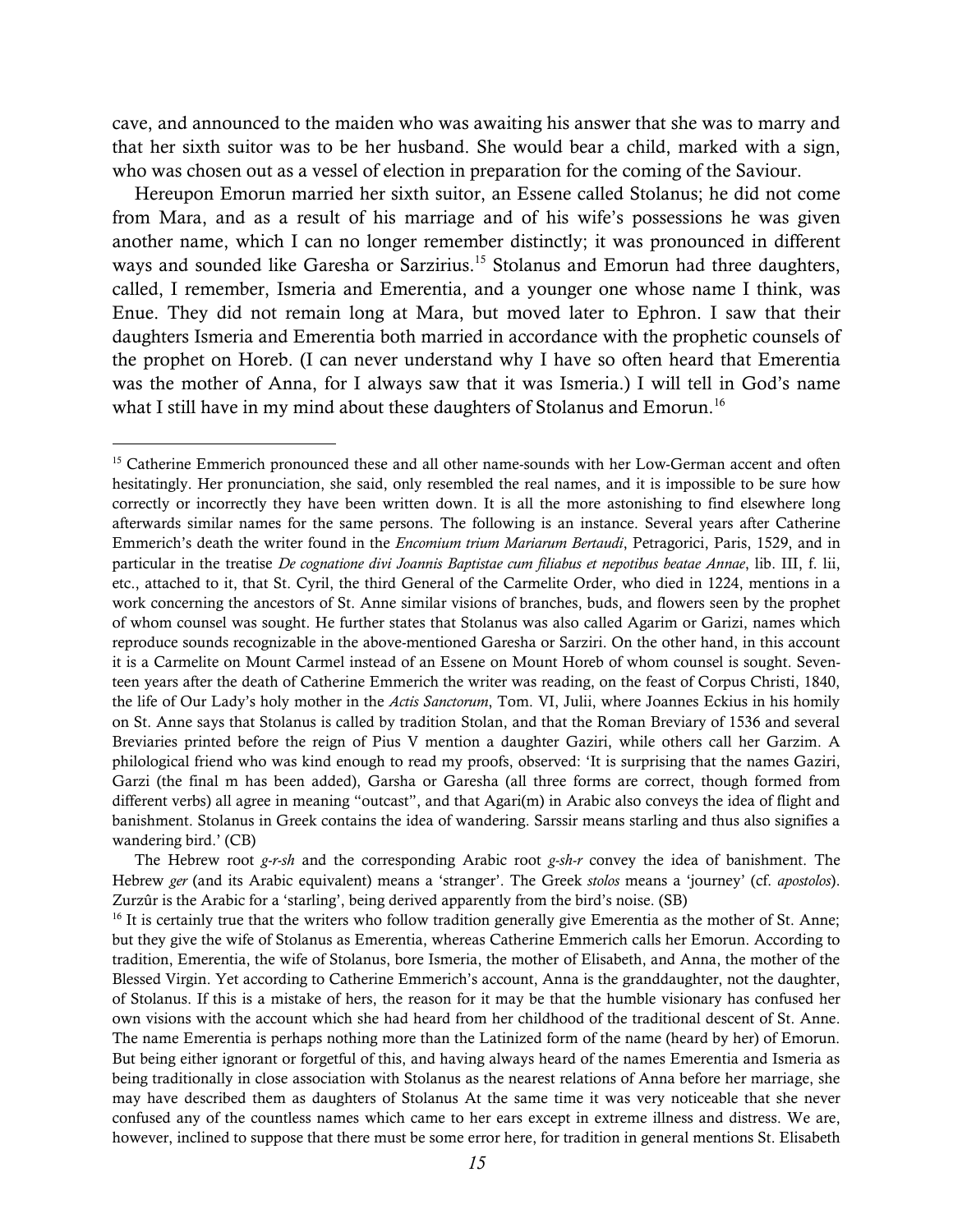Emerentia married one Aphras or Ophras, a Levite. Of this marriage was bom Elisabeth, the mother of John the Baptist. A second daughter was named Enue like her mother's sister. At the time of Mary's birth she was already a widow. There was a third daughter, Rhode, one of whose daughters was Mara, whom I saw present at the death of the Blessed Virgin.

Ismeria married Eliud. They lived after the manner of the married Essenes in the region of Nazareth. They had inherited from their parents the tradition of discipline and continence in married life. Anna was one of their children. The first-born of Ismeria and Eliud was a daughter called Sobe. Because this child did not bear the sign of the promise, they were much distressed and again went to the prophet on Mount Horeb to seek counsel. Archos exhorted them to betake themselves to prayer and sacrifice, and promised them consolation. After Sobe's birth, Ismeria remained barren for some eighteen years. When she again became pregnant by God's blessing, I saw that Ismeria was given a revelation at night. She saw an angel beside her bed writing a letter on the wall. It seems to me that it was again that letter M. Ismeria told her husband of it; he also had seen it in his sleep, but now, while awake, they both saw the sign on the wall. After three months Ismeria gave birth to St. Anne, who came into the world with that sign upon her body.

In her fifth year Anna was, like Our Lady, taken to the school in the Temple, where she remained twelve years. She was brought home again in her seventeenth year, to find two children there—her little sister Maraha, who had been born while she was away, and a little son of her elder sister Sobe called Eliud. A year after this Ismeria fell mortally ill. As she lay dying she spoke to all her relations and presented Anna to them as the future mistress of the house. Then she spoke once more with Anna alone, telling her that she was a chosen vessel of grace, that she must marry, and must seek counsel from the prophet on Mount Horeb. Then she died.

Sobe, Anna's elder sister, was married to Salomo. Besides her son Eliud she had a daughter, Mary Salome, who married Zebedee and was the mother of the apostles James and John. Sobe had a second daughter who was an aunt of the bride-groom of Cana and the mother of three of Our Lord's disciples. Eliud, the son of Sobe and Salomo, was the second husband of the widow Maroni of Naim and the father of the boy raised by Jesus from the dead.

Maraha, Anna's younger sister, was given the homestead in Sephoris when her father Eliud moved to the valley of Zabulon. She married and had a daughter and two sons, Arastaria and Cocharia, who became disciples. Anna had yet a third sister who was very poor and was the wife of a shepherd on Anna's pastures. She was often in Anna's house.

Enue, the third daughter of Stolanus, married and lived between Bethlehem and Jericho. One of her descendants was with Jesus.

as being a niece of St. Anne's, whereas according to Catherine Emmerich's account Elisabeth is the niece of Anna's mother, which would seem to make Elisabeth almost older than Anna, who is called a late-born child. Since the writer cannot explain the error which may possibly have crept in, he begs the kind reader to accept it with patience and thus make amends for the writer's lack of that Christian virtue in his difficult and often interrupted task of compiling an account of these visions. (CB)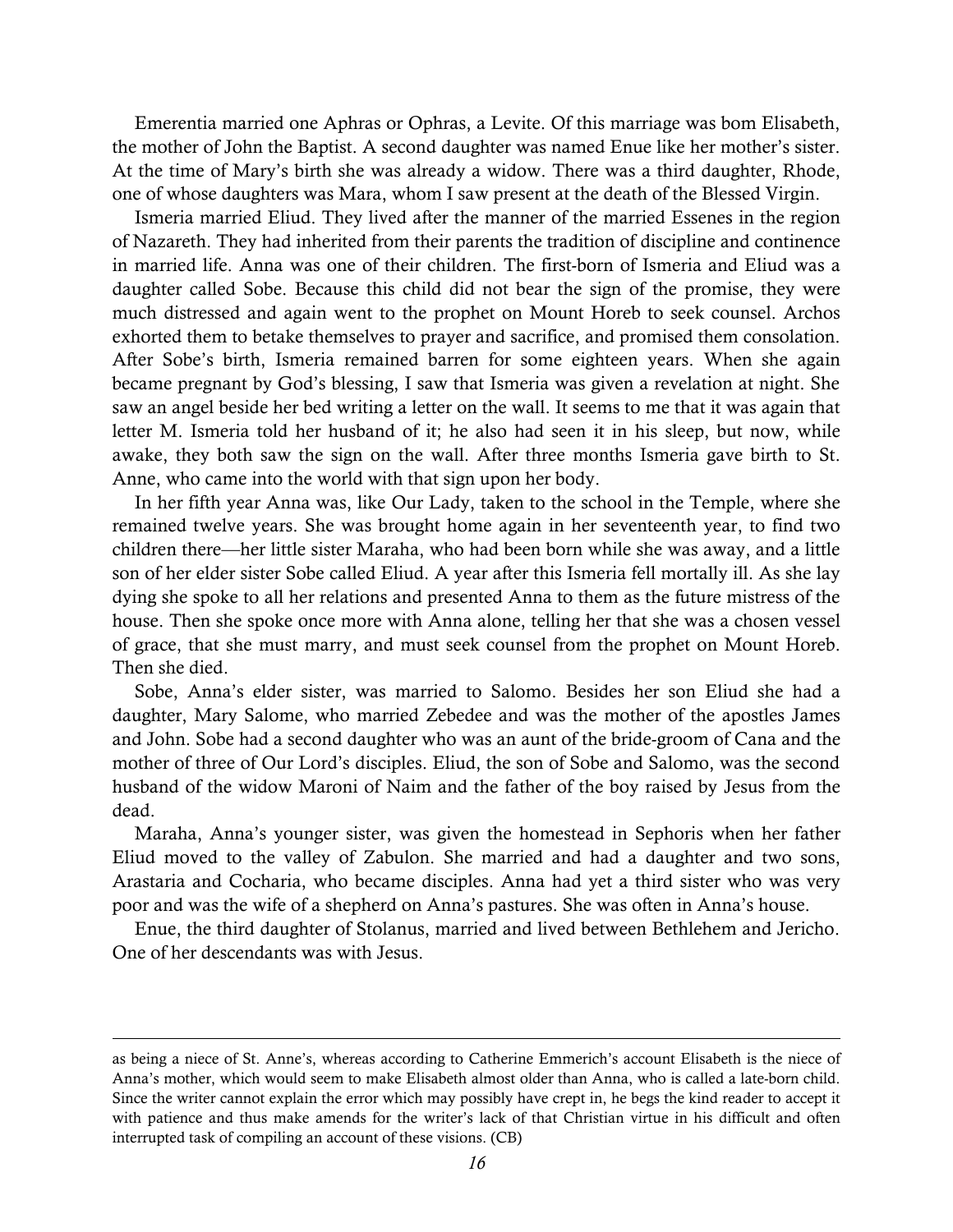Anna's great-grandfather was a prophet. Eliud, her father, was of the tribe of Levi; her mother Ismeria was of the tribe of Benjamin.<sup>17</sup> Anna was born at Bethlehem, but afterwards her parents moved to Sephoris, four hours from Nazareth, where they had a house and land. They also owned land in the beautiful valley of Zabulon, one and a half hours from Sephoris and three hours from Nazareth. In the fine season of the year Anna's father was often with his family in the valley of Zabulon,<sup>18</sup> and after his wife's death he moved there altogether. This led to the connection with the parents of Joachim, whom Anna married. Joachim's father was called Matthat<sup>19</sup> and was the step-brother of Jacob (father of St. Joseph) and of Joses. Matthat had settled in the valley of Zabulon.

I saw Anna's ancestors helping to carry the Ark of the Covenant with great devotion and piety, and I saw also that they received from the holy thing therein rays of light which extended to their descendants, to Anna and the Blessed Virgin. Anna's parents were rich. This was clear to me because of their possessions; they had many oxen; but they kept nothing for themselves alone, they gave everything to the poor. I saw Anna as a child; she was not particularly beautiful, but yet more so than others. She was far less beautiful than Mary, but remarkably simple and childlike in her piety; I have always seen her like that, whether as girl, mother, or old, old woman. Indeed, whenever I saw a real childlike old peasant woman, it always made me think 'she is like Anna'. She had several other brothers and sisters, all married, but she did not wish to marry. She was particularly fond of her parents, and though she had at least six suitors, she rejected them all. After taking counsel like her ancestors with the Essenes, she was directed to marry Joachim, whom she did not yet know, but who sought her in marriage when her father Eliud moved to the valley of Zabulon, the home of Joachim's father Matthat.

## ST. ANNE AND ST. JOACHIM

 $\overline{a}$ 

Joachim was far from handsome. St. Joseph, though no longer young, was in comparison a very handsome man. Joachim was short and broad and at the same time thin, and though he was a wonderfully pious, holy man, I can't help laughing when I think of his appearance. Joachim was poor. He was related to St. Joseph in the following way: Joseph's grandfather was descended from David through Solomon and was called Mathan. He had two sons, Jacob and Joses. Jacob was the father of Joseph. When Mathan died, his widow married as her second husband Levi (descended from David through Nathan), and by him had Matthat, the father of Heli, also called Joachim.

Wooing was in those days a very simple affair. The suitors were quite awkward and bashful, and when the young people spoke to each other, they accepted the idea of marriage

 $17$  The Apocryphal Gospels tell us nothing about the ancestors of Our Lady, except the names of Joachim and Anne, which are also attested by the liturgy and the calendar. *Nat. Mar*. I further states that Joachim was from Nazareth and Anne from Bethlehem, and *Ps-Matt*. I that Anne's father was called Achar. Apart from these, AC's statements are all independent. (SB)

<sup>&</sup>lt;sup>18</sup> Most of AC's geographical references are to features traceable on the map, even though some, such as the Valley of Zabulon here, are not specifically mentioned in the Bible. (SB)

<sup>&</sup>lt;sup>19</sup> Matthat, son of Levi, is named in Luke's genealogy  $(3.23)$ , and see further n. I, pp. 57-58. (SB)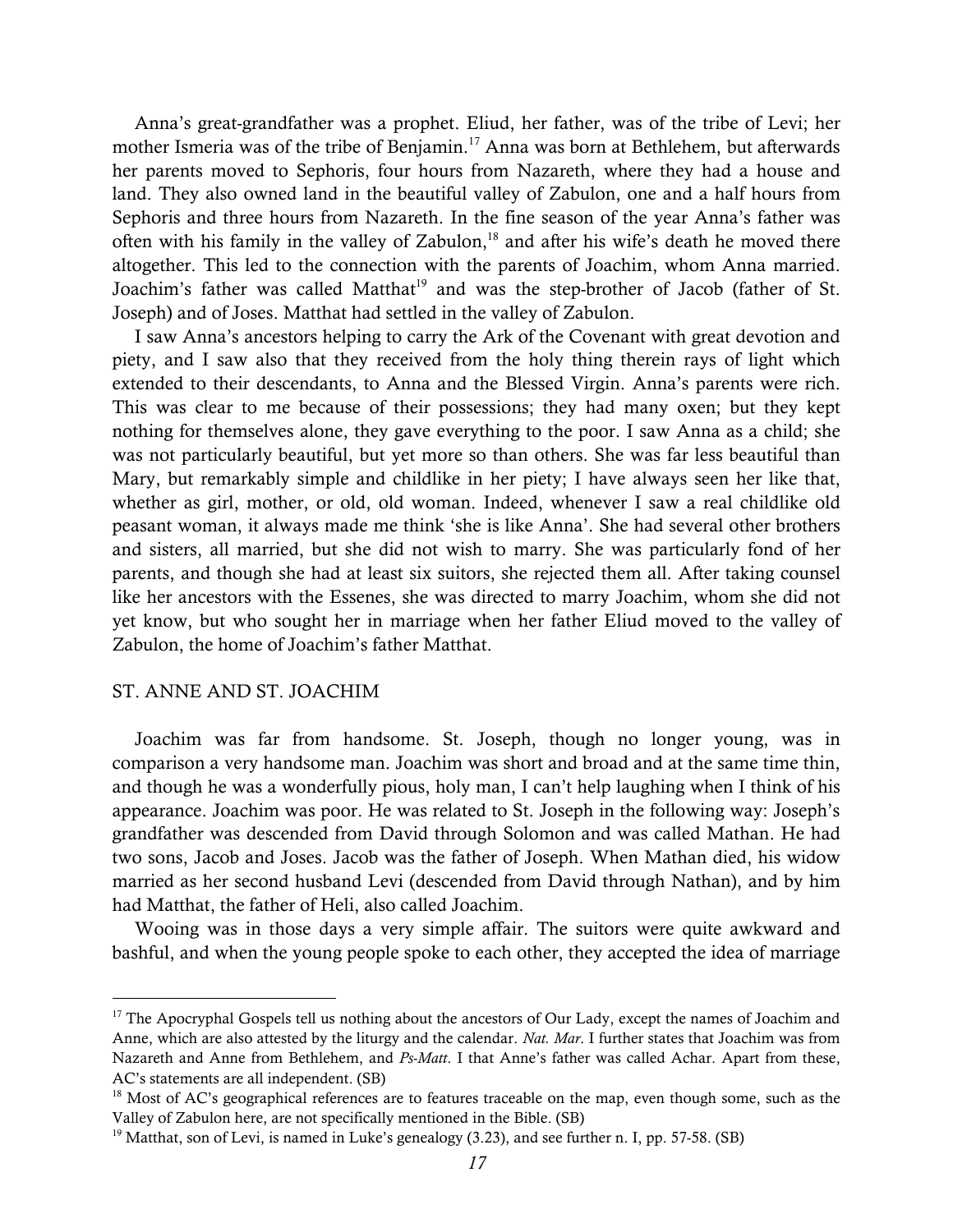as something that had to be. If the bride-to-be said yes, the parents were glad, but if she said no and had reason for it, they were just as satisfied. If everything was settled between the parents, the betrothal followed in the synagogue of the place. The priest prayed at the holy place where the scrolls of the Law lay, the parents in their usual place. Meanwhile the betrothed couple went together into a room and discussed their plans and their marriage contract; if they were in agreement, they told their parents, and their parents told the priest, who came towards them and received their declaration. On the next day the wedding took place in the open air and with many ceremonies.

Joachim and Anna were married in a little place with only a small school. Only one priest was present. Anna was about nineteen years old. They lived with Eliud, Anna's father. His house belonged to the town of Sephoris, but was some distance away from it, among a group of houses of which it was the largest. Here I think they lived for several years. There was something very distinguished about both of them; they were completely Jewish, but there was in them, unknown to themselves, a wonderful seriousness. I seldom saw them laugh, but they were certainly not sad when they began their married life. They had a serene and even character, and even in their young days they seemed a little like sedate old people. Often in my youth I have seen similar sedate young couples, and even then I used to say to myself, they are just like Anna and Joachim.

Their parents were well-to-do, they had many flocks and herds, beautiful carpets and household things, and many manservants and maidservants. I never saw them cultivating the fields, but often saw them driving cattle out to pasture. They were very pious, devout, charitable, simple, and upright. They often divided their herds and everything else into three parts, and gave a third of the beasts to the Temple, driving them there themselves and handing them over to the Temple servants. The second part they gave to the poor or in answer to the requests of their relations, some of whom were generally there to drive the beasts away. The remainder, which was generally the worst, they kept for themselves. They lived very frugally and gave to all who asked. As a child I often used to think, 'Giving brings plenty; he who gives, receives twice in return', for I saw that their third always increased and that soon everything was in such abundance that they were able to make the three divisions again. They had many relations who were assembled in their house on all festive occasions, but I never saw much feasting. I saw them giving food to the poor now and then, but I never saw them having real banquets. When the family were together I generally saw them lying on the ground in a circle, speaking of God in eager expectation. I often saw bad men from their neighbourhood watching them with ill-will and bitterness as they spoke together, looking up to heaven so full of longing. They were kindly disposed towards these ill-wishers, however, and lost no opportunity of asking them to their house, where they gave them double shares of everything. I often saw these men violently and angrily demanding what the good people gave them in love and charity. There were poor people in their own family, and I often saw them being given a sheep or even several.

The first child born to Anna in her father's house was a daughter, but she was not the child of promise. The signs which had been predicted were not present at her birth, which was attended by some trouble. I saw that Anna, when with child, was distressed about her servants. One of her maidservants had been led astray by a relation of Joachim. Anna, in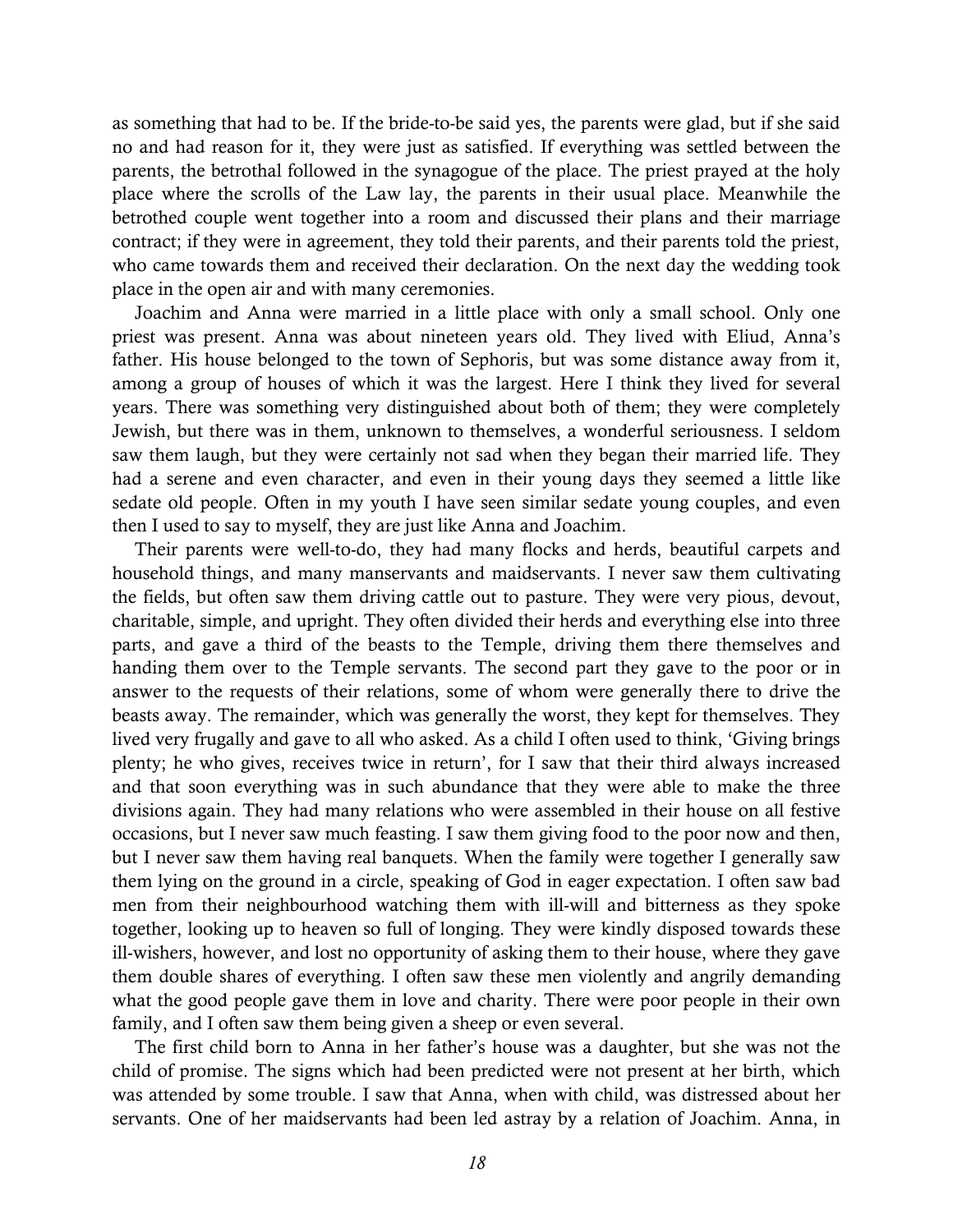great dismay at this infringement of the strict discipline of her house reproached her somewhat severely for her fault, and the maidservant took her misfortune so to heart that she was delivered prematurely of a still-born child. Anna was inconsolable over this, fearing that it was her fault, with the result that her child was also born too soon. Her daughter, however, did not die. Since this child had not the signs of the promise and was born too early, Anna looked upon this as a punishment of God, and was greatly distressed at what she believed to be her own sin. She had, however, great joy in her new-born little daughter, who was called Maria. She was a dear, good, gentle child, and I always saw her growing up rather strong and fat. Her parents were very fond of her, but they felt some uneasiness and distress because they realized that she was not the expected holy fruit of their union. They therefore did penance and lived in continence for a long time. Afterwards Anna remained barren,<sup>20</sup> which she looked upon as the result of her having sinned, and so redoubled all her good works. I saw her often by herself in earnest prayer; I saw, too, how they often lived apart from each other, gave alms and sent sacrifices to the Temple.

Anna and Joachim had lived with Anna's father Eliud for some seven years (as I could see by the age of their first child), when they decided to separate from their parents and settle in a house with land in the neighbourhood of Nazareth that had come to them from Joachim's parents. There they intended in seclusion to begin their married life anew, and to bring down God's blessing on their union by a way of life more pleasing to Him. I saw this decision being taken in the family, and I saw Anna's parents making the arrangements for their children's new home. They divided their flocks and herds, setting apart for their children oxen, asses, and sheep, all much bigger than we have at home. All the household goods, crockery, and clothes were packed upon asses and oxen standing before the door. All the good people were so clever at packing the things up, and the beasts so intelligent in the way they took their loads and carried them off. We are not nearly so clever in packing things into carts as these people were in loading them onto beasts. They had beautiful household things; all the vessels were more delicate than nowadays, as if each had been made by the craftsman with special love and intention. I watched them packing the fragile jugs, decorated with beautiful ornamentation; they filled them with moss, wrapped more moss round them, and made them fast to both ends of a strap, so that they hung over the animal's backs, which were covered with bundles of coloured rugs and garments. I saw them, too, packing up costly rugs heavily embroidered with gold; and the parents gave their departing children a heavy little lump in a pouch, no doubt a piece of precious metal.

When everything was ready, the manservants and maidservants joined the procession, and drove the flocks and herds and the beasts of burden before them to the new home, which was some five or six hours' journey distant. I think it had belonged to Joachim's parents. After Anna and Joachim had taken leave of all friends and servants, with thanks and admonitions, they left their former home with much emotion and with good resolutions. Anna's mother was no longer alive, but I saw that the parents accompanied the couple to their new home. Perhaps Eliud had married again, or perhaps it was only

<sup>20</sup> The Apocryphal Gospels (*Protev*. 2, *Ps-Matt*. 1, *Nat. Mar*. 1) represent Anna as childless until the conception of Mary. *Protev*. 2 also relates an incident (though of a different nature) with a handmaid. (SB)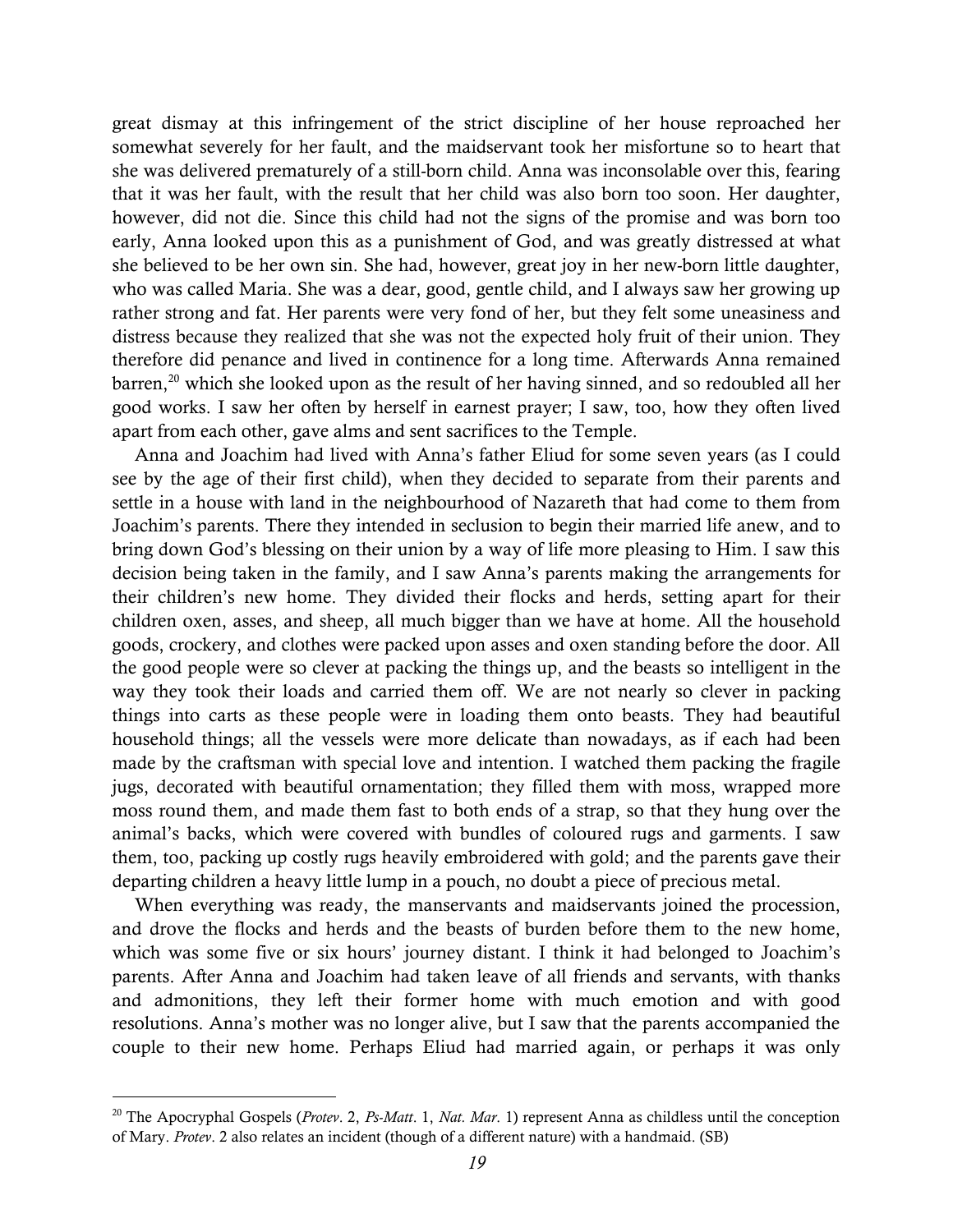Joachim's parents who were there. Maria Heli, Anna's elder daughter, who was about six or seven years old, was also of the party.

Their new home lay in a pleasant hilly country; it was surrounded by meadows and trees, and was one and a half hours, or a good hour, to the west of Nazareth, on a height between the valley of Nazareth and the valley of Zabulon. A ravine with an avenue of terebinth trees led from the house in the direction of Nazareth. In front of the house was an enclosed courtyard, the floor of which looked to me like bare rock. It was surrounded by a low wall of rocks or rough stones, with a wattle hedge growing either on it or behind it. On one side of this court there were small, not very solid buildings for the workpeople and for storing tools of various kinds; also an open shed had been put up there for cattle and beasts of burden. There were several gardens, and in one near the house was a great tree of a strange kind. Its branches hung down to the ground, took root there and threw up other trees, which did the same until it was encircled by a whole series of arbours. There was a door opening on hinges in the centre of the rather large house. The inside of the house was about as big as a moderate-sized village church, and was divided into different rooms by more or less movable wickerwork screens which did not reach to the ceiling. The door opened into the first part of the house, a big ante-room running the whole breadth of the building and used for banquets, or, if necessary, it could be divided up by light movable screens to make small bedrooms when there were many guests. Opposite the house-door was a less solid door in the middle of the back wall of this ante-room, leading to the middle part of the house through a passage with four bedrooms on each side of it. These rooms were partitioned off by light wickerwork screens of a man's height and ending at the top in open trellis-work. From here this passage led into the third or back part of the house, which was not rectangular, as it ended in a semicircular curve like the apse of a church. In the middle of this room, opposite the entrance, the wall of the fireplace rose up to the smoke-opening in the roof of the house; at the foot of this wall was the hearth where cooking was done. A fivebranched lamp hung from the ceiling in front of this fireplace. At the side of it and behind it were several rather large rooms divided off by light screens. Behind the hearth, divided off by screens of rugs, were the rooms used by the family—the sleeping-places, the prayer alcove, the eating and working rooms.

Beyond the beautiful orchards round the house were fields, then a wood with a hill behind it.

When the travellers arrived in the house they found everything already in order and in its place, for the old people had sent the things on ahead and had them arranged. The menservants and maidservants had unpacked and settled all the things just as beautifully and neatly as when they were packed up, for they were so helpful and worked so quietly and intelligently by themselves that one did not have to be giving them orders all the time about every single thing as one must do today. Thus everything was soon settled and quiet, and the parents, having brought their children into their new home, blessed and embraced them in farewell, and set off on their journey home, accompanied by their little granddaughter, who went back with them. I never saw feasting going on during such visits and on similar occasions; they often lay in a circle and had a few little bowls and jugs on the carpet before them, but their talk was generally of divine things and holy expectations.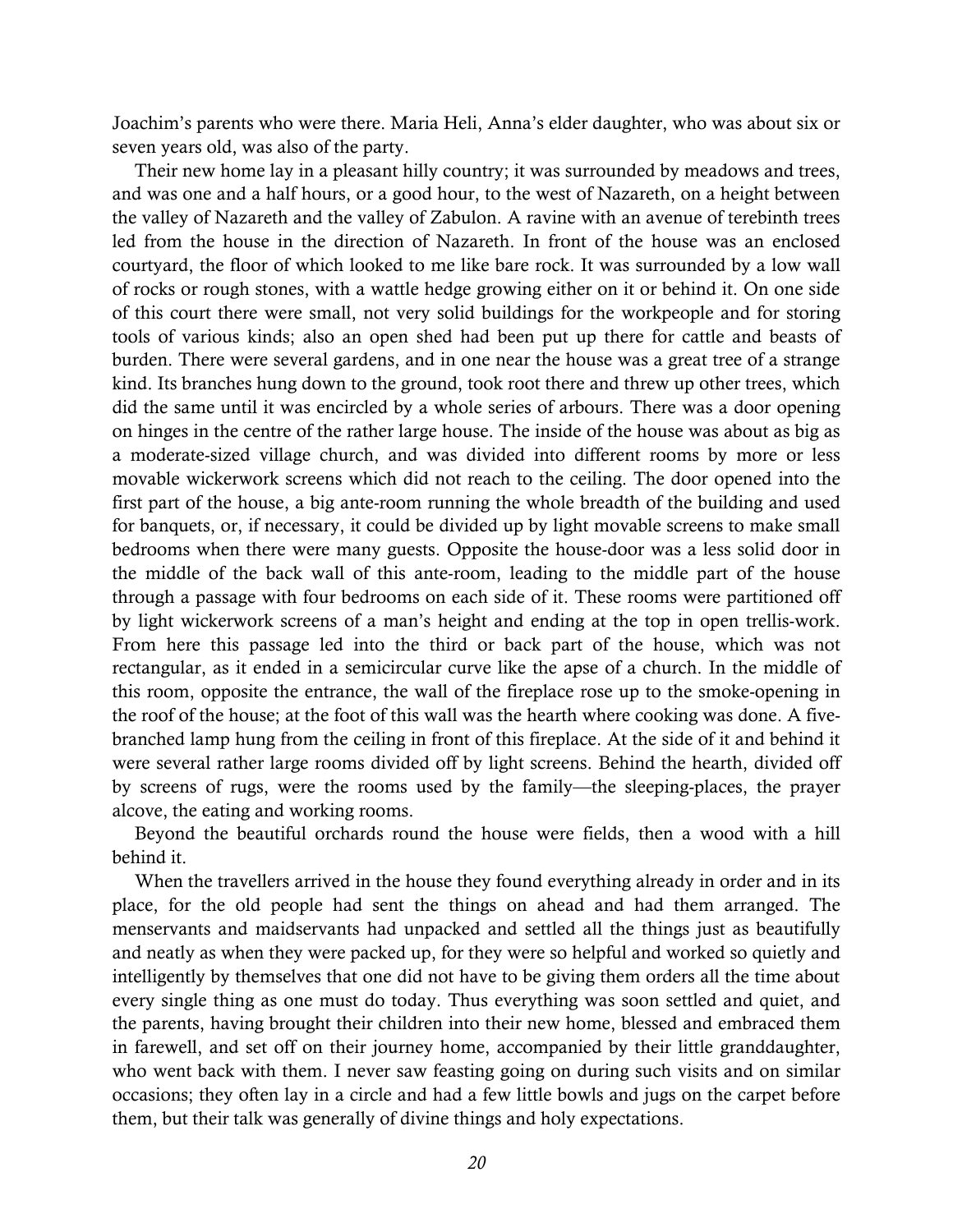I now saw the holy couple beginning an entirely new life here. It was their intention to offer to God all that was past, and to behave as though their marriage had only then taken place, endeavouring to live in a manner pleasing to God, and thus to bring down upon them His blessing which they so earnestly desired beyond all else. I saw both of them going amongst their flocks and herds and following the example of their parents (as I have described above) in dividing them into three portions between the Temple, the poor, and themselves. The best and choicest portion was driven off to the Temple; the poor were given the next best one, and the least good they kept for themselves. This they did with all their possessions. Their house was quite spacious; they lived and slept in separate little rooms, where I saw them very often praying by themselves with great devotion. I saw them living in this way for a long time, giving generous alms, and each time they divided their herds and goods I saw that everything quickly increased again. They lived very abstemiously, observing periods of self-denial and continence. I saw them praying in penitential garments, and I often saw Joachim kneeling in supplication to God when he was with his herds far away in the pastures.

For nineteen years after the birth of their first child they lived thus devoutly before God in constant yearning for the gift of fruitfulness and with an increasing distress. I saw illdisposed neighbours coming to them and speaking ill of them, saying that they must be bad people since no children were born to them, that the little girl with Anna's parents was not really her daughter, but had been adopted by her because of her barrenness, otherwise she would have had her at home, and so forth. Each time they heard such words, the distress of the good couple was renewed.

Anna's steadfast faith was supported by an inmost certainty that the coming of the Messias was near, and that she herself was among His human relations. She prayed for the fulfilment of the Promise with loud supplications, and both she and

Joachim were always striving after more perfect purity of life. The shame of her unfruitfulness distressed her deeply. She could hardly appear in the synagogue without affront. Joachim, though short and thin, was robust, and I often saw him going to Jerusalem with the beasts for sacrifice. Anna was not tall either, and very delicately formed. Her grief so consumed her that her cheeks, though still slightly tinged with red, were quite hollow. They continued to give portions of their herds to the Temple and to the poor, while the portion they kept for themselves grew ever smaller and smaller.

After having besought God's blessing on their marriage for so many years in vain, I saw that Joachim was minded to offer another sacrifice at the Temple. He and Anna prepared themselves for this by penitential devotions. I saw them lying on the hard earth in prayer during the night, girt in penitential garments; after which Joachim went at sunrise across the country to where his herds were pasturing, while Anna remained at home by herself. Soon after this I saw Anna sending him doves, other birds and many different things in cages and baskets. They were all taken to him by menservants to be offered up in the Temple. He took two donkeys from the pasture, and loaded them with these baskets and with others into which he put, I think, three very lively little white creatures with long necks. I cannot remember whether they were lambs or kids. He had with him a staff with a light on the top of it, which looked as if it were shining inside a hollow gourd. I saw him arriving with his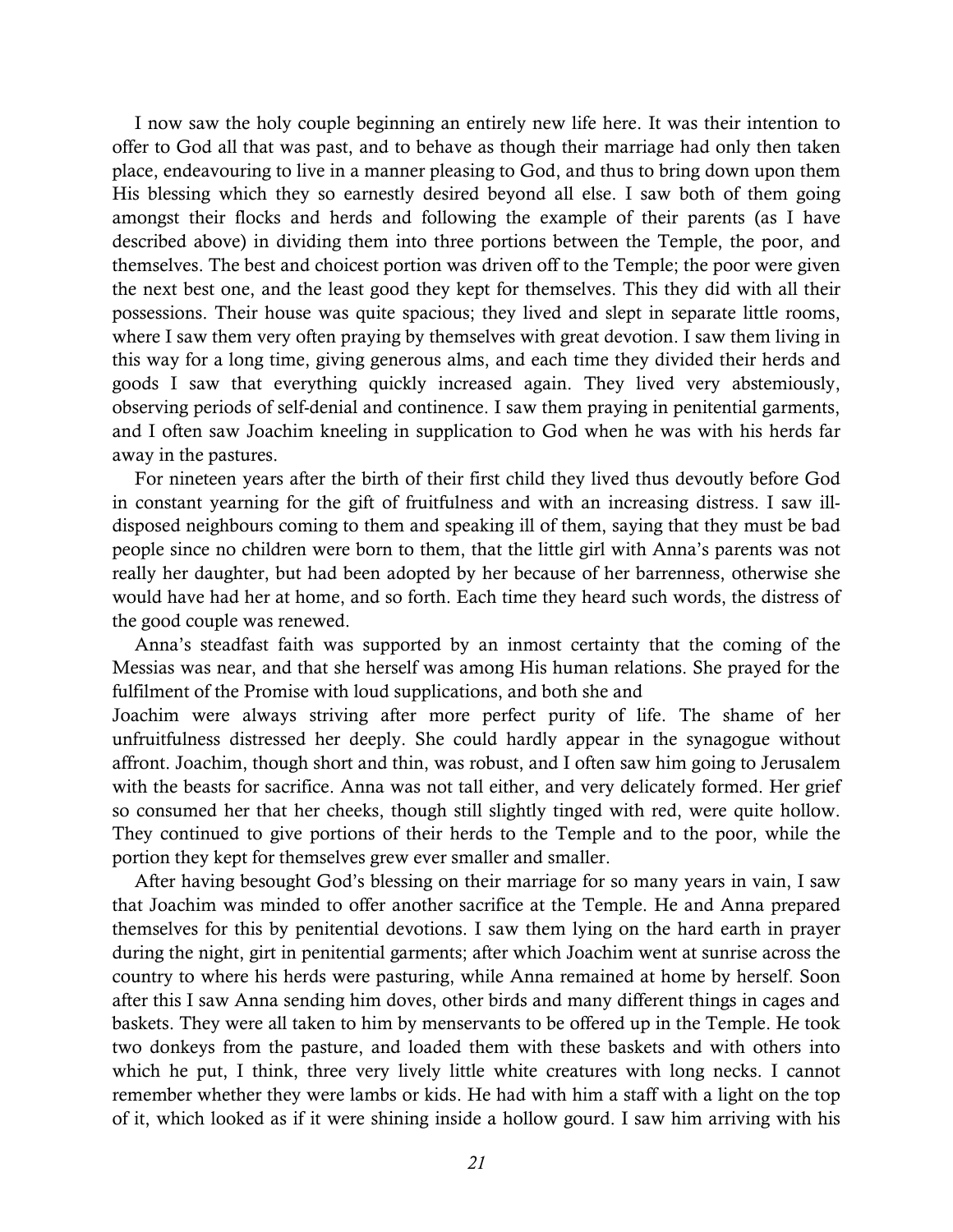menservants and beasts of burden at a beautiful green field between Bethany and Jerusalem, place where later I often saw Jesus stay. They journeyed on to the Temple, and stabled the donkeys at the same Temple inn, near the cattle-market, where Joachim and Anna afterwards lodged at Mary's Presentation. They then took the sacrificial offerings up the steps, and passed through the dwellings of the Temple servants as before.<sup>21</sup> Here Joachim's servants went back after handing over the offerings.

Joachim himself entered the hall, where stood the basin of water in which all the sacrifices were washed. He then went through a long passage into a hall on the left of the place in which were the altar of incense, the table of the shew-breads and the sevenbranched candlestick.<sup>22</sup> There were several others assembled there to make sacrifices, and it was here that Joachim had to bear his hardest trial. I saw that one of the priests, Reuben<sup>23</sup> by name, disdained his offerings, and did not put them with the others on the right-hand of the hall, where they could be seen behind the bars, but thrust them on one side. He reproached the unfortunate Joachim loudly and before the others for his unfruitfulness, refused to admit him and sent him, in disgrace, to an alcove enclosed with gratings. I saw that upon this Joachim left the Temple in the greatest distress and betook himself to an assembly-house of the Essenes near Machaerus, passing Bethany on the way. Here he sought counsel and consolation. (In this same house, and earlier in a similar one near Bethlehem, lived the prophet Manachem, $^{24}$  who prophesied to the young Herod about his kingdom and his crimes.) From here Joachim betook himself to his most distant herds on Mount Hermon. His way led him across the Jordan through the desert of Gaddi. Mount Hermon is a long narrow mountain, beautifully green and rich with fruit-trees on the sunny side, but covered with snow on the other.

Joachim was so grieved and ashamed at having been rejected with scorn at the Temple that he did not even send to tell Anna whither he had betaken himself. She heard, however, of the humiliation he had suffered from others who had witnessed it, and her distress was indescribable. I saw her often lying weeping with her face to the earth, because she had no knowledge of where Joachim was. I believe that he remained hidden among his flocks on Mount Hermon for as long as five months. During the end of that time Anna's distress was much increased by the rudeness of one of her maidservants, who kept reproaching her for her misfortunes. Once, however, when this maidservant asked to be allowed to go away for the Feast of Tabernacles (which was just beginning), Anna, remembering how her former maidservant had been led astray, refused permission out of vigilant care for her household.

 $21$  The reader must not be disconcerted by Catherine Emmerich's references (here and subsequently) to events which may not yet have been mentioned in her account. It must be remembered that the visions from the story of the Blessed Virgin, here given in chronological order, were vouchsafed to Catherine Emmerich year by year on the various church festivals with which these visions were connected; so that now when relating in July and August 1821, at the time of the feasts of St. Anne and St. Joachim, her visions of the life of Our Lady's parents, she is referring (in order to make herself more comprehensible) to something which she had already seen in previous years in November on the occasion of the feast of Our Lady's Presentation at the Temple. (CB)

<sup>22</sup> Cf. III Kings 7-48,49. (SB)

<sup>23</sup> The priest Reuben appears in *Protev*. 1, *Ps-Matt*. 2, and in *Nat. Mar*. 2 is named Issachar. (SB)

 $24$  This Manachem appears in no document. (SB)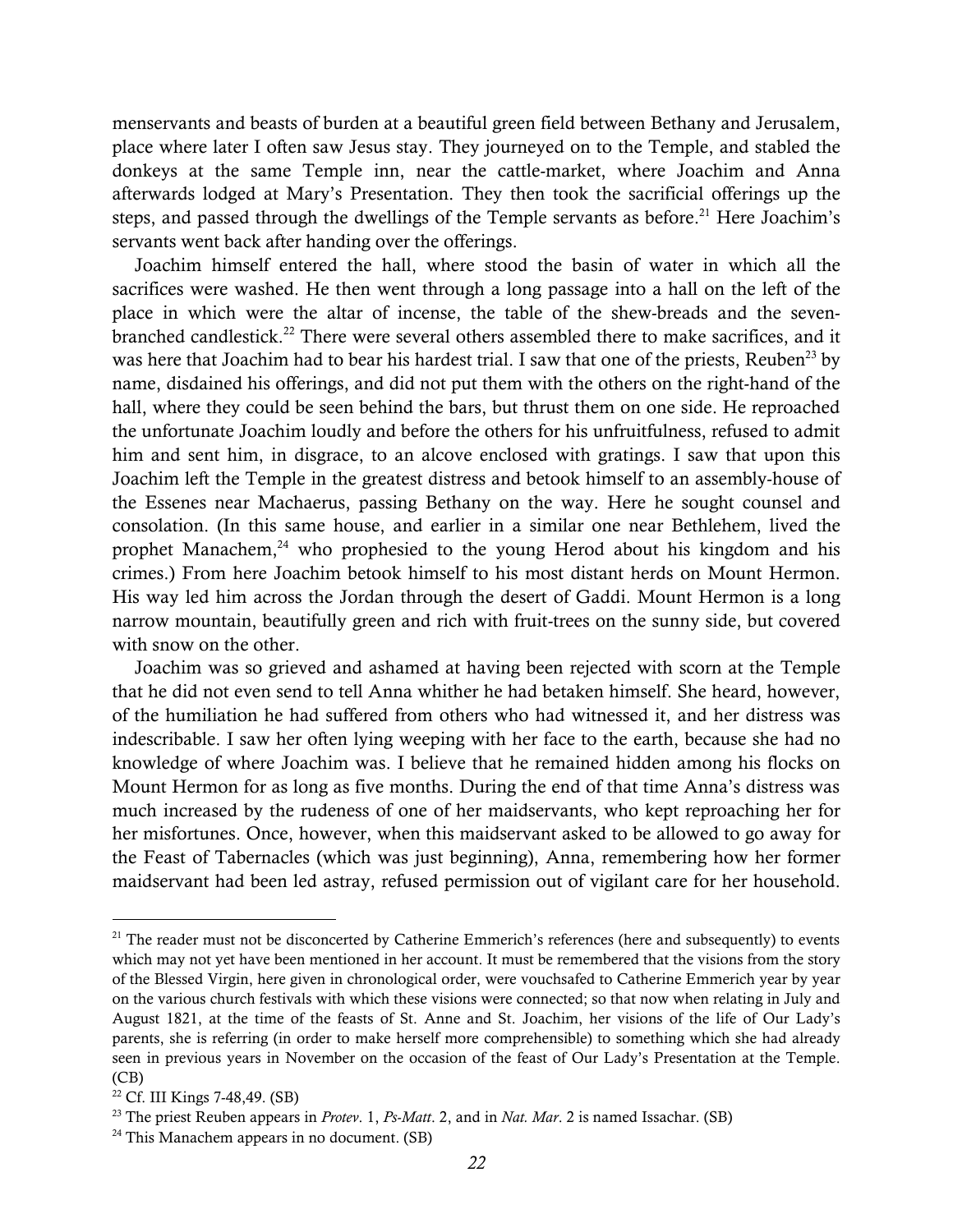Whereupon this maidservant attacked her so violently, declaring that her barrenness and Joachim's desertion of her was God's punishment for her severity, that Anna could not bear to have her in her house any more. She sent her back to her parents with presents and accompanied by two menservants, with the request that they would take back their daughter who had been entrusted to her, as she could not keep her in her house any longer. After sending away this maid, Anna went sadly into her room to pray. Towards evening she threw a large shawl over her head, wrapping herself in it completely, and went with a shaded light to the great tree in the courtyard which I, have described before as forming an arbour. Here she lit a lamp hanging on this tree in a sort of box, and prayed from a scroll. This tree was a very large one, there were arbours and seats arranged under it, for its branches reached over the wall to the ground, where they took root and shot up and again sank to the ground and took root, so that a whole series of arbours encircled it. This tree was like the tree in the Garden of Eden which bore the forbidden fruit. Its fruits hung from the ends of the branches generally in bunches of five. They are pear-shaped, and their flesh has blood-coloured streaks; there is a hollow in the centre, round which are the seeds embedded in the flesh. The leaves are very large, resembling, I think, those with which Adam and Eve covered themselves in the Garden of Eden. The Jews used these leaves especially for the Feast of Tabernacles. They decorated the walls with them, because they could be fitted together beautifully one behind the other like fishes' scales. Anna remained under this tree for a long time, crying to God and begging that even though He made her barren, yet He might not keep her pious companion Joachim far from her. And lo, there appeared to her an Angel of God, he seemed to step down before her from the top of the tree, and spoke to her, telling her to be of good heart, for the Lord had heard her prayer<sup>25</sup>; she was to journey next day to the Temple with two maidservants, taking with her doves as a sacrifice. Joachim's prayer, too, he said, had been heard, and he was on his way to the Temple with his offerings; she would meet him under the Golden Gate. Joachim's sacrifice would be accepted, and they would be blessed and made fruitful; soon she would learn the name by which their child was to be called. He told her, too, that he had given a like message to her husband. Then he disappeared.

Anna, full of joy, thanked God for His mercies. She then went back into the house and gave her maidservants the necessary orders for their journey to the Temple next morning. I saw her afterwards lying down to sleep after praying. Her bed was a narrow blanket with a pillow under her head. (In the morning her blanket was rolled up.) She took off her upper garments, wrapped herself from head to foot in an ample covering and lay down at full length on her right side, wit her face to the wall against which was the bed. After she had slept for a short time, I saw a brightness pouring down towards her from above, which on approaching her bed was transformed into the figure of a shining youth. It was the angel of the Lord, who told her that she would conceive a holy child; stretching his hand over her, he wrote great shining on the wall which formed the name MARY. Thereupon the angel dissolved into light and disappeared. During this time Anna seemed to be wrapped in a secret, joyful dream. She rose half-waking from her couch, prayed with great intensity, and

 $25$  The story of Anna's consolation by the angel, and the appointment of a rendezvous at the Golden Gate is found in *Protev*. 4, *Ps-Matt*. 3, *Nat. Mar*. 3. (SB)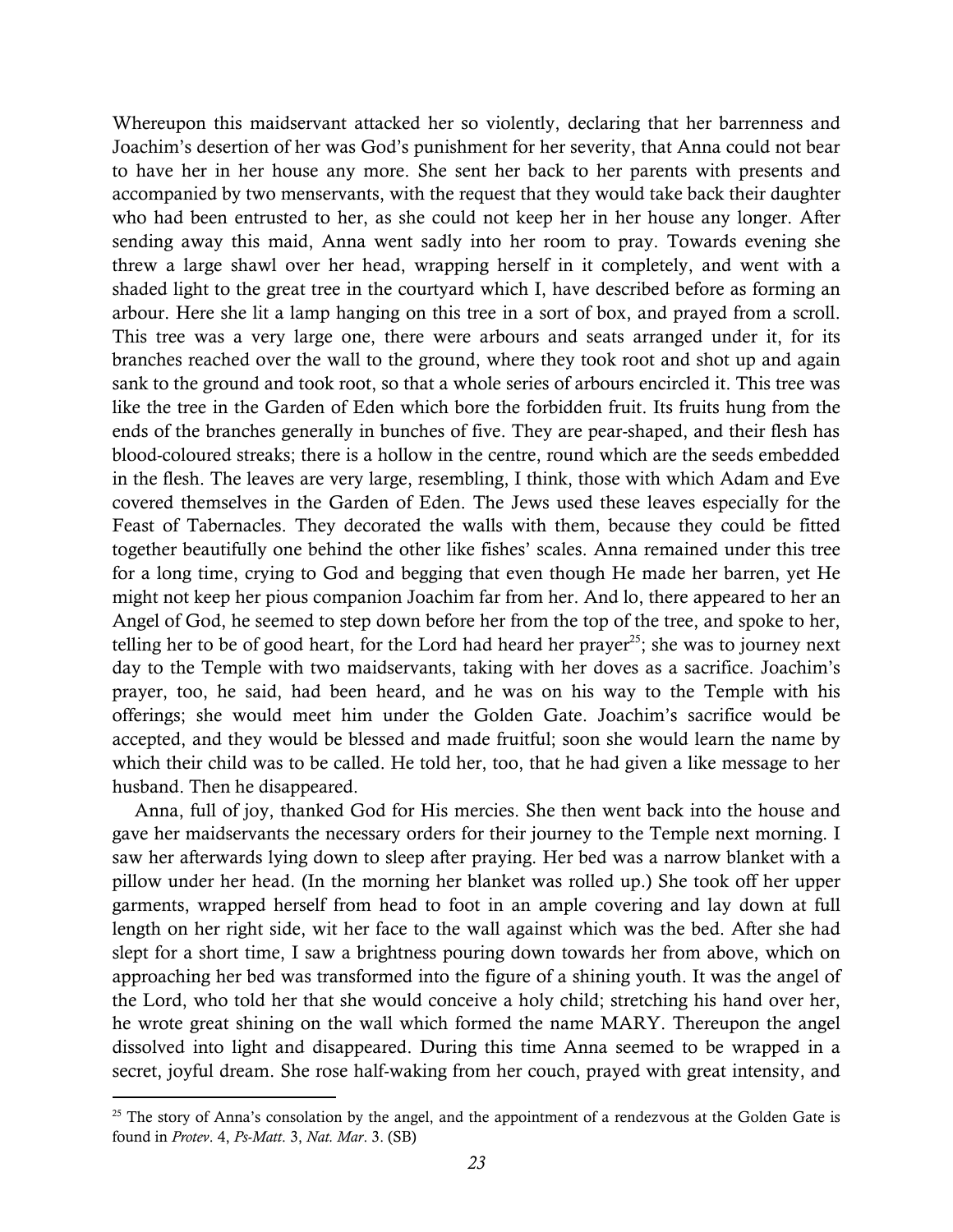then fell asleep again without having completely recovered consciousness. After midnight she awoke joyfully, as if by an inner inspiration, and now she saw, with alarm mixed with joy, the writing on the wall. This seemed to be of shining golden-red letters, large and few in number; she gazed at them with unspeakable joy and contrite humility until day came, when they faded away. She saw the writing so clearly, and her joy thereat became so great, that when she got up she appeared quite young again. In the moment when the light of the angel had enveloped Anna in grace, I saw a radiance under her heart and recognized in her the chosen Mother, the illuminated vessel of the grace that was at hand. What I saw in her I can only describe by saying that I recognized in her the cradle and tabernacle of the holy child she was to conceive and preserve; a mother blessed indeed. I saw that by God's grace Anna was able to bear fruit. I cannot describe the wonderful manner in which I recognized this. I saw Anna as the cradle of all mankind's salvation, and at the same time as a sacred altar-vessel, opened, yet hidden behind a curtain. I recognized this after a natural manner, and all this knowledge of mine was one and was natural and sacred at the same time. (Anna was at that time, I think, forty-three years old.) She now got up, lit the lamp, prayed, and then started on her journey to Jerusalem with her offerings. All the members of her household were full of strange joyfulness that morning, though none but Anna knew of the coming of the angel.

At the same time I saw Joachim among his flocks on Mount Hermon beyond the Jordan constantly praying God to grant his supplications. As he watched the young Iambs bleating and frolicking round their mothers, he felt sorely distressed at having no children, but did not tell his shepherds why he was so sad. It was near the time of the Feast of Tabernacles, and he and his shepherds were beginning to put up the tabernacles. Remembering his humiliation at the Temple, he had abandoned the idea of going up as usual to Jerusalem for the feast and offering sacrifices, but as he was praying I saw an angel appear to him, telling him to be of good courage and to

journey to the Temple, for his sacrifice would be accepted and his prayers granted. He would meet his wife under the Golden Gate. Thereupon I saw Joachim joyfully dividing his flocks and herds once more into three portions—and what numbers of fine beasts he had! The least good he kept for himself, the next best he sent to the Essenes, and the best of all he drove to the Temple with his herdsmen. He arrived in Jerusalem on the fourth day of the feast, and stayed in his usual lodgings near the Temple. Anna arrived in Jerusalem also on the fourth day of the feast and stayed with Zacharias' relations by the fish-market. She did not meet Joachim until the end of the feast.

Although on the previous occasion it was by a sign from above that Joachim's offerings were rejected, I saw that the priest who had treated him so harshly instead of comforting and consoling him was in some way (I cannot remember how) punished by God. Now, however, the priests had received a divine warning to accept his offerings, and I saw that some of them, on being told of his approach with the sacrificial beasts, went out of the Temple to meet him and accepted his gifts. The cattle which he had brought as a gift to the Temple were not his actual offering. The sacrifice he brought to be slaughtered consisted of two lambs and three lively little animals, kids, I think. I saw, too, that many of his acquaintances congratulated him on his sacrifice being accepted. I saw that because of the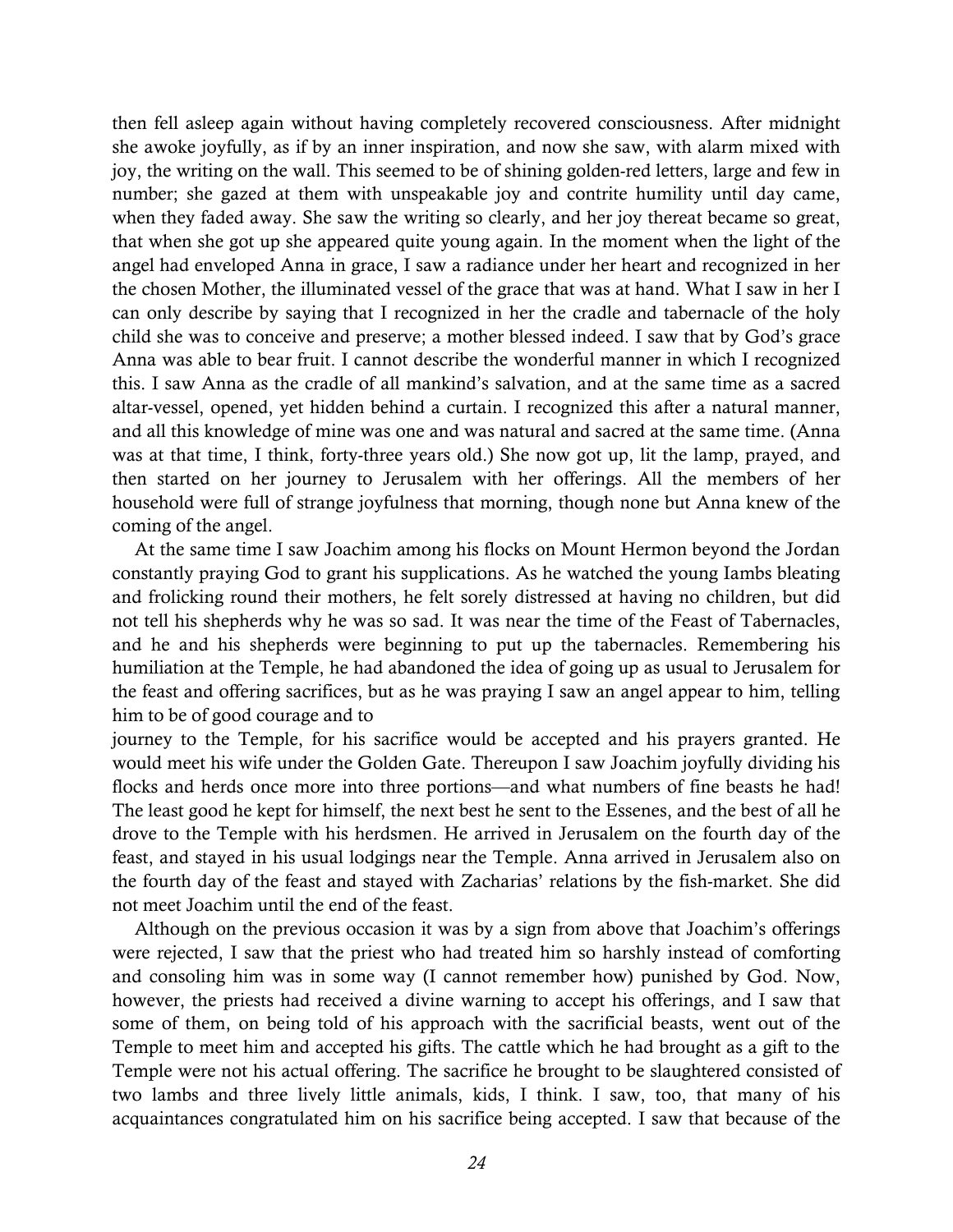feast the whole Temple was open and decorated with garlands of fruit and greenery, and that in one place a Tabernacle had been set up on eight detached pillars. Joachim went from place to place in the Temple exactly as he did before. His sacrifice was slaughtered and burnt at the usual place. Some part of it was, however, burnt at another place, to the right, I think, of the entrance hall with the great teaching pulpit.<sup>26</sup> I saw the priests making a sacrifice of incense in the Holy Place. Lamps, too, were lighted and lights burned on the seven-branched candlestick, but not on all seven branches at once. I often saw that on different occasions different branches of it were lighted. As the smoke arose from the offering, I saw as it were a beam of light falling upon the officiating priest in the Holy Place and at the same time on Joachim without in the hall. There came a sudden pause in what was going on, it seemed from astonishment and the realization of something supernatural. Thereupon I saw that two priests went out into the hall to Joachim as though by God's command, and led him through the side rooms up to the golden altar of incense in the Holy Place. The priest then laid something on the altar. This was not, I could see, separate grains of incense; it looked like a solid lump, but I cannot remember what it was.<sup>27</sup> This lump gave out a powerful and sweet smell of incense as it was burnt upon the altar of incense before the veil of the Holy of Holies. Then I saw the priest going away, leaving Joachim alone in the Holy Place. While the incense-offering was being consumed I saw Joachim in a state of ecstasy, kneeling with outstretched arms. I saw approaching him a shining figure of an angel, such as later appeared to Zacharias when he received the promise of the Baptist's birth. The angel spoke to Joachim, and gave him a scroll on which I recognized, written in shining letters, the three names Helia, Hanna, Miriam.<sup>28</sup> Beside the last of these names I saw the picture of a little Ark of the Covenant or tabernacle. Joachim fastened this scroll to his breast under his garment. The angel told him that his unfruitfulness was no disgrace for him, but on the contrary, an honour, for the child his wife was to conceive was to be the

<sup>&</sup>lt;sup>26</sup> This statement is confirmed by the following: According to Jewish tradition a portion of the burnt offering had to be burnt not on the altar, but near it and to the east, on the so-called ash-heap. This portion was the sinew of the thigh, which in Jacob's wrestling with the Angel withered up on being touched by the latter ('forthwith it shrank', Gen. 32.25). See also Gen. 32.32. (CB).

Gen. 32.32 states that the Israelites 'eat not of the sinew which shrank', but there is no available subsequent legislation about this matter. (SB)

<sup>&</sup>lt;sup>27</sup> It was doubtless a mixture, melted together, of the ingredients required by Jewish tradition for the daily incense-offering, namely myrrh, cassia, spikenard, saffron, sweet-scented reed, cinnamon, costus, sea-lavender, thrift, galbanum, and incense, mixed with pure salt. (CB)

Exod. 30.34-38 prescribed four elements in the preparation of incense. Later rabbinic tradition increased these (as CB notes), and by the time of Christ thirteen elements were used, as Josephus relates (*Wars*, V, v, 5). (SB)

<sup>&</sup>lt;sup>28</sup> The writer was at the time unaware that these three names were only other forms of Joachim, Anna, and Mary. His later discovery of this proof of the accuracy of Catherine Emmerich's version of the names was a striking testimony to the authenticity of her visions. (CB)

See infra, n. I, pp. 57-58, on the identification of Joachim and Heli. The name Joachim (*Yehoyaqim*) means 'The Lord shall make to stand (or rise)' (e.g. IV Kings 23.34). The name Helia (presumably *Heli-yah*) would mean 'My strength is the Lord' but does not occur in the Bible. It is, however, maintained in *Cath. Enc*., art. 'Virgin Mary', p. 464, E d, that Elia (Helia) is but an abbreviation of the name Eliacim (*Elyaqim*), which, using the other divine name, means 'God shall make to stand (or rise)' and, indeed, in IV Kings 23.34 the name of King Eliacim was changed by Pharaoh to Joakim (*Yoyaqim*). (SB)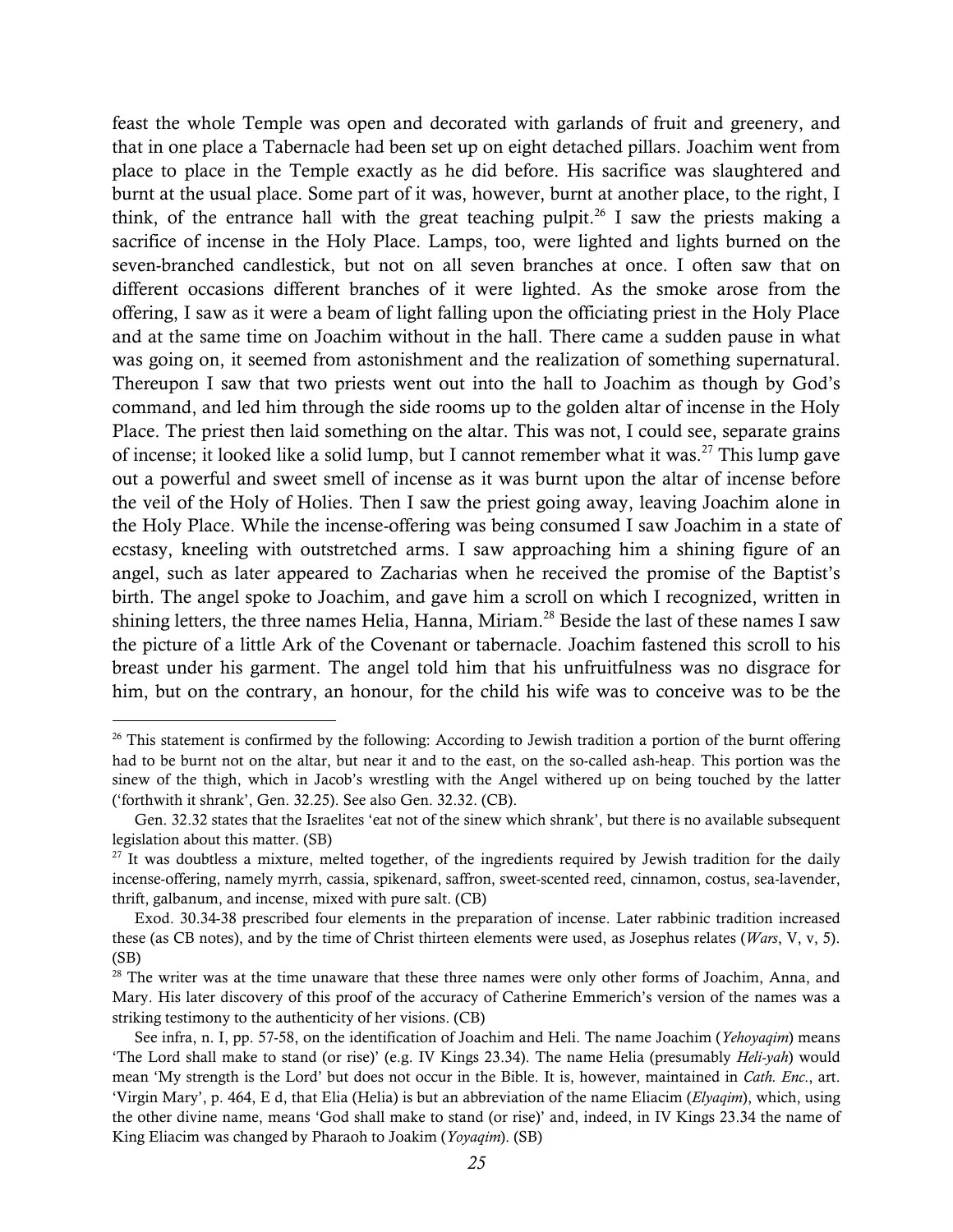immaculate fruit of God's blessing upon him and the crowning point of the blessing of Abraham. Joachim, being unable to grasp this, was led by the angel behind the veil hanging in front of the Holy of Holies. Between this veil and the bars of the screen before the Holy of Holies was a space large enough to stand in. I saw the angel approach the Ark of the Covenant, and it seemed to me as if he took something out of it, for I saw him hold towards Joachim a shining globe or circle of light, bidding him breathe upon it and look into it. (When he held the circle of light so near his face it made me think of a custom at our country weddings where the sacristan gives one a little board to kiss with a head painted on it, and makes one pay three halfpence for doing so.) Then I saw as if all kinds of pictures appeared in the circle of light when Joachim breathed on it and that these were visible to him. His breath had in no way dimmed the circle of light, and the angel told him that the conception of Anna's child would be as untarnished as this globe, which had remained shining in spite of his having breathed on it. Thereupon I saw as if the angel lifted the globe until it stood like an encircling halo in the air, in which I saw, as through an opening in it, a series of pictures starting with the Fall and ending with the Redemption of mankind. The whole course of the world passed before my eyes as one picture merged into another. I knew and understood it all, but I cannot reproduce the details. Above, at the very summit, I saw the Blessed Trinity, and below and on one side of the Trinity I saw the Garden of Eden, with Adam and Eve, the Fall, the promise of Redemption and all its prototypes—Noah, the Flood, the Ark, the receiving of the blessing through Abraham, its handing on to his firstborn Isaac, from Isaac to Jacob, how it was taken from Jacob by the angel with whom he struggled, how the blessing came to Joseph in Egypt and increased in glory in him and in his wife. I saw how the sacred presence of the blessing was removed by Moses from Egypt with relics of Joseph and his wife Aseneth, and became the Holy of Holies of the Ark of the Covenant, the presence of the living God among His people. Then I saw the reverence paid by God's people to this sacred thing and their ceremonies respecting it; I saw the relationships and marriages which formed the sacred genealogy of Our Lady's ancestry, as well as all the prototypes and symbols of her and of Our Saviour in history and in the prophets. All this I saw in encircling symbols and also rising from the lower part of the ring of light. I saw pictures of great cities, towers, palaces, thrones, gates, gardens, and flowers, all strangely woven together as it were by bridges of light; and all were being attacked and assaulted by fierce beasts and other figures of might. These pictures all signified how Our Blessed Lady's ancestral family, from which God was to take Flesh and be made Man, had been led, like all that is holy, by God's grace through many assaults and struggles. I remember, too, having seen at a certain point in this series of pictures a garden surrounded by a thick hedge of thorns, which a host of serpents and other loathsome creatures attempted in vain to penetrate. I also saw a strong tower assaulted on all sides by men-atarms, who were falling down from it. I saw many pictures of this kind, relating to the history of the ancestry of Our Lady; and the bridges and passages which joined all together signified the victory over all attempts to disturb, hinder, or interrupt the work of salvation. It was as if by God's compassion there had been poured into mankind, as into a muddy stream, a pure flesh and a pure blood, and as if this had with great toil and difficulty to reconstitute itself out of its scattered elements, the whole stream striving the while to draw it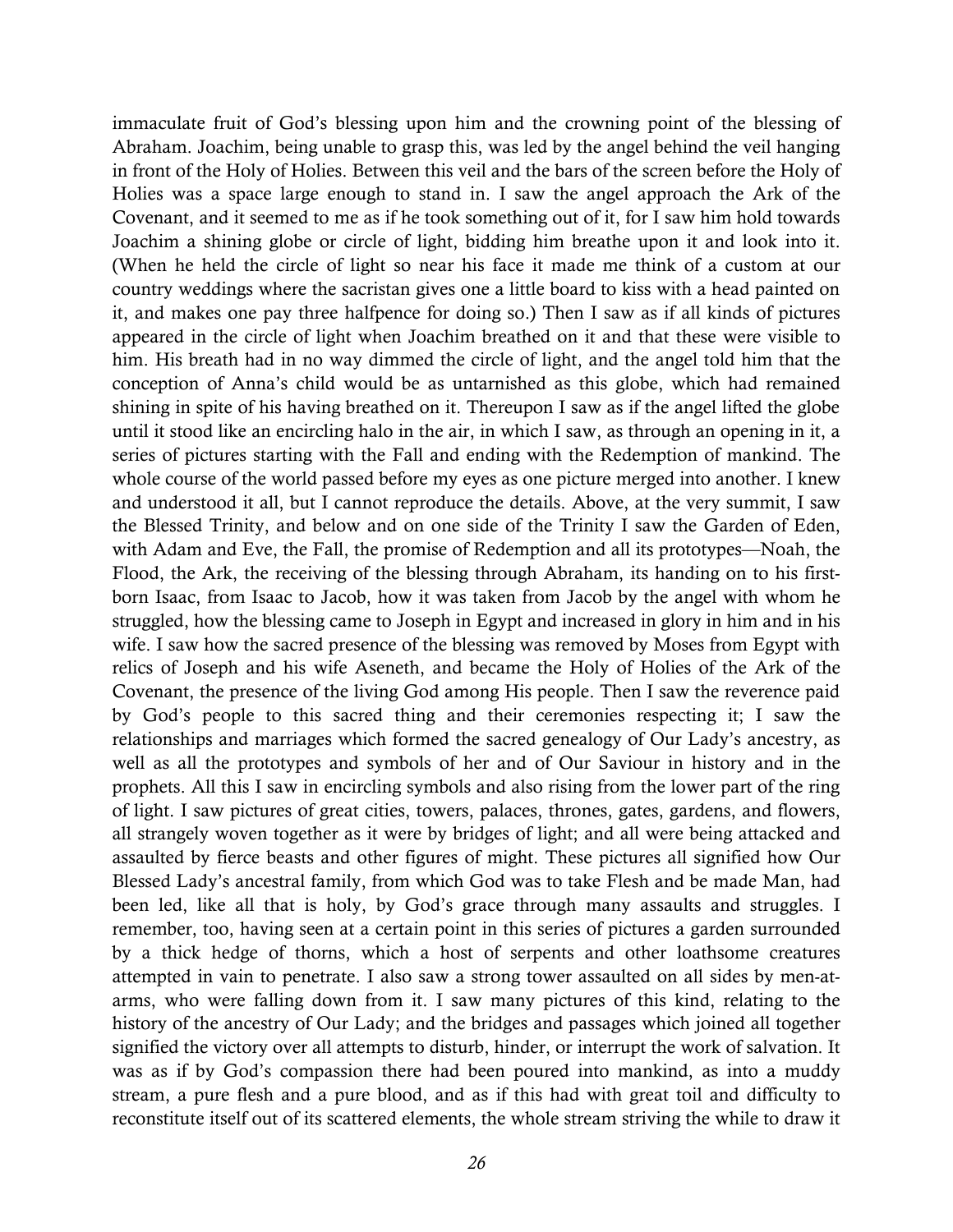into its troubled waters; and then as if by the countless mercies of God and the faithful cooperation of mankind, it had at last issued forth, after many pollutions and many cleansings, in an unfailing stream out of which rose the Blessed Virgin, from whom the Word was made Flesh and dwelt among us.

Among the pictures that I saw in the globe of light there were many which occur in the litany of Our Lady. Whenever I say that litany, I see them and recognize them and venerate them with great devotion. The pictures in the globe unfolded themselves still further till they reached the fulfilment of all God's compassion towards mankind, so divided and dispersed in its fallen state, and ended, on the side opposite the Garden of Eden, with the heavenly Jerusalem at the foot of the Throne of God. After I had seen all these pictures, the globe (which was really a series of pictures passing in and out of a circle of light) disappeared. I think that all this was a communication to Joachim of a vision revealed to him by the angel and also seen by me. Whenever I receive such a communication, it appears in a circle of light like a globe.

I saw now that the angel touched or anointed Joachim's forehead with the tip of his thumb and forefinger, and that he gave him a shining morsel to eat and a luminous liquid to drink from a gleaming little chalice which he held between two fingers. It was of the shape of the chalice at the Last Supper, but without a foot. It seemed to me, too, that this food which he put in his mouth took the form of a little shining ear of corn and a little shining cluster of grapes, and I understood that thereafter every impurity and every sinful desire left Joachim. Thereupon I saw that the angel imparted to Joachim the highest and holiest fruit of the blessing given by God to Abraham, and culminating, through Joseph, in the holy thing within the Ark of the Covenant, in the presence of God among His people. He gave Joachim this blessing in the same form as I had been shown before, except that while the angel of benediction gave Abraham the blessing from himself, out of his bosom as it were, he seemed to give it to Joachim from out of the Holy of Holies.<sup>29</sup>

The blessing of Abraham was as it were the beginning of God's grace given in blessing to the father of His future people so that from him might proceed the stones for the building of His Temple. But when Joachim received the blessing, it was as though the angel were taking the holy benediction from the tabernacle of this Temple and delivering it to a priest, in order that from him might be formed the holy vessel in which the Word was to be made Flesh. All this cannot be expressed in words, for I speak of that Holy of Holies inviolate, yet violated in man when he sinned and fell. From my earliest youth I have very often, in my visions from the Old Testament, seen into the Ark of the Covenant, and have always had the impression of a complete church, but more solemn and awe-inspiring. I saw therein not only the Tables of the Law as the written Word of God, but also a sacramental presence of the

<sup>&</sup>lt;sup>29</sup> Catherine Emmerich, who in communicating her many and various visions from the Old Testament often spoke in great detail of the Ark of the Covenant, never said that after the Babylonian captivity the first Ark of the Covenant with all its contents was placed in the rebuilt Temple or later in the Temple restored by Herod. She did, however, state that there was a restored Ark in the Holy of Holies of the Temple, in which were still preserved a few remains of the sacred contents of the first Ark of the Covenant, some of which she saw in the possession of the Essenes and venerated by them. (CB)

Josephus (*Wars*, V, v, 5) plainly states that there was 'nothing at all' in the Holy of Holies in Herod's Temple. (SB)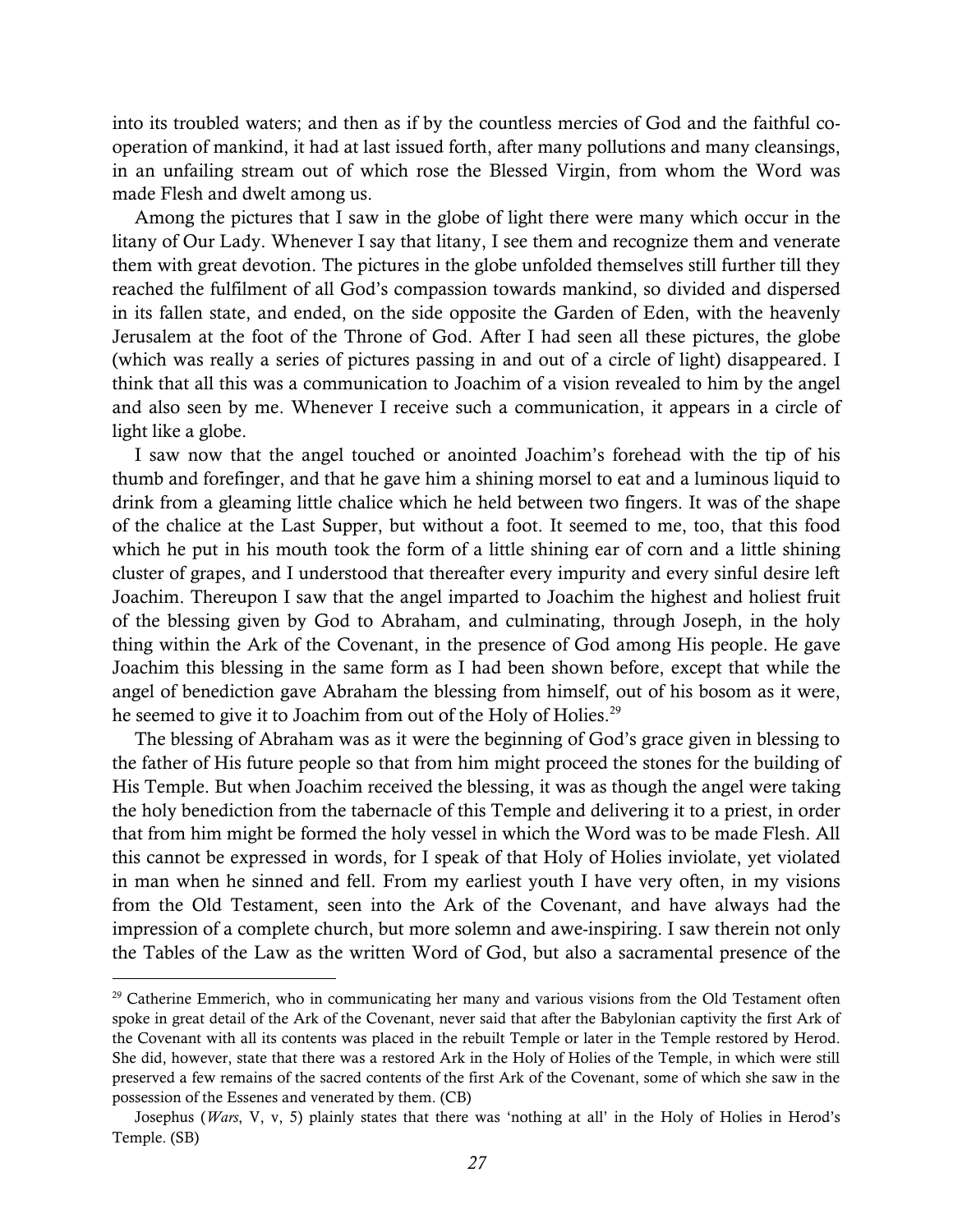Living God,<sup>30</sup> like the roots of the wine and wheat and of the flesh and blood of the future sacrifice of our redemption.

The grace given by this blessed presence produced, with the co-operation of God-fearing men under the Law, that holy tree whose final blossoming was the pure flower in which the Word became flesh and God became Man, thus giving us in the New Covenant His humanity and His divinity by instituting the Sacrament of His Body and Blood, without which we cannot attain eternal life. I have never known the Ark of the Covenant without the sacramental presence of God except when it had fallen into the hands of the enemy, at which times the holy presence was safe in the hands of the high priest or of one of the prophets. When only the Tables of the Law were present in the Ark of the Covenant, without the holy treasure, it seemed to me like the Temple of the Samaritans on Mount Garizim or like a church of our own time which is without the Blessed Sacrament and, instead of the Tables of the Law written by God's hand, contains only the books of Holy Scripture imperfectly understood by mankind.

In the Ark of the Covenant made by Moses, which stood in the Temple and Tabernacle of Solomon, I saw this most Holy Thing of the Old Covenant in the form of a shining circle crossed by two smaller rays of light intersecting each other; but now, when the angel imparted the blessing to Joachim, I saw this blessing being given to him in the form as it were of something shining, like a shining seed or bean in shape, which he laid in the open breast of Joachim's garment. When the blessing was imparted to Abraham, I saw grace being conveyed to him in the same manner, and its virtue and efficacy remaining with him in the degree ordained by God until he handed it over to his first-born son Isaac, from whom it passed to Jacob and from him, through the angel, to Joseph, and from Joseph and his wife, with increased virtue, to the Ark of the Covenant. I perceived that the angel bound Joachim to secrecy, and I understood why it was that later Zacharias, the Baptist's father, had become dumb after he had received the blessing and the promise of Elisabeth's fruitfulness from the Angel Gabriel at the Altar of Incense. [St. Luke 1.9-22.] It was revealed to me, that with this blessing Joachim received the highest fruit and the true fulfilment of Abraham's blessing, namely the blessing for the immaculate conception of the most Holy Virgin who was to bruise the head of the serpent. The angel then led Joachim back into the Holy Place and disappeared, upon which Joachim sank to the ground in an ecstasy as though paralysed. The priests who re-entered the Holy Place found him radiant with joy. They lifted him up reverently, and placed him outside in a seat generally used only by priests. Here they washed his face, held some strong-smelling substance to his nostrils, gave him to drink and in general treated him as one does someone who has fainted. When he had recovered, he looked young and strong, and was beaming with joy.

It was a warning from on high that had led Joachim into the Holy Place, and it was by a similar inspiration that he was brought into a subterranean passage which belonged to the consecrated part of the Temple and ran under it and under the Golden Gate. I have been told what was the meaning and origin of this passage when the Temple was built, and also what it was used for, but I have no clear recollection of this. Some religious observance

<sup>&</sup>lt;sup>30</sup> The reader need not be scandalized by the expression 'sacramental presence of God', for Holy Writ dearly declares that God was present above the Ark of the Covenant in a mysterious and visible manner. (CB)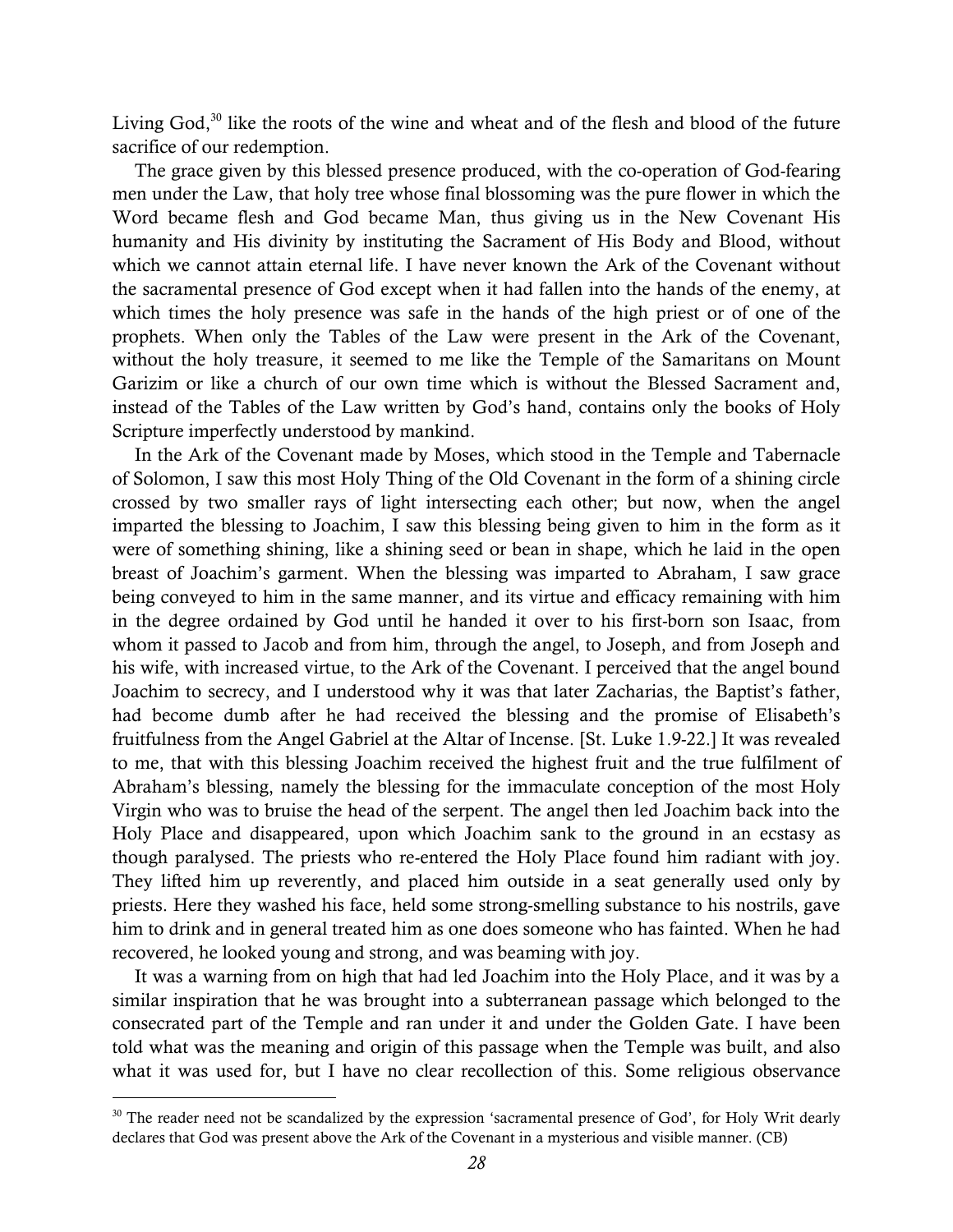relating to the blessing and reconciliation of the unfruitful was, I think, connected with this passage. In certain circumstances people were brought into it for rites of purification, expiation, absolution, and the like. $31$  Joachim was led by priests near the slaughtering-place through a little door into this passage. The priests turned back, but Joachim continued along the passage, which gradually sloped downwards. Anna had also come to the Temple with her maidservant, who was carrying the doves for sacrifice in wicker baskets. She had handed over her offering and had revealed to a priest that she had been bidden by an angel to meet her husband under the Golden Gate. I now saw that she was led by priests, accompanied by some venerable women (among whom I think was the prophetess Anna), through an entrance on the other side into the consecrated passage, where her companions left her. I had a very wonderful view of what this passage was like. Joachim went through a little door; the passage sloped downwards, and was at first narrow but became broader afterwards. The walls were of glistening gold and green, and a reddish light shone in from above. I saw beautiful pillars like twisted trees and vines. After passing through about a third of the passage Joachim came to a place in the midst of which stood a pillar in the form of a palm-tree with hanging leaves and fruits. Here he was met by Anna, radiant with happiness. They embraced each other with holy joy, and each told the other their good tidings. They were in a state of ecstasy and enveloped in a cloud of light. I saw this light issuing from a great host of angels, who were carrying the appearance of a high shining tower and hovering above the heads of Anna and Joachim. The form of this tower was the same as I see in pictures, from the litany of Our Lady, of the Tower of David, the Tower of Ivory, and so forth. I saw that this tower seemed to disappear between Anna and Joachim, who were enveloped in a glory of brightness. I understood, that as a result of the grace here given, the conception of Mary was as pure as all conceptions would have been but for the Fall.<sup>32</sup> I had at the same time an indescribable vision. The heavens opened above them, and I saw the joy of the Holy Trinity and of the angels, and their participation in the mysterious blessing here bestowed on Mary's parents. Anna and Joachim returned, praising God, to the exit under the Golden Gate: towards the end the passage sloped upwards. They came into a kind of chapel under a beautiful and high arch, where many lights were burning. Here they were received by priests who led them away. The part of the Temple above which was the hall of the Sanhedrin lay over the middle of the subterranean passage; above this end of it were, I think, dwellings of priests whose duty it was to look after the vestments. Joachim

 $31$  The matter of the tunnel is one that has long puzzled students. Josephus (Ant., XV, xi, 5) certainly mentions an eastern gate where the 'pure' could enter, and (*ib*., 7) a tunnel that led from the eastern gate into the central enclosure, adding that this was built specially for the king (Herod). Then the Mishnah, *Middoth*, I, 9, mentions a tunnel leading under the Temple to a bath-house within the enclosure, where ceremonial cleansing could be performed. Whether these refer to the same tunnel is uncertain. (SB)

 $32$  The figure of a tower is a symbol of the Virgin Mary. The Immaculate Conception of the Virgin Mary is here described as miraculous and virginal. This point more clearly expressed in another book of AC's visions, *The Lowly Life and Bitter Passion of Our Lord Jesus Christ*.

If not for the Fall of Adam and Eve from grace, all conceptions would have been miraculous virgin conceptions. However, the singular grace of the Immaculate Conception, by which Mary was preserved from inheriting original sin from parents who were sinners, would not have been found in all conceptions, even Adam and Eve never sinned. That singular grace belongs solely to the Virgin Mary. (RC)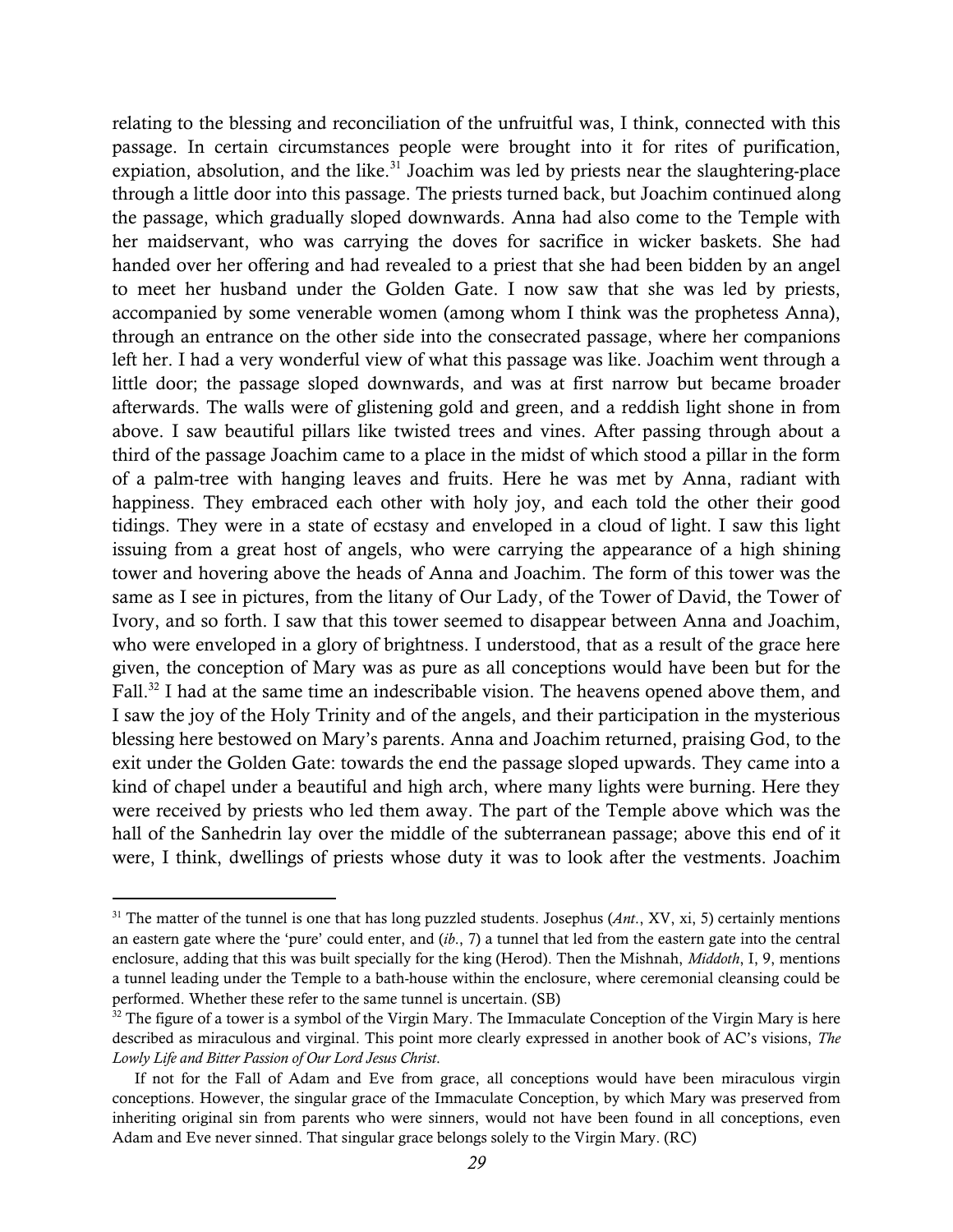and Anna now came to a kind of bay at the outermost edge of the Temple hill, overlooking the valley of Josaphat, where the path could no longer go straight on but branched to right and left. After they had visited another priest's house, I saw Joachim and Anna and their servants starting on their journey home. On their arrival at Nazareth, Joachim, after a joyful meal, gave food to many poor people and distributed generous alms. I saw how full he and Anna were of joy and fervour and gratitude to God when they thought of His compassion towards them; I often saw them praying together with tears.

It was explained to me here that the Blessed Virgin was begotten by her parents in holy obedience and complete purity of heart, and that thereafter they lived together in continence in the greatest devoutness and fear of God. I was at the same time clearly instructed how immeasurably the holiness of children was encouraged by the purity, chastity, and continence of their parents and by their resistance to all unclean temptations; and how continence after conception preserves the fruit of the womb from many sinful impulses. In general, I was given an overflowing abundance of knowledge about the roots of deformity and sin.

[Here follow various visions which Catherine Emmerich communicated at different times in the course of her yearly meditations during the octave of the feast of the Immaculate Conception. Though they do not directly continue the story of Our Lady's life, yet they throw a remarkable light on the mystery of her election, preparation, and veneration as the vessel of grace. As these visions were related by Catherine Emmerich in the midst of much suffering and many interruptions, it is not surprising if they are somewhat fragmentary in character.]

I saw in a wonderful picture that God showed the angels how it was His will to restore mankind after the Fall. At first sight I did not understand this picture, but soon it became quite clear to me. I saw the Throne of God and the Holy Trinity, and at the same time a movement within that Trinity. I saw the nine choirs of angels, and how God announced to them in what manner it was His will to restore the fallen human race. I saw an inexpressible joy among the angels over this. I was now shown in a number of symbolic pictures the unfolding of God's designs for the salvation of mankind. I saw these pictures appearing among the nine choirs of angels and following each other in a kind of historical sequence. I saw the angels helping to make these pictures, protecting and defending them. I cannot now remember for certain the order in which they appeared, but will tell in God's name what I can still recollect. I saw a mountain as of precious stones appear before the Throne of God; it grew and spread. It was in terraces, like a throne; then it changed into the shape of a tower —a tower which enshrined every treasure of the spirit and every gift of grace and was surrounded by the nine choirs of angels. At one side of this tower vine tendrils and ears of corn, intertwined like the fingers of folded hands, seemed to be streaming down from the edge of a golden cloud. I cannot remember at what exact moment in the whole picture I saw this. I saw in the sky a figure like a virgin which passed into the tower and as it were melted into it. The tower was very broad and was flat at the top; it seemed to have an opening at the back through which the virgin passed into it. This was not the Blessed Virgin as she is in time, but as she is in eternity, in God. I saw the appearance of her being formed before the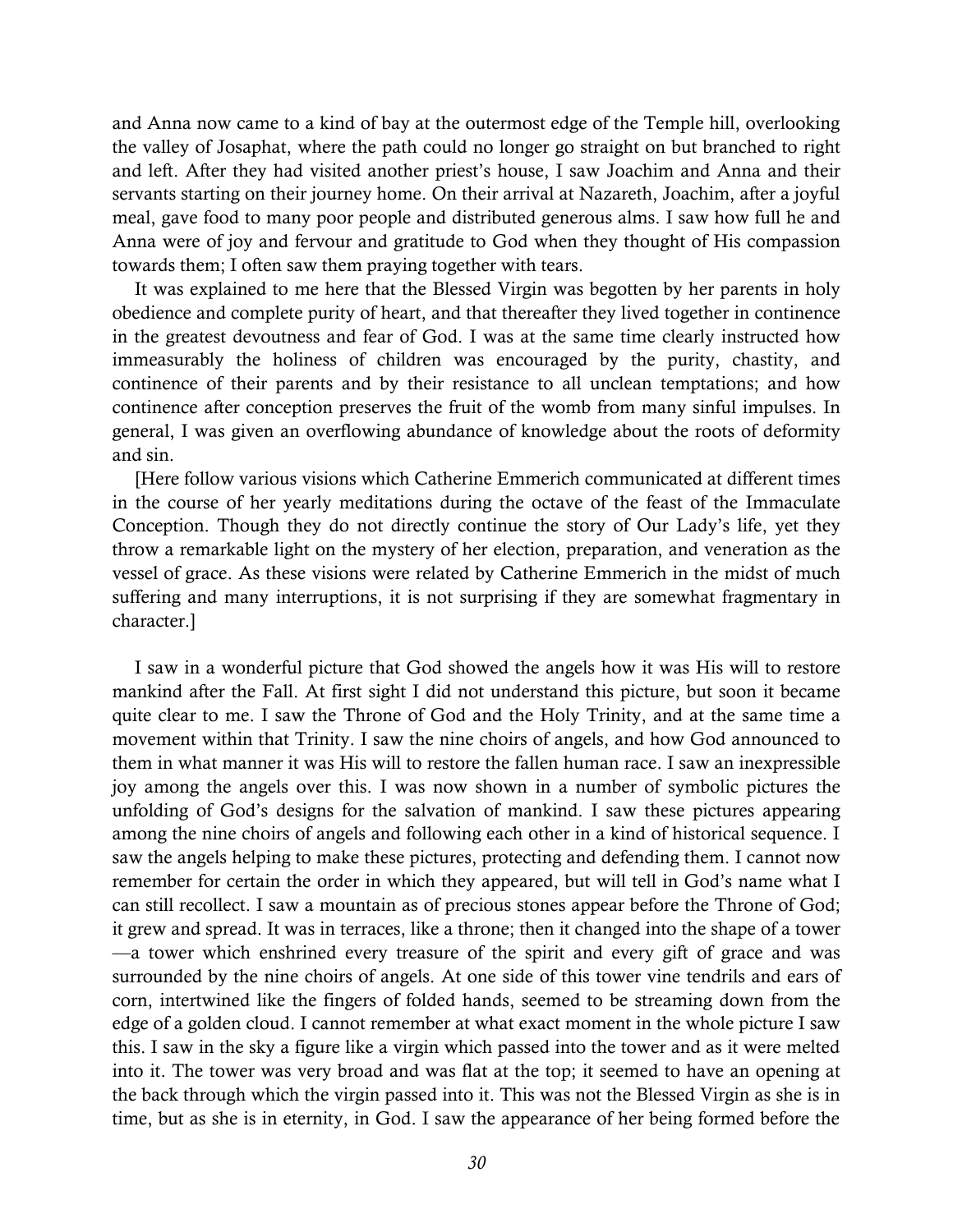face of the Holy Trinity, just as when one breathes, a little cloud is formed before one's mouth.<sup>33</sup> I also saw something going forth from the Holy Trinity towards the tower. At this moment of the picture I saw a vessel like a ciborium being formed among the choirs of angels. The angels all joined in giving this vessel the form of a tower surrounded by many pictures full of significance. Beside it stood two figures joining hands behind it. This spiritual vessel went on increasing in size, beauty, and richness. Then I saw something proceed from God and pass through all nine choirs of angels; it seemed to me like a little shining holy cloud which became more and more distinct as it approached the sacramental vessel which it finally entered. But in order that I should recognize this to be a real and essential blessing of God conferring the grace of a pure and sinless line from generation to generation (like the cultivation of some plant in all its purity), I finally saw this blessing in the shape of a shining bean, enter the ciborium, which then passed into the tower.<sup>34</sup> I saw the angels actively taking part in the showing forth of these visions. There rose, however, from the depths below a series of what seemed to be false visions, for I saw the angels combating these and thrusting them aside. Many of these false visions I have forgotten, but here is what I still remember about them.

I saw a church rise up from below, almost in the same form which the holy universal Church always appears to me when I see it not as a particular building but as the Holy Catholic Church in general. There was, however, this difference, that latter has a tower over the entrance and the church rising from the depths had not. It was a very large church but a false one. The angels thrust it aside so that it stood all crooked. I also saw a great bowl, with a lip on one side; which tried to enter the false church but was also thrust aside. I then saw the angels preparing a chalice, of the shape of the Chalice of the last Supper, which passed into the tower entered by the virgin. I also saw a lower tower or building appear, with many doors, through which I saw crowds of people passing, among them figures like Abraham and the Children of Israel. I think this had reference to the slavery in Egypt. I saw a round terraced tower arise, which also had reference to Egypt. This was thrust back and made to stand crooked. I also saw an Egyptian temple arise, like the one on the ceiling of which I had seen the Egyptian priests, idolaters, fastening the image of a winged virgin after

<sup>&</sup>lt;sup>33</sup> See the Little Chapter in the Vespers of the Office of the Blessed Virgin Mary from Ecclus. 24.14. 'From the beginning, and before the world, was I created, and unto the world to come I shall not cease to be' ('*Ab initio et ante saecula creata sum et usque ad futura saecula non desinam*'). Compare also the passage of Holy Writ which has long been applied by the Church to Mary: 'I came out of the mouth of the Most High, the first-born before all creatures, I made that in the heavens there should rise light that never faileth… My throne is in a pillar of cloud' ('*Ego ex ore Altissimi prodivi primogenita ante omnem creaturam, ego feci in coelis, ut orietur lumen indeficiens. Thronus meus in columna nubis*') (Ecclus. 24.5). (CB)

<sup>&</sup>lt;sup>34</sup> In the course of her many visions, some historical and some symbolical, from the Old and New Testaments, Catherine Emmerich referred to this blessing in many different connections, some of which we will here enumerate in their chronological order. 'This was the same blessing by means of which Eve was brought forth from the right side of Adam. I saw this blessing withdrawn by God's merciful providence from Adam when he was about to acquiesce in sin; but it was restored to Abraham by the angel after the institution of circumcision, with the promise of Isaac's birth. Abraham handed it on, with solemn sacramental ceremony, to his first-born Isaac, from whom it descended to Jacob. It was taken away from Jacob by the angel that strove with him and handed on to Joseph in Egypt. Finally it was taken by Moses, together with the bones of Joseph, in the night before the flight out of Egypt, and became the Israelites' sacred treasure in the Ark of the Covenant.'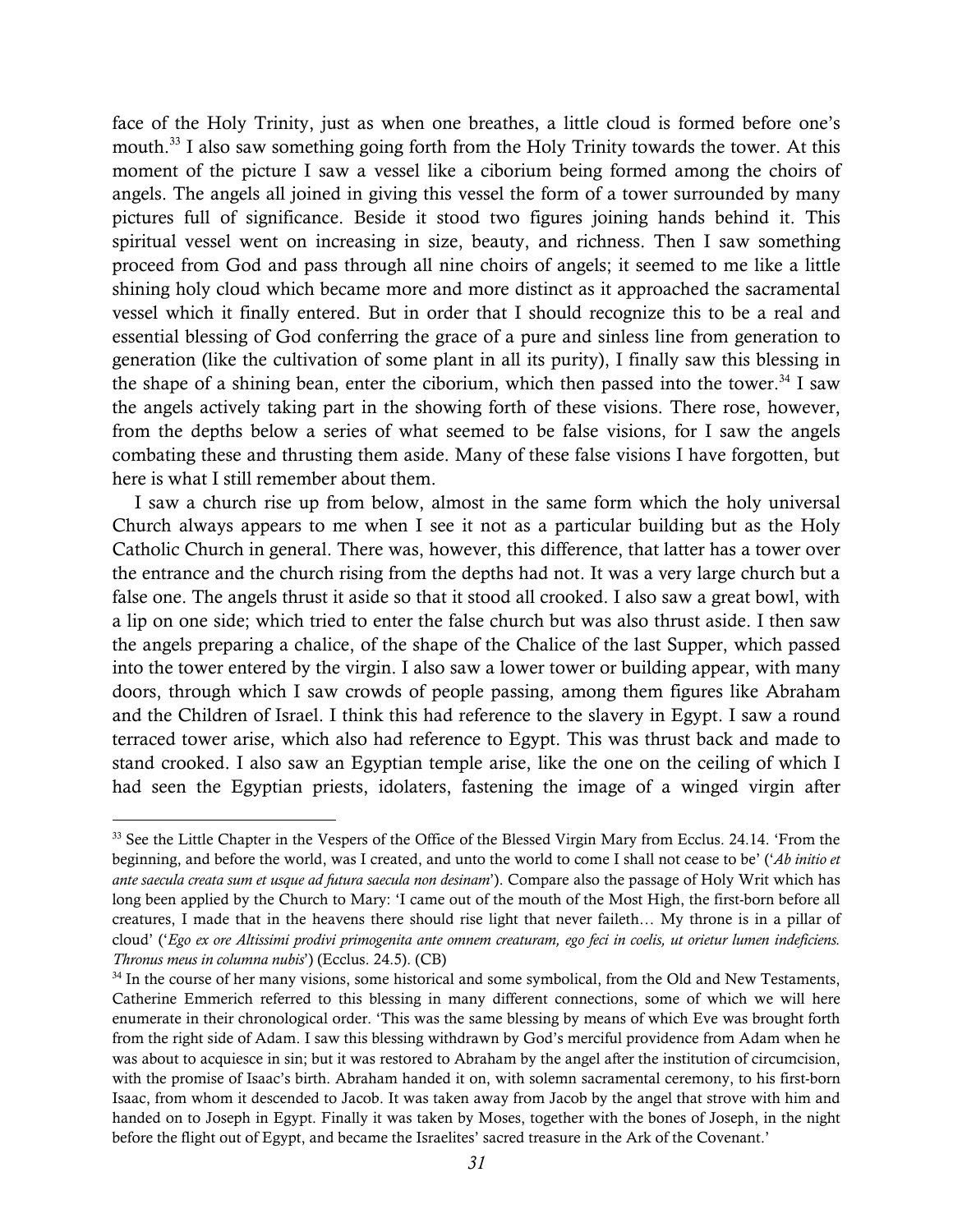receiving from Elias' messenger communications of a prophetic vision of Our Lady. I will speak of his vision later; it was seen by the prophet on Mount Carmel. This temple, too, was thrust back and made to stand crooked.

I then saw between the choirs of angels, to the right of the holy tower, a branch which put forth buds, making a whole ancestral tree of little male and female figures holding each other's hands. This family tree ended with the appearance of a little crib with a little child in it. The crib was of the same shape as the one I had seen exposed in the temple of the Three Kings.<sup>35</sup> Then I saw a beautiful great church appear.

The way in which all these pictures were united with each other and yet melted one into the other was very wonderful. The whole vision was indescribably rich and full of significance. Even the hateful, evil, false appearances of towers, chalices, and churches, which were thrust aside, were made to assist in the unfolding of the scheme of salvation.

[When recounting these scattered visions, she came back again and again to the unspeakable joy of the angels. There was no real conclusion to these fragmentary visions,

<sup>&</sup>lt;sup>35</sup> In Catherine Emmerich's visions of the public ministry of Our Lord, which she daily recounted in chronological order for three years, she saw Our Lord, after the raising of Lazarus (which happened on Oct. 7<sup>th</sup> of His third year of teaching), withdraw Himself beyond the Jordan in order to escape the persecutions of the Pharisees. From here He dismissed the apostles and disciples to their homes, and Himself went on with three young men named Eliud, Silas, and Erimen-Sear. (These were descended from the companions of the Three Kings who, when the latter went away, had remained behind in the Holy Land and intermarried with the families of the shepherds of Bethlehem.) With these Our Lord journeyed to the place where the Three Kings were then settled, returning afterwards to the Promised Land by way of Egypt. On the first day of the January which preceded His death, He re-entered Judaea, and on the evening of Monday, Jan. 8<sup>th</sup>, He again met the Apostles at Jacob's well, thereafter teaching and healing in Sichar, Ephron, round Jericho, in Capharnaum, and in Nazareth. Towards February He came again to Bethany and the surrounding country, teaching and healing in Bethabara, Ephraim, and round Jericho. From the middle of February till His Passion, He was in Bethany and Jerusalem by turns. The Evangelists are silent about the whole period between the raising of Lazarus and Palm Sunday, except for St. John, who says (11.53, 54): 'From that day therefore they devised to put him to death, wherefore Jesus walked no more openly among the Jews, but he went into a country near the desert, unto a city that is called Ephrem. And there he abode with his disciples.' Catherine Emmerich mentions the presence of Our Lord in Ephraim near Jericho on Jan. 14<sup>th</sup>, 15<sup>th</sup>, and 16<sup>th</sup>, and again between Feb. 6<sup>th</sup> and 12<sup>th</sup>, without giving the exact date. We must, however, return to what gave rise to this note. From Dec. 1<sup>st</sup> to the 15<sup>th</sup> of the third year of His ministry, Catherine Emmerich saw and daily described the sojourn of Our Lord and His three companions in a town of tents inhabited by the three Holy Kings of Arabia, where they had established themselves shortly after their return from Bethlehem. Two of these chieftains were still alive. She describes in most remarkable detail their way of life and their religious practices and the festivities with which they received Jesus. Amongst many other things she recounted from Dec.  $4<sup>th</sup>$  to 6<sup>th</sup> how these starworshippers brought Our Lord into their temple (which she described as a square flattened pyramid surrounded with terraced wooden steps), from the top of which they observed the stars and inside which they performed their religious ceremonies. They showed Him in it the image of the Child Jesus in the crib, which they had made and placed therein immediately after their return from Bethlehem; this was made in the exact shape of the one they had seen in the star before they set out on their journey to Bethlehem. Catherine Emmerich describes it in the following words: 'The whole representation was in gold and surrounded by a star-shaped sheet of gold. The golden child lay on a red blanket in a crib like the one at Bethlehem; his little hands were crossed on his breast and he was wrapped in swaddling-bands from breast to feet. They had even included the hay of the crib, it could be seen behind the child's head like a little white wreath; I cannot remember what it was made of. They showed Jesus this image; they had no other in their temple.' This is her description of the image of the crib to which she refers above in the text. (CB)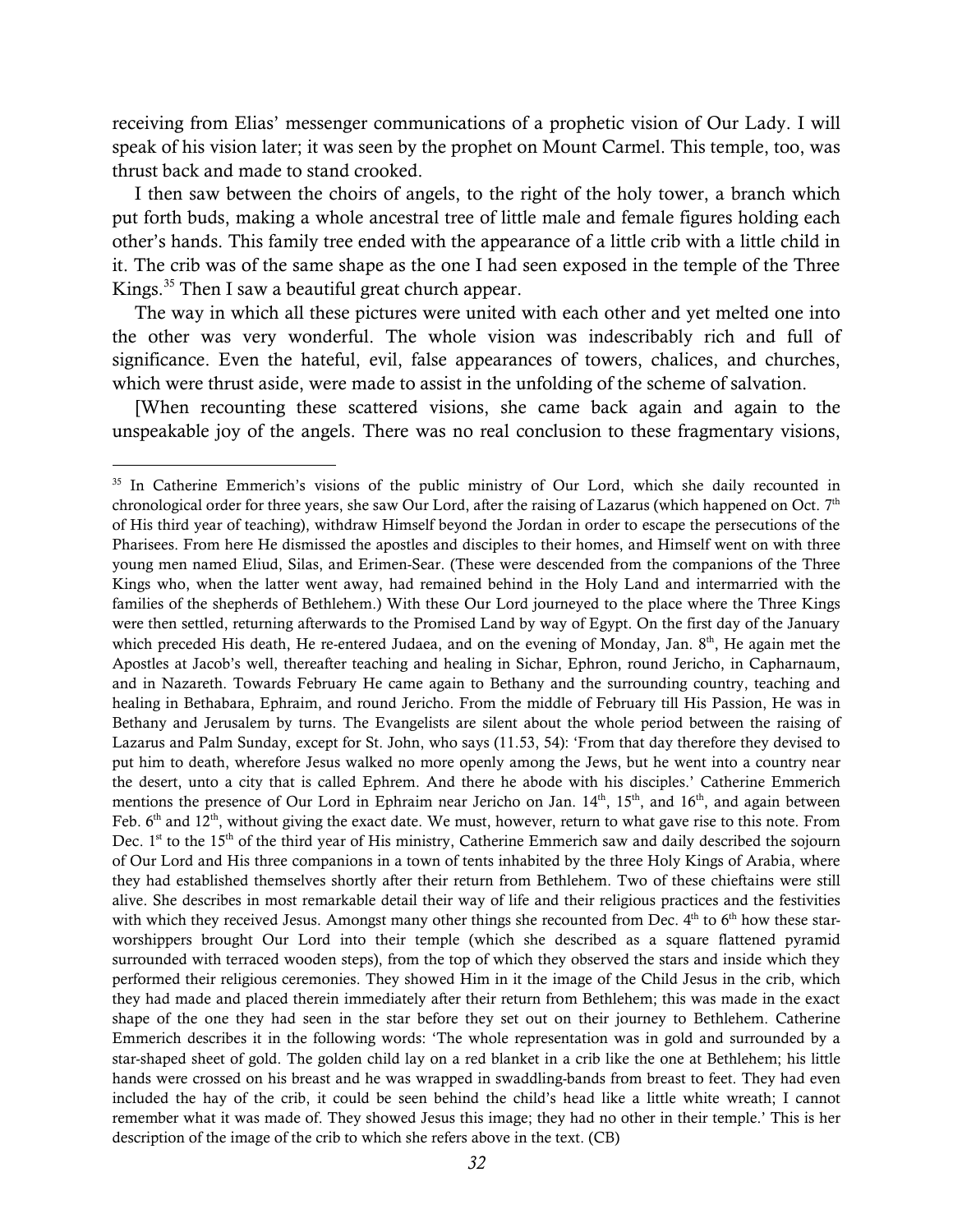which seem to have been a series of symbolic pictures of the history of our salvation. She added: 'First of all I saw the emblems of the work of redemption among the choirs of angels, and then a series of pictures from Adam down to the Babylonian captivity.']

I saw something happening in Egypt very long ago which had a symbolic application to Our Lady. It must have been long before the days of Elias. I also saw something in Egypt, in his lifetime, which I will tell later.

I saw a place in Egypt, much farther away from the Promised Land than On or Heliopolis, where on an island in the river an idol stood. This idol had a head which was something between that of a man and of an ox, with three horns, one in the middle of the forehead. The figure was hollow, and had openings in its body in which sacrifices were burnt as in an oven. Its feet were like claws, and in one hand it held a plant like a lily which grows out of the water and opens and shuts with the sun. In the other hand the idol held a plant like ears of corn with quite thick grains; I think it grows out of the water too, but am not quite sure of this. After a great victory a temple had been built in honour of this idol, which was now to be consecrated, and all preparations had been made for the sacrifice. But as the people were on their way to the island I saw something wonderful happen. Near the idol I saw a dark and dreadful apparition, and then I saw a great angel descending upon it from heaven like the one who appeared to St. John the Evangelist in the Apocalypse. This angel struck the dark figure in the back with his staff. The demon, writhing, was forced to speak out of the mouth of the idol, warning the people to consecrate the temple, not in honour of it but of a virgin who was to appear upon earth and to whom thanks for their victory were due. I cannot remember the exact circumstances, but I saw that the people set up in the new temple the image of a winged virgin, which was fixed to the wall. The virgin as she flew was bending down over a little ship in which lay a child in swaddling-clothes. The ship stood on a little pillar, with a leafy top like a tree. One of her outstretched hands had a balance hanging from it, and I saw two figures beside her on the wall who were putting something into each scale of the balance. The little ship in which the child lay was like that in which Moses lay on the Nile, but it was uncovered, whereas Moses' one was entirely closed in except for a small opening at the top.

I saw the whole Promised Land withered and parched with drought, and I saw Elias ascending Mount Carmel with two servants to beseech God to give rain. First they climbed over a high ridge, then up steps of rock to a terrace, then up many more rock-steps, and so reached a great open space with a hill of rocks in its midst in which was a cave. Elias climbed up steps to the top of this rocky hill. He left the servants at the edge of the open space and bade one of them look towards the Sea of Galilee, which had, however, a terrible aspect, for it was quite dried up and was full of hollows and caverns with rotting bodies of animals in the swampy ground. Elias crouched down on the ground with his head sunk between his knees, and covering himself in his mantle prayed fervently to God and cried seven times to his servant to know whether he did not see a cloud rising out of the lake. At his seventh call I saw the cloud rise up, and saw the servant announce it to Elias, who sent him to King Achab. I saw a white eddy form itself in the middle of the lake; out of this eddy rose a little black cloud like a fist, which opened and spread itself out. In this little cloud I saw from the first a little shining figure like a virgin. I saw, too, that Elias perceived this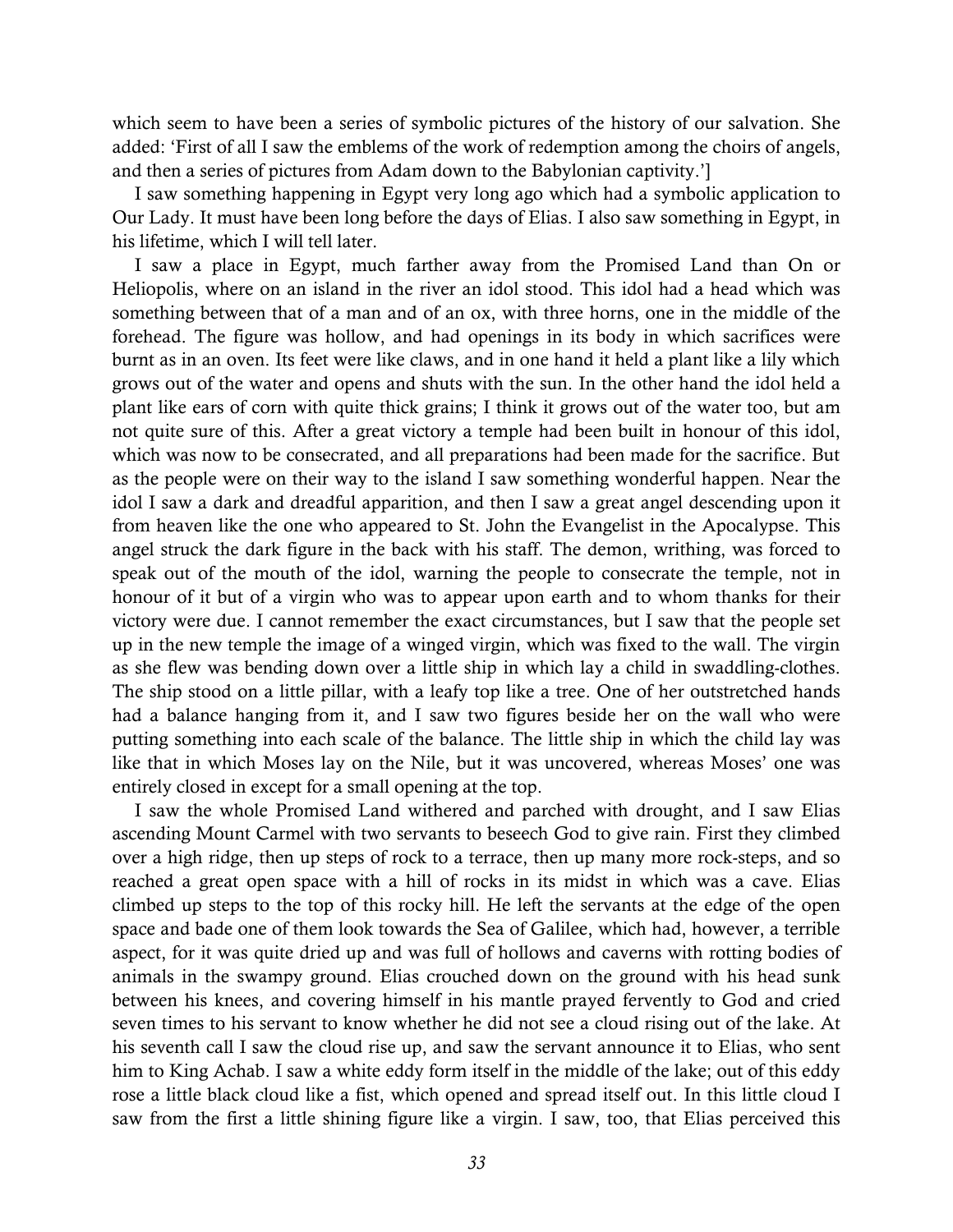figure in the spreading cloud. The head of this virgin was encircled with rays, she stretched her arms out in the form of a cross, and had a triumphal wreath hanging from one hand. Her long robe seemed to be tied beneath her feet. She appeared as if hovering above the whole Promised Land in the cloud as it spread ever farther. I saw how this cloud divided into different parts and fell in eddying showers of crystal dew on certain holy and consecrated places inhabited by devout men and those who were praying for salvation. I saw these showers edged with the colours of the rainbow and the blessing taking shape in their midst like a pearl in its shell. It was explained to me that this was a symbolic picture, and that the favoured places watered by the showers from the cloud were in fact those which had had their share in contributing to the coming of the Blessed Virgin.

I saw as well a prophetic vision of how Elias, while the cloud was rising, discerned four mysteries relating to the Blessed Virgin. Unfortunately I have forgotten the details, and much else, as a result of disturbances and interruptions. Elias discerned in the cloud, among other things, that Mary would be born in the seventh age of the world; hence his sevenfold call to his servant. He saw, too, from what family she was to come. On one side of the country he saw a low but very broad family tree, and on the other a very high one, broad at the base but tapering towards its top, which bent down into the first tree. He understood all this, and discerned in this way four mysteries relating to the future mother of the Saviour. Hereupon I had a vision of how Elias enlarged the cave above which he had prayed and how he made the Sons of the Prophets into a more regular organization. Some of these were always praying in this cave for the coming of the Blessed Virgin and paying her honour in anticipation of her future birth. I saw that this devotion to Our Lady continued here uninterrupted, that the Essenes carried it on during Mary's earthly life, and that subsequently it was perpetuated up to our time by hermits and the Carmelite Order which eventually succeeded them.<sup>36</sup>

[When Catherine Emmerich communicated later her visions of the time of John the Baptist, she saw the same vision of Elias with reference to the state of the country and of mankind which prevailed in St. John's time. We therefore reproduce from this what follows as explanatory of what she has said above.]

I saw a great commotion in the Temple at Jerusalem, much consultation, much writing with reed pens, and messengers being sent about the country. Rain was besought from God with cries and supplications, and search was made everywhere for Elias. I saw Elias receiving food and drink in the wilderness from the angel, who held a vessel like a little shining barrel with white and red diagonal stripes. I saw all Elias' dealings with Achab, the sacrifice on Mount Carmel, the slaughter of the priests of Baal, Elias' prayer for rain and the gathering of the clouds. I saw as well as the dryness of the earth, a great dryness and failing of good fruit amongst men. I saw that by his prayer Elias called forth the blessing of which the cloud was the form, and that he guided and distributed its showers in accordance with inner visions; otherwise it might perhaps have become a destroying deluge. He asked his servant seven times for news of the cloud; this signifies the seven generations or ages of the

<sup>&</sup>lt;sup>36</sup> This is the general tradition about the origins of the Carmelite Order. It is briefly recounted in the Breviary Lessons for the Feast of Our Lady of Mount Carmel (July 16<sup>th</sup>), where mention is also made of the tradition that the cloud seen by Elias (III Kings 18.42-45) is a symbol of Our Lady. (SB)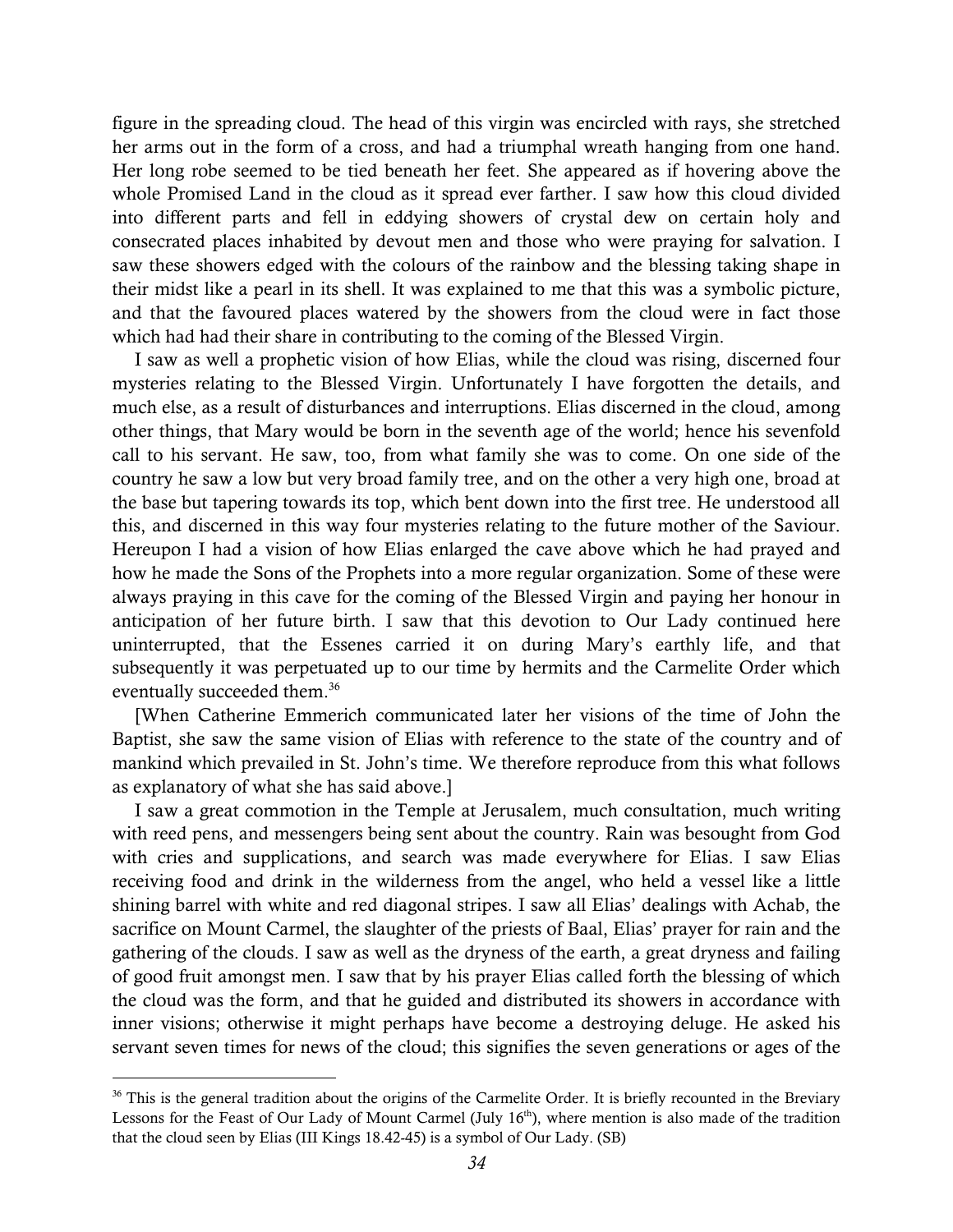world which must go by before the real blessing (of which this cloud of blessing was but a symbol) took root in Israel. Elias himself saw in the ascending cloud an image of the Blessed Virgin, and discerned several mysteries relating to her birth and descent.<sup>37</sup>

I saw that Elias' prayer called down the blessing at first in the form of dew. Layers of cloud sank down which formed themselves into eddies with rainbow edges; these finally dissolved into falling drops. I saw therein an association with the manna in the desert, but the manna lay thick and crisp on the ground in the morning like fleeces, and could be rolled up and taken away. I saw this whirling eddy of dew floating along the banks of the Jordan, but dropping down only at certain notable places, not everywhere. In particular at Ainon, opposite Salem, and at the places where baptisms took place later, I clearly saw these shining eddies floating downwards. I asked what the coloured edges of these dew-eddies portended, and was given as an explanation the example of the mother-of-pearl shells in the sea which also bore edges of shining colour; they expose themselves to the sun, absorbing the light and cleansing it of colour until the pure white pearls take form in their centres. It was shown to me, too, that this dew and the rain that followed it was something much more than the ordinary refreshing of the earth by moisture. I was given clearly to understand that without this dew the coming of the Blessed Virgin would have been delayed by more than a hundred years; whereas, after this softening and blessing of the earth, nourishment and refreshment were imparted to the human beings who lived on the fruits of the soil; the blessing communicated itself to their bodies and ennobled them. This fructifying dew was associated with the coming of the Messias, for I saw its rays penetrating generation after generation until they reached the substance of the body of the Blessed Virgin. I cannot describe this. Sometimes, on the coloured edge that I have mentioned I saw emerge one or more pearls having the likeness of a human figure which disappeared in a breath to unite itself with others of these pearls. The picture of the pearl-shell was a symbol of Mary and Jesus.

I saw, too, that just as the earth and mankind were parched and panting for rain, so, at a later time, was the spirit of man thirsting for the baptism of John; so that the whole picture was not only a prophecy of the coming of the Blessed Virgin, but also of the state of the people at the time of the Baptist. In the first instance there was the alarm of the people, their longing for rain and their search for Elias, followed, nevertheless, by their persecution of him; and later there was a like yearning of the people for baptism and penance, and again the lack of comprehension by the synagogue and its messages to John. In Egypt I saw the message of salvation being announced in the following manner. I saw that by God's command Elias sent messages to summon devout families scattered about in three regions to the east, north, and south. For this purpose he sent forth three of the sons of the prophets, but only after asking a sign from God that he had decided rightly, for it was a difficult and dangerous mission, and he had to choose messengers whose prudence would lessen the danger of their being murdered. One travelled northwards, one eastwards, and the third southwards. This last one had to pass through a considerable part of Egyptian territory,

<sup>&</sup>lt;sup>37</sup> In the Office for the Immaculate Conception and in other liturgical books there occurs the following verse: 'As a cloud I covered all the earth' (Eccl 24.3), referring to wisdom, which is in complete harmony with this prophetic vision of the Mother of God, seat of wisdom. (CB) (RC)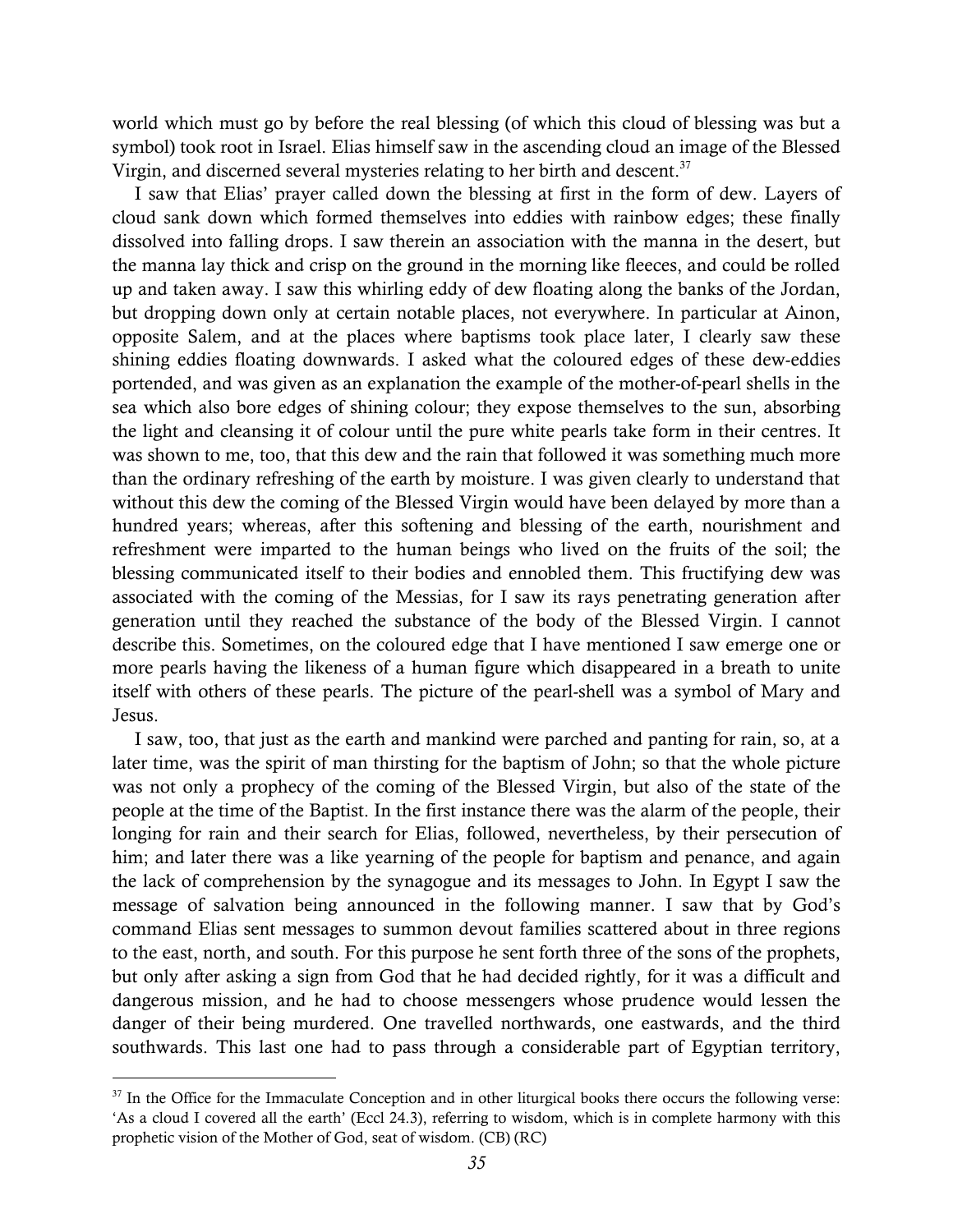where the Israelites were in particular danger of being killed. This messenger took the way followed by the Holy Family on their flight into Egypt. I think, too, that he passed near On, where the Child Jesus took refuge. I saw him come to an idolatrous temple on a great plain; in this temple, which was surrounded by a meadow and by many other buildings, they adored a living bull. They had an image of a bull and many other idols in their temple; their sacrifices were gruesome and they slaughtered deformed children. They seized the son of the prophet and brought him before the priests. Fortunately the latter were very inquisitive, otherwise they might easily have murdered him. They questioned him as to whence he came and what brought him there, and he answered without hesitation, telling them how a virgin would be born from whom the salvation of the world was to come, and that then all their idols would fall in pieces.<sup>38</sup>

They were amazed at his announcement, seemed greatly moved thereby and let him go unharmed. I saw them taking counsel together thereafter, and having the image of a virgin constructed and fixed in the middle of the temple-roof. This image, represented as floating downwards at full length, had a head-dress like the idols, so many of which lie in rows there, half like a woman, half like a lion. On the top of the head was something like a little high vessel or bushel of fruit; the elbows were close to the body, while the forearms were held out in a gesture as it were of withdrawal and repulse. In her hands were ears of corn. She had three breasts; a large one in the middle, with two smaller ones on each side of it but lower down. The lower part of the body was clothed in a long dress, and from the feet, which were comparatively small and pointed, hung tassels or something of the sort. She had as it were wings on her arms both above and below the elbows; these wings seemed to be made of delicate feathers spreading out on each side like rays and intertwined with each other. Feathers ran crosswise down both thighs and over the middle of the body to the feet. The dress had no folds. They venerated this image and sacrificed to it, begging it not to destroy their god Apis and their other gods. At the same time they continued their gruesome idolatry as before, except that they always began by invoking this virgin. In making this image they had, I believe, followed the indications given them by the son of the prophet in his account of the vision which Elias had seen.

I saw also that by the great mercy of God it was announced to certain God-fearing heathens that the Messias was to be born from a virgin in Judaea. The ancestors of the three holy kings, the star-worshippers of Chaldaea, received this message by the appearance of a picture in a star or in the sky, by which they made prophecies. I saw traces of these

<sup>&</sup>lt;sup>38</sup> Epiphanius, in his work on the life of the Prophet, says of Jeremias: 'This prophet gave the Egyptian priests a sign and told them that all their idols would fall in pieces, when a virgin mother should set foot in Egypt with her Divine Child. And so it befell. Therefore do they to this day adore a Virgin Mother and a Child lying in the crib. When King Ptolemy questioned them as to the reason therefore, they answered, "This is a secret which we received from our ancestors to whom it was announced by a holy prophet, and we await its fulfillment"' (*Epiphan*., Vol. II, p. 240). The above-mentioned son of the prophet sent to Egypt by Elias cannot, however, be taken to be Jeremias, for the latter lived some three centuries later. (CB)

This is presumably the Greek Father, St. Epiphanius of Salamis, death in 403, but an examination of various editions, old and new, has so far failed to identify the passage. The quotation may be linked with Jeremias' prophecy (43.13) of the shattering of the idols of Egypt after his warning to the Jews who had assassinated Godolias and were preparing to flee to Egypt (Jer. 41-43). (SB)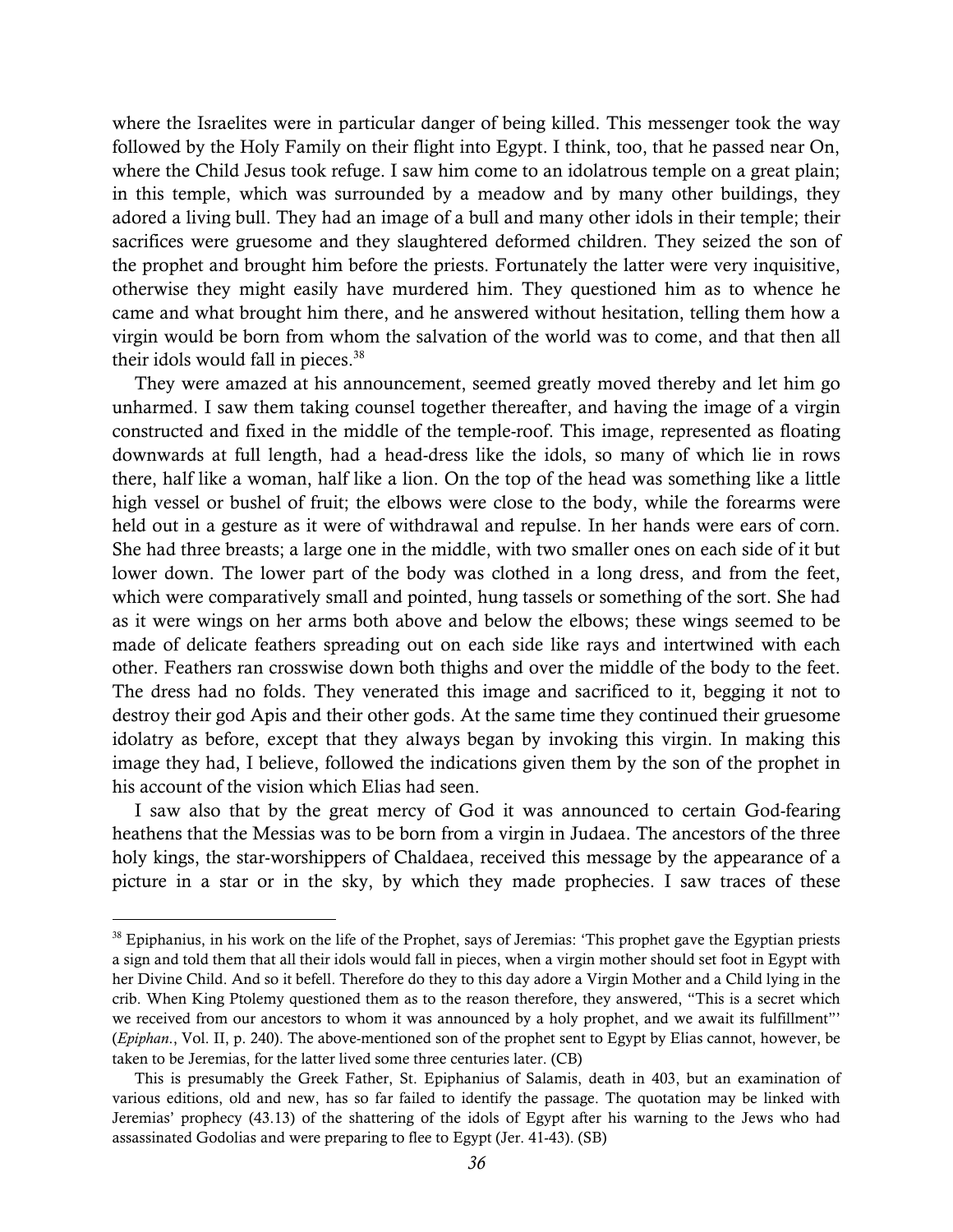prophetic images of Our Lady in the pictures in their temple, which I have described in my account of Jesus' visit to them after the raising of Lazarus in the last quarter of the third year of His ministry.

[On the feast of the Archangel Michael in September 1821, Catherine Emmerich recounted, amongst other fragments of a vision of the holy angels, the following fragment of the story of Tobias, whom she had seen with the Archangel Raphael as his guide.]

I saw many things from the life of Tobias, which is an allegory of the history of the coming of salvation in Israel; not an imaginative allegory, but one which actually happened and was lived. It was shown to me that Sara, the wife of the young Tobias, was a prototype of St. Anne. I will relate as much as I can remember of the many things that happened, but shall not be able to reproduce them in their right order. The elder Tobias was an emblem of the God-fearing branch of the Jewish race, those who were hoping for the Messias. The swallow, the messenger of spring, indicated the near approach of salvation. The blindness of old Tobias signified that he was to beget no more children, and was to devote himself entirely to prayer and meditation; it signified also the faithful, though dim, longing and waiting for the light of salvation and the uncertainty as to whence it was to come. Tobias' quarrelsome wife represented the empty and harassing forms into which the Pharisees had converted the Law. The kid which she had brought home in lieu of wages had, as Tobias warned her, really been stolen, and had for that reason been handed on to her in return for very little. Tobias knew the people concerned and all about it, but his wife only mocked him. This mockery also indicated the contempt of the Pharisees and formalists for the devout Jews and Essenes and the relationship between the two groups, but I cannot now remember how this was.

The Archangel Raphael was not telling an untruth when he said that he was Azarias, the son of Ananias, for the general meaning of these words is: 'The help of the Lord out of the cloud of the Lord'.<sup>39</sup> This angel, the companion of young Tobias, represented God's watchfulness over Our Lady's descent through her ancestors and His preservation and guidance of the Blessing through the generations which preceded her conception. In the prayer of the Elder Tobias, and of Sara, the daughter of Raguel (I saw both these prayers being brought by the angels at one and the same time before the Throne of God and there granted), I recognized the supplications of the God-fearing Israelites and of the Daughters of Sion for the coming of salvation, as well as the simultaneous prayers of Joachim and Anna, separated from each other, for the promised offspring. The blindness of the elder Tobias and his wife's mockery of him also symbolized Joachim's childlessness and the rejection of his sacrifice at the Temple. The seven husbands of Sara, the daughter of Raguel, who were destroyed by Satan, came to their end through sensuality; for Sara had made a vow to give herself only to a chaste and God-fearing man. These seven men symbolized those whose entry into Our Lord's ancestry according to the flesh would have hindered the coming of the

<sup>&</sup>lt;sup>39</sup> This interpretation, alluded to but not definitely established by earlier commentators, is shown by Biblical philology to be perfectly correct. (CB)

The names Azarias and Ananias both occur in Neh. 3.23, where Ananias is in Hebrew *Ananyah*, which may mean 'the cloud of the Lord', but the much commoner name is *Hananyah*, 'the Lord is merciful'. *Azaryah* means 'the help of the Lord'. (SB)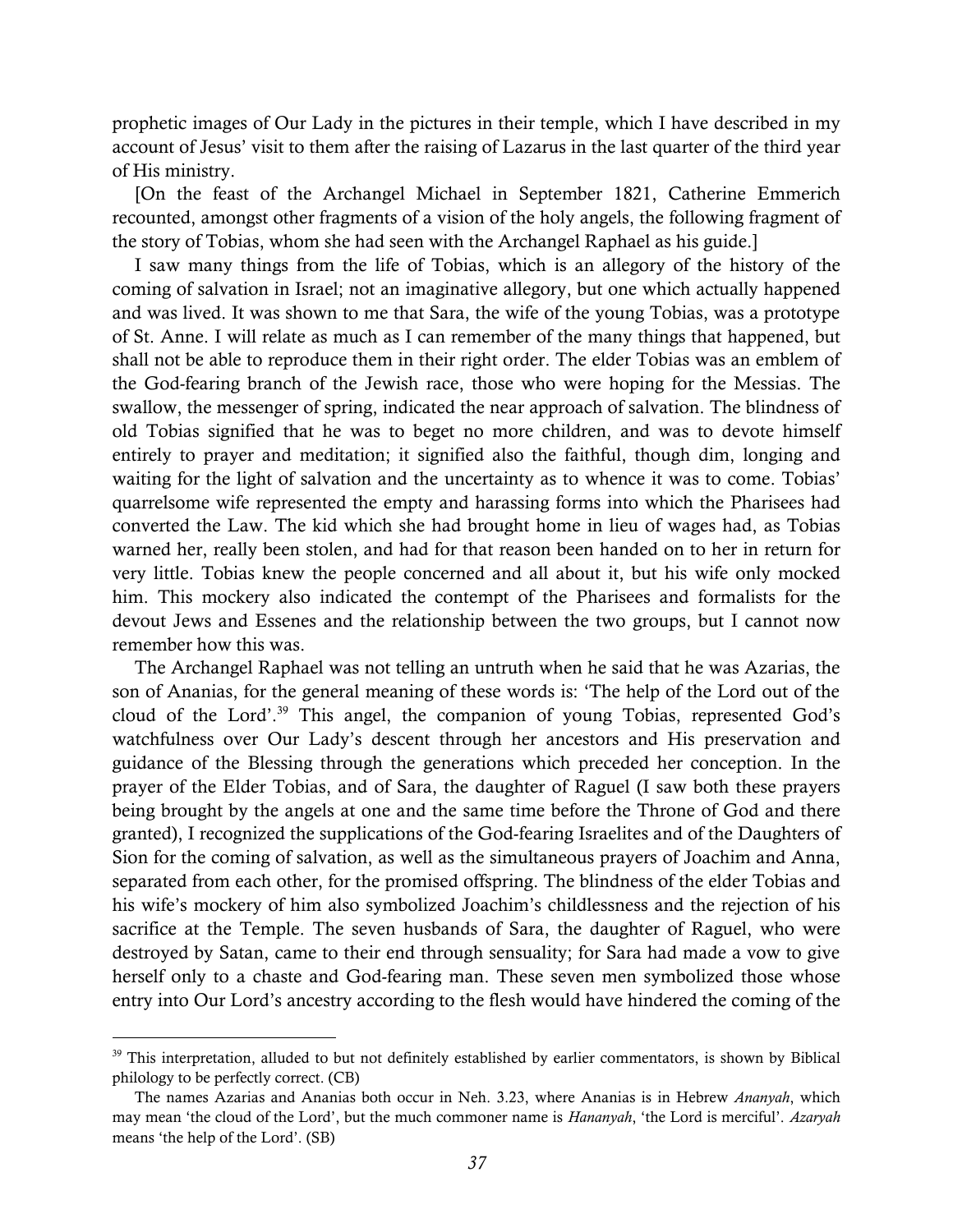Blessed Virgin, and thus the advent of salvation. There was also a reference to certain unblest periods in the history of salvation and to the suitors whom Anna had to reject that she might be united to Joachim, the father of Mary. The maidservant's reviling of Sara (Tob. 3.7) symbolized the reviling by the heathen and by the godless and unbelieving among the Jews against the expectation of the Messias, for whose coming all God-fearing Jews were, like Sara, inspired to pray with ever-increasing fervour. It was also an image of the reviling of Anna by her maidservant, where after that holy mother prayed with such fervour that her prayer was granted. The fish which was about to swallow young Tobias symbolized the powers of darkness, heathendom and sin striving against the coming of salvation, and also Anna's long barrenness. The killing of the fish, the removal of its heart, liver, and gall, and the burning of this by Tobias and Sara to make smoke—all these symbolized the victory over the demon of fleshly lusts who had strangled Sara's seven husbands, as well as the good works and continence of Joachim and Anna, by which they had obtained the blessing of holy fruitfulness. I also saw therein a deep significance relating to the Blessed Sacrament, but can no longer explain this. The gall of the fish, which restored the sight of Tobias' father, symbolized the bitterness of the suffering through which the chosen ones among the Jews came to know and share in salvation; it indicated also the entry of the light into the darkness brought about by Jesus' bitter sufferings from His birth onwards.

I received many explanations of this kind, and saw many details of the history of Tobias. I think the descendants of young Tobias were among the ancestors of Joachim and Anna. The elder Tobias had other children who were not godly. Sara had three daughters and four sons. Her first child was a daughter. The elder Tobias lived to see his grandchildren.

I saw the line of the descent of the Messias proceeding from David and dividing into two branches. The right-hand one went through Solomon down to Jacob, the father of St. Joseph. I saw the figures of all St. Joseph's ancestors named in the Gospel on this right-hand branch of the descent from David through Solomon. This branch has the greater significance of the two; I saw the line of descent issuing from the mouths of the separate figures in streams of white colourless light. The figures were taller and looked more spiritual than those of the left-hand line. Each one held a long flower-stem with hanging leaves like those of palms: this stem was crowned with a great bell-shaped flower shaped like a lily and having five stamens, yellow at the top, from which a line yellow dust was scattered. These flowers differed in size, vigour, and beauty. The flower borne by Joseph, the foster-father of Jesus, was the most beautiful and purest of all, with fresh and abundant petals. Half-way down this ancestral tree were three rejected shoots, blackened and withered. In this line through Solomon there were several gaps separating its fruits more widely from each other. The right-hand and left-hand branches met several times, and they crossed each other at a point a few generations before the end. I was given an explanation about the higher significance of the line of descent through Solomon. It had in it more of the spirit and less of the flesh, and had some of the significance belonging to Solomon himself. I cannot express this.

The left-hand line of descent went from David through Nathan down to Heli, which is the real name of Joachim, Mary's father, for he did not receive the name of Joachim till later, just as Abram was not called Abraham until later. I forget the reason, but it will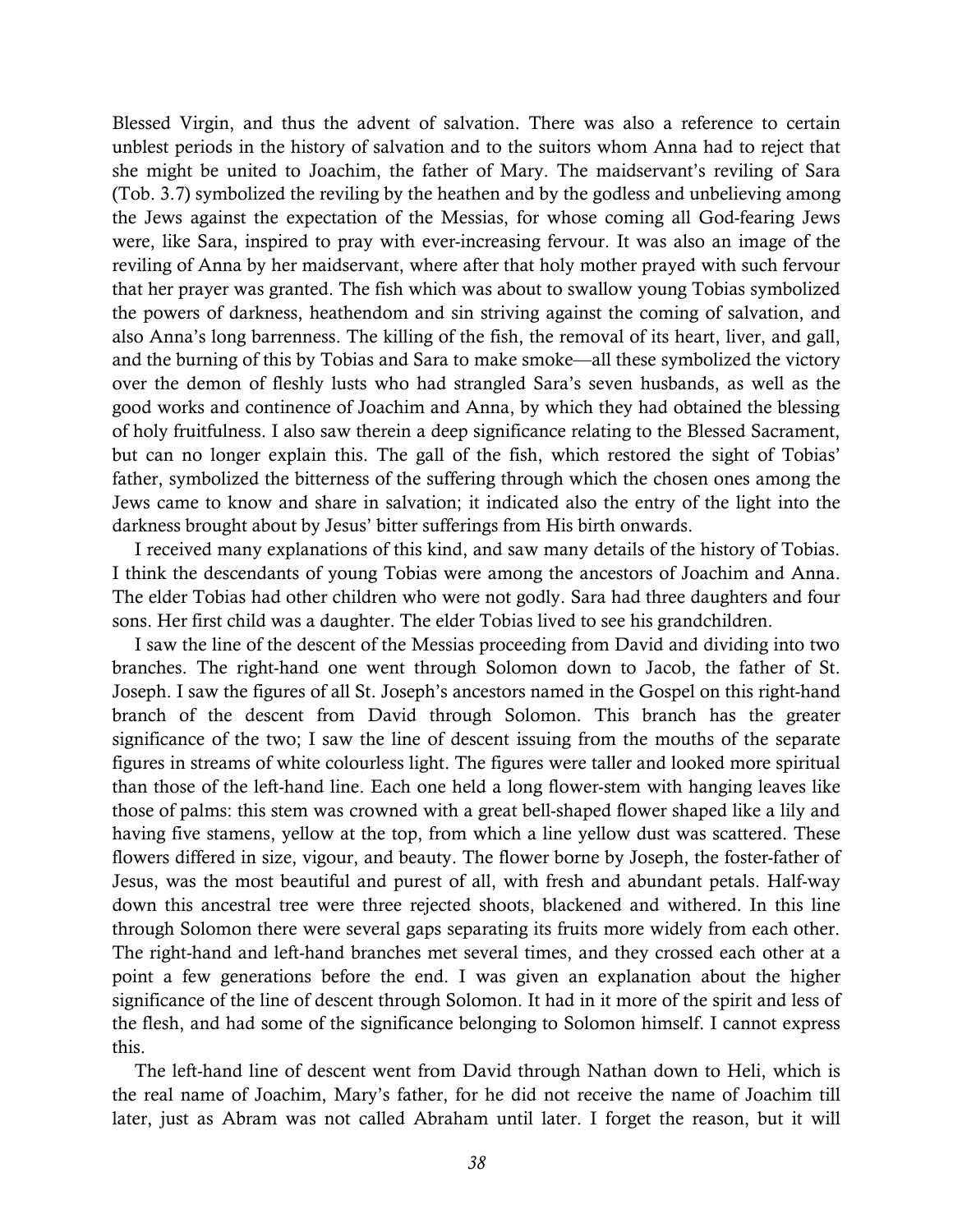perhaps come back to me. In my visions I often hear Jesus called after the flesh a son of Heli.<sup>40</sup>

I saw this whole line from David through Nathan flowing at a lower level: it generally issued from the navels of the separate figures. I saw it coloured red, yellow, or white, but never blue. Here and there were stains; then the stream became clear again. The figures upon it were smaller than those of the line through Solomon. They carried smaller branches which hung down sideways and had little yellow-green leaves with serrated edges; their branches were crowned with reddish buds of the colour of wild roses. These were always closed; they were not flower-buds but the beginnings of fruits. A double row of little twigs hung down on the same side as the serrated leaves. At a point three or four generations above Heli or Joachim, the two lines crossed each other and rose up, ending with the Blessed Virgin.<sup>41</sup> At the point of crossing I think I already saw the blood of Our Lady beginning to shine in the stream of descent.

St. Anne descended on her father's side from Levi, and on her mother's side from Benjamin. I saw in a vision the Ark of the Covenant being borne by her ancestors with great piety and devotion; I saw them receiving rays of blessing from it which extended to their descendants, to Anna and to Mary. I always saw many priests in the house of Anna's parents, and also in Joachim's house; this was the result of the relationship with Zacharias and Elisabeth.

[On the afternoon of July  $26<sup>th</sup>$ , 1819, Sister Emmerich, after relating many things about Anna, Our Lady's holy mother, fell asleep as she was praying. After a while she sneezed three times and exclaimed impatiently, but still half asleep, 'Oh, why must I wake up?' Then she woke up completely and said with a smile: 'I was in a much better place, I was much better off than here. I was being much comforted, and then all of a sudden I was woken by

<sup>&</sup>lt;sup>40</sup> The absence of any mention of Mary (whose line of descent is given by St. Luke) is explained by the basic principle of the Jewish genealogists: 'The father's race is called a race, the mother's race is not called a race' (Talmud Baba Bathra, f. 110). The father of Mary was, according to this rule, the first of Our Lord's forebears according to the flesh who could be named in His line of descent. Christ, who had no earthly father, may be as truly called, according to the flesh, the son of Heli as Laban (Gen. 29.5) could be called the son of Nachor, and Zacharias (1 Esdras 5.1) could be called the son of Addo, for these were both great-grandchildren. (CB)

The emphasis on Our Lord's Davidic descent (Luke 1.32, 69) shows that Our Lady must also have been of the Davidic line (see Fr. R. Ginns, O.P., in *Cath. Comm*., 1953, 748b). (SB)

Joseph is named with the words, "being the son (as was supposed) of Joseph" because Joseph is not of Jesus' lineage. Joseph is counted in this genealogy from the Gospel of Luke, even though he is not the father of Jesus, because he was the husband of the Virgin Mary. His name stands in her place; the Virgin Mary is the unnamed generation between her father, Heli, and her Son, Jesus. Since Joachim (Heli) is named by Sacred Scripture (without the words "as was supposed") in the lineage from Abraham to David to Mary to Jesus (Lk 3:23-38), Joachim must be the Virgin Mary's real biological father and her immediate ancestor, even though she was conceived solely and entirely by a miracle of God. (RC)

<sup>&</sup>lt;sup>41</sup> Catherine Emmerich no doubt meant by this the connection between the line of David through Nathan and that through Solomon. In the third generation upwards from Joachim, St. Joseph's grandmother (who had married as her first husband Matthan, of the line of Solomon, and had by him two sons, one of whom was Jacob, the father of St. Joseph) took as her second husband Levi, of the line of Nathan, and had by him Matthat, the father of Heli or Joachim. Thus Joachim and Joseph were related to each other. It is remarkable that Raymundus Martini, in his *Pugio fidei* (p. 745, ed. Carp), also states that St. Joseph's grandmother after the death of Matthan married a second husband, from whom Joachim was descended. (CB)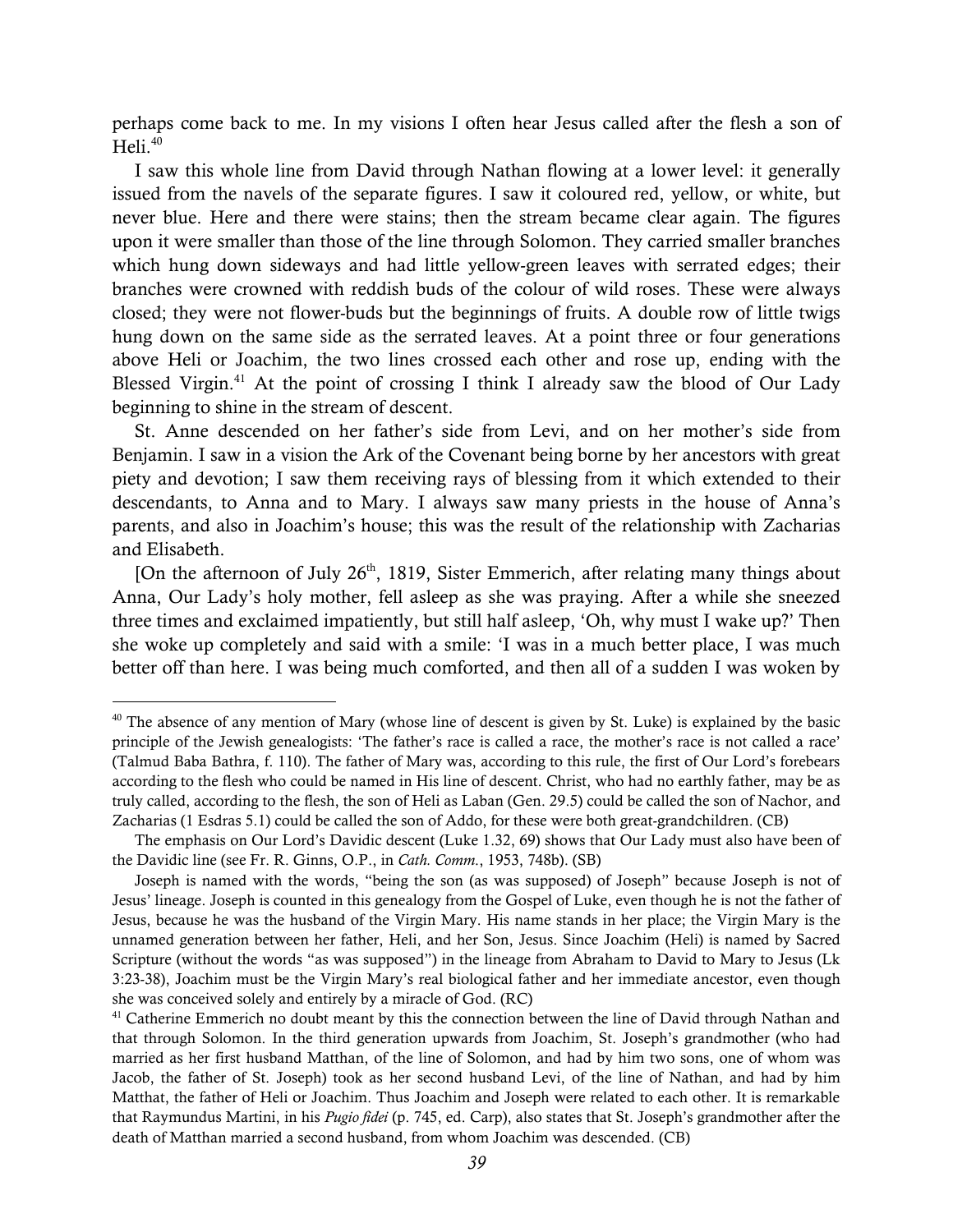my sneeze and someone said to me "You must wake up", but I did not want to, I was so happy there and was annoyed at having to go away, then I had to sneeze, and I woke up.'

[Next day she told me:] I had just fallen asleep last night after saying my prayers when someone whom I recognized as a young girl I had often seen before came to my bed. She said to me rather shortly: 'You have been speaking a great deal about me today, you shall now have a sight of me, so that you may make no mistakes.' So I asked her: 'Have I perhaps talked too much?' She answered abruptly 'No!' and disappeared. She was still a girl, slim and attractive, her head was covered with a white hood, drawn together at the back of her neck and ending there in a hanging knot as if her hair were inside it. Her long dress, which completely covered her, was of whitish wool, the sleeves of it seemed to be rather full at the elbows. Over this she wore a long cloak of brownish wool, like camel's hair.

Hardly had I had time to feel touched and pleased by this vision, when suddenly I saw by my bed an aged woman in similar dress with her head more bent and very hollow cheeks—a Jewess of some fifty years, thin but handsome. 'Why,' I thought, 'does this old Jewess come to me?' Then she said: 'You need not be afraid; I only want to show you how I was when I bore the mother of the Lord, so that you may make no mistakes.' I asked at once: 'Oh, where is the dear little child Mary?' and she replied: 'I have not got her with me now.' Then I asked again: 'How old is she now?' And she answered: 'Four years old.' I asked her once more: 'But have I spoken rightly?' and she said shortly, 'Yes.' I asked her: 'Oh, please do not let me say too much!' She did not answer and disappeared.

Then I woke up, and thought over everything that I had seen of Anna and of the childhood of the Blessed Virgin, and everything became clear to me and I felt blissfully happy. Next morning, when I was again asleep, I had a new and very beautiful vision. I thought I could not forget it, but the next day brought with it so many interruptions and sufferings that nothing of it remains in my mind.

# VISION OF THE FEAST OF THE IMMACULATE CONCEPTION <sup>42</sup>

During the whole night I saw a terrible, horrifying picture of the sins of the whole world; but towards morning I fell asleep again and was transported to the place in Jerusalem where the Temple had stood, and then on to the region of Nazareth, where the house of Joachim and Anna used to stand. I recognized the country round. Here I saw a slender column of light rising out of the earth like the stem of a flower. This column was crowned with the appearance of a shining octagonal church, which grew forth from the stem like the calyx of a flower or the seed-vessel of a poppy.<sup>43</sup> The column grew up within this church like a little

 $42$  Related on December  $8<sup>th</sup>$ , 1819.

<sup>&</sup>lt;sup>43</sup> Catherine Emmerich had visions of all the feasts of the Church being celebrated by the Church Triumphant, even when they were no longer celebrated on earth by the Church Militant. She saw these feasts being celebrated in a shining transparent church, the shape of which she generally described as octagonal. She saw a mysterious gathering of all the saints who were particularly associated with the feast in question, sharing in the celebrations. She usually saw this church floating in the air; but it is noteworthy that in all the feasts having so to speak a blood-relationship with Jesus Christ or with the mysteries of His life, she saw this church not floating in the air but appearing as the crown of a pillar or of a stem thrusting itself up like a flower or fruit growing out of the earth. What, however, surprised the writer in particular was that on all feasts of saints who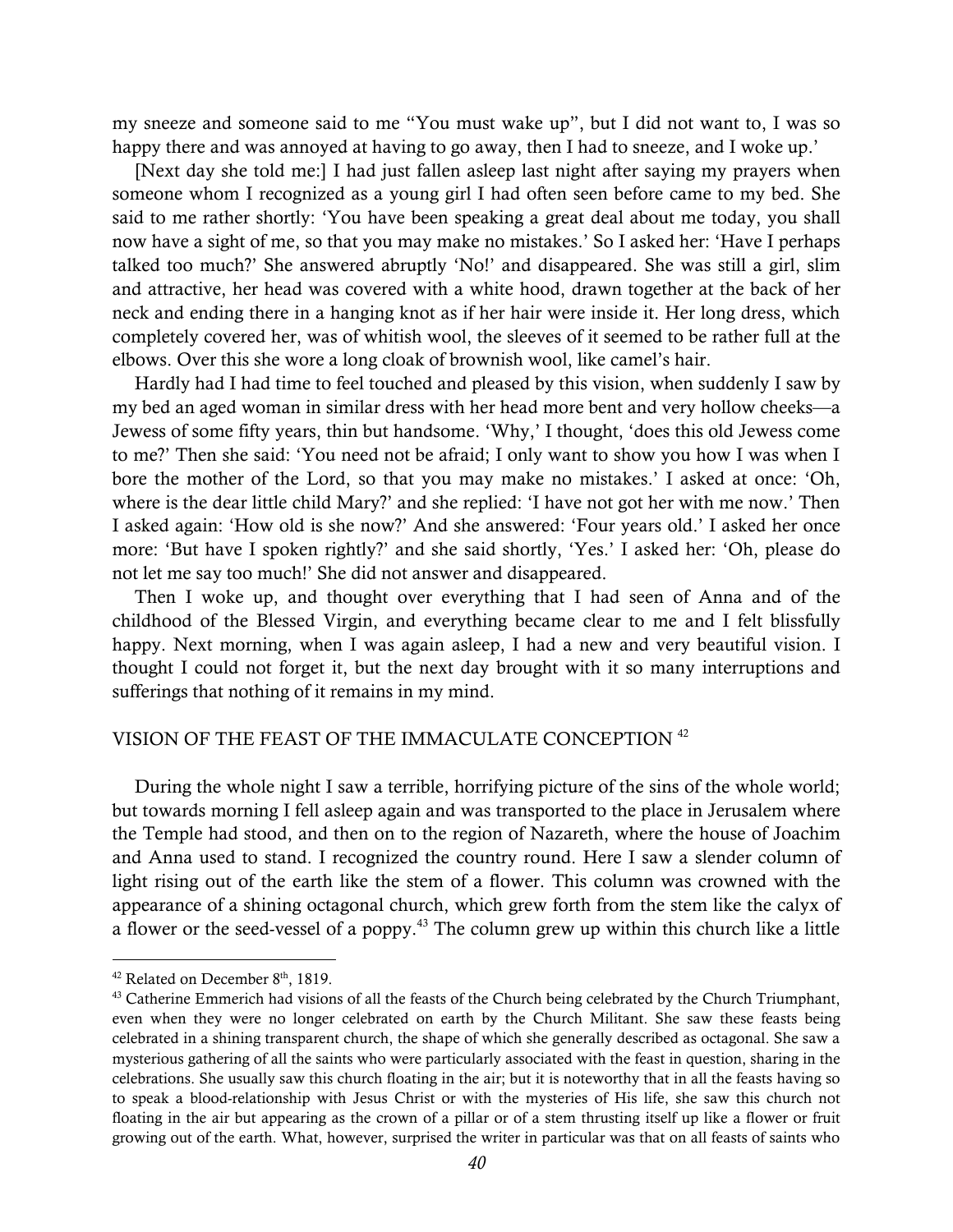tree, with symmetrical branches bearing the figures of those among Our Lady's family who were the objects of veneration on this feast. It was as if they were standing on the stamens of a flower. I saw Our Lady's holy mother St. Anne, standing between Joachim and another man, her father perhaps. Beneath St. Anne's breast I saw a space filled with light, somewhat in the shape of a chalice, and in this I saw the figure of a shining child growing and developing. Its little hands were crossed on its breast and its little head was bent, and countless rays of light issued from it towards one part of the world. (I thought it strange that they did not shine in all directions.) On others of the surrounding branches were many figures turned towards the centre in veneration, and all round within the church I saw orders and choirs of saints, countless in number, all turning in prayer towards that holy mother. This celebration, in the sweetness of its harmony and devotion, can only be compared to a meadow of innumerable flowers, stirred by a gentle wind and lifting their heads to offer their scents and their colours to the sun from which they have received life itself and all they have to offer. Above this symbolical picture of the Feast of the Immaculate Conception the tree of light sent up another shoot, and in this second crown I saw a further moment of the feast being celebrated. Mary and Joseph were kneeling here, and a little lower St. Anne, all in adoration of the child Jesus, whom I saw above them in the top of the tree, holding in His hand the orb or globe and surrounded by an infinite glory of light. Around this scene, and bowing in adoration before it, were, nearest of all, the three holy kings, the shepherds, and the apostles and disciples; farther away other saints joined in the choirs of worshippers. In the light from above I saw indistinct figures of Powers and Principalities, and still higher I saw as it were a half-sun, its light streaming down through the dome of the church. This second picture seemed to indicate the approach of the Feast of the Nativity after the Feast of the Immaculate Conception. When the picture first appeared, I seemed to be standing outside the church, looking outwards from under the pillar; later I saw into the inside of the church as I have described it. I saw, too, the little child Mary developing in the space of light under St. Anne's heart, and received at the same moment an inexpressible conviction of the Immaculate Conception. I read it as clearly as in a book, and understood it. It was shown to me, that a church to the glory of God had once stood here, but had been given over to destruction in consequence of unworthy disputes about this holy mystery; that the Church Triumphant, however, still celebrated this feast on this spot.

[During her visions of Our Lord's ministry Catherine Emmerich related the following on December  $16<sup>th</sup>$ , 1822.]

I often hear the Blessed Virgin telling the women who were her close intimates (for instance, Joanna Chusa and Susanna of Jerusalem) various secrets about herself and about Our Lord, which she knows partly from inner knowledge and partly from what her holy mother Anna told her. Thus today I heard her telling Susanna and Martha that during the time when she was bearing Our Lord within her she never felt the slightest discomfort, nothing but infinite inner joy and beatitude. She told them, too, that Joachim and Anna had met in the hall under the Golden Gate in a golden hour; and that God's grace had been

had received the stigmata (for instance, St. Francis of Assisi or St. Catherine of Siena), she saw the church not floating in the air but on the stem growing out of the earth. She never made any reflection on this point, probably from humility, though it might well have been edifying had she done so. (CB)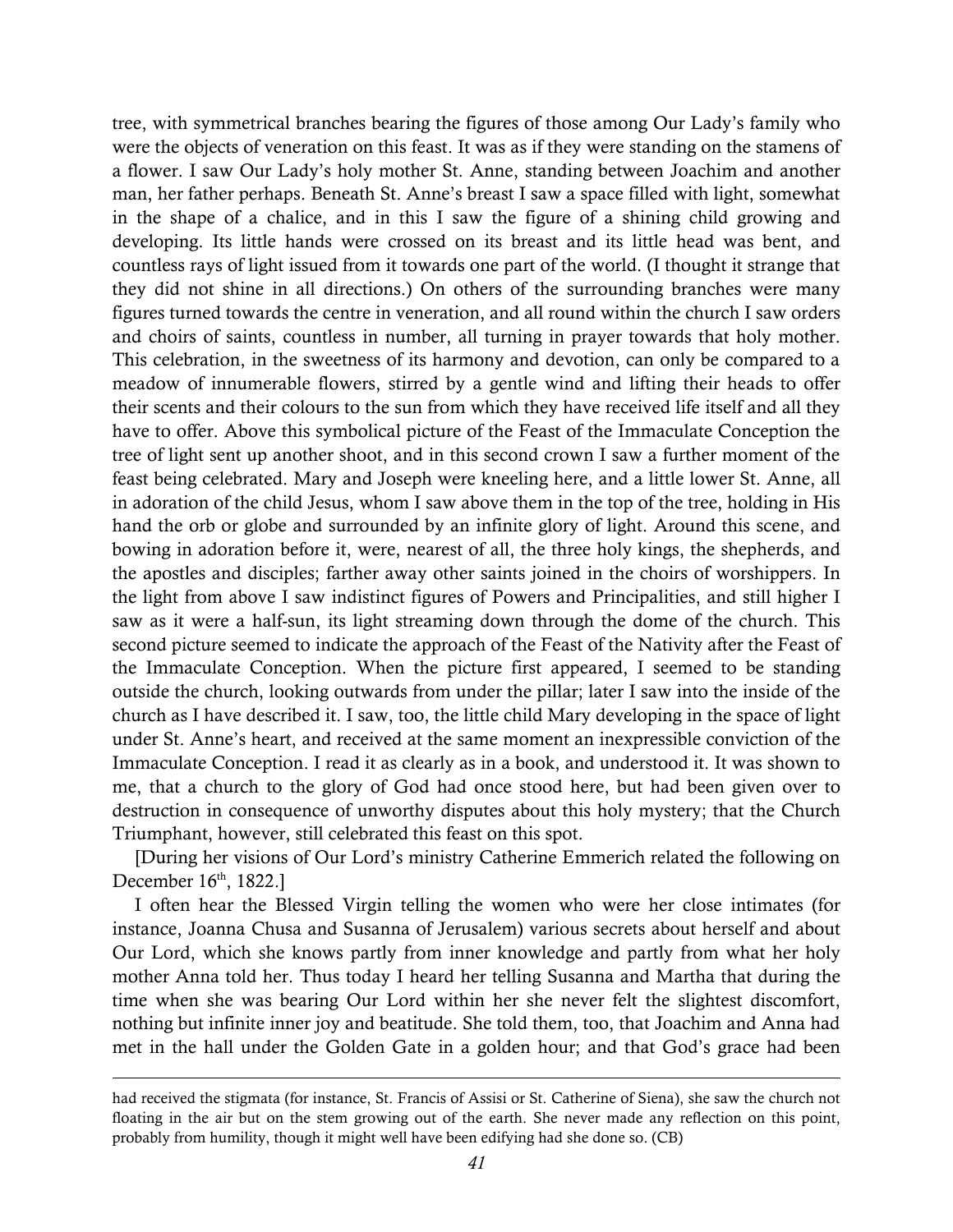granted to them here in such abundance as to make it possible for her alone, from her parents' holy obedience and pure love of God, to have been conceived in her mother's womb without any stain of sin. She also explained to them that but for the Fall the conception of all men would have been as pure. She spoke, too, of her beloved elder sister Mary Heli, that her parents had realized that she was not the promised fruit and how, in their longing for that fruit, they had long practised continence. It was a joy to me to hear now from the Blessed Virgin herself what I have always seen about her elder sister. I saw now the whole sequence of grace received by Mary's parents just as I have always described it, from the appearance of the angel to Anna and Joachim down to their meeting under the Golden Gate; that is to say, in the subterranean hall under the Golden Gate. I saw Joachim and Anna encompassed by a host of angels with heavenly light. They themselves shone and were as pure as spirits in a supernatural state, as no human couple had ever been before them. I think that the Golden Gate itself was the scene of the examination and absolution of women accused of adultery, and that other ceremonies of reconciliation took place here.<sup>44</sup> There were five of these subterranean passages under the Temple, and one also under the part where the virgins lived. These were used for certain ceremonies of atonement. I do not know whether others before Joachim and Anna had gone there, but I think the place was very seldom visited. I cannot at present recall whether it was in general connected with sacrifices offered by the unfruitful, but the priests had been given some order about it.

[On December 8<sup>th</sup>, 1820, on the Feast of the Immaculate Conception of Mary, the soul of Catherine Emmerich was transported in an active state of prayer and meditation over a great part of the earth. The whole of this visionary journey will be described in its proper place, but in the meantime we will reproduce the following extracts from it in order to give some idea of these journeyings of her soul.

[She came to Rome, was with the Holy Father, visited a much-loved and devout nun in Sardinia, reached Palestine after a short visit to Palermo, went to India, and thence to what she calls the mountain of the Prophet.<sup>45</sup> Thence she journeyed to Abyssinia, where she came

<sup>&</sup>lt;sup>44</sup> Catherine Emmerich's remarks are here in agreement with the accounts of the most ancient Jewish literature. Thus, for instance, Mishnah, tract. *Tamid*, c. 5, and *Sotah*, c. I. (CB)

Mishnah, *Tamid*, V, 7, states that the ceremonially unclean were to wait at the eastern gate, but the tractate *Sotah*, I, 5, dealing with adultery, directs that the woman be taken to the 'eastern or Nicanor's gate', where also lepers and mothers awaiting 'purification' were to go. The 'Golden Gate' was probably an eastern gate. An eastern gate is also mentioned in *Middoth*, I, 9, in connection with ceremonial cleansing. John 8.2 mentions that Our Lord was teaching in the Temple when He spoke with the woman taken in adultery. (SB)

<sup>45</sup> 'Mountain of the Prophet' is the name given by Catherine Emmerich to a place high above all the mountains of the world to which she was taken for the first time on Dec. 10<sup>th</sup>, 1819, in her ecstatic state of dreamjourneying, and again several times later. There she saw the books of prophetic revelation of all ages and all peoples preserved in a tent and examined and superintended by someone who reminded her partly of St. John the Evangelist and partly of Elias - particularly of the latter, since she perceived the chariot which had transported that prophet from the earth standing here on the heights near the tent and overgrown with green plants. This person then told her that he compared with a great book lying before him all the books of prophetic knowledge that had ever been given (often in a very confused state) or would in future be given to mankind; and that much of these he crossed out or destroyed in the fire burning at his side. Mankind, he said, was not yet capable of receiving these gifts, another must first come, and so forth. She saw all this on a green island in a lake of clear water. On the island were many towers of different shapes, surrounded by gardens. She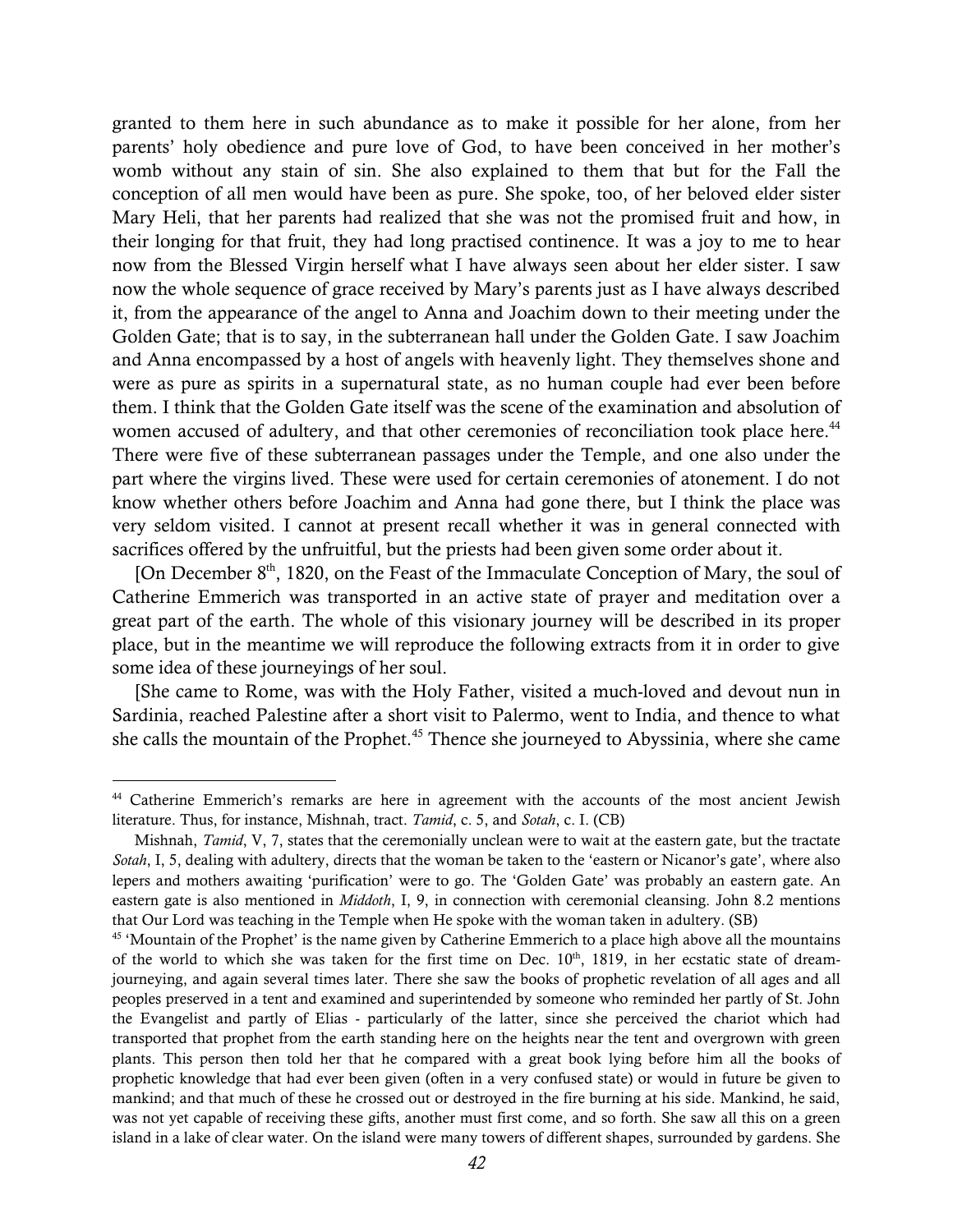to a strange Jewish city on a high mountain-rock and visited its ruler Judith,<sup>46</sup> with whom she spoke of the Messias, of that day's feast of the Conception of His Mother, of the holy Advent time, and of the approaching Feast of His Birth. During the whole of this journey she did all that a conscientious missionary would have done on a similar journey to carry out his task and make use of his opportunities; she prayed, taught, helped, comforted, and learnt. But in order to make plain to the reader, in her own words, what she perceived on this journey regarding the Feast of the Immaculate Conception, we must refer him to the note on page 46, in which that part of Our Lord's ministry to which she here alludes is described in detail.]

When in my great dream-journey I came into the Promised Land, I saw all those things which I have related about the Conception of the Blessed Virgin. Thereupon I entered into the daily visions of Our Lord's ministry and had today reached the  $8<sup>th</sup>$  of December of the third year of His teaching. I found Jesus not in the Promised Land, but was brought by my guide eastwards over the Jordan to Arabia, where the Lord, accompanied by three young men, was in a tent-city of the three holy kings in which they had settled after their return from Bethlehem.

 $\overline{a}$ 

had the impression that these towers were treasuries and reservoirs of the wisdom of different peoples, and that under the island, which was full of murmuring streams, lay the source of rivers held to be sacred (the Ganges amongst them) whose waters issued forth at the foot of the mountain range. The direction in which she was led to this mountain of the Prophet was always (taking into account the starting-point of her journey) towards the highest part of Central Asia. She described places, natural scenery, human beings, animals, and plants of the region which she traversed before being carried up through a lonely and desolate space, as if through clouds, to the place mentioned above. Her detailed description of this place, with all that she experienced there, will be set down in its proper place with an account of her whole visionary journey. On her return journey she was carried down through the region of clouds once more, and then again traversed lands rich in luxuriant vegetation and full of animals and birds, until she reached the Ganges and saw the religious ceremonies of the Indians beside this river.

The geographical situation of this place and Catherine Emmerich's statement that she had seen everything up there overgrown with living green, reminded someone who read her account twenty years later of traditions about a place of this kind (sometimes with a similar inhabitant) in the religions of several Asiatic peoples. The Prophet Elias is known to the Musulmans (under the name of Chiser, i.e. the Green One) as a wonderful halfangelic being, who dwells in the north on a mountain known as Kaf, celebrated in many religious and poetical writings, and there watches over secrets at the source of the river of life. The Indians called their holy mountain Meru, while to the Chinese it was Kuen-lun, both connected with representations of a state of paradise and both situated on the heights of Central Asia, where Catherine Emmerich saw the Mountain of the Prophet. The ancient Persians also believed in such a place and called it Elbors or Albordsch. According to Isa. 4.13 ('I will sit in the mountain of the covenant, in the sides of the north'), the Babylonians would seem to have had a similar belief. That they, like the Persians and Moslems, placed this mountain in the north is explained by their geographical position as regards the mountains of Central Asia. (CB)

<sup>46</sup> When the writer copied down the very detailed account of her dealings with this Judith and her description of the place, he only knew (from the direction taken by her journey) that she was in Abyssinia; several years after her death he found in the journeys of Bruce and Salt an account of a Jewish settlement on the high mountains of Samen in Abyssinia. The ruler of this settlement was always called Gideon and, if it was a woman, Judith - the name which Catherine Emmerich herself mentioned. (CB)

James Bruce, *Travels and Adventures in Abyssinia*. He was one of the first Europeans to go there, and his journey was in 1769. Henry Salt, *A voyage to Abyssinia*. An account of a journey made on behalf of His Majesty's Government in 1809-1810. (SB)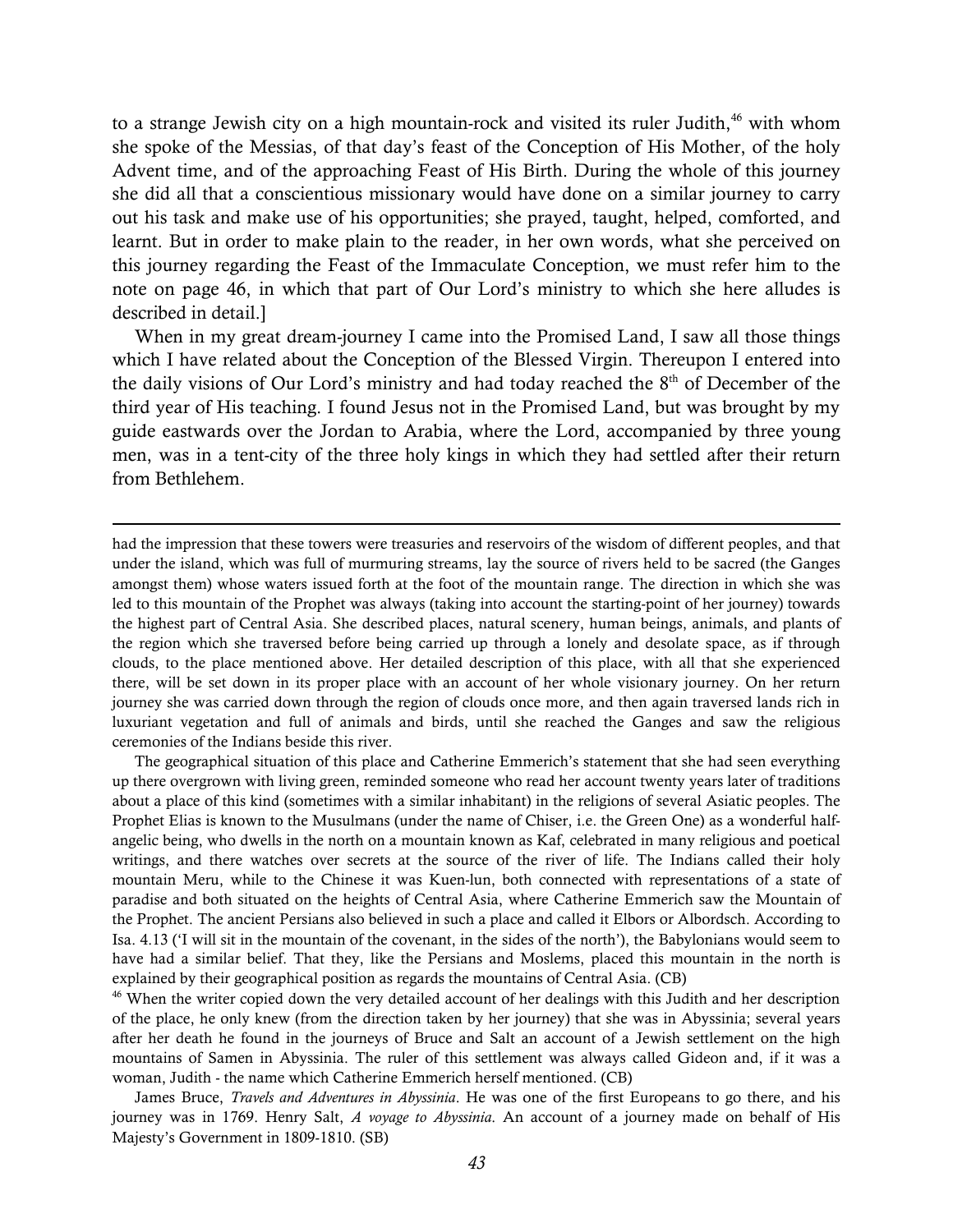I saw that the two holy kings who were still alive were celebrating with their tribe a threeday feast starting from today, December  $8<sup>th</sup>$ . On this night, fifteen years before Christ's birth, they had seen for the first time the star promised by Balaam rise in the sky [Num. 24.17: 'A star shall rise out of Jacob']—the star for which they and their forefathers, had waited so long, scanning the heavens in patient watchfulness. They discerned in it the picture of a virgin, bearing in one hand a sceptre and in the other a balance. The scales were held even by a perfect ear of wheat in the one and by a cluster of grapes in the other. Therefore every year since their return from Bethlehem they kept a three-day feast beginning with this day. I saw, too, that as a result of this vision on the day of the conception of Mary, fifteen years before the birth of Christ, these star-worshippers did away with a terrible religious custom of theirs—a cruel sacrifice of children, long practised among them as the result of revelations which had been misunderstood by them and confused by evil influences. They had carried out at different times and in different manners sacrifices of both children and grown people. I saw that before Mary's conception they had the following custom. They took a child of one of the purest and most devout mothers amongst the followers of their religion, and she esteemed herself very fortunate to offer up her child in this way. The child was flayed and strewn with flour to absorb the blood. They ate this blood-soaked flour as a holy repast, and continued strewing the flour and eating until there was no blood left in the child's body. Finally the child's flesh was cut up into small pieces, which were distributed among them and eaten.<sup>47</sup> I saw them performing this gruesome ceremony with the greatest simplicity and devoutness, and I was told that they had adopted this dreadful practice as a result of misunderstanding and distorting certain prophetic and symbolical indications which they had received regarding the Holy Eucharist. I saw that this terrible sacrifice was carried on in Chaldaea, in the country of Mensor, one of the three holy kings, until he put an end to its horrors on receiving enlightenment in a vision from heaven on the day of Mary's conception. I saw him on a high wooden pyramidal edifice, engaged in studying the stars, as his people had done for centuries in accordance with their ancient traditions. I saw King

 $47$  In this connection it seems remarkable that among the writers of the first centuries of the Christian era who reproduce the accusations made by the heathens against the Christians, Minutius Felix mentions this reproach among others that when the Christians initiated anyone into their religion, they laid before him a child completely covered with flour, so as to hide the murder which they were about to make him commit. He was then obliged to stab the child over and over again with a knife. They greedily sucked up the streaming blood, cut the child into small pieces and devoured them all. This crime, committed in common, was a mutual pledge of silence and secrecy in regard to other shameful excesses with which they ended their assemblies.

Should the origin of this accusation perhaps be sought in the above-mentioned sacrifice of children by the star-worshippers, who were among the first followers of Christianity? In any case, it may well be supposed that ideas of this kind (which, as we see in the case of the Magi, arise from superstition and from misinterpretation of messages of salvation) may be the hidden cause lying at the root of the murder of Christian children by Jews. If this be so, these dark and cruel deeds must be added to the many motives for which we have to pity the unfortunate people of Israel rather than to despise them; for it conceals a distorted longing for the Saviour. This constantly recurring phenomenon has so far as we know never been thoroughly investigated and elucidated in a completely unprejudiced spirit. Of late years it has generally been treated (like all historical riddles whose source is obscure) in a complacent and condescending manner as being nothing but a fanatical accusation. (CB)

Minutius Felix, *Octavius*, IX, 5, and cf. XXX, 1. (SB)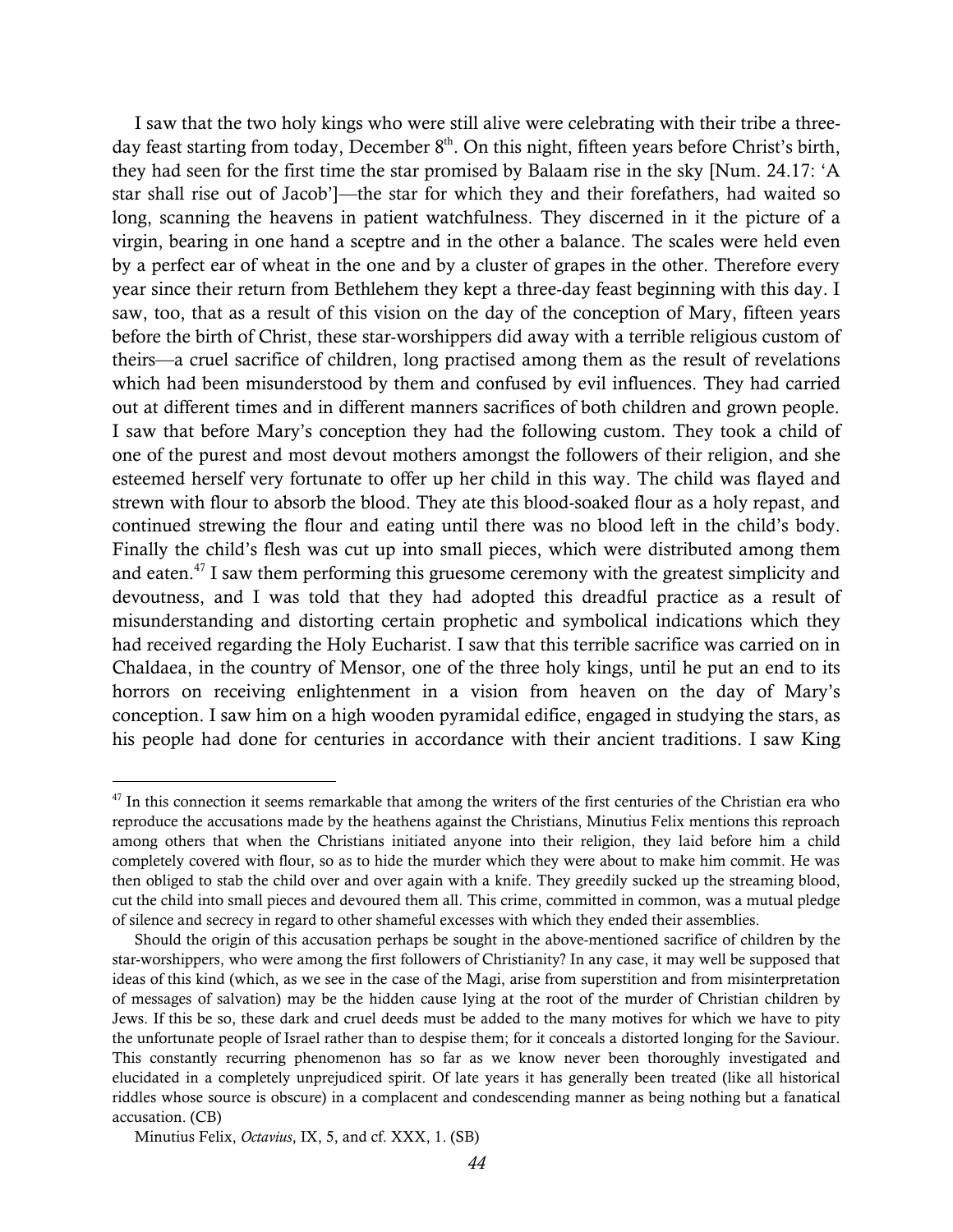Mensor lying in an ecstasy as he contemplated the stars; his limbs were rigid and he had lost consciousness. His companions came to him and brought him back to himself, but at first he seemed not to know them at all. He had seen the picture in the star with the Virgin, the scales, the ear of corn, and the cluster of grapes, and had received an inner admonition, after which that cruel ceremony was abolished.

After seeing at night in my sleep the fearful picture of the murdered child on my right hand, I turned over in horror in my bed, but saw it again on my left hand. I begged God most earnestly to free me from this dreadful sight. I woke up and heard the clock strike. My heavenly Bridegroom said to me, pointing round Him as He spoke: 'See far more evil that befalls Me every day at the hands of many throughout the whole world.' And as I looked about me into the distance, many things came before my soul which were indeed still more dreadful than that sacrifice of children; for I saw Jesus Himself cruelly sacrificed on the Altar by unworthy and sinful celebrations of the Holy Mysteries. I saw how the blessed Host lay on the altar before unworthy degenerate priests like a living Child Jesus, whom they cut and terribly mutilated with the paten. Their sacrifice, though an efficacious celebration of the Holy Mysteries, appeared like a cruel murder.<sup>48</sup>

The same cruelty was shown to me in the heartless treatment of the members of Christ, His followers, and God's adopted children. I saw at the present time countless good, unhappy men being everywhere oppressed, tormented and persecuted; and I always saw that it was Jesus who suffered this ill-treatment. The times are terrible; a refuge is no longer anywhere to be found; a dense cloud of sin lies over the whole world and I see men giving way to the worst crimes with complete indifference and unconcern. I saw all this in many visions while my soul was being led through many lands over the whole earth. At last I came back to the visions of the Feast of Our Lady's Conception.

I am quite unable to tell in what a wonderful way I journeyed last night in dream. I was in the most different parts of the world and in the most different ages, and very often saw the Feast of Mary's Conception being celebrated in the most different places. I was in Ephesus, and saw this feast being celebrated in the house of the Mother of God, which was still standing there as a church. It must have been at a very early time, for I saw the Way of the Cross set up by Mary herself still in perfect preservation. [The second Way of the Cross was set up in Jerusalem and the third in Rome.]

The Greeks kept this feast long before the schism. I still remember something of this, but am not quite sure what led up to it. I saw how a saint, Sabbas, I think, had a vision relating to the Immaculate Conception. He saw the picture of the Blessed Virgin on the globe, crushing the head of the serpent under her feet, and recognized that the Blessed Virgin alone was conceived unwounded and unstained by the serpent.<sup>49</sup> I saw, too, that one of the Greek

<sup>&</sup>lt;sup>48</sup> Just as the sacrifice on Calvary was accomplished by the cruelty of ungodly priests and by the bloodthirsty hands of brutal executioners, so is the sacrifice of the Mass, even when unworthily celebrated, a true sacrifice; but the guilty and unworthy priest who celebrates it plays the part not only of the Jewish priests who condemned Our Lord but also of the soldiers who crucified Him. (CB)

<sup>&</sup>lt;sup>49</sup> On July 5<sup>th</sup>, 1835, the writer discovered from Cardinal Baronius' notes on the *Martyrologium Romanum* of December  $8<sup>th</sup>$  that in the Sforza Library there is a Codex (No. 65) containing a speech by the Emperor Leo, who ascended the throne in 886, about this feast in Constantinople. It appears from this speech that the celebration of the feast was much anterior to this date. According to Canisius (*De beatissima virgine Maria*, lib.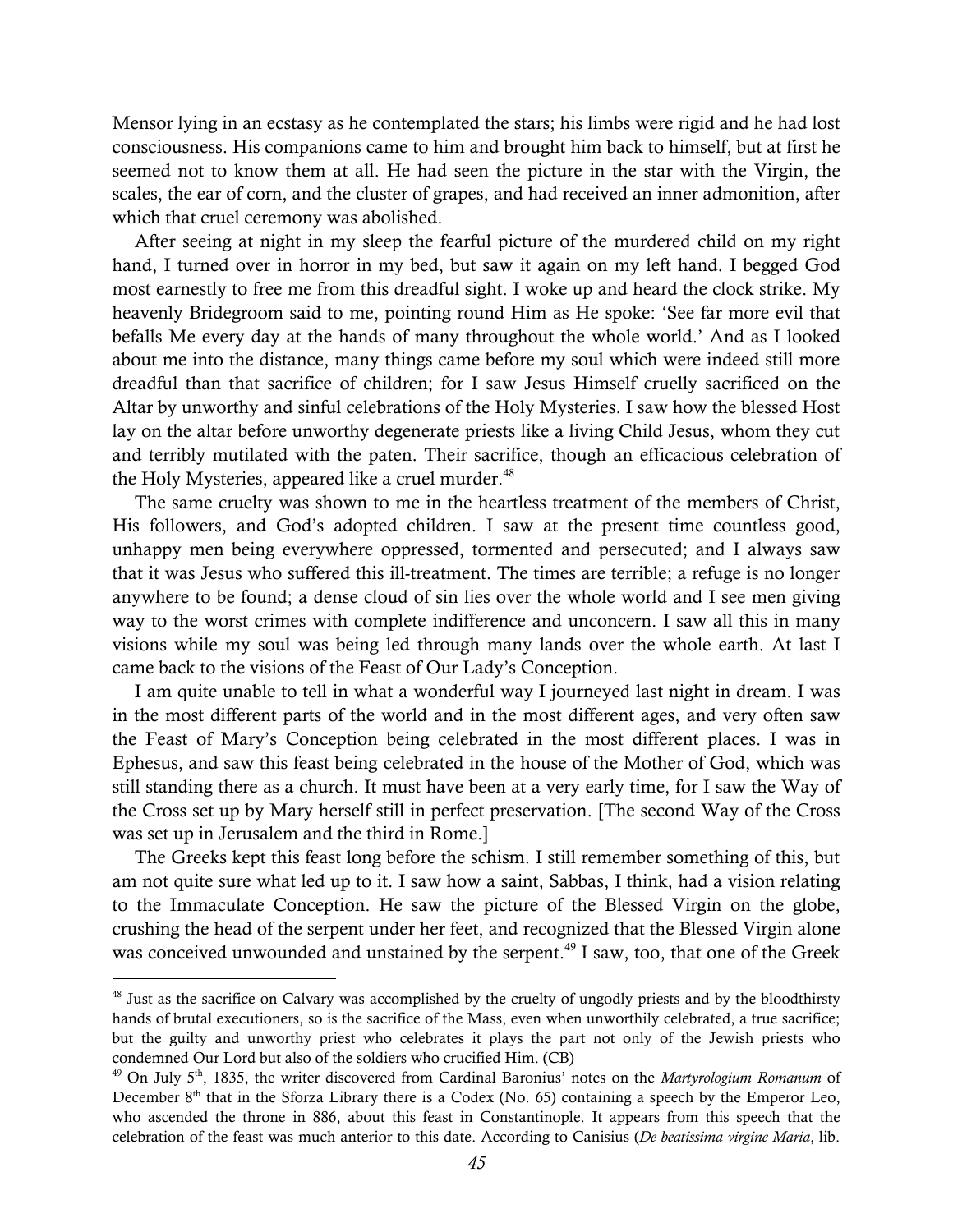churches or one of the Greek bishops refused to accept this truth unless the picture came to them across the sea. Then I saw the appearance of the picture float over the sea to their church and appear on the altar, whereupon they began to keep the feast. That church possessed a life-size picture of Our Lady painted by St. Luke just as she was in her earthly life, in a white robe and veil. (I have an idea that this picture had been sent from Rome, where they have only a half-length portrait.) They had placed the picture above the altar in the place where the vision of the Immaculate Conception had appeared: I think it was in Constantinople, or perhaps I have seen it venerated there in earlier times.

I was in England, too, and saw the feast being introduced and celebrated there in olden times. In this connection I saw the day before yesterday, on the Feast of St. Nicholas, the following miracle. I saw an abbot, coming from England, in great danger in a ship in a storm. They prayed very fervently for the protection of the Mother of God, and I saw an apparition of the holy bishop Nicholas of Myra floating over the sea to the ship and telling the abbot that he had been sent by Mary to announce to him that he was to cause the Feast of the Immaculate Conception to be kept in England on December  $8<sup>th</sup>$ , and that then the ship would arrive safely. In reply to the abbot's question as to what prayers should be used for this feast, he answered, the same as those for Our Lady's nativity. The name of Anselm<sup>50</sup> was also associated with the introduction of this feast, but I have forgotten the details.

I also saw the introduction of this feast into France, and how St. Bernard wrote, in opposition to it because its introduction had not come from Rome.<sup>51</sup>

<sup>1,</sup> c. 7) and Galatinus (*De arcanis catholicae veritatis*, lib. 7, c. 5), the feast is included in the Martyrology of St. John Damascene (*d*. A.D. 749). St. Sabbas, Abbot, mentioned by Catherine Emmerich, is known for his devotion to Our Lady. He died *c*. A.D. 500. (CB)

The year of the death of St. Sabbas is given in Ramsgate's *Book of Saints* (1947) as A.D. 532. (SB)

<sup>&</sup>lt;sup>50</sup> It is remarkable that Catherine Emmerich does not give the name of Anselm to the abbot who had the vision, since Petrus de Natal in *Catal. Sanct*., lib. 1, c. 42, does so, as the writer discovered in July 1835. Her account seems to be supported by Baronius in his notes to the Roman Martyrology for Dec. 4<sup>th</sup>, where he states that the announcement was made, not to Anselm, but at an earlier date in 1070 in exactly similar circumstances to Elsinus or Elpinus, a Benedictine abbot. This is said to be stated also in J. Carthagena in his homilies *De Arcanis Deiparae*,

tom. 1, lib. 1, hom. 19, on the authority of a letter from St. Anselm to the bishops of England. It was this holy Bishop of Canterbury who first introduced the feast into England. (CB)

Petrus de Natalibus' *Catalogus Sanctorum* was published in Venice in 1506. As the subsequent work of Baronius (1586, 1589) shows, AC is right in not attributing the event to Anselm. The source of the Helsin legend, a letter ascribed to Anselm, is now, however, considered to be spurious, though this need not impugn the truth of the legend itself. The Anselm mentioned by AC (with no title) is wrongly identified by CB with the Archbishop of Canterbury (*d*. 1109). It was his nephew, also called Anselm, who introduced the feast into England when he became Abbot of Bury St. Edmund's in 1121, having doubtless become acquainted with the feast as observed at the Greek abbey of St. Sabbas in Rome, where he was abbot 1109-1121. Cf. *Cath. Encyc*., art. 'Immaculate' (Holweck), pp. 677b-678a. (SB)

<sup>&</sup>lt;sup>51</sup> It was introduced in 1245 by the Chapter of the Cathedral of Lyons, to which Bernard wrote to oppose it. (CB)

The date should read 1140-1145. The reference is to St. Bernard's letter, 'To the Canons of the Church of Lyons', traditionally numbered 174, and numbered chronologically 215 (between 1140 and 1145) by Fr. Bruno Scott-James in his recent (1953) translation. (SB)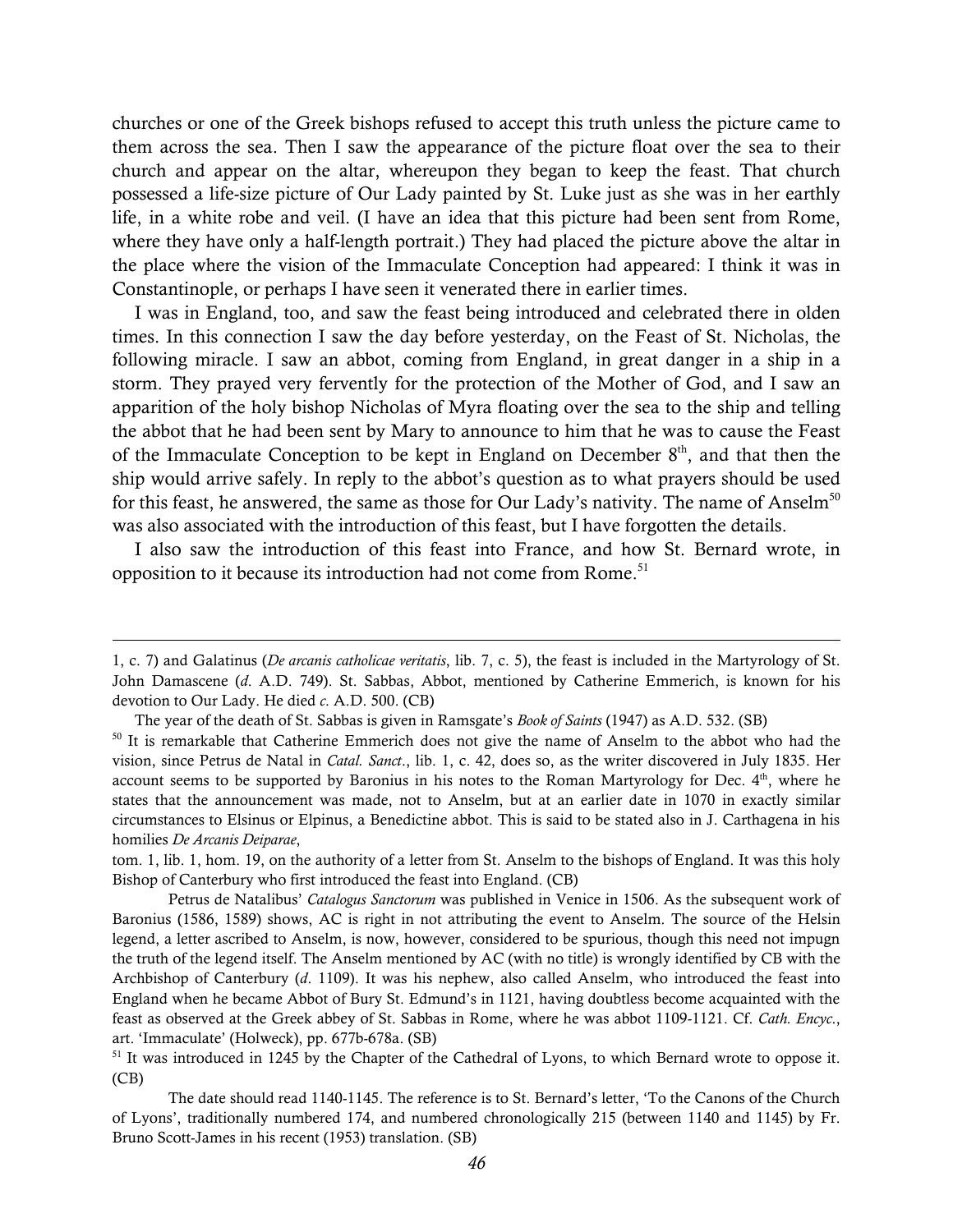### NOTE BY THE WRITER

 $\overline{a}$ 

All that has so far been recorded of the blessing given to Joachim and Anna is compiled from visions and reminiscences of Catherine Emmerich during the feast of the Immaculate Conception on December  $8<sup>th</sup>$ . She explained, however, on that day in the year 1821 that the meeting of Joachim and Anna under the Golden Gate did not occur in December but in the autumn, at the end of the Feast of Tabernacles (which lasted from the  $15<sup>th</sup>$  to  $23<sup>rd</sup>$  of the month Tishri, i.e. in September or October).<sup>52</sup> Thus she saw Joachim building tabernacles with his shepherds before going to the Temple, and Anna receiving the promise of fruitfulness while she was praying under a tree which formed a tabernacle. In the previous year, 1820, she had, however, stated that she remembered Joachim having gone up to Jerusalem with his offerings on the occasion of a dedication festival. This cannot be the usual Jewish dedication feast in the winter (the  $25<sup>th</sup>$  day of the month (Kislev), but must doubtless be a memorial festival of Solomon's dedication of the Temple. According to Catherine Emmerich's daily accounts of the three years of Jesus' ministry, Our Lord was in Aruma (a few hours' distant from Salem) at the close of the Feast of Tabernacles in the second year of His ministry, and taught there about the approaching destruction of the Temple.

This feast is, it is true, not mentioned in the works about Jewish antiquities which we commonly consult, but its existence cannot, I think, be doubted, apart from Catherine Emmerich's statements, if it is remembered that Solomon celebrated the consecration of his Temple in connection with the Feast of Tabernacles (III Kings 8.2-66, and II Paralipomenon 7.10), and that the Masora on III Kings 8.2 and 54 appoints the account of the consecration of Solomon's Temple as festival lessons for the second and eighth days of the Feast of Tabernacles. Although Catherine Emmerich saw the meeting of Joachim and Anna happening at the close of the Feast of Tabernacles, and thus two months earlier than the Church's celebration of Mary's conception, it was always on the occasion of that feast on December 8<sup>th</sup> that she was impelled to communicate visions about Our Lady's conception. She said, too, that it was on that day, not at the time of the Feast of Tabernacles in the autumn, that the remembrance of this grace-bringing event was already being celebrated by the three holy kings when Christ visited them in Arabia after the raising of Lazarus. $53$ 

 $52$  The Feast of Tabernacles was celebrated, according to Lev. 23.34-36, for the seven days 15<sup>th</sup> to 21<sup>st</sup> Tishri, with an eighth day of festival on the 22<sup>nd</sup>. The Hebrew lunar months do not correspond exactly to our months, and Tishri falls in Sept./Oct. CB quite correctly distinguishes the Dedication Feast of Solomon's Temple in the month Tishri, celebrated in connection with the Feast of Tabernacles (III Kings 8.2-66; II Paralipomenon 7.10), from the Dedication Feast on the  $25<sup>th</sup>$  Kislev, which commemorated the cleansing of the Temple by Judas Maccabaeus in 164 B.C. (I Macc. 4.52). This feast was also called *Hanukkah* and the 'Feast of Lights' by Josephus (*Ant*. XII, vii, 7), and *Encaenia* or 'Dedication' in the Gospel (John 10.22). (SB)

<sup>53</sup> Saint Joachim and Saint Ann met in an underground passage of the Temple during a feast associated with the Temple. This feast at the Second Temple of Jerusalem was most likely that singular festival which took place at the completion of the rebuilding of the Sanctuary of the Temple by Herod in the second half of the first century B.C.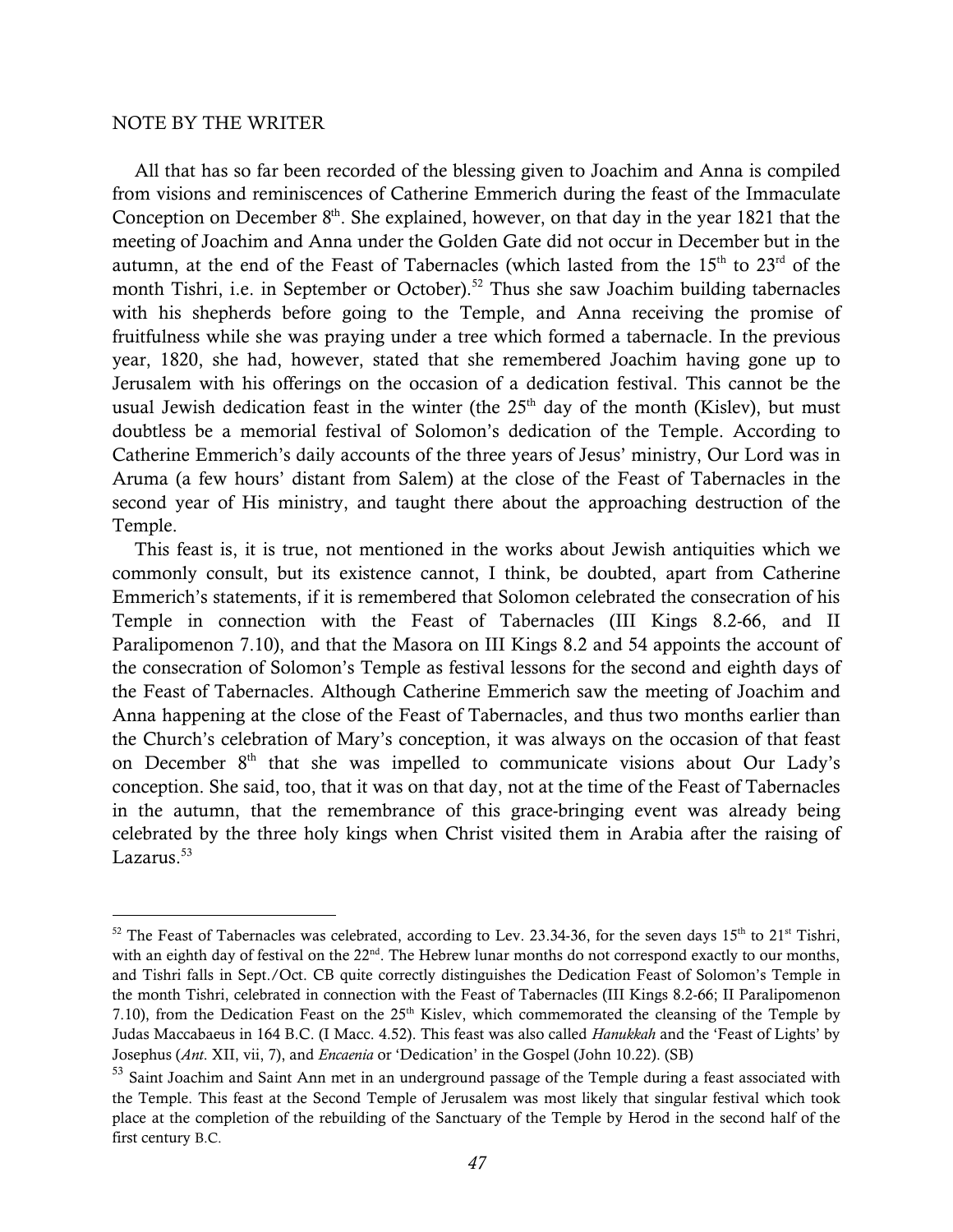Here end the additional communications by Catherine Emmerich about the conception of Mary: the story of Our Lady's life is now resumed.

#### II. THE BIRTH OF OUR LADY

 $\overline{a}$ 

I had a vision of the creation of Mary's most holy soul and of its being united to her most pure body. In the glory by which the Most Holy Trinity is usually represented in my visions I saw a movement like a great shining mountain, and yet also like a human figure; and I saw something rise out of the midst of this figure towards its mouth and go forth from it like a shining brightness. Then I saw this brightness standing separate before the Face of God, turning and shaping itself—or rather being shaped, for I saw that while this brightness took human form, yet it was by the Will of God that it received a form so unspeakably beautiful. I saw, too, that God showed the beauty of this soul to the angels, and that they had unspeakable joy in its beauty. I am unable to describe in words all that I saw and understood.

When seventeen weeks and five days after the conception of the Blessed Virgin had gone by (that is to say, five days before Anna's pregnancy was half accomplished), I saw Our Lady's holy mother lying asleep in her bed in her house near Nazareth. Then there came a shining light above her, and a ray from this light fell upon the middle of her side, and the light passed into her in the shape of a little shining human figure. In the same instant I saw Our Lady's holy mother raise herself on her couch surrounded by light. She was in ecstasy, and had a vision of her womb opening like a tabernacle to enclose a shining little virgin from whom man's whole salvation was to spring. I saw that this was the instant in which for the first time the child moved within her. Anna then rose from her couch, dressed herself, and announced her joy to the holy Joachim. They both thanked God, and I saw them

Josephus describes that singular festival: "But the temple itself was built by the priests in a year and six months; upon which all the people were full of joy; and presently they returned thanks, in the first place, to God; and in the next place, for the alacrity the king had showed. They feasted and celebrated this rebuilding of the temple: and for the king, he sacrificed three hundred oxen to God, as did the rest every one according to his ability; the number of which sacrifices is not possible to set down, for it cannot be that we should truly relate it; for at the same time with this celebration for the work about the temple fell also the day of the king's inauguration, which he kept of an old custom as a festival, and it now coincided with the other, which coincidence of them both made the festival most illustrious." (*Ant.* 15.421-423).

The reason for AC's confusion was that this festival was not a regular celebration, but a one-time event, which occurred between the Feast of Tabernacles and the Feast of the Dedication (Hanukah), at the time also of the anniversary of king Herod's inauguration. Since Herod captured Jerusalem on the fast day, Yom Kippur, (*Ant.* 14.487), he must have been inaugurated sometime soon afterwards, but not immediately because of the preparations that a fitting inauguration would require. Thus, the inauguration of king Herod and the singular festival dedicating the rebuilt Sanctuary of the Temple of Jerusalem to God most likely occurred in November (between the Feast of Tabernacles in Sept./Oct. and the Feast of the Dedication in Dec./Jan.). As a result, we must also place the Immaculate Conception of the Virgin Mary in November.

Anne Catherine saw Joachim and Ann both performing rituals related to tabernacles because this singular feast was a feast related to the Temple of Jerusalem, a tabernacle of God. This singular feast would therefore easily be confused with the Feast of Tabernacles or the Feast of Dedication, both of which are also feasts related to the Temple. (RC)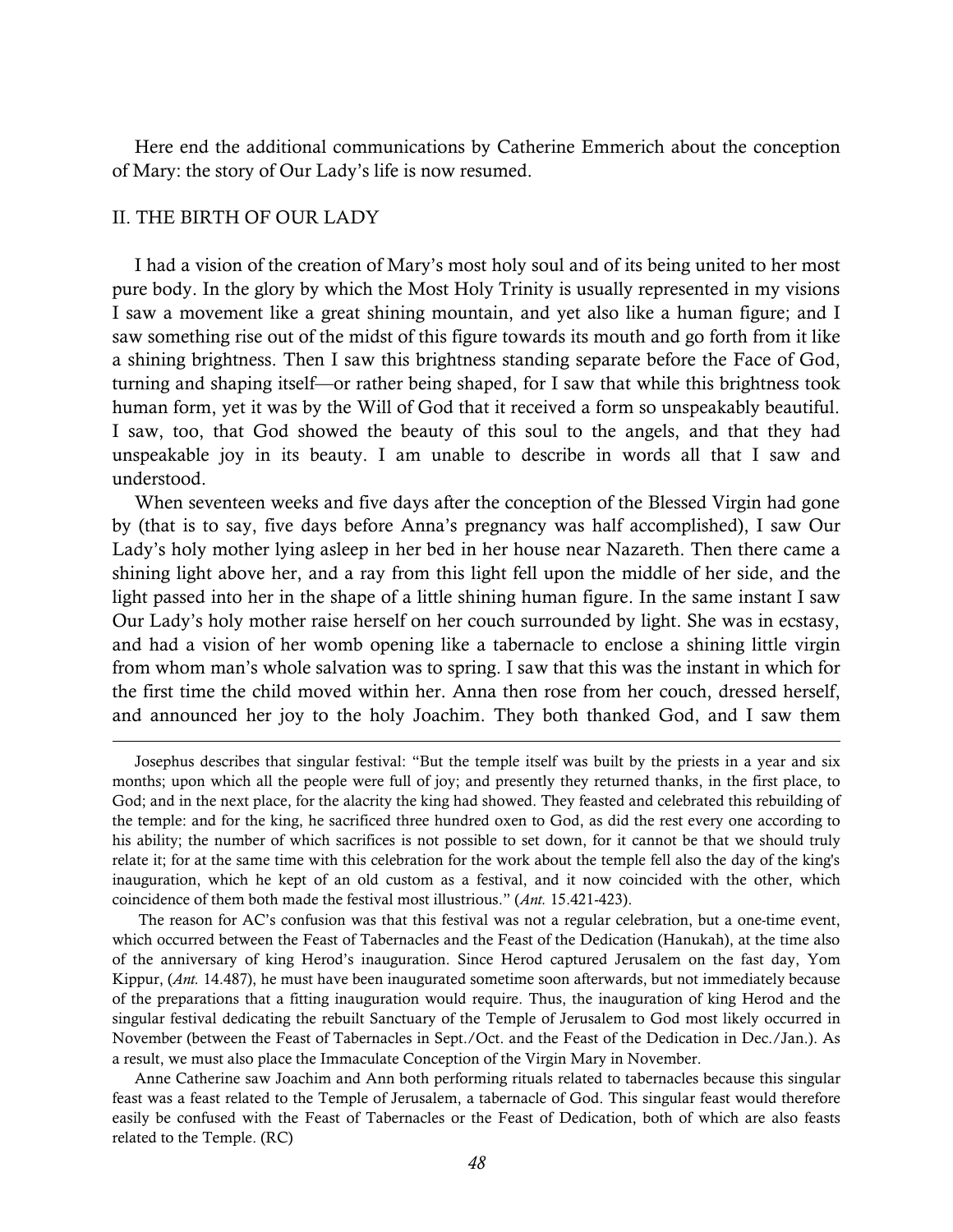praying under the tree in the garden where the angel had comforted Anna. It was made known to me that the Blessed Virgin's soul was united to her body five days earlier than with other children, and that her birth was twelve days earlier.<sup>54</sup>

Several days before Our Lady's birth Anna had told Joachim that the time was approaching for her to be delivered. She sent messengers to Sephoris, where her younger sister Maraha lived; to the widow Enue (sister of Elisabeth) in the valley of Zabulon; and to her niece Mary Salome at Bethsaida, asking these three women to come to her. I saw them on their journeys. The widow Enue had a serving-lad with her; the other two women were accompanied by their husbands who, however, went back on approaching Nazareth. I saw that on the day before Anna was delivered Joachim sent his many manservants out to the herds, and among Anna's new maidservants he kept in the house only those who were needed. He, too, went out into his nearest pasture. I saw that Anna's first-born daughter, Mary Heli, looked after the house. She was then about nineteen years old and was married to Cleophas, one of Joachim's chief shepherds, by whom she had a little daughter, Mary Cleophas, now about four years old. After praying, Joachim chose out his finest lambs, kids, and cattle, sending shepherds to take them to the Temple as a thank-offering. He did not return home until nightfall.

I saw the three cousins arriving at Anna's house in the evening. They went to her in her room behind the hearth and embraced her. After Anna had told them that the time was near for her to be delivered, they stood up and sang a hymn together: 'Praise the Lord God; He has shown mercy to His people and has redeemed Israel and has fulfilled the promise which He gave to Adam in Paradise that the seed of the woman should crush the head of the serpent,' and so on. I can no longer recite it all by heart. Anna prayed as though in ecstasy. She introduced into the hymn all the prophetic symbols of Mary. She said: 'The seed given by God to Abraham has ripened in me.' She spoke of the promise to Sara of Isaac's birth and said: 'The blossoming of Aaron's rod is perfected in me.' At that moment I saw her as though suffused with light; I saw the room full of radiance, and Jacob's ladder appearing above it. The women were overcome with astonishment and joy, and I think that they also saw the vision. When the prayer of welcome was over, the travellers were refreshed with a slight meal of bread and fruit, and water mixed with balsam. They ate and drank standing up, and then lay down till midnight to rest from their journey. Anna did not go to bed, but prayed, and at midnight woke the other women to pray with her. They followed her to her praying-place behind a curtain.

Anna opened the doors of a little cupboard in the wall which contained a casket with holy objects. On each side were lights—perhaps lamps, but I am not sure. They had to be pushed up in their holders, and then little bits of shavings put underneath to prevent them

<sup>&</sup>lt;sup>54</sup> Here is an example of the kind of misunderstanding that can occur in a private revelation. God is infallible, but private revelation is fallible, due to the possibility of misunderstanding on the part of the person who receives the revelation. Human life, with body and soul united, begins at conception. The soul is not added to the body at some later time after conception. AC must have misunderstood what God revealed to her. (RC)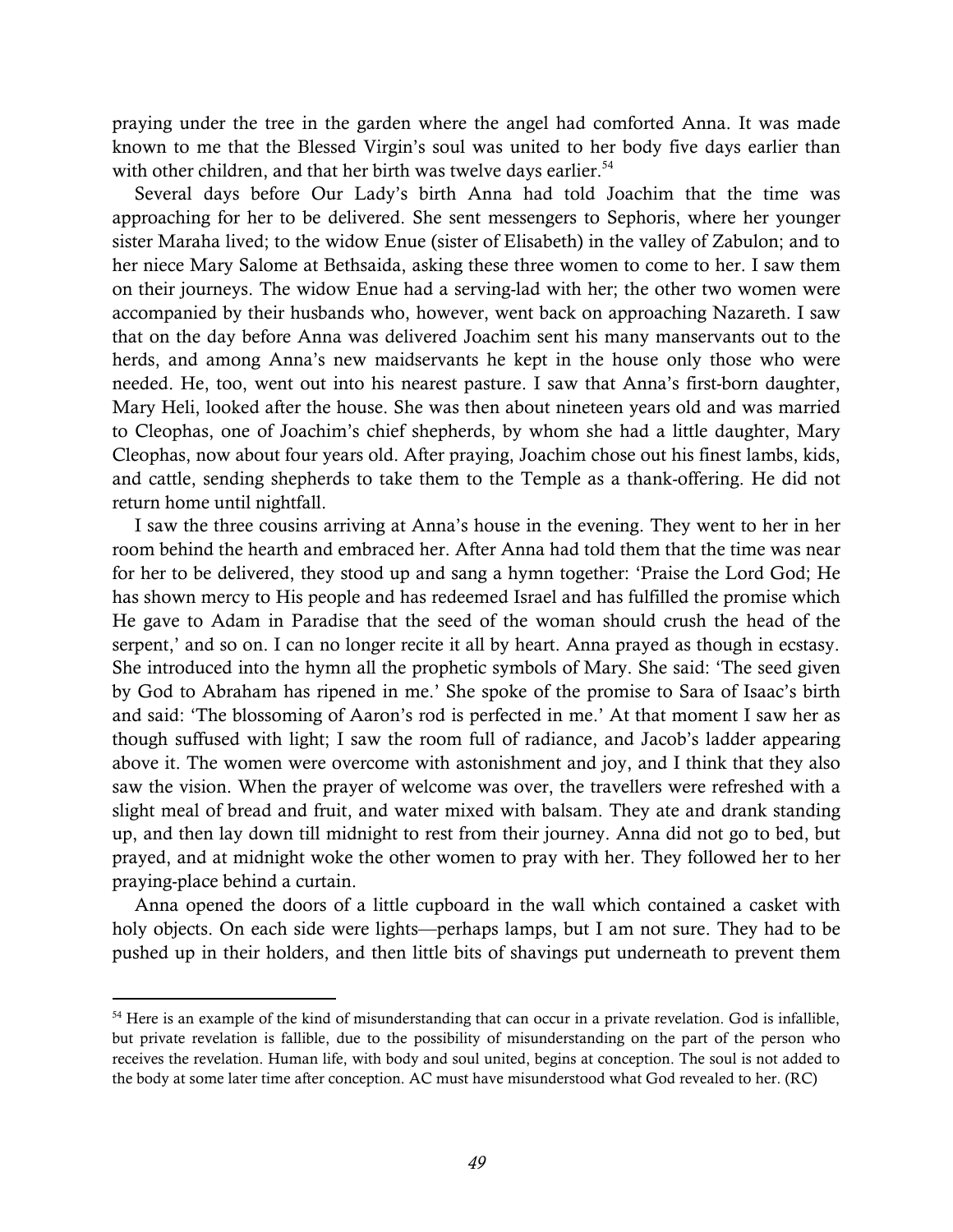from sinking down. After this the lights were lit. There was a cushioned stool at the foot of this sort of little altar. The casket contained some of Sara's hair (Anna had a great veneration for her), some of Joseph's bones brought by Moses from Egypt), and something belonging to Tobias, I think a relic of his clothing; also the little shining, white, pear-shaped goblet from which Abraham had drunk when blessed by the angel. (This had been given to Joachim from the Ark of the Covenant when he was blessed in the Temple. I now know that this blessing took the form of wine and bread and was a strengthening and sacramental food.)

Anna knelt before the little cupboard with one of the women on each side and the third behind her. She recited another hymn; I think it mentioned the burning bush of Moses. Then I saw the room filled with supernatural light which became more intense as it wove itself round Anna. The women sank to the ground as though stunned. The light round Anna took the exact form of the burning bush of Moses on Horeb, and I could no longer see her. The whole flame streamed inwards; and then I suddenly saw that Anna received the shining child Mary in her hands, wrapped her in her mantle, pressed her to her heart, and laid her naked on the stool in front of the holy relics, still continuing her prayer. Then I heard the child cry, and saw that Anna brought out wrappings from under the great veil which enveloped her. She wrapped the child first in grey and then in red swaddling-bands up to her arms; her breast, arms, and head were bare. The appearance of the burning bush around Anna had now vanished.

The women stood up and received the new-born child in their arms with great astonishment. They shed tears of joy. They all joined in a hymn of praise, and Anna lifted her child up on high as though making an offering. I saw at that moment the room full of light, and beheld several angels singing *Gloria* and *Alleluia*. I heard all their words. They announced that on the twentieth day the child was to be called Mary.

Anna now went into her bedroom and lay down on her couch. The women in the meantime unwrapped the child, bathed it, and wrapped it up again, and then laid it beside its mother. There was a little woven wicker basket which could be fastened beside the bed or against the wall or at the foot of the bed, whichever was wanted, so that the child could always have its place near its mother and yet separate.

The women now called Joachim, the father. He came to Anna's couch and knelt down weeping, his tears falling on the child; then he lifted it up in his arms and uttered his song of praise, like Zacharias at John's birth. He spoke in this hymn of the holy seed, implanted by God in Abraham, which had continued amongst God's people by means of the covenant ratified by circumcision, but had now reached its highest blossoming in this child and was, in the flesh, completed. I also heard how this song of praise declared that now was fulfilled the word of the prophet: 'There shall come forth a rod out of the root of Jesse.' He said, too, in great humility and devoutness, that he would now gladly die.

It was only then that I noticed that Mary Heli, Anna's elder daughter, did not have sight of the child until later. Although she had become the mother of Mary Cleophas several years before, she was not present at Our Lady's birth—perhaps because, according to Jewish rules, it was not considered seemly for a daughter to be with her mother at such a time.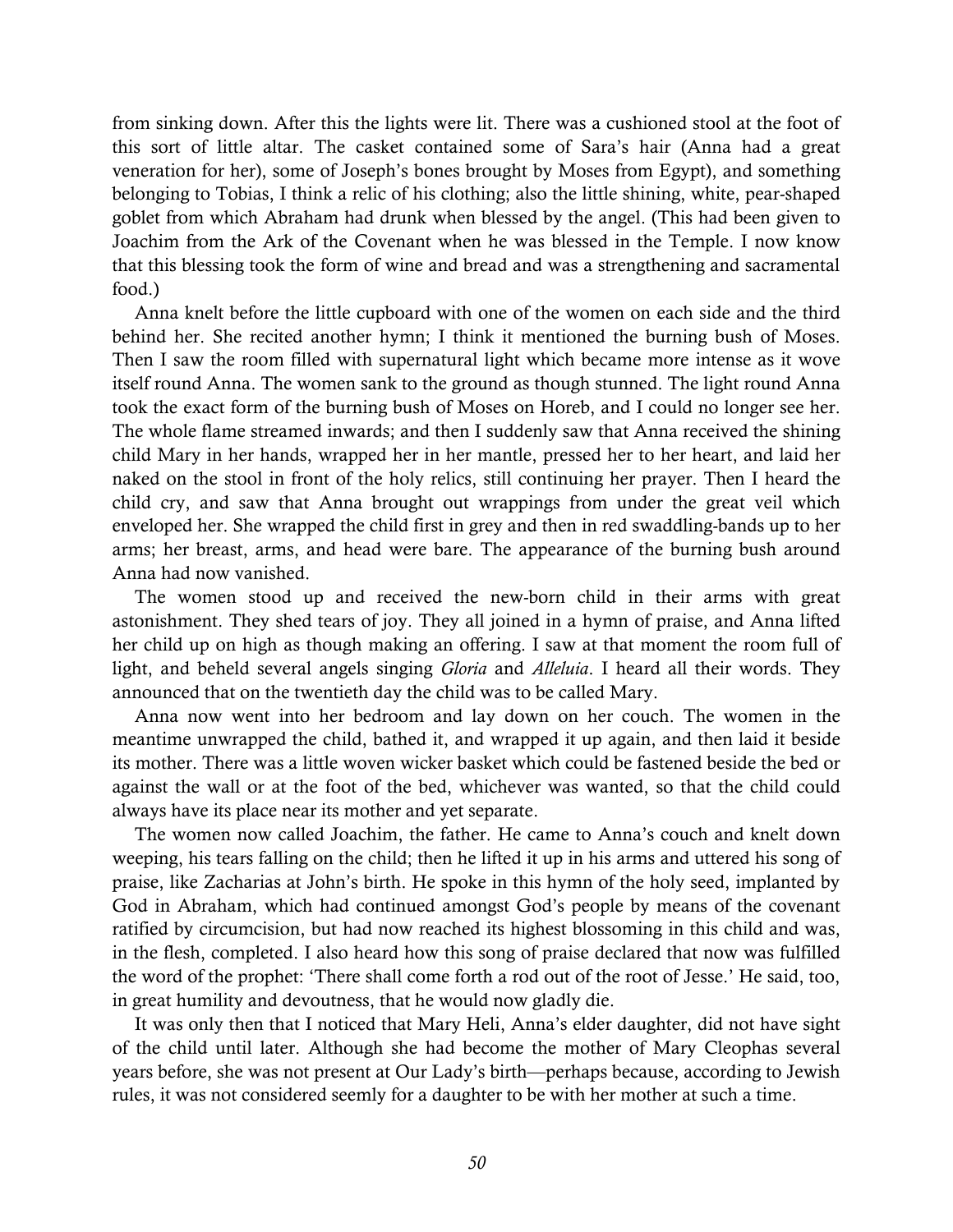Next morning I saw the serving men and maids and many people from nearby gathered round the house. They were allowed to enter in groups, and the child was shown by the women to them all. Many were greatly moved, and some led better lives thereafter. The neighbours had come because they had seen in the night a glowing light above the house, and because the birth of Anna's child after long unfruitfulness was looked upon as a great favour from heaven.

In the moment when the new-born child lay in the arms of her holy mother Anna, I saw that at the same time the child was presented in heaven in the sight of the Most Holy Trinity, and greeted with unspeakable joy by all the heavenly host. Then I understood, that there was made known to her in a supernatural manner her whole future with all her joys and sorrows. Mary was taught infinite mysteries, and yet was and remained a child. This knowledge of hers we cannot understand, because our knowledge grows on the tree of good and evil. She knew everything in the same way as a child knows its mother's breast and that it is to drink from it. As the vision faded in which I saw the child Mary being thus taught in heaven through grace, I heard her weep for the first time.

I often see pictures like this, but for me they are inexpressible and probably for most people not quite comprehensible; therefore I do not relate them.

In the moment of Mary's birth I saw the tidings brought to the patriarchs in limbo. I saw them all, especially Adam and Eve, filled with inexpressible joy at the fulfilment of the promise given in Paradise. I also perceived that the patriarchs advanced in their state of grace, that the place of their sojourn became brighter and more spacious, and that it was given to them to have more influence on earth. It was as if all their labour and penance, all the struggling, crying and yearning of their lives had matured into its destined fruit.

At the time of Mary's birth I saw a great and joyful agitation in nature, in the animal world, in the hearts of all good men, and I heard the sound of sweet singing. Sinners, however, were overwhelmed by fear and sorrow. I saw, specially near Nazareth, but also in the rest of the Promised Land, many who were possessed break out at that time into violent ravings. They were hurled from side to side with loud cries, and the devils shrieked from within them, 'We must surrender, we must go out!'

In Jerusalem I saw how the aged priest Simeon, who lived in the Temple, was startled at the moment of Mary's birth by loud shrieks coming from the madmen and those possessed of the devil, of whom many were shut up in a building in one of the streets on the Temple Hill. Simeon lived near them and was partly responsible for looking after them. About midnight I saw him go to the open space before the house of those possessed and inquire of one of them who lived nearest as to the cause of the loud cries with which everyone had been roused from their sleep. The man cried still louder that he must go out. Simeon opened the door, the possessed one rushed out, and Satan cried from within him: 'I must go out, we must all go out! A virgin has been born! There are so many angels on earth who torment us! We must now go out and may nevermore enter into men!' I saw Simeon praying fervently; the wretched man was flung back and forth on the open space, and I saw the devil go out of him. It gave me great pleasure to see the aged Simeon. I also saw the prophetess Anna and Noemi wakened and informed by visions of the birth of a chosen child. [Noemi was the sister of Lazarus' mother; she was in the Temple and later became Mary's teacher.] They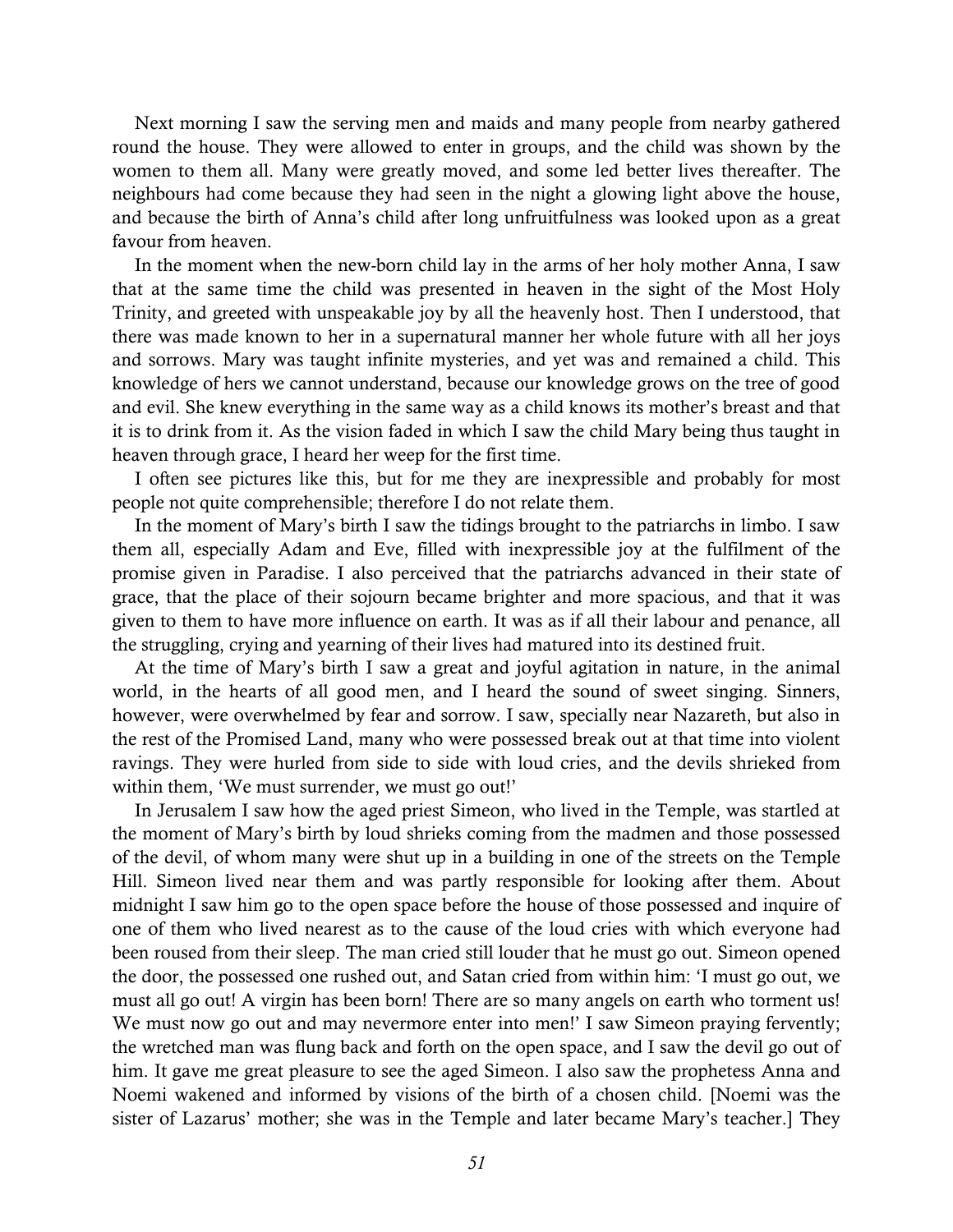met and told each other of what they had seen. I think they knew Anna, Our Lady's mother.

In the night of Mary's birth I saw in a city of the Chaldaeans that five sibyls, or virgin prophetesses, were granted visions. I saw them hastening to the priests, who then made known in many places that these prophetesses had seen that a virgin had been born and that many gods had come down to earth to greet her, while other spirits fled before her lamenting. I saw, too, that the picture of a Virgin holding scales evenly balanced with corn and grapes, which the watchers of the stars had seen since Mary's conception, was no longer visible to them. In the hour of Mary's birth it seemed to move out of the star, in which it left a gap, and to sink down and away from it in one particular direction. They now made and set up in their temple the great idol which I saw there in my visions of the life of Our Lord; it had some connection with the Blessed Virgin.<sup>55</sup>

Later they set up in their temple another symbolic image of the Blessed Virgin, the closed garden. I saw live animals lying in this temple and being cared for. I am not sure whether they were dogs. They were fed with the flesh of other animals. Within the temple of the three holy kings I had till now always seen a wonderful illumination at night. It was as if

 $55$  On Dec.  $7<sup>th</sup>$  of the third year of Our Lord's ministry she saw a temple of the Chaldaeans about which she related the following: 'On a neighbouring hill they had a terraced pyramid with galleries, from which they zealously watched the stars. They prophesied from the manner in which animals moved and they interpreted dreams. They sacrificed animals, but had a horror of the blood and always let it run away into the earth. In their religious observances they had holy fire and holy water, holy juice from a plant and little holy loaves of bread. Their temple, oval in shape, was full of images very delicately wrought in metal. They had a strong presentiment about the Mother of God. The principal object in the Temple was a three-cornered pillar ending in a point. On one side of this was an image with many arms and with animals' feet. It held in its hands, among other things, a globe, a diadem, a bunch of herbs, and a big ribbed apple held by its stalk. Its face was like a sun with rays, it was many-breasted, and represented the productive and preservative powers of nature. Its name sounded like Miter or Mitras. On the other side of the pillar was the figure of an animal with a horn. It was a unicorn, and its name sounded like Asphas or Aspax. It was thrusting with its horn against another evil beast which was on the third side. This had a head like an owl; it had a curved beak, four legs with claws, two wings, and a tail ending like a scorpion's. I have forgotten its name; indeed, I find it very difficult to remember such outlandish names and often mix them up. I can only say that they sounded something like this or that. Over the two fighting beasts there was an image standing on the corner of the pillar which was intended to represent the mother of all the gods. Its name sounded like the Lady Aloa or Aloas. They also called her "corn granary". A cluster of high ears of corn grew out of its body: its head was pressed down on to its shoulders and bent forward, for on the nape of its neck it bore a vessel containing wine or about to do so. They had a saying: "The Corn shall become bread, the grape shall become wine, for the refreshment of all mankind." Over this image was a sort of crown, and there were two letters on the pillar which looked to me like O and W [perhaps Alpha and Omega]. What, however, surprised me most in this temple was a little round garden, covered over with gold network and standing on a bronze altar. Above it was the picture of a virgin. In the middle of this garden was a fountain with several sealed basins one above the other, in front of which was a green vine with a beautiful red cluster of grapes which hung down into a dark-coloured winepress. Its form reminded me vividly of the Holy Cross, but it was a wine-press. Above in a hollow trunk was fixed a wide funnel with a bag hanging from its spout. Two movable arms, fixed to each side of the hollow trunk, were used as levers to press the grapes that were in the bag so that the juice ran out of the trunk through openings made in it lower down. The little round garden, which was about five to six feet in diameter, was full of delicate green shrubs, flowers, fruits and little trees which were all, like the vine, very life-like and had the same significance as it.' (See Canticle of Canticles 4.12.) (CB)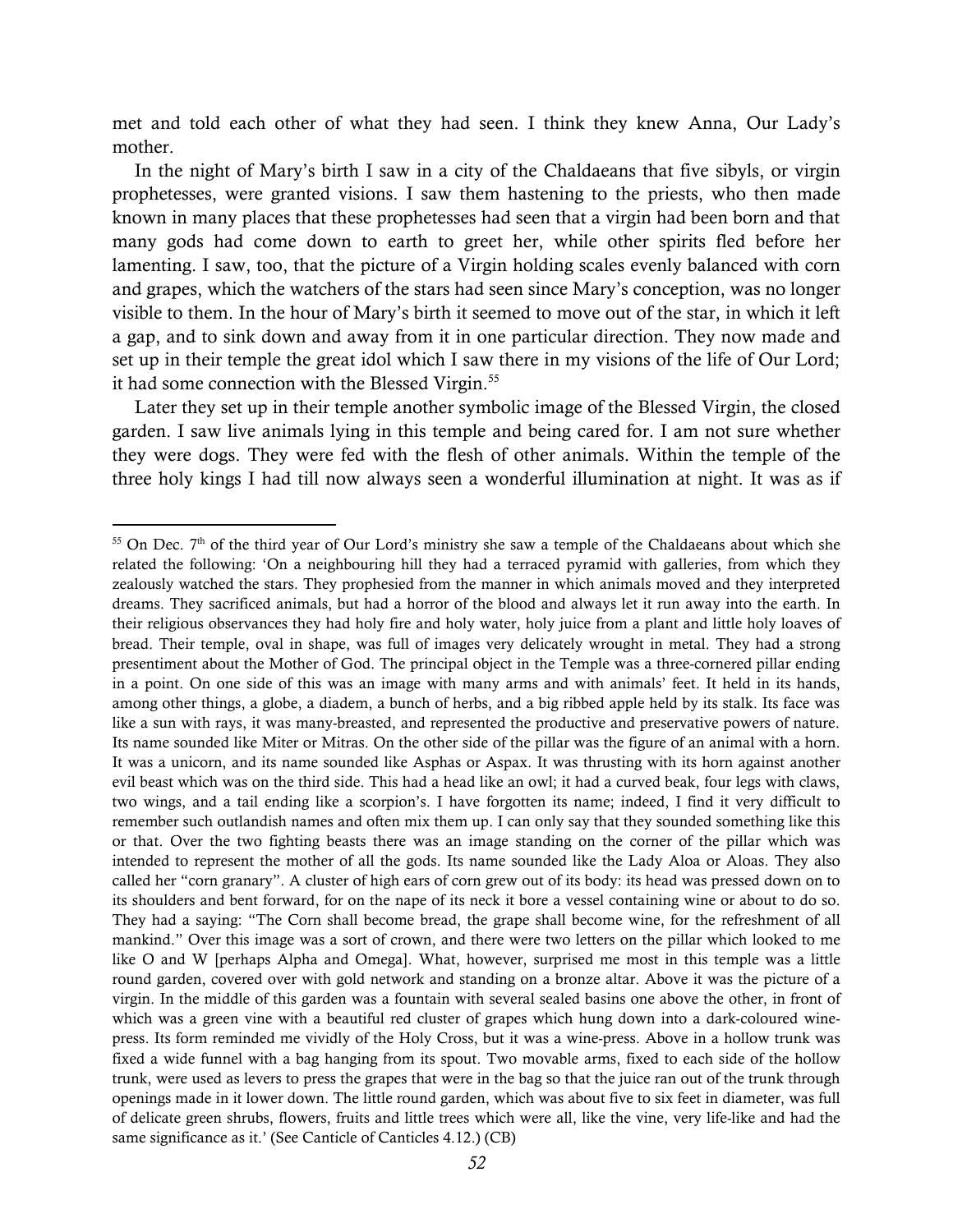one looked up into a starry sky set with all the constellations. They used to make alterations in this artificial sky in their temple according to the visions they saw in the heavens. Thus after the birth of Mary the illumination which had previously come from outside now came from within.

When the Blessed Virgin was born, I saw cast into the sea, from its place in the temple on an island in a river, that image of a winged woman with a balance in her hand, bending down over a child in a little ship lying in the top of a tree—the image which I had seen placed there long ago, before the time of Elias, in accordance with the forced utterance of an idol. The little tree on which lay the child in the ship, remained in its place. A church was built there later.

At the moment of Mary's birth I saw falling from the temple-ceiling pieces of that winged female figure with three breasts which I had seen fixed to the ceiling of a temple when a messenger from Elias announced his master's prophecy of a coming Virgin. The face, the three breasts, and the lower part of the body all fell down and were broken to pieces. The bushel-shaped crown, the arms with the ears of corn, the upper part of the body and the wings did not fall down.

On the  $9<sup>th</sup>$  of September, the day after Mary's birth, I saw in the house several other relations from the neighbourhood. I heard many names but have forgotten them again. I also saw many of Joachim's menservants arriving from the more distant pastures. All were shown the new-born child, and all were filled with great joy. The meal in the house was accompanied by much rejoicing.

On the  $10^{th}$  and  $11^{th}$  of September I again saw many visiting the child Mary. Among them were relations of Joachim's from the valley of Zabulon. On these occasions the child was brought into the front part of the house in its little cradle and put on a high stand (like a sawing-bench) to be shown to the people. The child was wrapped in red, covered with transparent white stuff, up to its bare arms, and had a transparent little veil round its neck. The cradle was covered with red and white stuff.

I saw Mary Cleophas (the two- or three-year-old child of Anna's elder daughter and of Cleophas) playing with the child Mary and caressing her. Mary Cleophas was a fat, sturdy child, and wore a sleeveless white dress, with a red hem hung with red buttons like tiny apples. Round her bare arms she wore little white wreaths, which seemed to be made of feathers, silk, or wool.

[September 22<sup>nd</sup>-23<sup>rd</sup>] Today I saw great preparations for a feast in Anna's house. All the furniture was moved aside, and in the front part of the house the dividing screens had been taken away to make one large hall instead of a number of small rooms. Along each side of this hall I saw a long, low table set out for a meal with many things that I had not noticed before. Fragile vases with openwork tops like baskets stood on the table; they may have been for flowers. On a side-table I saw many little white sticks, apparently made of bone, and spoons shaped like deep shells, with handles ending in a ring. There were also little curved tubes, perhaps for sucking up liquid.

In the centre of the hall a kind of altar-table had been set up, covered in red and white. On it lay a little trough-shaped basket-cradle, of red and white wicker-work, covered with a sky-blue cloth. Beside this altar stood a lectern draped in a cloth on which lay parchment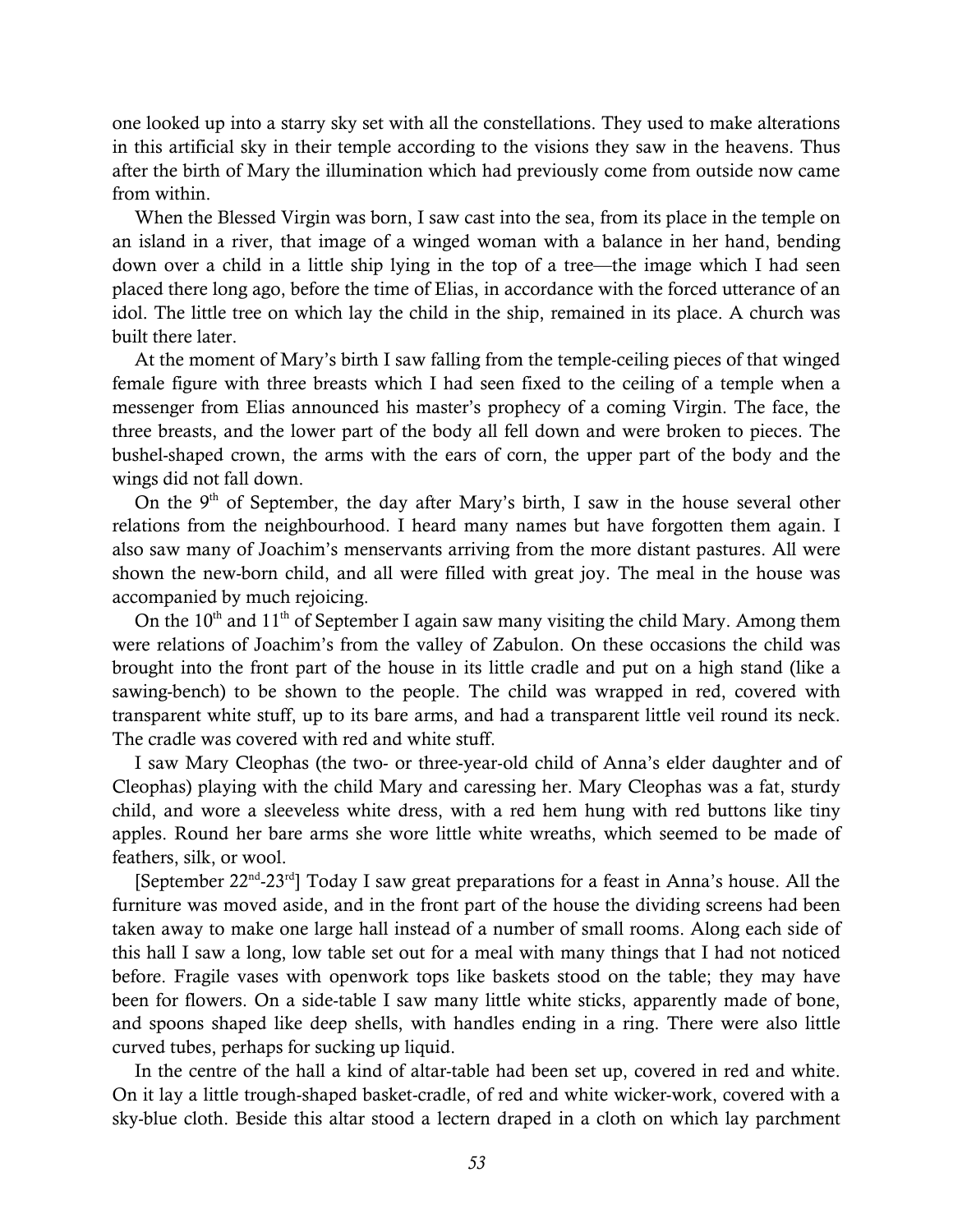prayer-scrolls. Five priests from Nazareth stood before the altar, one of them wearing grander vestments than the others; Joachim stood near them. In the background near the altar were several men and women belonging to the families of Anna and Joachim, all in festal attire. I remember seeing Anna's sister Maraha from Sephoris, and Anna's elder daughter and others. Anna herself, though no longer in bed, remained in her room behind the hearth and did not appear at the ceremony.<sup>56</sup>

Enue, Elisabeth's sister, brought out the child Mary, wrapped to the arms in red swaddling-clothes covered with transparent white stuff, and laid her in Joachim's arms. The priests approached the altar where the scrolls lay and prayed aloud. Two of them held up the train of the principal one. Joachim then laid the child in the hands of the high priest, who, lifting her up in offering as he prayed, laid her in the cradle on the altar. He then took a pair of scissors which, like our snuffers, had a little box at the end to hold what was cut off. With this he cut off three little tufts of hair from the child's head (one from each side and one from the top) and burnt them in a brazier. Then he took a vase of oil and anointed the child's five senses, touching with his thumb her ears, eyes, nose, mouth, and breast. He also wrote the name Mary on a parchment and laid it on the child's breast. She was then returned to Joachim, who gave her to Enue to be taken back to Anna. Hymns were sung and after that the meal began, but I saw no more.

[On the evening of September  $7<sup>th</sup>$ , the vigil of the Feast of Our Lady's Nativity, Catherine Emmerich was unwontedly—as she said, supernaturally-happy, although she felt ill at the same time. She was in an unusually lively and confidential mood. She spoke of extraordinary joy in all nature because of Mary's approaching birth, and said that she felt as if a great joy was awaiting her next day, if only this did not turn to sorrow.<sup>57</sup>] There is such jubilation in nature: I hear birds singing, I see lambs and kids frolicking, and where Anna's house once stood the doves are flying about in great flocks as if drunk with joy. Of the house and its surroundings nothing now remains; it is now a wilderness. I saw some pilgrims, holding long staffs and their garments girt about them, with cloths wrapped round their heads like caps. They are going through this part of the country on their way to Mount Carmel. A few hermits from Mount Carmel live here, and the pilgrims asked them in

<sup>&</sup>lt;sup>56</sup> This ceremony took place on the 15th day from the birth of Mary. According to Leviticus, after giving birth to a female child, a Jewish mother was considered unclean for 14 days; the next 66 days were called "the days of her purifying" (Lev 12:5). Thus, day 15 would coincide with the first day of the Saint Ann's time of purifying and the first day after her time of uncleanness.

This ceremony, during which Mary received her name, is analogous to the ceremony for a male child on the 8th day from birth. According to Leviticus, after giving birth to a male child, a Jewish mother was considered unclean for 7 days; the next 33 days were called "the days of her purifying" (Lev 12:4). The ceremony for circumcision took place on the 8th day, which was the first day of the mother's purifying (for a male child), and the day after her time of uncleanness. During that ceremony, the male child received his name. For example, both John the Baptist and Jesus were given their names at this ceremony on the eighth day (Lk 1:59-63; 2:21). Thus, this ceremony described by AC has a basis in Scripture. (RC)

 $57$  In a vision of the Blessed Virgin, she had received the promise that on the next day, Sept.  $8<sup>th</sup>$  (which was also her own birthday), she would be granted the favour of sitting up in bed for several weeks, leaving the bed and walking about the room several times, which she had been unable to do for some ten years. The fulfilment of this promise was attended by all the spiritual and bodily sufferings which had been announced to her at the time, as will be recounted in its proper place. (CB)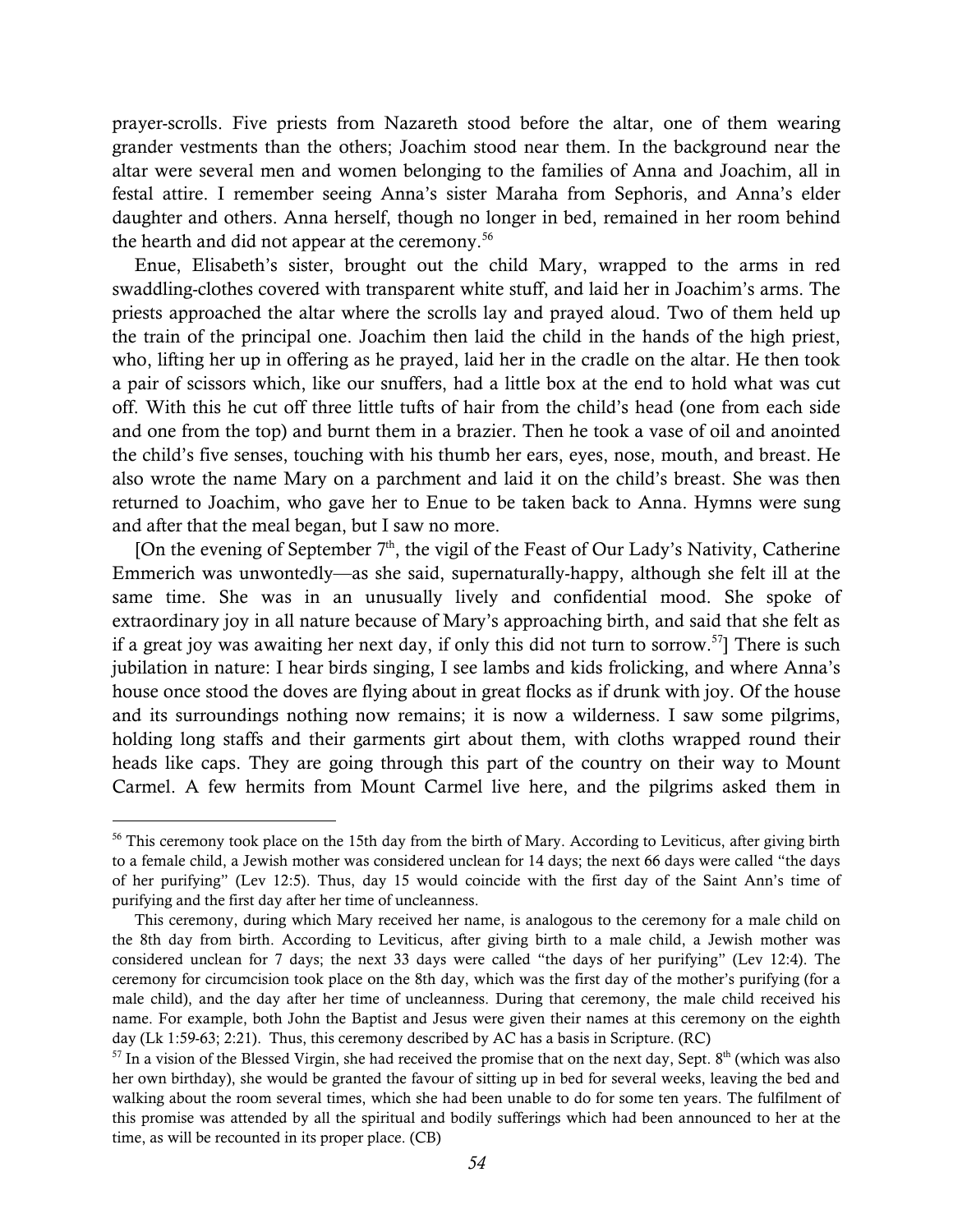amazement what was the meaning of this joy in nature? They were told that it was ever thus in that country on the eve of Mary's birth, and that it was probably there that Anna's house had stood. A pilgrim who had passed that way before had, they said, told them that this was first noticed a long time ago by a devout man, and that this had led to the celebration of the feast of Our Lady's Nativity.

I now saw this institution of the feast myself.<sup>58</sup> Two hundred and fifty years after the death of the Blessed Virgin I saw a very devout man journeying through the Holy Land in order to seek out and venerate all the places connected with the life of Jesus upon earth. I saw that this holy man was given guidance from above, and often remained for several days in prayer and contemplation at different places, enjoying many visions and full of interior delight. He had for many years felt, in the night of the  $7<sup>th</sup>$  to the  $8<sup>th</sup>$  of September, a great joyfulness in nature and heard a lovely singing in the air; and at last, in answer to his earnest prayer, he was told by an angel in a dream that this was the birth-night of the Blessed Virgin Mary. He received this revelation on his journey to Mount Sinai or Horeb. It was told him at the same time that in a cave of the Prophet Elias on that mountain was a walled-up chapel in honour of the Mother of the Messias, and that he was to inform the hermits living there of both these things. Thereupon I saw him arriving at Mount Sinai. The place where the monastery now stands was already at that time inhabited by isolated hermits, and just as precipitous on the side facing the valley as it is now, when people have to be hoisted up by means of a pulley. I saw now that upon his announcement the Feast of the Nativity of the Blessed Virgin was first celebrated here by the hermits on September  $8<sup>th</sup>$  about A.D. 250, and that its celebration spread later to the Universal Church. I saw, too, how he and the hermits looked for the cave of Elias and the chapel in honour of the Blessed Virgin. These were, however, very difficult to find among the many caves of the Essenes and of other hermits. I saw many deserted gardens here and there near these caves, with magnificent fruit-trees in them. After praying, the devout man was inspired to take a Jew with them when they visited these caves, and was told that they might recognize as the cave of Elias the one that he was unable to enter. I saw thereupon how they sent an aged Jew into the caves, and how he felt himself thrust out of the narrow entrance of one of them, however much he tried to force his way in. In this way they recognized it as the cave of Elias. They found in it a second cave, walled-up, which they opened; and this was the place where Elias had prayed in veneration of the future mother of the Saviour. The big, beautifully patterned stones which made the wall were used later for building the church. They also found in the cave many holy bones of patriarchs and prophets, as well as many woven screens and objects of earlier worship. All these were preserved in the church. I saw much of Mount Horeb on this occasion, but have forgotten it again. I still remember that the place where Moses saw the burning bush is called in the language of the place 'The Shadow of God',

<sup>&</sup>lt;sup>58</sup> The main feature of the story, the holy man who heard music in the air and, on asking what it was, received a revelation about Mary's birthday, which then led to its general observance, is found in the *Legenda Aurea* of B. James of Voragine, O.P. (c. 1255) for Sept. 8<sup>th</sup>. The oldest documentary evidence for the feast is from the sixth century, and its general acceptance not until the eighth or ninth (*Cath. Encyc*., art. 'Nativity' (Holweck), p. 712d). (SB)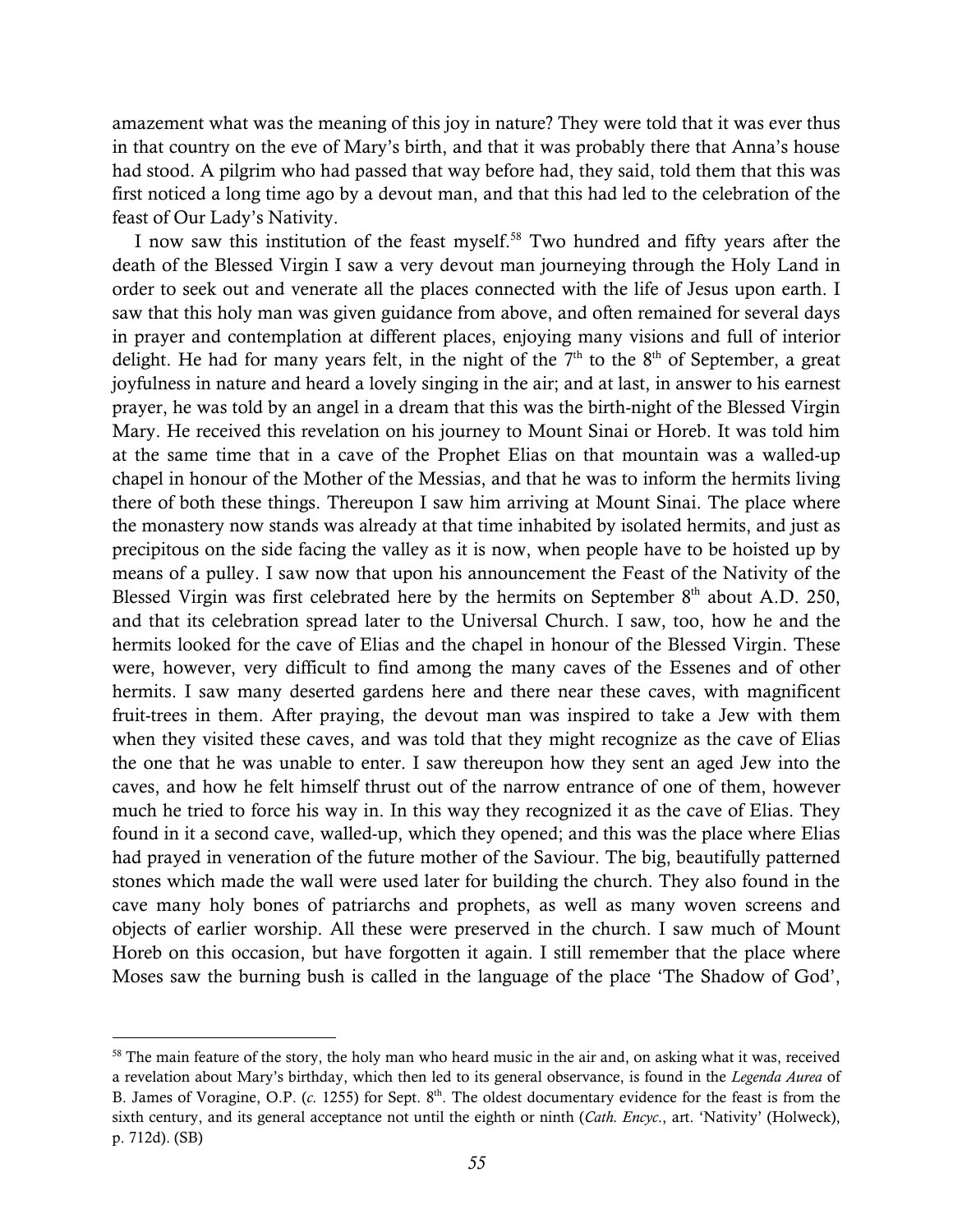and that one may walk on it only with bare feet. I also saw a mountain there entirely of red sand, on which, however, very fine fruit-trees grew.

I saw much of St. Bridget, and was given much knowledge of what had been revealed to this saint about Mary's conception and birth. I remember that the Blessed Virgin said to her that if women with child celebrated the vigil of her Nativity by fasting and by the pious recitation of nine Ave Marias in honour of her nine-months' sojourn in her Mother's womb; and if they renewed this devotion frequently during their pregnancy and the day before they expected their confinement, at the same time receiving with devotion the Holy Sacrament, she would bring their prayer before God and beg for a happy delivery even in difficult and dangerous conditions.

I myself had today a vision of Our Lady who came to me and told me, among other things, that whoever recited with love and devotion on the afternoon of this day nine Ave Marias in honour of her nine months' sojourn in her mother's womb and of her birth, continuing this devotion for nine days, would give the angels nine flowers each day for a bouquet which they would receive in heaven and present to the Blessed Trinity, to obtain favour for the suppliant. Later I felt myself transported to a height between heaven and earth. The earth lay below, dark and troubled; above in heaven I saw the Blessed Virgin before the Throne of God, between the choirs of angels and the ordered hosts of the saints. I saw, built for her out of devotions and prayers on earth, two portals or thrones of honour which grew at last into palaces like churches, and even into whole cities. It was strange to see how these buildings were made entirely of herbs, flowers, and garlands all intertwined, their different species expressing the different kinds and different merits of the prayers of individual human beings and of whole communities. I saw all being taken by angels or saints from the hands of the suppliants and being carried up to heaven.

### PURIFICATION OF ST. ANNE

Some weeks after Mary's birth I saw Joachim and Anna journeying to the Temple with the child to make sacrifice. They presented the child here in the Temple in devotion and gratitude to God, who had taken from them their long unfruitfulness, just as later the Blessed Virgin according to the Law offered and ransomed the Child Jesus in the Temple.<sup>59</sup> The day after their arrival they made sacrifice, and already then made a vow to dedicate their child completely to the Temple in a few years' time. Then they travelled back to Nazareth with the child. $60$ 

## III. THE PRESENTATION OF THE BLESSED VIRGIN IN THE TEMPLE 61

[On October 28<sup>th</sup>, 1821, Catherine Emmerich described in these words what she was at

<sup>59</sup> See Lev. 12.

<sup>&</sup>lt;sup>60</sup> This ceremony at the Temple, required by Leviticus 12, occurred on the 40th day from birth for a male child or on the 80th day from birth for a female child.

<sup>&</sup>lt;sup>61</sup> The story of the Presentation of Our Lady in the Temple at the age of three years appears in the Apocryphal Gospels: *Protev*. 7, *Ps-Matt*. 6, *Nat. Mar*. 6, *Hist. Jos*. 3; and is attested by the liturgical feast on Nov. 2lst. (SB)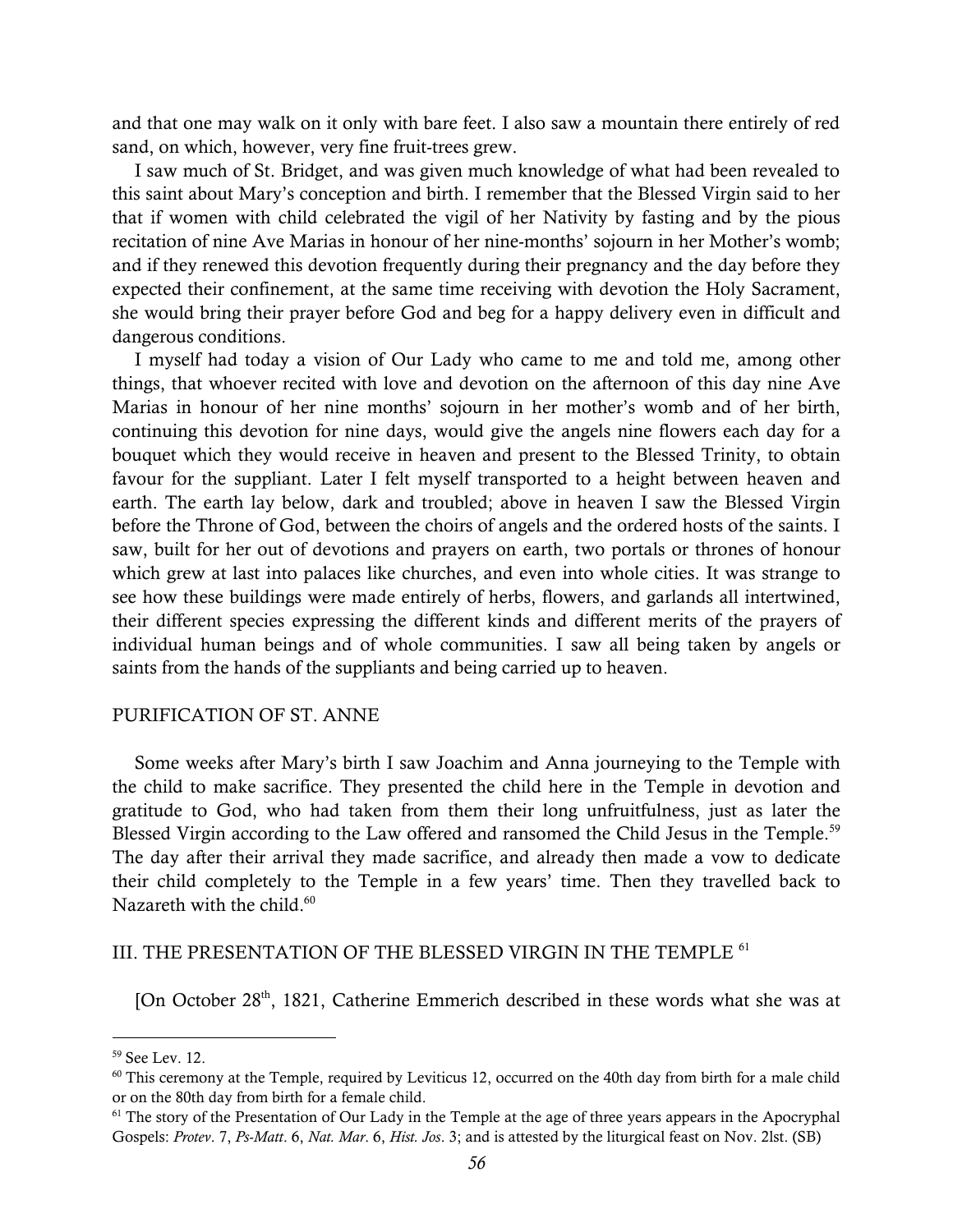that moment seeing in a waking vision:] The child Mary will, I think, soon be brought to the Temple in Jerusalem. Already some days ago I saw the three-year-old child Mary standing before Anna in a room in her house and being instructed in her prayers, as the priests were soon to come to examine the child in preparation for her reception in the Temple. Today a feast in preparation for this event is taking place in Anna's house, and guests are gathering there—relations, men, women, and children. There are also three priests, one from Sephoris (a nephew of Anna's father), one from Nazareth, and a third from a place on a mountain some four hours from Nazareth. The name of this place begins with the syllable Ma.<sup>62</sup> These priests have come partly to examine the child Mary to see whether she is fitted for dedication to the Temple, and partly to give directions about her clothing, which has to comply with a prescribed ecclesiastical pattern. There were three sets of garments, each consisting of a kind of petticoat, a bodice, and a robe of different colours. There were also two wreaths of silk and wool, and an arched crown. One of the priests himself cut out some pieces of these garments and arranged everything as it should be.

[A few days later (on November 2<sup>nd</sup>) Catherine Emmerich continued:] Today I saw great festivities in the house of Mary's parents. (I am not sure whether this actually happened then or whether it was a repetition of an earlier vision, for I had seen something like it before during the last three days, but because of much suffering and many interruptions it escaped my mind.) The three priests were still there, and besides them there were several relations of the family with their little daughters; for instance, Mary Heli and her seven-yearold child Mary Cleophas, who is much stouter and sturdier than the child Mary. Mary is very delicately formed, and has reddish-fair hair, smooth, but curly at the ends. She can already read, and all are astonished at the wise answers she gives. Maraha, Anna's sister from Sephoris, is also there with a little daughter, and so are other relations with their little girls.

The garments, which had been partly cut out by the priests, had now been finished by the women. During the ceremony the child was dressed in them several times and asked various questions. It was all very solemn and serious, and though the old priests sometimes smiled gently during the proceedings, they were greatly impressed by Mary's wise answers and by her parents' tears of joy. The ceremony took place in a square room near the eating-room. It was lit by an opening in the roof covered with gauze. A red carpet was spread on the floor, and on this stood an altar-table with a red cloth and a white one over it. Above this table was a picture in some sort of embroidery or needlework which hung like a curtain in front of a kind of little cupboard containing scrolls of writings and prayers. (It was a picture of a man, I think of Moses. He was dressed in a flowing praying-mantle like the one he wore when he went up the mountain to ask something of God. In the picture he was not holding the Tables of the Law in his hand; they were hanging at his side or on his arm. Moses was very tall and broad-shouldered. He had red hair. His head was very long and pointed, like a sugar-loaf, and he had a big hooked nose. On his broad forehead he had two protuberances like horns, turned inwards towards each other. They were not hard like animals' horns, but had soft skin, as it were ribbed or streaked, and only projected slightly from the forehead

 $62$  There is a place called Madin about twelve miles north-east of Nazareth on the high ground above the Lake of Galilee. Cf. Jos. 11.1. (SB)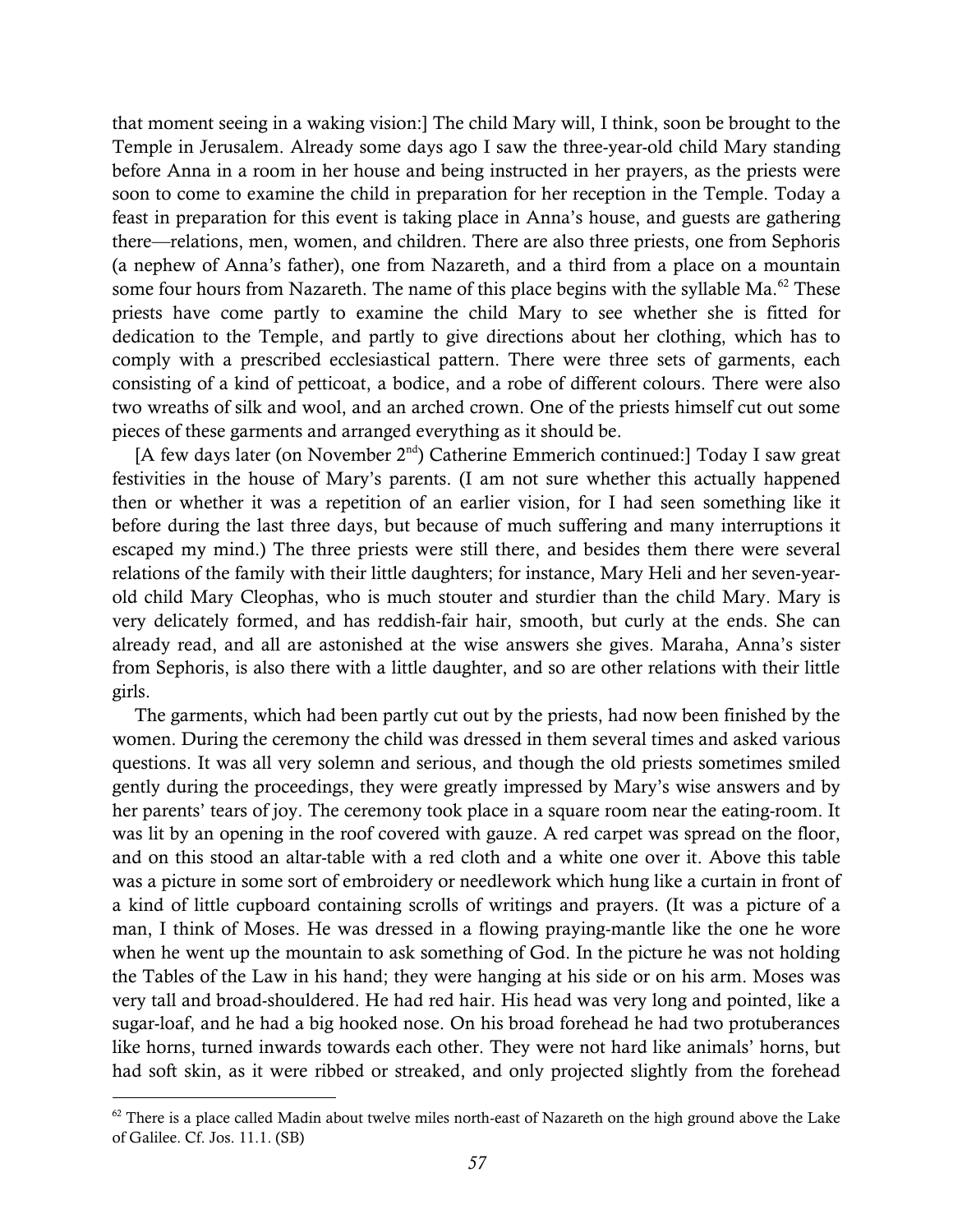like two small lumps, brownish and wrinkled. He already had them as a child, but then they were little warts. This gave him a very strange appearance, which I never liked because it reminded me involuntarily of pictures of Satan. I have several times seen protuberances like these on the foreheads of old prophets and of some old hermits. Some of these had only one, in the middle of the forehead.) On the altar lay Mary's three sets of ceremonial garments as well as many other stuffs presented by her relations on the occasion of the child's entry into the Temple. There was a sort of little throne raised on steps in front of the altar. Joachim and Anna and the other relations were gathered round, the women standing at the back and the little girls beside Mary. The priests entered bare-footed. There were five of them, but only three took part in the ceremony in their vestments. One of the priests took the garments from the altar, explained their significance and handed them to Anna's sister from Sephoris, who dressed the child in them. First of all she put on her a little yellow knitted dress, and over it a coloured scapulary or bodice decorated at the breast with cords. It was put over her head and tied round her. Over this she wore a brownish robe with arm-holes, over which hung pieces of the stuff. This robe was open at the neck, but closed from the breast downwards. Mary wore brown sandals with thick green soles. Her reddish-fair hair, curling at the ends, had been combed smooth, and she wore a wreath of white wool or silk ornamented at intervals with striped feathers, of a finger's breadth and curving inwards. I know the bird in that country from which these feathers come. A big square cloth, ash-grey in colour, was then thrown over the child's head like a cloak. It could be drawn together under the arms, which rested in its folds as in slings. It seemed to be a penitential or praying garment or a travelling cloak.

As Mary stood there in this dress, the priests put to her all manner of questions which had to do with the way of life of the Virgins of the Temple. Among other things they said to her: 'When your parents dedicated you to the Temple, they made a vow on your behalf that you should never taste wine, vinegar, grapes, or figs; what will you yourself now add to this? You may reflect on this during the meal. Now the Jews, and especially the Jewish girls, were very fond of drinking vinegar, and so was Mary. After more of such questions, the first set of garments was removed and the second put on. First a sky-blue dress, then a bodice more ornamented than the first one, a bluish-white robe, and a white veil shimmering like silk, with folds at the back of the neck like a nun's head-dress and fastened round the head by a wreath of silk flower-buds with little green leaves. Then the priests put a white veil over her face, drawn together above so as to cover her head like a hood. It was held by three clasps which enabled the veil to be thrown back to uncover either a third, a half, or the whole of the face. She was instructed in the use of this veil, how it was to be lifted and then dropped at meals and when she had to give answers to questions and so forth. She was also instructed in many other rules of behaviour during the meal of which the whole party partook in the next room. Mary's place at table was between two priests, with another facing her. The women and little girls were at one end of the table, separate from the men. During the meal the child was examined several times by question and answer in the use of the veil. They also said to her: 'You are still allowed to eat any kind of food', and handed her various dishes in order to test her power of self-denial. But Mary partook of only few dishes and but little of each, and filled her hearers with great amazement by the child-like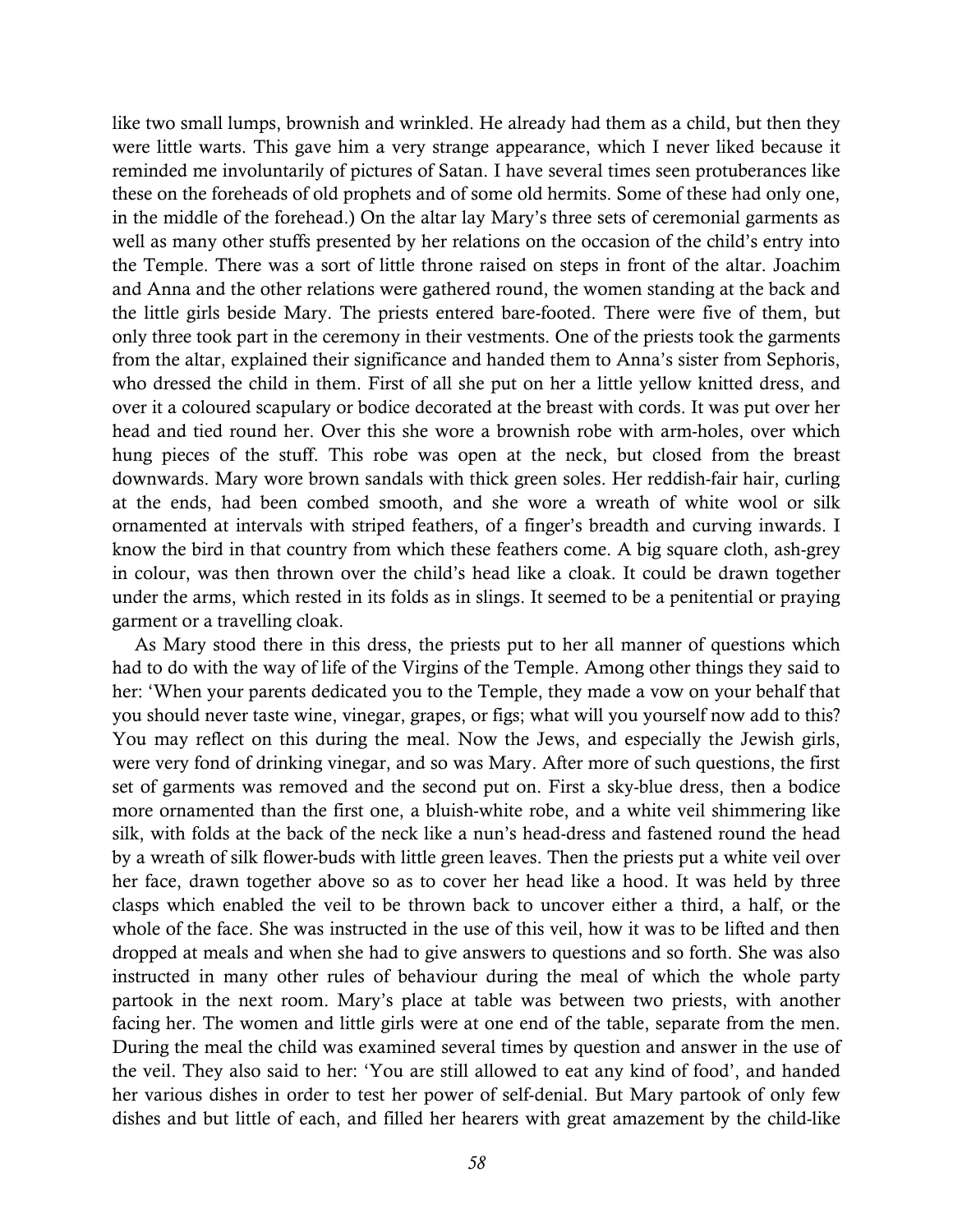wisdom of her answers. I saw that during the meal and during the whole examination there were angels beside her, helping and guiding her.

When the meal was over, all went once more into the other room and stood before the altar, where the child was again undressed and then clothed in ceremonial garments. This time she wore a violet-blue dress woven with a pattern of yellow flowers; over this was a bodice or corset embroidered in different colours ending in a point and fastening under the arms, where it gathered and held the fullness of the dress. Above this was a violet-blue robe, fuller and grander than the other ones, and ending in a short, rounded train. Down each side of the front of this robe were embroidered three silver stripes with what seemed to be little gold rose-buds strewn between them; the robe was fastened across the breast by a hand which ran through and was held by a clasp on the bodice. The robe was open down to the lower edge of the bodice, and formed two pockets at the sides in which the arms rested. Below the bodice the robe was fastened with buttons or hooks, but showed five stripes of the silver embroidery running down to the hem. The hem itself was also embroidered. The back of this robe fell in ample folds, projecting beyond the arms on either side. Over this was thrown a great gleaming veil shot with colours, white and violet-blue. The crown which was now put on her head was a broad hand of thin metal, wider above than below, its upper edge surmounted by points with knobs. Over the top of the crown five metal hands met in a central knob. These hands were covered with strands of silk, and the outside of the broad metal hand was ornamented with little silk roses and five pearls or precious stones. The inside of the hand shone like gold. Mary, dressed in these ceremonial garments, the significance of each of which had been explained to her by the priest, was led up the steps and placed before the altar. The little girls stood beside her. She then declared what she would bind herself to give up when in the Temple. She said that she would eat neither meat nor fish and would drink no milk, but only a drink made out of the pith of a reed and water, such as poor people drink in the Promised Land like rice-water or barley-water with us; sometimes she would put a little terebinth juice into the water. This is like a white treacly oil, very refreshing but not so delicate as balsam. She gave up all spices, and said that she would eat no fruit except a kind of yellow berry that grows in clusters. I know it well; in that country it is eaten only by children and poor people. She said that she would sleep on the hare earth and would rise three times in the night to pray. The other temple-maidens rose only once.

Mary's parents were deeply moved by her words. Joachim, taking the child in his arms, said, weeping: 'Oh, my dear child, that is too hard, your old father will never see you again if you mean to live so austerely.' It was very touching to hear. The priests, however, told her that she was to rise only once in the night, like the others, and they made the other conditions milder; for example, on great feast-days she was to eat fish. (There was a great fish-market in Jerusalem in the lower part of the town supplied with water from the pool of Bethesda. Once when it dried up, Herod wanted to make an aqueduct and fountain,<sup>63</sup> and to meet the expense by selling sacred vessels and vestments from the Temple. This caused a

 $63$  Pilate, not Herod, proposed to make an aqueduct with Temple funds, and thereby caused a riot of 10,000 Jews, according to Josephus (*Ant*., XVIII, iii. 2). (SB)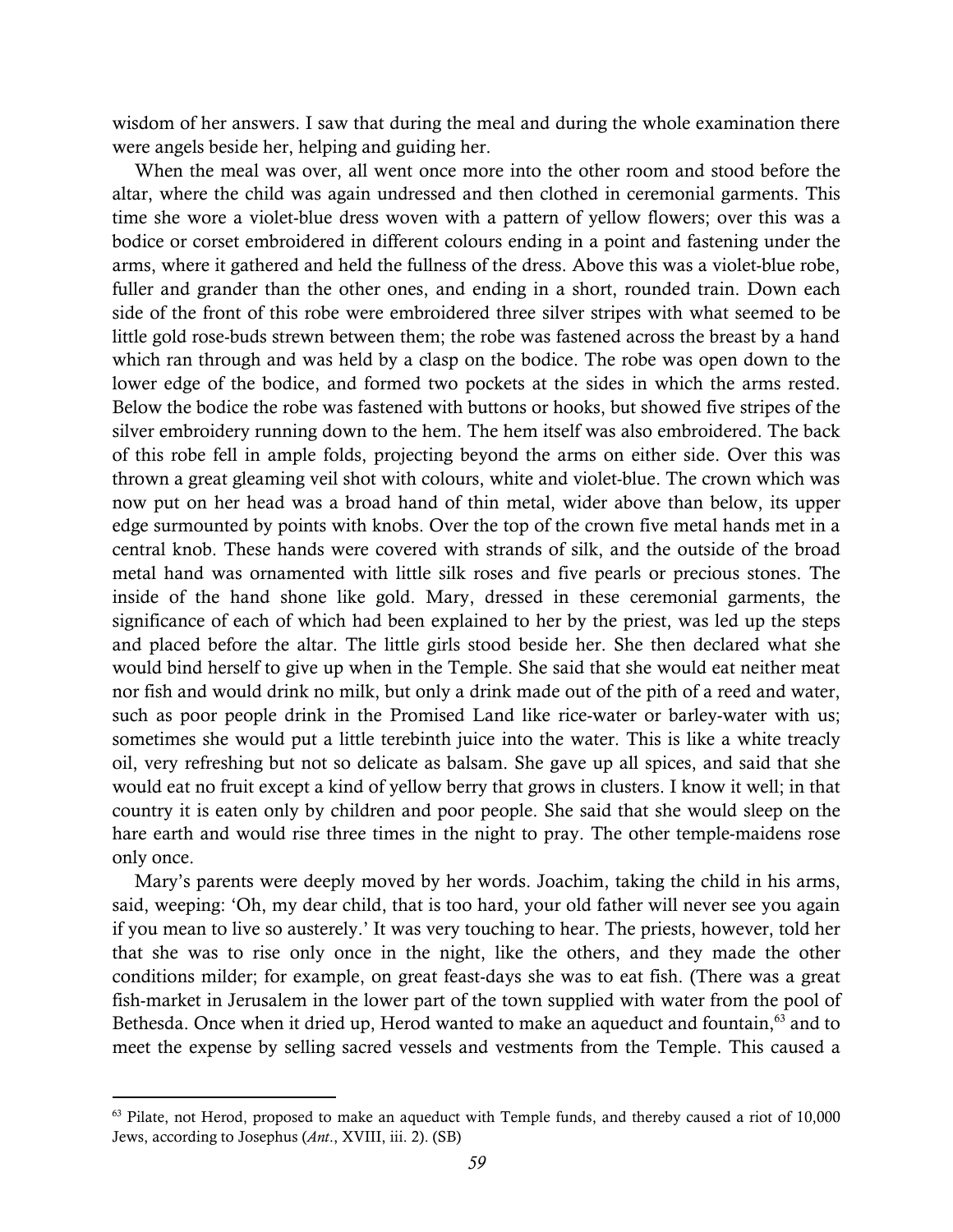real uproar. The Essenes came from all parts of the country to Jerusalem to resist it, for, as I have just remembered, it was the Essenes who had charge of the priestly vestments.)

The priests also said to the child Mary: 'Many of those virgins who are accepted by the Temple without payment or outfit are obliged, with the consent of their parents, to wash, as soon as they are strong enough, the blood-stained garments of the priests and other rough woollen cloths. This is hard work and often means bloody hands. But this you need not do, seeing that your parents are paying for your sojourn in the Temple.' Mary declared at once without hesitation that she would gladly undertake this work if she were considered worthy. While these questions and answers were being made, the clothing ceremony came to an end. During these holy proceedings I often saw Mary appear so tall among the priests that she stood high above them, whereby I was given a picture of her wisdom and grace. The priests were filled with joyful astonishment. At the end of the ceremony I saw Mary being blessed by the first among the priests. She stood on a little elevated throne between two priests, and the one who blessed her stood facing her, with others behind him. The priests prayed from scrolls, answering each other, and the first one held his hands over her as he blessed her. At this moment I was granted a wonderful insight into the inner being of the holy child Mary. I saw her as if transfused with light by the priest's blessing, and under her heart in an indescribable glory of light I saw the same appearance as I had seen in contemplating the Holy of Holies in the Ark of the Covenant. In a shining space shaped like Melchisedech's chalice I saw indescribable figures of the blessing in the form of light. It was as though corn and wine, flesh and blood, were striving to unite with each other. I saw at one and the same time how, above this appearance, her heart opened like a temple door; and how this mystery, surrounded by a kind of canopy of symbolic jewels, passed into her opened heart. It was as though I saw the Ark of the Covenant entering the Holy of Holies in the Temple. Thenceforth, the highest good then on earth was enshrined in her heart. Then I saw only the holy child Mary filled with a glow of burning devotion. I saw her as though transfigured and hovering above the ground. During this vision I perceived that one of the priests (I think it was Zacharias) had been inspired with an inner conviction that Mary was the chosen vessel of the mystery of salvation; for I saw him receive a ray from the blessing which in my vision had entered into her.

The priests now led the child, blessed and arrayed in her finest ceremonial garments, up to her parents, who were much moved. Anna lifted Mary up to her breast and gave her an affectionate but solemn kiss. Joachim, with deep emotion, gave her his hand seriously and reverently. Mary's elder sister embraced the blessed child in her beautiful dress in a much more lively manner than Anna, who did everything with reflection and moderation. Mary Cleophas, Mary's niece, threw her arms joyfully round her neck like any child. After Mary had been saluted by all present, her ceremonial garments were taken off, and she appeared once more in her ordinary ones. Towards evening several of the guests, including some of the priests, went away to their homes. I saw them standing up to take a light meal; there were fruits and rolls of bread in bowls and dishes on a low table. They all drank out of one goblet. The women ate separately.

#### HER DEPARTURE FOR THE TEMPLE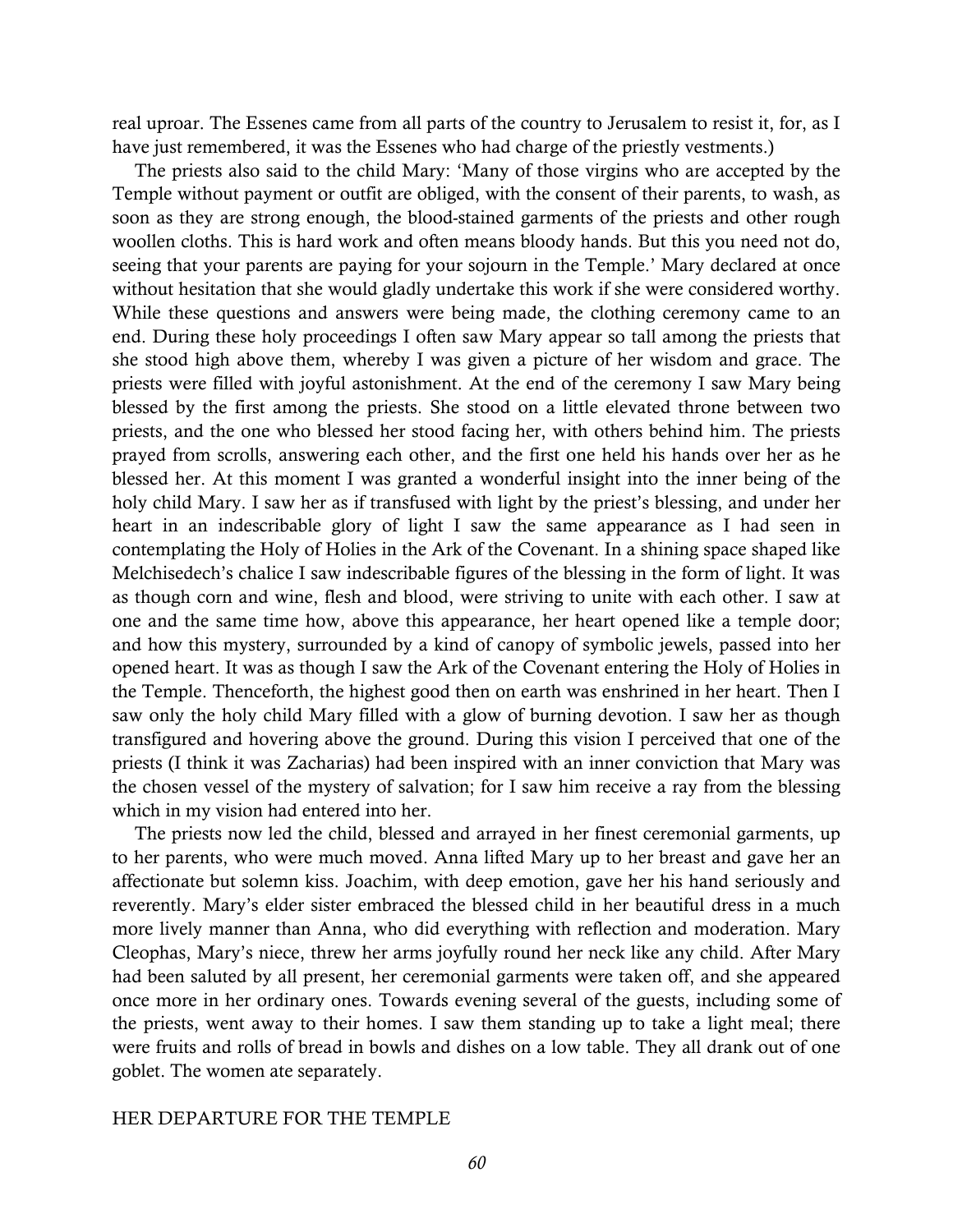I came into the house of Mary's parents at night-time, and saw several of their relations asleep there. The family themselves were busy with preparations for departure. The hanging lamp with many branches was burning before the hearth. Little by little I saw the whole house astir.

Joachim had sent menservants the morning before to the Temple with beasts for sacrifice; five of each kind, the best he had. They made a very fine herd. I saw him now busy loading the luggage on a pack-animal standing before the house. Mary's clothes were neatly arranged in separate packages and tied on to the animal, together with presents for the priests. It made quite a heavy load. A broad package was arranged to make a comfortable seat in the middle of the animal's back. Anna and the other women had packed everything in bundles which were easy to load. I also saw several kinds of baskets hanging at the donkey's sides. In one of these baskets, rounded like the tureens that rich people have for their soup, with a lid opening in the middle, there were birds of the size of partridges. Other baskets, like the ones used for carrying grapes, contained different kinds of fruit. When the loading was quite finished, a big cover with heavy hanging tassels was put over everything. In the house I saw all the stir and agitation of departure. I saw a young woman, Mary's elder sister, moving about with a lamp. I saw her daughter Mary Cleophas following her about most of the time. I noticed yet another woman whom I took to be a maidservant. I also now saw two priests there. One was a very old man wearing a hood which hung down in a point on his forehead and had flaps over his ears. His upper garment was shorter than the under one and had straps like a stole hanging on it. It was he who had taken the chief part in Mary's examination yesterday and blessed her. I saw him continuing to talk to the child and teaching her different things. Mary was a little more than three years old, very delicately and finely made, and was as developed as a child of five with us. She had reddishfair hair, smooth, but curly at the ends; it was longer than the seven-year old Mary Cleophas' fair hair, which was short and curly. Most of the children and grown-up people wore long robes of brownish un-dyed wool.

I was particularly struck by two boys among this company who did not seem to belong to the family at all and held no converse with any of them. It seemed as if no one even saw them, though they spoke to me, and were very charming and attractive with their fair curly hair. They had books which seemed to be for learning from. (Little Mary had no book, though she could read already.) Their books were not like ours, but strips some two feet wide rolled round a stick with a projecting knob at each end. The taller of the two boys opened his scroll and came up to me, and read something out of it which he explained to me. The golden letters, each one of which stood alone, were quite strange to me; they were written the wrong way round, and each letter seemed to signify a whole word. The language was completely strange to my ears, yet I understood it. Unfortunately I have now forgotten what he explained to me, but I think it had to do with Moses; perhaps it will come back to me. The younger of the boys held his scroll in his hands as if it were a toy; he jumped about like a child and played with his scroll, swinging it in the air. I cannot at all express how much I was attracted by these children; they were different from all the people there, who seemed not to notice them at all.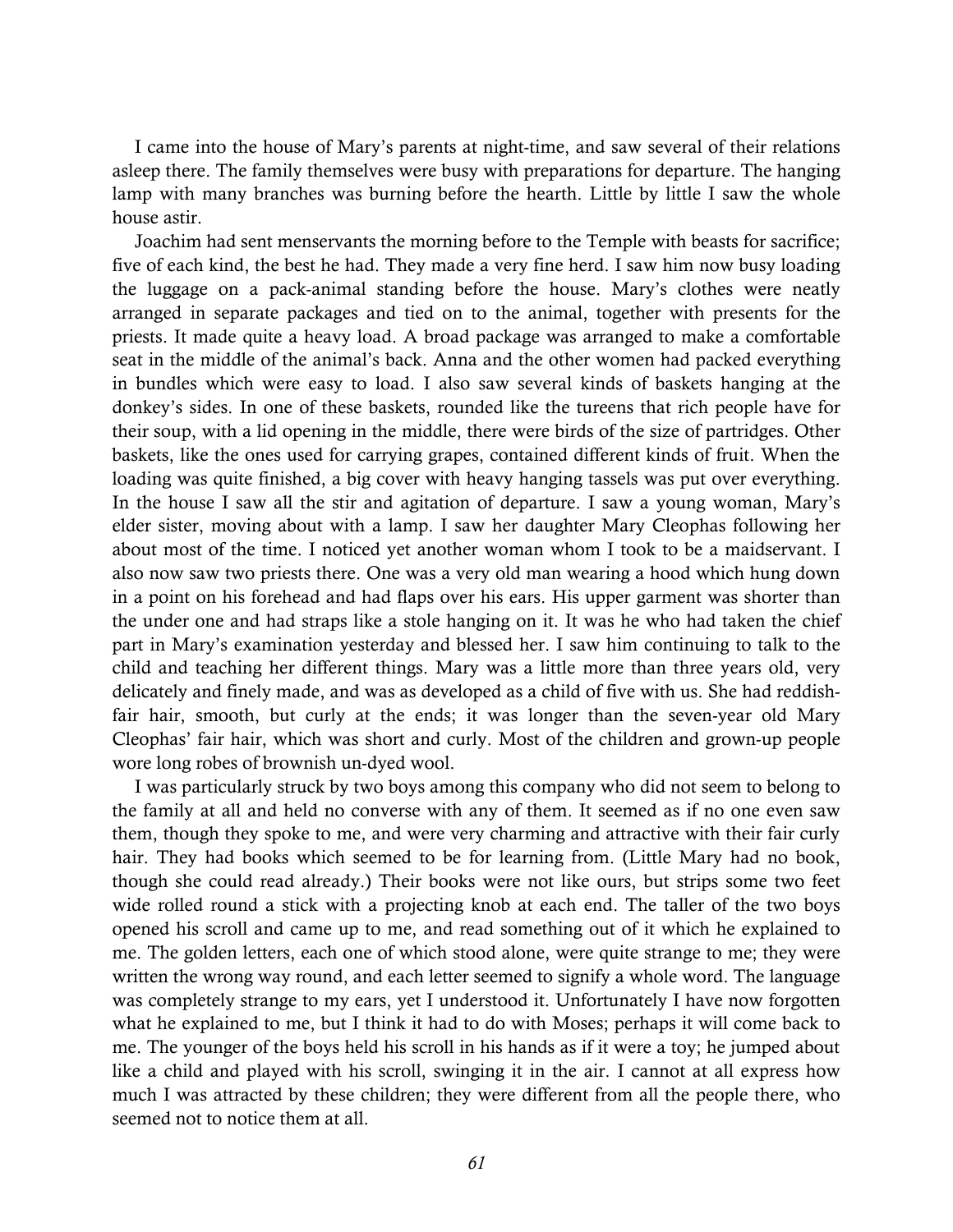[Catherine Emmerich spoke for a long time with childlike delight of these two boys, but could not clearly say who they really were. After, however, having eaten and then slept for a few minutes, she recollected herself and said:] It was the spiritual meaning of these boys that I saw; their presence there was not a natural one. They were only the symbolic representations of prophets. The taller of the two, the one who carried his scroll so solemnly, showed me in it the passage in the third chapter of the book of Exodus where Moses sees the Lord in the burning bush and is told to put off his shoes from his feet. He explained this to me; as the bush was on fire without being burnt, so now the fire of the Holy Spirit was burning in the child Mary, who, all unconscious of it, was bearing this holy flame within her.<sup>64</sup> This passage also, he said, foreshadowed the union, now approaching, of the Godhead with humanity. The fire signified God, the thorn-bush mankind. The boy also explained to me the meaning of the putting off of the shoes, but I have no clear recollection of what he said; I think it signified the removal of the outer covering to disclose the reality within; and foreshadowed the fulfilment of the law and the coming of One greater than Moses and the prophets. The other boy carried his scroll at the end of a thin stick, blowing in the wind like a flag; this signified the joyous entry of Mary on the path which was leading her to her destiny as the Mother of the Redeemer. The childish behaviour of this boy as he played with his scroll showed how Mary, though overshadowed by so great a Promise and called to so holy a destiny, kept all the innocent playfulness of a child. Actually these boys explained to me seven passages out of their scrolls, but in the interruptions and troubles of daily life I have forgotten everything except what I have now told. O my God [she here exclaimed], all that I see is so beautiful and so deep, so simple and so clear, and yet I cannot tell it properly and cannot help forgetting so much because of the miserable, detestable happenings of this wretched earthly life.<sup>65</sup>

[A year earlier, in the middle of November 1820, Catherine Emmerich, while communicating her visions of the Presentation, referred to the appearance of these boyprophets in the following connection. On the evening of November  $16<sup>th</sup>$  a penitential girdle was brought near Catherine Emmerich when she was asleep. It had been made by a man who was striving to mortify himself, but was without any spiritual advice or direction. He had made it with much exaggerated austerity out of leather straps pierced with nails, but he had been able to wear it for hardly an hour. Though it was two feet away from her, the sleeping Catherine Emmerich quickly drew her hands away from this girdle, saying:] Oh that is quite impossible and senseless! I, too, once wore a girdle like this for a long time, in accordance with an inner warning. It was a means of mortification and self-conquest, but

 $64$  For the burning bush (Ex. 3.2) as a type of Our Lady, cf. the second antiphon at Lauds on Jan. 1st. (SB)

 $<sup>65</sup>$  One may well be alarmed by the power of the world over fallen mankind when one considers how earthly</sup> things brought forgetfulness upon this favoured soul who was not at all attached to them.

Every year about this time she saw this picture of Mary's departure for the Temple, and each time the appearance of the two prophets as boys was in some way interwoven with it. She sees them appear as boys and not at their real age, because they were not personally present at the proceeding but accompany her only as emblems. Painters, when making historical pictures, are in the habit of representing not in their real form, but as youths, genii, or angels, those persons who are intended to illustrate some truth or other. Thus we may see that this manner of representation is not a result of their poetical imagination, but lies in the nature of all visionary appearances. (CB)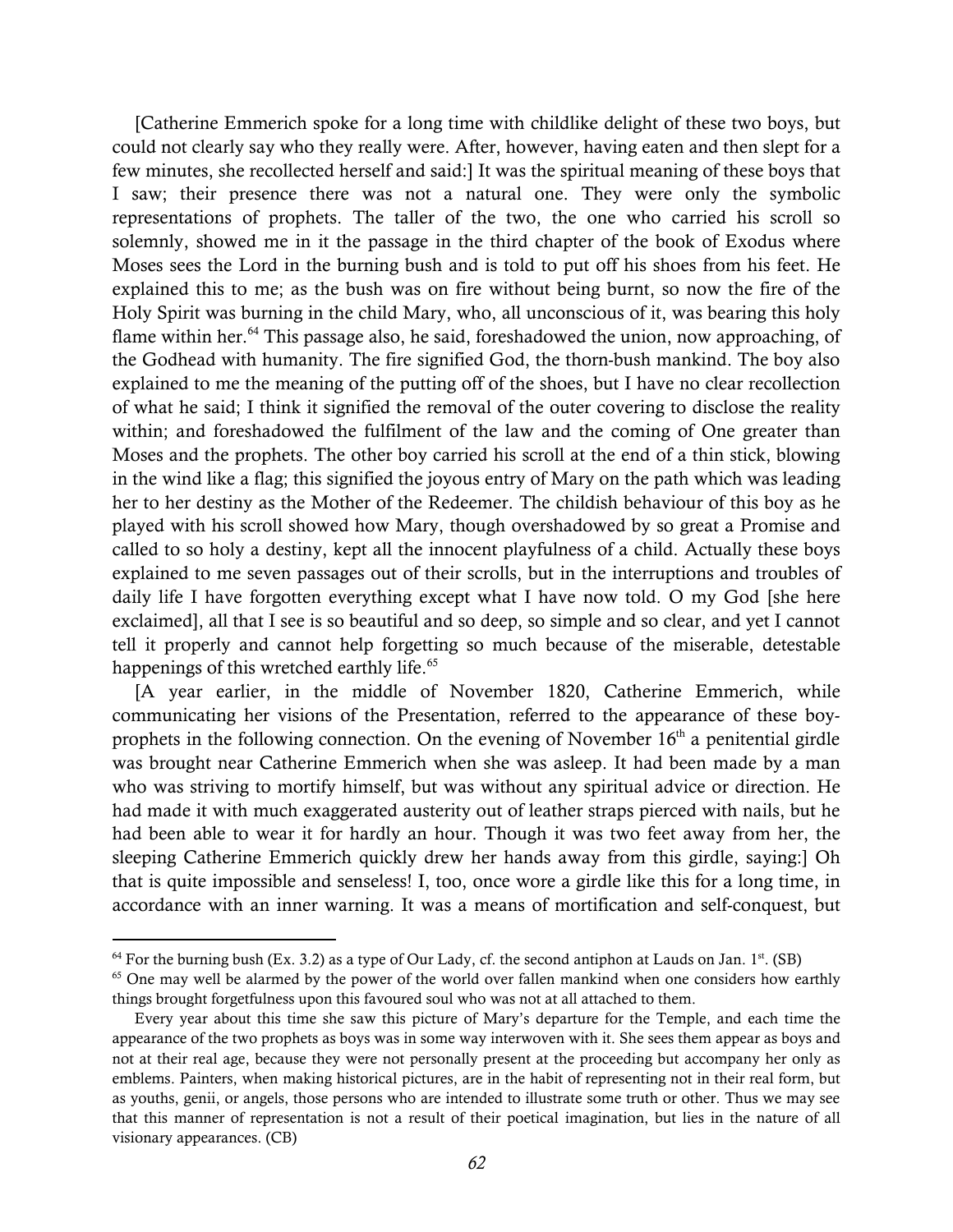was made of quite short spikes of brass wire set close together. This is a really murderous girdle; the man has taken great pains in making it, but could only wear it for a few minutes. One should never do anything like this without the approval of a wise director of souls: he did not know that, of course, because he had no director at hand. Such exaggeration does more harm than good!

[Next morning she recounted the visions of the night in the form of a dream-journey. She said, among other things:]

Hereupon I came to Jerusalem, at what period I am not sure, but it was in the time of the old Jewish kings. I have forgotten what I saw. Then I was made to go towards Nazareth to the house of Anna, Our Lady's holy mother. Before the city of Jerusalem two boys joined me who were going the same way; one held a scroll very solemnly in his hand, while the younger had tied his scroll to a little stick and was merrily playing with it in the wind as if it were a little flag. They spoke to me joyfully about the fulfilment of the time in their prophecies, for they were figures of prophets. I had with me that man's exaggerated penitential girdle which had been brought me, and showed it, by I know not what impulse, to the prophet boy who was Elias. He said to me, 'That is a belt of torture not allowed to be worn. But on Mount Carmel I made and wore a girdle and have bequeathed it to all the children of my order, the Carmelites. That man should wear this girdle, it will profit him far more'. Thereupon he showed me a girdle of a hand's breadth on which all kinds of letters and lines were inscribed, signifying various conquests and struggles, and he indicated various parts of it, saying, 'That man could wear this for eight days and this for one day', and so on. Oh, how I wish the good man could know that!

When we came near to Anna's house and I wanted to go in I could not do so, and my leader, my guardian angel, said to me: 'You must first of all lay much aside, you must be nine years old.' I did not know how this was to be done, but he helped me, I cannot remember how. Three years of my life had to disappear altogether, those three years when I was so vain about my clothes and always wanted to be a smart young girl. Well, I was suddenly nine years old, and now I was able to go into the house with the prophet boys. As I did so, the three-year-old child Mary came up to me and measured herself against me; she was just the same height as me when she stood up by me. How kind and friendly she was, and at the same time so serious!

Immediately after I was standing in the house beside the boy-prophets. Nobody seemed to notice us, and we got in nobody's way. Though they had been old men hundreds of years ago, they were not at all surprised at being present there as young boys: and I, though a nun over forty years old, was not at all surprised either at being now a poor peasant child of nine years. When one is with these holy people, one is surprised at nothing, except at the blindness and sinfulness of mankind.

I saw the travellers starting on their journey to Jerusalem at daybreak. The child Mary came running out of the house to the pack-animals, so eager was she to go to the Temple. The boy-prophets and I stood at the door following her with our eyes. They again showed me passages in their scrolls, one of which spoke of the glory of the Temple, but added that even greater glory was contained within it. The travellers had two pack-animals with them. One of the donkeys which was heavily loaded was led by a servant and was always a little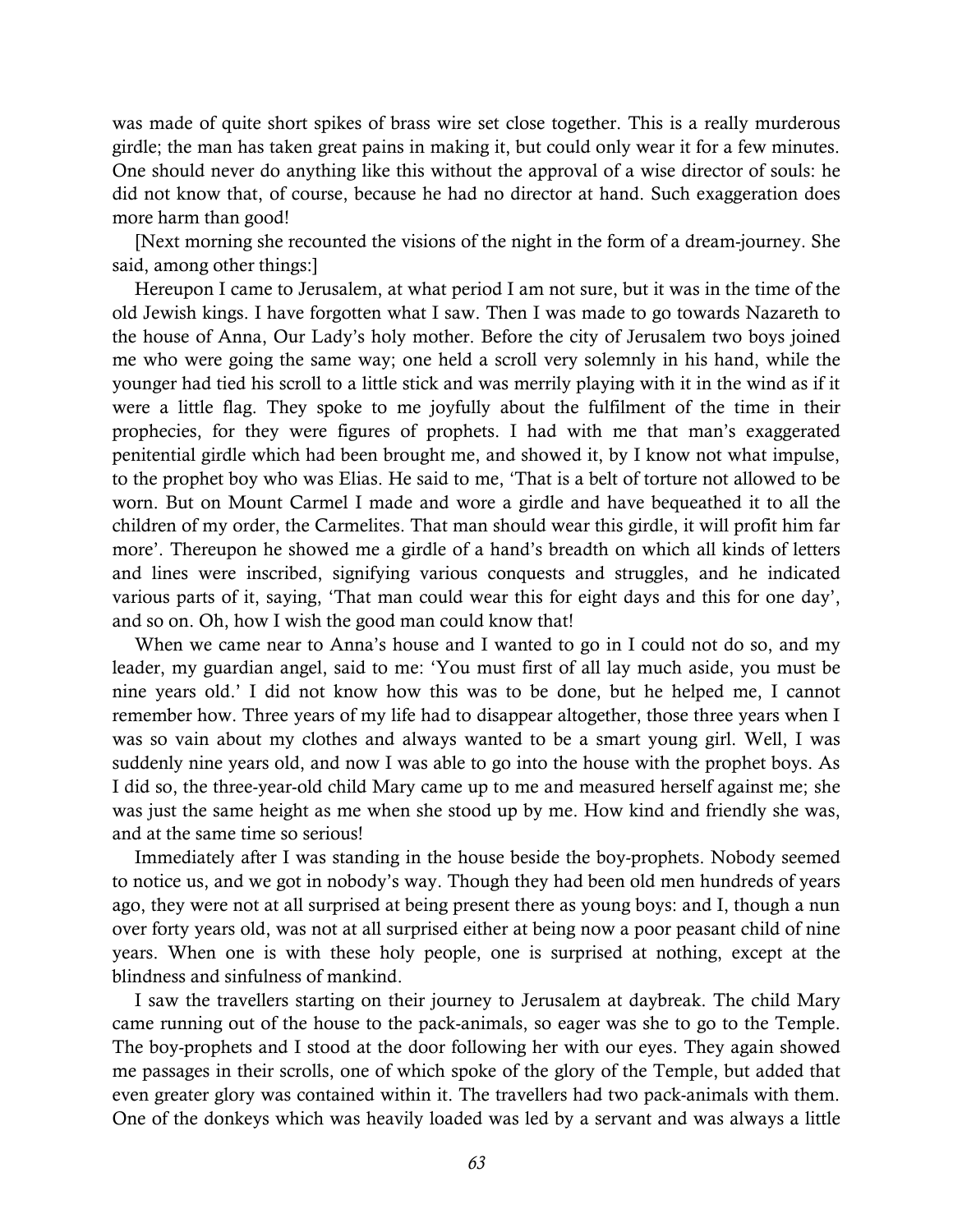ahead of the party. On the other donkey, which stood loaded before the house, a seat had been prepared, and Mary was placed on this. She wore the little yellow dress from the first set of garments, and was wrapped in the big cloak, which was drawn round her so that her arms rested in its folds. Joachim, who led this donkey, carried a tall staff like a pilgrim's with a big round knob at the top. Anna walked a short way ahead with little Mary Cleophas. A maidservant accompanied them on the whole journey, and some of the women and children went part of the way with them. They were relations, and turned off to their homes where the roads parted. One of the priests also accompanied the party for a little time.

They had a light with them, but it disappeared completely in the light which in my visions of night journeys always illuminates the road about the Holy Family and other holy persons, though they themselves never seem to see it. At first it seemed to me that I was walking with the boy-prophets behind the child Mary, and afterwards, when she was on foot, at her side. I sometimes heard the boys singing the 44<sup>th</sup> Psalm (*Eructavit cor meum verbum bonum*) and the 49<sup>th</sup> (*Deus deorum Dominus locutus est*), and they told me that these psalms would be sung by two choirs at the reception of the child in the Temple, as I should see when they arrived.<sup>66</sup>

I saw the road going downhill at first and later rising again. When it was morning and full day, I saw the travellers resting beside a spring from which ran a brook; there was a meadow there, and they rested beside a hedge of balsam shrubs. These shrubs always had stone basins under them to catch the balsam that dripped from them, thus providing the passers-by with a refreshing drink, with which they could also fill their jugs. In the hedges there were berries which they picked and ate. They also had little rolls of bread to eat. The boy-prophets had by now disappeared. One of them was Elias, the other I think was Moses. I am sure that the child Mary saw them, but she said nothing about it. She saw them just as when one is a child one often sees holy children appearing to one (or when one is grown-up one sees holy virgins or youths) without saying anything of it to others, because in such moments one is in a state of quiet contemplation.

Later I saw the travellers stop at a house standing by itself, where they were made welcome and were given food. The people who lived there seemed to be relations. Little Mary Cleophas was sent back from here. During the day I had several glimpses of their journey, a rather difficult one. They had to pass over hill and dale, and in the valleys there were often cold mists and much dew, though here and there I saw sunny patches where flowers were showing. Before reaching their resting-place for the night they crossed a little stream. They spent the night at an inn at the foot of a hill on which there is a town. Unfortunately I can no longer say for certain what was the name of this place. I saw it on other journeys of the Holy Family, and can easily be mistaken about its name.<sup>67</sup> I can only

<sup>66</sup> Under the current numbering of the Psalms, these would be Psalms 45 and 50.

 $67$  From the situation of this town and from the mention of its having some heathen inhabitants, and of Jesus having travelled in this direction in His thirtieth year on His way to His Baptism, we may conclude that it was Endor. For in her daily visions of the ministry of Our Lord, Catherine Emmerich saw Him celebrating the Sabbath in a small place near Endor in the middle of September of the first year of His ministry on His way to His Baptism. Also in this rather deserted hill-town she saw Him teaching the Canaanites settled here since the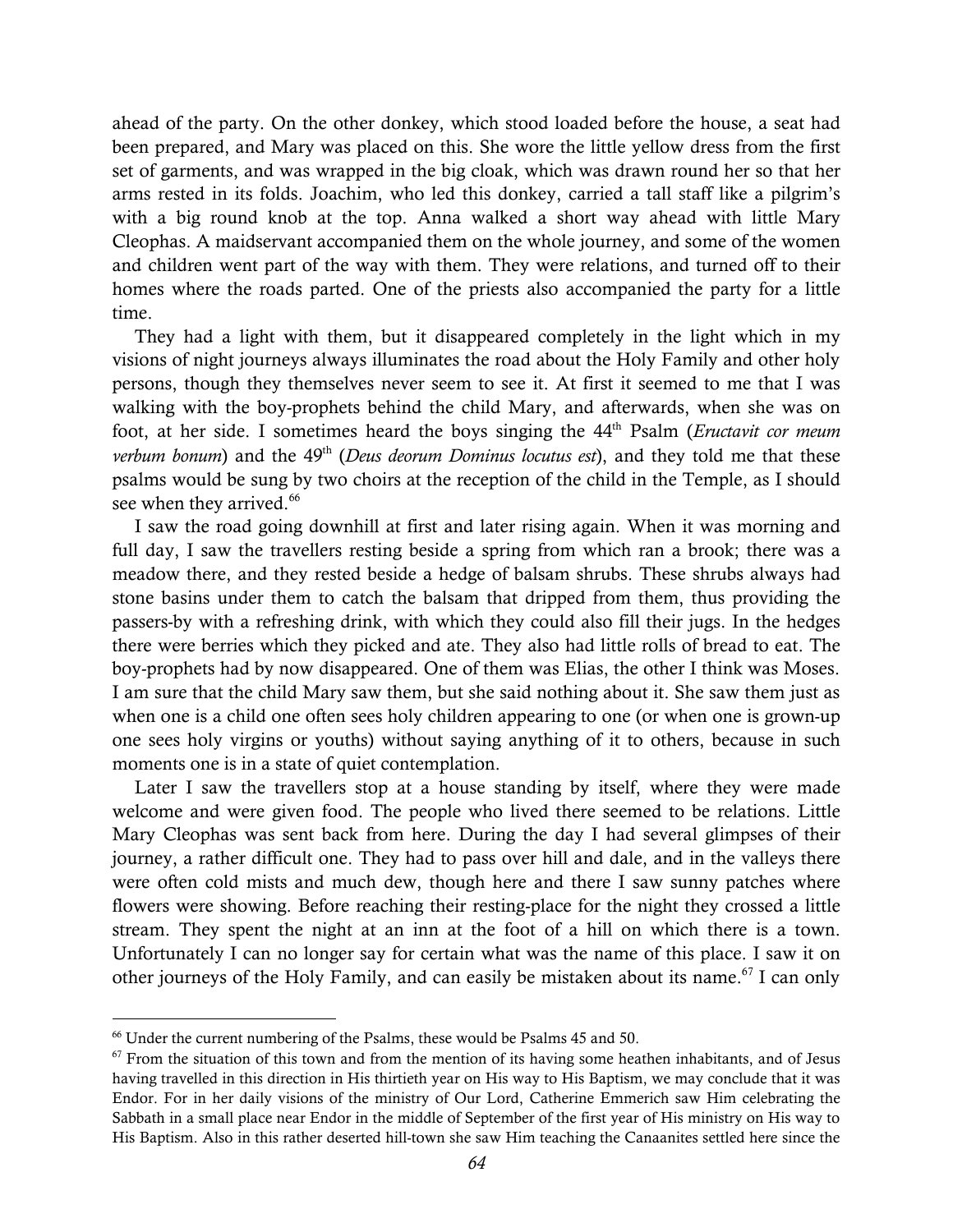say this much, but not with certainty; they travelled in the same direction that Jesus followed in the September of His thirtieth year, when He went from Nazareth to Bethany and thence to be baptized by John. The Holy Family took the same way on their flight from Nazareth to Egypt. On that flight their first shelter was at Nazara, a small place between Massaloth and a hill-town, but nearer the latter. I see so many places around me and hear so many names that I may very easily mix them up. This town stretches up the hillside and is divided into several different parts, though all belonging to each other. There is a great lack of water there, and it has to be drawn up from below with ropes. There are several old towers in ruins, and on the top of the hill is a sort of watchtower with a structure of beams and ropes for hauling things up from the town below. The many ropes make it look rather like the masts of a ship. It must be an hour's climb to the top of the hill. (The travellers stopped at an inn down below.) There is a very extensive view from this hill. Part of this town is inhabited by heathen people who were treated by the Jews as slaves and forced to do hard labour; for instance, they were made to work at the Temple and other buildings.

[On November 4<sup>th</sup>, 1821, she said:] This evening I saw Joachim and Anna with the child Mary and a maidservant arrive at an inn twelve hours distant from Jerusalem. They were accompanied by a manservant who often went ahead with the heavily loaded donkey. Here they caught up with the herd of their beasts on the way to the Temple to be sacrificed; these, however, continued at once on their road. Joachim must have been very well known here, for he was as if in his own house. His beasts for sacrifice always used to stop here. He also came here when he returned to Nazareth from his hidden life among the shepherds. I saw the child Mary asleep here beside her mother. (I have had so much to do these days with the Holy Souls that I think it has made me forget part of the journey to the Temple.)

[On November  $5<sup>th</sup>$ , 1821, she related:] This evening I saw the child Mary with her parents arrive in a town to the north-west of Jerusalem, barely six hours' journey from it. This town is called Bethoron and lies at the foot of a hill. On the way they crossed a stream flowing westwards into the sea near Joppa, where Peter taught after the coming of the Holy Ghost. Great battles were once fought near Bethoron. I saw them, but have forgotten them again.<sup>68</sup> (See Joshua 10.11.) It was about two hours' journey from here to a place on a high-road from where one could see Jerusalem. I heard the name of this road or place, but cannot distinctly recall it.<sup>69</sup>

Bethoron is a large town, inhabited by Levites. Very fine, big grapes grow here, and many other fruits as well. The Holy Family stayed with friends in a well-kept house. The man was a school-teacher; it was a Levite school, and there were a number of children in

defeat of Sisera, in whose army their ancestors had served. (CB)

Endor lies north-east of the Plain of Esdraelon, where the battle was fought in which Sisera was defeated (Judges 4). (SB)

<sup>&</sup>lt;sup>68</sup> Upper Bethoron is on the hill and Lower Bethoron at the foot of the hill. Jos. 10.11 mentions the battle 'in the descent of Beth-horon'; and a big battle took place here as recorded in I Macc. 3.16-24. (SB)

<sup>69</sup> She remembered that the name sounded like Marion (possibly 'Marom', i.e. 'the height'). It is known that a road ran from Jerusalem past Bethoron to Nicopolis and Lydda. Catherine Emmerich gave all kinds of other details about the hills and valleys on the journey up to this point, but as she sees more distinctly than she can describe, it is impossible to reproduce these details, particularly as the topographical position from which she sees them cannot be determined. (CB)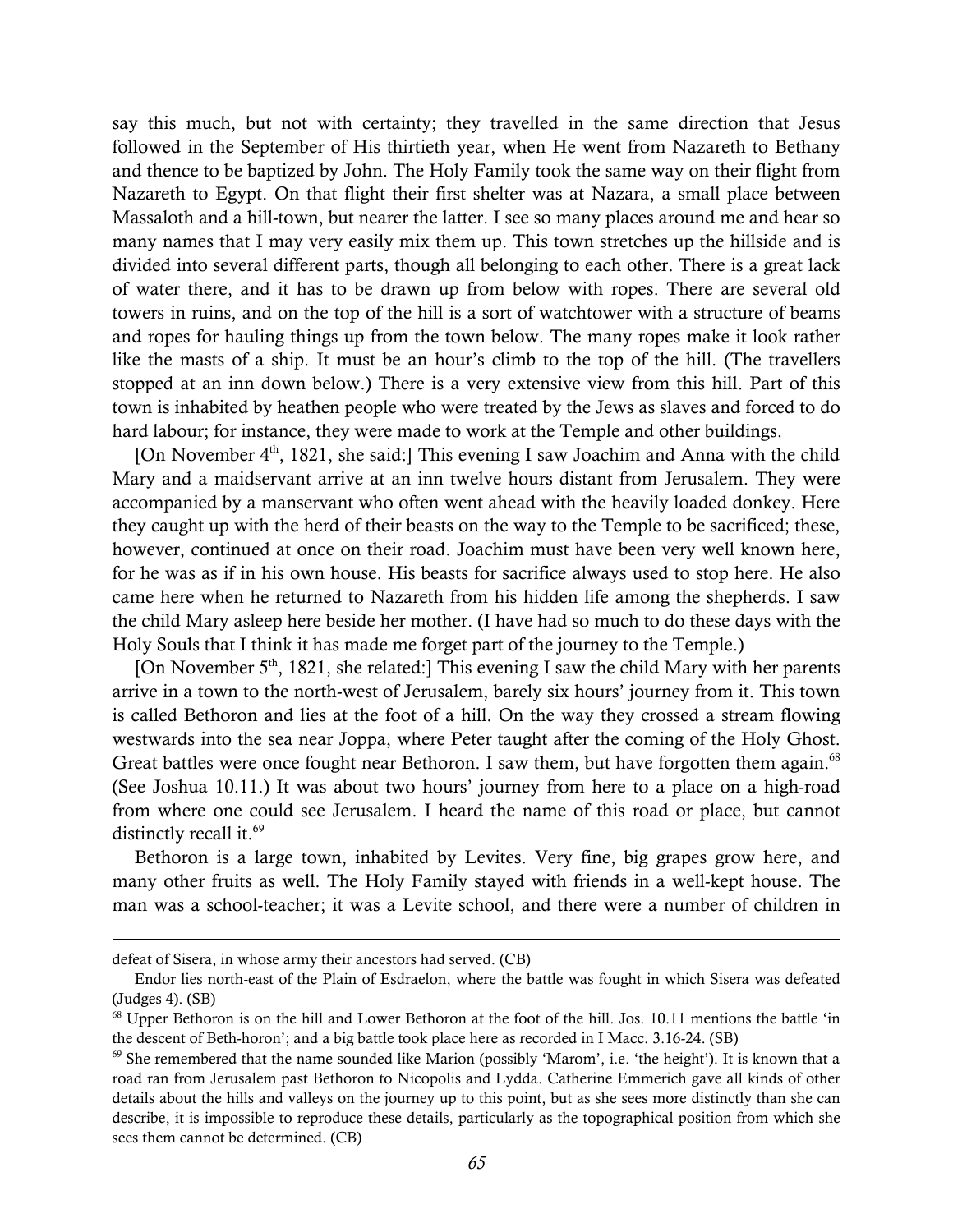the house. I was much surprised to see here several women related to Anna, with their little daughters, who were, I had thought, on the way to their own homes. However, as I now saw, they had taken a shorter road and had arrived here first, I suppose in order to welcome the travellers. These women and children were from Nazareth, Sephoris, Zabulon, and thereabouts; some of them had already been in Anna's house during the examination; for instance, Mary's elder sister and her little daughter Mary Cleophas, and Anna's sister from Sephoris with her daughters. The stay here was made the occasion of great rejoicing over the child Mary. She was led into a big room accompanied by the other children, and was placed on a raised seat with a canopy, arranged for her like a little throne. The schoolteacher and others again asked her all manner of questions, putting wreaths on her head. All were astonished by the wisdom of her answers. I also heard about the cleverness of another girl who had passed through here a short time ago on her way home from the Temple school. Her name was Susanna, and later she followed Jesus with the holy women. It was her place that Mary was to take in the Temple, for there was a limited number of such places. Susanna was fifteen years old when she left the Temple, and thus about eleven years older than Mary. Anna, too, had been educated in the Temple, but did not go there till she was five years old. The child Mary was exceedingly joyful at being so near the Temple; I saw Joachim pressing her to his heart in tears, and saying: 'O my child, I fear I shall not see you again.'

A meal was now prepared, and while all were reclining at table I saw Mary running about full of loving gaiety, sometimes nestling against her mother or standing behind her and throwing her little arms round her neck.

[On November 6<sup>th</sup>, 1821:] Today very early I saw the travellers leaving Bethoron for Jerusalem. All their relations, the children, and the people of the inn went with them. They took with them presents of clothing and fruit for the child. It looks to me as if there were going to be great festivities in Jerusalem. I learnt for certain that Mary was three years and three months old, $70$  but she was like a little girl of five or six in our country. Their journey did not take them through either Ussen Scheera or Gophna, though they were known in those places; but they must have passed near them.

## ARRIVAL IN JERUSALEM

 $\overline{a}$ 

[In the evening of November 6<sup>th</sup>, 1821, Catherine Emmerich said:] Today at midday I saw the arrival in Jerusalem of the child Mary with those accompanying her. Jerusalem is a strange city; one must not picture it with crowded streets like, for instance, Paris. In Jerusalem are many valleys, steep ways winding behind city walls. No doors or windows are to be seen, for the houses, which stand on high ground, face away from the walls. New quarters have been added one by one, each enclosing a fresh ridge of hill, but leaving the old town-walls standing between them. These valleys are often spanned by solid stone bridges. The living-rooms of the houses usually face on to inner courts; on the street side only the

 $70$  Mary was 3 years and 3 months old in early November. Therefore, Mary was born in early August, not in September. AC saw visions of Mary's birth on September 8, because that is the day of the celebration of Mary's birth in the liturgical calendar. (RC)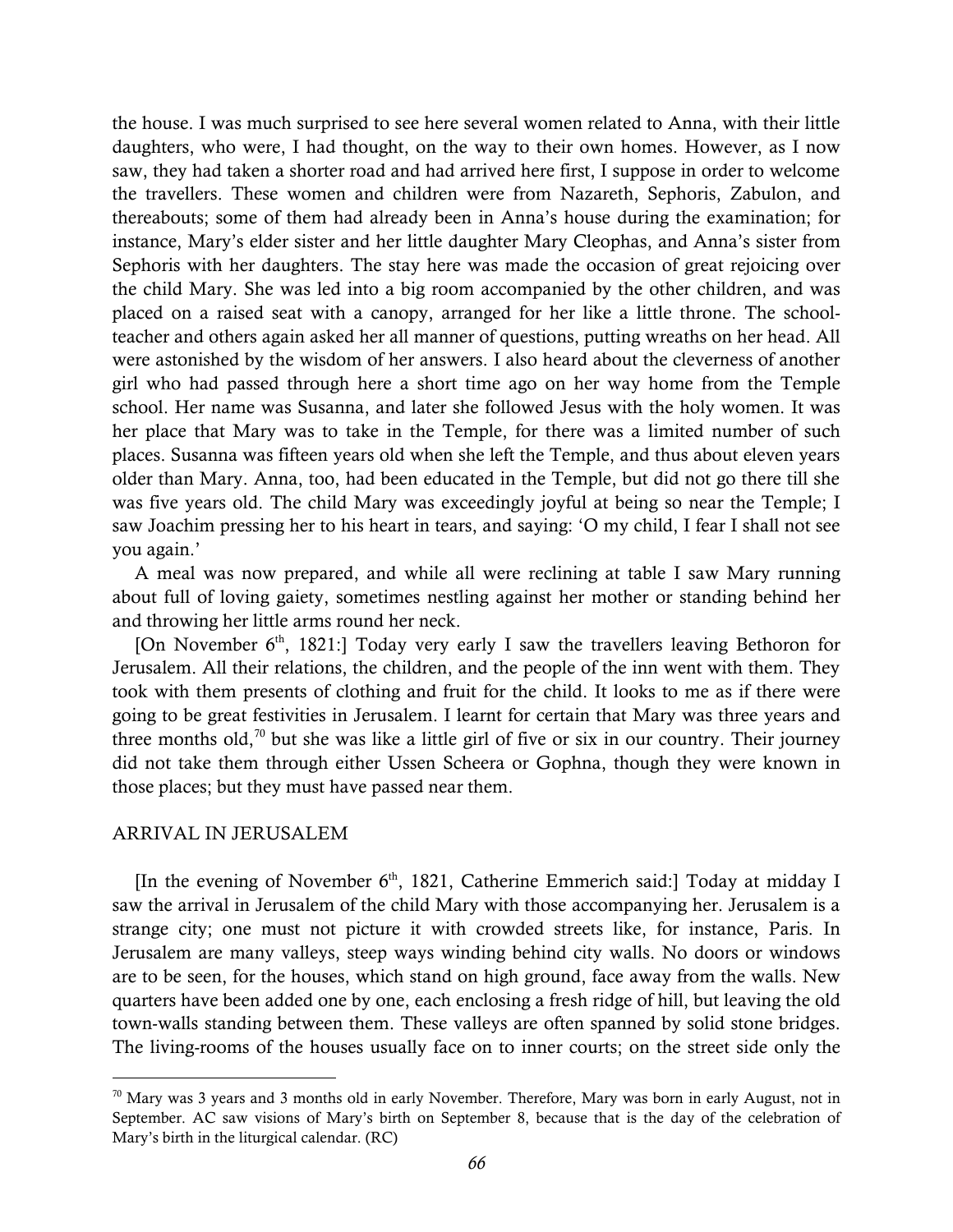door is to be seen, or perhaps a terrace high up on the top of the wall. The houses are very much shut up; unless the inhabitants have business in the markets or are visiting the Temple, they spend most of their time in the inner rooms and courtyards. In general the streets of Jerusalem are rather quiet, except near the markets and palaces, where crowds of travellers and soldiers and people going in and out of the houses fill the streets with life and movement. Rome is much more pleasantly situated; its streets are not so steep and narrow and are much more lively. When all the people of Jerusalem are assembled in the Temple, many of the districts of the city seem quite dead. (It was because of the seclusion of the inhabitants within their houses and of the number of deserted valley-paths that Jesus was so often able to go about the city with His disciples undisturbed.) Water is scarce in Jerusalem, and one often sees great structures of arches with channels to carry it in different directions, also towers to the top of which it is driven or pumped. In the Temple, where a great deal of water is needed for washing and cleansing the vessels, it is used very carefully. It is brought up from below by means of large pumping works. There are a great many dealers in the city: they usually group themselves with others of the same trade, and set up lightly-made huts in open places and markets surrounded by porticoes. There are, for instance, not far from the Sheep Gate many dealers in every kind of metal-work, gold, and precious stones. They have light round huts, brown, as if smeared with pitch or resin. Although light, these huts are quite strong; they are used as dwellings, and awnings are stretched from one to another under which the wares are set out.

The gentler slope of the hill on which the Temple lies is terraced with several streets of houses, built one above the other behind thick walls. These are inhabited partly by priests and partly by inferior temple-servants charged with menial duties, such as cleaning out the trenches into which is cast all the refuse from animals slaughtered in the Temple. On one side [she means the northern one]<sup>71</sup> the Temple hill falls very steeply into a black gully. Little gardens belonging to the priests make a green strip round the top of the hill. Work on the Temple never ceased: even in Christ's lifetime building was going on in different parts of it. There was a quantity of ore in the Temple hill, which was dug out in the course of building and made use of. There are many vaults and smelting-furnaces under the Temple. I never found a good place in the Temple to pray in: it is all so extraordinarily solid, heavy and high, and the little courts are themselves so narrow and dark and so encumbered with seats and other things, that when there are great multitudes, the narrow spaces and the crowds between the thick high walls and pillars have a really terrifying effect. The perpetual slaughtering and all the blood filled me, too, with horror, though all is performed with incredible order and cleanliness. It is a long time, I think, since I saw so clearly as I do today all the buildings, inside and out; but there is so much to describe that I shall never be able to do so properly.

The travellers, with the child Mary, approached Jerusalem from the north, but did not enter it on that side; as soon as they reached the outlying gardens and palaces, they skirted the town, turning east through part of the valley of Josaphat, leaving the Mount of Olives and the road to Bethany on their left, and entered the city by the Sheep Gate, which leads to

 $71$  It is the eastern side of the Temple hill that falls steeply into the Valley of Kedron. (SB)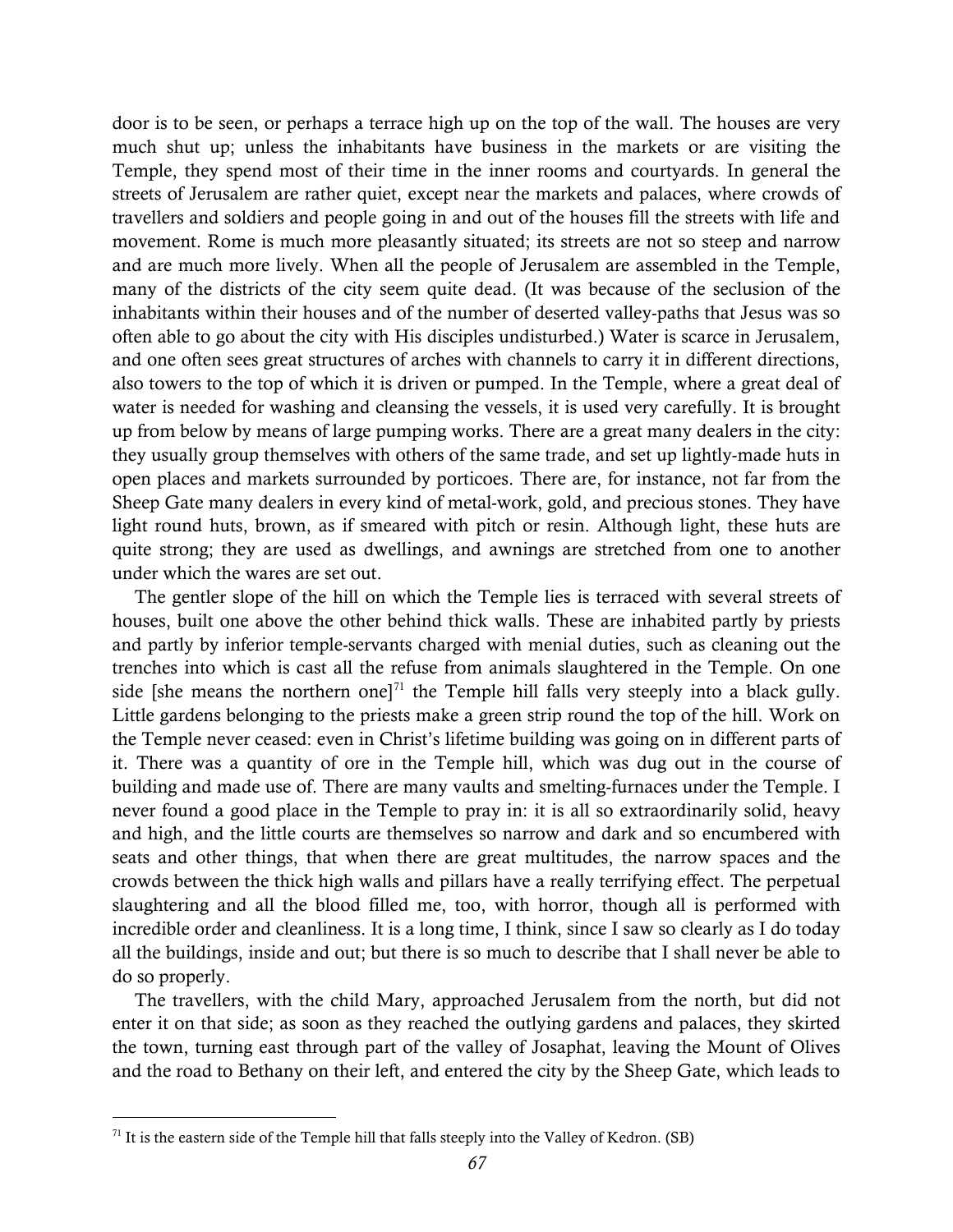the cattle-market. By this gate is a pool, in which the sheep destined for sacrifice are washed for the first time to remove the heavy dirt. But this is not the Pool of Bethesda.<sup>72</sup> The little company soon turned again to the right between walls as though going to another quarter of the town. On their way they passed through a long valley, on one side of which rose the towering walls of one of the upper parts of the city. They went towards the western side of Jerusalem, to the neighbourhood of the fish-market, where the ancestral house of Zacharias of Hebron stood. In it was a very old man, I think he was a brother of Zacharias' father. Zacharias always stayed here when he performed his service at the Temple. He was in the city now; his time of service had just come to an end, but he had remained a few days longer in Jerusalem on purpose to be present at Mary's reception in the Temple. He was not in his house when the company arrived. There were yet other relations in the house, from the neighbourhood of Bethlehem and Hebron, with their children, amongst them two little nieces of Elisabeth, who was not there herself. These all went out with many young girls, carrying little garlands and branches, to meet the travellers, who were still a quarter of an hour away on the valley path. They gave them a joyful welcome, and led them to Zacharias' house, where great rejoicings took place. They were given some refreshment, and then preparations were made to conduct the whole company to a ceremonial inn in the neighbourhood of the Temple. Joachim's beasts for sacrifice had already been brought from near the cattle-market to stables near this special inn. Zacharias now came to lead the company from his house to the inn. The child Mary was dressed in the second set of ceremonial garments with the sky-blue dress. A procession was formed, headed by Zacharias with Joachim and Anna. Mary followed, surrounded by four girls dressed in white, and behind them came the other children and relations. They went along several streets, passing the palace of Herod and the house where, later, Pilate lived. Their way led them towards the north-eastern corner of the Temple hill; behind them was the fortress Antonia, a big high building on the north-western side of the Temple. They had to climb a high wall by a flight of many steps. They wanted to take the child Mary by the hand, but to everyone's surprise she ran up swiftly and joyfully by herself.

The house they were going to was a ceremonial inn not far from the cattle-market. There were four of these inns round the Temple, and this one had been hired for them by Zacharias. It was a large building, with a big courtyard surrounded by a kind of cloister with sleeping-places and long, low tables. There was also a large room with a hearth for cooking. The place to which Joachim's sacrificial beasts had been taken was nearby. On each side of it were the dwellings of the Temple servants who had charge of the animals for sacrifice.

When the company entered the inn, their feet were washed, as is the custom with new arrivals; the men's feet were washed by men, the women's by women. Then they went into a room where a big many-branched lamp hung from the middle of the ceiling over a large

 $72$  John 5.2, usually rendered, 'There is at Jerusalem a pond Probatica (=sheep), which in Hebrew is named Bethsaida (or Bethesda or Bezatha)', seems to identify the sheep-pool and Bethsaida, which AC states are distinct. But the most probable rendering of the Greek is 'There is at Jerusalem by the Probatica (i.e. sheep gate) a swimming-pool called in Hebrew Bezatha', and excavations have revealed traces of a swimming-pool 'with five porches' (John, *ib*.) (cf. *Cath*. *Comm*., 791c). This is evidently not the same as the sheep-dipping pool mentioned by AC. (SB)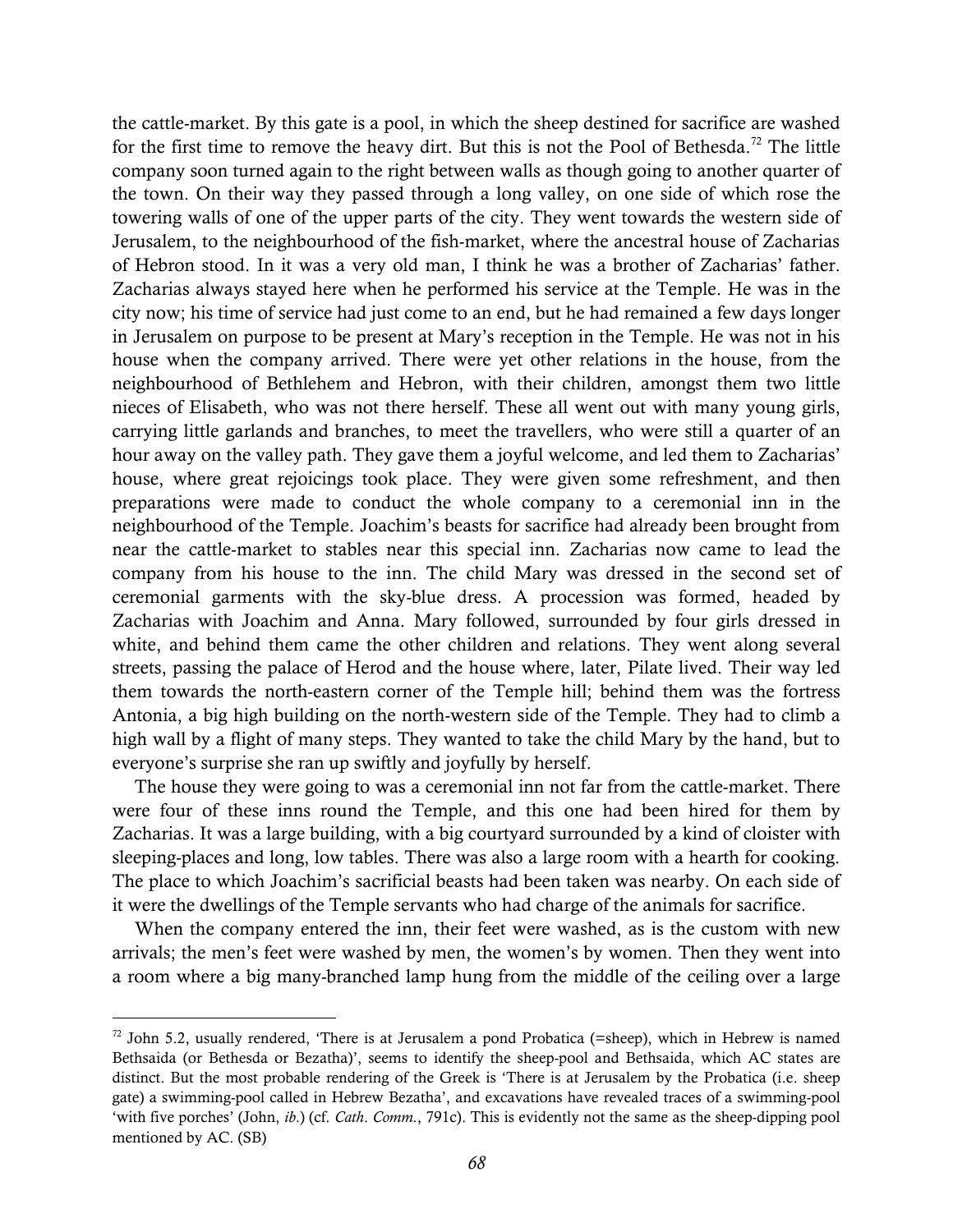metal basin with handles, full of water, in which they washed their hands and faces. Joachim's pack-donkey was unloaded and led by the manservant to the stable. Joachim, who had given notice of his intention to sacrifice, followed the Temple servants to the nearby stables, where they inspected his beasts.

Joachim and Anna then made their way with the child Mary to a priest's house higher up the hill. Here, too, the child ran up the steps with surprising energy as though upheld and urged by a spiritual force. The two priests in this house, one very old and one younger, gave them a friendly welcome; both had been present at Mary's examination in Nazareth and were expecting her. After they had spoken of the journey and of the approaching presentation ceremony, they summoned one of the Temple women, an aged widow who was to have charge of the child. (She lived near the Temple with other women who, like her, were occupied in various feminine employments and in the training of young girls. Their dwelling was farther away from the Temple than the rooms in which were the oratories of the women and of the maidens dedicated to the Temple. These rooms were built directly on to it, and from them one could look down unseen into the holy place below.) The woman who now came in was so muffled up that only a little of her face could be seen. The child Mary was introduced to her as her future foster-child by the priests and by her parents. She was grave but friendly, and the child was serious, humble, and respectful. They told her of Mary's disposition and character, and discussed various matters connected with the ceremony of her presentation. This elderly woman accompanied them to the inn and was given a package of the child's belongings, which she took back with her to arrange in Mary's new home. Those who had accompanied the party from Zacharias' house returned there, and only the relations who had come with the Holy Family remained in the inn hired by Zacharias. The women of the party settled themselves there and made preparations for a banquet on the following day.

[On November 7<sup>th</sup> Catherine Emmerich said:] I spent the whole of today watching the preparations for Joachim's sacrifice and for Mary's reception in the Temple. Early in the morning Joachim and some other men drove the sacrificial animals to the Temple, where they underwent another inspection by the priests; some of them were rejected, and these were at once driven to the cattle-market in the city. Those which were accepted were driven into the slaughtering-place, where I saw many things happening, but can no longer say in what order. I remember that Joachim laid his hand on the head of each animal before it was sacrificed. He had to catch the blood in a vessel, and had also to receive certain portions of the animal. There were all kinds of pillars, tables, and vessels there, where everything was cut up, distributed, and arranged in order. The bloody froth was taken away, while the fat, spleen, and liver were set apart. Everything was sprinkled with salt. The intestines of the lambs were cleansed and, after being filled with something, were put back into the body to make it seem whole again. The legs of all the animals were tied together crosswise. Some of the meat was taken into another court and given to the Temple virgins, who had to do something with it—perhaps to prepare it for their own or for the priests' food. All was done with incredible orderliness. The priests and Levites moved about always two by two, and the most difficult and complicated tasks were accomplished as if by clockwork. The pieces of meat were not actually offered up till the following day; in the meantime they lay in salt.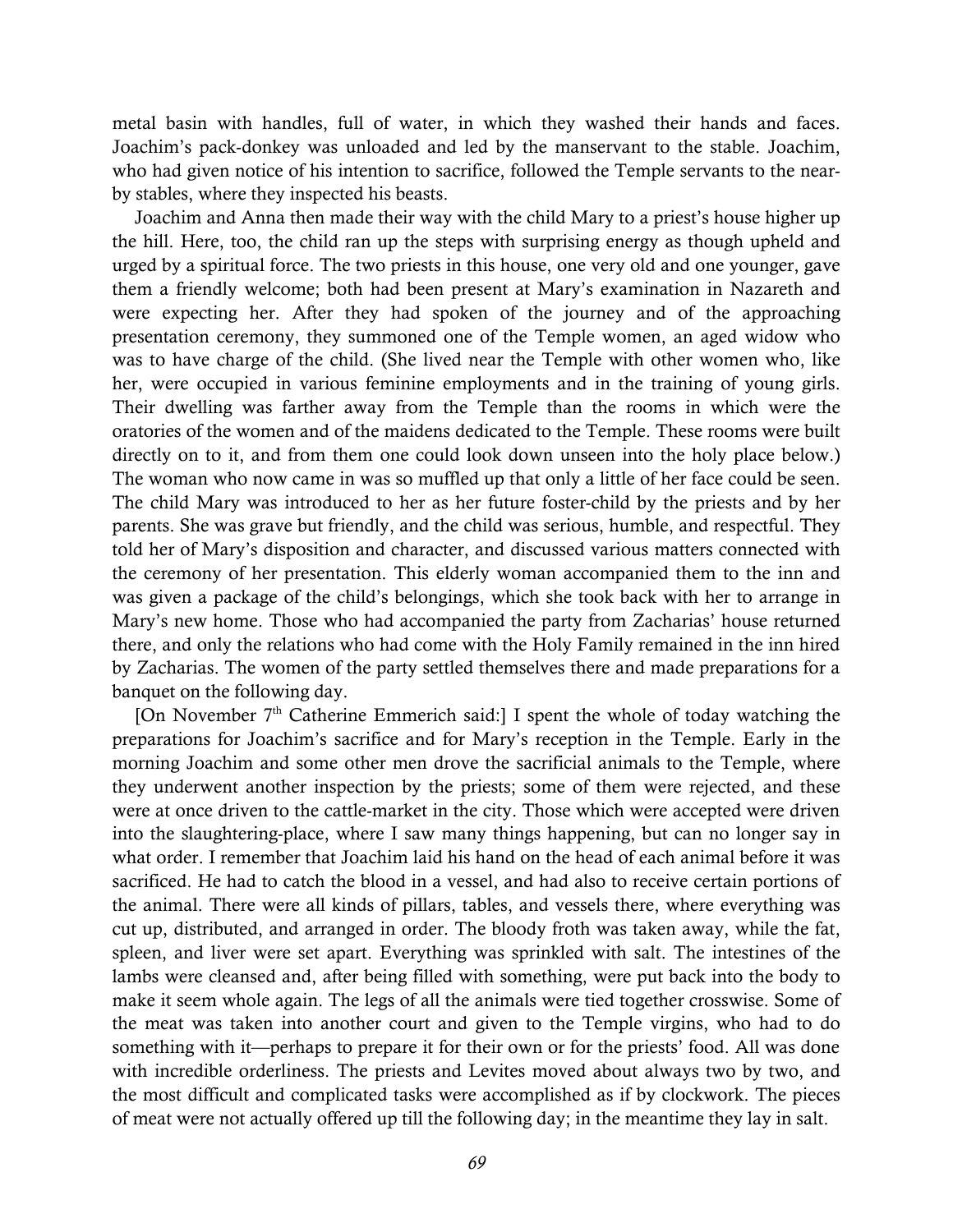There were great rejoicings in the inn today, and a banquet; there must have been a hundred people there, counting the children. There were present at least twenty-four girls of varying ages; among them I saw Seraphia, who after Jesus' death was known as Veronica. She was tall, and might have been ten or twelve years old. They were making wreaths and garlands for Mary and her companions, and decorating seven candles or torches. The candlesticks, which were without pedestals, were shaped like sceptres; I cannot remember what fed the flame at the top, whether it was oil or wax or something else. During the festivities there were several priests and Levites going in and out of the inn, and these also took part in the banquet. When they expressed astonishment at the greatness of Joachim's sacrifice, he explained that he wished to show his gratitude to the best of his power; he could not forget how, by God's mercy, his shame in the Temple at the rejection of his sacrifice had been followed by the granting of his petitions. Today, too, I saw the child Mary going for a walk near the inn with the other little girls. Much else I have forgotten.

## MARY'S ENTRY INTO THE TEMPLE AND PRESENTATION

[On November  $8<sup>th</sup>$ , 1821, Catherine Emmerich related:]<sup>73</sup> Today Joachim went first to the Temple with Zacharias and the other men. Afterwards Mary was taken there by her mother Anna in a festal procession. First came Anna and her elder daughter Mary Heli, with the latter's little daughter Mary Cleophas; then the holy child Mary followed in her sky-blue dress and robe, with wreaths round her arms and neck; in her hand she held a candle or torch entwined with flowers. Decorated candles like this were also carried by three maidens who walked on each side of her, wearing white dresses embroidered with gold. They, too, wore pale-blue robes; they were wreathed round with garlands of flowers, and wore little wreaths round their necks and arms as well. Next came the other maidens and little girls, all in festal dress but each different. They all wore little robes. The other women came at the end of the procession. They could not go direct from the inn to the Temple, but had to make a detour through several streets. The beautiful procession gave pleasure to all who saw it, and at several houses honour was paid to it as it passed. There was something indescribably moving in the holiness apparent in the child. As the procession approached the Temple, I saw many of the Temple servants struggling with great efforts to open an immensely large and heavy door, shining like gold and ornamented with a multitude of sculptured heads, bunches of grapes, and sheaves of corn. This was the Golden Gate. The procession passed under this gate, to which fifteen steps led up, but whether in a single flight I cannot remember. Mary would not take the hands held out to her; to the admiration of all she ran eagerly and joyfully up the steps without stumbling. She was received in the gateway by Zacharias, Joachim, and several priests, and led under the gate (which was a long archway) to the right into some large halls or high rooms, in one of which a meal was being prepared. Here the procession dispersed. Several of the women and children went to the women's praying-place in the Temple, while Joachim and Zacharias proceeded to the sacrifice. In one

 $73$  AC generally received visions of events either on the day of celebration in the liturgical calendar or on the actual day of the event. Since the liturgical calendar celebrates Mary's Presentation on Nov. 21, the actual date of the event was probably Nov. 8. (RC)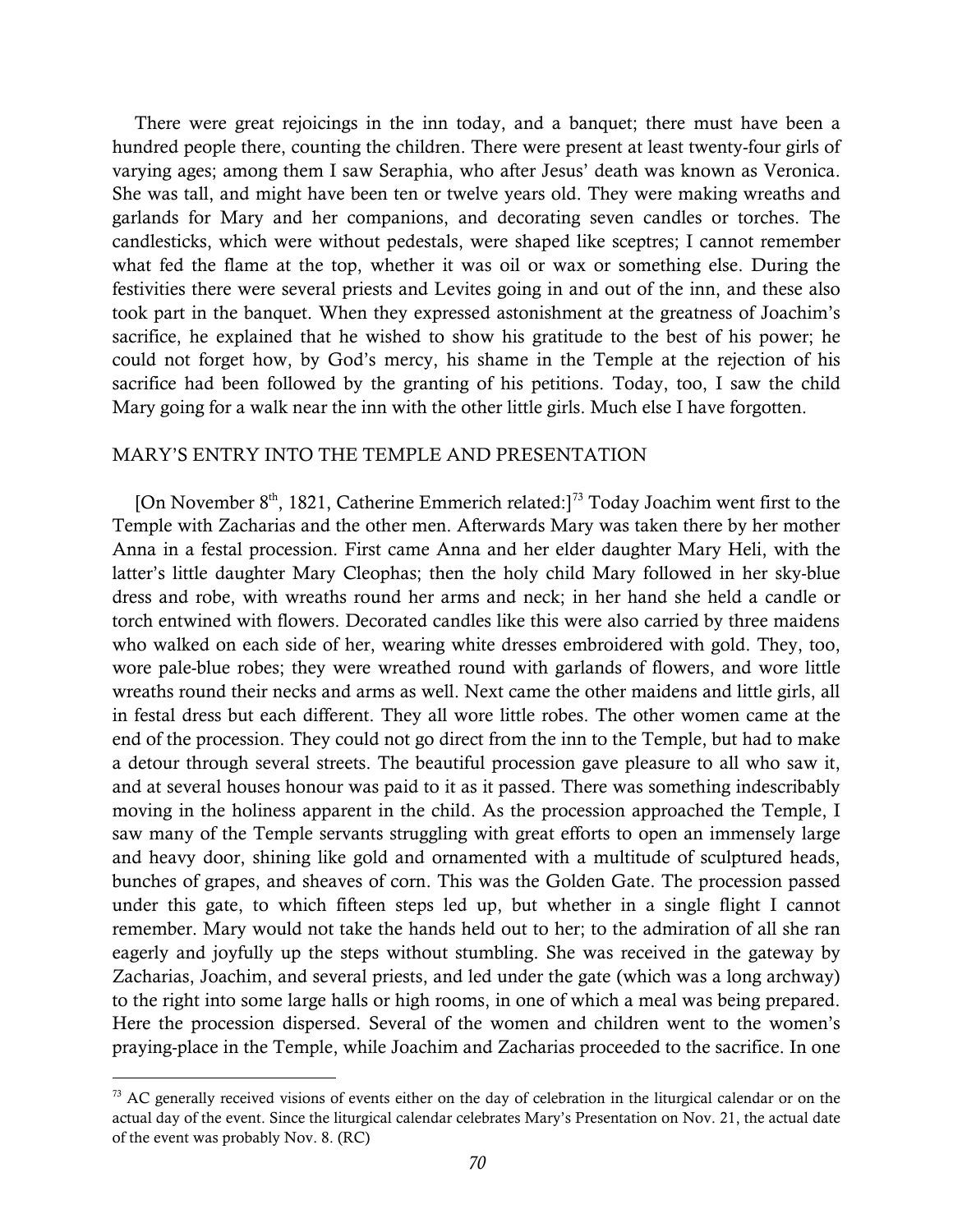of the halls the priest again examined the child Mary by putting questions to her. They were astonished at the wisdom of her answers, and left her to be dressed by Anna in the third and most magnificent violet-blue ceremonial garment, with the robe, veil, and crown which I have already described at the ceremony in Anna's house.

In the meantime Joachim had gone with the priests to the sacrifice. He was given fire from the appointed place, and then stood between two priests at the altar. I am at present too ill and upset to describe all the circumstances of the sacrifice, but will tell what is still present to my mind.

The altar could be approached from three sides only. The meat prepared for the sacrifice was not put all together, but was divided into separate portions placed round the altar. Flat shelves could be drawn out of the three sides of the altar, and on these the offerings were laid to be pushed to the centre of it; for the altar was too large for the officiating priest to be able to reach the centre with his arm. At the four corners of the altar there stood little hollow columns of metal, crowned with chimneys or something similar-wide funnels made of thin copper, ending in pipes curving outwards like horns, which carried away the smoke above the heads of the officiating priests. When Joachim's sacrifice started to burn, Anna went, with the child Mary in her ceremonial dress and with her companions, into the outer court of the women, which is the place in the Temple set apart for women. This court was separated from the court of the altar of sacrifice by a wall surmounted by a grille; there was, however; a door in the centre of this dividing wall. The women's court slants upwards from the wall, so that a view of the altar of sacrifice cannot be had by all, but only by those standing at the back. When, however, the door in the dividing wall was opened, a number of the women were able to see the altar through it. Mary and the other little girls stood in front of Anna, and the other women of the family remained near the door. In a separate place there were a number of Temple boys dressed in white and playing flutes and harps. After the sacrifice, there was set up in the doorway leading from the court of sacrifice to the women's court a portable decorated altar<sup>74</sup> or sacrificial table, with several steps leading up to it.

Zacharias and Joachim came out of the court of sacrifice and went up to this altar with a priest, in front of whom stood another priest and two Levites with scrolls and writing materials. Anna led the child Mary up to them; the maidens who had accompanied Mary stood a little behind. Mary knelt on the steps, and Joachim and Anna laid their hands on her head. The priest cut off a few of her hairs and burnt them in a brazier. Her parents also said a few words, offering up their child; these were written down by two Levites. Meanwhile the maidens sang the 44<sup>th</sup> Psalm (*Eructavit cor meum verbum bonum*) and the priests the 49<sup>th</sup> Psalm (*Deus, deorum Dominus, locutus est*) accompanied by the boys with their instruments.<sup>75</sup>

I then saw Mary being led by the hand by two priests up many steps to a raised place in the wall dividing the outer court of the Holy Place from the other court. They placed the child in a sort of niche in the middle of this wall, so that she could see into the Temple,

 $74$  This altar-table was set up in this doorway because women were not permitted to go farther. When the meeting of Joachim and Anna took place, Joachim had gone through this door into the subterranean passage, while Anna had come from the opposite direction. (CB)

 $75$  Under the current numbering of the Psalms, these would be Psalms 45 and 50.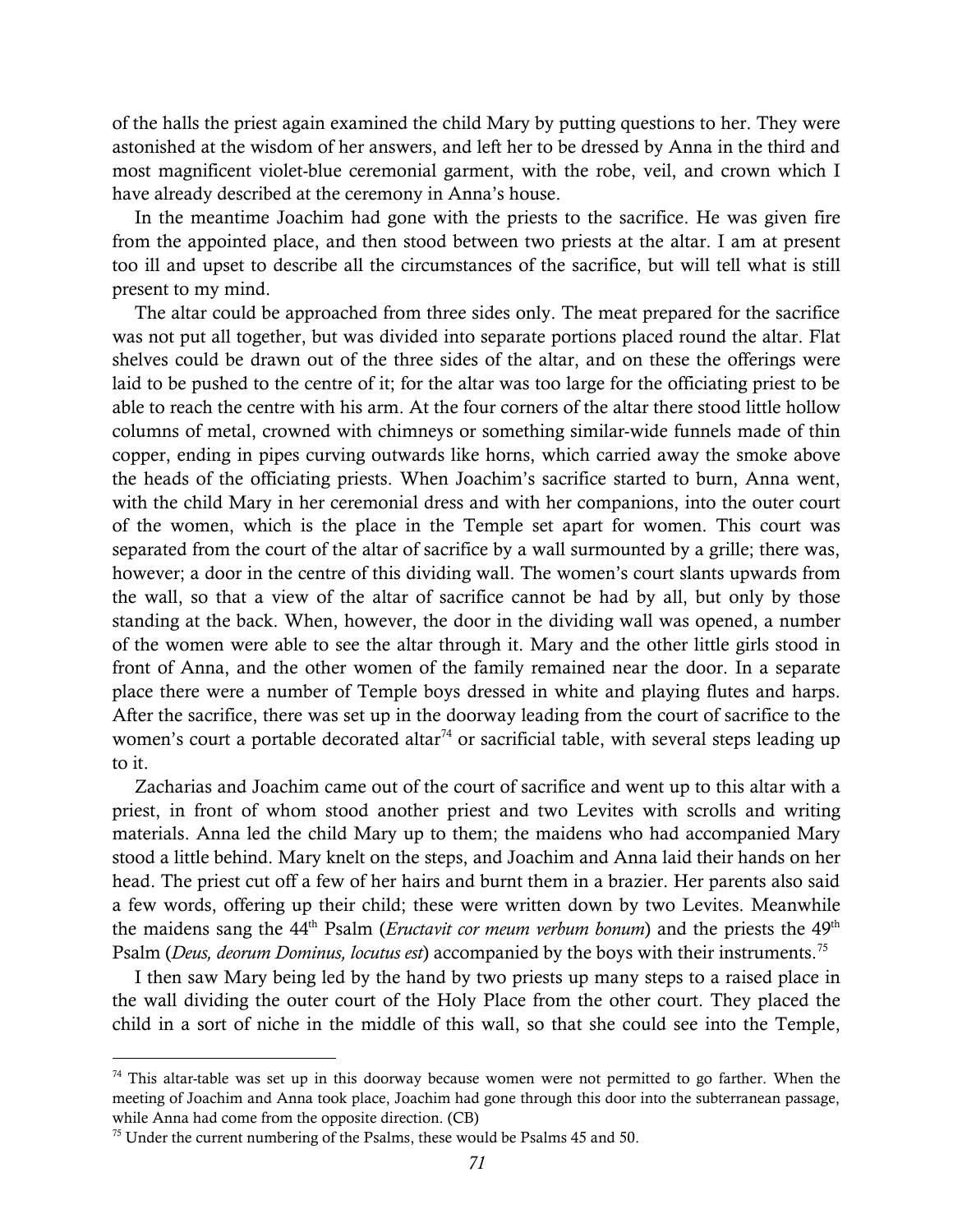where there were many men standing in ranks; they seemed to me to be also dedicated to the Temple. Two priests stood beside her, and still others on the steps below, singing and reading aloud from their scrolls. On the other side of the dividing wall there was an old high priest standing at an altar of incense, so high up that one could see half of his figure. I saw him offering incense and the smoke from it enveloping the child Mary.

During these ceremonies I saw a symbolic vision round the Blessed Virgin which eventually filled and dimmed the whole Temple. I saw a glory of light under Mary's heart, and understood that this glory encompassed the Promise, the most holy blessing of God. I saw this glory appear as if surrounded by the Ark of Noah, so that the Blessed Virgin's head projected above it. Then I saw the shape of the Ark about the glory change into the shape of the Ark of the Covenant, which in its turn changed into the shape of the Temple. Then I saw these shapes disappear, and out of the glory there rose before Our Lady's breast a shape like the Chalice of the Last Supper, and above this, before her mouth, a bread marked with a cross. On each side of her there streamed out manifold rays of light at the ends of which appeared in pictures many mysteries and symbols of the Blessed Virgin, as for example all the titles in the Litany of Our Lady. Behind her shoulders two branches of olive and cypress or cedar and cypress stretched crosswise above a slender palm-tree, which I saw appear just behind her with a little leafy shrub. In the spaces between this arrangement of green branches I saw all the instruments of Our Lord's Passion. The Holy Ghost hovered over the picture in human rather than dove-like form, winged with rays of light: and above I saw the heavens open and disclose, floating in the air above Our Lady, the heavenly Jerusalem, the City of God, with all its palaces and gardens and the mansions of future saints. All were filled with angels, and the whole glory, which now surrounded the Blessed Virgin, was filled with angels' faces.

How can this be expressed? Its variations, its unfoldings, and its transformations were so innumerable that I have forgotten a very great deal. The whole significance of the Blessed Virgin in the Covenant of the Old and New Testaments and to all eternity was set forth therein. I can compare this vision with the smaller one which I had a short time ago of the holy Rosary in all its glory. (Seemingly clever people who speak slightingly of the Rosary are much less sensible than poor unimportant folk who pray with it in all simplicity, for these adorn it with the beauty of obedience and humble devotion, trusting in the Church's recommendation of it to the faithful.)

With this vision before me, all the splendour and magnificence of the Temple and the beautifully decorated wall behind the Blessed Virgin seemed quite dim and dingy, even the Temple itself seemed to be no longer there, so full was everything of Mary and her glory. As the whole significance of the Blessed Virgin unfolded itself before my eyes in these visions I saw her no longer as the child Mary, but as the Blessed Virgin, hovering tall above me. I saw the priests and the smoke of the offering and everything through the picture; it was as if the priests behind her were uttering prophecies and admonishing the people to thank God and to pray that this child should be magnified. All those who were present in the Temple were hushed and filled with solemn awe, though they did not see the picture that I saw. It disappeared again little by little just as I had seen it come. At last I saw nothing but the glory under Mary's heart, with the Blessing of the Promise shining within it. Then this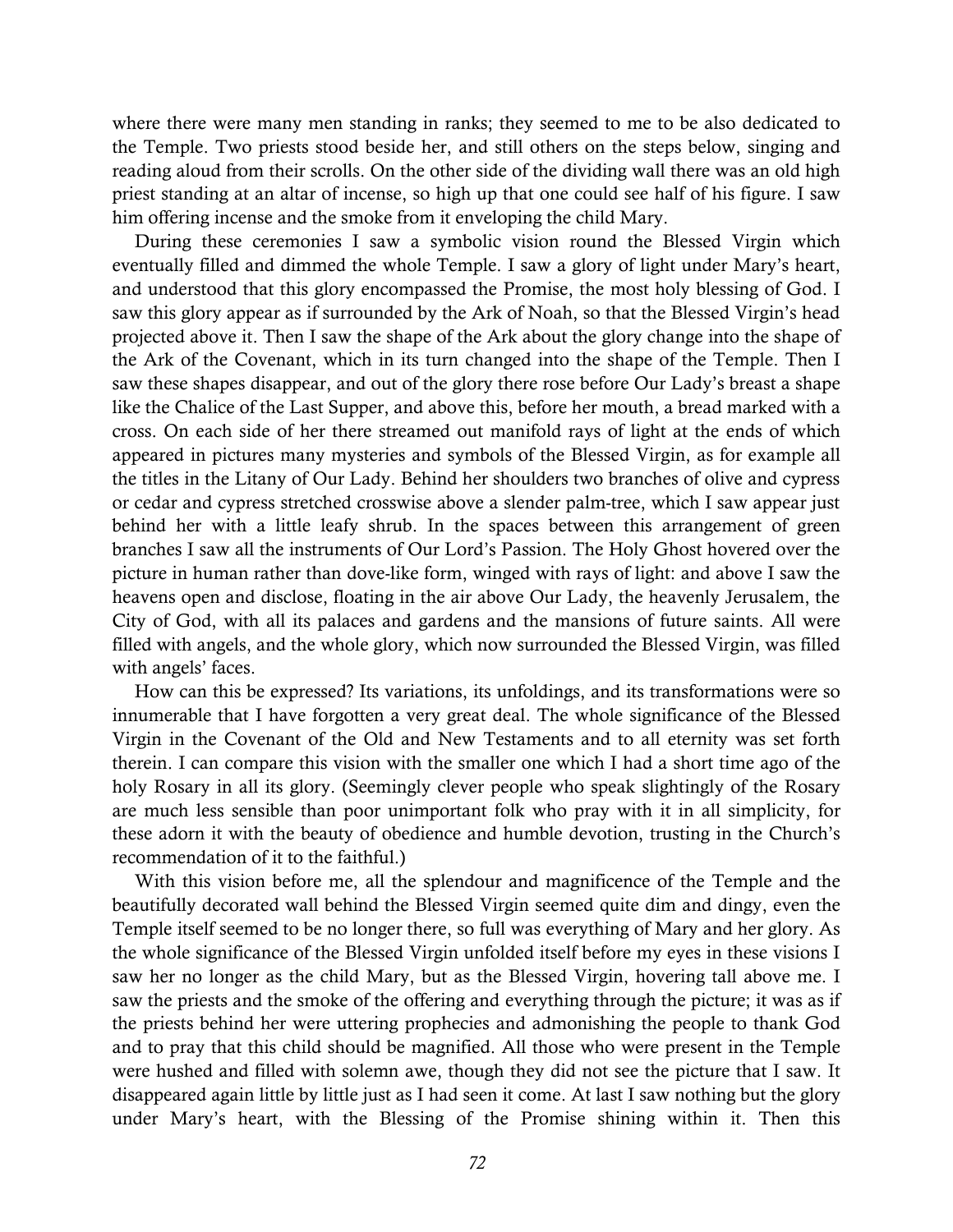disappeared, too, and I saw the holy dedicated child in her ceremonial dress standing alone once more between the priests. The priests took the wreaths from off the child's arms and the torch from her hand and gave them to her companions. They placed a brown veil or hood on her head, and led her down the steps through a door into another hall, where she was met by six other (but older) Temple virgins who strewed flowers before her. Behind her stood her teachers: Noemi, the sister of Lazarus' mother, the Prophetess Anna, and still a third woman; the priests gave the child Mary over to them and withdrew. Her parents and near relations now approached; the singing was over, and Mary said farewell. Joachim's emotion was particularly deep; he lifted Mary up, pressed her to his heart, and said to her with tears, 'Remember my soul before God!' Thereupon Mary with her teachers and several maidens went into the women's dwelling on the north side of the Temple itself. They lived in rooms built in the thickness of the Temple walls. Passages and winding stairs led up to little praying cells near the Holy Place and Holy of Holies.

Mary's parents and relations went back to the hall by the Golden Gate where they had first waited, and partook of a meal there with the priests. The women ate in a separate hall. I have forgotten much of what I saw and heard, amongst other things the exact reason why the ceremony was so rich and solemn; but I do recollect that it was so as a result of a revelation of the Divine Will.

(Mary's parents were really well off; it was only as mortification and for almsgiving that they lived so poorly. I forget for how long Anna ate nothing but cold food; but their servants were well fed and provided for.) I saw many people praying in the Temple, and many had followed the procession to its gates. Some of those present must have had some idea of the destiny of Our Lady, for I remember Anna speaking with enthusiastic joy to various women and saying to them, 'Now the Ark of the Covenant, the Vessel of the Promise, is entering the Temple'. Mary's parents and other relations reached Bethoron the same day on their journey home.

I now saw a festival among the Temple virgins. Mary had to ask the teachers and each of the young girls whether they would suffer her to be among them. This was the custom. Then they had a meal, and afterwards they danced amongst themselves. They stood opposite each other in pairs, and danced in various figures and crossings. There was no hopping, it was like a minuet. Sometimes there was a swaying, circular motion of the body, like the movements of the Jews when they pray. Some of the young girls accompanied the dancing with flutes, triangles, and bells. There was another instrument which sounded particularly strange and delightful. It was played by plucking the strings stretched on the steeply sloping sides of a sort of little box. In the middle of the box were bellows which when pressed up and down sent the air through several pipes, some straight and some crooked, and so made an accompaniment to the strings. The instrument was held on the player's knees.

In the evening I saw the teacher Noemi lead the Blessed Virgin to her little room, which looked into the Temple. It was not quite square, and the walls were inlaid with triangular shapes in different colours. There was a stool in it and a little table, and in the corners were stands with shelves for putting things on. Before this room was a sleeping-place and a room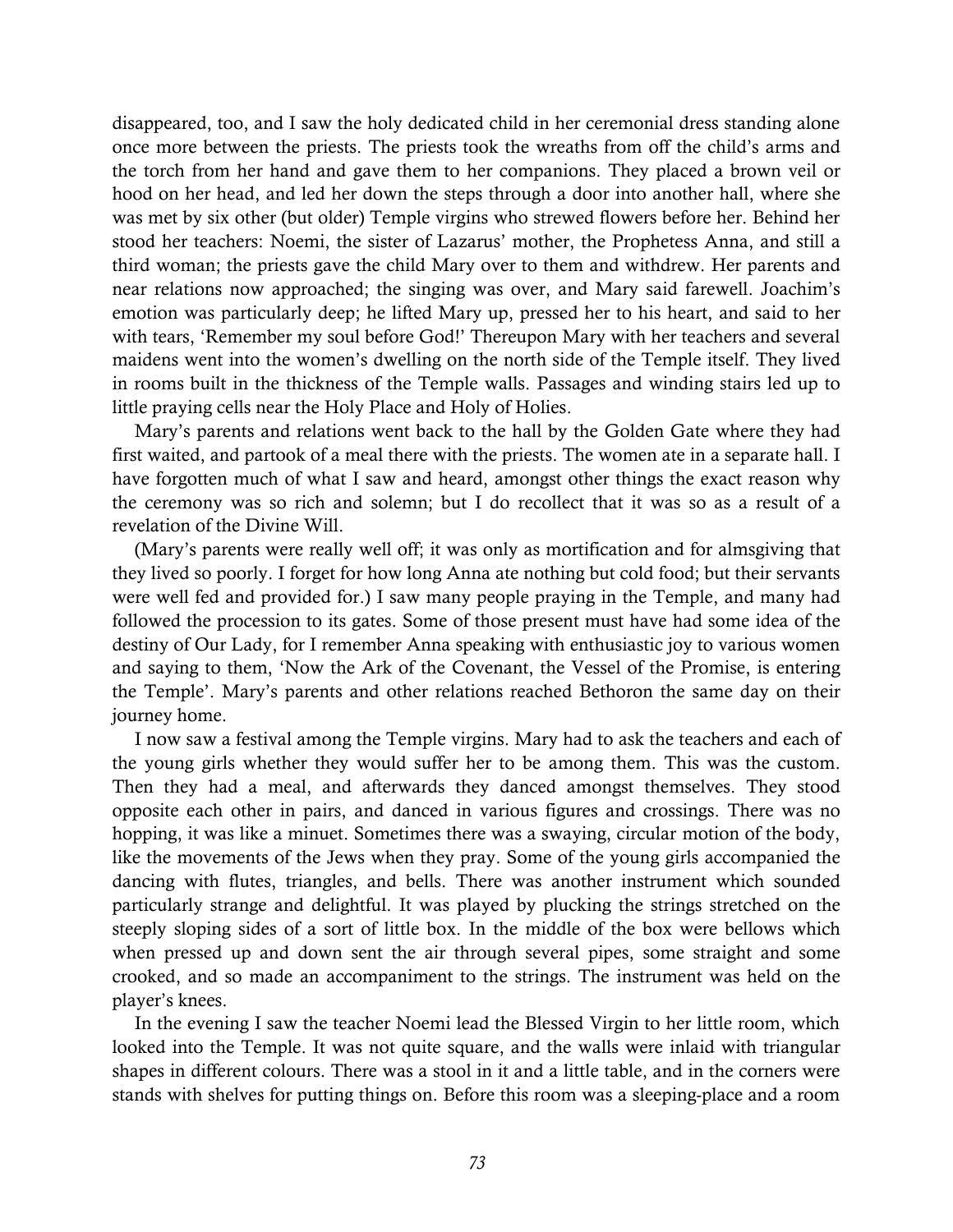for dresses, as well as Noemi's room. Mary spoke to her again about rising often to pray in the night, but Noemi did not yet allow this.

The Temple women wore long, full, white robes with girdles and very wide sleeves, which they rolled up when working. They were veiled.

I never remember seeing that Herod entirely rebuilt the Temple: I only saw various alterations being made in it during his reign. Now, when Mary came to the Temple, eleven years before Christ's birth, nothing was being built in the Temple itself, but (as always) in the outer portions of it: here the work never stopped.<sup>76</sup>

[On November 21<sup>st</sup> Catherine Emmerich said:] Today I had a view of Mary's dwelling in the Temple. On the northern side of the Temple hall, towards the Holy Place, there were several rooms high up which were connected with the women's dwellings. Mary's room was one of the outermost of these towards the Holy of Holies. From the passage one passed through a curtain into a sort of antechamber, which was divided off from the room itself by a partition, semi-circular or forming an angle. In the corners to the right and left were shelves for keeping clothes and other things. Opposite the door in this partition steps led to an opening high up in the wall which looked down into the Temple. This opening had a carpet hanging before it and was curtained with gauze. Against the wall in the left-hand side of the room there was a rolled-up carpet, which, when spread out, made the bed on which Mary slept. A bracket-lamp was fixed in a niche in the wall, and today I saw the child standing on a stool and praying by its light from a parchment roll with red knobs. It was a very touching sight. The child was wearing a little blue-and-white striped dress woven with yellow flowers. There was a low round table in the room. I saw Anna come in and place on the table a dish with fruits of the size of beans and a little jug. Mary was skilful beyond her years: I saw her already working at little white cloths for the service of the Temple.

[Catherine Emmerich generally communicated the above visions about the time of the feast of the Presentation of Our Lady. Besides these, however, she related at different times the following accounts of Mary's eleven-year sojourn in the Temple:]

I saw the Blessed Virgin in the Temple, ever progressing in learning, prayer, and work. Sometimes I saw her in the women's dwelling with the other young girls, sometimes alone in her little room. She worked, wove, and knitted narrow strips of stuff on long rods for the service of the Temple. She washed the cloths and cleansed the pots and pans. I often saw her in prayer and meditation. I never saw her chastising or mortifying her body, she did not need it. Like all very holy people she ate only to live, and took no other food except that which she had vowed to eat. Besides the prescribed Temple-prayers, Mary's devotions consisted of an unceasing longing for redemption, a perpetual state of inner prayer, quietly

 $76$  The phrase "Temple itself" refers to the Sanctuary portion of the Temple, where only the Jewish priests were permitted to enter. AC states that the Virgin Mary entered the Temple "eleven years before Christ's Birth," but this cannot be correct. The Virgin Mary entered the Temple when she was 3 years and 3 months old, and was dismissed from the Temple when she was over 14 years of age, a total of about 11 years. The Incarnation of Jesus Christ occurred in February, after the betrothal of Saint Joseph and the Virgin Mary, and the Birth of Christ occurred in November, nine months later. Therefore, Christ was born just over 12 years after the Virgin Mary entered the Temple, not 11 years. (RC)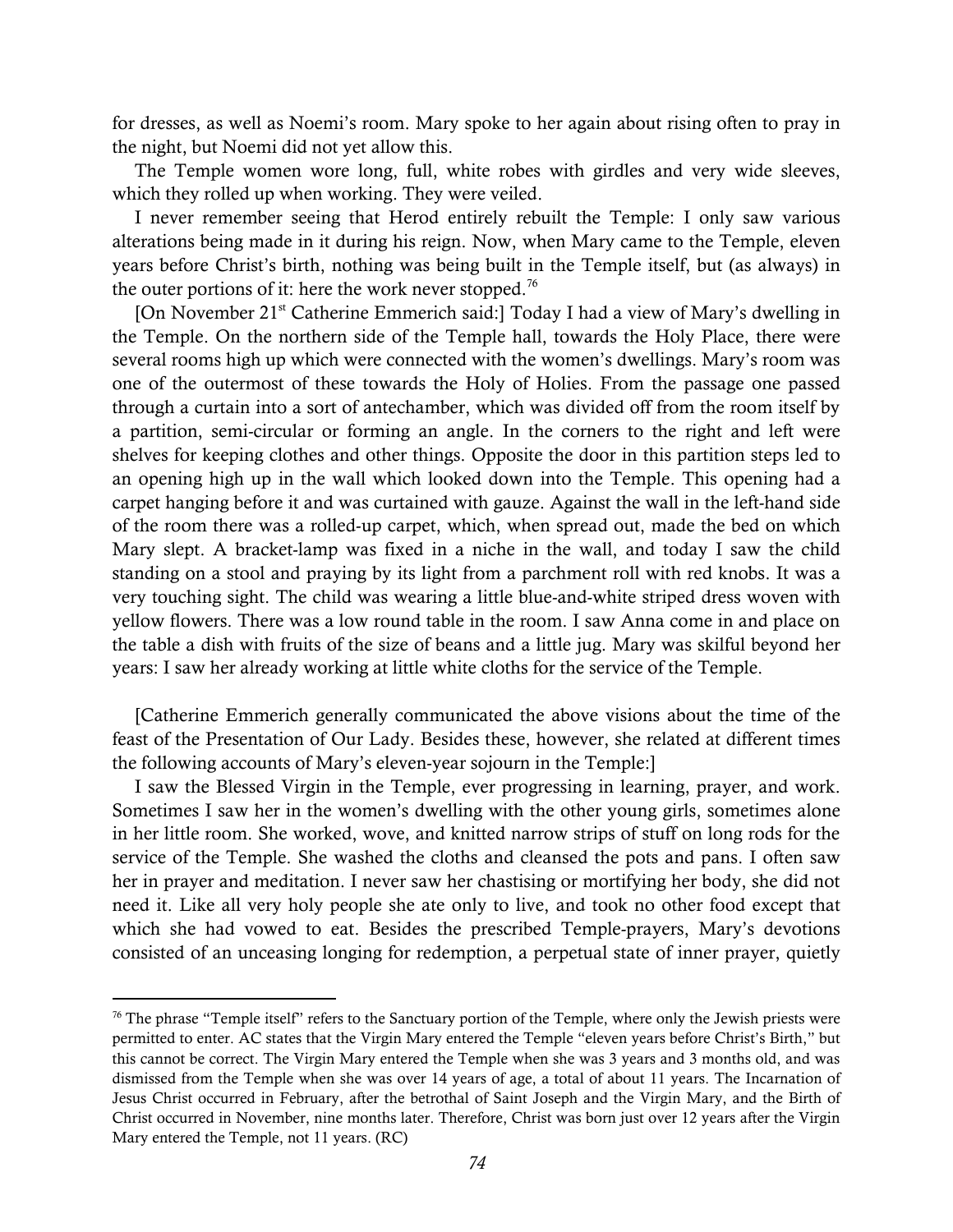and secretly performed. In the stillness of the night she rose from her bed and prayed to God. I often saw her weeping at her prayers and surrounded by radiance. As she grew up, I always saw that she wore a dress of a glistening blue colour. She was veiled while at prayer, and also wore a veil when she spoke with priests or went down to a room by the Temple to be given work or to hand over what she had done. There were rooms like this on three sides of the Temple; they always looked to me like sacristies. All sorts of things were kept there which it was the duty of the Temple maidens to look after, repair, and replace.

I saw the Blessed Virgin living in the Temple in a perpetual ecstasy of prayer. Her soul did not seem to be on the earth, and she often received consolation and comfort from heaven. She had an endless longing for the fulfilment of the Promise, and in her humility hardly ventured on the wish to be the lowliest maidservant of the Mother of the Redeemer. Mary's teacher and nurse in the Temple was called Noemi, she was a sister of Lazarus' mother and was fifty years old. She and the other Temple women belonged to the Essenes. Mary learnt from her how to knit and helped her when she washed the blood of the sacrifices from the vessels and instruments, or when she cut up and prepared certain parts of the flesh for the Temple women and priests; for this formed part of their food. Later on Mary took a still more active part in these duties. When Zacharias did his service in the Temple he used to visit her, and Simeon was also acquainted with her.

The Blessed Virgin's significance cannot have been quite unknown to the priests. Her whole being, the abundance of grace in her, and her wisdom were so remarkable from her childhood in the Temple onwards that they could not be entirely concealed in spite of her great humility. I saw aged holy priests filling great scrolls with writing about her, and I have been shown these scrolls, lying with other writings, though I cannot remember at what period.

#### IV. THE EARLY LIFE OF ST. JOSEPH

[We here break off Catherine Emmerich's somewhat disconnected description of the Blessed Virgin's sojourn in the Temple to give the following accounts of St. Joseph's youth.]

Among many things which I saw today of the youth of St. Joseph I remember what follows. Joseph, whose father was called Jacob, was the third of six brothers. His parents lived in a large house outside Bethlehem, once the ancestral home of David, whose father Isai or Jesse had owned it. By Joseph's time there was, however, little remaining of the old building except the main walls. The situation was very airy, and water was abundant there. I know my way about there better than in our own little village of Flamske.

In front of the house was an outer court (as in the houses of ancient Rome), surrounded by a covered colonnade like a cloister. I saw sculptures in this colonnade like the heads of old men. On one side of the court was a fountain under a stone canopy. The water issued from animals' heads in stone. There were no windows to be seen in the lower storey of the dwelling-house itself, but high up there were circular openings. I saw one door. A broad gallery ran round the upper part of the house, with little towers at each of its four corners, like short, thick pillars, ending in big balls or domes on which little flags were fastened.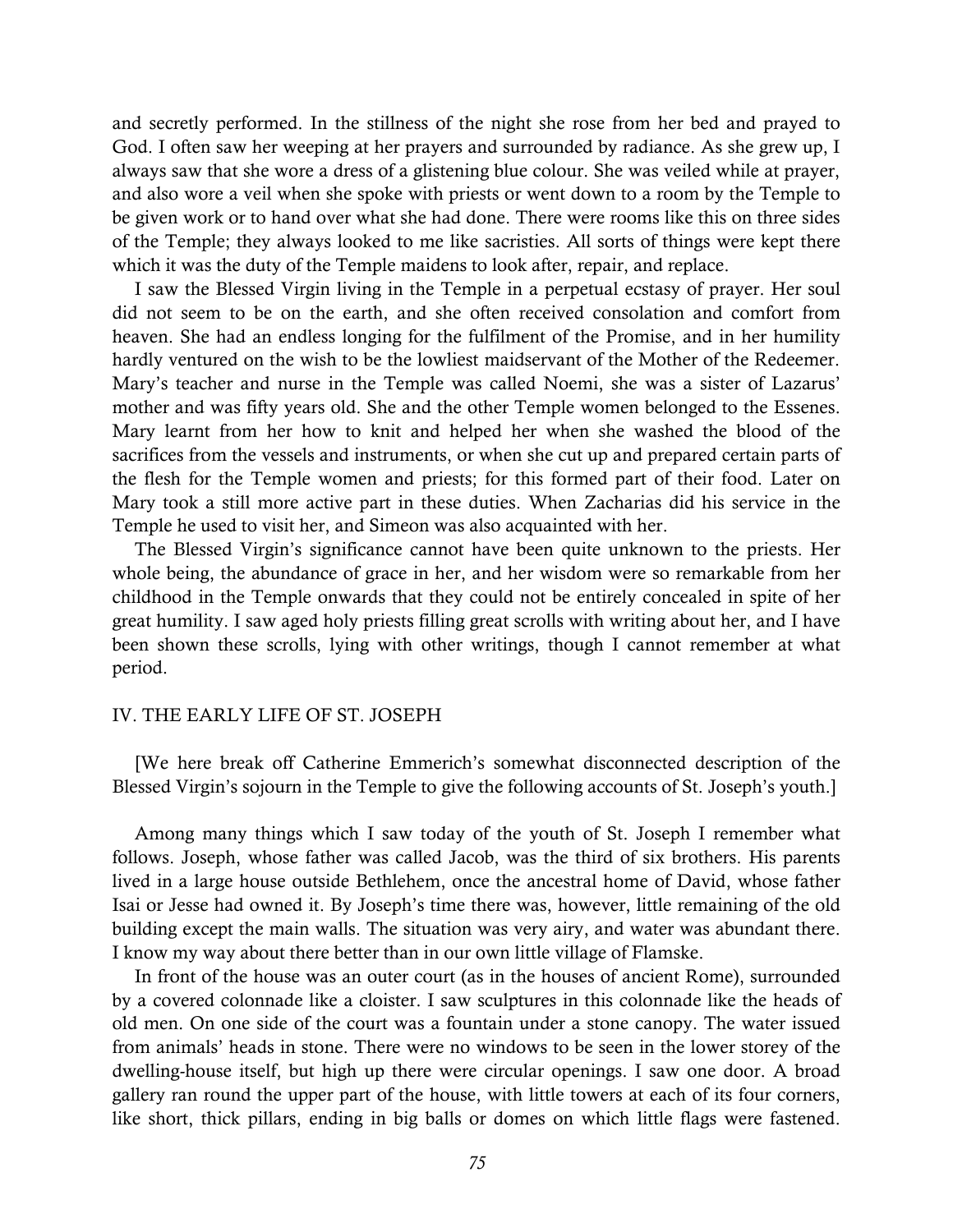Stairs led up through these little towers from below, and from openings in the domes one had a view all round without being seen oneself. There were little towers like this on David's palace in Jerusalem, and it was from the dome of one of these that he saw Bethsabee at her bath. This gallery ran round a low upper storey with a flat roof on which was another building with another little tower. Joseph and his brothers lived in the upper storey, and their teacher, an aged Jew, lived in the topmost building. They all slept in a circle in one room, in the middle of the storey which was surrounded by the gallery. Their sleeping-places were carpets, rolled up against the wall in the daytime and separated by removable screens. I have often seen them playing up there in their rooms. They had toys in the shape of animals, like little pugs. [Catherine Emmerich uses this word indiscriminately for any creatures she does not know.] I also saw how their teacher gave them all kinds of strange lessons which I did not rightly understand. I saw him making all kinds of figures on the ground with sticks, and the boys had to walk on these figures; then I saw the boys walking on other figures and pushing the sticks apart, placing them differently and rearranging them and making various measurements at the same time. I saw their parents, too; they did not trouble much about their children and had little to do with them. They seemed to me to be neither good nor bad.

Joseph, whom I saw in this vision at about the age of eight, was very different in character from his brothers. He was very gifted and was a very good scholar, but he was simple, quiet, devout, and not at all ambitious. His brothers knocked him about and played all kinds of tricks on him. The boys had separate little gardens, at the entrance of which stood figures like babies in swaddling-clothes on pillars, but sheltered a little (in niches perhaps?). I have often seen figures like these, and there were some on the curtain which hung by the praying-place of St. Anne and also of the Blessed Virgin, but on Mary's curtain this figure held something in its arms that reminded me of a chalice with something wriggling out of it. Here in St. Joseph's house the figures were like babies in swaddlingclothes with round faces surrounded by rays. In still earlier times I noticed many figures of this kind, particularly in Jerusalem. They appeared, too, in the Temple decorations. I saw them in Egypt as well, where they sometimes had little caps on their heads. Amongst the figures which Rachel carried off from her father Laban there were some like these, but smaller, as well as other different ones. I have also seen these figures lying in little boxes or baskets in Jewish houses. I think perhaps that they represented the child Moses floating on the Nile, and that the swaddling-bands perhaps symbolized the tightly binding character of the Law. I often used to think that this little figure was for them what the Christ Child is for us.

I saw herbs, bushes, and little trees in the boys' gardens; and I saw how Joseph's brothers often went in secret to his garden and trampled or uprooted something in it. They made him very unhappy. I often saw him under the colonnade in the outer court kneeling down with his face to the wall, praying with outstretched arms, and I saw his brothers creep up and kick him. I once saw him kneeling like this, when one of them hit him on the back, and as he did not seem to notice it, he repeated his attack with such violence that poor Joseph fell forward on to the hard stone floor. From this I realized that he was not in a waking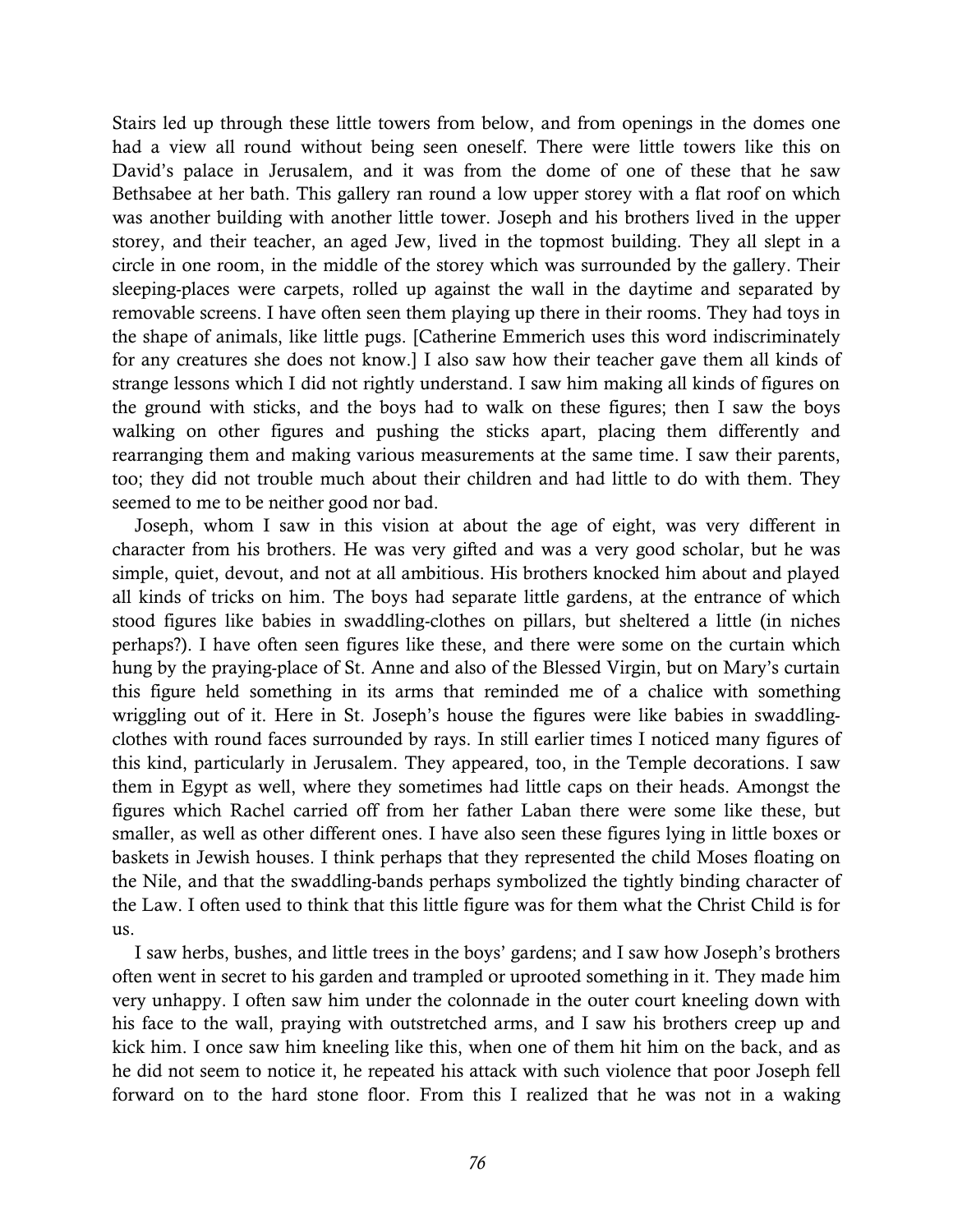condition, but had been in an ecstasy of prayer. When he came to himself, he did not lose his temper or take revenge, but found a hidden corner where he continued his prayer.

I saw some small dwellings built against the outer walls of the house, inhabited by a few middle-aged women. They went about veiled, as I often saw women doing who lived near schools in the country. They seemed to form part of the household, for I often saw them going in and out of the house on various errands. They carried water in, washed and swept, closed the gratings in front of the windows, rolled up the beds against the walls and placed wickerwork screens in front of them. I saw Joseph's brothers sometimes talking to these maidservants or helping them with their work and joking with them, too. Joseph did not do this; he was serious and solitary. It seemed to me that there were also daughters in the house. The lower living-rooms were arranged rather like those in Anna's house, but everything was more spacious. Joseph's parents were not very well satisfied with him; they wanted him to use his talents in some worldly profession, but he had no inclination for that. He was too simple and unpretentious for them; his only inclination was towards prayer and quiet work at some handicraft. When he was about twelve years old, I often saw him go to the other side of Bethlehem to escape from his brothers' perpetual teasing. Not far from the future cave of the Nativity there was a little community of pious women belonging to the Essenes, who dwelt in a series of rock-chambers in a hollowed-out part of the hill on which Bethlehem stood. They tended little gardens near their dwellings and taught the children of other Essenes. Little Joseph went to visit these women, and I often used to see him escaping from his brothers' teasing to go to them and join in their prayers, which they read by the light of a lamp in their cave from a scroll hanging on the wall. I also saw him visiting the caves of which one was afterwards the birthplace of Our Lord. He prayed there quite alone, or made all kinds of little things out of wood; for there was an old carpenter who had his workshop near these Essenes with whom Joseph spent much of his time. He helped him with his work and so little by little learnt his craft. The art of measuring which he had practised at home under his master's tuition was here of great use to him. His brothers' hostility at last made it impossible for him to remain any longer in his parents' house; I saw that a friend from Bethlehem (which was separated from his home by a little stream) gave him clothes in which to disguise himself. In these he left the house at night in order to earn his living in another place by his carpentry. He might have been eighteen to twenty years old at that time. To begin with, I saw him working with a carpenter at Libonah.<sup>77</sup> This was the place where he first really learnt his craft.

His master had his dwelling against some ancient walls which ran from the town along a narrow ledge of hill, like a road leading up to some ruined castle. Several poor people lived in the walls. I saw Joseph making long stakes in a place between high walls with openings above to let in light. These stakes were frames for wicker-screens. His master was a poor man, and made mostly only such common things as these rough wicker-screens. Joseph was very devout, good, and simple-minded, everybody loved him. I saw him helping his master

<sup>&</sup>lt;sup>77</sup> It appears from various communications of Catherine Emmerich's about the ministry of Our Lord that the town in which St. Joseph first worked was not the Libnah, which is in the tribe of Judah, some hours to the west of Bethlehem, but Libonah on the south side of Mount Garizim. According to the Book of Judges 21.19, it is to be found north of Silo. (CB)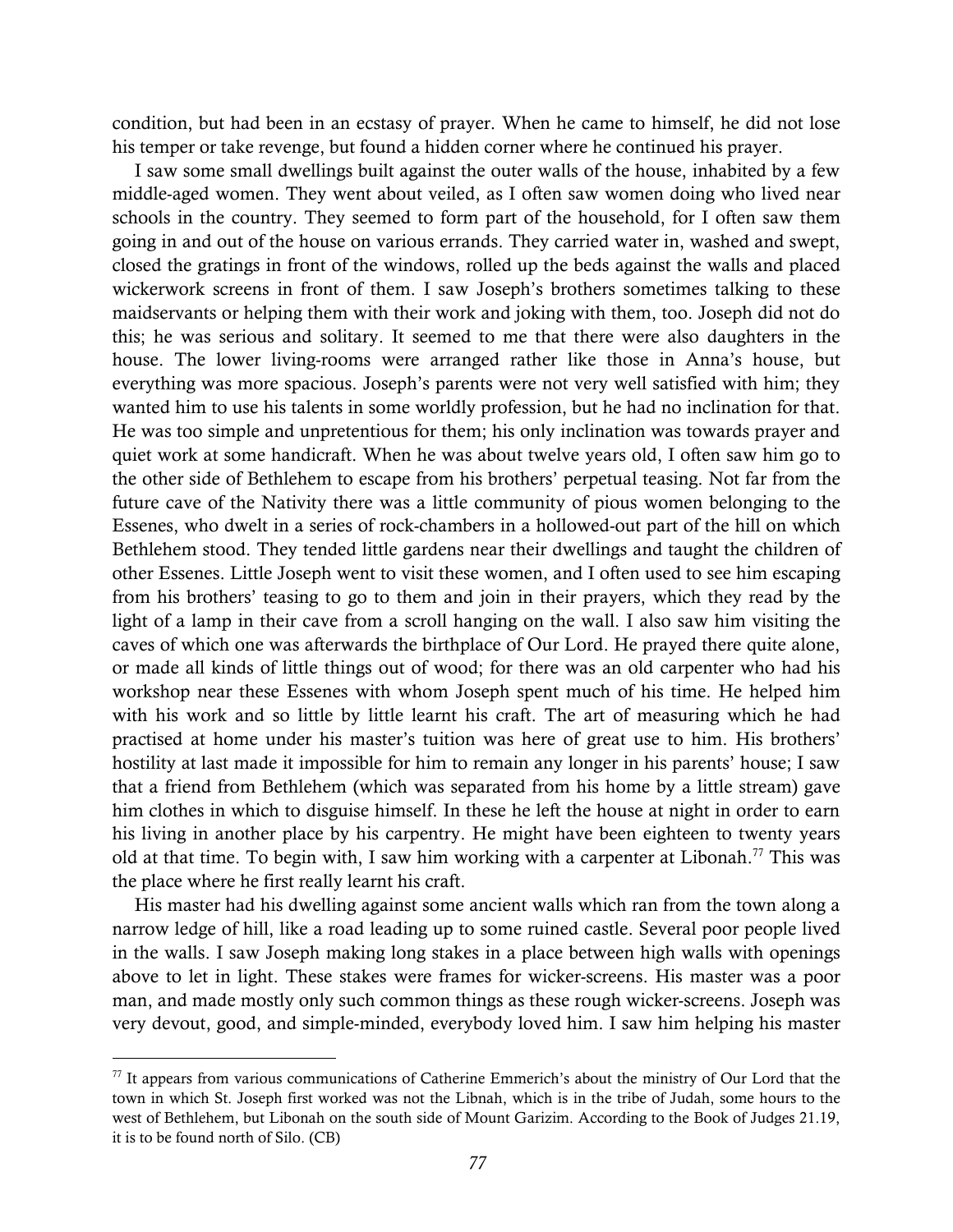very humbly in all sorts of ways—picking up shavings, collecting wood, and carrying it back on his shoulders. In later days he passed by here with the Blessed Virgin on one of their journeys, and I think he visited his former workshop with her.

His parents thought at first that he had been carried off by robbers; but I saw that he was discovered at last by his brothers and severely taken to task, for they were ashamed of his low way of life. He was, however, too humble to give it up; though he left that place and worked afterwards at Thanath,<sup>78</sup> near Megiddo, by a small river called Kishon which runs into the sea. (This place is not far from Apheke,<sup>79</sup> the home of the Apostle Thomas.) Joseph lived here with a well-to-do master, and the carpenter's work which they did was of a higher quality. Later still I saw him working in Tiberias for a master-carpenter. He might have been as much as thirty-three years old at that time. His parents in Bethlehem had been dead for some time. Two of his brothers still lived in Bethlehem, the others were dispersed. The parental home had passed into other hands, and the whole family had come down in the world very rapidly. Joseph was very devout and prayed fervently for the coming of the Messias. He was just engaged in building beside his dwelling a more retired room for prayer, when an angel appeared to him and told him not to do this, for, as once the patriarch Joseph at about this time had, by God's will, been made overseer of all the corn of Egypt, so he, the second Joseph, should now be entrusted with the care of the granary of salvation.<sup>80</sup> Joseph in his humility did not understand this, and gave himself up to continual prayer, till he received the call to betake himself to Jerusalem to become by divine decree the spouse of the Blessed Virgin. I never saw that he was married before; he was very retiring and avoided women.

[Later in Catherine Emmerich's visions we shall come across various other allusions to the family history of Joseph and in particular of his brothers. These allusions are, however, too scattered and interwoven in the great mass of her communications for the writer to collect them all together in this place with certainty and clarity. Since, however, an opportunity occurs here unsought, we will mention an elder brother of Joseph's who lived in Galilee.

[When we were looking up in our diaries the passage where Catherine Emmerich explained on August  $24<sup>th</sup>$ , 1821, the relationship between Joseph and Joachim (see p. 21), we found a detailed account given by her on the same day (being the feast of St.

 $78$  Thanath or Thaanath (see Josue 16.6) lies, according to Eusebius, ten miles to the east of Nablus in the direction of the Jordan, whereas the place here mentioned by Catherine Emmerich must, by her account, lie north-west of Nablus. She must therefore no doubt have meant Thaanach instead of Thaanath, and have been misunderstood by the writer, who at the time had no knowledge whatever of the geography of Palestine and no means of supplying it. Such misunderstanding was all the more likely to occur because Catherine Emmerich when ill or in a state of ecstasy often pronounced the names somewhat unclearly in her low-German Munster dialect and sometimes mixed them up. A further convincing proof that she here meant Thaanach may be found in the daily account which she gave in 1823 of the third year of Our Lord's ministry. She saw in her visions that Jesus taught on the  $25<sup>th</sup>$  and  $26<sup>th</sup>$  of the month Sivan in Thaanach, a town of the Levites near Megiddo, and that He visited there the former carpenter's shop of his foster-father Joseph. (CB)  $79$  Aphek is about twenty-five miles north of Thaanach. (SB)

<sup>80</sup> The same idea is found in St. Bernard's *Homilia 2 super Missus est*, recited in the Breviary on St. Joseph's feast. (SB)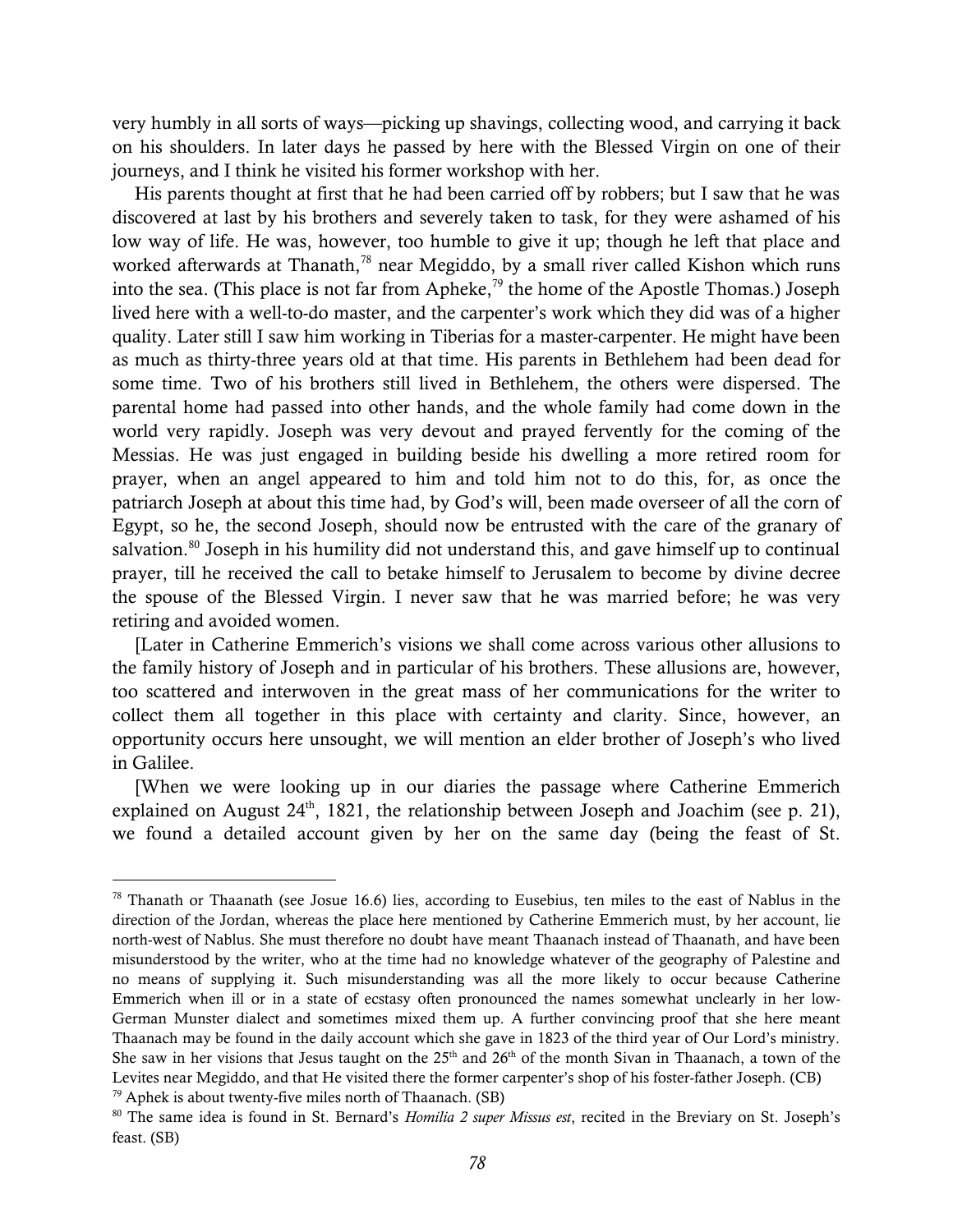Bartholomew) of a story from the life of that apostle. This vision had presented itself very vividly to her in connection with a relic of the saint. In the course of it she stated that the father of Bartholomew of Gessur had for some long time frequented the healing waters near Bethulia and had afterwards settled permanently in the region, chiefly on account of his friendship with an elder brother of Joseph. She added:]

He went to a valley near Dabbeseth which was the home of Zadok, a devout man and an elder brother of Joseph. The devout father of Bartholomew had become much attached to him during his sojourn at Bethulia. Zadok had two sons and two daughters, and these children were on friendly terms with the Holy Family. When the twelve-year-old Jesus remained behind in the Temple and his parents missed him, this was one of the families in which they sought for Him. I saw the sons amongst Jesus' playmates when He was a boy.

## V. A SON IS PROMISED TO ZACHARIAS

 $\overline{a}$ 

I saw Zacharias talking with Elisabeth of his grief; it was near the time for his turn of service in the Temple, and it was always with sorrow that he went, for he was looked on with contempt there because of his unfruitfulness. Zacharias had to perform his service in the Temple twice a year.<sup>81</sup>

They lived not in Hebron itself, but in Jutta, about an hour's distance from it. There were many remains of walls between Jutta<sup>82</sup> and Hebron, as if these two places had once been connected with each other. On the other sides of Hebron were also many scattered buildings and groups of houses, the remains, it seemed, of the former city of Hebron, which must once have been as large as Jerusalem. Priests of lower rank lived at Hebron, while those of higher rank lived at Jutta. Zacharias was a kind of superior of the latter. He and Elisabeth were held in great honour there for their virtue and their unbroken descent from Aaron.

I then saw how Zacharias and several other priests of the neighbourhood met together on a small farm which he owned near Jutta. There was a garden with various arbours and a little house. Zacharias prayed here with his companions and taught them. It was a kind of preparation for the forthcoming service at the Temple. I also heard him speak of his heaviness of heart, and how he had a presentiment that something was about to befall him.

I then saw him go with these people to Jerusalem; he had to wait four days more before it was his turn to sacrifice. In the meantime he prayed in the Temple. When it was his turn to kindle the incense-offering, I saw him go into the Holy Place, where the golden altar of incense stood in front of the entrance to the Holy of Holies. The ceiling above it had been

<sup>&</sup>lt;sup>81</sup> During this time period, there were 24 courses (or groups) of priests who took turns at service in the Temple of Jerusalem. For the regular rotation, each group was on duty for one week, from Sabbath to Sabbath, twice a year (*Ant.* 7.365). Thus, each Sabbath saw two courses of priests on duty at the same time. This was necessary because of the larger number of worshipers who would come to the Temple on the Sabbath. For much the same reason, all 24 priestly courses were on duty at the Temple of Jerusalem during the three great feasts of the Jewish faith: feast of Passover, feast of Weeks, feast of Tabernacles (Mishna, *m Sukka* 5.7). Thus, each priestly course actually served five times a year at the Temple, two in the regular rotation, and three for the three great feasts. Every able-bodied Jewish man was required to worship God at the Temple for those three feasts (Deut 16:16). (RC)

<sup>82</sup> Jutta, the modern *Yattah*, lies about five miles south of Hebron. See also n. 2, p. 146. (SB)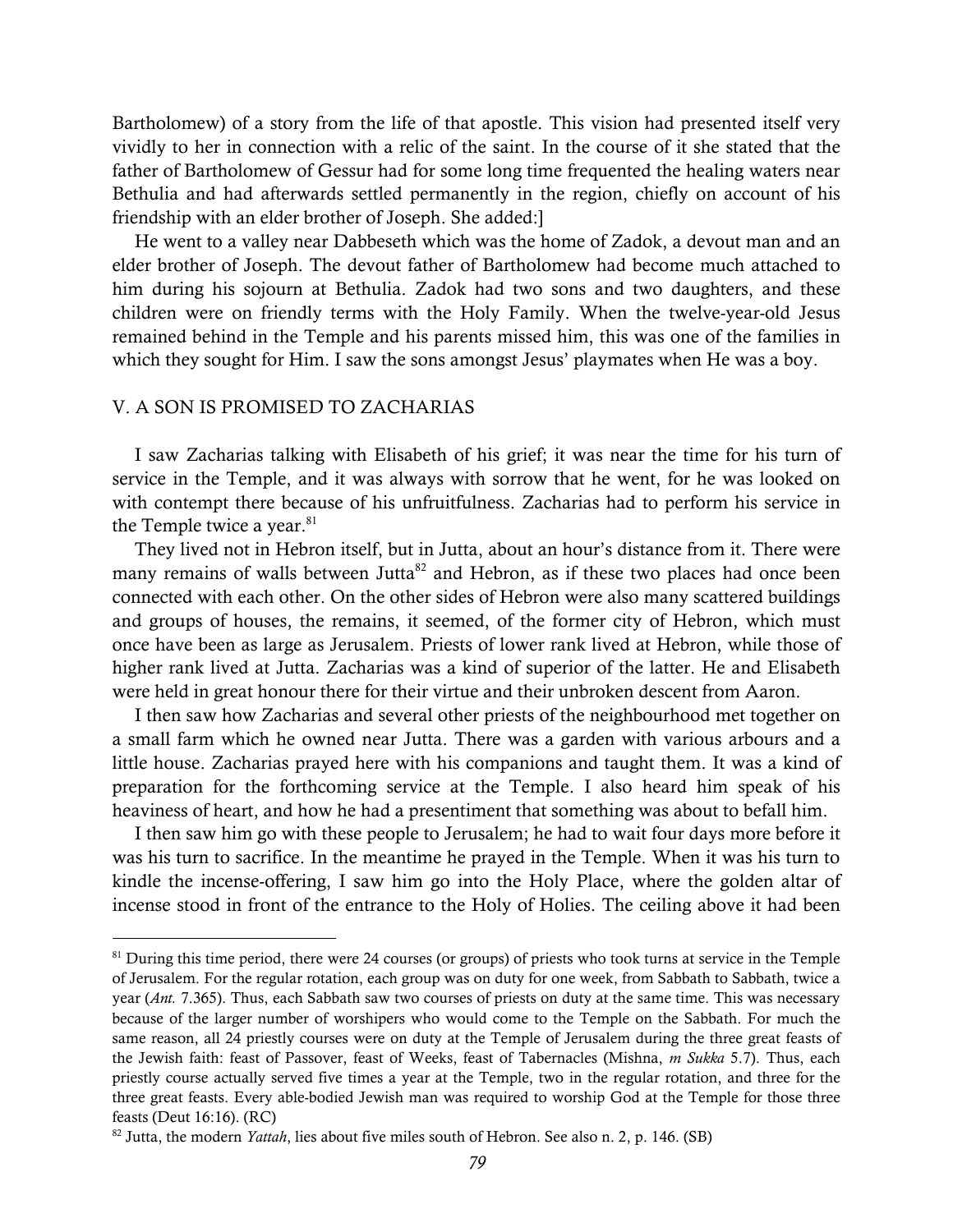opened so that one could see the sky. One could not see the sacrificing priest from outside, but one could see the smoke rising up. When Zacharias had entered, another priest said something to him and then went away.<sup>83</sup>

Now that Zacharias was alone, I saw him go through a curtain into a place where it was dark. He brought something out from there which he placed on the altar, and kindled fire to make smoke. Then I saw a radiance descending upon him from the right side of the altar, and within it a shining figure approaching him, and I saw how he sank down towards the right-hand side of the altar in alarm and at the same time rigid in ecstasy. The angel lifted him up and spoke with him for a long time, and Joachim answered him. I saw the heavens opening above Zacharias, and two angels descending and ascending as if on a ladder. His girdle was loosened and his robe was open, and it appeared to me as if one of the angels took something from him and as if the other put into his side as it were a little shining substance. That was what happened also when Joachim received the blessing of the angel for the conception of the Blessed Virgin. It was usual for the priests to leave the Holy Place as soon as they had kindled the incense-offering, so when Zacharias was so long in coming out, those praying outside became anxious. He had become dumb, and I saw him writing on a tablet before coming out. When he emerged from the Temple and came into the outer court, a crowd gathered round him and asked why he had stayed so long. But he could not speak; he waved his hands and pointed to his mouth and to the tablet, which he at once sent to Elisabeth at Jutta, to tell her of the merciful promise of God and of his own dumbness. After a short time he returned there himself; Elisabeth had also been given a revelation, but I can no longer remember what it was.

[This rather incomplete account is all that Catherine Emmerich, who was ill at the time, related on this subject; see St. Luke 1.5-25.]

## VI. MARRIAGE OF THE BLESSED VIRGIN TO JOSEPH

 $\overline{a}$ 

The Blessed Virgin lived with other virgins in the Temple under the care of pious matrons. The maidens employed themselves with embroidery and other forms of decoration of carpets and vestments, and also with the cleaning of these vestments and of the vessels used in the Temple. They had little cells, from which they could see into the Temple, and here they prayed and meditated. When these maidens were grown up, they were given in marriage. Their parents in dedicating them to the Temple had offered them entirely to God, and the devout and more spiritual Israelites had for a long time had a secret presentiment that the marriage of one of these virgins would one day contribute to the coming of the promised Messias.<sup>84</sup>

<sup>83</sup> Probably he had said to him, as was the custom, 'Kindle the incense-offering'. See Mishnah, tract. *Tamid*, 6, § 3, edit. Surenh, p. 305. (CB)

The tractate Tamid, IV-VII, describes the whole course of the daily sacrifice. This passage is in tome V, p. 305, in the edition of Surenhusius. (SB)

<sup>&</sup>lt;sup>84</sup> Although in general late Jewish writers contest the statement that women or virgins were engaged in the service of the Temple, we find confirmation that this was so partly on the authority of the Church (which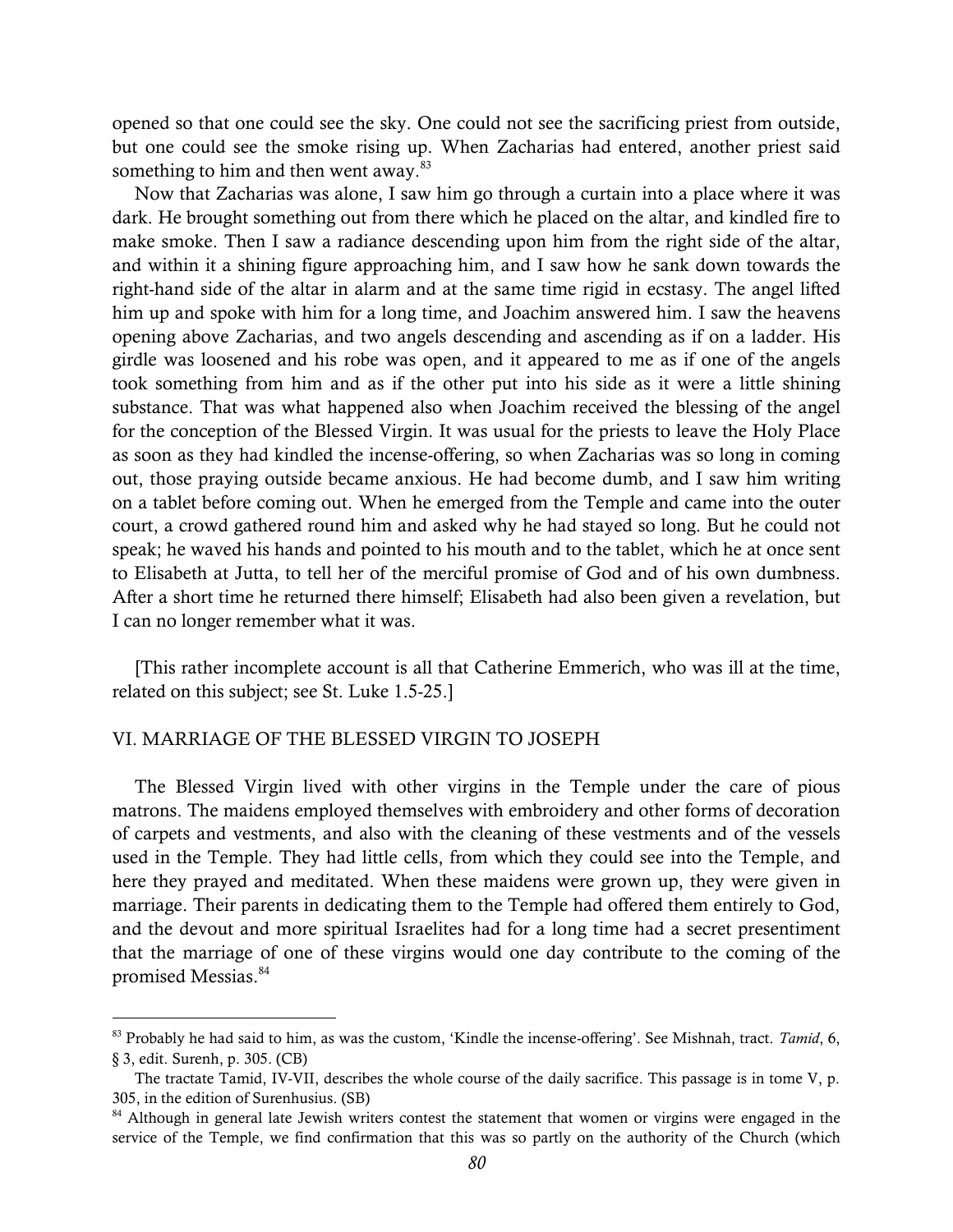When the Blessed Virgin had reached the age of fourteen and was to be dismissed from the Temple with seven other maidens to be married, I saw that her mother Anna had come to visit her there. Joachim was no longer alive and Anna had by God's command married again. When Our Lady was told that she must now leave the Temple and be married, I saw her explaining to the priests in great distress of heart that it was her desire never to leave the Temple, that she had betrothed herself to God alone and did not wish to be married. She was, however, told that it must be so.<sup>85</sup>

Hereupon I saw the Blessed Virgin supplicating God with great fervour in her praying cell. I also remember that I saw Mary, who was parched with thirst as she prayed, going down with a little jug to draw water from a fountain or cistern, and that she there heard a voice (unaccompanied by any visible appearance) and received a revelation which comforted her and gave her strength to consent to her marriage. This was not the Annunciation, for I saw that happen later in Nazareth. I must, however, once have thought that I saw the appearance of an angel here too, for in my youth I often confused this vision with the Annunciation and thought that I saw the latter happening in the Temple.<sup>86</sup>

 $\overline{a}$ 

celebrates the Feast of Our Lady's Presentation on Nov. 21st) and partly in the Bible and in ancient writings. Already in the time of Moses (see Exod. 38.8), and again in the last days of the Judges (1 Kings 2.22), we find women or virgins employed in the service of the Temple; and in the description in Ps. 67 of the bringing of the Ark of the Covenant to Mount Sion, there is an allusion in v. 26 to 'young damsels playing on timbrels'. The statement that virgins were dedicated to the Temple and brought up there is confirmed by Evodius, a pupil of the Apostles and successor of St. Peter at Antioch (it is true that this is in a letter first appearing in Nicephor, II, c. 3), who expressly refers to Our Blessed Lady in this connection. Gregory of Nyssa and John Damascene, amongst others, also mention this, while Rabbi Asarja states in his work *Imre Binah*, c. 60, that virgins devoted to God's service lived in community in the Temple. We are thus able to quote a Jewish authority for the existence of these Temple maidens. (CB)

Nicephor is the fourteenth-century Byzantine historian Nicephorus Callistus, who wrote *Ecclesiasticae Historiae*, libri XVIII. Rabbi Azariah ben Moses de Rossi (1513/4-1578) was an Italian Jew. The treatise *Imre Bina* ('words of understanding') forms a part of his chief work, *Meor Enayim* ('light of the eyes'), published at Mantua in 1574. Both are therefore very late authorities. (SB)

<sup>85</sup> In the Old Testament the state of virginity was, at least in general, not considered as meritorious. Among the countless forms of vows, which according to the Mishnah were usual amongst the Jews of old, we find no trace of any vow of chastity. As long as the coming of the Redeemer was in expectation only, a marriage rich in children was the height of blessedness and godliness on earth. See Ps. 126.3: 'The inheritance of the Lord are children; the reward, the fruit of the womb': and, for one of God's early blessings, see Deut. 7.4: 'Blessed shalt thou be among all people. No one shall be barren among you of either sex.' This explains why the priests did not yield to Mary's wish, even though instances of persons vowed to chastity, especially among the Essenes, were by no means unknown. (CB)

<sup>86</sup> It is remarkable that the apocryphal 'Protevangelium of James', which the Church has pronounced not to be genuine, states among other things that Mary journeyed from the Temple to Nazareth accompanied by several maidens. These had been given by the Temple various threads to spin, of which the scarlet and purple ones had fallen to Mary's lot. Taking a jug, she went out to draw water, and lo, a voice said to her, 'Hail, Mary', etc. Mary looked to right and left, to discover whence this voice came, and went into the house in alarm. She put down the jug, took the purple thread and laid it on her chair to work, and lo, the angel of the Lord stood before her face and said, 'Fear not, Mary', etc. Thus here, too, there is an allusion to a voice while Our Lady was fetching water, but all happens in Nazareth and is connected with the Annunciation. This event is similarly described in the apocryphal 'History of Joachim and Anna and of the birth of Mary the blessed Mother of God ever virgin and of the Childhood of the Redeemer,' printed by Thilo from a Latin MS. in the Paris library; except that in this case an interval of three days elapses between the voice at the fountain and the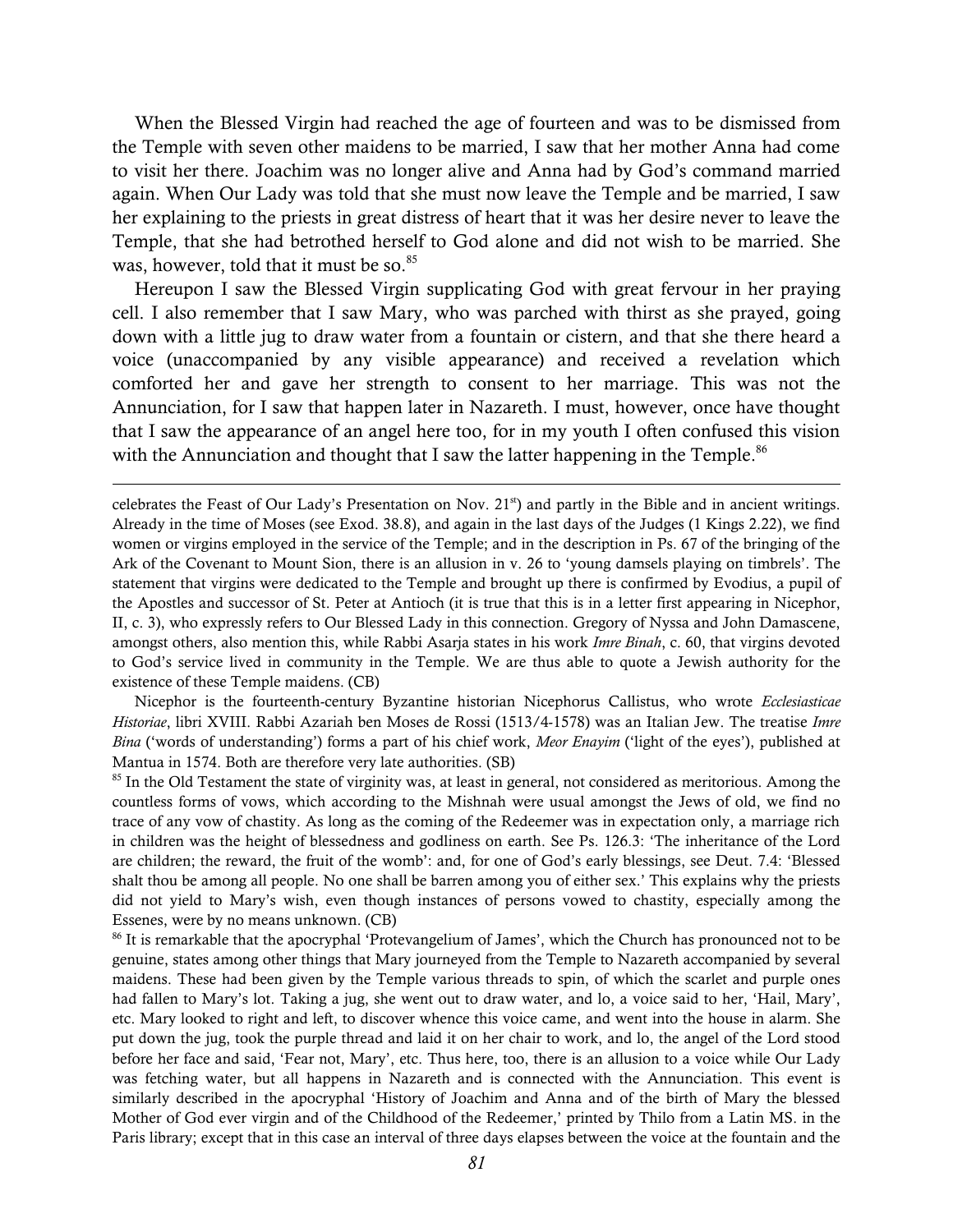I saw, too, that a very aged priest, who could no longer walk (it was doubtless the high priest), was carried on a chair by others before the Holy of Holies, and that while the incense-offering was being kindled, he read prayers from a parchment scroll lying on a stand in front of him. I saw that he was in a spiritual ecstasy and saw a vision, and that the forefinger of his hand was laid upon the passage of Isaias in the scroll: 'And there shall come forth a rod out of the root of Jesse; and a flower shall rise up out of his root.' [Isaiah 11:1]

When the old priest came to himself again, he read this passage and apprehended something from it.

Then I saw that messengers were sent throughout the land and all unmarried men of the line of David summoned to the Temple. When these were assembled in large numbers at the Temple in festal garments, the Blessed Virgin was presented to them. Among them I saw a very devout youth from the region of Bethlehem; he had always prayed with great fervour for the fulfilment of the Promise, and I discerned in his heart an ardent longing to become Mary's husband. She, however, withdrew again into her cell in tears, unable to bear the thought that she should not remain a virgin.

I now saw that the high priest, in accordance with the inner instruction he had received, handed a branch to each of the men present, and commanded each to inscribe his branch with his name and to hold it in his hands during the prayer and sacrifice. $87$ 

After they had done this, their branches were collected and laid upon an altar before the Holy of Holies, and they were told that the one among them whose branch blossomed was destined by the Lord to be married to the maiden Mary of Nazareth. While the branches lay before the Holy of Holies the sacrifice and prayer were continued, and meanwhile I saw that

appearance of the angel in salutation. (CB)

CB's note needs clarification. AC distinguishes two angelic visits, the first here at the well, at Jerusalem, with no apparition and no recorded voice (not in the Gospel), and the second, later at Nazareth, after the wedding, the Annunciation proper (Luke 1.26-38). Among the Apocryphal Gospels *Nat. Mar*. 9 simply follows St. Luke (one visit at Nazareth), while *Ps-Matt*. 9 gives the two visits, at the well and the Annunciation, at one day's interval, but with no exact indication of place, and *Protev*. II (as given here by CB) combines the episode at the well and the Annunciation, and places it all at Nazareth. J. C. Thilo published a collection of apocryphal texts at Leipzig in 1832. (SB)

<sup>&</sup>lt;sup>87</sup> The priests were probably not anticipating a miracle, but rather relying on the Providence of God. It was often the custom among the Jews to make certain decisions by the casting of lots or by some other method which relied on God's Providence. Thus, these branches were perhaps from fruit trees with closed blossoms on them. The blossoms could be reasonably expected to open soon, by Providence, not by a miracle. The first to open would be, after the manner of casting lots, God's choice to be betrothed to Mary, Virgin of the Temple.

What happened next, when a branch was given to Joseph, was an unexpected miracle. Joseph was given a dry branch, which could not possibly bloom because the branch was dead. This was perhaps a cruel joke on the part of some of the priests. Joseph was much older than Mary and might have been considered by some to be, himself, like a dry branch. Yet, by a miracle of God, the branch gave forth a beautiful blossom, more like one proper to a flower plant than to a fruit tree branch. (See *Revelations to St. Bridget*, chapter 3: "a dry rod blooming.")

Fruit trees blossom in Israel during the winter months. The method of using fruit tree branches with blossoms on them to choose a spouse for Mary, indicates that the choice of Joseph took place in winter. AC places Joseph and Mary's wedding in late January (see *The Life of Jesus Christ and Biblical Revelations*, vol. 1, p. 187. (RC)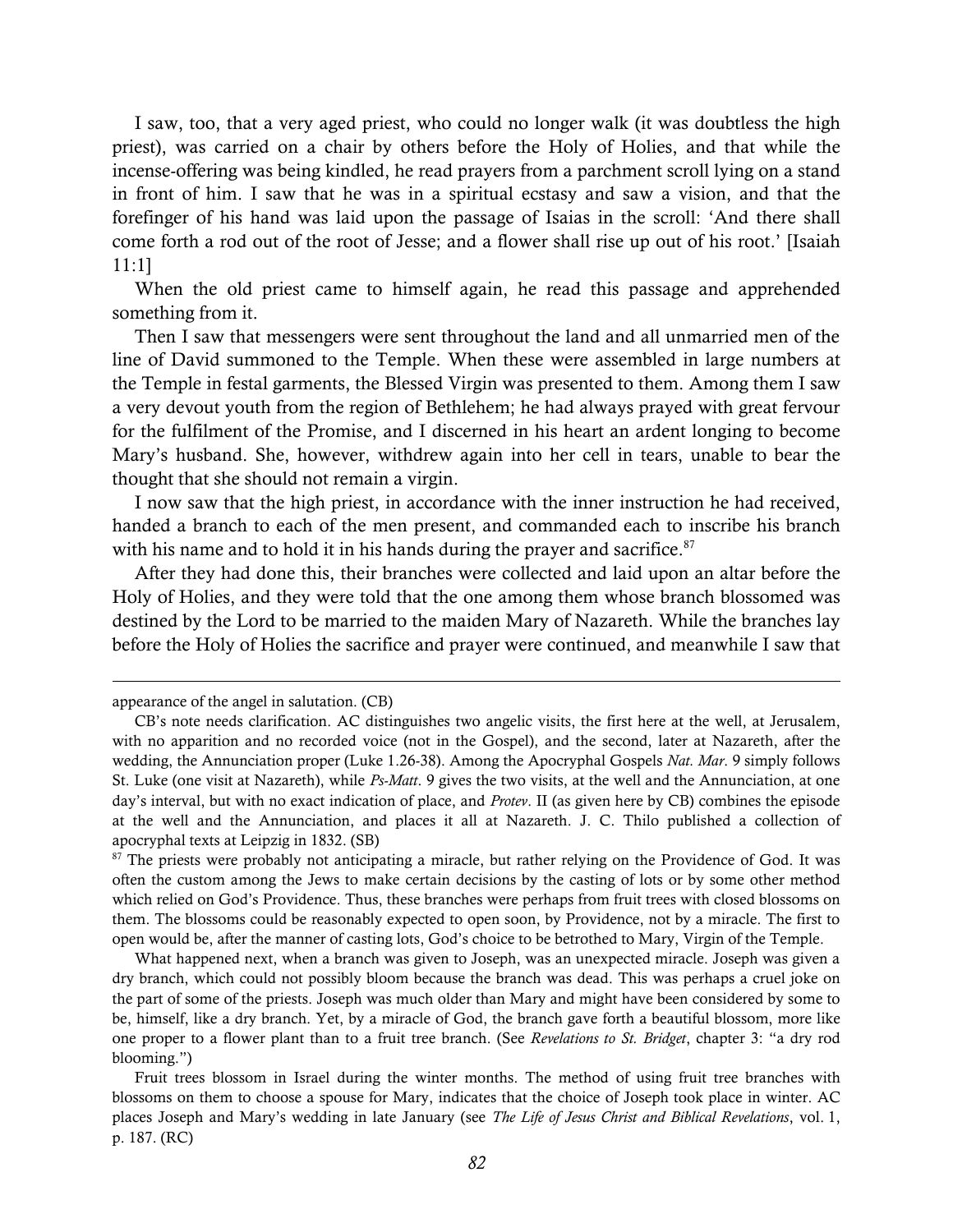youth, whose name will perhaps come back to me,<sup>88</sup> in a hall of the Temple crying passionately to God with outstretched arms. I saw him burst into tears when after the appointed interval their branches were given back to them with the announcement that none had blossomed, and therefore none of them was the bridegroom destined by God for this maiden. The men were now sent home, but that youth betook himself to Mount Carmel, to the sons of the prophets who had lived there as hermits ever since the time of Elias. From then on he spent his time in continual prayer for the fulfilment of the Promise.

I then saw the priests in the Temple making a fresh search in the ancestral tables to see whether there was any descendant of David's who had been overlooked. As they found that of six brothers registered at Bethlehem one was missing and unknown, they made search for his dwelling-place, and found Joseph not far from Samaria in a place beside a little stream, where he lived alone by the water and worked for another master. On the command of the high priest, Joseph now came, dressed in his best, to the Temple at Jerusalem. He, too, had to hold a branch in his hand during the prayer and sacrifice, and as he was about to lay this on the altar before the Holy of Holies, a white flower like a lily blossomed out of the top of it, and I saw over him an appearance of light like the Holy Ghost.<sup>89</sup> Joseph was now recognized as appointed by God to be the bridegroom of the Blessed Virgin, and was presented to her by the priests in the presence of her mother. Mary, submissive to the Will of God, accepted him meekly as her bridegroom, for she knew that all things were possible with God, who had accepted her vow to belong to Him alone, body and soul.

#### THE WEDDING

 $\overline{a}$ 

[In the course of her continuous visions of Our Lord's daily ministry, Catherine Emmerich (on September  $24<sup>th</sup>$ , 1821) saw Jesus teaching in the synagogue at Gophna, four days before His baptism. He was dwelling with the family of a head of the synagogue related to Joachim. On this occasion she heard two widows, his daughters, exchanging remembrances of the wedding of Our Lord's Mother and foster-father, at which they had been present in their youth with other relations. Of this she told what follows.]

While the two widows were recalling the wedding of Mary and Joseph as they talked together, I saw a picture of this wedding and in particular of the beautiful wedding garments of the Blessed Virgin, of which these good women could not say enough. I will tell you what I can still remember.

The wedding of Mary and Joseph, which lasted for seven or eight days, was celebrated on Mount Sion in Jerusalem in a house which was often hired out for festivities of this

<sup>&</sup>lt;sup>88</sup> He is by tradition called Agabus, and in Raphael's representation of the Betrothal of Our Lady (generally called 'Sposalizio') he is pictured as a youth breaking his staff over his knee. (CB)

<sup>89</sup> The miracle of Joseph's rod (with the dove issuing from the rod) appears in *Protev*. 9, *Ps-Matt*. 8, and (with the dove alighting on the rod) in *Nat. Mar*. 8. The name Agabus for the unsuccessful suitor is not found elsewhere. (SB)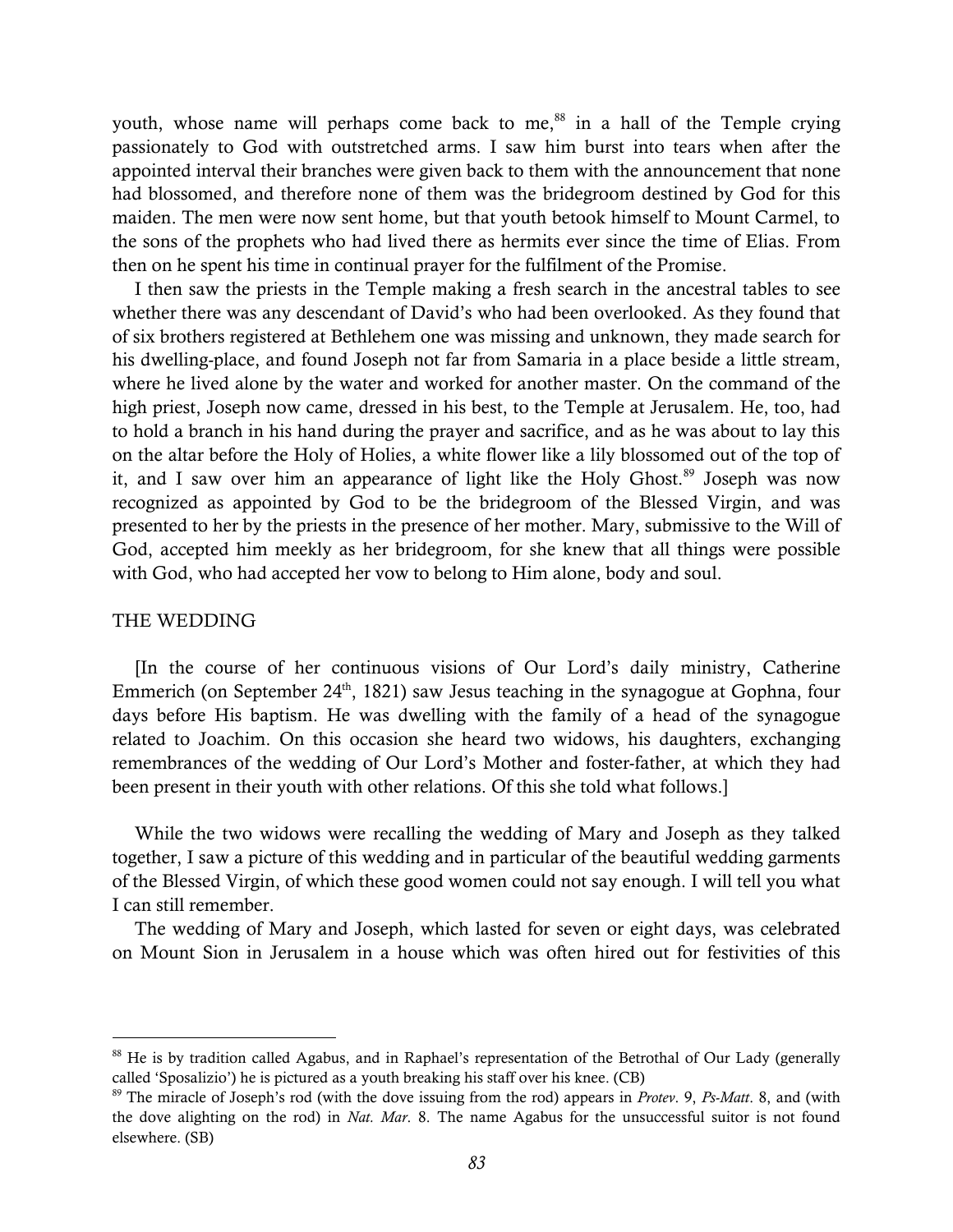kind.<sup>90</sup> Besides Mary's teachers and schoolfellows from the Temple school many relations of Anna and Joachim were present, amongst others a family from Gophna with two daughters. The wedding was very ceremonious and elaborate. Many lambs were slaughtered and sacrificed. The Blessed Virgin's wedding garments were so remarkably beautiful and splendid that the women who were present used to enjoy speaking about them even in their old age. In my vision I heard their conversation and saw the following:

I saw Mary in her wedding-dress very distinctly. She wore a white woollen undergarment without sleeves: her arms were wrapped round with strips of the same stuff, for at that time these took the place of closed sleeves. Next she put on a collar reaching from above the breast to her throat. It was encrusted with pearls and white embroidery, and was shaped like the under-collar worn by Archos the Essene, the pattern of which I cut out not long ago. Over this she wore an ample robe, open in front. It fell to her feet and was as full as a mantle and had wide sleeves. This robe had a blue ground covered with an embroidered or woven pattern of red, white, and yellow roses interspersed with green leaves, like rich and ancient chasubles. The lower hem ended in fringes and tassels, while the upper edge joined the white neck-covering. After this robe had been arranged to fall in long straight folds, a kind of scapulary was put on over it, such as some religious wear, for instance the Carmelites. This was made of white silk with gold flowers: it was half a yard wide, and was set with pearls and shining jewels at the breast. It hung in a single width down to the edge of the dress, of which it covered the opening in front. The lower edge was ornamented with fringes and beads. A similar width hung down the back, while shorter and narrower strips of the silk hung over the shoulders and arms; these four pieces, spread out round the neck, made the shape of a cross. The front and back pieces of this scapulary were held together under the arms by gold laces or little chains; the fullness of the robe was thus gathered together in front and the jewelled breast-piece pressed against it; the flowered material of the robe was a little puffed out in the openings between the laces. The full sleeves, over which the shoulderpieces of the scapulary projected, were lightly held together by bracelets above and below the elbow. These bracelets, which were about two fingers in breadth and engraved with letters, had twisted edges. They caused the full sleeves to puff out at the shoulders, elbows, and wrists. The sleeves ended in a white frill of silk or wool, I think. Over all this she wore a sky-blue mantle, shaped like a big cloak, which in its turn was covered by a sort of mourning cloak with sleeves made after a traditional fashion. These cloaks were worn by Jewish women at certain religious or domestic ceremonies. Mary's cloak was fastened at the breast, under her neck, with a brooch, above which, round her neck, was a white frill of what looked like feathers or floss silk. This cloak fell back over the shoulders, came forward again

 $90$  It was ever the practice of the Jews to celebrate certain festivities for 7 or 8 days. Passover is 7 days, plus one day for the preparation day of the Passover (Lev 23:4-8). The feast of Tabernacles is 8 days (Lev 23:33-36). The wedding of Tobias was seven days long: ". . . and Tobias' marriage was celebrated for seven days with great festivity." (Tobit 11:19). Part of the reason that such festivities went on for so long is that people would often travel significant distances for many days to arrive at the celebration. They would not want to leave for the long journey home after only a day or two. (RC)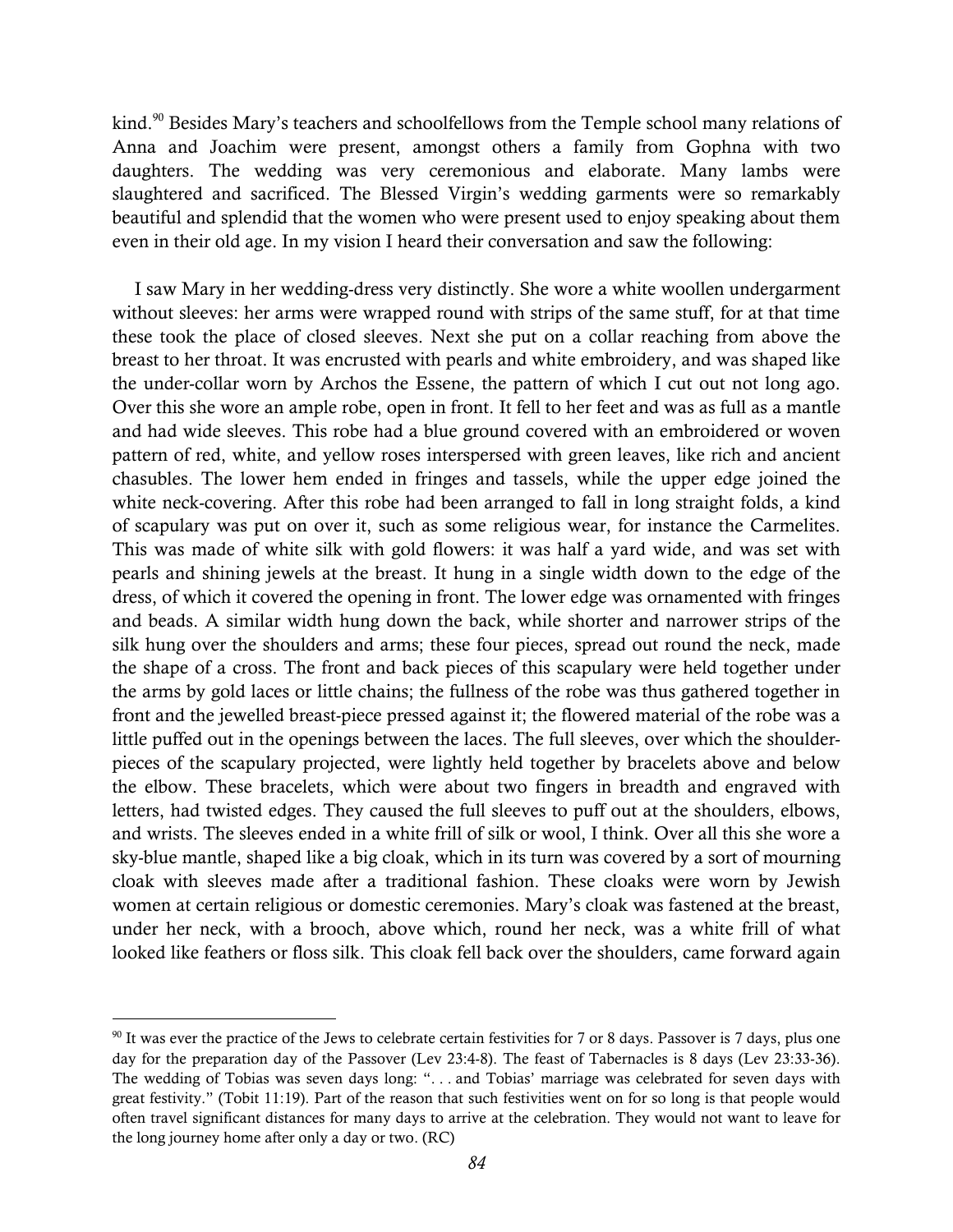at the sides, and ended at the back in a pointed train. Its edge was embroidered with gold flowers.

The adornment of her hair was indescribably beautiful. It was parted in the middle of her head and divided into a number of little plaits. These, interwoven with white silk and pearls, formed a great net falling over her shoulders and ending in a point half-way down her back. The ends of the plaits were curled inwards, and this whole net of hair was edged with a decorated border of fringes and pearls, whose weight held it down and kept it in place. Her hair was encircled by a wreath of white unspun silk or wool, three strips of the same material meeting in a tuft on the top of her head and holding it in place. On this wreath rested a crown of about a hand's-breadth, decorated with jewels and surmounted by three bands of metal crowned by a knob. This crown was ornamented in front with three pearls, one above the other, and with one pearl on each side.

In her left hand she carried a little silken wreath of red and white roses, and in her right hand, like a sceptre, a beautiful gilded torch in the shape of a candlestick without a foot. Its stern (thicker in the middle than at the ends) was decorated with knobs above and below where it was held. It was surmounted by a flat cup in which a white flame was burning.

The shoes had soles two fingers thick heightened at toe and heel. These soles were made entirely of green material, so that the foot seemed to rest on grass. Two white-and-gold straps held them fast over the instep of the bare foot, and the toes were covered by a little flap which was attached to the sole and was always worn by well-dressed women.

It was the Temple maidens who plaited Mary's beautiful hair arrangement; I saw it being done, several of them were busy with it and it went quicker than one would think. Anna had brought the beautiful clothes which Mary in her humility was unwilling to wear. After the wedding the network of hair was thrown up over her head; the crown was removed, and a milk-white veil put on her which hung down to her elbows. The crown was then put on again over this veil.

The Blessed Virgin had very abundant hair, reddish-gold in colour. Her high, delicately traced eyebrows were black; she had a very high forehead, large downcast eyes with long black lashes, a rather long straight nose, delicately shaped, a noble and lovely mouth, and a pointed chin. She was of middle height, and moved about in her rich dress very gently and with great modesty and seriousness. At her wedding she afterwards put on another dress of striped stuff, less grand, a piece of which I possess among my relics. She wore this striped dress also at Cana and on other holy occasions. She wore her wedding-dress again in the Temple several times.

Very rich people used to change their dresses three or four times at weddings. Mary in her grand garments looked like the great ladies of much later times; for instance, the Empress Helena, or even Cunegunde, although the manner in which Jewish women muffled themselves up on ordinary occasions was very different and was more after the fashion of Roman women. (In connection with these clothes I observed that very many weavers lived near the Cenacle on Mount Sion, who made many kinds of beautiful materials.)

Joseph wore a long full coat of pale blue, fastened down the front from breast to hem with laces and bosses or buttons. His wide sleeves were also fastened at the sides with laces;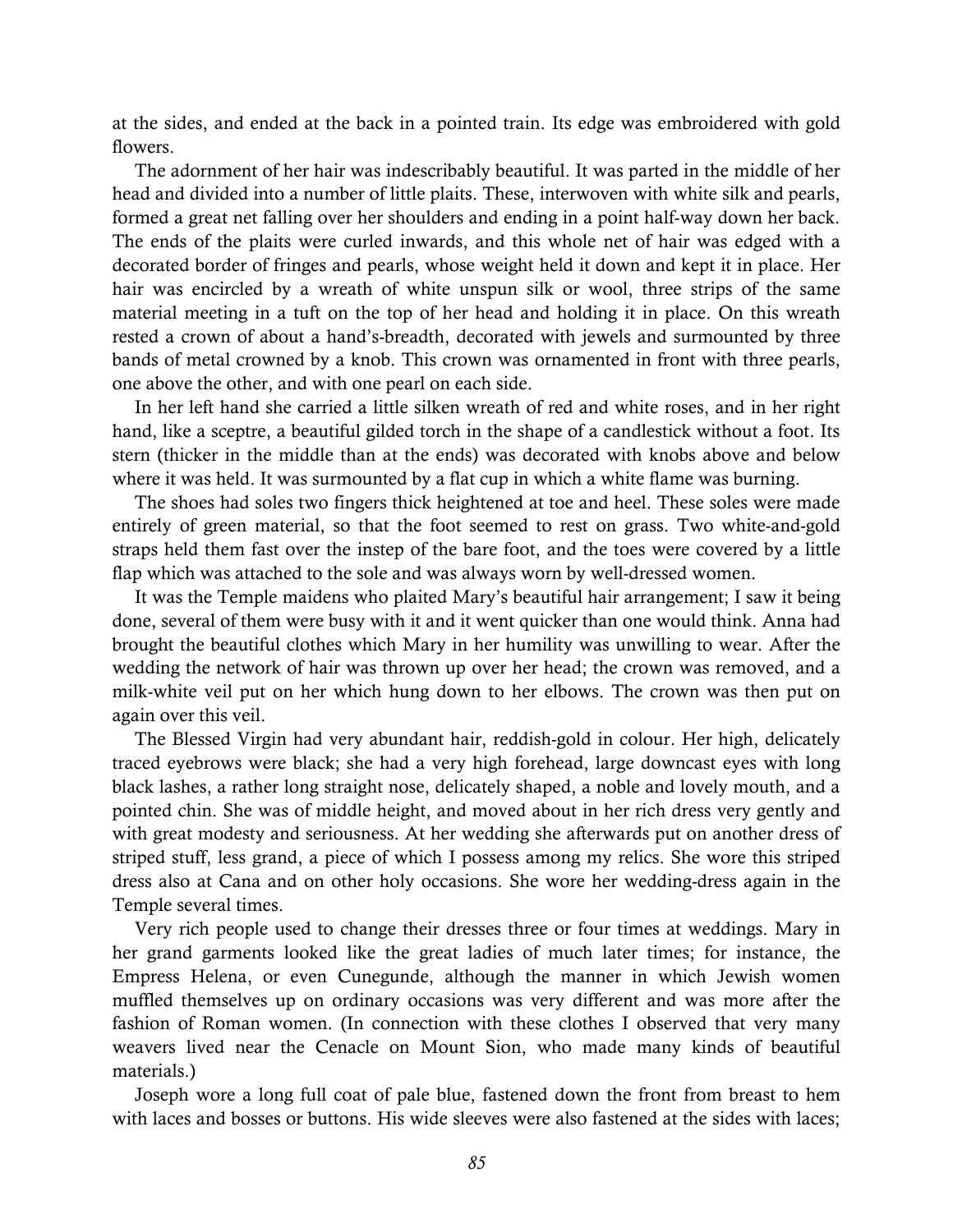they were much turned up and seemed to have pockets inside. Round his neck he wore a kind of brown collar or rather a broad stole, and two white strips hung over his breast, like the bands worn by our priests, only much longer.

I saw the whole course of the marriage of Joseph and Mary and the wedding banquet and all the festivities, but I saw so many other things at the same time, and am so ill and so disturbed in many ways, that I do not venture to say more about it for fear of confusing my account.

## OUR LADY'S WEDDING-RING

 $\overline{a}$ 

[On July 29<sup>th</sup>, 1821, Catherine Emmerich had a vision of the separate grave-clothes of Our Lord Jesus and of images of Our Lord which had been miraculously imprinted on cloths. Her visions led her through various places in which these holy relics were sometimes preserved with great honour and sometimes forgotten by men and venerated only by the angels and by devout souls. In the course of these visions she thought that she saw the Blessed Virgin's wedding-ring preserved in one of these places, and spoke of it as follows:]

I saw the Blessed Virgin's wedding-ring; it is neither of silver nor of gold, nor of any other metal; it is dark in colour and iridescent; it is not a thin narrow ring, but rather thick and at least a finger broad. I saw it smooth and yet as if covered with little regular triangles in which were letters. On the inside was a flat surface. The ring is engraved with something. I saw it kept behind many locks in a beautiful church. Devout people about to be married take their wedding-rings to touch it.

[On August 3<sup>rd</sup>, 1821, she said:] In the last few days I have seen much of the story of Mary's wedding-ring, but as the result of disturbances and pain I can no longer give a connected account of it. Today I saw a festival in a church in Italy where the wedding-ring is to be found. It seemed to me to be hung up in a kind of monstrance which stood above the Tabernacle. There was a large altar there, magnificently decorated, one saw deep into it through much silverwork. I saw many rings being held against the monstrance. During the festival I saw Mary and Joseph appearing in their wedding garments on each side of the ring, as if Joseph were placing the ring on the Blessed Virgin's finger. At the same time I saw the ring shining and as if in movement.<sup>91</sup>

<sup>&</sup>lt;sup>91</sup> When the writer copied down these words of Catherine Emmerich on Aug.  $4<sup>th</sup>$ , 1821, he could not think of any reason why she should have seen this picture on Aug.  $3<sup>rd</sup>$ . He was therefore greatly surprised at reading, several years after Catherine Emmerich's death, in a Latin document about the Blessed Virgin's wedding-ring (which is preserved in Perugia), that it is shown to the public on Aug. 3rd (III nonas Augusti). Of this probably neither of us knew anything. (CB)

Our Lady's wedding-ring is preserved at the Cathedral of Perugia in a chapel which also has a fine tabernacle (mentioned by AC) by Cesarino del Roscetto, of 1519. Cf. *Baedeker*. (SB)

Perugia is located in Umbria, Italy. The Cattedrale di San Loranzo, also called the Duomo (the Dome), houses the wedding ring of the Virgin Mary. It is said that 15 people keep 15 separate keys to open the box containing the ring. It is only shown on one day of the year and on that day the town is overrun with visitors. The ring had been kept in the Italian town of Chiusi, until the middle ages. (RC)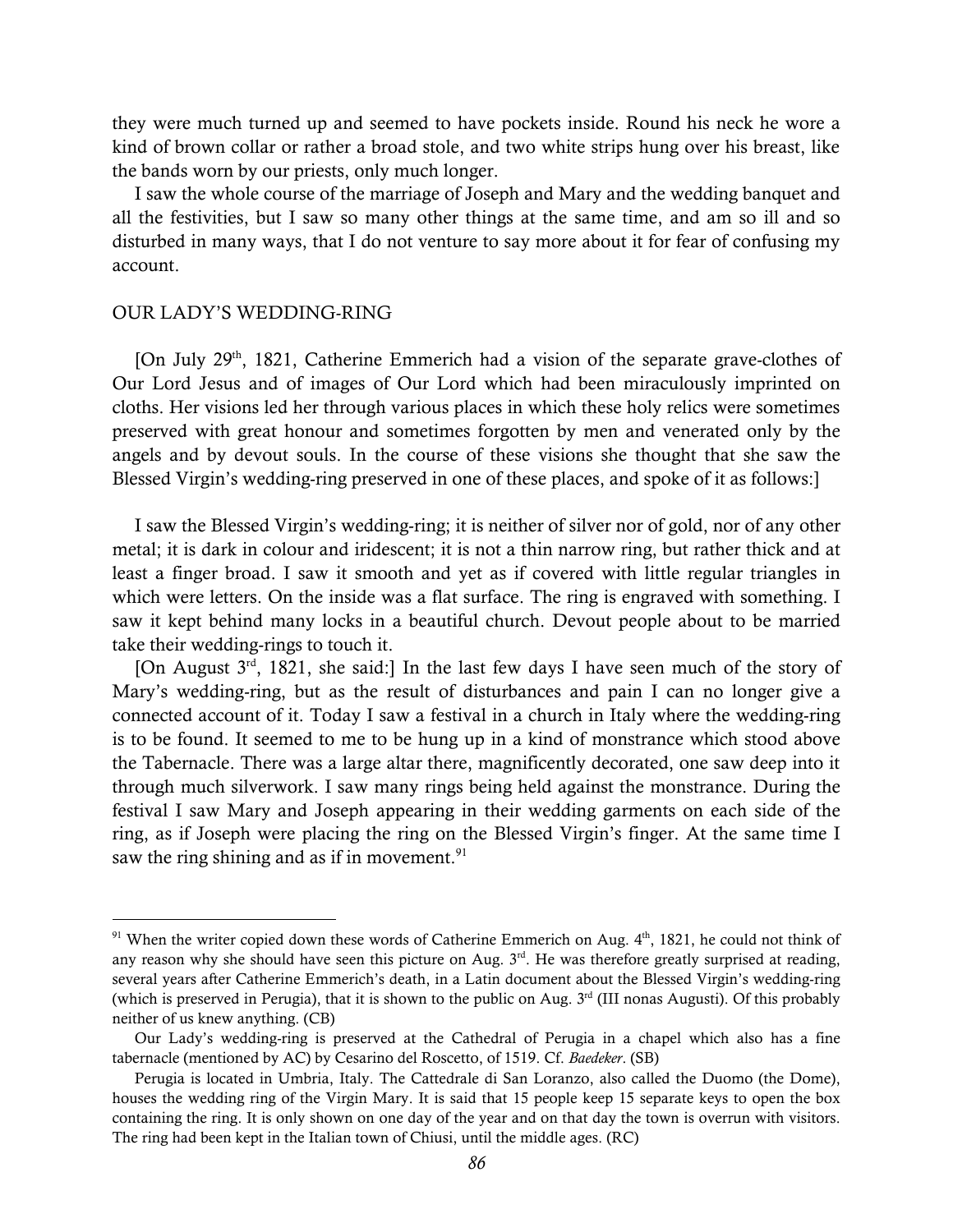To the right and left of this altar I saw two other altars, which were probably not in the same church, but were only shown to me in my vision as being together. In the altar to the right was an Ecce Homo picture of Our Lord, which a devout Roman senator, a friend of St. Peter's, had received in a miraculous manner. In the altar to the left was one of the grave-clothes of Our Lord.

When the wedding festivities were over, Anna went back to Nazareth with her relations, and Mary also went there, accompanied by several of her playmates who had been discharged from the Temple at the same time as her. They left the city in a festal procession. I do not know how far the maidens accompanied her. They once more spent the first night in the Levites' school at Bethoron. Mary made the return journey on foot.

Joseph went to Bethlehem after the wedding in order to settle some family affairs there. He did not come to Nazareth until later.

## FROM MARY'S RETURN HOME TO THE ANNUNCIATION

[Catherine Emmerich always had these visions of the story of the Holy Family on the days appointed by the Church for their celebration; nevertheless, the date on which she saw some of these events sometimes differed from the ecclesiastical feast-days. For instance, she saw the real historical date of the birth of Christ a whole month earlier, on November  $25<sup>th</sup>$ , which according to her visions coincided with the tenth day of the month Kislev in that year. Fifteen days later she saw Joseph keeping for several days the Feast of the Dedication of the Temple, or the Feast of Lights (which began on the  $25<sup>th</sup>$  day of the month Kislev) by burning lights in the cave of the Crib. From this it follows that she saw the Feast of the Annunciation also a month earlier, i.e. on February  $25<sup>th</sup>$ . It was in the year 1821 that Catherine Emmerich first gave an account of this event. She was seriously ill at that time, and her statement was therefore somewhat fragmentary to begin with.

[She had stated earlier that Joseph did not go to Nazareth immediately after the wedding, but had journeyed to Bethlehem to arrange certain family affairs. Anna and her second husband and the Blessed Virgin with some of her playmates went back to Galilee to Anna's home, which was about an hour's distance from Nazareth. Anna arranged for the Holy Family the little house in Nazareth, which also belonged to her, the Blessed Virgin still living with her in the meantime during Joseph's absence. Before communicating her vision of the Annunciation, Catherine Emmerich recounted two fragments of earlier visions, whose significance we can only conjecture. Some time after the marriage of the Blessed Virgin to Joseph she recounted, still in a very weak state after a serious illness:]

I had sight of a festival in Anna's house. I noticed her second husband, some six guests besides the ordinary household, and some children collected with Joseph and Mary round a table on which stood goblets. The Blessed Virgin was wearing a coloured cloak, woven with red, blue, and white flowers like ancient chasubles. She had a transparent veil and over it a black one. This festival seemed to he a continuation of the wedding festival.

[She related no more about this, and one may suppose that it was the meal taken when the Blessed Virgin left her mother after Joseph's arrival and moved into the house in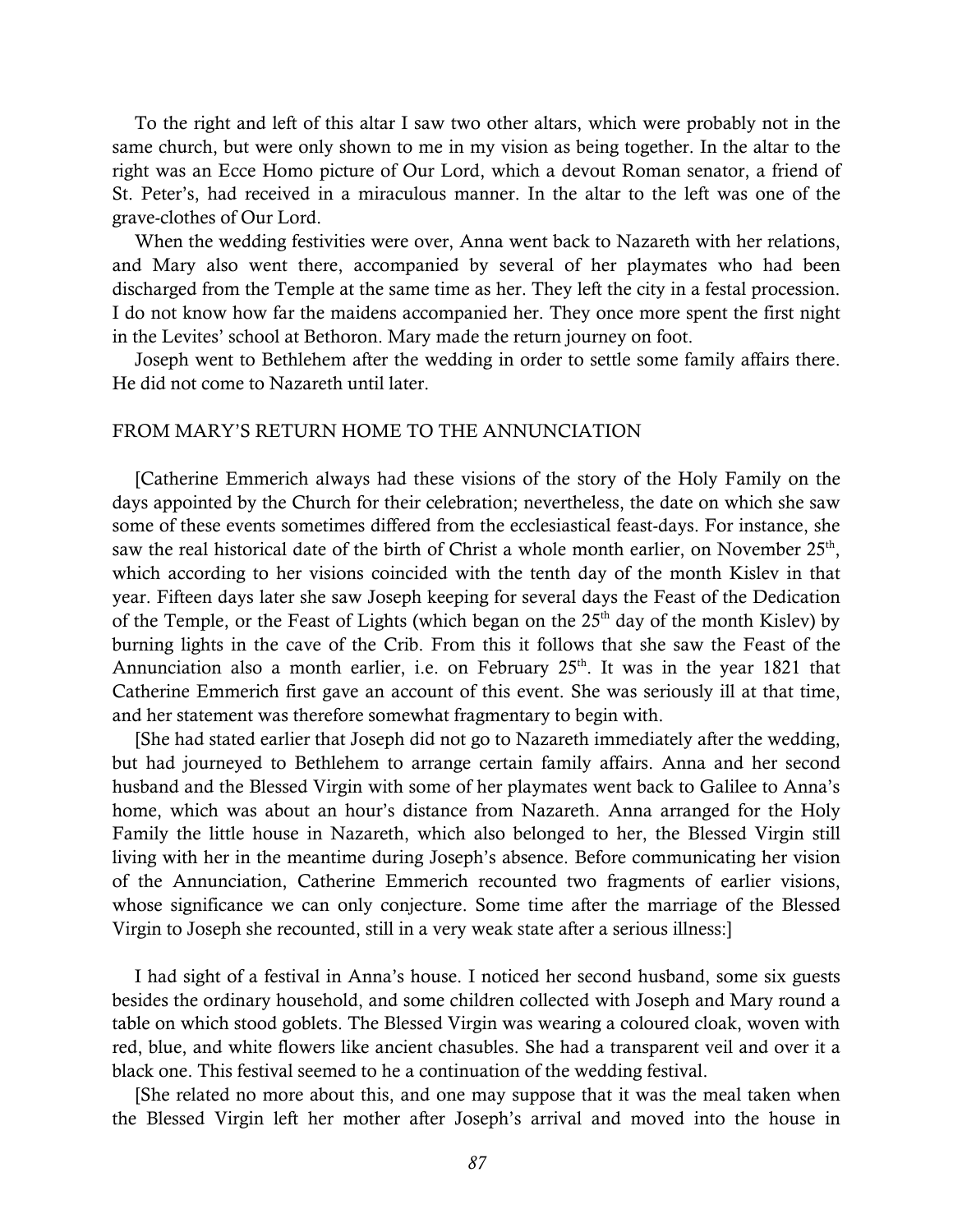Nazareth with him. Next day she related:] Last night in my vision I was looking for the Blessed Virgin, and my guide brought me into the house of her mother Anna, which I recognized in all its details. I no longer found Joseph and Mary there. I saw Anna preparing to go to the nearby Nazareth, where the Holy Family now lived. She had a bundle under her arm to take to Mary. She went over a plain and through a thicket to Nazareth, which lies in front of a hill. I went there, too. Joseph's house was not far from the gate; it was not so large as Anna's house. A quadrangular fountain to which several steps led down was nearby, and there was a small square court before the house. I saw Anna visiting the Blessed Virgin and giving her what she had brought. I saw, too, that Mary shed many tears and accompanied her mother, when she returned home, for part of the way. I noticed St. Joseph in the front part of the house in a separate room.

# VII. THE ANNUNCIATION

[On March 25<sup>th</sup>, 1821, Sister Emmerich said:] Last night I saw the Annunciation as a Feast of the Church, and was once more definitely informed that at this moment the Blessed Virgin had already been with child for four weeks. This was expressly told me because I had already seen the Annunciation on the  $25<sup>th</sup>$  of February, but had rejected the vision and had not related it. Today I again saw the exterior circumstances of the whole event.

Soon after the Blessed Virgin's marriage I saw her in Joseph's house in Nazareth, where I was taken by my guide. Joseph had gone away with two donkeys, I think to fetch either his tools or something that he had inherited. He seemed to me to be on his way home. Anna's second husband and some other men had been at the house in the morning, but had gone away again. Besides the Blessed Virgin and two girls of her own age (I think they were playfellows from the Temple), I saw in the house Anna and her widowed cousin, who worked for her as serving-maid and later went with her to Bethlehem after Christ's birth.

The whole house had been newly fitted out by Anna. I saw these four women going busily about the house and then walking at leisure together in the courtyard. Towards evening I saw them come back into the house and stand praying at a little round table. Then, after eating some vegetables set before them, they separated. Anna went to and fro in the house for some time still, busying herself with household matters. The two girls went to their separate room, and Mary, too, went into her bedchamber.

The Blessed Virgin's bedchamber was in the back part of the house, near the hearth, which was here placed, not in the centre as in Anna's house, but rather on one side. The entrance to the bedchamber was beside the kitchen. Three steps, not level but sloping, led up to it, for the floor of this part of the house rested on a raised ledge of rock. The wall of the room facing the door was rounded, and in this rounded part (which was shut off by a high wicker screen) was the Blessed Virgin's bed, rolled up. The walls of the room were covered up to a certain height with wickerwork, rather more roughly woven than the light movable screens. Different-coloured woods had been used to make a little chequered pattern on them. The ceiling was formed by intersecting beams, the spaces between being filled with wickerwork decorated with star-patterns.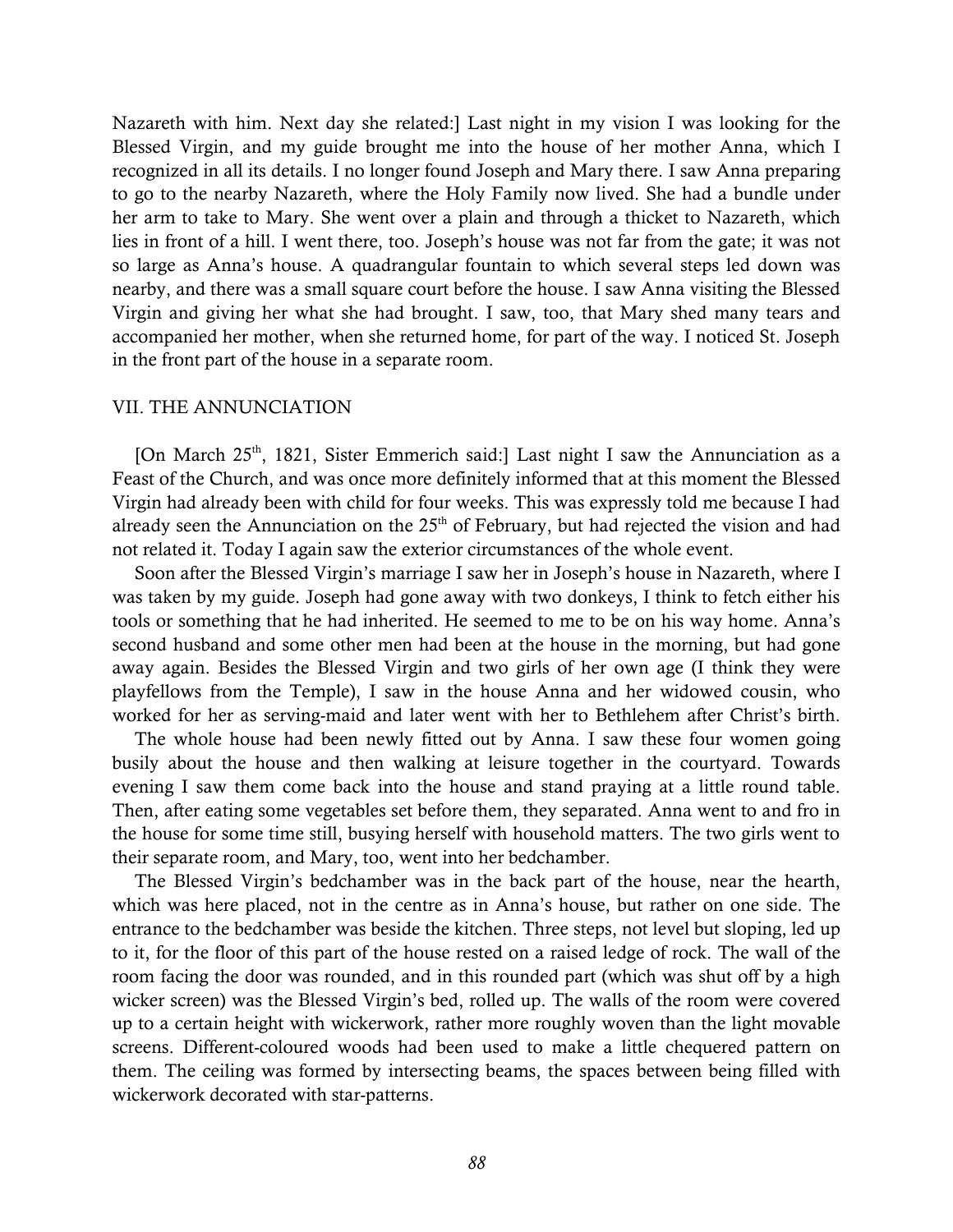I was brought into this room by the shining youth who always accompanies me, and I will relate what I saw as well as such a poor miserable creature is able.

The Blessed Virgin came in and went behind the screen before her bed, where she put on a long white woollen praying-robe with a broad girdle, and covered her head with a yellowish white veil. Meanwhile the maid came in with a little lamp, lit a many-branched lamp hanging from the ceiling, and went away again. The Blessed Virgin then took a little low table which was leaning folded up against the wall and placed it in the middle of the room. As it leant against the wall it was just a movable table-leaf hanging straight down in front of two supports. Mary lifted up this leaf and pulled forward half of one of the supports (which was divided), so that the little table now stood on three legs. The table-leaf supported by this third leg was rounded. This little table was covered with a blue-and-red cloth, finished with a hanging fringe along the straight edge of the table. In the middle of the cloth there was a design, embroidered or quilted; I cannot remember whether it was a letter or an ornament. On the round side of the table was a white cloth rolled up, and a scroll of writing also lay on the table.

Our Lady put up this little table in the middle of the room, between her sleeping-place and the door, rather to the left, in a place where the floor was covered by a carpet. Then she put in front of it a little round cushion and knelt down with both hands resting on the table. The door of the room was facing her on the right, and she had her back to her sleepingplace.

Mary let the veil fall over her face and crossed her hands (but not her fingers) before her breast. I saw her fervently praying thus for a long time, with her face raised to heaven. She was imploring God for redemption, for the promised King, and beseeching Him that her prayer might have some share in sending Him. She knelt long in an ecstasy of prayer; then she bowed her head on to her breast.

But now at her right hand there poured down such a mass of light in a slanting line from the ceiling of the room that I felt myself pressed back by it against the wall near the door. I saw in this light a shining white youth, with flowing yellow hair, floating down before her. It was the Angel Gabriel. He gently moved his arms away from his body as he spoke to her. I saw the words issuing from his mouth like shining letters; I read them and I heard them. Mary turned her veiled head slightly towards the right, but she was shy and did not look up. But the angel went on speaking, and as if at his command Mary turned her face a little towards him, raised her veil slightly, and answered. The angel again spoke and Mary lifted her veil, looked at him and answered with the holy words: 'Behold the handmaid of the Lord, be it done unto me according to thy word.'

The Blessed Virgin was wrapped in ecstasy. The room was filled with light; $92$  I no longer saw the glimmer of the burning lamp, I no longer saw the ceiling of the room. Heaven seemed to open, a path of light made me look up above the angel, and at the source of this stream of light I saw a figure of the Holy Trinity in the form of a triangular radiance streaming in upon itself. In this I recognized—what can only be adored and never expressed—Almighty God, Father, Son and Holy Ghost, and yet only God Almighty.

 $92$  The tradition about the light at the Annunciation is preserved in the liturgy (Mar. 25<sup>th</sup>, Resp. ii): *'Et expavescit Virgo de lumine*.' (SB)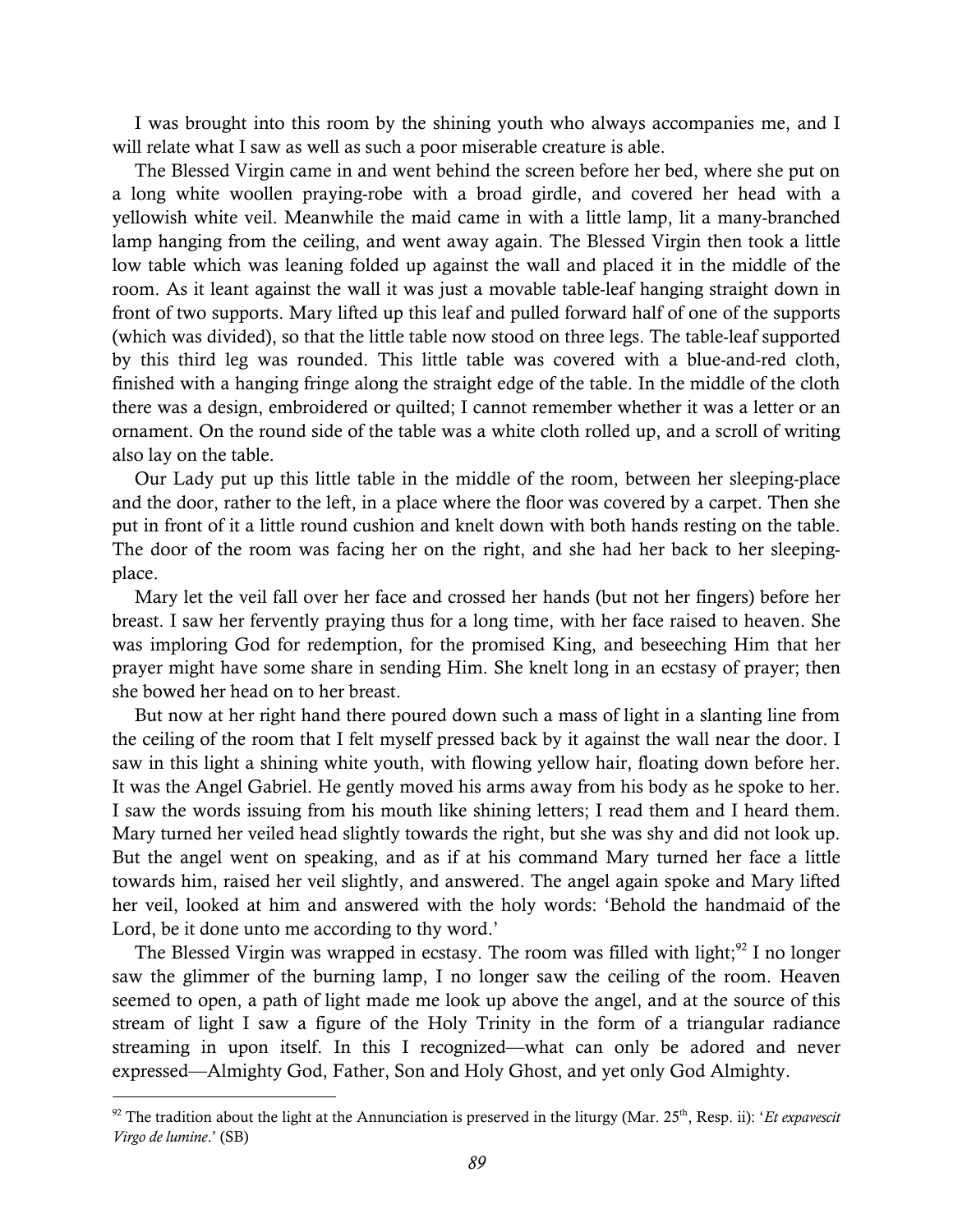As soon as the Blessed Virgin had spoken the words, 'Be it done unto me according to thy word', I saw the Holy Ghost in the appearance of a winged figure, but riot in the form of a dove as usually represented. The head was like the face of a man, and light was spread like wings beside the figure, from whose breast and hands I saw three streams of light pouring down towards the right side of the Blessed Virgin and meeting as they reached her. This light streaming in upon her right side caused the Blessed Virgin to become completely transfused with radiance and as though transparent; all that was opaque seemed to vanish like darkness before this light. In this moment she was so penetrated with light that nothing dark or concealing remained in her; her whole form was shining and transfused with light. After this penetrating radiance I saw the angel disappear, with the path of light out of which he had come. It was as if the stream of light had been drawn back into heaven, and I saw how there fell from it on to Our Lady, as it was drawn back, a shower of white rose-buds each with its little green leaf.

While I was seeing all this in Mary's chamber, I had a strange personal sensation. I was in a state of constant fear, as if I was being pursued, and I suddenly saw a hideous serpent crawling through the house and up the steps to the door by which I was standing. The horrible creature had made its way as far as the third step when the light poured down on the Blessed Virgin. The serpent was three or four feet long, had a broad flat head and under its breast were two short skinny paws, clawed like bat's wings, on which it pushed itself forward. It was spotted with all kinds of hideous colours, and reminded me of the serpent in the Garden of Eden, only fearfully deformed. When the angel disappeared from Our Lady's room, he trod on this monster's head as it lay before the door, and it screamed in so ghastly a way that I shuddered. Then I saw three spirits appear who drove the monster out in front of the house with blows and kicks.

After the angel had disappeared, I saw the Blessed Virgin wrapped in the deepest ecstasy. I saw that she recognized the Incarnation of the promised Redeemer within herself in the form of a tiny human figure of light, perfectly formed in all its parts down to its tiny fingers.

Here in Nazareth it is otherwise than in Jerusalem, where the women must remain in the outer court and may not enter the Temple, where only the priests may go into the Holy Place. Here in Nazareth, here in this church, a virgin is herself the Temple, and the Most Holy is within her, and the high priest is within her, and she alone is with Him. Oh, how lovely and wonderful that is, and yet so simple and natural! The words of David in the  $45<sup>th</sup>$ Psalm were fulfilled: 'The Most High hath sanctified His own tabernacle; God is in the midst thereof, it shall not be moved.'

It was at midnight that I saw this mystery happen. After a little while Anna with the other women came into Mary's room. They had been wakened by a strange commotion in nature. A cloud of light had appeared above the house. When they saw the Blessed Virgin kneeling under the lamp in an ecstasy of prayer, they respectfully withdrew. After some time I saw the Blessed Virgin rise from her knees and go to her little altar against the wall. She unrolled the picture hanging on the wall which represented a veiled human form—the same picture that I had seen in Anna's house when she was making ready for Our Lady's journey to the Temple. She lit the lamp on the wall and stood praying before it. Scrolls lay before her on a high desk. Towards morning I saw her go to bed.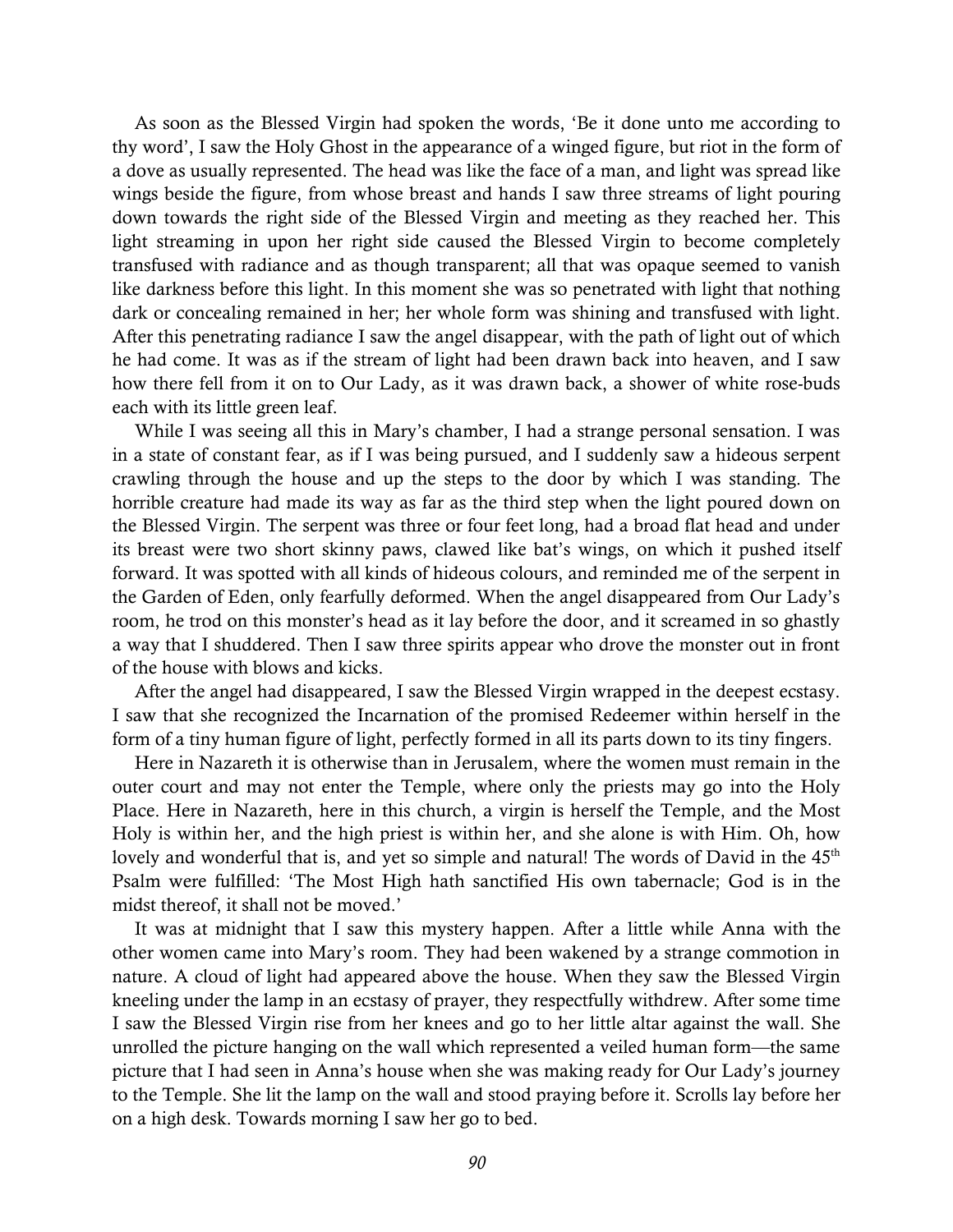My guide now led me away; but when I came into the little court before the house, I was seized with terror, for that fearful snake was lurking there in hiding. It crept towards me and tried to shelter in the folds of my dress. I was in dreadful fear; but my guide snatched me hurriedly away, and those three spirits reappeared and smote the monster. I still seem to hear with a shudder its appalling shrieks.

That night, as I contemplated the Mystery of the Incarnation, I was taught many things. Anna was given the grace of interior knowledge. The Blessed Virgin knew that she had conceived the Messias, the Son of the Most High. All that was within her was open to the eyes of her spirit. But she did not then know that the Throne of David His father, which was to be given Him by the Lord God, was a supernatural one; nor did she then know that the House of Jacob, over which He was, as Gabriel declared, to rule for all eternity, was the Church, the congregation of regenerated mankind. She thought that the Redeemer would be a holy king, who would purify His people and give them victory over Hell. She did not then know that this King, in order to redeem mankind, must suffer a bitter death.

It was made known to me why the Redeemer deigned to remain nine months in His Mother's womb and to be born as a little child, and why it was not His will to appear as perfect and beautiful as the newly-created Adam; but I can no longer explain this clearly. I can, however, remember this much—that it was His will to re-consecrate man's conception and birth which had been so sadly degraded by the Fall. The reason why Mary became His Mother and why He did not come sooner was that she alone, and no creature before her or after her, was the pure Vessel of Grace, promised by God to mankind as the Mother of the Incarnate Word, by the merits of whose Passion mankind was to be redeemed from its guilt. The Blessed Virgin was the one and only pure blossom of the human race, flowering in the fullness of time. All the children of God from the beginning of time who have striven after salvation contributed to her coming. She was the only pure gold of the whole earth. She alone was the pure immaculate flesh and blood of the whole human race, prepared and purified and ordained and consecrated through all the generations of her ancestors, guided, guarded, and fortified by the Law until she came forth as the fullness of Grace. She was preordained in eternity and passed through time as the Mother of the Eternal. [See Proverbs 8.22-35.]

At the Incarnation of Christ the Blessed Virgin was a little over fourteen years old. Christ reached the age of thirty-three years and three times six weeks. I say three times six, because that figure was in that moment shown to me three times one after the other.<sup>93</sup>

<sup>&</sup>lt;sup>93</sup> AC said: "I learnt for certain that Mary was three years and three months old" (p. 66) at the time of her entrance into the service of the Temple in early November. Thus, Mary was born in early August (see note 70). Mary's age at the time of Christ's Incarnation, counting from her birth in early August, was about 14 years and six months. Since life begins at conception, Mary's true age is counted from her Immaculate Conception. Mary's age at the time of Christ's Incarnation, counting from her conception in early November, was about 15 years and three months.

AC saw this vision of 33 years and six weeks at a time when she was receiving other visions pertaining to the Incarnation of Christ. Therefore, the 33 years and six weeks is to be counted from the Incarnation on February 25. The vision was shown three times for emphasis. AC mistakenly interpreted the vision to mean that the six weeks should be multiplied times three, because she was counting the length of Christ's life from His Birth, instead of from His Incarnation. She knew that Christ was crucified at the start of Passover, in the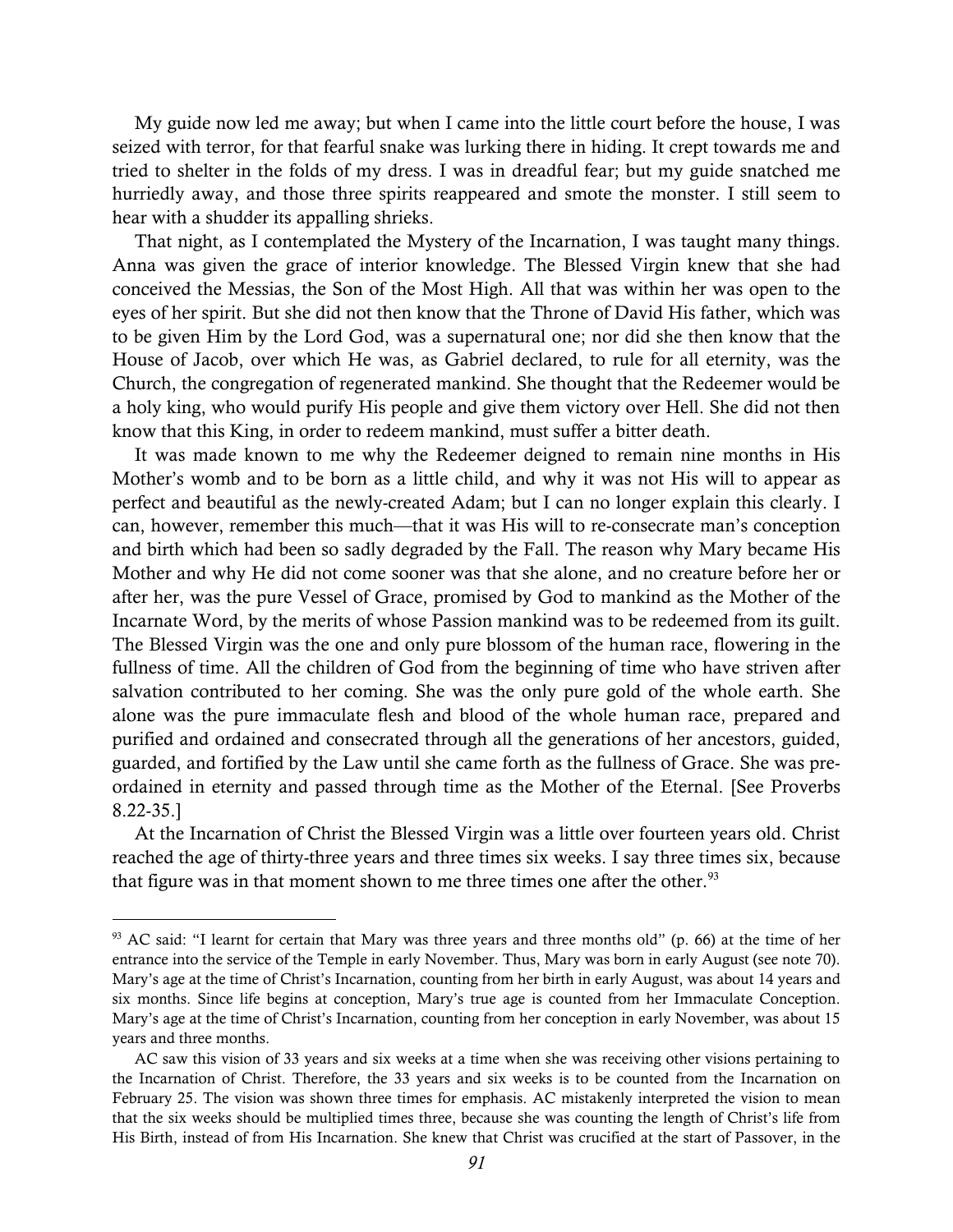# VIII. THE VISITATION  $94$

 $\overline{a}$ 

Some days after the Annunciation St. Joseph returned to Nazareth and made further arrangements for working at his craft in the house; he had never lived in Nazareth before and had not spent more than a few days there. Joseph knew nothing of the Incarnation; Mary was the Mother of the Lord, but also the handmaid of the Lord, and she kept His secret in all humility. When the Blessed Virgin felt that the Word was made Flesh in her, she was conscious of a great desire to pay an immediate visit to her cousin Elisabeth at Jutta near Hebron, whom the angel had told her was now six months with child.<sup>95</sup> As the time was now drawing near when Joseph wished to go up to Jerusalem for the Passover, Our Lady decided to accompany him in order to help Elisabeth in her pregnancy. Joseph therefore started with the Blessed Virgin on the journey to Jutta.

[Catherine Emmerich described the following single scenes from the journey of Joseph and Mary to Elisabeth; but it must be understood that owing to her illness and to various interruptions very many gaps occur in her account. She gave no description of their departure, but only a few pictures from successive days of their journey, which we here transcribe.]

They travelled in a southerly direction and had a donkey with them, on which Mary rode from time to time. Some baggage was packed on to it, amongst which was a striped sack of Joseph's (it seemed to me to be knitted) in which was a long brownish garment of Mary's with a sort of hood. This garment was fastened in front with ribbons. Mary put it on when she went into the Temple or into a synagogue. On the journey she wore a brown woollen undergarment, and over this a grey dress with a girdle. Her head-covering was yellowish in colour. They made the long journey rather quickly. I saw them, after they had crossed the plain of Esdraelon in a southerly direction, entering the house of a friend of Joseph's father in the town of Dothan, on a hill. He was a well-to-do man and came from Bethlehem. His father was called brother by Joseph's father, though he was not really his brother, but he came of David's line through a man who was, I think, also a king and was called Ela, Eldoa, or Eldad, I cannot remember clearly which it was.<sup>96</sup> There was much trading in this place.

springtime, but adding six weeks to Nov. 25 does not bring us to spring, unless it is multiplied by three. Her error was in counting Christ's age from birth, rather than conception.

<sup>&</sup>lt;sup>94</sup> The Visitation: Luke 1.39-56. St. Joseph's worries: Matt. 1.18-25. (SB)

<sup>&</sup>lt;sup>95</sup> Actually, Elizabeth was in her sixth month, meaning that she had completed five months, but had not yet completed six months, since the conception of John the Baptist (cf. Lk 1:36). (RC)

<sup>&</sup>lt;sup>96</sup> Catherine Emmerich saw Jesus at Dothan in this house on Nov.  $2<sup>nd</sup>$  (the 12<sup>th</sup> day of the month Marchesvan) of the thirty-first year of His Life. He was healing the dropsy of Issachar, the fifty-year-old husband of the daughter of this family, whose name was Salome. On that occasion Issachar spoke of the visit of Joseph and Mary here mentioned. The descendant of David whose name is given uncertainly by Catherine Emmerich as Eldoa or Eldad, and whom she describes as being the link between Joseph's and Salome's families, might perhaps have been Elioda or Eliada, a son of David's, mentioned in II Kings 5.16, and in I Paralipomenon 3.8. Although it may seem natural that Catherine Emmerich should confuse various name-sounds, such confusion should not necessarily always be assumed. Hebrew proper names have a very definite signification; but since the same signification can be conveyed in speaking by several different expressions, one person may often bear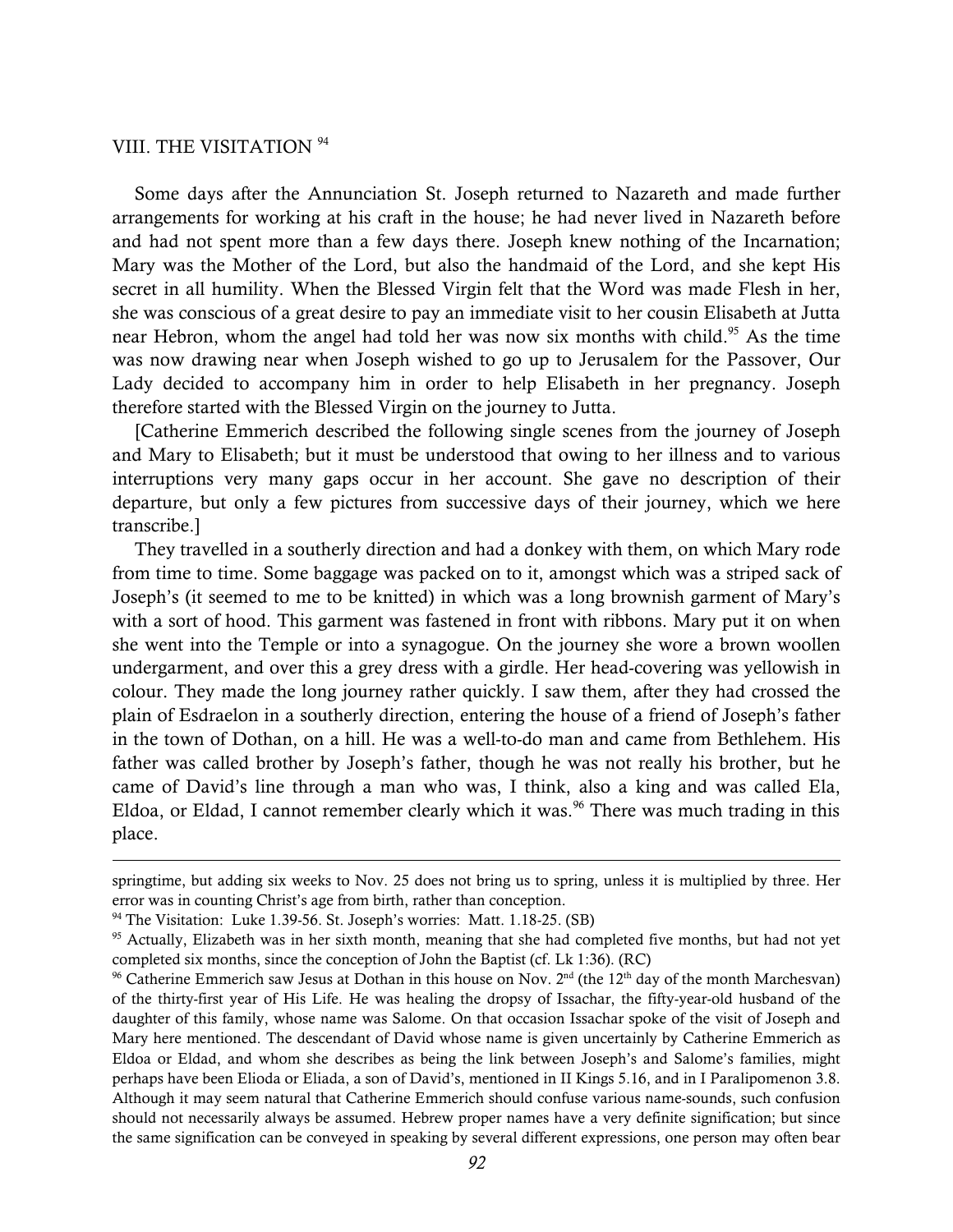Once I saw them spending the night in a shed; and one evening, when they were still twelve hours distant from Zacharias' dwelling, I saw them in a wood, going into a hut of wattle-work, on which green leaves and beautiful white flowers were growing. This hut was meant for travellers: beside the loads in that country are many open arbours like this, and even solid buildings. Travellers can spend the night in them, or shelter from the heat and prepare the food which they have brought with them. Some of these shelters are looked after by a family living near at hand who are ready to supply any needs in return for a small payment.

[Here there seems to be a gap in the account. Probably the Blessed Virgin was present with Joseph at the Passover in Jerusalem, and did not go to Elisabeth until after that; for while Joseph's journey to the Feast is mentioned above, we are told later that Zacharias reached home, after attending the Passover, the day before the Visitation.]

They did not go direct from Jerusalem to Jutta, but made a detour to the east in order to avoid the crowds. They passed near a little town two hours distant from Emmaus, and took roads which Jesus often travelled in the years of His ministry. They still had two hills to pass. Between these two hills I once saw them sitting and resting. They were eating bread and mixing in their drinking water drops of balsam which they had collected on their way. It was very hilly here. They passed over-hanging rocks with great caves in which were all kinds of strange stones. The valleys were very fertile. Then their path led them through wood, moorland, meadows, and fields. Towards the end of their journey I particularly noticed a plant with little delicate green leaves and with flower-clusters of nine little palered, closed bells or vessels. There was something in these with which I had to do but what it was I cannot remember.<sup>97</sup>

[The following visions were communicated by Catherine Emmerich partly at the time of the Feast of the Visitation in July 1820 and partly at a time when she had heard the words of Eliud, an aged Essene from Nazareth. Eliud accompanied Jesus on His journey to His Baptism by John in September of the first year of His ministry, and told Him many things about the history of His parents and of His earliest childhood, for Eliud was intimate with the Holy Family.]

Zacharias' house was on the top of a hill by itself. Other houses stood in groups round about. Not far off a biggish stream flowed down from the mountain. It seemed to me to be

different names. Thus we find a son of David's sometimes called Elishua ('God helpeth') and sometimes Elishama ('God heareth'); and Eldea or Eldaa may mean 'God cometh' just as much as Eliada. The uncertain mention of this descendant of David's as being also a king need not surprise us, for there can be no doubt that David's sons or descendants administered the government in the vassal states. (CB)

The Vulgate forms of the name of David's son are Elisua in II Kings (Sam.) 5.15, and Elisama in I Par. 3.6. In Hebrew, Elishua ('God saveth') and *Elishama* ('God heareth'). The name of the son Elioda or Eliada is in both places *Elyada*, which with its by-forms means 'God knoweth'. (SB)

<sup>97</sup> A learned friend tells me that this flower is probably the cypress-cluster (*Lawsonia spinosa inermis, Linn*.) mentioned in the Canticle of Canticles, 1.13: 'A cluster of cypress my love is to me in the vineyards of Engaddi.' Mariti, in his journey through Syria and Palestine, mentions this shrub and its flowers in the region here traversed by the Blessed Virgin. He describes the leaves as smaller and more delicate than those of the myrtle; the flowers are, he says, rose-red and the flower-cluster shaped like a bunch of grapes. This agrees with the general description given by Catherine Emmerich. (CB)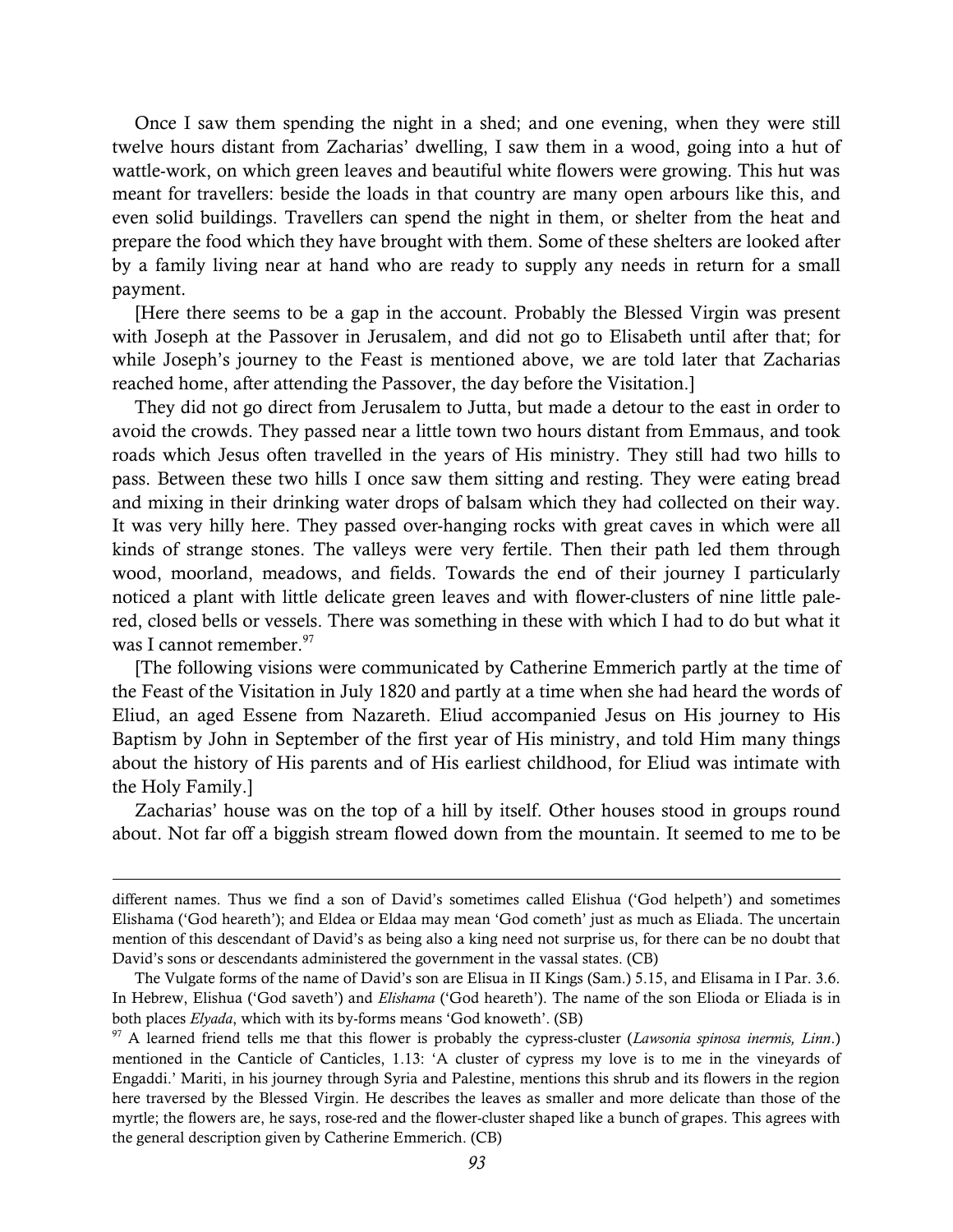the moment when Zacharias was returning home from the Passover at Jerusalem. I saw Elisabeth, moved by great longing, going out of her house for a considerable distance on the way to Jerusalem; and I saw how alarmed Zacharias was, as he made his way home, to meet Elisabeth on the road so far from home in her condition. She told him that she was so agitated in her heart because she could not help thinking all the time that her cousin Mary of Nazareth was coming to her. Zacharias tried to remove this impression from her mind and explained to her, by signs and by writing on a tablet, how unlikely it was that a newly married woman should undertake so long a journey just then. They went back to the house together. Elisabeth was, however, unable to abandon her expectation, for she had learnt in a dream that one of her family had become the mother of the promised Messias. She had at once thought of Mary, had longed to see her, and had in spirit perceived her in the distance on her way to her. She had made ready a little room to the right of the entrance and had placed seats in it. On the following day she sat there for a long time waiting and gazing out of the house, watching for the coming visitor. Then she got up and went a long way on the road to meet her.

Elisabeth was a tall aged woman with a small, delicate face. Her head was wrapped in a veil. She only knew the Blessed Virgin by hearsay. Mary saw her from far off and recognized her at once. She ran to meet her, while Joseph discreetly remained behind. Mary was already among the neighbours' houses, whose inhabitants, moved by her marvellous beauty and struck by a supernatural dignity in her whole being, withdrew shyly as she and Elisabeth met. They greeted each other warmly with outstretched hands, and at that moment I saw a shining brightness in the Blessed Virgin and as it were a ray of light passing from her to Elisabeth, filling the latter with wonderful joy. They did not stay near the people in the houses, but went, holding each other by the arm, through the outer court towards the house. At the door Elisabeth once more made Mary welcome, and they then went in. Joseph, who came into the court leading the donkey, handed it over to a manservant and went to Zacharias in an open hall at the side of the house. He greeted the venerable old priest with great humility. Zacharias embraced him warmly and spoke with him by writing on his tablet, for he was dumb since the angel had appeared to him in the Temple. Mary and Elisabeth, after passing through the house-door, came into a hall which, it seemed to me, was also the kitchen. Here they took each other by both arms, Mary greeted Elisabeth very warmly and each pressed her cheek against the other's. Again I saw a radiance stream from Mary into Elisabeth, whereby the latter was transfused with light. Her heart was filled with holy joy. She stepped back, her hand raised, and exclaimed full of humility, joy and exaltation: 'Blessed art thou among women and blessed is the fruit of thy womb. And whence is this to me that the mother of my Lord should come to me? For behold as the voice of thy salutation sounded in my ears, the infant in my womb leaped for joy. And blessed art thou that hast believed, because those things shall be accomplished that were spoken to thee by the Lord.'

As she said the last words she led Mary into the little room which she had prepared, so that she might sit down and rest after her journey. It was only a few paces away. Mary let go Elisabeth's arm, which she had clasped, crossed her hands over her breast and uttered the *Magnificat* with exaltation.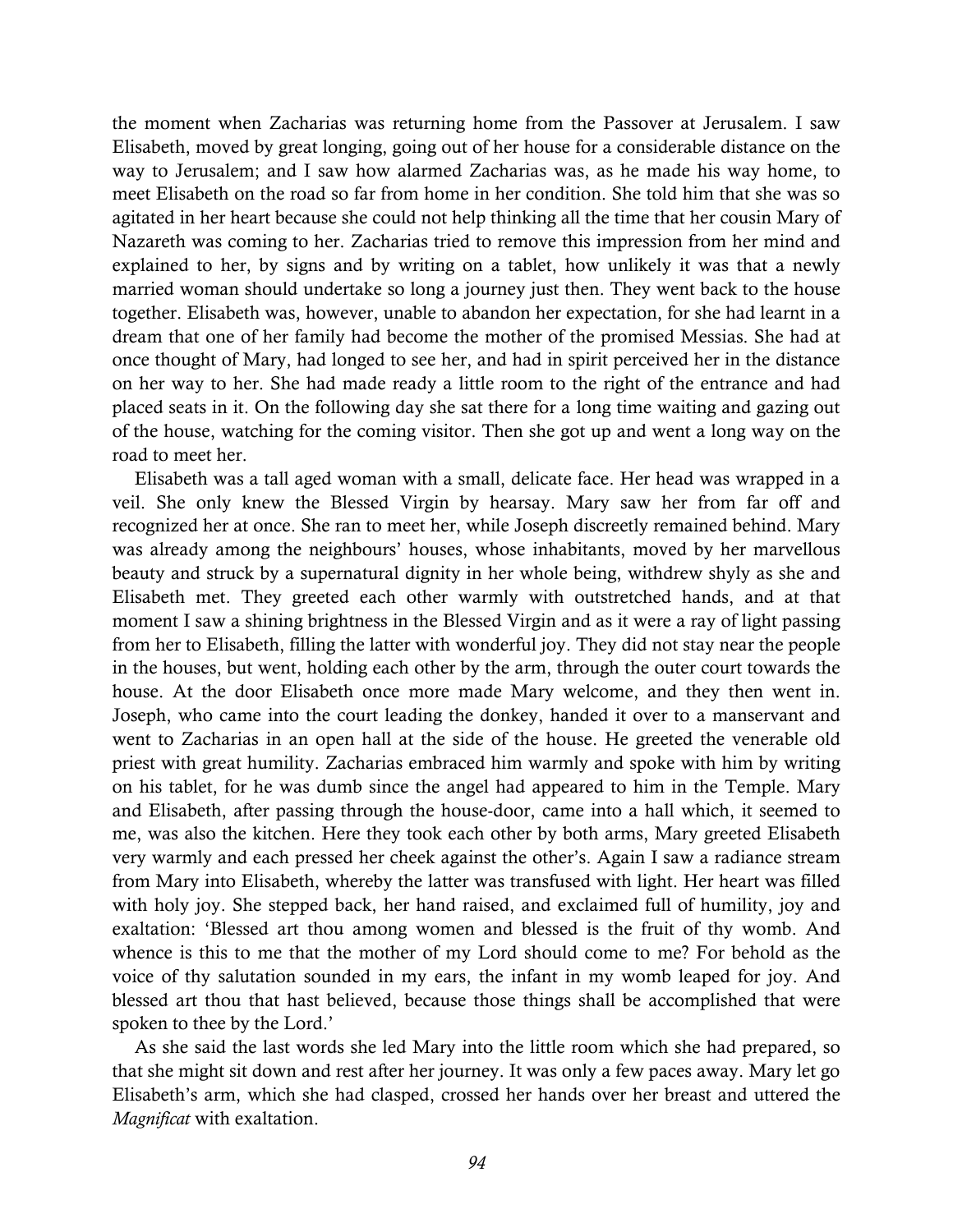(When the aged Essene Eliud conversed with Jesus, as mentioned above, about this event, I heard him expounding the whole of Mary's song of praise in a wonderful manner. I feel myself, however, incapable of repeating this explanation.)

I saw that Elisabeth followed in prayer the whole of the *Magnificat* in a similar state of exaltation; afterwards they sat down on quite low seats with a table before them, also low, on which stood a little goblet. Oh, I was so blissfully happy, I prayed with them the whole time, and then I sat down near at hand: oh, I was so happy! [Catherine Emmerich recounted this in the morning as if it had happened on the previous day. In the afternoon she said in her sleep:] Joseph and Zacharias are now together and are talking about the nearness of the Messias according to the fulfilment of the prophecies. Zacharias is a tall handsome old man, dressed as a priest; he answers always with signs or by writing on a tablet. They are sitting in an open hall at the side of the house, looking on to the garden. Mary and Elisabeth are sitting in the garden on a carpet under a big spreading tree; behind it is a fountain from which water streams if one pulls at a tap. I see grass and flowers round them, and trees with little yellow plums. They are both eating little fruits and little loaves from Joseph's knapsack; what touching simplicity and frugality! There are two maidservants and two menservants in the house; I see them moving about here and there. They are preparing a table with food under a tree. Zacharias and Joseph come and eat a little. Joseph wanted to go back to Nazareth at once; but I think he is going to stay a week. He knows nothing of Our Lady being with child. Mary and Elisabeth were silent about it; in the depths of their being, there was a secret understanding between them. Several times in the day, and especially before meals when they were all together, the two holy women said a kind of litany. Joseph prayed with them, and I saw then a cross appear in the midst between the two women (although as yet there was no cross); it was indeed as though two crosses visited each other.

[On July 3<sup>rd</sup> she related as follows:] Yesterday evening they ate all together. They sat under a tree in the garden by the light of a lamp till nearly midnight. Then I saw Joseph and Zacharias alone in a place of prayer. I saw Mary and Elisabeth in their little room. They stood opposite each other, as if wrapt in ecstasy, and said the *Magnificat* in prayer together. Besides the clothes already described the Blessed Virgin wore a transparent black veil as well, which she lowered when speaking with men. Today Zacharias took St. Joseph to another garden at some distance from the house. Zacharias is very orderly and precise in all he does. This garden is rich in beautiful trees and abundant fruit and is very well kept. A shady alley leads through the middle of it. At the end of the garden there is a little hidden summer-house with a door at the side. In the top of this little house are window openings closed by sliding shutters. In it is a wicker couch cushioned with moss or other delicate plants. I also saw two white statues in it, of the size of children. I do not quite know how they came to be there or what they signified, but they seemed very like Zacharias and Elisabeth, only very much younger.

This afternoon I saw Mary and Elisabeth working together in the house. The Blessed Virgin took part in all the household work. She made preparations for the child that was expected. I saw them both working together, they were knitting a big coverlet for Elisabeth's lying-in. Jewish women used coverlets like these when in child-bed; an inner lining was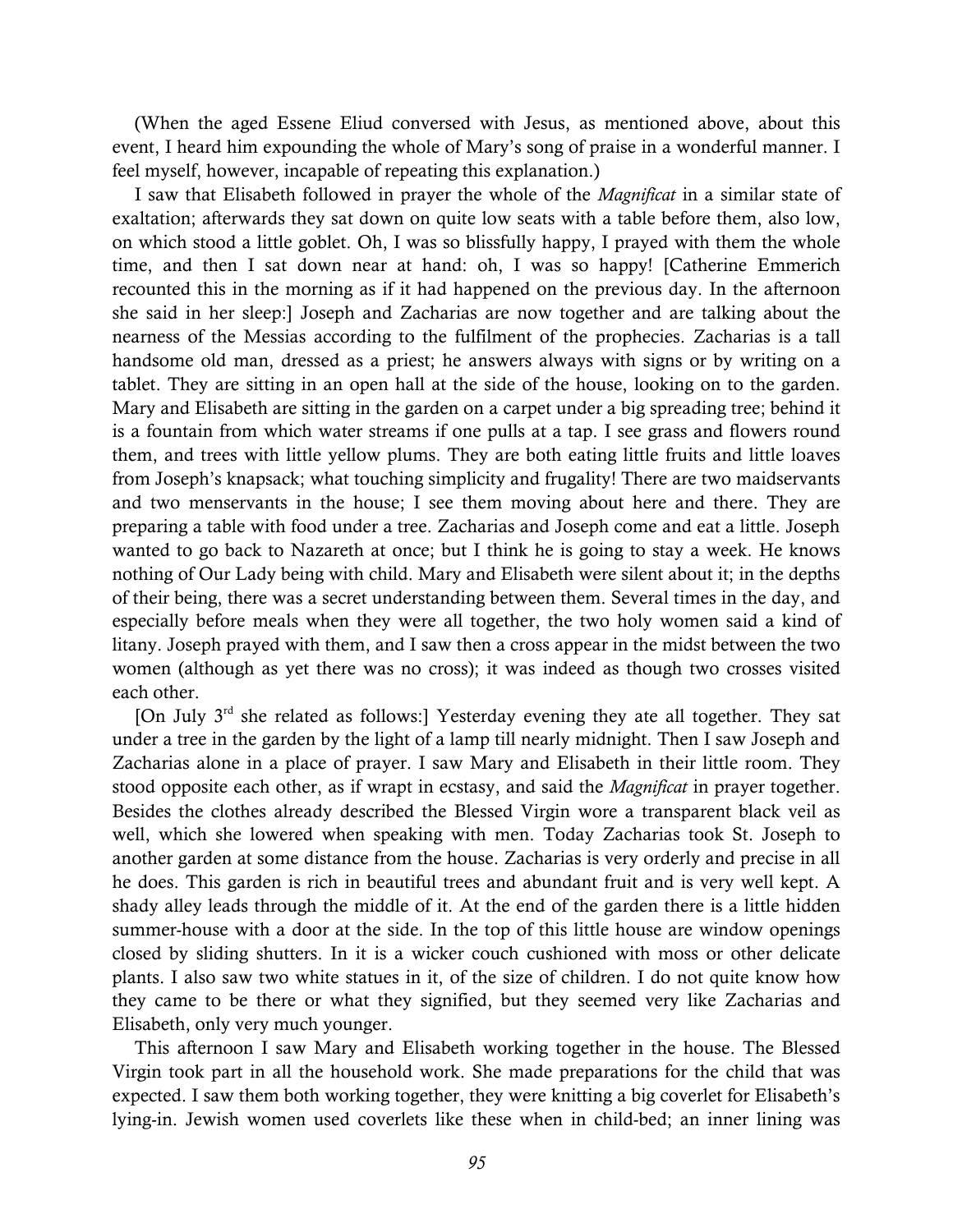fastened to the middle of it so that the mother could be wrapped up together in it with her child. It was as if she were in a little boat or in a big shoe, wrapped up herself like a child in swaddling-clothes. She was supported on pillows and could sit upright or lie down as she liked. The edges of the coverlet were sewn with flowers and texts. Mary and Elisabeth prepared also many different things as presents for the poor when the child was born. (I see Anna often sending her maidservant to look after everything in the house at Nazareth during the absence of the Holy Family. I saw her there once herself.)

[On July 4<sup>th</sup> she said:] Zacharias has gone with Joseph for a walk in the fields. His house stands by itself on a hill, it is the best house in the neighbourhood. Others lie scattered around. Mary is rather tired, she is alone with Elisabeth in the house.

[O July  $5<sup>th</sup>$  she said:] I saw Zacharias and Joseph spending last night in the garden which is distant from the house, either sleeping in the summer-house, or praying out of doors in the garden. At dawn they returned to the house. I saw Elisabeth and the Blessed Virgin in the house. Every morning and evening they joined together in prayer and recited the *Magnificat*, which Mary had received from the Holy Ghost at Elisabeth's greeting of her. With the Angel's salutation the Blessed Virgin was consecrated as the Church. With the words 'Behold the handmaid of the Lord, be it done to me according to thy word', the Word entered into her, saluted by the Church, by His maidservant. God was now in His Temple, Mary was now the Temple and the Ark of the New Covenant. Elisabeth's greeting and the movement of John beneath his mother's heart was the first act of worship of the community in the presence of this Holy Thing. When the Blessed Virgin uttered the *Magnificat*, the Church of the New Covenant, of the new Espousals, celebrated for the first time the fulfilment of the divine promises of the Old Covenant, of the old Espousals, and poured forth thanks with a *Te Deum laudamus*. Ah, who can express the wonder of seeing the devotion of the Church towards the Saviour even before His Birth!

Tonight, as I watched the two holy women at their prayers, I had many visions and explanations of the *Magnificat* and of the coming of the Blessed Sacrament in the present condition of the Blessed Virgin. The illness from which I am now suffering and many disturbances have made me quite forget all that I saw. From the passage in the *Magnificat* 'He hath shewed might in His arm' onwards there appeared to me all kinds of pictures from the Old Testament symbolic of the most holy Sacrament of the Altar. Amongst them was a picture of Abraham sacrificing Isaac and of Isaias announcing something to a wicked king who scorned it. I have forgotten this. I saw many things from Abraham to Isaias and from Isaias to the Blessed Virgin, and in everything I always saw the coming of the Blessed Sacrament to the Church of Jesus Christ, who was Himself still resting under His Mother's heart.<sup>98</sup>

[After Catherine Emmerich had said this, she recited the Litany of the Holy Ghost and the hymn *Veni Sancte Spiritus* and fell asleep smiling. After a while she said with great fervour:] I must do nothing more at all today and must allow nobody in, then I shall see again all that I have forgotten. If I can only have complete quiet, I shall be able to perceive and relate the holy mystery of the Ark of the Covenant and the holy Sacrament of the Old

<sup>&</sup>lt;sup>98</sup> The message of Isaias which she has forgotten is beyond doubt his prophecy to King Achaz: Is. 7.3-25. (CB)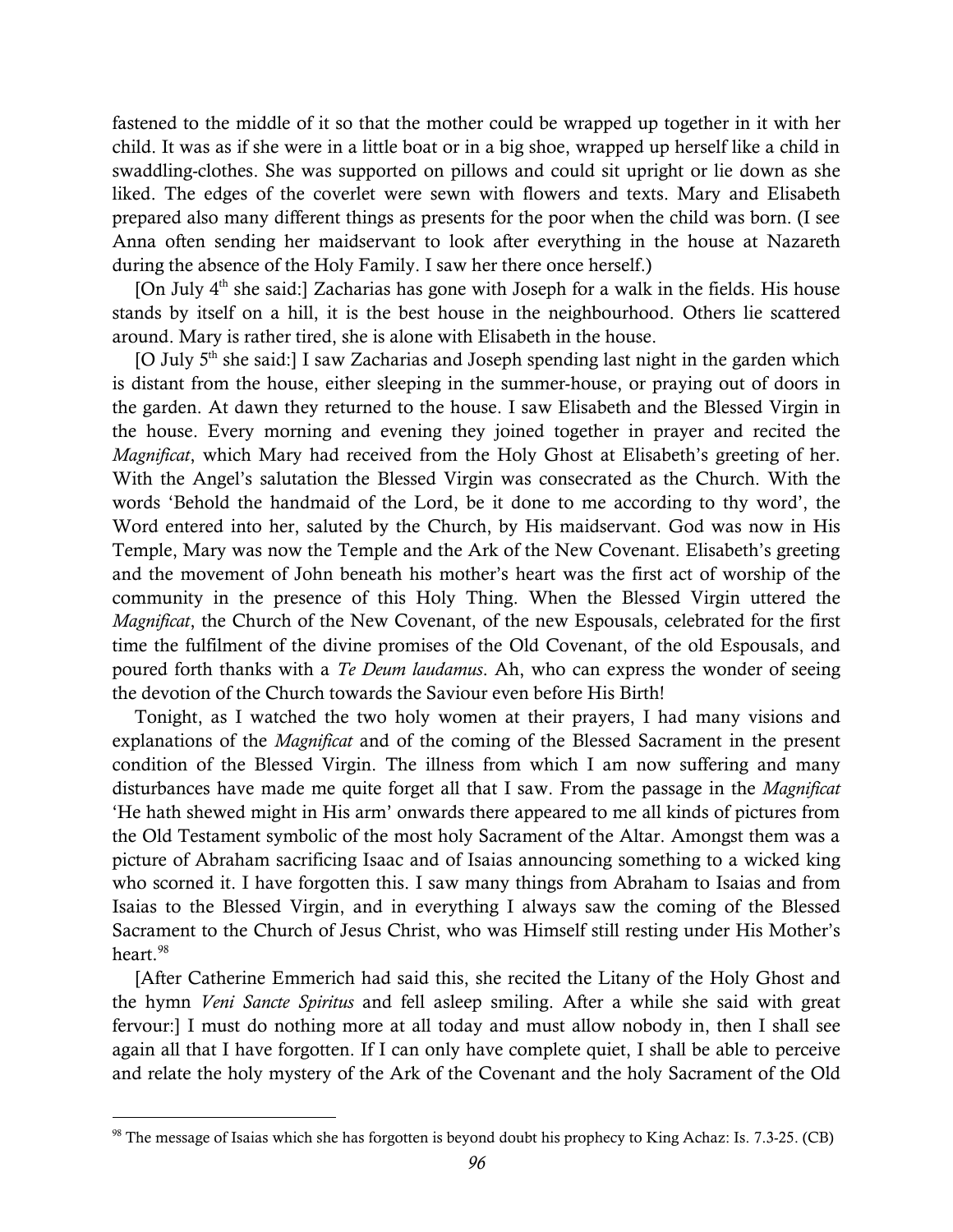Covenant. I have seen that time of quiet, it is a beautiful time. I saw the writer beside me, and I am then to learn very many things. [As she spoke these words, her face glowed in her sleep like a child's: she drew from under the bed-covering her hands marked with the wounds of the stigmata and said:] It is very warm where Mary is in the Promised Land. They are now all going into the garden of the house, first Zacharias and Joseph and then Elisabeth and Mary. An awning like a tent is stretched under a tree. On one side stand low seats with backs to them.

[She then continued:] I am to rest and see again all that I have forgotten: that sweet prayer to the Holy Ghost has helped me, so sweet and gentle it is. [At five o'clock in the evening she accused herself, saying:] I weakly gave way and did not keep the command to allow nobody in. A woman of my acquaintance came and talked for a long time of hateful incidents which angered me. Then I fell asleep. God kept His word better than me, for He showed me again all that I had forgotten; but as a punishment most of it has again escaped me. [She then said what follows. Although some of it is repetition, we reproduce it, because we cannot express what she said otherwise than she herself did. She said:] I saw as usual the two holy women with child standing opposite one another in prayer and reciting the *Magnificat*. In the middle of the prayer I was shown Abraham sacrificing Isaac. Here followed a series of pictures symbolizing the coming of the Blessed Sacrament. I do not think I have ever perceived so clearly the holy mysteries of the Old Covenant.

[Next day she said:] As was promised to me, I perceived once more all that I had forgotten. I was full of joy at being able now to relate so many wonderful things about the Patriarchs and the Ark of the Covenant, but there must have been a lack of humility in my joy, for God ordained that I should no longer be able to set in order and communicate the innumerable things that I perceived.

[The cause of this new disturbance was a particular incident which renewed in her the sufferings of Our Lord's Passion, a phenomenon constantly recurring in her life. This rendered her even more incapable of consecutive narration. However, after her visions of the repeated recital of the *Magnificat* by the two holy women, she communicated at intervals much that she had learnt of the mysterious blessing in the Old Testament and of the Ark of the Covenant, though in a fragmentary and disconnected manner. We have tried therefore to compile them in chronological order; but, that we may not interrupt the life of the Blessed Virgin unduly, we shall add them in an appendix or keep them for some other appropriate place.]

In the evening of yesterday, Friday, July  $6<sup>th</sup>$ , I saw Elisabeth and the Blessed Virgin going to Zacharias' distant garden. They were carrying fruit and little loaves of bread in a small basket and were going to spend the night there. When Joseph and Zacharias came there later, I saw the Blessed Virgin go towards them. Zacharias had his little writing-tablet with him, but it had grown too dark for writing, and I saw that Mary, by the interior bidding of the Holy Ghost, told him that he would speak that night. Then I saw that Zacharias put away his writing-tablet, and that he was able to speak with Joseph and pray with him throughout that night. I saw this, and when I shook my head in great surprise<sup>99</sup> and would

<sup>99</sup> AC expresses surprise at Zacharias' release from dumbness, but this was presumably temporary and by miraculous intervention—the lesson of the story of St. Goar—since at the birth of John the Baptist he was still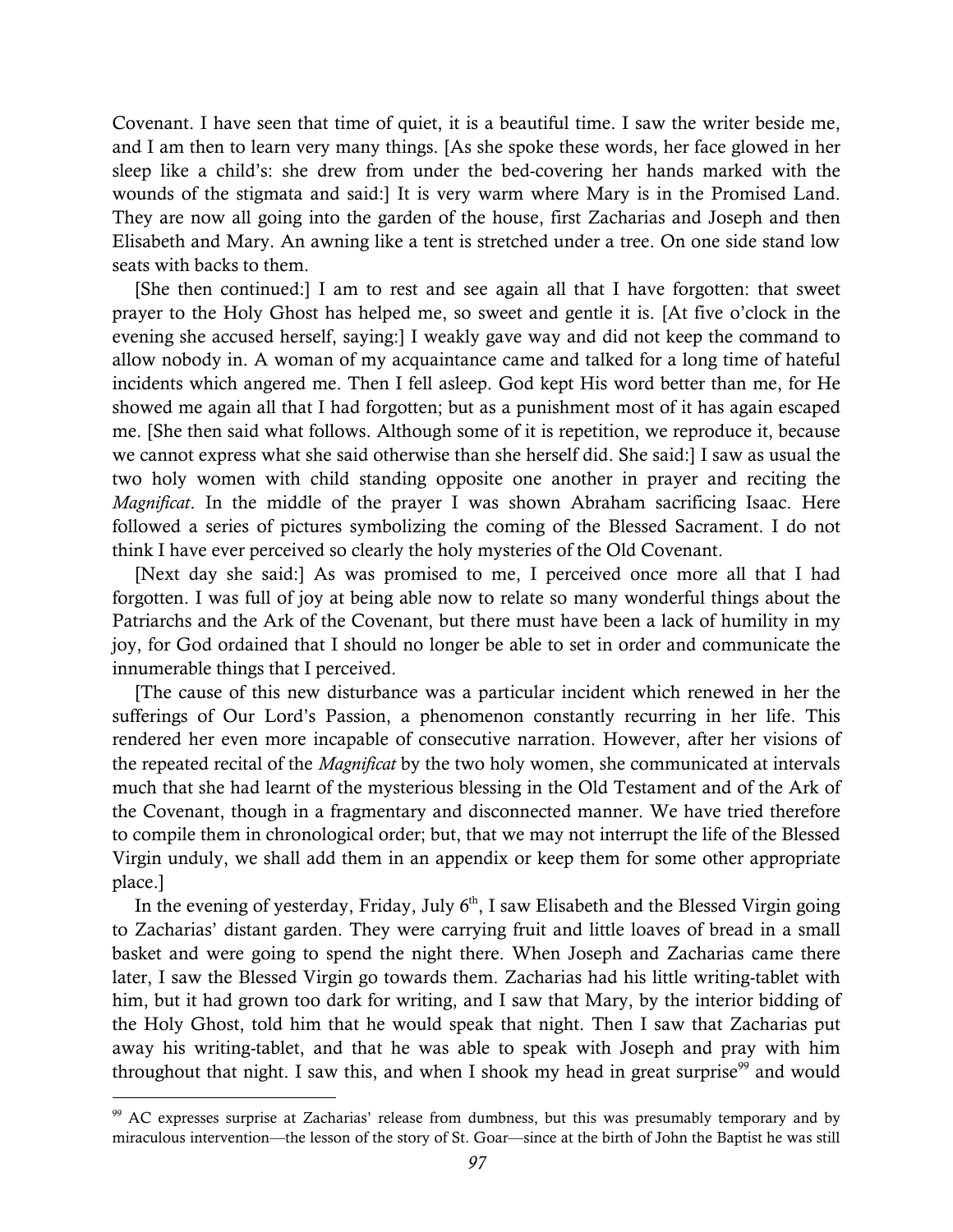not accept it, my guardian angel or spiritual guide, who is always with me, said to me, pointing in another direction, 'You do not believe this, then turn your eyes hither!' But where he pointed I saw quite another picture from a much later time.

I saw the holy hermit St. Goar<sup>100</sup> in a place where corn was being reaped. Messengers from a bishop who was ill-disposed towards him were talking with him with evil intent. As he started off with them to go to that bishop, I saw him looking round for a hook on which to hang his cloak. He saw a ray of the sun shining through an opening in the wall, and in his simple faith he hung his cloak on it, and I saw that the cloak remained hanging firmly fixed in the air. I was amazed at this miracle of simple faith, and was no longer surprised at Zacharias being given the power of speech by the Blessed Virgin in whom God Himself dwelt. My guide then spoke to me about what we call miracles, and I remember distinctly that he said: A living child-like confidence in God in all simplicity makes everything real, makes everything substantial. What he said gave me a complete interior understanding about all miracles, but I cannot express it perfectly.

I saw the four holy people spend the night in the garden. They sat down and ate, or they walked two by two up and down, talking and praying, and took it in turns to rest in the little summer-house. I understood that when the Sabbath was over Joseph was to return to Nazareth, and that Zacharias was to accompany him for part of the way. It was moonlight and a clear starry sky. Round these holy people was indescribable peace and beauty.

Again, as the two holy women prayed, I saw a part of the mystery of the *Magnificat*, but am again to see all in the octave of the Feast before Saturday or Sunday and shall then perhaps be able to tell something of it. I am now only permitted to say: The *Magnificat* is a hymn of thanks for the fulfilment of the blessing given in the sacrament of the Old Covenant.

During Mary's prayer I saw a continuous succession of all her ancestors. In the course of time there followed each other three times fourteen marriages, in each of which the son succeeded directly to the father: and from each of these marriages I saw a ray of light projected towards Mary as she stood there in prayer. The whole vision grew before my eyes like a family tree made by branches of light becoming ever nobler and nobler, until at last, in a more clearly defined place in this tree of light, I saw shine forth more brightly the holy and immaculate flesh and blood of Mary, from which God was to become Man. I prayed to her in yearning and hope, as full of joy as a child who sees the Christmas tree towering above him. It was all a picture of the coming of Jesus Christ in the Flesh and of His most holy Sacrament. It was as though I saw the wheat ripening for the Bread of Life for which I hunger. It is not to be expressed, I can find no words to say how that Flesh was formed, in which the Word became Flesh. How can it be expressed by a poor mortal who is still in that flesh of which the Son of God and of Mary said the flesh profiteth nothing, it is the spirit that quickeneth? He, who said that only those who ate His flesh and drank His blood should

dumb (Luke 1.62-64). AC has nothing about the birth of the child. (SB)

 $100$  His feast is on July 6<sup>th</sup> (the day when Catherine Emmerich made this communication), a fact unknown at the time to the writer. When he learnt it later by a casual glance at the calendar, he received a fresh confirmation of the organic connection of all her visions with the festivals of the Church. (CB)

St. Goar, the hermit of Oberwesel on the Rhine, died *c*. 575 (Ramsgate, *Book of Saints*, 1947). (SB)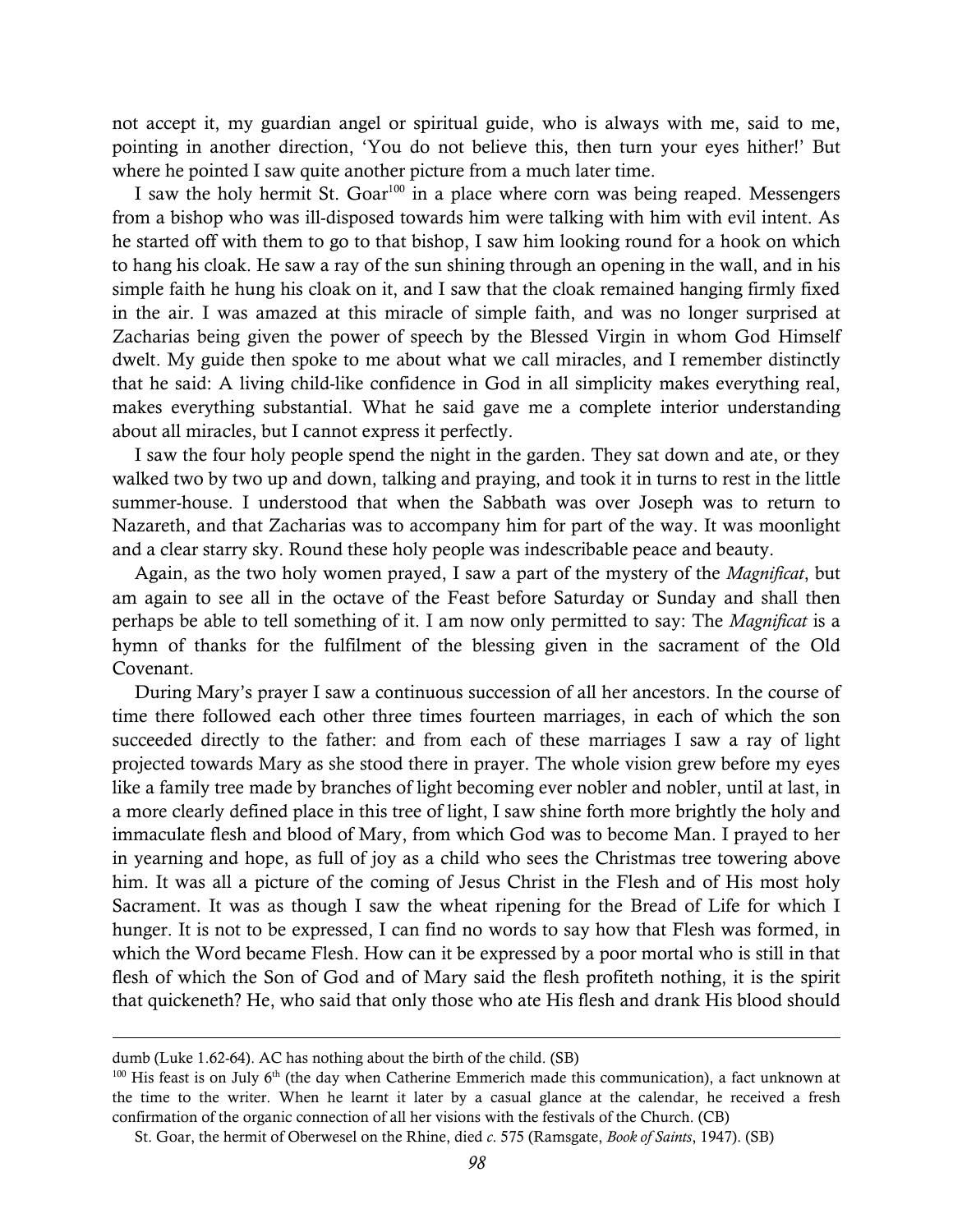have everlasting life and be raised up by Him in the last day. Only His flesh and blood were meat and drink indeed; only those who ate and drank thereof abode in Him and He in them.

I saw, in an inexpressible way, from the beginning, from generation to generation, the approach of the Incarnation, and with it the approach of the most holy Sacrament of the Altar. Then came a series of patriarchs, followed by the institution of the priesthood to offer up the living God among men as sacrifice and food until His Second Coming—an institution conferred by the Incarnate God, the new and redeeming Adam, upon His apostles and transmitted by them by the laying-on of hands in an unbroken succession of generation after generation of priests. In all this I clearly perceived how the chanting of Our Lord's genealogy before the Blessed Sacrament on the Feast of Corpus Christi contains a great mystery. I also perceived that just as amongst the ancestors of Christ according to the flesh there were some who were not holy, and indeed were sinners, without however ceasing to be the rungs in Jacob's ladder on which God descended to mankind; so even unworthy bishops still have the power to consecrate the Blessed Sacrament and to impart priestly ordination with all the powers accompanying it. When one sees this one clearly understands why in old German spiritual books the Old Testament is called the Old Covenant or the Old Espousals, and the New Testament the New Covenant or the New Espousals. The highest flowering of the Old Espousals was the Virgin of Virgins, the Bride of the Holy Ghost, the most chaste Mother of the Redeemer, the spiritual vessel of honour, the singular vessel of devotion, in whom the Word became Flesh. With this mystery begins the New Espousals, the New Covenant. In the priesthood and in all those who follow the Lamb it bears the mark of virginity; in it marriage is a great sacrament, that of Christ and His Bride, the Church (Eph. 5.32).

In order to state as clearly as I can how the approach of the Incarnation, and with it the approach of the most Holy Sacrament of the Altar, was explained to me, I can only repeat how everything was set before my eyes in a great series of pictures; although it is impossible, owing to my present condition and to many interruptions from without, to bring what I saw into a detailed and comprehensible whole. I can only say in general: First I saw the Blessing of the Promise which God gave to the First Man in Paradise, and from that Blessing I saw a ray of light proceed to the Blessed Virgin as she stood there opposite St. Elisabeth, reciting the *Magnificat* in prayer. Then I saw Abraham, who had received this Blessing from God, and I again saw a ray of light proceeding from him to the Blessed Virgin. Then came the other Patriarchs who were the holders and bearers of that holy treasure, and from each of them a ray of light fell upon Mary. Then I saw the passage of this Blessing down the ages until it reached Joachim. He was endowed with the highest Blessing from the inmost sanctuary of the Temple so that he might become the father of the most holy Virgin Mary conceived without original sin. In her the Word became Flesh by the operation of the Holy Ghost and dwelt amongst us hidden for nine months in her, as the Ark of the Covenant of the New Testament, until in the fullness of time we saw His glory, born of the Virgin Mary, a glory as it were of the only begotten of the Father, full of grace and truth.

[On July 7<sup>th</sup> she said:] Last night I saw the Blessed Virgin in Elisabeth's house asleep in her little room, lying on her side with her head resting on her arm. She was wrapped from head to foot in a long white covering. Beneath her heart I saw a glory of light streaming out;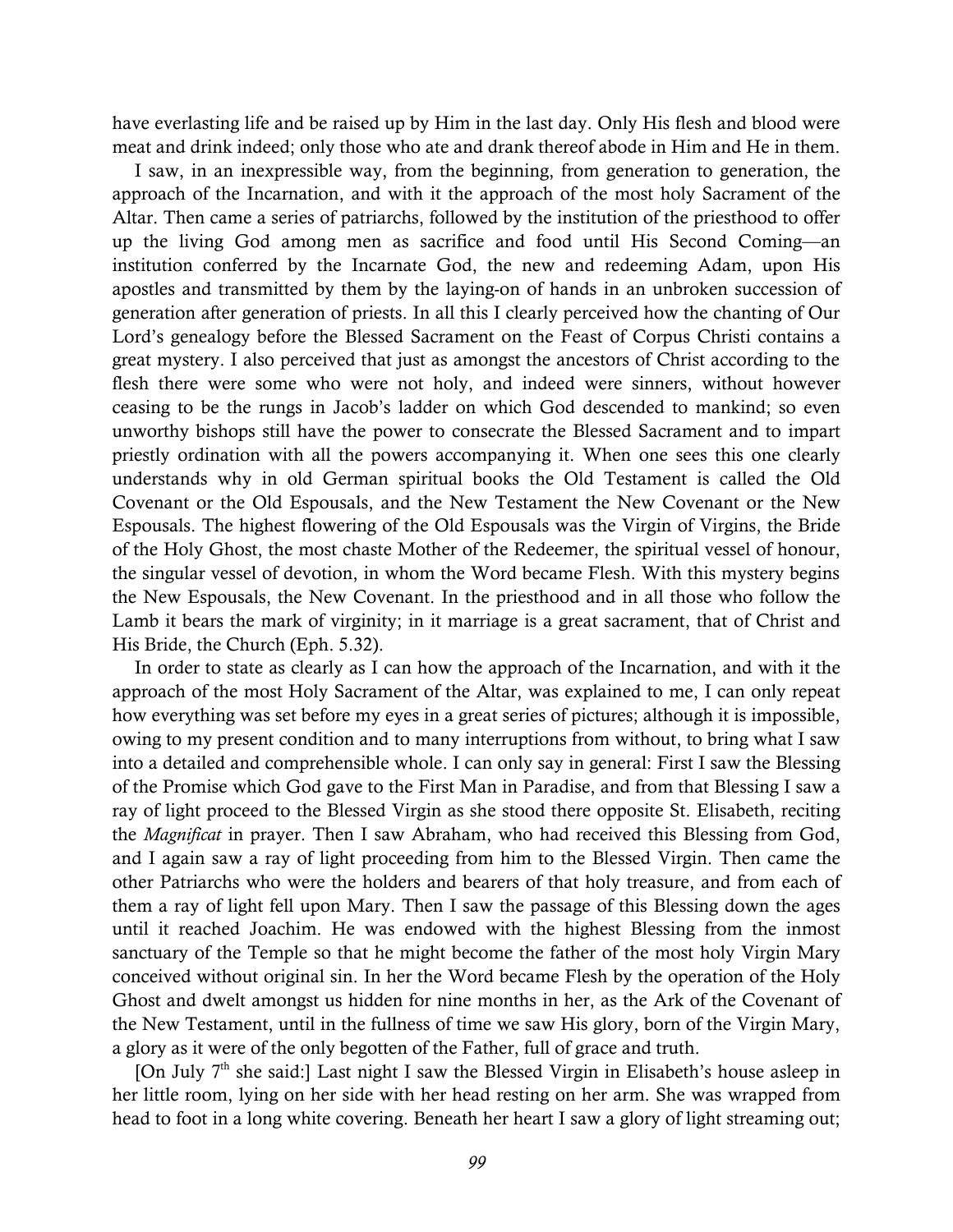it was pear-shaped and in the centre of it was an indescribably bright little flame of light. In Elisabeth I saw a glory shining which was larger and rounder but not so bright, and the light within it was less bright.

[On July 8<sup>th</sup> (a Saturday) she said:] When the Sabbath began yesterday, Friday evening, I saw a lamp being lit and the Sabbath being celebrated in a room in Zacharias' house which I had not seen before. Zacharias, Joseph, and some six other men, probably from the neighbourhood, were praying under the lamp. They were standing round a chest with scrolls lying on it. They were wearing cloths hanging down over their heads; they did not make as many contortions as the Jews of today, though they occasionally bowed their heads and raised their arms. Mary, Elisabeth, and a few other women stood apart behind a grating in an alcove from which they could see into the praying-place. All their heads were covered with praying-mantles. After the Sabbath meal I saw the Blessed Virgin in her little room with Elisabeth, standing and reciting the *Magnificat* in prayer. Her hands were crossed on her breast and her black veil lowered over her face; they stood opposite each other against the wall, praying as though in choir. I recited the *Magnificat* in prayer with them, and again, during the second part of it, which refers to the promises of God, I had many glimpses, near and distant, of single ancestors of Mary, from whom threads of light proceeded towards her, as she stood before me praying. These threads or rays of light came, I saw, always out of the mouth of her male ancestors, whereas those from the female ones came from under their hearts and ended in the glory within Mary.

Abraham must (at the time when his blessing was brought to bear on the future of the Blessed Virgin) have lived near the place where Our Lady was now reciting the *Magnificat*, for I saw the ray of light from him streaming upon her from quite near, whereas I saw the rays from persons much nearer to her in time coming from a much greater distance.

After they had finished the *Magnificat*, which I always saw them reciting morning and evening since the Visitation, Elisabeth withdrew and I saw the Blessed Virgin going to bed. She took off her girdle and her upper garment, leaving only her long brown under-garment. She took a roll of stuff lying at the head of her low couch which I should otherwise have taken to be a bolster, but now saw was a rolled-up length of woollen material almost a yard wide. She held one end of it tight under one arm-pit, and then wrapped it round and round her body from head to foot and then upwards so that she was quite enveloped in it and could only make short steps. Her arms were free below the elbows and the face and throat were open. She wrapped herself up in this way standing beside her couch, which was slightly raised at the head, and then lay down straight on it, stretched out on her side, her cheek resting on her hand. I did not see men sleeping wrapped up in this way.

[On Sunday, July 9<sup>th</sup>, she said:] Yesterday, Saturday, I saw Zacharias during the whole of the Sabbath in the same dress that he put on at the beginning of it. He had a long white robe with not very full sleeves. He was girt about several times with a broad girdle inscribed with letters and with straps hanging from it. At the back of his robe was fastened a hood which fell in folds from his head down his back, like a veil gathered together at the back. When he had something to do in the course of the day on Saturday or had to go anywhere, he threw his robe over one shoulder and tucked it under his girdle below the other arm. Each leg was wrapped round with broad bands separately like trousers, and these wrappings were held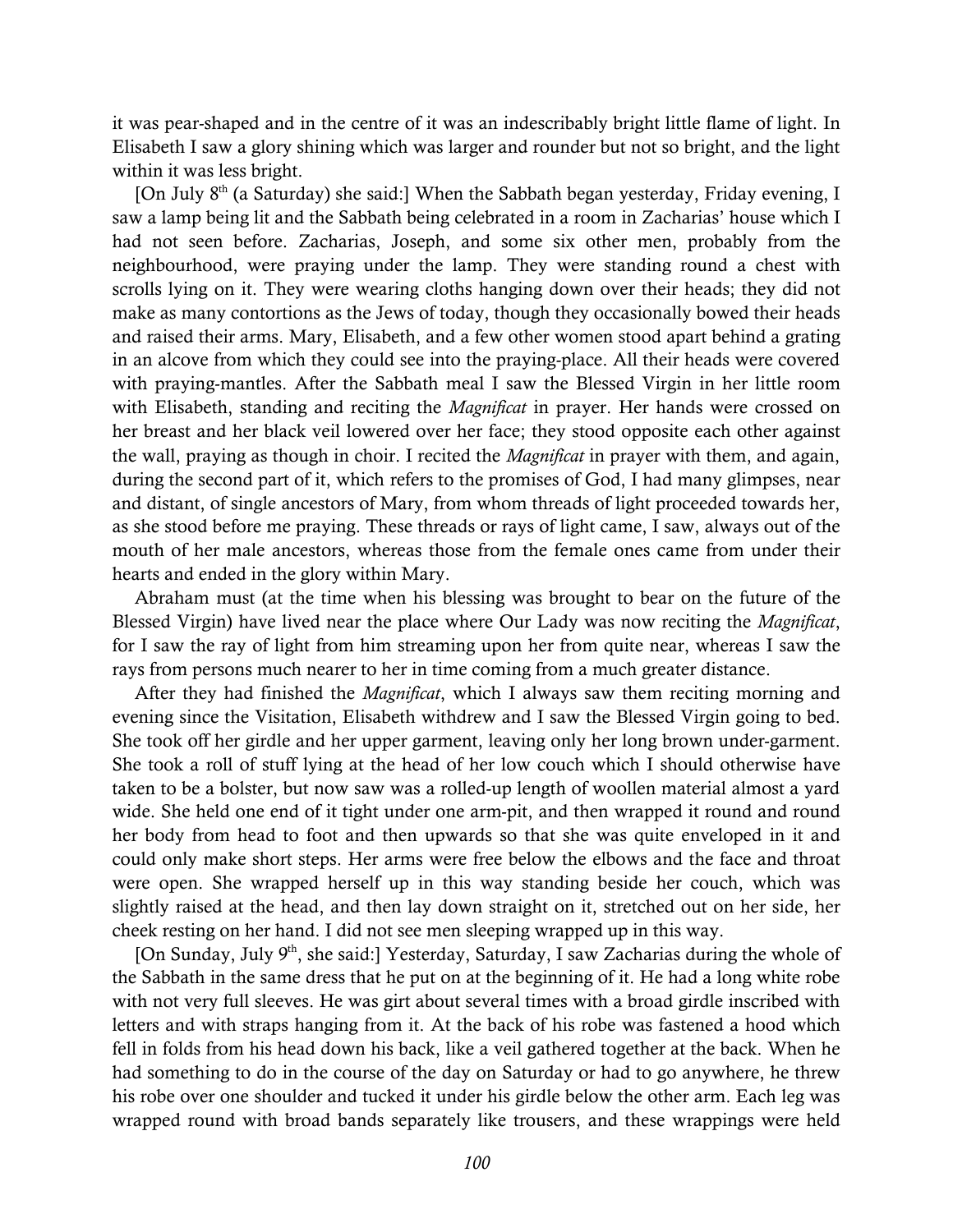fast by the straps with which his sandals were attached to his bare feet. Today he also showed Joseph his priest's mantle, which was very beautiful. It was an ample, heavy mantle, of shining material shot with purple and white, and was fastened at the breast with three jewelled clasps. It had no sleeves.

I did not see them eating again until Sunday evening when the Sabbath was over. They ate together under the tree in the garden by the house. They ate green leaves which they dipped into sauce and they sucked little green bundies also dipped in sauce. There were also on the table little bowls of some small fruit, and other bowls from which they ate something with transparent brown flat spoons. I think it was honey, which they ate with flat horn spoons. I also saw little loaves being brought to them to eat.

After this Joseph, accompanied by Zacharias, started on his journey home. It was a still moonlight night full of stars. They prayed beforehand all separately. Joseph again had his little bundle with him, in which were small loaves and a little jug, and his staff with a crook at the top. Zacharias had a long staff with a knob. They both wore their travelling mantles over their heads. Before they went, they embraced Mary and Elisabeth alternately by clasping them to their breasts. I did not see them kiss each other then. They went off gaily and quietly, and the two women accompanied them for a short while, after which they wandered off alone through the indescribably lovely night. Mary and Elisabeth then went back into the house, into Mary's room. A lamp was burning there on an arm projecting from the wall. This was always so when she prayed and when she went to bed. The two women again stood opposite to each other, veiled, and recited the *Magnificat* in prayer. On this occasion the promised vision, which I had forgotten, was repeated: but I have seen so much tonight that I can say but little of it. I only saw the handing down of the Blessing until it came to Joseph in Egypt.

[On July 11<sup>th</sup> she said:] Last night I had a vision of Mary and Elisabeth of which I only remember that they prayed the whole night long. I cannot recollect the cause. In the daytime I saw Mary doing all kinds of work, for instance, weaving coverlets. I saw Joseph and Zacharias still on their journey: they spent the night in a shed. They had made long detours and had, I believe, paid many visits. I think they spent three days on their journey. Except this I have forgotten almost everything.

[On July 13<sup>th</sup> she said:] I saw Joseph once more in his house yesterday, Wednesday the  $12<sup>th</sup>$ . He seems to have gone straight home without passing through Jerusalem. Anna's maidservant is looking after everything for him and keeps going to and fro between his house and Anna's. Otherwise Joseph was alone. I saw Zacharias coming home again. As always, I saw Mary and Elisabeth reciting the *Magnificat* in prayer and working together. Towards evening they walked in the garden, where there was a fountain, which is unusual here; they always had a little jug of juice with them. Towards evening, when it grew cool, they generally went for a walk in the country round, for Zacharias' house was isolated and surrounded by meadows. They usually went to bed at nine o'clock, but always got up before sunrise.

[This is all that Catherine Emmerich communicated of her visions of the Blessed Virgin's visit to Elisabeth. It should be noticed that she described this event on the occasion of the Feast of the Visitation at the beginning of July, but that the actual visit probably took place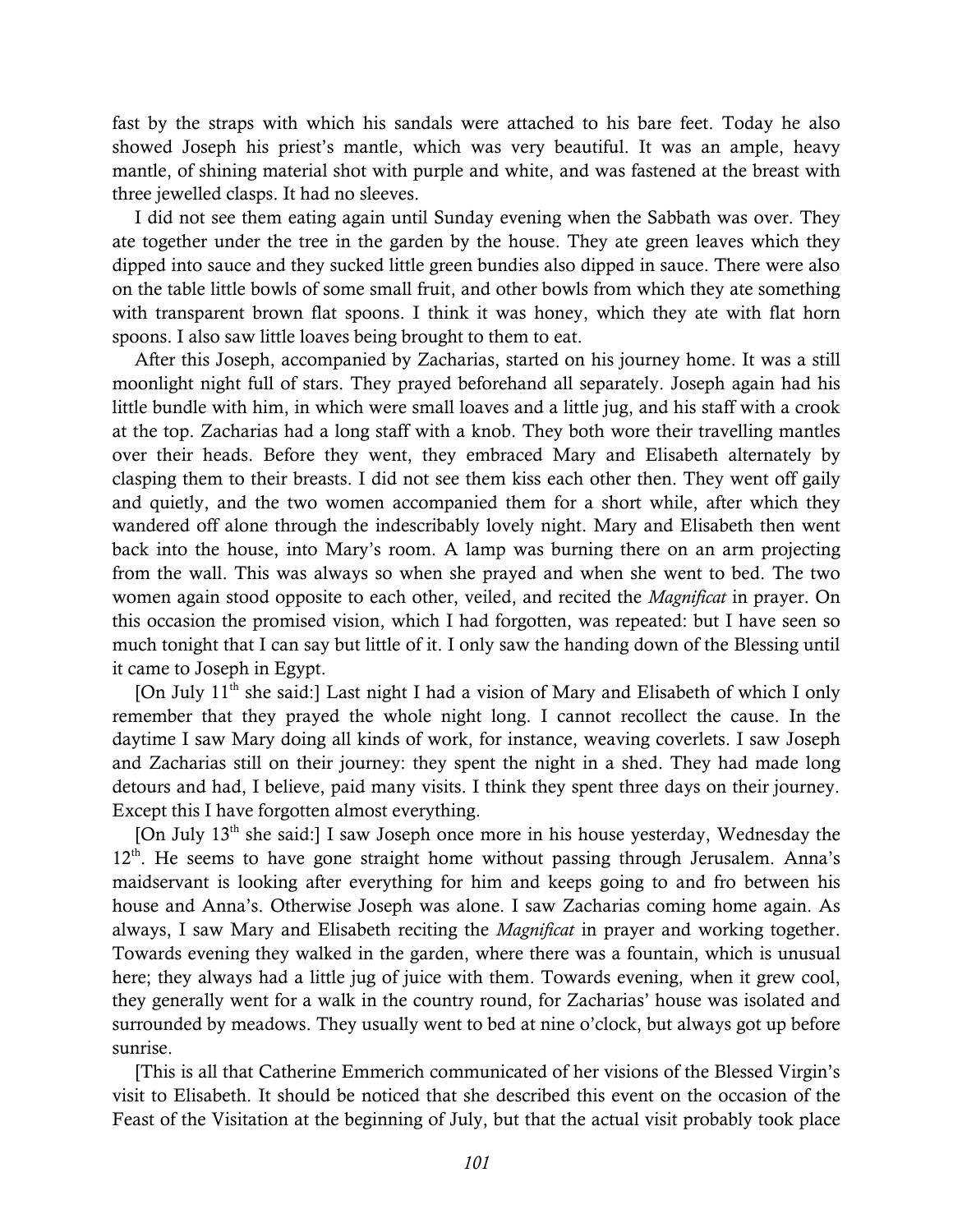in March, since she saw the message of the Incarnation being given to the Blessed Virgin already on February  $25<sup>th</sup>$ , and closely followed by Our Lady's journey to Elisabeth. That journey was, according to Catherine Emmerich, undertaken when Joseph went to attend the Passover, which began on the  $14<sup>th</sup>$  of the month Nisan, corresponding to our month of March.<sup>101</sup>

[On June 9<sup>th</sup>, 1821, Catherine Emmerich discovered near her a relic of Christ's disciple Parmenas, and amongst other visions having reference to this saint she communicated the following, which belongs to this portion of her narrative.]

After Our Lady's return from Jutta to Nazareth I saw her spending several days in the house of the parents of Parmenas, Our Lord's future disciple, who was not yet born.<sup>102</sup> I think I saw this at the same time of year as it actually happened. I had that impression during my vision. In that case the birth of John the Baptist would have happened at the end of May or the beginning of June.<sup>103</sup> Mary stayed for three months with Elisabeth, until after the birth of John, but was not present on the occasion of his circumcision. [Owing to interruptions, Catherine Emmerich did not relate anything further about John's birth or circumcision, and we therefore refer the reader to the words of the Gospel (St. Luke 1.57- 80).]

The Blessed Virgin returned home to Nazareth after John's birth and before his circumcision. Joseph came to meet her half-way. [Catherine Emmerich was so ill and agitated that she did not tell who accompanied the Blessed Virgin till then, nor did she mention the place where she met Joseph. Perhaps this was Dothan, where they stayed on their journey to Elisabeth with the friend of Joseph's father. She was no doubt accompanied thither by relations of Zacharias or by friends from Nazareth who were undertaking the same journey. What follows may be taken as confirming this supposition.]

When Joseph travelled back with the Blessed Virgin during the second half of her journey from Jutta to Nazareth, he noticed from her figure that she was with child, and was sore beset by trouble and doubt, for he knew nothing of the Angel's annunciation to Our Lady. Immediately after his marriage, Joseph had gone to Bethlehem to arrange about some inheritance; in the meantime Mary had gone to Nazareth with her parents and some of her play-fellows. The angelic salutation happened before Joseph returned to Nazareth. Mary in shy humility had kept God's secret to herself. Joseph, though greatly disquieted by what he

<sup>&</sup>lt;sup>101</sup> To be precise, in the first century A.D., Nisan 14 generally fell after the spring Equinox (which in the first century A.D. occurred on March 22 or 23). Nisan 14 could occur in late March or in early to mid April. The month of Nisan most often overlaps the months of March and April. (RC)

 $102$  Parmenas was one of the seven deacons (Acts 6.5). Cf. following page. (SB)

<sup>&</sup>lt;sup>103</sup> The Incarnation occurred early on February 25, during Elizabeth's sixth month (i.e. after the completion of five months, but before the completion of six months). The Visitation occurred after the Passover that same year. Passover begins within a month or so after the spring Equinox (which in the first century A.D. occurred on March 22 or 23). This places the beginning of Mary's visit with Elizabeth sometime in April. Mary's visit lasted approximately three months, more or less (Lk 1:56). Even if February 25 were the very beginning of Elizabeth's sixth month, John's birth would still occur about late June. If February 25 were more towards the end of Elizabeth's sixth month, then John's birth would occur in July. AC's date of late May or early June, which she herself presents as something uncertain, is most likely incorrect. (RC)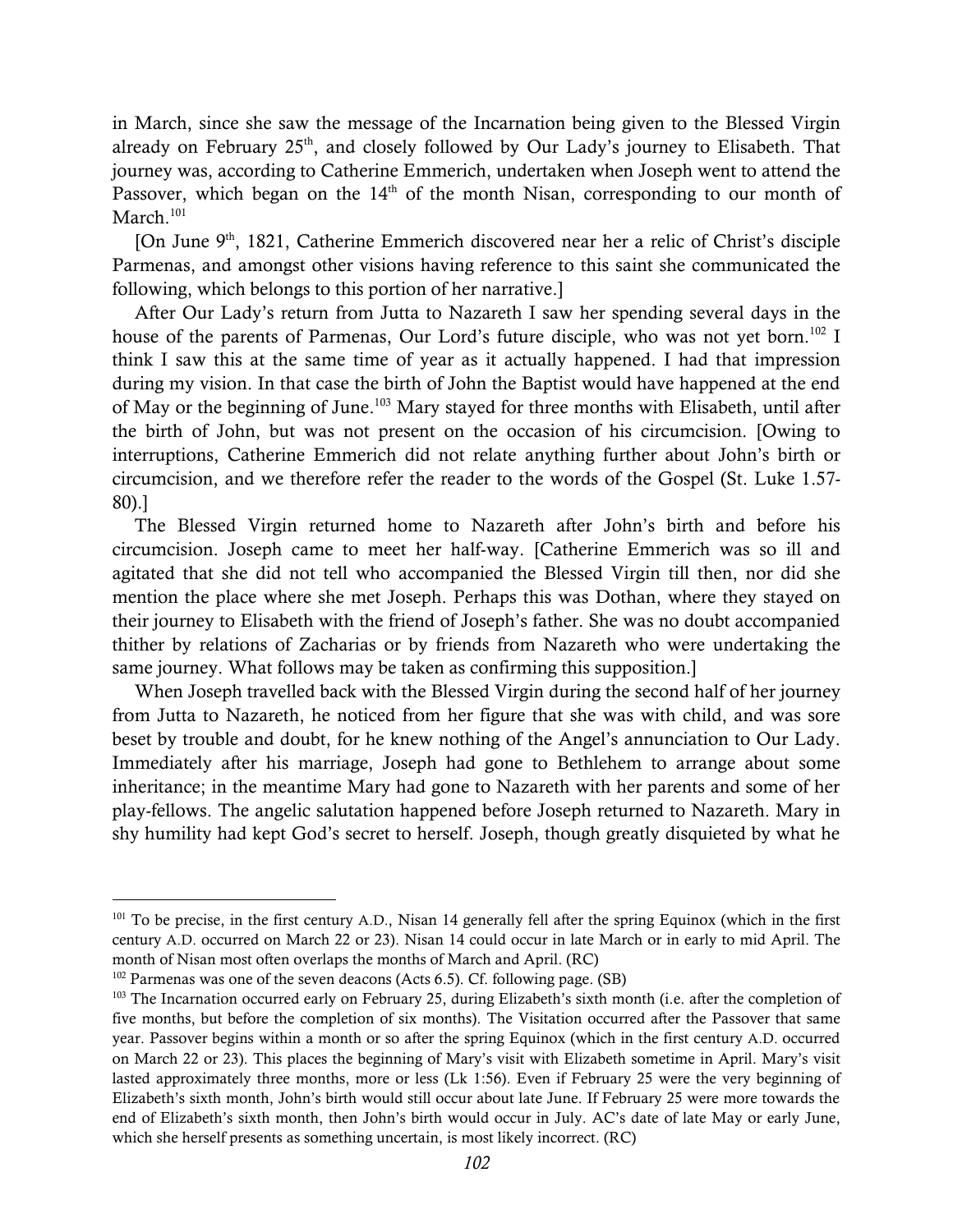had perceived, said nothing, but struggled in silence with his doubts.<sup>104</sup> The Blessed Virgin, who had foreseen this trouble, became thoughtful and serious, which only increased St. Joseph's uneasiness. When they came to Nazareth, I saw that the Blessed Virgin did not at once go into Joseph's house with him, but spent a few days with relations. These were the parents of a son, Parmenas (not yet born), who became a disciple of Jesus and was one of the seven deacons in the first community of Christians in Jerusalem. These people were related to the Holy Family, for the mother was a sister of the third husband of Mary Cleophas, the father of Simeon, bishop of Jerusalem. They had a house and a garden of spices in Nazareth. They were also related to the Holy Family through Elisabeth. I saw that the Blessed Virgin stayed for several days with these people before she came to Joseph's house. Joseph's uneasiness increased, however, to such an extent that, now that Mary was preparing to return to him in his house, he made up his mind to leave her and to disappear in secret. While he was harbouring this thought, an Angel appeared to him in a dream and reassured him.

# IX. ADVENT <sup>105</sup>

 $\overline{a}$ 

The actual date of Christ's Birth, as I always see it, is four weeks earlier than its celebration by the Church; it must have happened on St. Catherine's feast-day.<sup>106</sup> I always see the Annunciation as happening at the end of February. Already at the end of October I saw it being announced in the Promised Land that an enrolment and taxing of the people was to be made by decree of the Emperor. After that I saw many people travelling up and down the country.

[Sunday, November  $11<sup>th</sup>$ , 1821:] For several days in succession I have seen the Blessed Virgin with her mother Anna, whose house is about an hour's journey away from Nazareth in the valley of Zabulon. The only woman remaining in Our Lady's house at Nazareth is Anna's maidservant, who looks after St. Joseph while Mary is with Anna. In fact, as long as Anna was alive they had no completely separate household, but always received their provisions from her. For several weeks already I have seen the Blessed Virgin busy with preparations for the Birth of Christ. She is sewing and knitting coverlets, cloths and swaddling-bands. There is more than enough of everything.

Joachim is no longer alive; I see another man in the house. Anna has married again. Her second husband was employed in the Temple in connection with the beasts for sacrifice. I saw Anna sending him out food when he was with the flocks and herds; there were little loaves and fishes in a leathern wallet with several divisions in it. There is a rather tall little girl, about seven years old, in the house, who helps the Blessed Virgin and is taught by her. I think she might be a daughter of Mary Cleophas. Her name was Mary, too. Joseph is not at

<sup>&</sup>lt;sup>104</sup> AC's account of St. Joseph's worry in silence accords with Matt. 1.19-20, in strong contrast with the unseemly doubts fancied in the Apocryphal Gospels, especially in *Protev*. 13. (SB)

<sup>&</sup>lt;sup>105</sup> This chapter represents the journey of Mary and Joseph to Bethlehem for the enrolment: Luke 2.1-6. (SB)

<sup>106</sup> St. Catherine of Alexandria's feast-day is November 25. In this case, when AC says "four weeks," she does not mean 28 days, but rather a full month. The actual date of the Birth of Jesus Christ, as revealed to AC, was November 25, a full month earlier than the date in the liturgical calendar of the Church. (RC)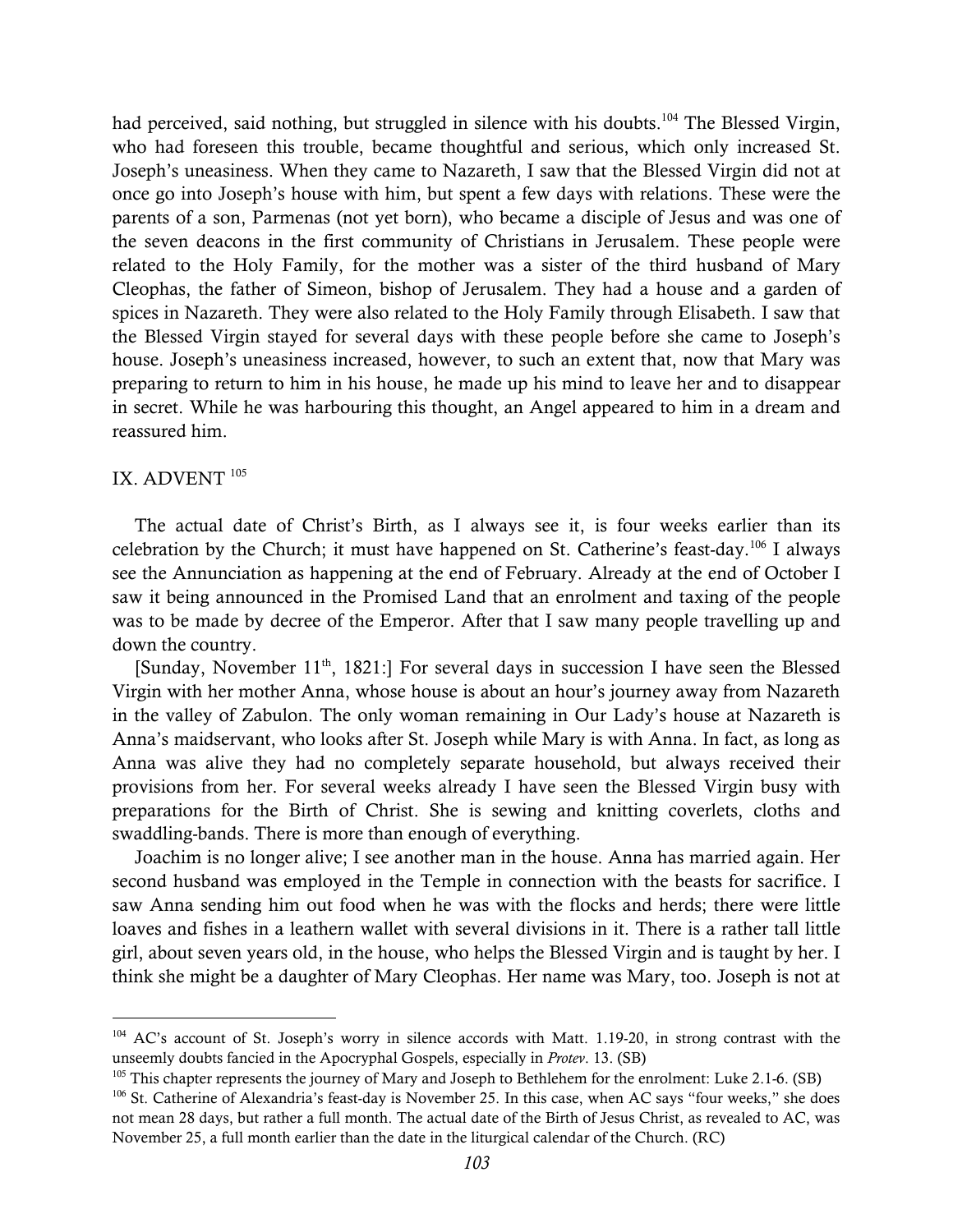Nazareth, but must soon be coming, for he is on his way back from Jerusalem, where he has taken beasts for sacrifice.

I saw the Blessed Virgin in the house. She was far advanced in pregnancy, and sat in a room working with several other women. They were preparing coverlets and other things for Mary's confinement. Anna, who possessed pastures with flocks and herds, was well-todo. She supplied the Blessed Virgin with plenty of everything that it was customary for a person in her rank of life to have. As she thought that Mary would be in her (Anna's) house for the birth of her child, and that all her relations would come to visit her there, she made all the preparations in a very lavish manner, with specially beautiful coverlets and rugs. I saw a coverlet of the kind that was in Elisabeth's house when John was born. It was embroidered with all kinds of texts and emblems, and had a kind of inner lining sewn into it in which the mother could wrap herself. She could fasten this lining round her with tapes and buttons, and be as it were in a little boat or like a baby in its swaddling-bands. She could recline comfortably in it, supported by cushions, when visited by friends, and the latter sat round her on the edge of the coverlet. All these things, as well as many swaddling-bands for the child itself, were prepared in Anna's house. I saw gold and silver threads being used. Not all the coverlets and other things were for Mary's own use; much was intended as presents for the poor, who were always remembered on happy occasions of this kind. I saw the Blessed Virgin and other women sitting on the floor round a big chest, knitting and working at a big coverlet lying in the chest between them. They used two little sticks on which coloured threads were wound. Anna was very busy; she went hither and thither fetching and distributing wool and apportioning their tasks to her maidservants.

[November 12th:] Joseph will arrive back in Nazareth today. He was in Jerusalem, taking beasts there for sacrifice. He left them at the little inn a quarter of an hour on the road from Jerusalem to Bethlehem. The house was kept by a devout old childless couple. It was a suitable lodging for quiet people. Joseph went from there to Bethlehem, but did not visit his relations in that town. He only wanted to find out about an enrolment and taxation of the people which made it necessary for everyone to betake himself to his birthplace. He did not, however, have himself inscribed as yet, because he intended to journey with Mary to the Temple in Jerusalem after the days of her purification, and then to go to Bethlehem and settle there. I do not know for certain what were his reasons, but Joseph did not like being in Nazareth.<sup>107</sup> He therefore looked about him in Bethlehem and made inquiries about stones and timber, for he had it in his mind to build himself a house there. Having found out what he wanted, he returned to the inn near Jerusalem, took his sacrifice to the Temple, and hurried home again.

As he was crossing the field of Chimki,<sup>108</sup> six hours from Nazareth, at midnight last night, an angel appeared to him and warned him that he was to go to Bethlehem with Mary at

<sup>&</sup>lt;sup>107</sup> AC several times explains that Joseph only lived a short time at Nazareth in the house provided by Anna, and did not at first intend to remain there. This intention throws light on Matt. 2.23, from which it would appear that he deliberately chose Nazareth as a dwelling-place on his return from Egypt, the alternative being the plan (explained by AC) of settling at Bethlehem, his birthplace. This plan he deliberately rejected, since Bethlehem was in Judaea and 'he was afraid to go thither' (Matt. 2.22) because of Archelaus. (SB)

 $108$  The Field of Chimki is identified by AC with Ginim; see next note. (SB)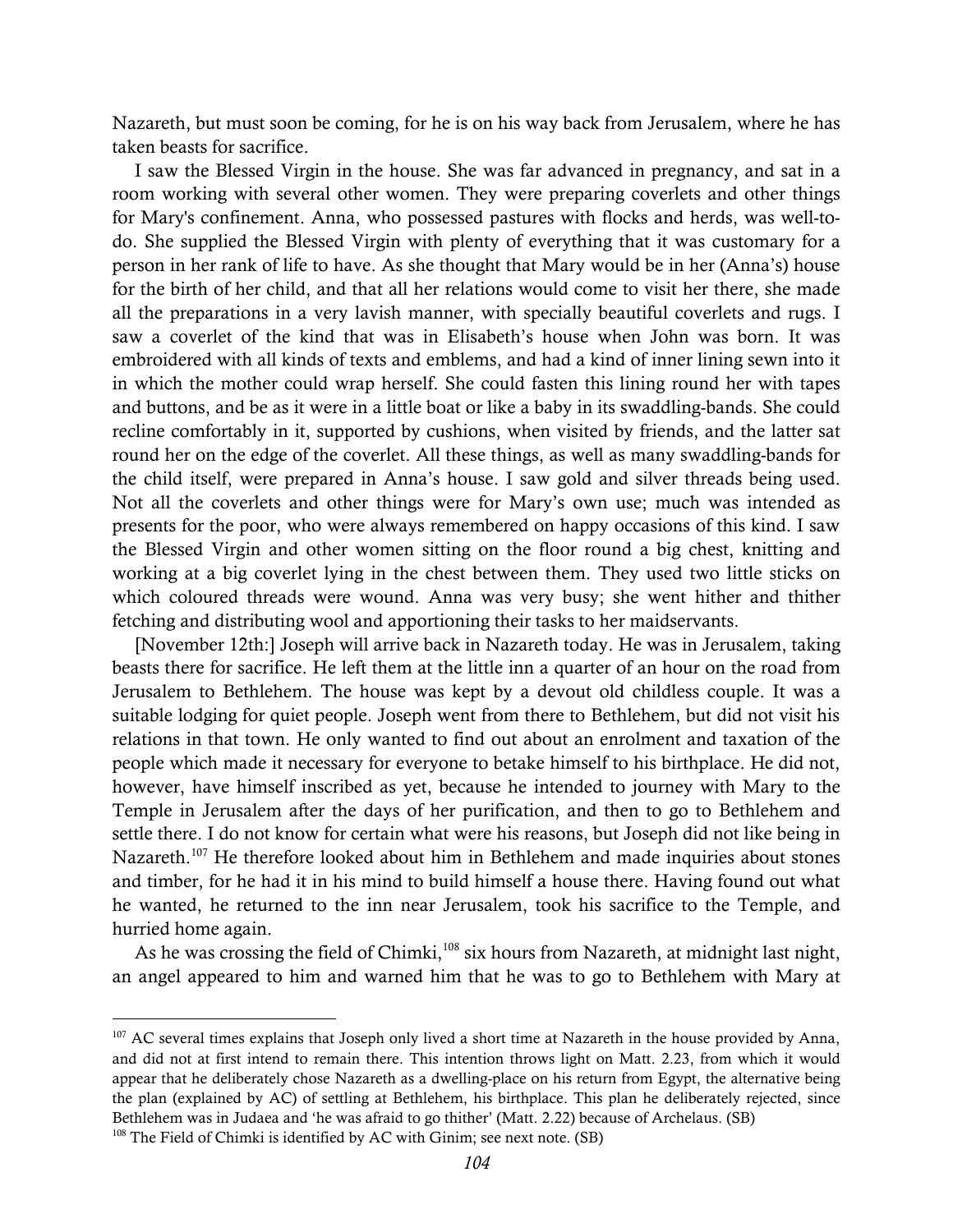once, for it was there that she was to bear her child. He also indicated everything that she was to take with her for her use, explaining that they were to be few and simple things, and in particular no embroidered coverlets. Also, besides the ass upon which Mary was to sit, he was to take with him a she-ass one year old that had not yet had a foal. He was to let her run free and was always to follow whatever path she took. This evening Anna went with the Blessed Virgin to Nazareth; no doubt they knew that Joseph was arriving. But they do not seem to know that Mary would journey to Bethlehem from Anna's house. They thought no doubt that Mary would bear her child in her own house in Nazareth, for I saw them taking there, packed in saddle-bags, many of the things they had prepared. I saw amongst them several shawls of blue material with hoods. I think they were meant for wrapping the child in. Joseph arrived at Nazareth in the evening.

[November 13<sup>th</sup>:] Today I saw the Blessed Virgin and her mother Anna in the house in Nazareth, where Joseph revealed to them what had been told him the previous night. Thereupon they returned to Anna's house, and I saw them preparing to leave immediately. Anna was distressed. The Blessed Virgin must have known that she was to bear her child in Bethlehem, but had been silent out of humility. She knew it from the writings of the Prophets about the birth of the Messias, all of which she treasured in her little cupboard at Nazareth. (She had been given them by her women-teachers in the Temple and had been instructed in them by these holy women. She used to read them very often and pray for their fulfilment. Her prayers were ever full of yearning for the coming of the Messias; she ever extolled as blessed her who should bear the holy child, and hoped only to be allowed to serve her as her lowest maidservant. Never in her humility had she thought that she herself might be the chosen one.) Since she knew from those passages in the Prophets that the Saviour was to be born in Bethlehem, she yielded joyfully to the Divine Will and began the journey, which was difficult for her at that time of the year, when it was often decidedly cold in the valleys between the ranges of hills.

This evening I saw Joseph and the Blessed Virgin, accompanied by Anna, Mary Cleophas, and some menservants, starting off from Anna's house. Mary sat on the comfortable side-saddle of a donkey, which also carried her baggage. Joseph led the donkey. A second donkey was taken for Anna to ride back on. Her husband was away in the fields when they started on their journey.

[November 14<sup>th</sup>:] This morning I saw the holy travellers arrive at an open field called Ginim,<sup>109</sup> six hours' journey from Nazareth, where the angel had appeared to Joseph two days before. Anna had a pasture here and the menservants were told to fetch the young sheass which Joseph was to take with him. She sometimes ran in front of them and sometimes beside them. Anna and Mary Cleophas here took a tender farewell of the travellers and returned home with the menservants.

(This field Ginim is several miles long and is shaped like a pear. Another field, called Gimmi, lies nearer Nazareth not far from a shepherds' village high up in the hills called

<sup>&</sup>lt;sup>109</sup> The Field of Ginim, six hours from Nazareth, is presumably Engannim or Ginaea, the modern Jenin, eighteen miles south of Nazareth, near the corner of the Plain of Esdraelon. Engannim is mentioned in Jos. 15.34 and 19.19, and is probably to be identified with Beth-haggan (Douay 'the garden house') of IV Kings 9.27. Cf. *Cath. Comm*., 275i. (SB)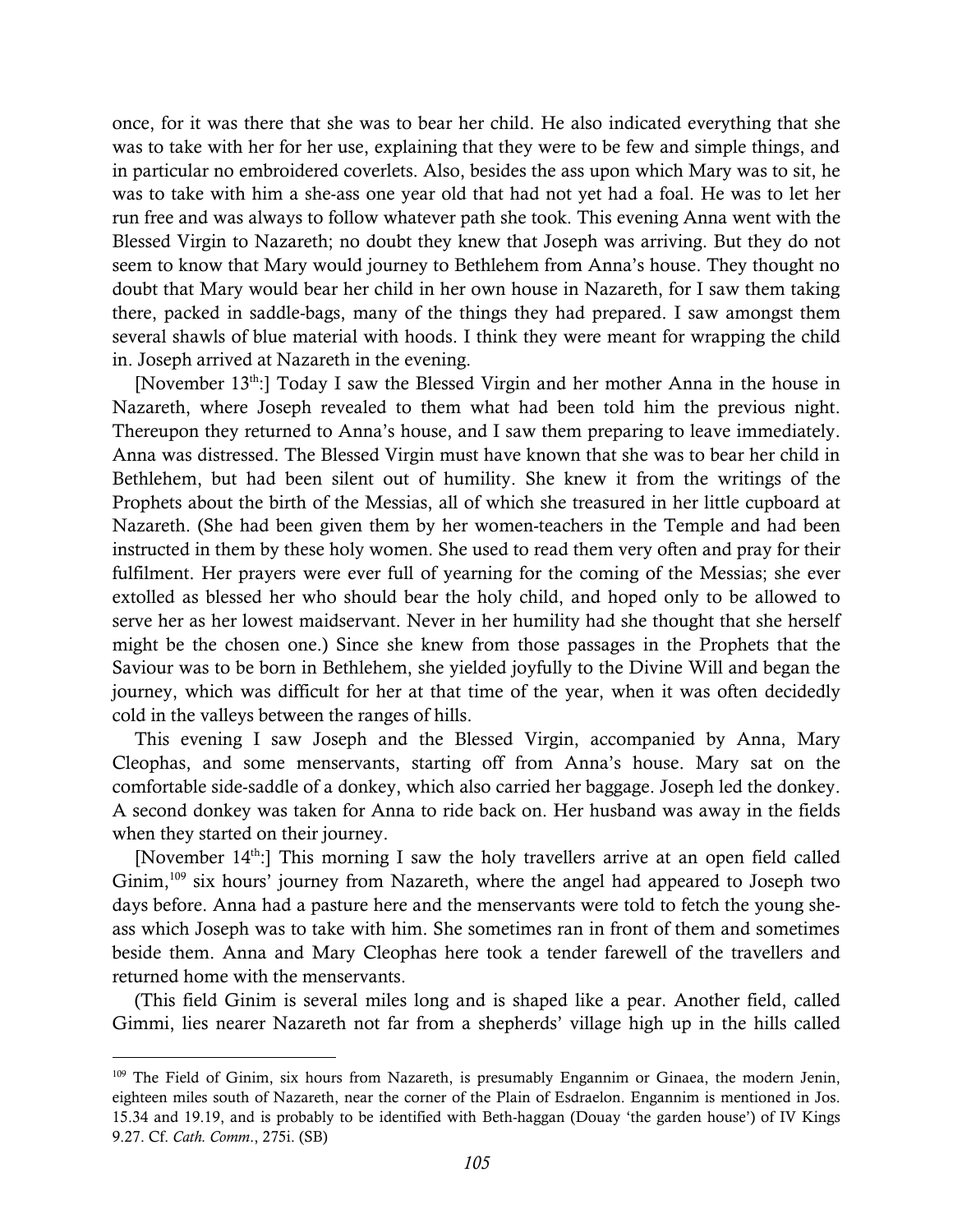Gimmi or Gimchi, where Jesus taught shepherds from the  $7<sup>th</sup>$  to the  $9<sup>th</sup>$  of September before His Baptism. These shepherds had lepers hidden among them. He also healed here the dropsical woman of the house where He stayed, and was mocked by the Pharisees. Farther away from this place and to the south-west of Nazareth, beyond the river Kishon, is a settlement of lepers, consisting of scattered huts round a lake formed by the river. Jesus healed here on September  $30<sup>th</sup>$  before His Baptism.<sup>110</sup> The field Ginim, traversed today by the Holy Family, is separated from the other field Gimmi by a little river or river-bed. The names are so alike that I may easily have confused them.)

I saw the Holy Family going on their way and climbing Mount Gilboa.<sup>111</sup> They did not pass through any town; they followed the young she-ass, which always took lonely by-ways. I saw them stopping at a house in the hills belonging to Lazarus, not far from the town of Ginim and in the direction of Samaria. The steward, who knew them from other journeys, gave them a friendly welcome. Their family was on intimate terms with Lazarus. There are beautiful orchards and avenues here. The house stands high, so that one has a very wide view from the roof. Lazarus inherited it from his father; Our Lord Jesus often stayed here during His ministry and taught in the surrounding country. The steward and his wife conversed in a very friendly way with the Blessed Virgin. They were surprised that she should have been willing to undertake such a long journey in her condition, when she might have had every comfort at home with her mother Anna.

[Thursday to Friday night, November  $15<sup>th</sup>$ -16<sup>th</sup>:] I saw the Holy Family some hours' urney beyond this last place, going at night towards a mountain through a very cold valley. It looked as if there was hoar-frost on the ground. The Blessed Virgin was suffering from the cold and said to Joseph: 'We must rest, I can go no farther.' Hardly had she spoken when the she-ass that was running with them stood still under a terebinth tree, very big and old, near which was a spring of water. They stopped under this tree; Joseph spread coverings for the Blessed Virgin to sit on, after helping her to alight from the donkey, and she sat down under the tree. Joseph hung a lighted lantern, which he carried with him, on the lower branches of the tree. (I often saw travellers in that country do this at night.) The Blessed Virgin prayed earnestly to God that He would not suffer her to take harm from the cold. At once she was filled with so great a warmth that she held out her hands to St. Joseph to warm his. They refreshed themselves here with fruit and little loaves of bread which they had with them, and drank water from the spring nearby, mixing it with balsam which Joseph had brought with him in a little jug. Joseph spoke very comfortingly to the Blessed Virgin: he is so good, and so sorry that the journey is so difficult. When Our Lady complained of the cold, he spoke to her about the good lodging which he hoped to find for her in Bethlehem. He said he knew of a house with very good people where they would find a comfortable lodging at very little cost. It was, he said, better to pay something than to be taken in for nothing. He spoke highly of Bethlehem in general, and comforted Our Lady in every possible way. (This upset me, because I knew well that things would turn out quite differently. Even this holy man, you see, indulged in human hopes.)

<sup>&</sup>lt;sup>110</sup> Christ was baptized in early October. (RC)

<sup>&</sup>lt;sup>111</sup> This would refer to the foothills to the west of Mt. Gilboa. (SB)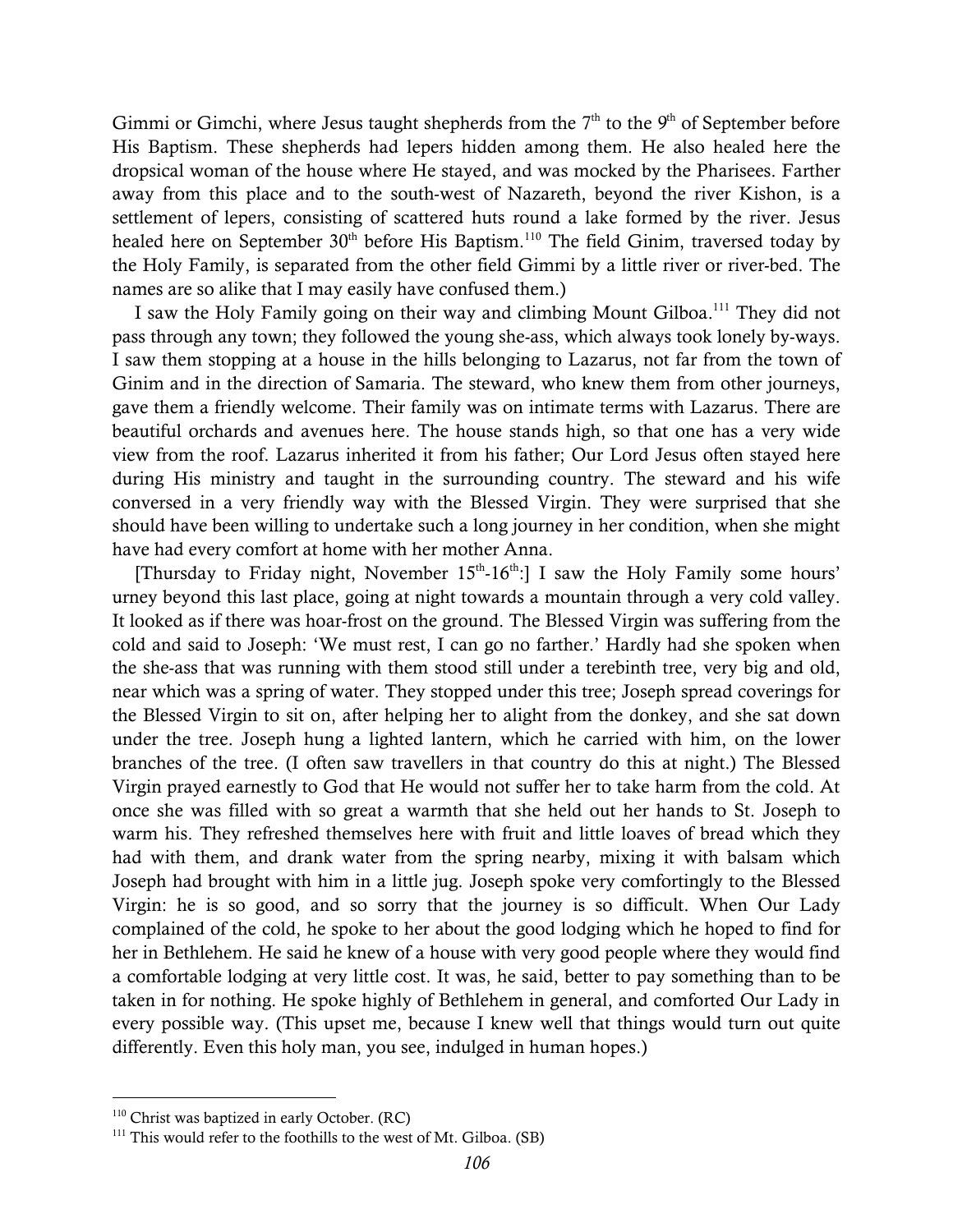So far they have crossed two little streams in the course of their journey: one of these they crossed on a high foot-way, while the two donkeys waded through the water. It was strange to see how the young she-ass, who was free to go where she would, kept running round the travellers. Where the path narrowed, as for instance between hills, and so could not be mistaken, she ran sometimes before and sometimes behind them, but where there was a parting of the ways she always appeared again and took the right path. Where they were to rest, she stood still, as here by the terebinth tree. I do not remember whether they spent the night under the tree, or whether they went on to another shelter.

This terebinth was a very old and sacred tree, of the grove of Moreh near Sichem. When Abraham was journeying into the land of Chanaan, he had here a vision of God, who promised him this land for his descendants. (Gen. 15.) He then built an altar under the terebinth. Before Jacob went to Bethel, to sacrifice to the Lord, he buried under this terebinth all the strange gods of Laban and the jewels which his family carried with him. (Gen. 35.4.) Under this tree Josue built the tabernacle for the Ark of the Covenant and made the people assembled there renounce their idols. (Josue 24.26.) It was here that Abimelech, the son of Gedeon, was hailed as king of the Sichemites. (Judges 9.6.)

[November  $16<sup>th</sup>$ :] Today I saw the Holy Family arriving at a big farm, about two hours' journey south of the tree I have mentioned. The woman of the house was absent, and her husband turned St. Joseph away, saying that he could easily go on farther. After they had gone on for some distance, they found that the she-ass had run into an empty shed, which they also entered. Some shepherds, who were busy cleaning it out, showed them great friendliness, and gave them straw and little bundles of reeds and twigs to make a fire with. These shepherds went to the house where the Holy Family had been turned away and told the woman of the house, who had now come home, how kind and God-fearing Joseph was, and what a beautiful and wonderfully holy wife he had; whereupon she upbraided her husband for having turned away such good people. I saw, too, that the woman at once went to the place where the Holy Family was sheltering, but was too shy to go in, and went home again to fetch some food.

(The place where they were was on the north side of a hill somewhere between Samaria and Thebez. Almost to the east of it, beyond the Jordan, is Succoth; and somewhat more to the south, but also beyond Jordan, is Ainon, this side of Salem. It must be about twelve hours' journey from Nazareth.) $^{112}$ 

After a time the woman, accompanied by two children, came to the Holy Family with some provisions. She apologized and was very friendly and sympathetic. After they had refreshed and rested themselves, the husband also came, and asked Joseph to forgive him for having sent him away. He advised him to continue uphill for an hour, where before the Sabbath began he would find a good inn in which he could spend the Sabbath. After this they started off again. After having climbed for about an hour, they came to a rather considerable inn, which consisted of several buildings, surrounded by trees and pleasure-

<sup>112</sup> The geographical indications here are fairly correct according to the latest available maps (in *Cath. Comm*., 1953). A place between Samaria and Thebez (about ten miles apart) would find Succoth about twenty miles east-south-east, but Aenon near Salim (the Ennon of John 3.23) would lie farther north, about fifteen miles north of Succoth, though another place nearer Succoth may be intended, and is so marked by Fahsel. (SB)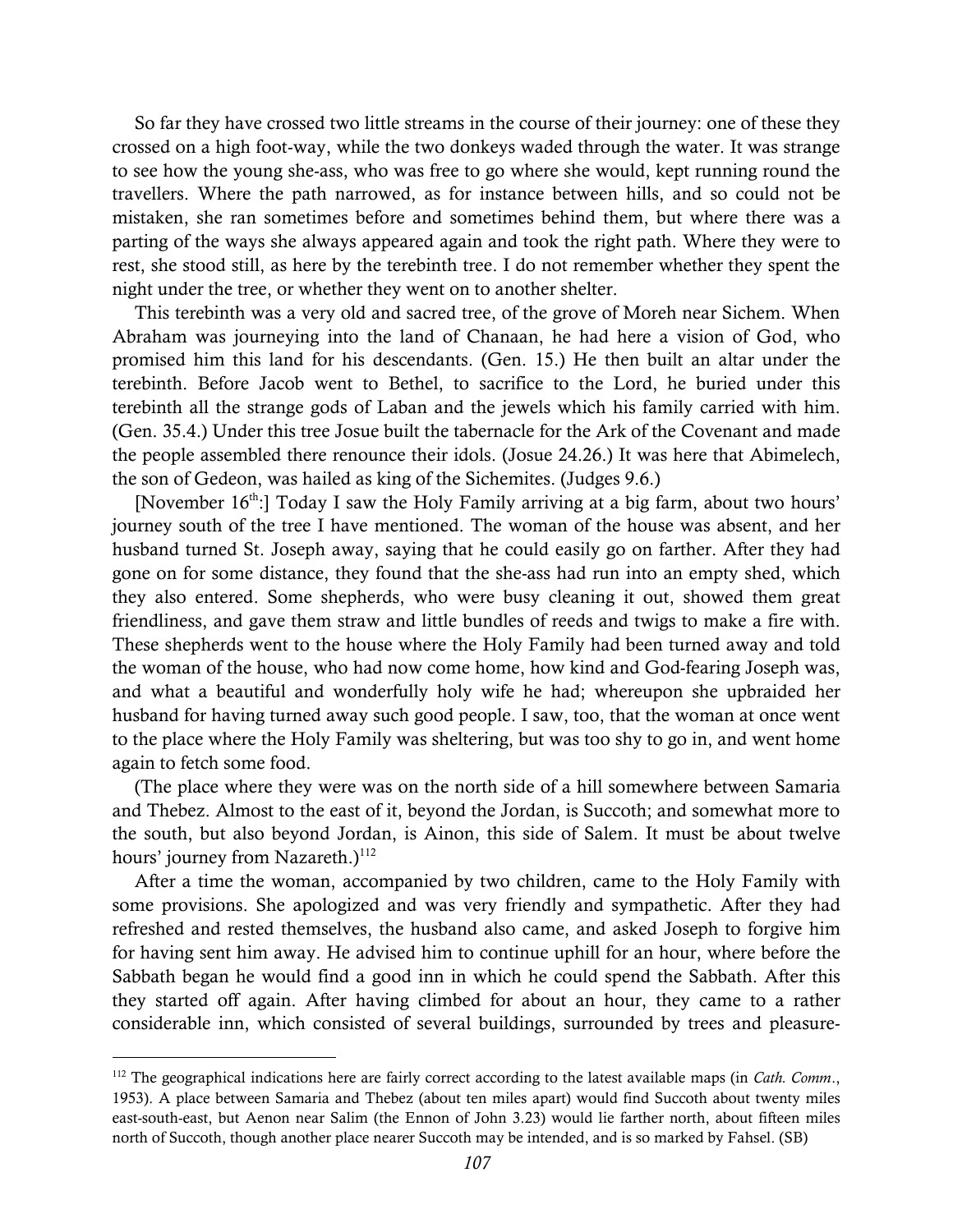gardens, in which were shrubs of balsam on espaliers, though the inn was on the northern slope. The Blessed Virgin had alighted from her donkey, which Joseph was leading. They came up to the house, and when the innkeeper came out Joseph asked him for lodging. He excused himself, saying that his house was full. His wife also came out, and when the Blessed Virgin came up to her and begged so humbly and simply for shelter, she was deeply moved, and the innkeeper himself could not gainsay her. He made comfortable quarters for them in a nearby shed and put their pack-donkey in a stable. The young she-ass was not there, she was running free in the country round; she always went off when she was not needed to show the way. Joseph prepared his Sabbath lamp here, and kept the Sabbath praying beneath it with the Blessed Virgin with the most touching devotion. They ate a little, and then rested on mats spread out on the floor.

[November  $17<sup>th</sup>$ ] I saw the Holy Family spending the whole day here and praying together. I saw the mistress of the house and her three children with the Blessed Virgin, and the farmer's wife of the day before also came with her two children and paid Our Lady a visit. There was real intimacy among them as they sat together; and the two women were greatly impressed by Mary's wisdom and modest behaviour. They listened with great attention to Our Lady, who talked much with the children and taught them. The children had little parchment rolls, from which Mary made them read to her. She spoke to them in such a lovely way about what they read, that they could not take their eyes off her. It was sweet to see and sweeter still to hear. In the afternoon I saw St. Joseph walking about with the innkeeper in the country round, looking at the gardens and fields, and talking of holy things, as I saw was always the Sabbath practice of devout people in that land. They remained here for the following night as well.

[Sunday, November  $18<sup>th</sup>$ :] The good people of this inn have become extremely fond of the Blessed Virgin, and have an intense sympathy with her and with her condition. They begged her in the most friendly way to stay and await her confinement here. They even showed her a comfortable room which they would make ready for her. The woman offered her, with all her heart, to care for her and look after her in every way. However, they started again on their journey early in the morning, and went down a valley on the south-eastern side of the mountains. They went farther away from Samaria, towards which the first part of their journey seemed to be directed. As they descended the hill, they could see the temple on Mount Garizim, which is visible from a great distance. There are many figures of lions or other animals on the roof which gleam white in the sunshine. I saw them travelling about six hours today, and towards evening I saw them arrive at a large shepherd's house in a field, where they were well received. This was about an hour's journey to the south-east of Sichem.

The man of the house was a steward of the orchards and fields belonging to the neighbouring town. The house was not right down in the plain, but on a slope. All the country here was better and more fertile than during the first part of their journey, for this was the sunny side, and in the Promised Land at this time of year that makes a considerable difference. Between here and Bethlehem lay many other shepherds' dwellings, scattered about in the intersecting valleys. The people here belonged to those shepherds whose daughters later married some of the followers of the three holy kings who remained behind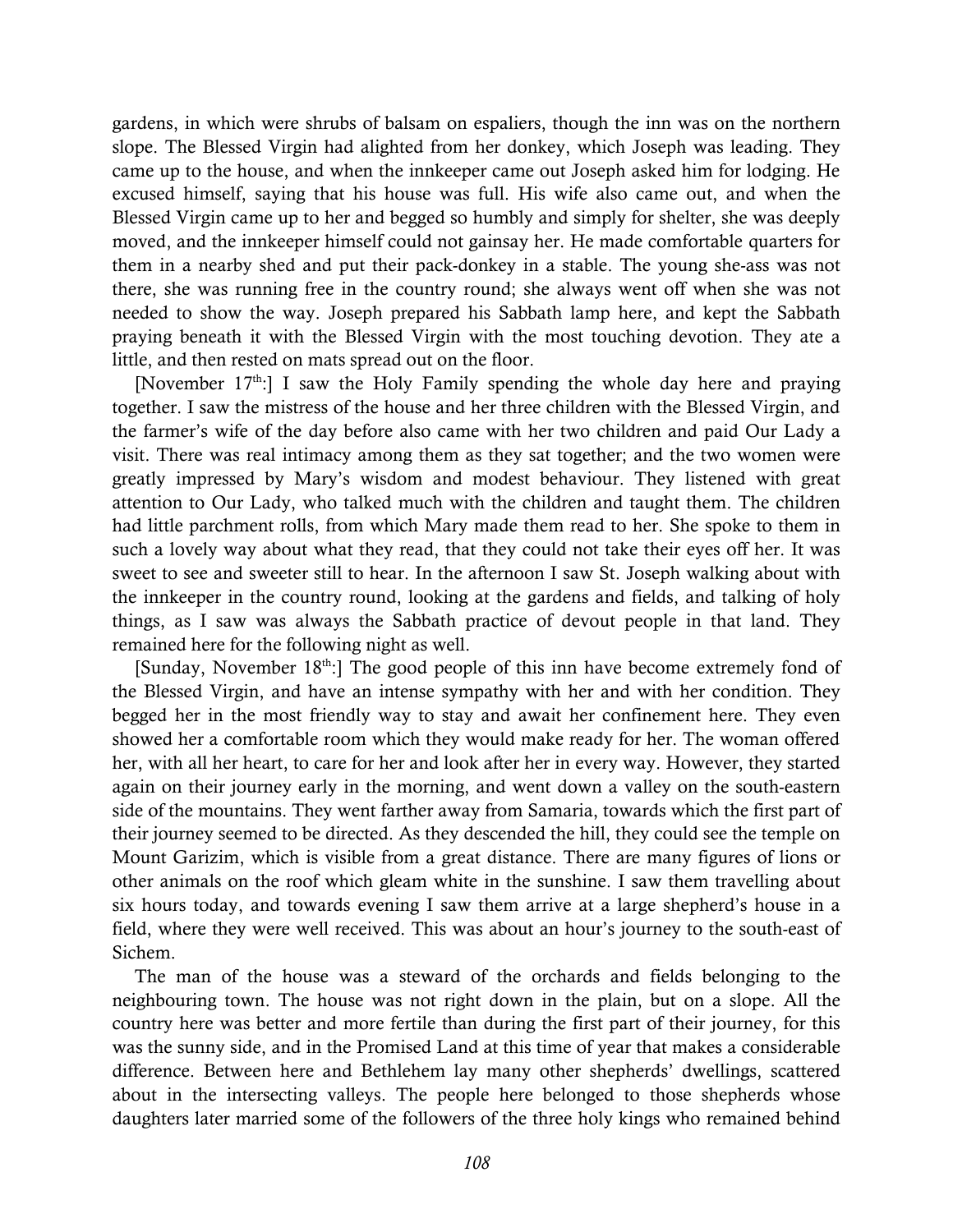when their masters left. From one of these marriages came a boy who was healed by Our Lord in this house at the Blessed Virgin's request in the second year of His ministry, on July  $31<sup>st</sup>$  (the  $7<sup>th</sup>$  day of the month Ab) after He had talked with the Samaritan woman. Jesus took him with two other youths as companions on His journey to Arabia, after the raising of Lazarus, and afterwards he became a disciple. Jesus often stayed here and taught. There were children in the house, and Joseph blessed them before he went away.

[November  $19<sup>th</sup>$ :] Today I saw them travelling in more level country. The Blessed Virgin sometimes goes on foot. They often stop to rest and refresh themselves. They have little loaves with them, and a drink which is both cooling and strengthening. This is contained in delicately made little jugs shining like bronze, with two ears. It is balsam, which they mix with water. They sometimes pick berries and fruits which may still be found hanging in sunny places on the trees and bushes. Mary's saddle on the donkey has a foot-rest hanging on each side, so that her feet do not hang down as is usual in our country. She sits sometimes to the right and sometimes to the left of the pack-donkey, which moves very quietly and evenly. Joseph's first action, whenever they rest by the way or stop for the night, is to make ready a comfortable place for the Blessed Virgin to sit and rest. He often washes his feet, and Mary does the same. They have the habit of washing often.

It was already dark when they came to a house standing by itself. Joseph knocked at the door and asked for lodging. The master of the house refused, however, to open, and when Joseph explained Mary's condition and said that she could go no farther, adding that he was not asking for lodging without payment, the hard-hearted man retorted angrily that his house was not an inn, and that he wanted to be left alone and not disturbed by knocking, which he could not bear. He told Joseph to go on his way, and was so relentless that he did not even open the door, but shouted his harsh words from behind it. So they went on a little way and turned into a shed where they found the she-ass standing. Joseph kindled a light and prepared a bed for the Blessed Virgin, with her help. He brought the pack-donkey in, too, and found some straw and fodder for him. They prayed, took some refreshment, and slept for a few hours. It must be about six hours' journey from the last inn to this place. They must be some twenty-six hours from Nazareth and ten from Jerusalem. Until now they have not taken any high-roads, but have cut across several trade-roads leading from the Jordan to Samaria and running into the highways which go from Syria to Egypt. The byroads which they took are very small, and in the mountains sometimes so narrow that a man must pick his way very carefully so as not to stumble. The donkeys, however, are very sure-footed. Their shelter here was on level ground.

[November 20<sup>th</sup>:] The day had not yet broken when they left this place. Their way led uphill again. I think they were near the road leading from Gabara<sup>113</sup> to Jerusalem and that the frontier between Samaria and Judaea was here. They were again roughly refused admission at another house. When they were several hours north-east of Bethany, it happened that Mary was greatly in need of rest and refreshment; so Joseph turned off the road for about half an hour to a place where he knew there was a beautiful fig-tree, which as a rule was full of fruit. This tree had benches round it for people to rest on. Joseph knew it

<sup>113</sup> Gabara is in Galilee, north of Nazareth. (SB)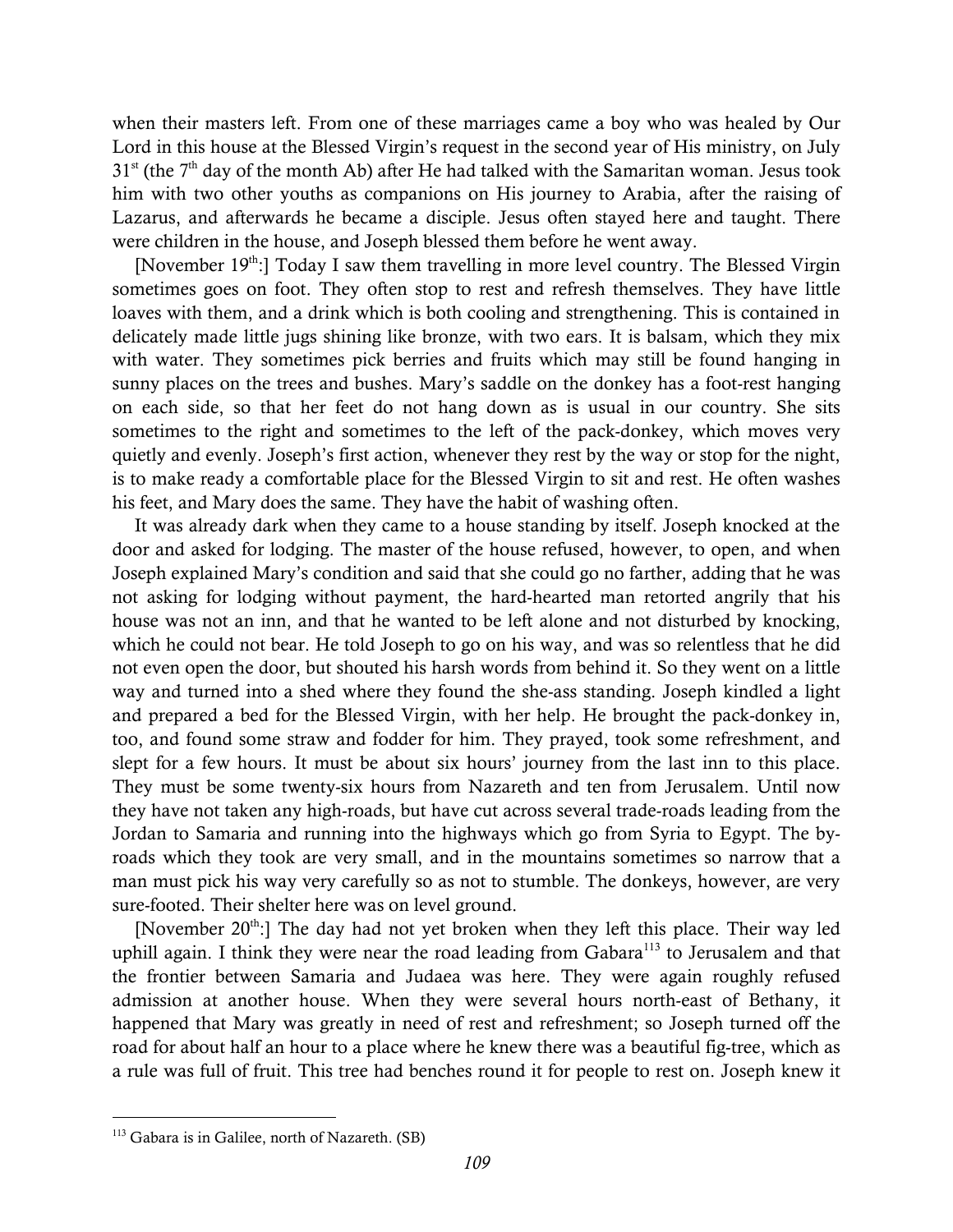from a former journey. When, however, they got there, they found no fruit at all on the tree, which distressed them very much. I have a dim recollection that afterwards Jesus had something to do with this tree. It never bore fruit any more, but was green, and I think that the Lord cursed it as He passed by when escaping from Jerusalem and that it withered away.<sup>114</sup> After this they came to a house where the man was at first very harsh to Joseph when he humbly asked him for lodging. He shone his light on to the Blessed Virgin's face and scoffed at Joseph for taking so young a woman about with him; he was, he supposed, jealous. The woman of the house then came up and took pity on the Blessed Virgin, showing her a room in a side-building in a very friendly way, and bringing little loaves of bread for them to eat. The man, too, was sorry for his rudeness, and became very friendly towards the holy travellers. After this they came to a third house. It was inhabited by young people, but I saw an old man with a stick walking about in it. Their reception here was tolerably good but not particularly friendly. Nobody took much trouble about them. The people here were not real simple shepherds; they were like rich peasants with us who are more or less entangled in the world and in trade and so on. Jesus visited one of these houses on October 20<sup>th</sup> (the first day of the month Tishri) after His Baptism, and found the restingplace of His parents decorated and used as a praying-place. I am not sure whether it was the one where the man had at first jeered at Joseph. I have a dim remembrance that the people there had arranged it like this immediately after the wonders accompanying His Birth. Towards the end of their road Joseph made many halts, for the journey grew more and more difficult for the Blessed Virgin. They followed the way taken by the she-ass, and made a day and a half's detour eastwards of Jerusalem. Joseph's father had owned pastureland round here, so he knew the country very well. If they had travelled due south, across the desert behind Bethany, they would probably have reached Bethlehem in six hours, but that way was hilly and at that time of year very difficult; so the she-ass led them through valleys which brought them nearer to the Jordan.

[November  $21^{st}$ :] Today I saw the holy travellers entering a big shepherd's house while it was still full day. This must be about three hours from John's baptizing place on the Jordan and about seven hours from Bethlehem. It is the same house in which thirty years later Jesus spent the night of October 11<sup>th</sup> before the morning on which he passed near the Baptist for the first time after His Baptism. Near the house, and apart from it, was a shed in which were kept the agricultural implements and the shepherd's things. In the court was a fountain with baths round it, supplied with water from the fountain by pipes. The master of the house must have owned much land; it was a large establishment. I saw many menservants coming and going and having their meals there. The master of the house received the travellers in a very friendly way and was very ready to help. They were shown a comfortable room, and their pack-donkey was well looked after. A manservant was told to wash Joseph's feet at the fountain and to give him other clothes while his own were cleaned from dust and smoothed out. A maid did the same for the Blessed Virgin. They ate and slept here. The mistress of the

<sup>&</sup>lt;sup>114</sup> Catherine Emmerich was so exceedingly ill from Nov. 19<sup>th</sup> to 21<sup>st</sup> that when she recounted these events on Nov. 22<sup>nd</sup> she could not give the exact situation of this tree, but could only say that it was somewhere near the path of the Holy Family. It is in any case not the cursed fig-tree mentioned in the Gospels. (CB)

The barren fig-tree of Matt. 21.19 and Mark 11.13 stood between Bethany and Jerusalem. (SB)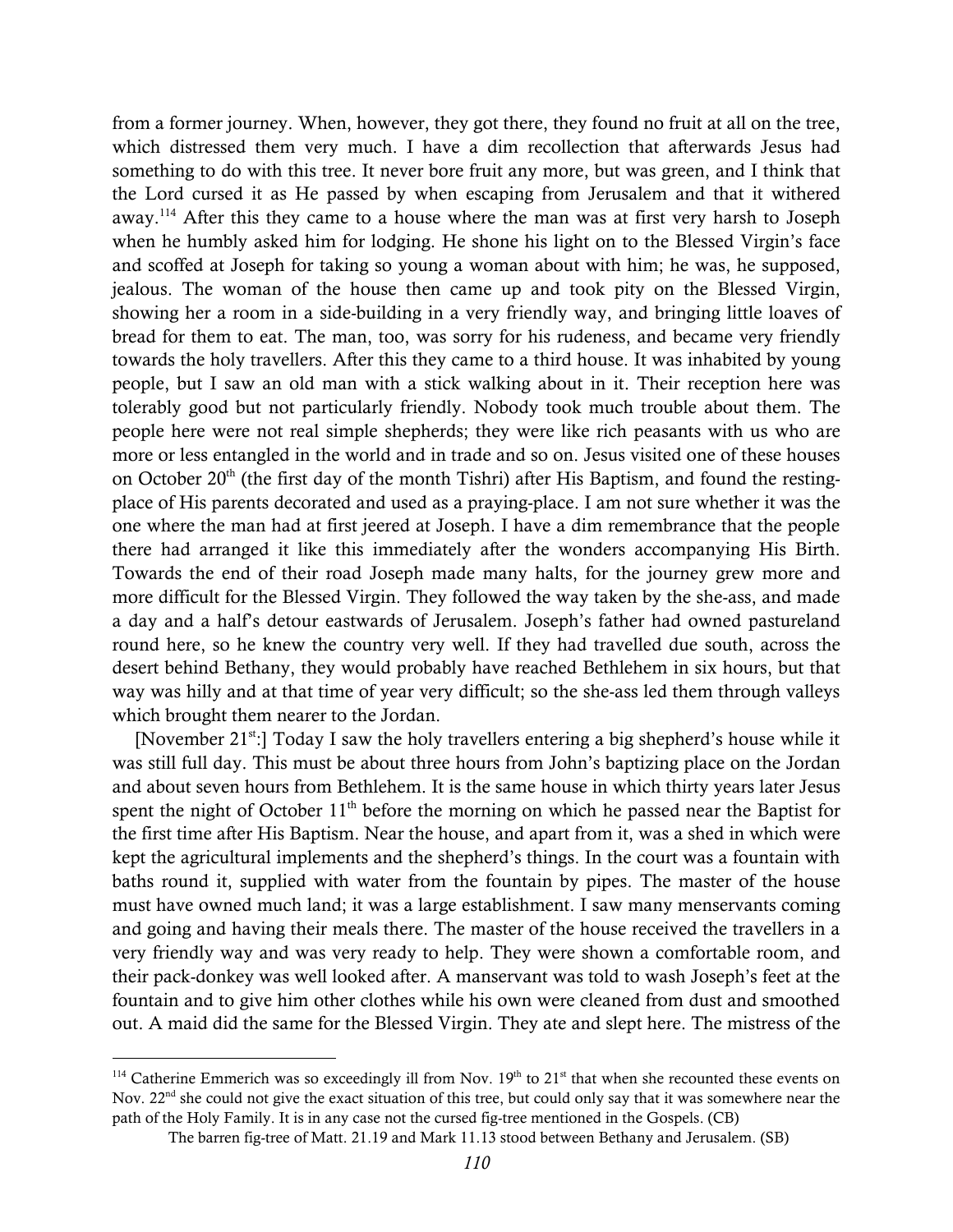house was rather perverse in character. She lived in a separate room and kept herself apart. She had surreptitiously examined the travellers, and as she was young and vain she was vexed by the beauty of the Blessed Virgin: she was also afraid that Mary might appeal to her to let her stay and be confined there, so she kept away in a hostile spirit and insisted that they should leave the next day. (This is the same woman whom Jesus found there in this house, blind and crippled, thirty years later on October  $11<sup>th</sup>$ , after His Baptism. After reproaching her for her inhospitality and vanity He healed her.) There were also children in the house. The Holy Family spent the night here.

[November 22<sup>nd</sup>:] I saw the Holy Family leaving their place of shelter about midday. Some of the inmates of the house accompanied them for part of their way. After a short journey of about two hours westward they came to a place where scattered houses, with gardens and forecourts, stand in a long row on either side of a main road. Some relations of Joseph's lived here. They were, as far as I remember, sons by a second marriage of a stepfather or stepmother. I saw the house, it had a good situation and was quite large. They went, however, right through this place, and then turned right for half an hour, in the direction of Jerusalem, until they reached a large inn, in the court of which there was a big fountain with many pipes. A large company was assembled here, attending a funeral. The interior of the house, in the centre of which was the fireplace and its chimney, had been made into one large hall by the removal of the low wooden screens which at other times divided it into separate rooms. Black curtains hung behind the hearth, in front of which stood a veiled black object like a coffin. A large assembly of men were praying round it. They wore long black garments with short white ones over them, and some had black fringed maniples hanging on one arm. In another room women completely veiled were sitting on the floor in low boxes and mourning.

The owners of the inn themselves, who were busy with the funeral, welcomed the travellers only from a distance. The servants of the house, however, gave them a very friendly reception and showed them every attention. A separate lodging was prepared for them by letting down mats which had been rolled up to the ceiling, so that they were in a kind of tent. There were many beds in this house rolled up against the wall, and mats could be let down to make many separate cells. Afterwards I saw the people of the house visiting the Holy Family and conversing with them in a friendly manner. They no longer wore the white garments over their black ones. After Joseph and Mary had refreshed themselves and taken a little food, they prayed together and retired to rest.

[November 23<sup>rd</sup>:] Joseph and Mary left here for Bethlehem about midday. They still had some three hours' journey before them. The mistress of the house urged them to stay where they were, for, she said, it seemed to her that Mary might be delivered at any moment. Mary, however, dropping her veil, said that she had still thirty-six hours before her. (I am not sure that she did not say thirty-eight.) The woman was very anxious to keep her, not in the house itself, but in another building. As they left, I saw Joseph talking to the innkeeper about his donkeys. He spoke very highly of them, and said he had brought the she-ass with him in order to pawn her in case of necessity.

When the people of the house spoke of the difficulty of finding lodging in Bethlehem, Joseph said he had friends there and would certainly be well received. (It makes me always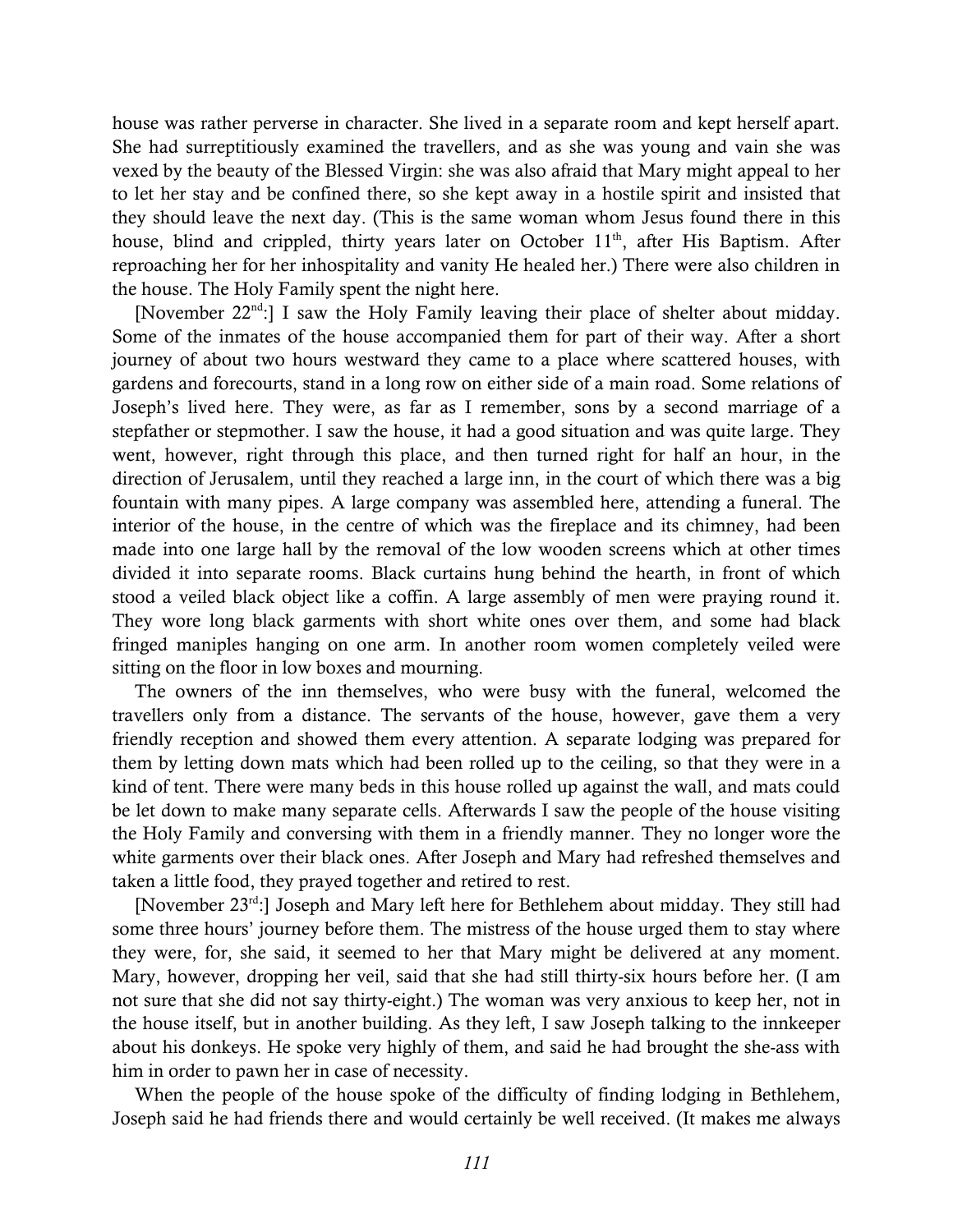so sorry when he talks so certainly of being well received. He talked to Mary in that way, too, as they went along. One sees by this that even such holy people can be mistaken.)

The journey from the last inn to Bethlehem must have taken about three hours. They made a circuit round the north side of Bethlehem and approached the town from the west. They made a halt under a tree some little way off the road. Mary alighted from the donkey and arranged her clothing, after which Joseph went with her to a large building a few minutes outside Bethlehem, surrounded by courtyards and other small buildings. There were trees in front of it, and round about it were crowds encamped in tents. This was the old ancestral house of David and once Joseph's family home. Relations or acquaintances of Joseph's still lived there, but they treated him as a stranger and as a person whom they did not want to know. This house was now being used for the receipt of the money from the Roman taxation. Joseph, leading the donkey by the bridle, went at once to this house with the Blessed Virgin, because every new arrival had to report himself here and was given a paper, without which he could not be admitted into Bethlehem.

[After several pauses Catherine Emmerich spoke as follows in her visionary state:] The young she-ass that runs free has not gone with them here, she has run off round the outside of the town towards the south, where it is flatter and there is a sort of open valley. Joseph has gone into the house. Mary is with some women in a little house beside the courtyard: they are very friendly to her and are giving her some food. These women are cooking for the soldiers. They are Roman soldiers, with strips of leather hanging round their loins. The weather here is very pleasant and not at all cold. The hill between Jerusalem and Bethany is in full sunshine; one has a fine view of it from here. Joseph is in a big room with an uneven floor. They are asking him who he is and are referring to long scrolls of which a great many are hanging on the walls. They unroll them and read aloud to him his ancestry and also Mary's: he did not seem to know that she also descended so directly from David through Joachim; he himself descended from an earlier offspring of David's. The man asks him: 'Where is your wife?' Owing to many disorders the people of the country have not been properly registered for seven years.<sup>115</sup> I see the figures V and II, making seven [she forms this figure with her fingers]. This taxation has been going on for several months. Some payments were made here and there during those seven years, but nothing regular. The people were made to pay twice over. Some of them stayed here for as long as three months. Joseph came rather late to the tax office, but was treated in quite a friendly way. He has not paid anything yet, but was asked about his means, and stated that he had no land and lived by his handicraft and from the assistance given him by his wife's mother.

There are a great number of scribes and high officials in many of the rooms. On the upper floors are Romans and many soldiers. There are also present Pharisees and Sadducees, priests, elders and every kind of official and scribe, both Jewish and Roman. There is no such commission in Jerusalem, but they are established in several other places, such as Magdala on the sea of Galilee, where the inhabitants of Galilee are taxed, and also

<sup>&</sup>lt;sup>115</sup> The question of the successive registrations in the Roman Province of Syria is very intricate, together with the identification of the one in the year of Christ's birth; but there is evidence for censuses in Egypt and Gaul earlier in the reign of Augustus (cf. *Cath. Comm*., 749a). AC's reference to the sharing of the revenue of the taxation remains entirely obscure. (SB)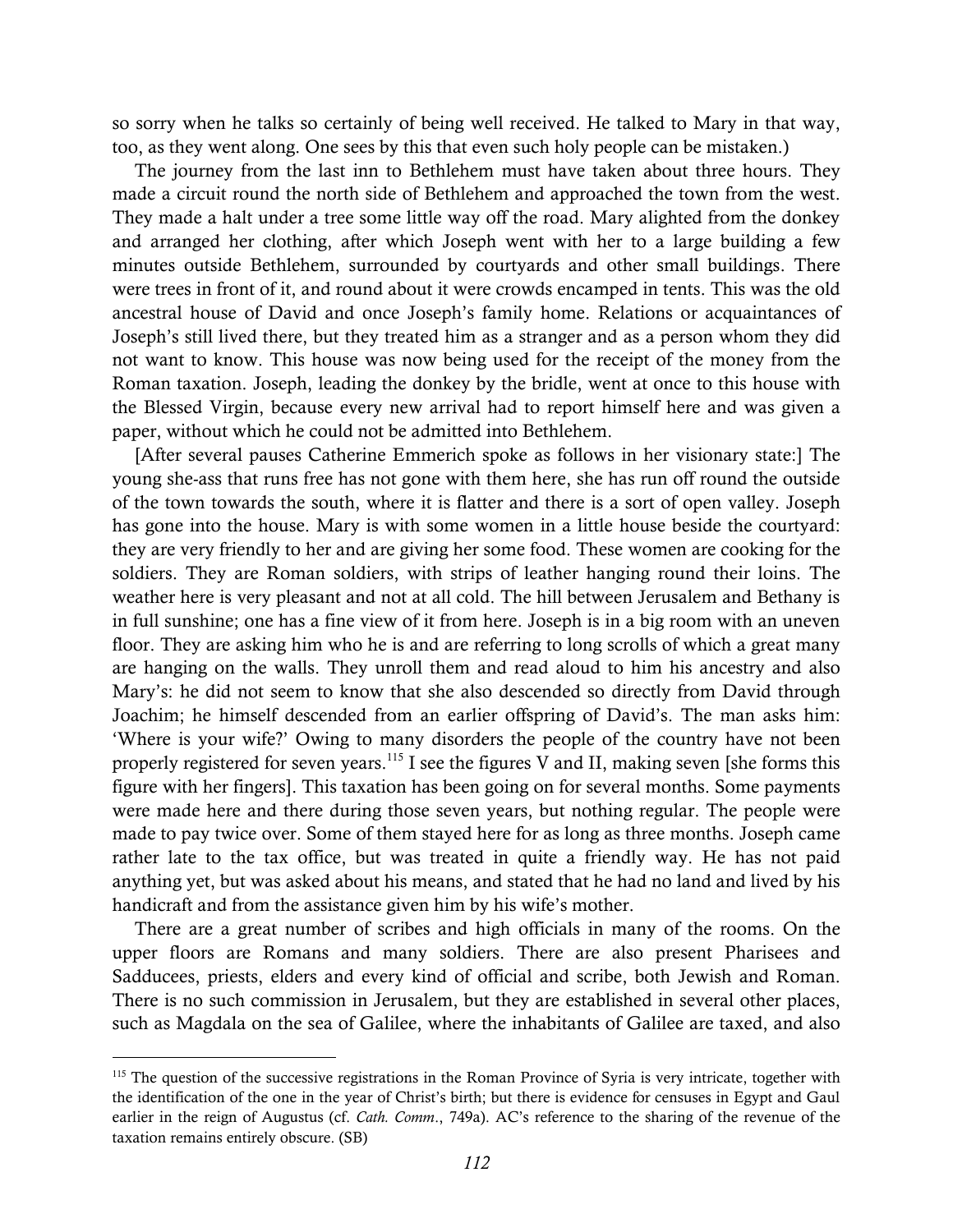those of Sidon, I think because of their commercial dealings. Only the people who are not resident anywhere and have no land on which they can be taxed have to present themselves at their birthplace. From now on the tax has to be paid in three months in three instalments. Each of these three instalments goes to a different object. The first is shared by the Emperor Augustus, Herod, and another king who lives near Egypt. He has rendered some service in war and has a right to a district up in the north, so they have to apportion something to him. The second instalment has to do with the building of the Temple; it seems as if it were used to pay off a debt. The third instalment is intended for widows and poor people, who have had nothing for a long time, but of all this little reaches the right people, just as happens today. The money is meant for nothing but good causes, and yet remains in the hands of the great. All this business of writing made a terrible fuss and commotion.

Joseph was now allowed to go, and when he got downstairs the Blessed Virgin was called before the scribes in a passage, but they did not read anything aloud to her. They told Joseph that it was unnecessary for him to have brought his wife with him, and seemed to be bantering him on account of her youth. Joseph was ashamed of this being said before Mary; he was afraid she might think that he was not respected in his birthplace.

After this they went on into Bethlehem, the buildings of which were at some distance from each other. The entrance was through ruined walls as if the gate had been destroyed. Mary remained with the donkey at the very entrance of the street while Joseph sought a lodging in the nearest houses—in vain, for Bethlehem was full of strangers, all running from place to place. Joseph returned to Mary, saying that as no shelter was to be found there, they would go on farther into the town. He led the donkey on by the bridle, and the Blessed Virgin walked beside him. When they came to the beginning of another street, Mary again stopped by the donkey, and Joseph again went from house to house in vain seeking a lodging, and again came sadly back. This happened several times, and the Blessed Virgin often had long to wait. Everywhere the houses were filled with people, everywhere he was turned away, so he said to Mary that they would go to another part of Bethlehem where they would surely find lodging. They went a little way back in the direction in which they had come and then turned southwards. They went hesitatingly through the street, which was more like a country road, for the houses were built on slopes. Here, too, their search was fruitless. On the other side of Bethlehem, where the houses lie farther apart, they came to a lower-lying open space, like a field, where it was more solitary. There was a sort of shed here, and not far from it a great spreading tree, with shady branches like a big lime-tree. The trunk was smooth and the spreading branches made a kind of roof. Joseph led the Blessed Virgin to this tree, and made her a comfortable seat against its trunk with their bundles, so that she might rest while he sought for shelter in the houses near. The donkey stood with its head turned towards the tree. At first Mary stood upright, leaning against the tree. Her ample white woollen dress had no girdle and hung round her in folds: her head was covered with a white veil. Many people passed by and looked at her, not knowing that the Redeemer was so near to them. She was so patient, so humble, so full of hopeful expectation. Ah, she had to wait a long, long time; she sat down at last on the rug, crossing her feet under her. She sat with her head bent and her hands crossed below her breast.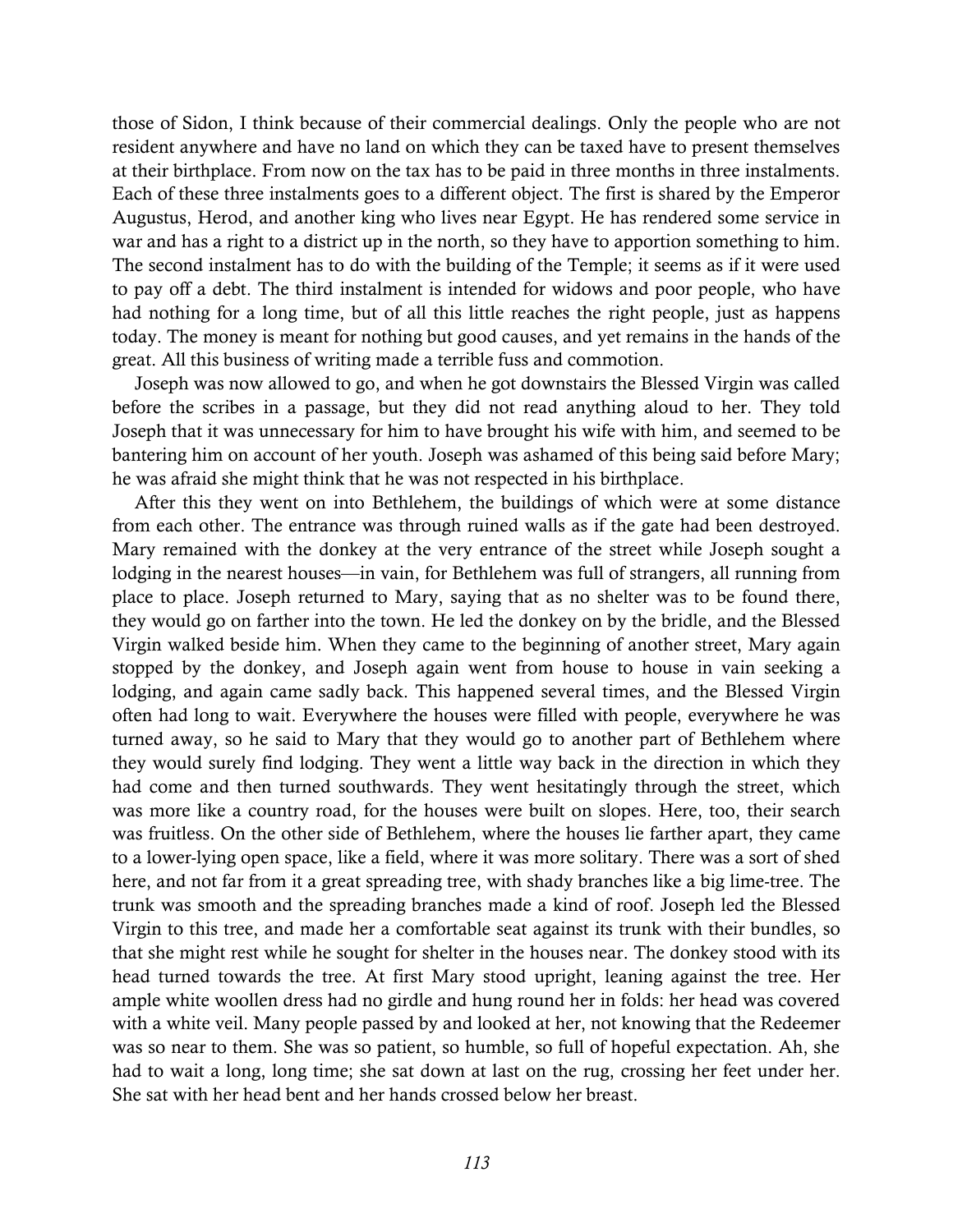Joseph came back to her in great distress; he had found no shelter. His friends, of whom he had spoken to the Blessed Virgin, would hardly recognize him. He was in tears and Mary comforted him. He went once more from one house to another; but as he gave the approaching confinement of his wife as his chief reason for his request, he met with even more decided refusals. Although the place was solitary, the passers-by at last began to stand still and look curiously at the Blessed Virgin from a distance, as one may well do if one sees somebody waiting in the dusk for a long time. I think some of them even spoke to her, asking her who she was. At last Joseph came back. He was so upset that he came up hesitatingly. He said he had had no success, but he knew of one place outside the town, belonging to the shepherds, who often went there when coming with their flocks to the town. There they would, in any case, find a shelter. He said that he knew the place from childhood; when his brothers had tormented him, he had often escaped there to hide from them and to say his prayers. Even if the shepherds did come there, he would easily come to an understanding with them; but at this time of year they were seldom there. As soon as he had settled her there in peace and quiet, he would look round again for something else. They then went outside Bethlehem to the east of the town by a lonely footpath, going to the left. It was like a path along the ruined walls, ditches, and banks of some little town. At first the path ascended slightly, and then descended after crossing a hill. On the east of the town, a few minutes outside it, they came to a hill or high bank, in front of which was an open space made pleasant by several trees. There were pine-trees (cedar or terebinth) and other trees with small leaves like our box-trees. The place was such as one might find right at the end of the old ramparts of some little town.

[In order to avoid continually interrupting the narrative, we will here describe as fully as possible the surroundings of this hill and the interior of the Cave of the Nativity according to the repeated accounts given by Catherine Emmerich.]

Among many other different grottoes or cave-dwellings there was, at the south end of this hill, round which the road wound its way to the Shepherd's Valley, the cave in which Joseph sought shelter for the Blessed Virgin. From the west the entrance led eastwards into the hill through a narrow passage into a larger chamber, half semicircular and half triangular. The walls of the cave were of the natural rock, and only on the south side, which was encircled by the road to the shepherd's valley, was it completed by a little rough masonry. On this south side was another entrance into the cave, but this was generally blocked up, and Joseph had to clear it before he could use it. If you came out of this entrance and turned to the left, you came upon a wider entrance into a lower vault, narrow and inconvenient, which stretched under the Cave of the Nativity. From the ordinary entrance to the cave, which faced westwards, one could see nothing but a few roofs and towers of Bethlehem. If you turned to the right on coming out of this entrance, you came to the entrance of a lower cave, which was dark and was at one time the hiding-place of the Blessed Virgin. In front of the main entrance, supported on posts, there was a light roof of reeds, extending round the south of the cave to the entrance on that side, so that one could sit in front of the cave in shade. On the south side there were, high up, three openings for light and air, closed by gratings fixed in masonry. There was a similar opening in the roof of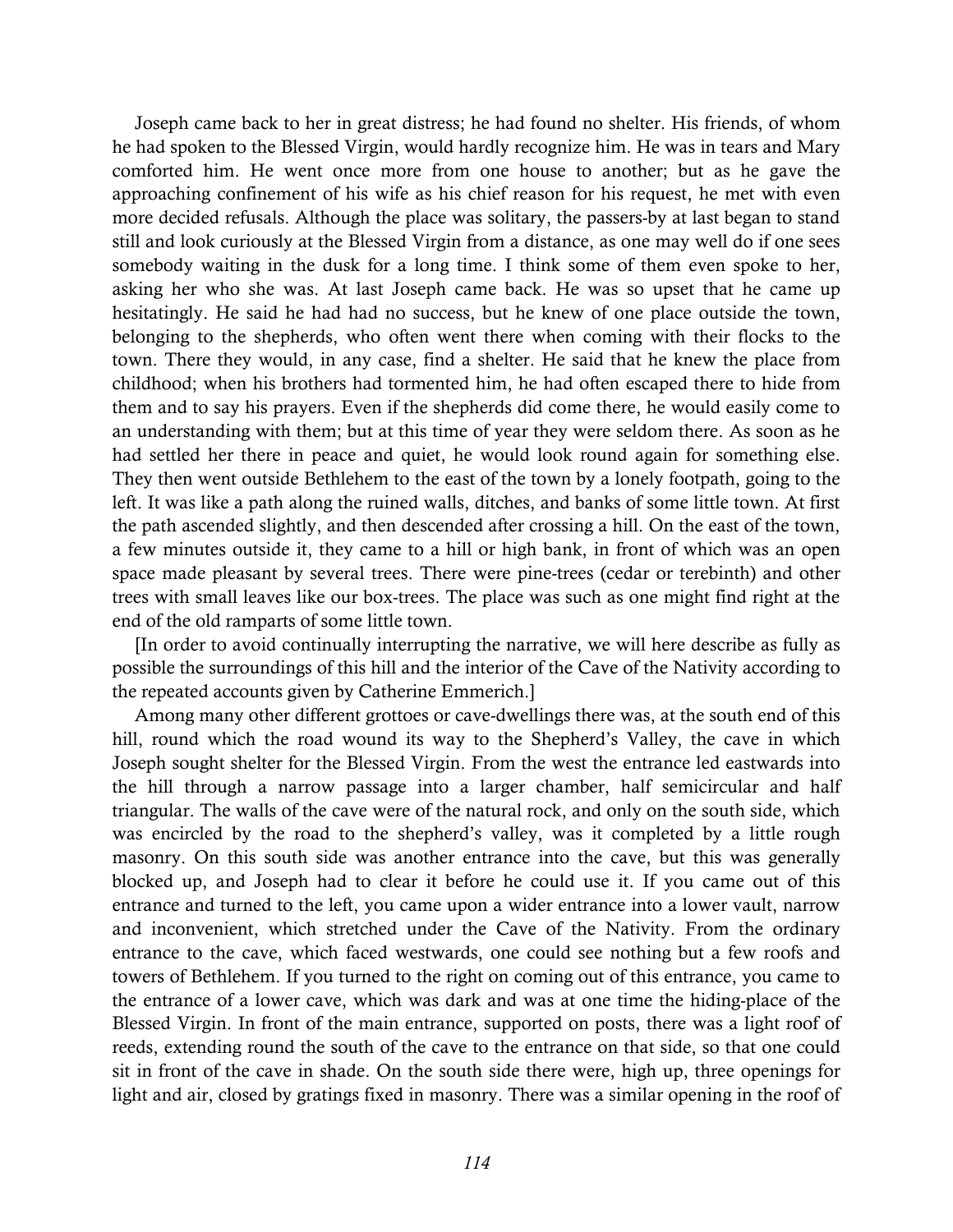the cave. This roof, which was covered with turf, formed the extremity of the ridge on which Bethlehem stood.

[According to Catherine Emmerich's repeated descriptions the interior of the cave was arranged as follows:] From the west one came through a light wickerwork door into a moderately broad passage opening into a chamber which was partly angular and partly semicircular. Towards the south it broadened out considerably, so that the ground-plan of the whole can be compared to a head resting on its neck. As you came out of the neck of the cave, whose roof was lower, into the higher part of the cave with its natural vaulting, you stepped down to a lower level. The floor of the whole cave was, however, higher at the sides, round which ran a low stone bench of varying breadth. The walls of the cave as nature had made them were, though not quite smooth, clean and pleasant and had something attractive about them. I liked them better than the rough, clumsy masonry which had been added on, for instance on the upper part of the south wall of the entrance, where three openings for light and air had been made. In the centre of the roof of the cave there was another opening, and, if I remember rightly, I saw besides this three slanting holes piercing the upper part of the cave at intervals from south to east. From the north side of the passage an entrance led into a smaller side-cave. Passing this entrance you came upon the place where Joseph lit his fire; after that the wall turned north-east into the higher and bigger cave, and it was here that Joseph's pack-donkey stood, by the broad part of the stone bench which ran round its walls. Behind this, in the thickness of the rock wall to the north, was a small chamber just big enough to hold the donkey and containing fodder. The wall of the cave then turned south-east, encircling the chamber (which grew broader towards the south) and finally turned north to end at the main entrance.

The Blessed Virgin was in the eastern part of this cave, exactly opposite the entrance, when she gave birth to the Light of the World. The crib in which the child Jesus was laid stood on the west side of the southern and more roomy part of the cave. This crib was a hollowed-out stone trough lying on the ground and used for cattle to drink from; over it stood a longish rectangular manger or rack, narrower below and broader above, made of wooden lattice-work and raised on four feet so that the beasts could comfortably eat the hay or grass in the rack and lower their heads to drink the water in the trough beneath. When the three holy kings presented their gifts, the Blessed Virgin was sitting with the child Jesus opposite the crib on the eastern. side of this part of the cave. If you go from the place where the crib is out of the cave in a westerly direction into the so-called neck of the cave, you come first of all, following the southern wall, to the southern entrance mentioned above and later opened by Joseph, and then arrive at St. Joseph's own room, which he later partitioned off on the south side by wicker screens in this passage. On this side there was a hollow in the wall where he put away all kinds of things.

The road to the Shepherds' Valley ran past the south side of the cave. Here and there were little houses standing on hills, and scattered about in the fields were sheds thatched with reeds on four, six, or eight posts, with wicker walls. Towards the east of the cave the ground fell into a closed valley shut off on the north side and about a quarter of an hour's journey wide. Its slopes were covered with bushes, trees, and gardens. If one walked through the tall luxuriant grass in the meadow, watered by a spring, and through the trees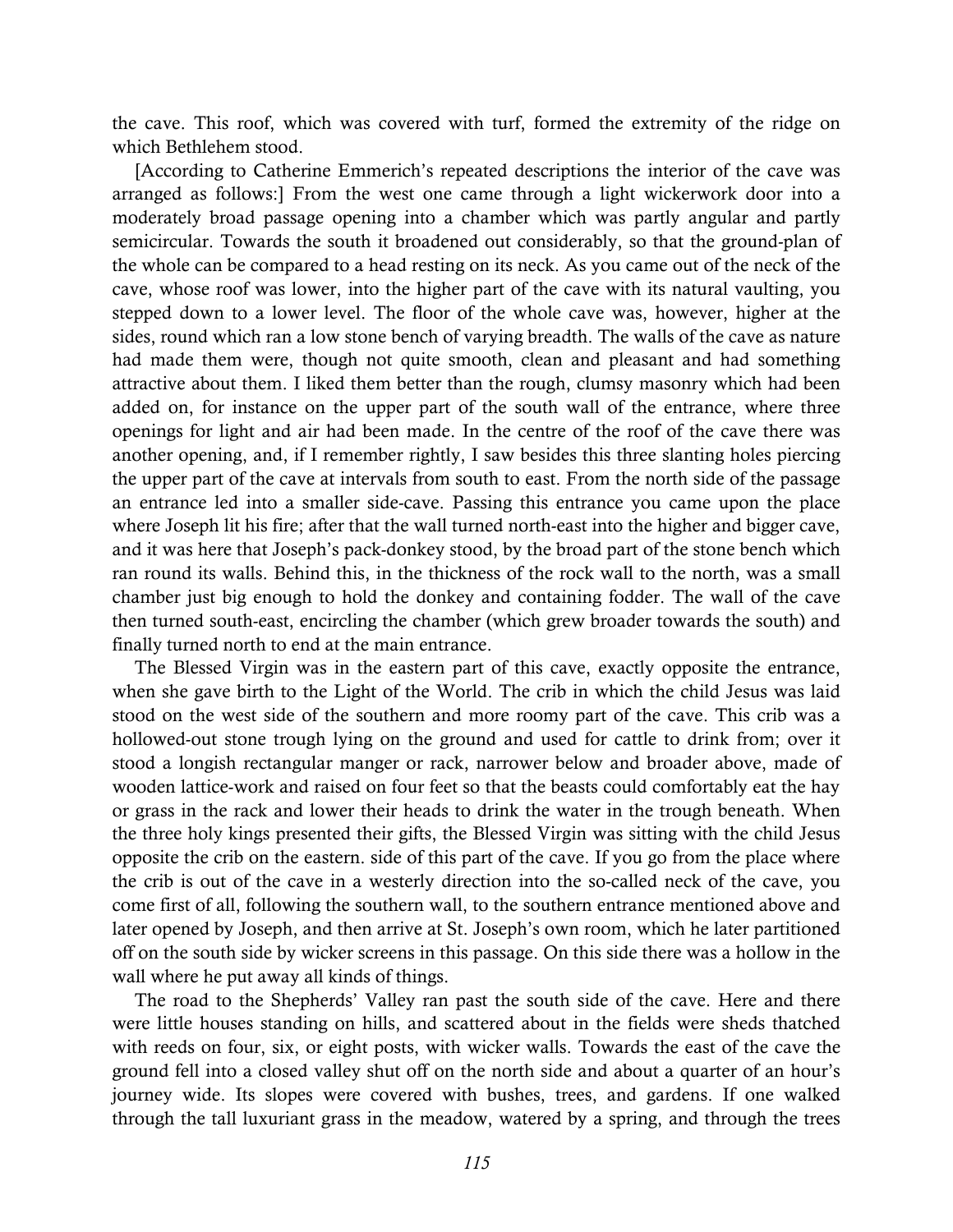planted in rows, one came to the eastern ridge of this valley. By following this very pleasant path in a south-easterly direction from the Cave of the Nativity, one came to a projecting spur of the ridge containing the rock-tomb of Maraha,<sup>116</sup> the nurse of Abraham, which was called the Milk Cave or the Sucklings' Cave. The Blessed Virgin came here several times with the child Jesus. Above this cave was a great tree with seats in it, and from here one had a much better view of Bethlehem than from the Cave of the Nativity.

I was told much that had happened in the Cave of the Nativity of symbolical and prophetical significance in Old Testament times, but can only remember that Seth, the child of promise, was here conceived and born by Eve after a seven years' penance. She was told here by an angel that this seed was given by God in place of Abel. Seth was hidden and suckled by his mother in this cave and in Maraha's cave, for his brothers were hostile to him just as Jacob's sons were to Joseph. In these caves, inhabited by men in earlier times, I have often seen places hollowed out by them in the rock in which they and their children could sleep in comfort on skins or grass. So perhaps the hollow in the stone bench beneath the crib may have been a sleeping-place of Seth's or of a later inmate. But I cannot say this for certain now.

I also remember from my visions of the ministry of Jesus that the Lord on October  $6<sup>th</sup>$ , after His Baptism, was keeping the Sabbath in the Cave of the Nativity, which had been made into a place of prayer by the shepherds; and that He told the shepherds that His Heavenly Father had appointed this as the place of His Birth as soon as Mary had conceived.

Abraham had a nurse, Maraha, whom he greatly revered; she lived to a great age and he always took her on his journeys, riding on a camel. She lived with him for a long time in Succoth. Afterwards, towards the end of her life, she was here in the Shepherds' Valley, where he had his tents near to this cave. When she was more than a hundred years old and her death was at hand, she asked Abraham to bury her in this cave, prophesying about it and naming it the Cave of Milk or the Cave of the Sucklings. Some miracle, which I have forgotten, happened here, and a spring of water burst forth. The cave was then a high narrow passage of a white and not very hard substance. A mound of this blocked up part of the passage but did not reach to the roof. If one climbed over this mound, one came to the entrances of other caves higher up. There were also several deep passages running into the hill under the cave. Later it was enlarged. Abraham made Maraha's tomb out of the mound lying in the passage. Below was a massive block of stone on which rested a kind of heavy stone trough on short thick feet. The trough had a jagged top. One could see between the trough and the block under it. I was surprised to see nothing of it at the time of Jesus' Birth.

This cave with the nurse's tomb was symbolically prophetic of the Mother of the Saviour giving suck to her child while pursued by enemies; for in Abraham's youth a symbolically prophetic persecution took place, and his nurse saved his life by hiding him in a cave. As far as I can remember, the king in Abraham's country had a dream or was told by prophecy about a child to be born who would become a danger to him. The king took measures to prevent this. Abraham's mother concealed her pregnancy and gave birth to him in secret in

<sup>116</sup> Maraha, Abraham's nurse, is not known in any available document. (SB)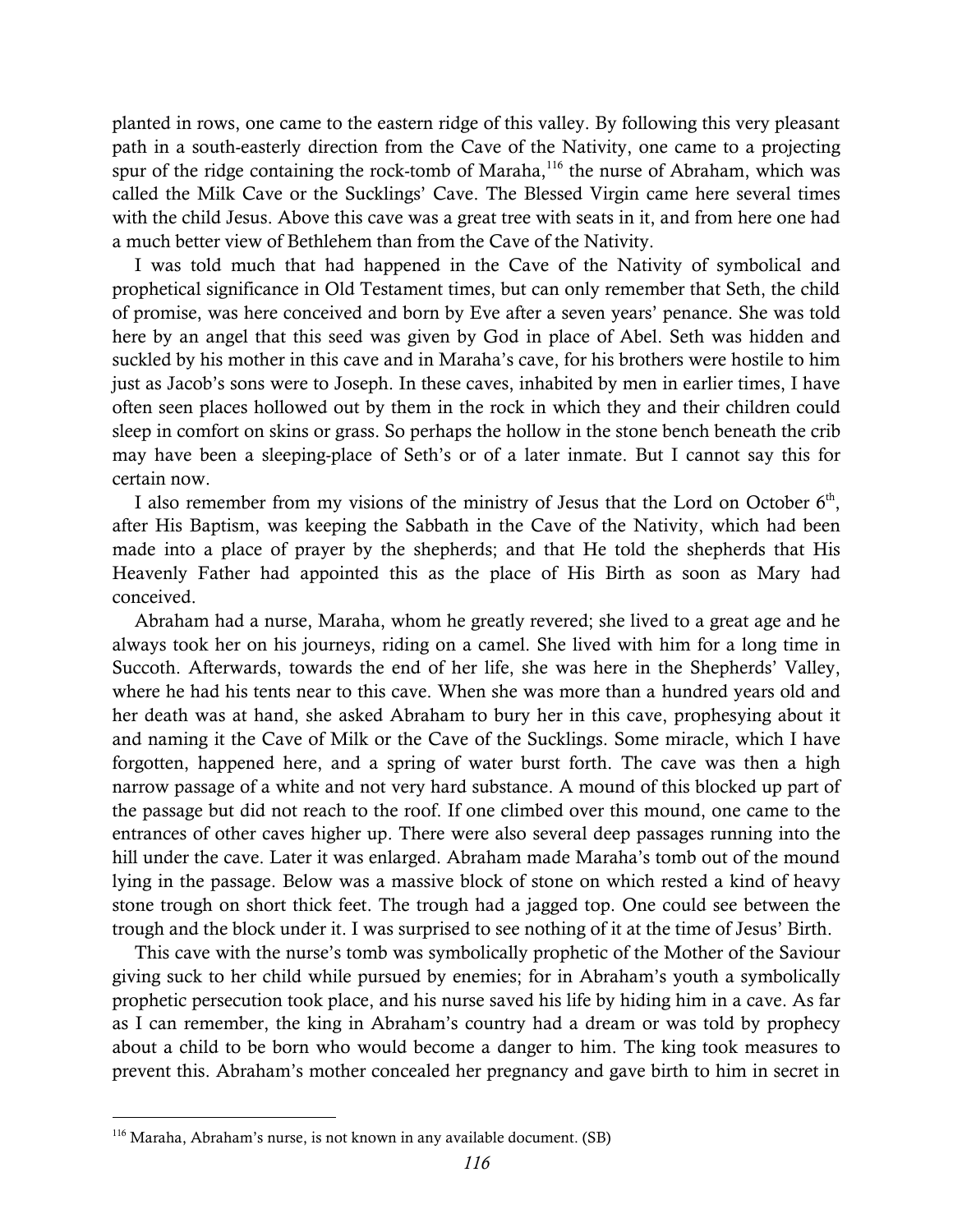a cave. Maraha, the nurse, suckled him in secret. She lived as though she were a poor slave, and worked in a wilderness near the cave in which she suckled the child Abraham. Afterwards his parents took him back, and on account of his being unusually big he was thought to have been born before that prophecy. However, when he was a boy, he was again in danger as the result of some supernatural utterances, and the nurse again saved him by hiding him away. I saw her carrying him off in secret, tied to her waist under her big cloak. Many children of his size were murdered at that time.

This cave had been a place of devotion since Abraham's time, particularly for mothers and their babies. This was prophetic, for the reverence paid to Abraham's nurse was symbolic of that paid to the Blessed Virgin. In the same way Elias had seen Our Lady in the rain-bearing cloud, and had made a place of prayer in her honour on Mount Carmel. Maraha had contributed to the coming of the Messias by nourishing with her milk the ancestor of the Blessed Virgin. I cannot, alas, explain it rightly, but it was like a deep spring of water running through the whole of life and always being replenished, until there burst forth from it the clear stream of Our Blessed Lady. [This was the expression used by Catherine Emmerich in her state of ecstatic sleep.]

The tree which stood beside this cave was like a great lime-tree, with big shady branches. It was a terebinth, pointed at the top and broad below. It had white seeds, which were oily and could be eaten. Abraham met Melchisedech under this tree, but I cannot remember on what occasion. Joseph enlarged the cave still more and closed the passages leading downwards from it. The tree stands on a hill; beneath it is a door, set at a slant, leading into a passage or kind of vestibule where another door, set straight, opens into the tomb-cave itself. The latter is round rather than square. The shepherds often used the passage to shelter in. This big old tree cast a wide shadow. It was regarded as sacred by the shepherds and others in the neighbourhood, and also by devout travellers. It was the custom to rest and pray there. I do not remember the history of the tree, but it had some connection with Abraham: he may perhaps have planted it. Near it was a fireplace which could be covered over, and there was also a spring in front of the tree, from which the shepherds used at certain times to draw water supposed to have a special healing property. On each side of the tree there were open huts to sleep in. It was all surrounded by a fence.

[While Catherine Emmerich was recounting this, she was in great pain; and when the writer said to her, 'So this was a terebinth tree?' she answered in sudden absence of mind: 'Tenebrae, not Terebinth, under the shadow of Thy Wings, that is a wing – Tenebrae under Thy Shadow will I rejoice.' The writer did not understand the significance of these words, perhaps she was applying the words of the Psalm to the tree. She spoke with great intensity of feeling and seemed to be comforting herself with these words.]

St. Helena built a church here and Mass has been said here: I think it seemed to be in a chapel dedicated to St. Nicholas.

[November 23<sup>rd</sup>:] The sun was already low when they reached the entrance of the cave. The young she-ass, which had left them at Joseph's ancestral house to run round the outside of the town, met them as soon as they arrived here and gambolled joyfully round them. 'Look,' said the Blessed Virgin to Joseph, 'it is certainly the will of God that we should go in here.' Joseph was, however, very distressed and secretly ashamed at having spoken so often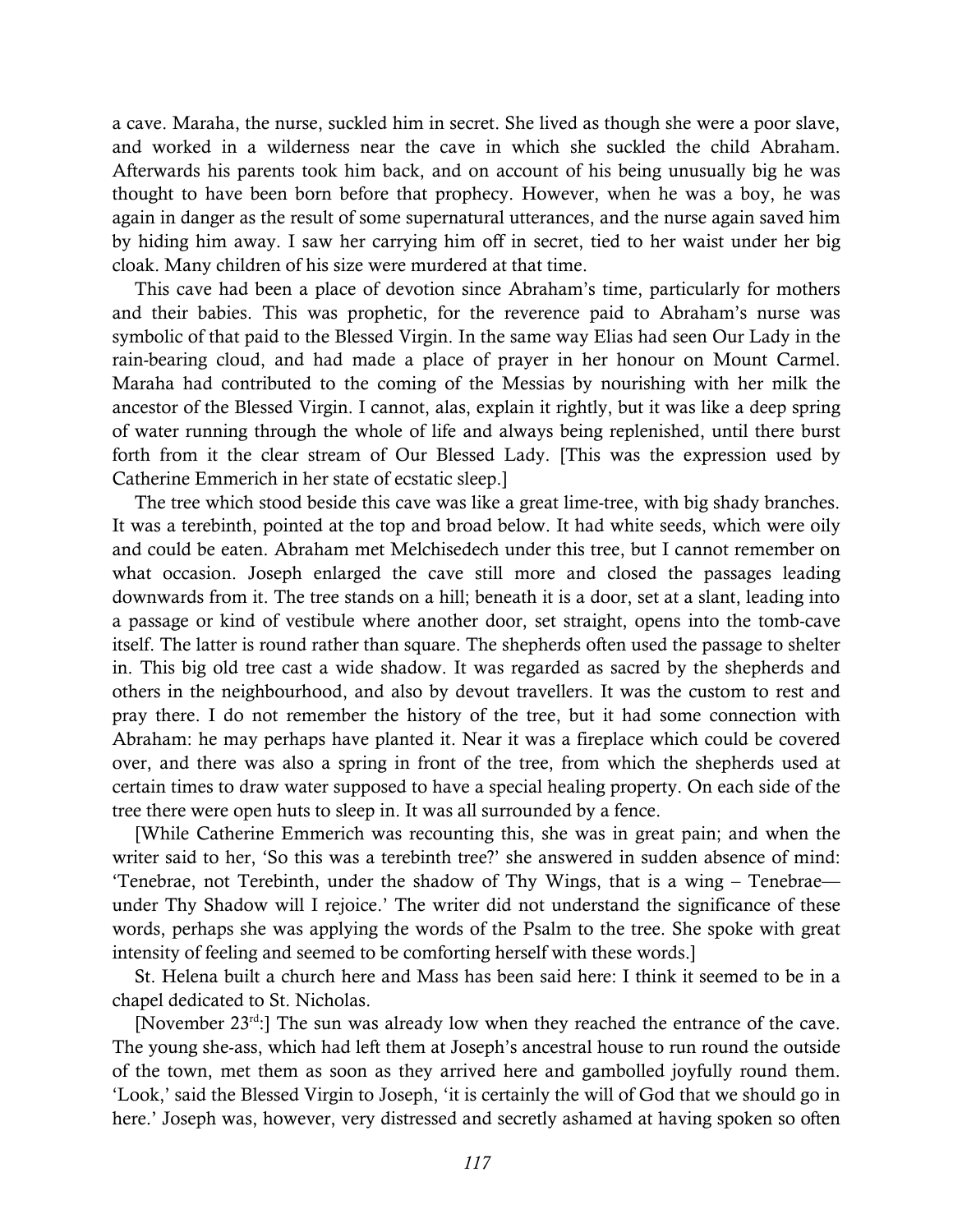of their good reception in Bethlehem. He put the pack-donkey under the shelter by the entrance of the cave and prepared a place for Our Lady to rest there while he kindled a light, opened the wicker-work door of the cave and went into it. The passage into the cave was narrow, for it was full of bundles of straw like rushes, stacked against the walls with brown mats hanging over them. Behind, the cave itself was encumbered with a quantity of things. Joseph cleared out as much as was necessary to make a comfortable resting-place for the Blessed Virgin at the eastern end of the cave. Then he fastened a burning lamp in the wall of the dark cave and led the Blessed Virgin in. She sat down on the couch of rugs and bundles which he had prepared. He apologized most humbly for the poorness of the shelter, but Mary was joyful and contented in her inmost spirit. As she rested there, Joseph hurried with a skin which he had brought with him into the valley-meadow behind the hill, where there was a tiny brook. He fastened the skin with two pegs under the spring so that the water had to run into it, and then brought it back to the cave. Then he went to the town and fetched little bowls, some fruit, and bundles of twigs. The Sabbath was approaching, and because of the many strangers in the town, who were in urgent need of all kinds of things, tables had been set up at the street corners where indispensable necessities could be bought at reduced prices. Those who sold were menservants or people who were not Jews. I cannot quite remember about this. Joseph came back bringing burning coals in a sort of closed metal basket with a handle like a stalk under it. He emptied these out by the entrance to the cave on the northern side and made a little fire. He had the fire-basket and other small utensils with him on the journey. The bundle of wood was of thin sticks neatly tied together with broad rushes. Joseph then prepared a meal: it consisted of a kind of porridge made from yellow grains and a cooked fruit, thick, and when opened for eating, full of seeds. There were also little flat loaves of bread. After they had eaten and prayed, Joseph prepared a sleeping-place for the Blessed Virgin. He first made a mattress of rushes, and then spread on it a coverlet of the kind I have described as having been prepared in Anna's house. At the head he put a rolled-up rug. After bringing in the pack-donkey and tying him up out of the way, he closed the openings in the roof to keep out the draught, and then prepared his own sleeping-place in the entrance. As the Sabbath had now begun, he stood with the Blessed Virgin under the lamp, reciting the Sabbath prayers with her, after which they ate their little meal in a spirit of great piety. Joseph then left the cave and went into the town, while Mary wrapped herself up to lie down to rest. During Joseph's absence I saw for the first time the Blessed Virgin kneeling in prayer. She knelt on her couch, and then lay down on the coverlet on her side. Her head rested on her arm, which lay on the pillow. Joseph did not come back till late. He was distressed and I think he wept. He prayed and then lay down meekly on his couch at the entrance of the cave.

[Sunday, November 24<sup>th</sup>: Catherine Emmerich was very ill today and could communicate only the little that follows:]

The Blessed Virgin spent the Sabbath in the Cave of the Nativity in prayer and meditation and in great spiritual fervour. Joseph went out several times, probably to the synagogue in Bethlehem. I saw them sharing the food which had been prepared the day before, and praying together. In the afternoon of the Sabbath, when it is the Jewish custom to go for a walk, Joseph took the Blessed Virgin through the valley behind the cave to the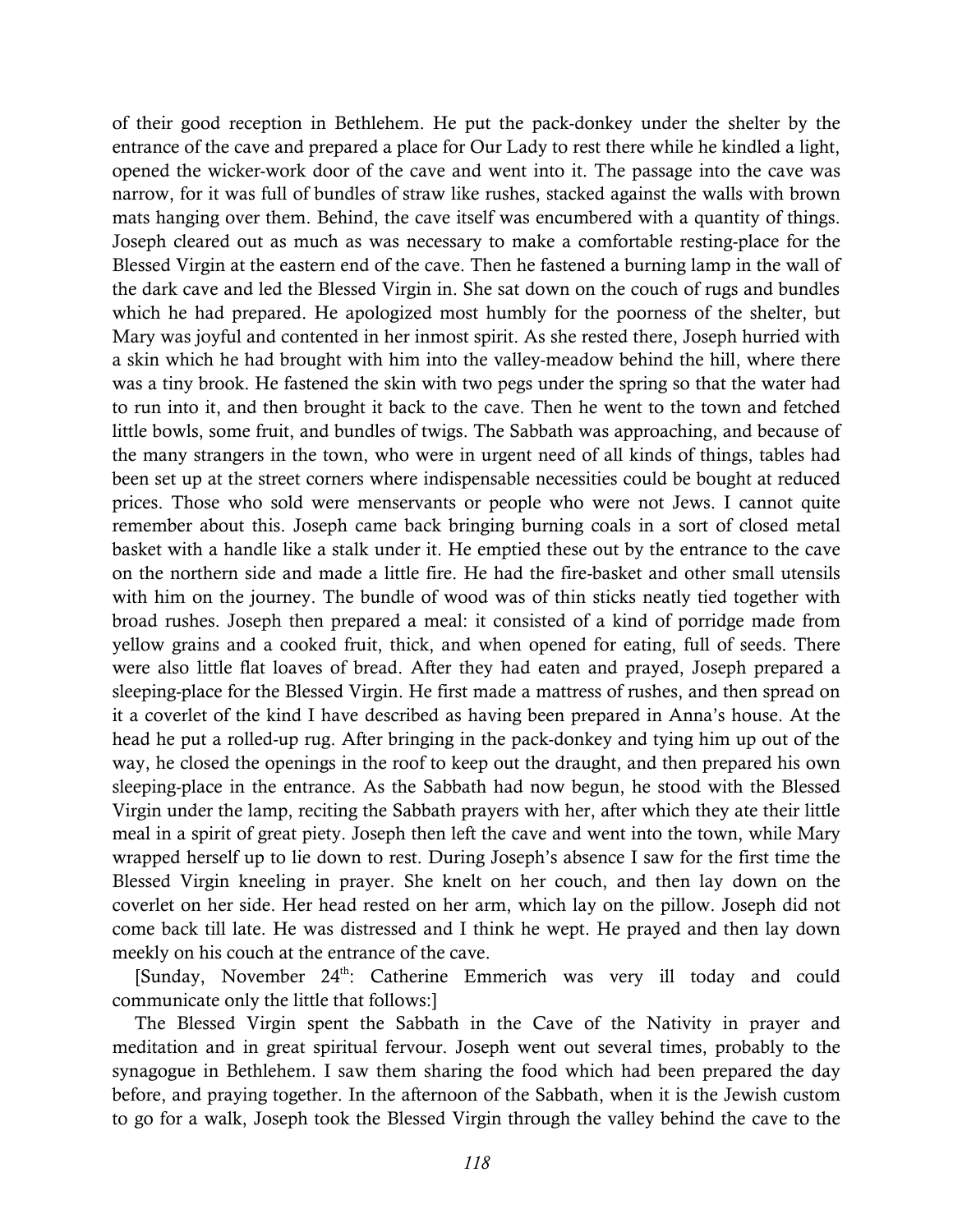tomb of Maraha, Abraham's nurse. They spent some time in this cave, which was roomier than the Cave of the Nativity, and in which Joseph had prepared a place for Our Lady to sit. The rest of the time they spent under the sacred tree near it, in prayer and meditation, until some time after the close of the Sabbath, when Joseph took her back again.

Mary had told St. Joseph that tonight at midnight would be the hour of the child's birth, for then the nine months since the Annunciation would have been completed. She begged him to do all that was possible on his part so that they might show as much honour as they could to the child promised by God and supernaturally conceived. She asked him, too, to join with her in praying for the hard-hearted people who had refused to give them shelter. Joseph suggested to the Blessed Virgin that he should summon to her assistance some pious women whom he knew in Bethlehem. She declined, however, saying that she needed no human help. Just before the close of the Sabbath Joseph went into Bethlehem, and as soon as the sun had set, he quickly bought a few necessary things—a stool, a little low table, a few little bowls, and some dried fruit and grapes. With them he hurried back to the cave and then to the tomb of Maraha, and took the Blessed Virgin back to the Cave of the Nativity, where she lay down on her couch in the easternmost corner. Joseph prepared some more food, and they ate and prayed together. He then completely divided off his sleeping-place from the rest of the cave by surrounding it with posts and hanging on them mats which he had found in the cave. He fed the donkey, which was standing to the left of the entrance against the wall of the cave; then he filled the manger above the crib with rushes and fine grass or moss, and spread a covering over it which hung down over the edge.

On the Blessed Virgin telling him that her time was drawing near and that he was to retire into his room and pray, he hung up some more burning lamps in the cave and went out, as he had heard a noise outside. Here he found the young she-ass, who until now had been wandering about loose in the valley of the shepherds. She came joyfully running up and gambolled round him. He tied her up under the shelter before the cave and strewed fodder before her.

When Joseph came back into the cave and stood at the entrance to his sleeping-place looking towards the Blessed Virgin, he saw her with her face turned towards the east, kneeling on the bed facing away from him. He saw her as it were surrounded by flames, the whole cave was as if filled with supernatural light. He gazed at her like Moses when he saw the burning bush; then he went into his little cell in holy awe and threw himself on his face in prayer.

## X. THE BIRTH OF OUR LORD <sup>117</sup>

 $\overline{a}$ 

I saw the radiance round the Blessed Virgin ever growing greater. The light of the lamps which Joseph had lit was no longer visible. Our Lady knelt on her rug in an ample un-girt robe spread out round her, her face turned towards the east. At midnight she was wrapt in an ecstasy of prayer. I saw her lifted from the earth, so that I saw the ground beneath her. Her hands were crossed on her breast. The radiance about her increased; everything, even

<sup>117</sup> Matt. 2.1; Birth, Adoration of the Shepherds, Circumcision: Luke 2.7-21. (SB)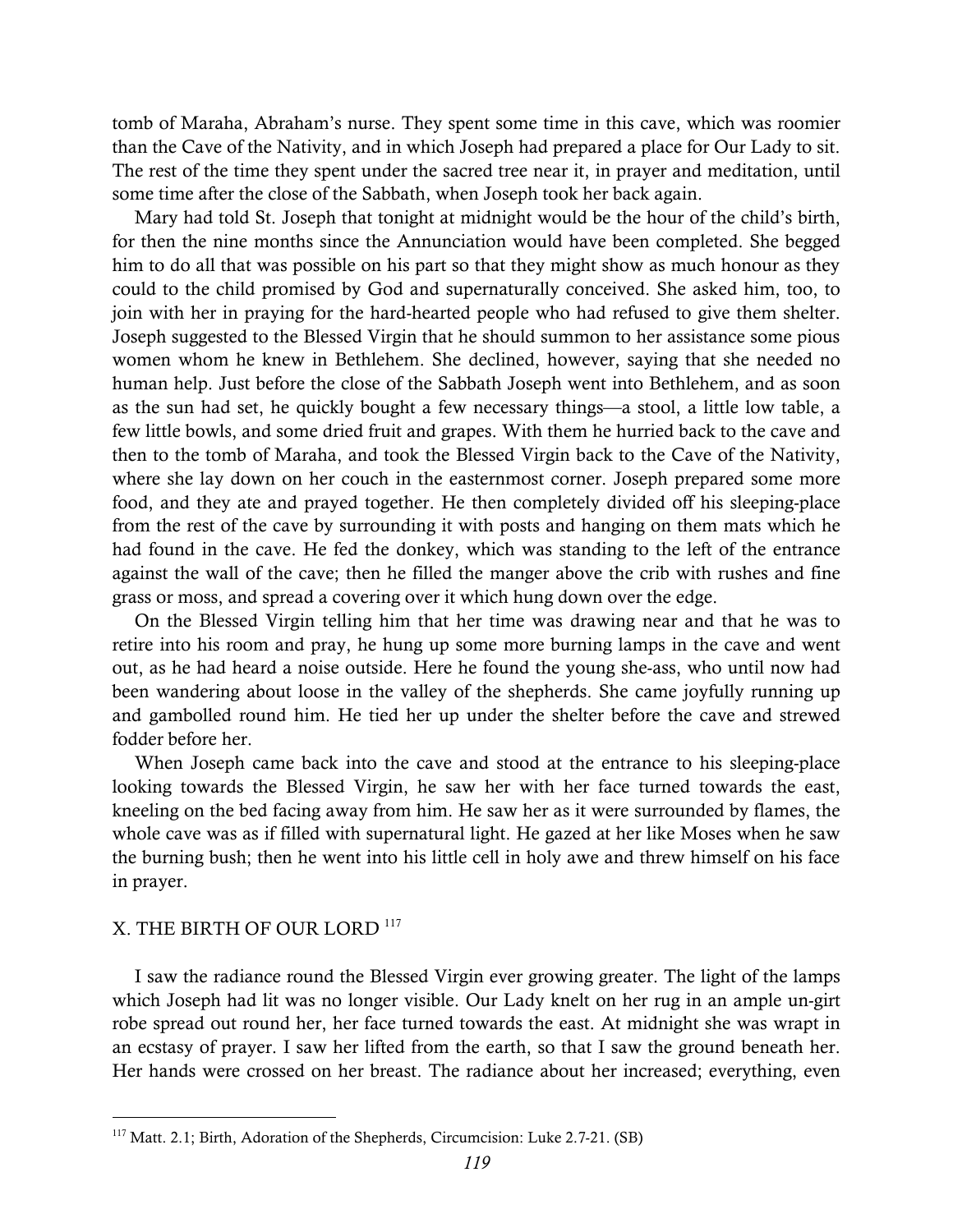things without life, were in a joyful inner motion, the stones of the roof, of the walls, and of the floor of the cave became as it were alive in the light. Then I no longer saw the roof of the cave; a pathway of light opened above Mary, rising with ever-increasing glory towards the height of heaven. In this pathway of light there was a wonderful movement of glories interpenetrating each other, and, as they approached, appearing more clearly in the form of choirs of heavenly spirits. Meanwhile the Blessed Virgin, borne up in ecstasy, was now gazing downwards, adoring her God, whose Mother she had become and who lay on the earth before her in the form of a helpless new-born child.<sup>118</sup> I saw our Redeemer as a tiny child, shining with a light that overpowered all the surrounding radiance, and lying on the carpet at the Blessed Virgin's knees. It seemed to me as if He were at first quite small and then grew before my eyes. But the movement of the intense radiance was such that I cannot say for certain how I saw it.

The Blessed Virgin remained for some time rapt in ecstasy. I saw her laying a cloth over the Child, but at first she did not touch Him or take Him up. After some time I saw the Child Jesus move and heard Him cry. Then Mary seemed to come to herself, and she took the Child up from the carpet, wrapping Him in the cloth which covered Him, and held Him in her arms to her breast. She sat there enveloping herself and the Child completely in her veil, and I think Mary suckled the Redeemer. I saw angels round her in human forms, lying on their faces and adoring the Child. It might have been an hour after His Birth when Mary called St. Joseph, who was still lying in prayer. When he came near, he threw himself down on his face in devout joy and humility. It was only when Mary begged him to take to his heart, in joy and thankfulness, the holy present of the Most High God, that he stood up, took the Child Jesus in his arms, and praised God with tears of joy.

The Blessed Virgin then wrapped the Child Jesus in swaddling-bands. I cannot now remember how these bands were wound round; I only know that the Child was wrapped to His armpits first in red and then white bands, and that His head and shoulders were wrapped in another little cloth. Mary had only four sets of swaddling-bands with her. Then I saw Mary and Joseph sitting side by side on the bare earth with their feet under them. They did not speak, and seemed both to be sunk in meditation. On the carpet before Mary lay the new-born Jesus in swaddling-clothes, a little Child, beautiful and radiant as lightning. Ah, I thought, this place enshrines the salvation of the whole world, and no one guesses it. Then they laid the Child in the manger, which was filled with rushes and delicate plants and covered with a cloth hanging over the sides. It stood above the stone trough lying on the ground, to the right of the entrance, where the cave makes a big curve towards the south. This part of the cave was at a lower level than the place where Our Lord was born: the floor slanted downwards in a step-like formation. After laying the Child in the crib, they both stood beside Him giving praise to God with tears of joy. Joseph then arranged the Blessed Virgin's resting-place and her seat beside the Crib. Both before and after the Birth of Jesus, I

<sup>&</sup>lt;sup>118</sup> AC's delicate description of the painless, miraculous birth of Christ finds parallels (especially in the cave being filled with light) in *Protev*. 19 and *Ps-Matt*. 13, though both these apocryphal sources introduce a midwife, whose services are not required. (SB)

Saint Bridget of Sweden also describes the Birth of Christ as entirely miraculous: *Revelations of St. Bridget*, TAN Books and Publishers (Rockford, Illinois: 1984), p. 25-28. (RC)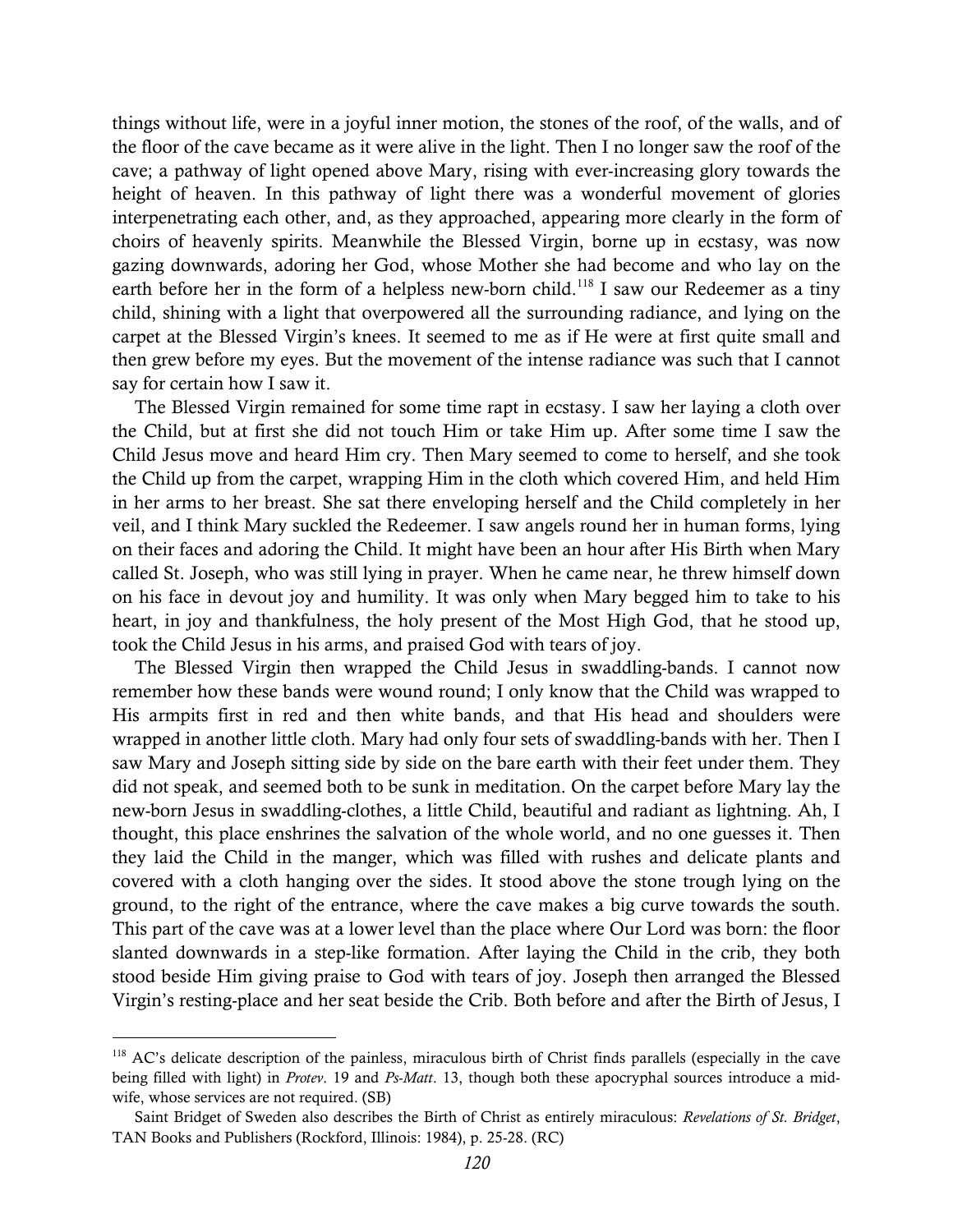saw her dressed in white and veiled. I saw her there in the first days after the Nativity, sitting, kneeling, standing, and sleeping on her side, wrapped up but in no way ill or exhausted. When people came to see her, she wrapped herself up more closely and sat upright on her lying-in coverlet.

In these pictures of Christ's Birth, which I see as an historical event and not as a Feast of the Church, I do not see such radiant and ecstatic joy in nature as I do on Christmas night when the vision that I see expresses an interior significance. Yet I saw in this vision an unwonted joy and an extraordinary movement at midnight in many places even to the uttermost parts of the earth. I saw the hearts of many good men filled with joyful yearning, while all the wicked were overcome by great fear. I saw many animals filled with joy; in some places I saw flowers, herbs, and shrubs shooting up, and trees drinking in refreshment and scattering sweet scents. I saw many springs of water gush forth and increase. In the night of the Saviour's Birth, an abundant spring welled up in the cave in the hill to the north of the Cave of the Nativity. Next day St. Joseph captured it and made an outlet for it. The sky was dull over Bethlehem and had a dull reddish glow; but over the Cave of the Nativity and over the valley by Maraha's tomb and the Shepherd's Valley lay a shining mist of dew. In the Shepherd's Valley there was a hill about an hour and a half's journey from the Cave of the Nativity, where the vineyards begin which stretch from there towards Gaza. On this hill were the huts of three shepherds who were the rulers of the shepherds' families in this region just as the three holy kings were rulers of the tribes belonging to them. About twice as far away from the Cave of the Nativity as this hill was the so-called Shepherds' Tower. This was a very high pyramid-shaped erection of wooden beams, built among green trees on a base of big stones on a hill in the midst of the fields. It was surrounded by stairs and galleries, and in places there were little covered stands like watch-towers. It was all hung with mats. It resembled those tower-like edifices which were used in the land of the three holy kings to observe the stars at night; from the distance it looked like a tall many-masted ship under sail. One had from it a very wide view of the whole region; one saw Jerusalem, and also the Mount of Temptation in the desert of Jericho. The shepherds stationed men up there to watch the flocks as they moved about and to give warning of danger by blowing horns if they saw in the distance robbers or armed bands. The families of the various shepherds lived round the tower within a circle of some five hours in circumference; their farms were separate and surrounded by fields and gardens. The tower was their general meeting-place, as it was also for the watchers, who kept their belongings here and got their food from here. There were huts built on the slopes of the hill on which the tower stood, and separate from these there was a large shed, divided into many partitions, where the wives of the watchers lived and prepared food for them. Here by the tower I saw tonight some of the flocks and herds out in the open, but by the hill of the three shepherds I saw them in a shed. When Jesus was born, I saw the three shepherds standing together before their hut, marvelling at the wonderful night. They looked about them, and were astonished to see a wonderful radiance over the place where the Cave of the Nativity was. I also saw the shepherds at the more distant tower in great commotion. I saw some of them climbing the tower and gazing at the strange radiance over the cave. As the three shepherds thus gazed up into the sky, I saw a cloud of light sinking down towards them. As it drew near, I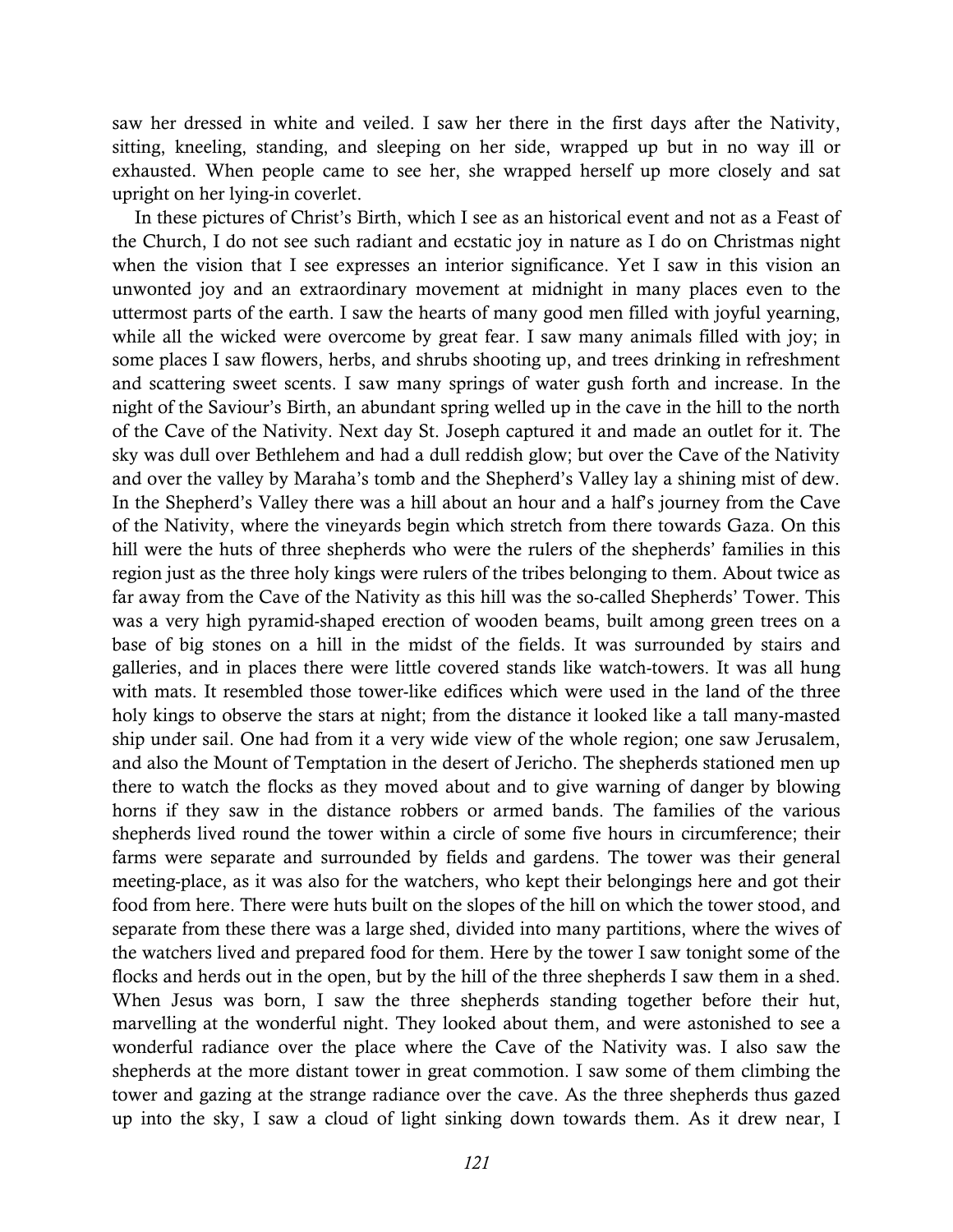perceived a movement in it, a changing and transformation into figures and forms, and I heard a song which gradually grew louder. It was sweet and gentle and yet clear and joyful. The shepherds were at first afraid, but forthwith an angel stood before them and spoke to them: 'Fear not,' he said, 'for behold, I bring you good tidings of great joy that shall be to all the people; for this day is born to you a Saviour, who is Christ the Lord, in the city of David. And this shall be a sign unto you. You shall find the infant wrapped in swaddlingclothes and laid in a manger.' While the angel was announcing this, the radiance round him increased, and I now saw five or seven beautiful great shining forms of angels standing before the shepherds. They were holding in their hands a long scroll on which was written something in letters as big as one's hand, and I heard them praising God and singing 'Glory be to God in the highest: and on earth peace to men of good will'. The shepherds at the tower saw the same vision, but somewhat later. The angels also appeared to a third party of shepherds near a spring three hours from Bethlehem and to the east of the shepherd's tower; I did not see the shepherds hasten at once to the Cave of the Nativity, which was about an hour and a half distant from the three shepherds and twice as far from the tower; but I saw them at once consulting together as to what they should bring as a present to the new-born Child, and getting their gifts together with all speed. They did not arrive at the Crib until early in the morning.

At the time that the Child Jesus was born my soul made countless journeys to all parts of the world, to see the wonderful happenings at the birth of Our Saviour. As, however, I was very ill and tired, it often seemed to me as if the pictures came to me instead of I to them. I have seen countless events, but have forgotten most of them because of much suffering and many disturbances; all that I can remember are the following fragments.

I saw last night that Noemi, the teacher of the Blessed Virgin, and the prophetess Anna, and the aged Simeon in the Temple, and Our Lady's mother, Anna, in Nazareth, and Elisabeth in Jutta, all had visions and revelations about the birth of the Saviour. I saw the child John, in Elisabeth's house, moved by wonderful joy. Though they all saw and recognized Mary in these visions, they did not know where the miracle had taken place, not even Elisabeth. Anna alone knew that Bethlehem was the place of salvation.

Last night I saw a wonderful happening in the Temple. All the written scrolls of the Sadducees were several times hurled out of their shelves and strewn about the floor. This caused great alarm; they ascribed it to sorcery and paid much money to keep it secret.

[She here recounted some obscure story about two sons of Herod's who were Sadducees and had been placed in the Temple by  $\lim^{119}$ ; and how he was always engaged in some dispute or other with the Pharisees and was always trying by underhand means to obtain more power in the Temple.]

I saw much in Rome last night, but of all the pictures I saw I have forgotten many and may easily have confused some of them. I will tell them as I remember them.

When Jesus was born, I saw that in Rome, on the other side of the river, where many Jews lived [she here described not very clearly a place like a hill surrounded by water, forming a kind of peninsula], a spring as of oil burst forth and caused general astonishment.

 $119$  Herod's two sons, placed in the Temple, are mentioned by AC as natural sons. History is, however, silent in their regard. (SB)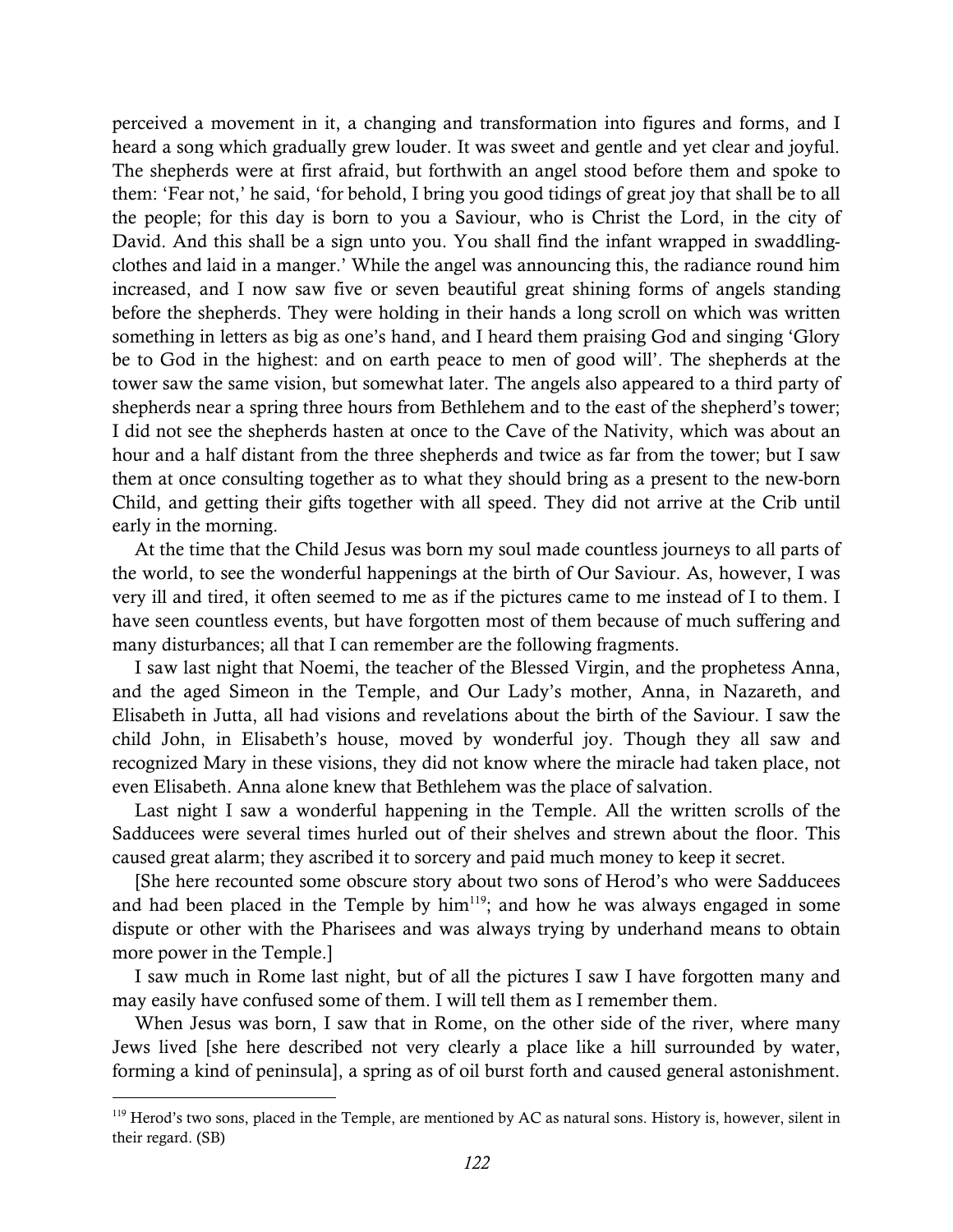A magnificent idol of Jupiter also broke in pieces in a temple of which the whole roof fell in. They made sacrifices in great alarm, and asked another idol—of Venus, I think—what this signified, and received the answer (which must have been spoken by the devil out of the mouth of the idol): 'This befell because a virgin without a husband conceived a son and has now given birth to him.' This idol spoke also of the fountain of oil that had sprung forth. Where it sprang forth, there now stands a church dedicated to the Mother of God.<sup>120</sup>

I saw the heathen priests consulting their records in great alarm. Seventy years before, when that idol was being magnificently adorned with gold and precious stones, and was being honoured with solemn sacrifices, there lived in Rome a very good and pious woman (I am not sure whether she was a Jewess or not) whose name sounded like Serena or Cyrena. She had enough money to live on, saw visions, and was impelled to prophesy. I have forgotten a great deal about her, but I think she used often to tell people the cause of their unfruitfulness. This woman had openly proclaimed that such costly honours should not be paid to the idol, for one day it would burst asunder. The priests called her to account because of this declaration, and demanded that she should say when this would happen; and as she could not at once reply, she was imprisoned and tortured until she obtained by her prayers to God the reply that the idol would break in pieces when a pure virgin should bear a son. This announcement was received with derision, and she was released as being out of her senses. Now, when the collapse of the temple did indeed shatter the idol, they recognized that she had prophesied truly, and were astonished at her having fixed a time for this event. They knew of course nothing of Christ having been born of the Blessed Virgin.

I saw that both the Roman consuls called for reports about this event and about the appearance of the fountain of oil. One of the consuls was called Lentulus and was an ancestor of the martyred priest Moses and of the Lentulus who was a friend of St. Peter in Rome.

I also saw something connected with the Emperor Augustus, but can no longer remember it distinctly. I saw the Emperor with some other men on a hill in Rome, on the other side of which was the temple that had fallen in. There were steps leading up the hill, which had a golden gate on it. Business matters were settled there. When the Emperor descended the hill, he saw on the right-hand side, over the top of the hill, an apparition in the sky. It was a vision of a virgin above a rainbow, a child was soaring up from her. I think

<sup>&</sup>lt;sup>120</sup> The tradition about strange portents in Rome at the birth of Christ is very ancient. Its first appearance in a document seems to be in the Universal History of Orosius (A.D. 418), the friend of St. Augustine. We find here the fountain of oil, the idol speaking, the vision of Augustus, and so forth. The story was elaborated by the time of the fourteenth-century Byzantine historian Nicephorus Callistus. The matter is fully studied in Graf, *Roma nella memoria e nella immaginazioni del medio evo*, Turin, 1882, Vol. I, pp. 308-331, where the texts are reproduced.

The Church of Our Lady in question is *Santa Maria in Ara Coeli*, on the Capitol Hill, where Augustus is said to have put up a new altar.

The mention of the consul Lentulus need not be associated with the fictitious letter of Lentulus (a supposed Roman official in Judaea) about the appearance of Christ. But there was a consul Lucius Lentulus after the death of Julius Caesar (44 B.C.), mentioned by Josephus (*Ant*., XIV, x, 13). Lentulus the friend of Peter in Rome is unknown, and is not likely to be Lentulus Getulicus who was involved in a plot against Caligula in A.D. 41 and was executed, since Peter probably did not come to Rome until A.D. 42. The priest Moses was one of the first martyrs under Decius, and died in 251 (Ramsgate *Book of Saints*). (SB)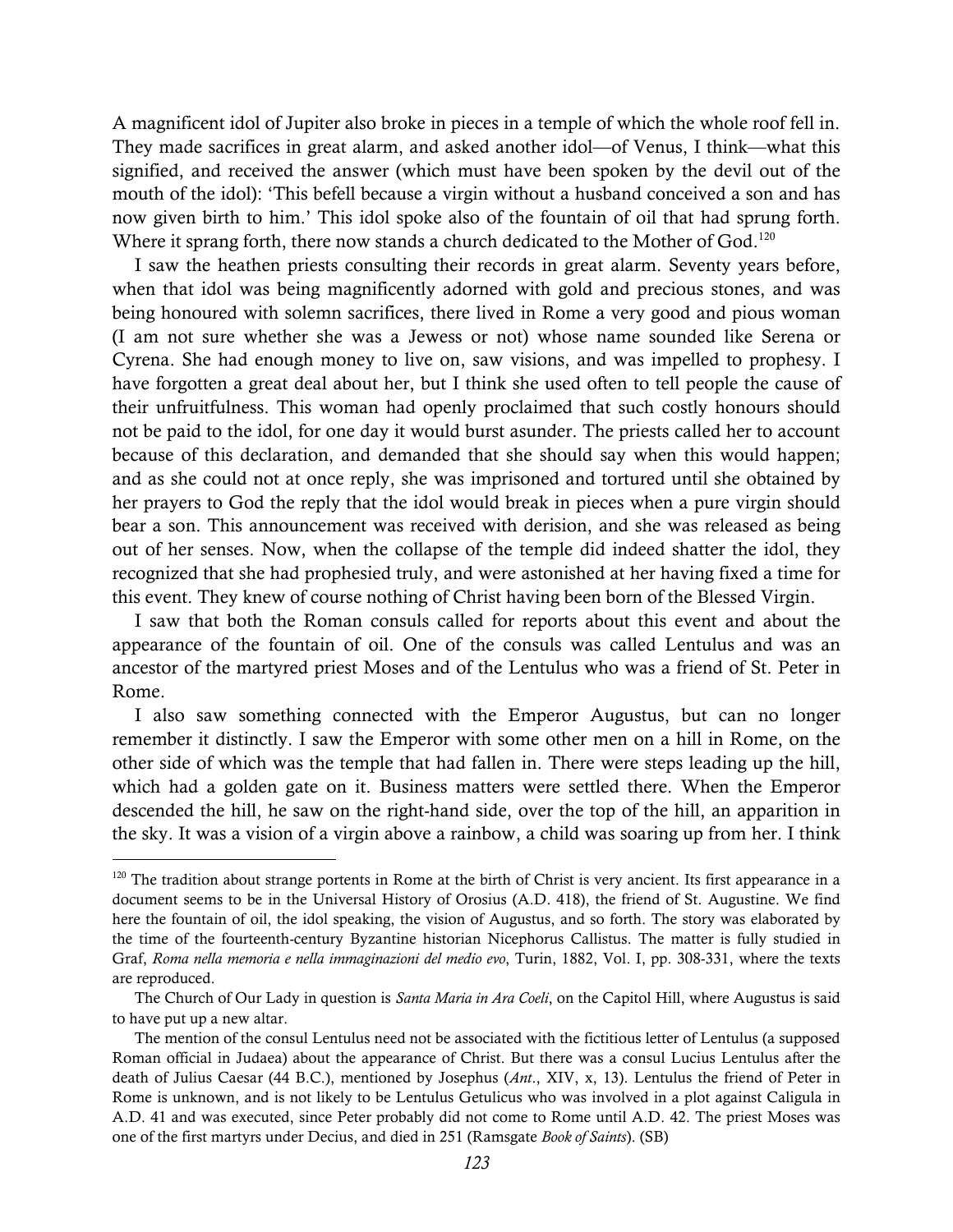that only he saw it. He asked for an explanation of this apparition from an oracle that had long been dumb, and it gave an answer about a new-born child before whom all must give way. Thereupon he caused an altar to be set up on the hill over which he had seen the appearance, and dedicated it with many sacrifices to the First-born of God. I have forgotten much of all this.

I saw also in Egypt an event which proclaimed the birth of Christ. Far away in the country beyond Matarea, Heliopolis, and Memphis a great idol, which until then had uttered oracles of many kinds, fell suddenly silent. The king then ordered that great sacrifices should be offered throughout the country in order that the idol might explain its silence. The idol was thereupon obliged by God to say that it was silent and must give way because a virgin had given birth to a son, to whom a temple would here be erected. On hearing this, the king of that country decided to build a temple in his honour near the temple of the idol. I cannot clearly remember what happened, but I know that the idol was taken away and a temple was built here in honour of the virgin with the Child whom it had proclaimed, and that she was there honoured after their heathen fashion.

At the hour when the Child Jesus was born I saw a wonderful vision which appeared to the three holy kings. These kings were star-worshippers and had a tower shaped like a pyramid with steps. It was made partly of timber and was on the top of a hill; one of them was always there, with several priests, to observe the stars. They always wrote down what they saw and communicated it to each other. On this night I think I saw two of the kings on this tower. The third, who lived to the east of the Caspian Sea, was not with them. They always observed one particular star, in which they saw various changes; they also saw visions in the sky. Last night I saw the picture which appeared to them; there were several variations of it. They did not see it in one star, but in a figure composed of several stars, and these stars were in motion. They saw a beautiful rainbow over the moon, which was in one of its quarters. Upon the rainbow a Virgin was enthroned; her right foot was resting on the moon. To the left of the Virgin, on the rainbow, was a vine, and on the right a sheaf of wheat. In front of the Virgin I saw the form of a chalice, shaped like the one used by Our Lord at the institution of the Blessed Sacrament. It seemed to rise up or to issue more clearly out of the radiance surrounding it. I saw a little child coming forth out of this chalice, and above the child a transparent disc, like an empty monstrance, from which rays like ears of wheat proceeded. It made me think of the Blessed Sacrament. On the right-hand side of the child issuing from the chalice a branch grew forth on which an octagonal church blossomed like a flower. It had a great golden gate and two small side-doors. The Virgin moved the chalice, the child, and the host with her right hand, guiding them into the church before her. I saw into it, and as I did so it seemed to become quite big. I saw an appearance of the Holy Trinity in the back of the church. The tower of the church rose above this appearance, which at last turned into a city radiant with light, like the heavenly Jerusalem. In this picture I saw many things developing out of each other as I looked into this church; but I can no longer remember in what order I saw them, nor can I recollect in what manner the kings were informed that the child had been born in Judaea. The third king who lived farther away saw the same picture in his own home in the same hour. The kings were filled with inexpressible joy at this vision, and immediately gathered together their treasures and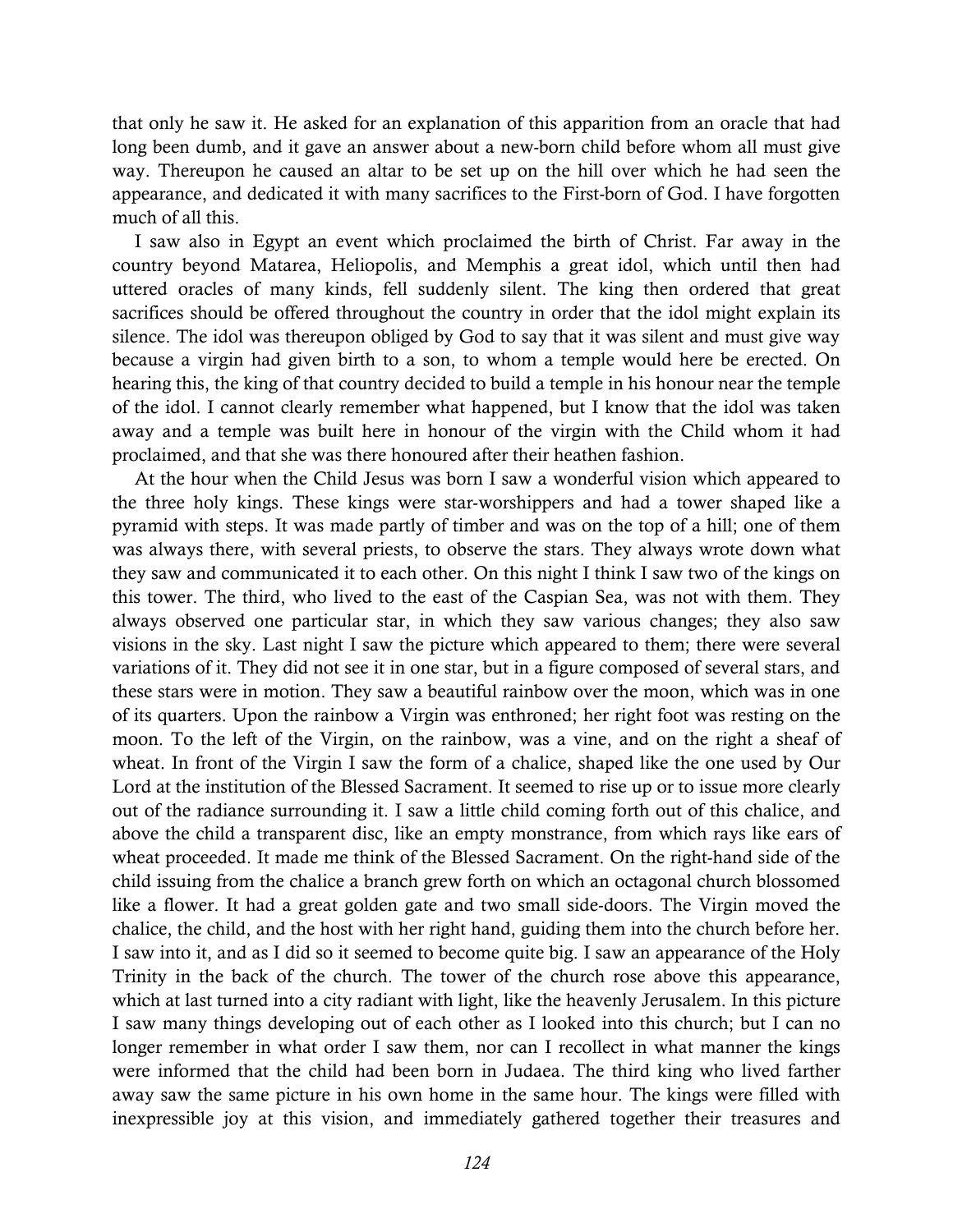presents and began their journey. It was only after several days that all three met. Already in the days just before the birth of Christ I noticed that they were in a state of great activity on their observatory tower and saw visions of many kinds.

How great was God's compassion towards the heathen! Shall I tell you from whence this prophecy came to the kings? I will recount now only just the end of it, for at this moment I cannot remember the whole. The ancestors of the three kings, from whom they descended in an unbroken line from father to son, lived as long ago as five hundred years before Christ's birth. (Elias<sup>121</sup> must have lived eight hundred years before Christ.) Their ancestors were richer and more powerful than the three kings, for their possessions and inheritances had not been so much divided up as later on. Even in those times they lived in cities of tents—except the ancestor to the east of the Caspian Sea, whose city I now see; its foundations are of stone and the tents are set up on these, for it lies beside the sea, which often overflows. (Here on the mountains one is so high up; I see a sea to my right and one to my left; it is like looking into a black hole.) These chieftains were already at that time starworshippers; but besides that they practised dreadfully evil ceremonies; they sacrificed old men and cripples and slaughtered children as well. The most cruel of all their practices was to put the children, dressed in white, into cauldrons, and to boil them alive. But at last all this was changed for the better, and in spite of it God allowed these blind heathens to know of the birth of the Redeemer so long beforehand. In those days three daughters of these early chieftains were living at the same time. They were learned in the science of the stars, and all received at the same time the spirit of prophecy.

They all three saw at the same time in a vision that a star should rise out of Jacob and that a virgin should give birth to the Saviour without knowing man. They wore long cloaks, and went about the whole country preaching amendment of life and announcing that the messengers of the Redeemer would one day come to them and bring them the ceremonies of the true religion. They also prophesied many things about our own and even later times. The fathers of these three virgins then built a temple in honour of the future Mother of God to the south of the sea, where their three countries met, and made sacrifices to her—some of them in that cruel manner of which I have spoken. The prophecies of the three virgins included something definite about a picture in the stars and various transformations in it: whereupon they began to look for this picture from a hill near the temple to the future Mother of God. They took note of everything and according to what they observed they kept on making various alterations on and in their temples, in their ceremonies and in their decorations. They varied the colour of the tent-roof of the temple, which was sometimes blue, sometimes red, and sometimes yellow or still another colour. They transferred (and this seemed to me remarkable) their weekly feast-day to the Sabbath. Before it used to be Thursday, and I still remember its name. [Here she stammered something which sounded like Tanna or Tanada, but was not clearly audible.] $^{122}$ 

 $121$  Elias makes his appearance in III Kings 17.1 in the reign of King Achab, 874-853 B.C. (SB)

<sup>&</sup>lt;sup>122</sup> Here her story was interrupted by so strange and sudden an occurrence that we feel bound to communicate it, so characteristic is it of her condition. It was about six o'clock in the evening of Nov.  $27<sup>th</sup>$ , 1821, when she spoke these last words in her sleep. It must be remembered that for many years her feet had been paralysed; she could not walk, and could with difficulty raise herself to a sitting position, so that she was, as always, lying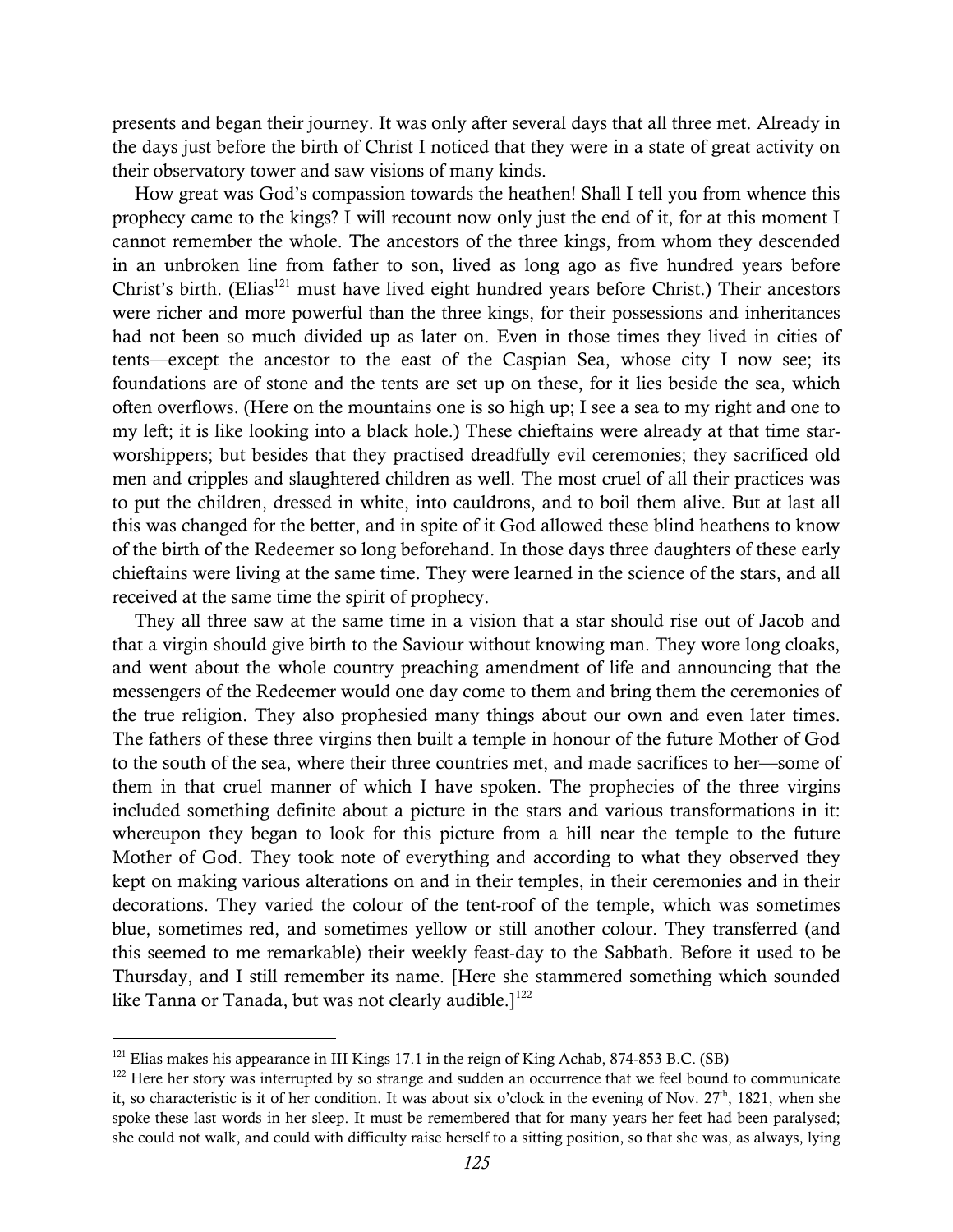[In the course of her visions of Christmas night Catherine Emmerich saw much that indicated the exact date of Christ's birth, but she forgot a great deal of it owing to illness and the disturbance of receiving visitors on the following day, which was her name-day, the feast of St. Catherine. That evening, however, shortly after these visits, she repeatedly gave utterance, in a state of trance, to the following fragments of these visions. It should be noted that she sees all dates written in Roman figures, i.e. with letters; and finds some difficulty in reading them; though she nearly always makes herself clear by repeating them several times in the order in which they appear or by showing them on her fingers. Today she did both. This is what she said:]

Now, you can read this: look, there it is: Christ was born when the year of the world 3997 was not yet quite completed. Afterwards people forgot the period of three years and a portion of a year which intervened between His birth and the year 4000, and then reckoned our new era as beginning four years later, so that Christ was born seven years and a portion

 $\overline{a}$ 

When the writer asked her, 'What was that strange incident?' she told him the following. She was wide awake and in full consciousness, and though she was tired, she was in the cheerful state of mind of someone who has won a victory. 'Yes, it was indeed odd. I was so far, far away in the land of the three kings. I was standing on the high mountain ridge between the two seas, looking down into their tent-cities (just as one looks out of the window here into the poultry-yard), when I suddenly felt myself called home by my guardian angel. I turned round and saw here in Dülmen, passing in front of our little house, a poor old woman whom I knew. She had come out of a little grocer's shop. She was in a very bad and evil-tempered mood, and was grumbling and cursing to herself in a quite abominable way. Then I saw that her guardian angel abandoned her and that a great black devil-shape laid itself across her path in the dark, to make her stumble over him and break her neck and so die in her sins. When I saw that, I let the three kings be ('liess ich drei Könige drei Könige sein'), prayed earnestly to God to help the poor woman, and was back here in my room. Then I saw that the devil was beating against the window in dreadful fury and was trying to break into the room; I saw that he had a whole bundle of nooses and knotted strings in his claws. He was trying, out of revenge, to start a great complication and annoyance here with all these; so I rushed at him and gave him a kick which made him stagger back. That will have given him something to remember! And then I lay down before the window across his path, to prevent him from coming in.'

It is indeed strange that while she is looking down from the Caucasus and seeing and recounting things that happened five hundred years before Christ's birth as though they were before her eyes, she should at the same moment see the danger surrounding a poor little old woman close to her house at home and should hurry energetically to help her. It was an amazing spectacle to see her rushing in like a living skeleton and fighting with such violence, whereas in her waking state, she can, since Sept. 8<sup>th</sup>, hardly move forward a few steps on her crutches without fainting. (CB)

stretched out on her couch. The door stood open between her room and the room adjoining it in which her confessor was at that moment sitting by the lamp reading his Breviary. She had just said these words with such truth of expression that it was impossible to doubt that she was seeing it all actually happening before her eyes. Hardly, however, had she stammered out the word 'Tanada' than the enfeebled and paralysed sleeper suddenly sprang up from her couch with lightning speed, hurried into the adjoining room, and rushed to the window, striking out with hands and feet as if she were attacking and warding off something. Then, turning to her confessor, she said, 'That was a great big brute, but I gave him a kick and sent him off'. After these words she sank down as if fainting, and lay very quietly and calmly on the floor of the room before the window. The priest at his Breviary was, like the writer, staggered by this highly surprising incident, but without wasting words he said to her, 'Sister Emmerich, under obedience, go back to your bed'; whereupon she at once got up, returned to her room, and lay down again on her bed.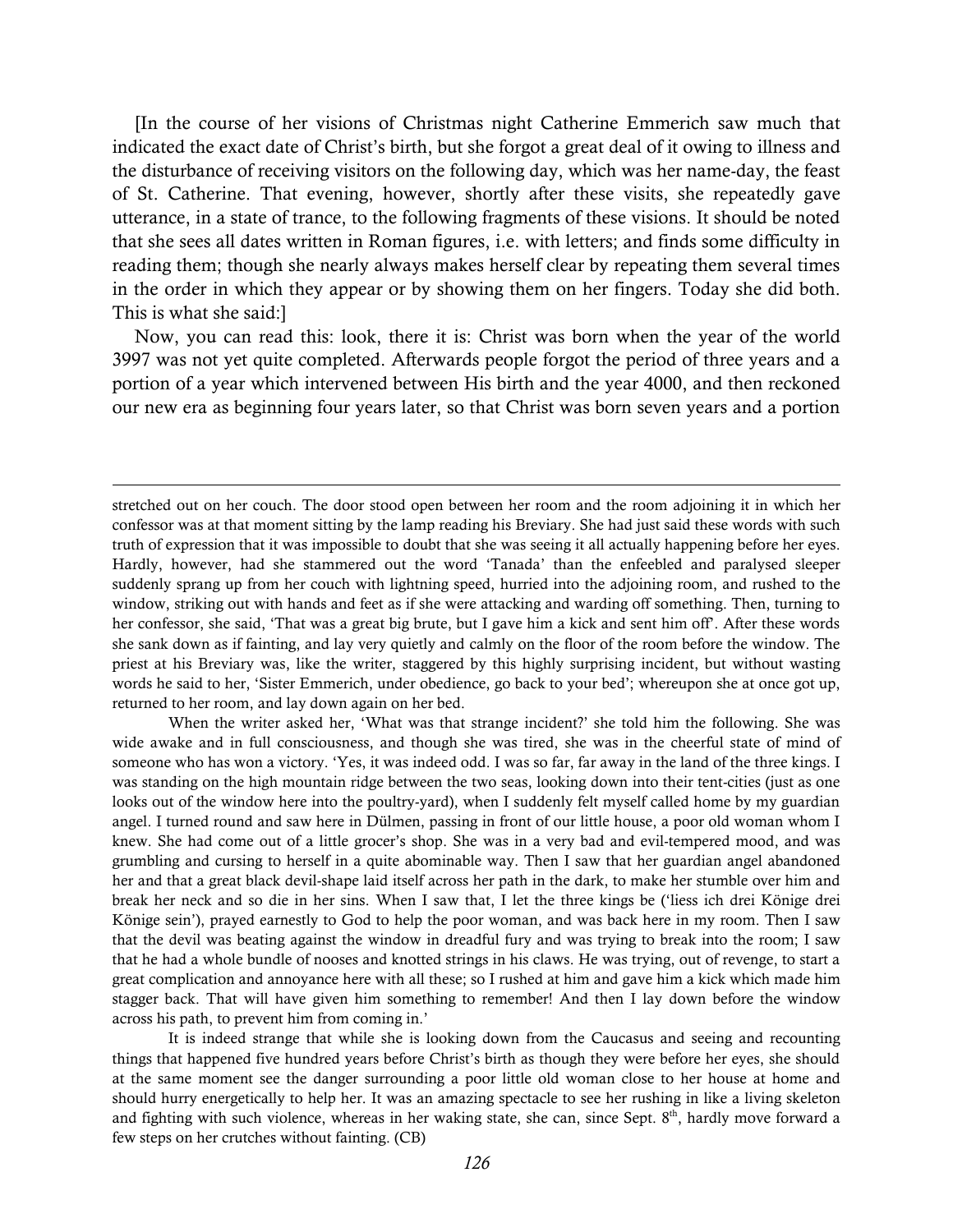of a year earlier than according to our reckoning.<sup>123</sup> One of the consuls in Rome at that time was called Lentulus; he was an ancestor of the priest and martyr Moses, of whom I possess a relic here, and who lived at the time of St. Cyprian. The Lentulus who was a friend of St. Peter in Rome also descended from him. Christ was born in the forty-fifth year of the Emperor Augustus.<sup>124</sup> Herod reigned forty years in all until his death.<sup>125</sup> He was, it is true, only a vassal-king for seven years, but harassed the country grievously and committed many cruelties. He died about the time of Christ's sixth year.<sup>126</sup> I think that his death was kept a secret for some time. His end was dreadful, and in the last days of his life he was responsible for many murders and much misery. I saw him crawling about in a room padded with cushions. He had a spear, and stabbed at anyone who came near him. Jesus must have been born about the thirty-fourth year of Herod's reign. Two years before the entry of Mary into the Temple, just seventeen years before the Birth of Christ, Herod ordered that work should be done in the Temple.<sup>127</sup> It was not a rebuilding of the Temple, but alterations and

<sup>123</sup> The date of Christ's birth is usually fixed by modern scholars in 8 B.C. (e.g. Fr. T. Corbishley, S.J., in *Cath. Comm*., 676a), or at latest 6-4 B.C. (*ib*., 749a), but the argument is from contemporary history (such as the death of Herod in 4 B.C.), and not, as AC suggests, from the computation of the Annus Mundi. Yet it is interesting that AC's date 7 B.C. is so near the conclusions of present-day studies. (SB)

There is currently no agreement among scholars as to the date of Christ's Birth. The year 8 B.C. was formerly considered a probable year for the Birth of Christ, because there was a census that year. However, modern scholars generally believe that the census of 8 B.C. only applied to Roman citizens, not to the Jews (See Finegan, *Handbook of Biblical Chronology*, n. 523). If Christ was born seven years and a portion of a year earlier than 8 B.C., (a date commonly reckoned as the year of Christ's Birth during the time AC lived,) then Christ was born in 15 B.C. (RC)

 $124$  AC's statement that Christ was born during the 45th year of Caesar Augustus is incorrect. Christ would not have been born 7 years earlier than a date which was reckoned at the year of Christ's birth, if He had been born as late as Augustus' 45th year as emperor. Also, Christ could not have been born in the 34th year of Herod's reign and in the 45th year of Augustus' reign, because Herod's reign (over Galilee) began shortly before the death of Julius Caesar and so before the start of Augustus' reign. See Josephus, *Antiquities of the Jews*, 14.158ff (Herod given Galilee) and 14.217, 14.270 (Julius Caesar's death). (RC)

 $125$  AC's statement that Herod reigned for 40 years must include the 6 or 7 years that Herod reigned over Galilee before capturing Jerusalem and becoming king of the Jews. (RC)

<sup>&</sup>lt;sup>126</sup> Christ was about 6 years old when Herod died. Christ was born in Herod's 34th year; Herod reigned about 40 years, (including about 6 or 7 years reign over Galilee). Many commentators on Mt 2:13-23 incorrectly assume that Herod died almost immediately after the flight to Egypt, but this is not so. The Holy Family spent a number of years in exile in Egypt awaiting the death of Herod. (RC)

 $127$  Work on the Temple began in spring of 32 B.C. The Sanctuary of the Temple was completed 1 year and six months later, in fall of 31 B.C. AC says that the entrance of Mary into the Temple occurred two years after work on the Temple was ordered. The very first entrance of the Virgin Mary into the Temple of Jerusalem occurred at her Immaculate Conception, in a passageway under the consecrated part of the Temple, in fall of 31 B.C. (See Conte, *Important Dates in the Lives of Jesus and Mary*, chapter 8.) (RC)

According to AC, Jesus was born in Herod's 34th year and work on the Temple began 17 years earlier, which would be Herod's 17th year. But AC counts the length of Herod's reign as 40 years, adding about 6 or 7 years before he became king over Jerusalem. Thus, in the usual way of counting the years of Herod's reign, work on the Temple began in Herod's 11th year. Josephus says that the work took 8 years to complete. If Herod's 11th year was the first, then Herod's 18th year was the completion of the rebuilding of the Temple, not the start of the work. (RC)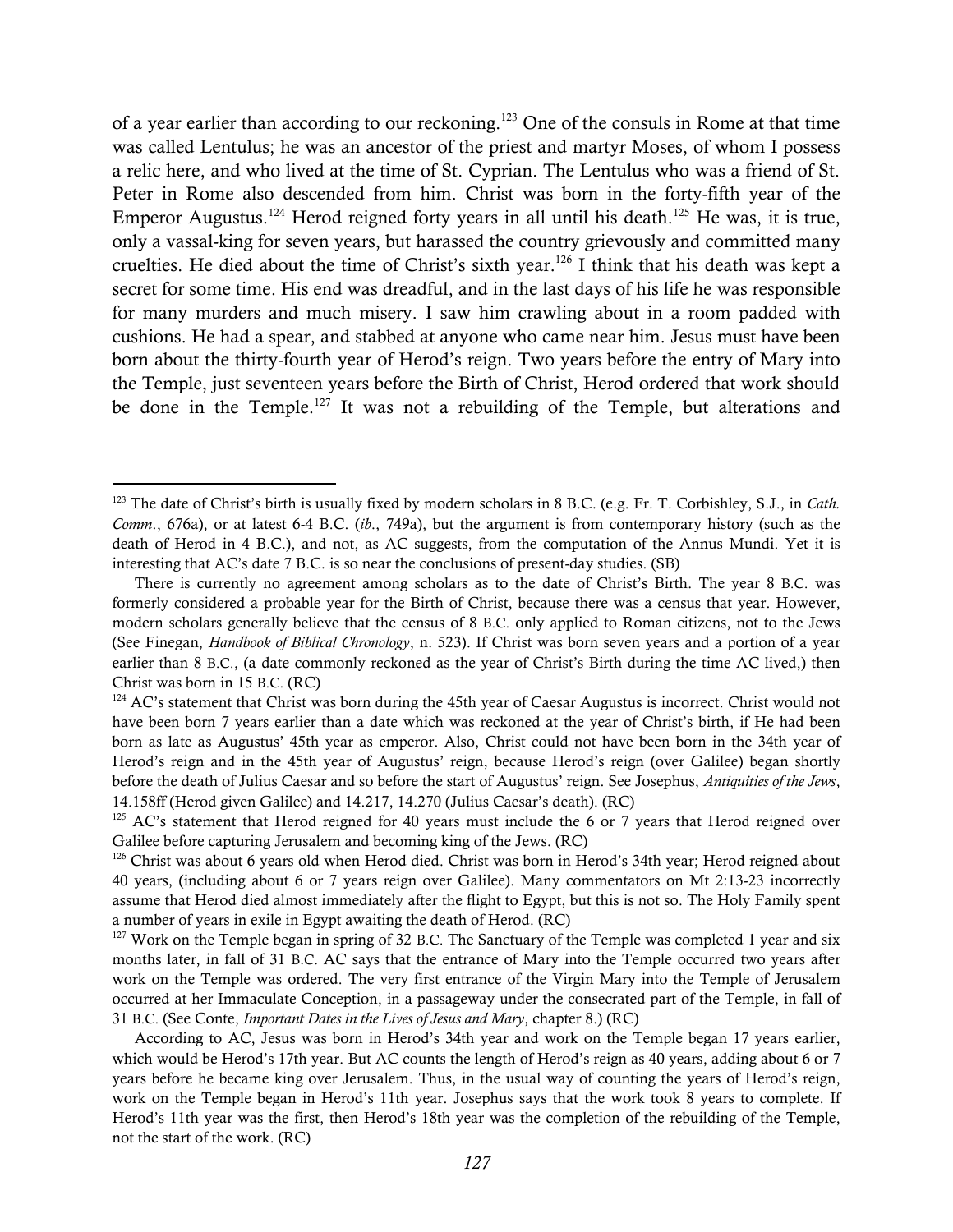embellishments were made here and there. The Flight into Egypt took place when Christ was nine months old, and the Massacre of the Innocents was in His second year.<sup>128</sup>

[She mentioned, in addition, many other things—incidents, features, and journeys—from Herod's life, which showed how clearly she saw everything, but it was impossible to collect and arrange these very numerous communications, some of which she recounted only in fragments.]

The Birth of Christ occurred in a year which the Jews reckoned as having thirteen months.<sup>129</sup> This must have been some such arrangement as our leap-years.<sup>130</sup> I think I have forgotten something about the Jews having months of twenty-one and twenty-two days twice a year.<sup>131</sup> I heard something about feast-days connected with this, but have only a dim recollection of it all. I also saw how at different times something was altered in their calendar. It was after their coming out of a captivity, and the Temple was being added to at the same time. I saw the man who altered the calendar and I knew his name. [Here she tried to remember and said in her low German dialect with a smiling pretence of impatience, 'I can't remember the fellow's name'.] I think Christ was born in the month Kislev.<sup>132</sup> The reason why the Church keeps the feast exactly a month later than the actual event is because at one time, when an alteration in the calendar was made, some days and seasons were completely omitted. I once saw it very plainly, but can no longer recall it properly.

[Sunday, November  $25<sup>th</sup>$  (morning):] In the early dawn after Christ's Birth the three chief shepherds came from their hill to the Cave of the Nativity with their presents, which they had gathered together beforehand. These presents were little animals not unlike roe-deer. If they were kids, those in that country look very different from ours here at home. They had long necks, very clear beautiful eyes, and were very swift and graceful. The shepherds led them behind and beside them on long, thin cords. The shepherds also had strings of dead

<sup>&</sup>lt;sup>128</sup> Both of those statements cannot be correct. The Holy Family fled to Egypt to keep the Christ Child safe from being killed by Herod, so the Massacre of the Holy Innocents could not have occurred over a year after the Flight to Egypt. AC describes the Christ Child as being able to walk during the flight to Egypt. Therefore, the Flight to Egypt occurred when the Christ Child was in His second year (between His first and second birthdays) and the Massacre occurred some days or weeks afterwards. (RC)

<sup>&</sup>lt;sup>129</sup> The twelve Hebrew lunar months (of alternatively twenty-nine and thirty days) gave a year of 354 days, so that every few years an error accumulated which was corrected by the insertion after the twelfth month, Adar, of a thirteenth or 'intercalary' month, called second Adar. The need for this intercalation was, at the time of Christ, still determined empirically, in such a way that the celebration of the Pasch at the full moon or fourteenth day of the first month, Nisan, should always occur after the spring equinox. The intercalary month was of the same length as the other months, running from new moon to new moon. (Cf. *Handbook of Biblical Chronology*, Jack Finegan). AC herself admitted the likelihood of confusion on her part about this technical matter. (SB)

<sup>&</sup>lt;sup>130</sup> The statement that Christ was born in a Jewish leap year offers two possibilities. Either Christ was born during the Jewish year with 13 months, or Christ was born in a Christian calendar year which included part of a Jewish leap year. The Jewish calendar year begins in the spring with the month of Nisan.

<sup>&</sup>lt;sup>131</sup> Not true (see the previous two footnotes). However, the Jewish calendar was based on the cycles of the moon. Twelve lunar months is just over 11 days short of a solar year. Every two years, the lunar calendar is about 22 days short of the solar year. The Jewish calendar adds a leap month of 29 or 30 days, every two or three years, to correct for this.

<sup>&</sup>lt;sup>132</sup> Kisley was the ninth month, corresponding approximately to our Nov./Dec. (SB) AC never states the day of the month of Christ's Birth in the Jewish calendar. (RC)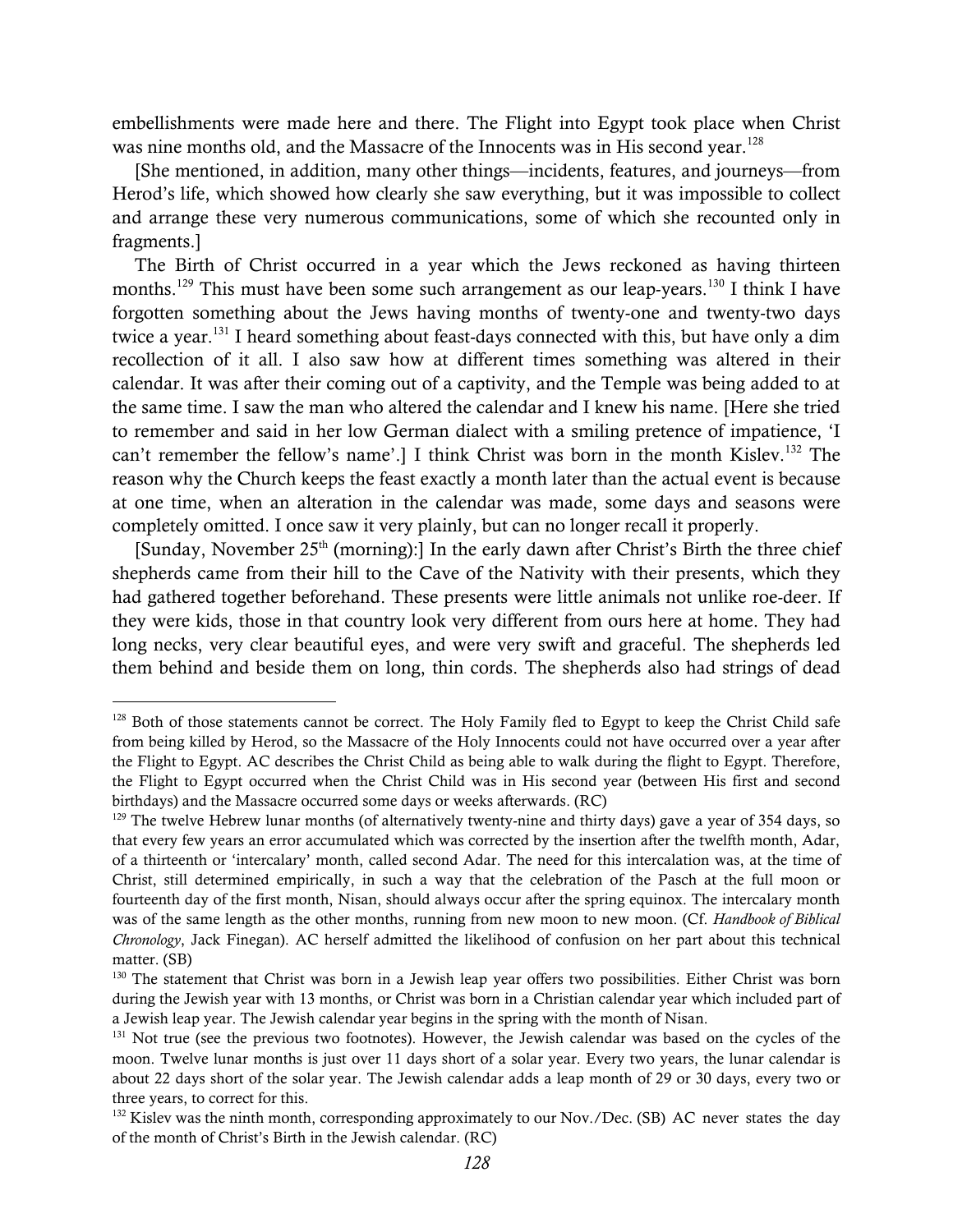birds hanging over their shoulders, and carried some bigger live birds under their arms. When they knocked shyly at the door of the cave, St. Joseph came towards them with a friendly greeting. They told him what the angel had announced to them that night, and how they were come to worship the Child of the Promise and to present their poor gifts to him. Joseph took their gifts with humble gratitude, and made them take the animals into the little chamber the entrance of which is by the southern door of the cave. Then he accompanied them into the cave itself, and led the three shepherds up to the Blessed Virgin, who was sitting on the coverlet on the ground by the Crib, holding the Child Jesus before her on her lap. The shepherds, holding their staffs in their hands, threw themselves humbly on their knees before Jesus, weeping for joy. They remained a long time speechless with bliss and then sang the angels' hymn of praise which they had heard in the night, and a psalm which I have forgotten. When they got up to go away, the Blessed Virgin put the little Jesus into their arms one after the other. They gave Him back to her with tears and left the cave.---

[Sunday, November  $25<sup>th</sup>$  (evening): During the whole day Catherine Emmerich was in great distress of body and mind. She had hardly fallen asleep in the evening when she at once felt herself transported to the Promised Land. During this year she had been also contemplating the first year of Our Lord's ministry, and particularly His forty-days' fast, and she exclaimed in childlike wonder: 'What a moving sight! On one side I see Jesus as a man thirty years of age fasting and tempted in a cave in the wilderness, and on the other I see Him as a new-born child in the Cave of the Nativity, adored by the shepherds from the shepherds' tower.' After these words the visionary rose from her couch with astonishing rapidity, ran to the open door of her room and called in an ecstasy of joy to some friends who were in the outer room: 'Come quickly, quickly to adore the Child, He is in my room.' She returned as rapidly to her couch, and began, quivering with rapture and devotion, to sing in a clear, inexpressibly moving voice the *Magnificat*, *Gloria in Excelsis*, and some other unknown hymns of praise. These were simple but profound and were partly in rhyme. In one hymn she sang second. She was in an unusually joyful and excited mood and said next morning:]

Yesterday evening several shepherds and shepherdesses and children from the Shepherds' Tower, which is four hours away, came to the Crib with presents. They brought eggs, birds, honey, woven stuffs of different colours, little bunches of what looked like raw silk, and bushes of a rush-like shrub with big leaves and ears full of thick grains. After handing their presents to St. Joseph, they came up humbly to the Crib, beside which the Blessed Virgin sat. They greeted her and the Child, and then, kneeling round her, they sang some lovely hymns, the *Gloria in Excelsis*, and a few short verses. I sang with them; they sang in parts. In one of the hymns I sang second. I remember the words more or less: 'O little child, red as a rose, like a herald comest thou forth.' When they made their farewell, they bent over the Crib as though they were kissing the Infant Jesus.

[November  $26<sup>th</sup>$ .] Today I saw the three shepherds taking it in turns to help St. Joseph to arrange things more comfortably in the cave, round about it and in the side caves. I also saw several devout women with Our Lady, assisting her in various ways. These women were Essenes, and lived not far from the cave, as you went round to the east of the hill. They lived near each other in the deep part of the valley, in little chambers high up in the rock at a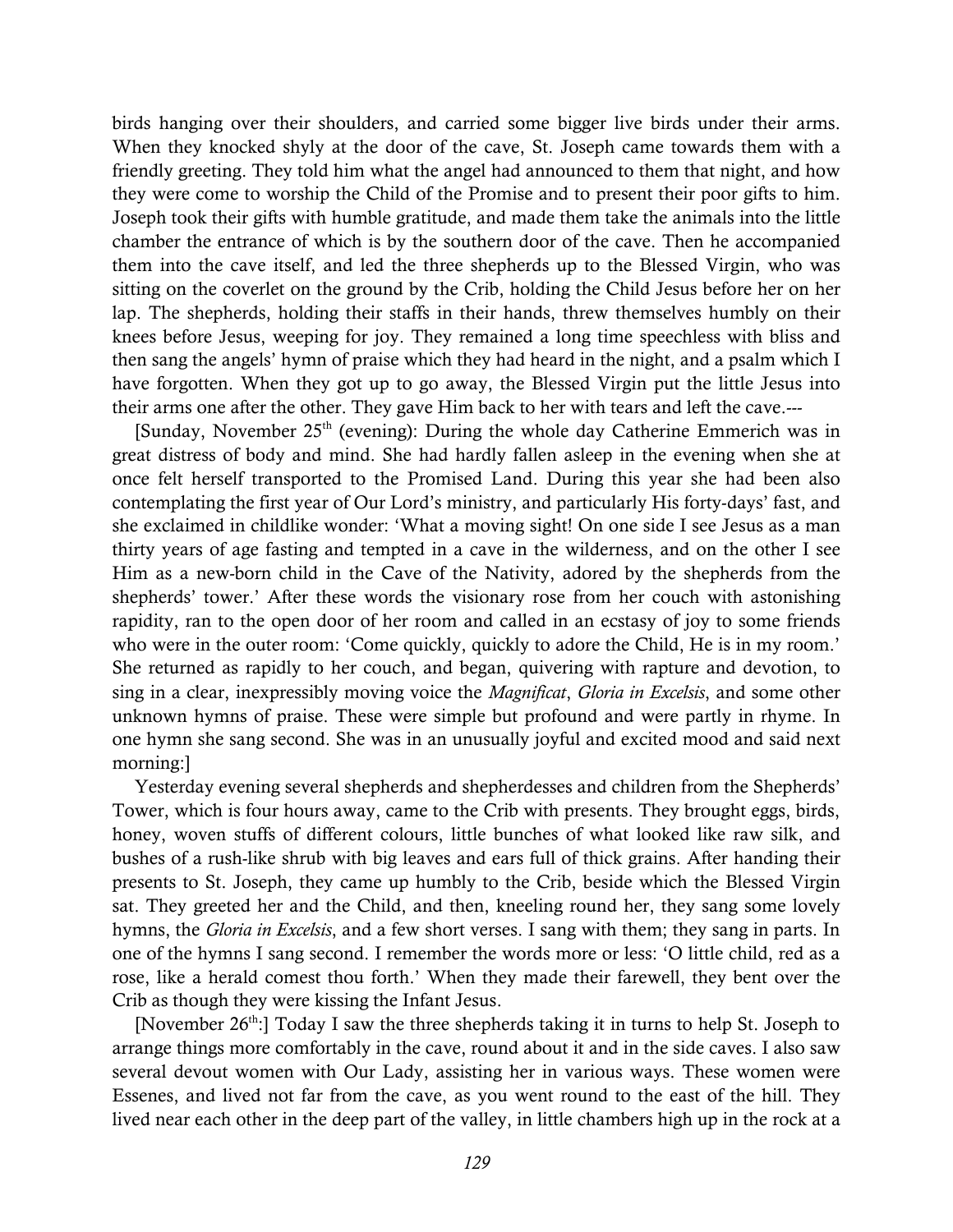place where the hill had broken away. They had small gardens beside their dwellings and gave lessons to children belonging to their sect. St. Joseph had asked them to come; he knew this community since his childhood, for when as a boy he hid himself from his brothers in the Cave of the Nativity, he sometimes visited these pious women in their rock-dwellings. They took it in turns to come to the Blessed Virgin, bringing her bundles of wood and other small necessities, and cooking and washing for the Holy Family.

[November 27<sup>th</sup>:] Today I saw a very touching scene in the cave. Joseph and Mary were standing by the Crib, looking at the Infant Jesus with great devotion, when the donkey threw himself suddenly on his knees and bent his head down to the ground. Mary and Joseph wept. In the evening came messengers from Anna, Our Lady's holy mother. An elderly man and Anna's maidservant, a widow who was related to her, arrived from Nazareth. They brought all kinds of little things which Mary needed. They were greatly moved at seeing the Infant, and the old manservant wept tears of joy. He soon started home again to bring Anna news. The maidservant remained with the Blessed Virgin.

[November 28<sup>th</sup>:] Today I saw the Blessed Virgin with the Infant Jesus and the maidservant leaving the cave for several hours. I saw that after coming out of the door she turned to the right under the projecting thatched roof, then took a few steps and hid herself in the side cave. This was the cave where the fountain of water sprang up at Christ's birth and was captured by Joseph. She remained four hours in this cave, but later she spent a few days there. Joseph had been there at dawn to make a few arrangements for her comfort. They were given an inner warning to go there, for today there came to the cave from Bethlehem some men, emissaries of Herod, I think, because of the rumour, spread abroad by the shepherds' talk, that some wonderful thing had happened there connected with a child. I saw these men exchanging a few remarks with St. Joseph, whom they met in front of the Cave of the Nativity in the company of the shepherds. When they saw how poor and simple he was, they left him with supercilious smiles. The Blessed Virgin remained with the Infant Jesus about four hours in the side-cave, and then returned to the Crib. The Cave of the Nativity is pleasantly situated and very quiet. No one comes here from Bethlehem, except the shepherds whose duties bring them here. In general no one in Bethlehem pays any attention to what happens out here, for owing to the many strangers there is a great press of people coming and going in the town. There is much buying and slaughtering of beasts, as many of the people present pay their taxes with beasts. There are also many heathen there, who work as servants.

[This evening Catherine Emmerich said suddenly in her sleep: 'Herod has had a pious man murdered who had an important post in the Temple. He invited him most warmly to visit him at Jericho and had him murdered on the way. He was opposed to Herod's pretensions regarding the Temple. In spite of Herod being accused of this murder, his power over the Temple increases.' She again insisted that Herod had appointed two of his natural sons to high places in the Temple; that these were Sadducees and that they betrayed to him everything that went on there.]

[November 29<sup>th</sup>:] Early this morning the friendly innkeeper from the last inn, in which the Holy Family spent the night from November  $22^{\text{nd}}$ - $23^{\text{rd}}$ , sent a servant with presents to the cave, and in the course of the day he came himself to worship the Child. The appearance of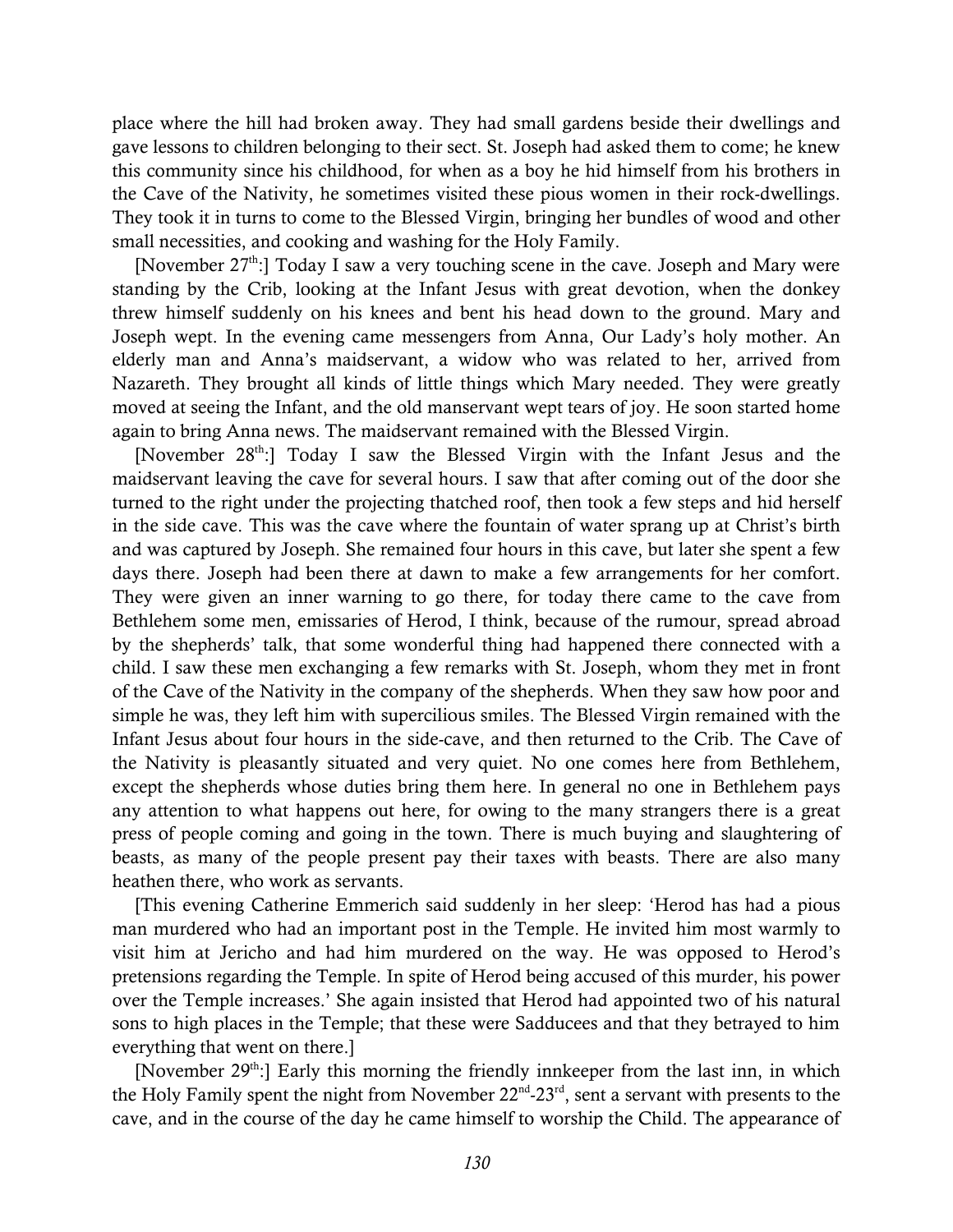the angels to the shepherds in the hour of Christ's Birth has made the story of the wonderful Child of the Promise known to all good folk here in the valleys, and these people have come to worship the Child whom they had sheltered unknown to themselves.

[November 30<sup>th</sup>:] Today several shepherds and other good people came to the Cave of the Nativity and worshipped the Infant Jesus with great fervour. They were dressed in their best and were on their way to Bethlehem for the Sabbath. Among these people I saw the surly shepherd's good wife, who had given shelter to the Holy Family on November 20<sup>th</sup>. She might have taken a more direct road from her home to go to Jerusalem for the Sabbath, but she made a detour by Bethlehem in order to pay respect to the Holy Child and His dear parents. The good woman was full of happiness at having shown them loving-kindness. Today I also saw St. Joseph s relations, near whose dwelling the Holy Family had passed the night of November 22nd, come to the cave and greet the Child. Among them was the father of that Jonadab who at the Crucifixion brought Jesus a cloth to cover His nakedness. He had heard from the innkeeper of his village about Joseph's journey through the place and about the wonderful happenings at the birth of the Child, and had come here with presents for Him on his way to the Sabbath at Bethlehem. He greeted Mary and worshipped the Infant Jesus. Joseph was very friendly with him; he accepted nothing from him, but gave him the young she-ass (who had been running free with them) as a pledge, on condition that he could redeem her on repayment of the money. Joseph needed the money to pay for the presents and the meal at the circumcision ceremony. After Joseph had finished this business and everybody had gone to the synagogue in Bethlehem, he hung up in the cave the Sabbath lamp with seven wicks, lit it, and put beneath it a table covered with a red-and-white cloth on which lay prayer-scrolls. Here under the lamp he celebrated the eve of the Sabbath, reciting prayers with the Blessed Virgin and Anna's maidservant.<sup>133</sup> Two shepherds stood farther back in the entrance of the cave. The Essene women were also present, and afterwards they prepared the meal. Today, the eve of the Sabbath, the Essene women and the maidservant prepared several dishes for the next day. I saw the plucked and cleaned birds being roasted on a spit over the glowing embers. While roasting them they rolled them in a kind of flour made by pounding grains which grew in the ears of a rush-like plant. This plant grows wild only in damp, marshy places in that country and on the sunny side. In some places it is cultivated. It grows wild near Bethlehem and Hebron, but I never saw it near Nazareth. The shepherds of the tower had brought some of it to Joseph. I saw them making the grains into a thick shiny white paste, and they also baked cakes with the flour. I saw open holes under the fireplace, very hot, where they baked cakes as well as birds and other things. They kept for themselves very little of the many provisions given by the shepherds to St. Joseph. Most of it went as presents and as food for others, especially for the poor. Tomorrow evening, during the meal at the circumcision ceremony, there will be a great distribution.

## THE CIRCUMCISION

<sup>133</sup> The ritual of lighting the Sabbath lamp on Friday evening is described in the Mishnah, *Shabbath*, II, 5-7; III, 6. The Mosaic prohibition of making fire on the Sabbath is in Exod. 35.3. (SB)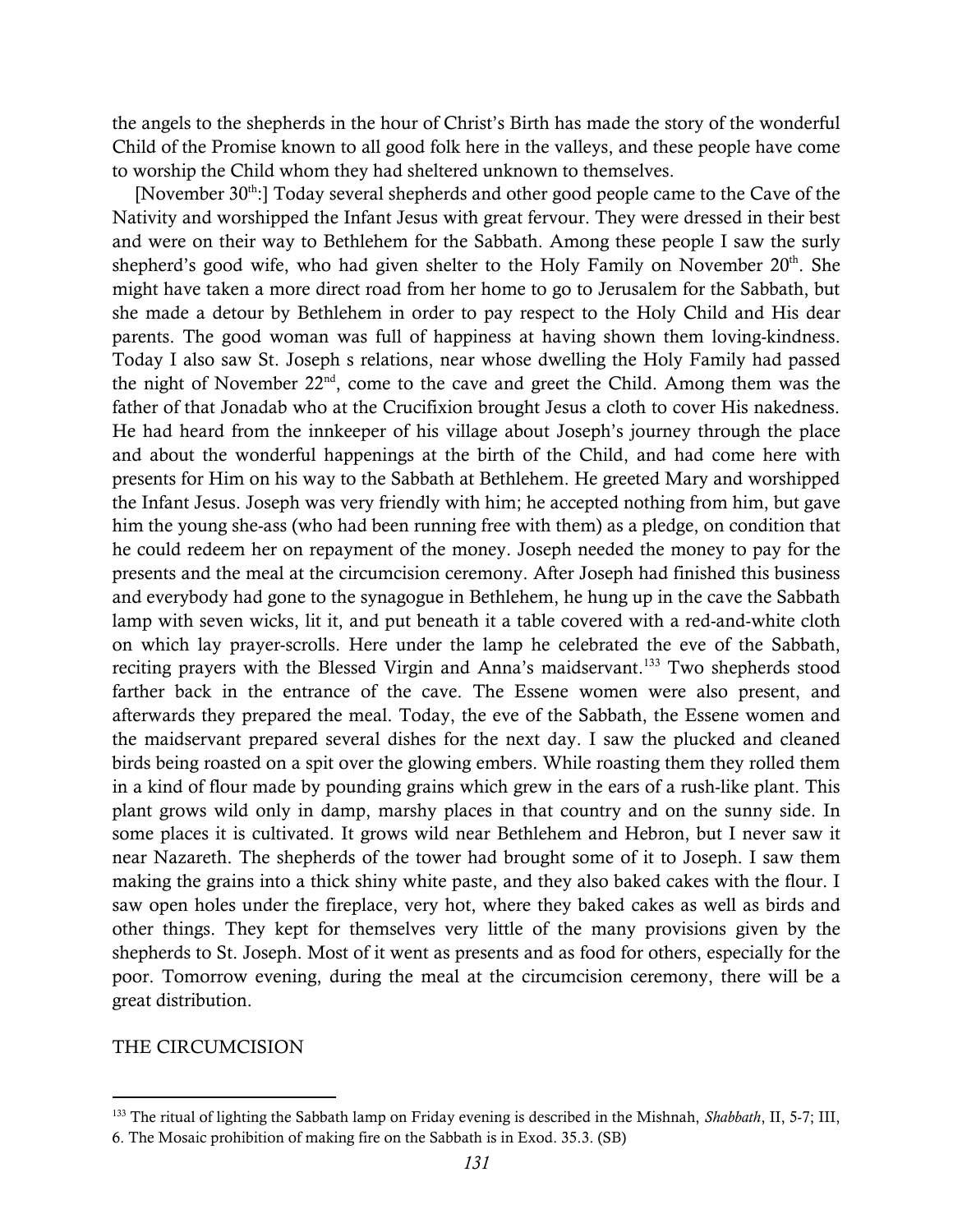[December 1<sup>st</sup>:] This afternoon I saw several more people who were keeping the Sabbath come to the Cave of the Nativity, and in the evening, after the Sabbath was over, I saw the Essene women and Mary's maidservant preparing a meal in an arbour in front of the entrance to the cave. Joseph had begun to put up this arbour with the shepherds several days before. He had also cleared out his room at the entrance to the cave, covering the floor with rugs and decorating everything as festively as his poverty allowed. He had made all these arrangements before the Sabbath began, for tomorrow at daybreak is the eighth day from the birth of Christ, when the child must be circumcised according to God's commandment. Towards evening Joseph had gone to Bethlehem, and returned with three priests, an elderly man, and a woman who seemed to act as a kind of nurse at this solemn ceremony. She brought with her a chair specially kept for these occasions, and a thick octagonal stone slab containing what was necessary. All these things were put down on mats spread out at the place where the ceremony was to take place. This was at the entrance to the cave, not far from the Crib, between the partition lately removed by Joseph and the hearth-place. The chair was really a box and could be drawn out to form a sort of low couch with an arm at one side. It was covered with red material. It was more for lying than sitting on. The octagonal stone slab must have been over two feet in diameter. In its centre there was an octagonal cavity covered with a metal plate; in it were three boxes and a stone knife in separate compartments. This stone slab was placed beside the chair on a three-legged stool, which until now had always stood, covered with a cloth, on the place where Our Lord was born. When all had been arranged, the priests greeted the Blessed Virgin and the Infant Jesus. They spoke friendly words to her and took the Child in their arms with emotion. A meal was then eaten in the arbour before the entrance, and a crowd of poor people (who, as always happens on such occasions, had followed the priests) surrounded the table and were given presents throughout the meal by Joseph and the priests, so that soon everything was distributed. I saw the sun go down; it looked bigger than here at home. I saw its low rays shining through the open door into the Cave of the Nativity.

[Sunday, December 2<sup>nd</sup>. She does not mention whether after yesterday's meal the priests again returned to the town and did not come back till next morning, or whether they passed the night at or near the cave:] There were lamps lit in the cave and I saw them often praying and singing during the night. The circumcision took place at dawn, eight days after the birth of Our Lord.<sup>134</sup> The Blessed Virgin was distressed and anxious. She had herself prepared the little cloths to catch the blood and to bandage the Child and had kept them at her breast in a fold of her mantle. The octagonal stone slab was covered by the priests first with red and then with white. This was accompanied by prayers and ceremonies. One of the priests then placed himself in the chair, leaning back rather than sitting in it, while the Blessed Virgin, who was veiled and holding the Infant Jesus in her arms at the back of the cave, handed the Child to the maidservant together with the bandages. St. Joseph took Him from the maidservant and gave Him to the nurse who had come with the priests. She laid the little Jesus, covered with a veil, upon the cloth on the octagonal stone slab.

<sup>&</sup>lt;sup>134</sup> The conduct of the rite is accurately described (cf. *Jewish Encyc*., art. 'Circumcision', pp. 95 sqq.), though it seems that the *mohel* was usually a surgeon rather than a priest. (SB)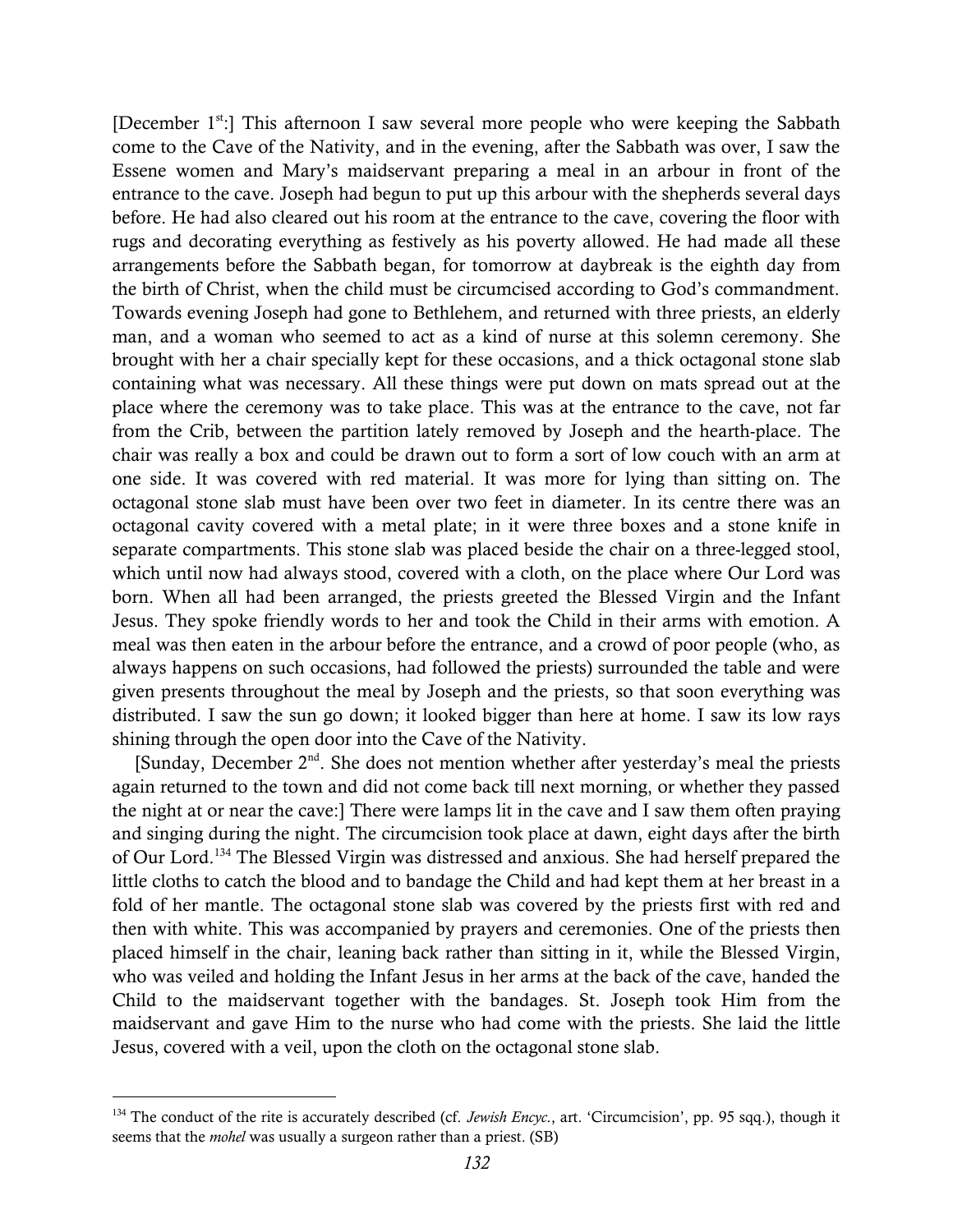Prayers were again offered, then the woman unwrapped the Child from His swaddlingclothes and placed Him on the lap of the priest in the chair. St. Joseph bent down over the priest's shoulders and held the upper part of the Child's body. Two priests knelt to right and left, each holding one of the Child's feet: the one who was to perform the holy ceremony knelt before the Child. The cover was removed from the stone to disclose the three boxes with healing ointments and lotions. The handle and the blade of the knife were both of stone. The smooth brown handle had a groove into which the blade could be shut down; the latter was of the yellow colour of raw silk, and did not seem to me to be sharp. The cut was made with the hook-shaped point of the blade, which when opened must have been nine inches long. The priest also made use of his sharp finger-nails for the operation. Afterwards he sucked the wound and dabbed it with healing lotion and some soothing substance from the boxes. The part that was cut off he placed between two round discs of some precious material, shining and reddish-brown in colour, and slightly hollowed out in the centre, making a kind of flat box. This was handed to the Blessed Virgin. The nurse now took the Child, bandaged Him and wrapped Him again in His swaddling-clothes. Up till now these, which were red beneath and white above, had been wound round up to under the arms. Now the little arms were also wrapped round, and the veil was wrapped round His head instead of covering it. He was then again laid on the octagonal slab of stone, which was covered with its cloths, and more prayers were said over Him. Although I know that the angel had told Joseph that the child was to be called Jesus, yet I remember that the priest did not at once approve of this name, and therefore fell to praying. I then saw a shining angel appear before the priest, holding before his eyes a tablet (like that on the Cross) with the name of Jesus. I do not know whether he or any of the other priests saw this angel as I did, but he was awestruck, and I saw him writing this name by divine inspiration on a parchment.

The Infant Jesus wept loudly after the sacred ceremony, and I saw that He was given back to St. Joseph. He laid Him in the arms of the Blessed Virgin, who was standing with two women in the back of the cave. She wept as she took Him, and withdrew into the corner where the Crib was. Here she sat down, wrapped in her veil and soothed the crying Infant by giving Him her breast. Joseph also gave her the little blood-stained cloths: the nurse kept the little bloody shreds of stuff that remained. Prayers were again said and hymns sung; the lamp was still burning, but day was breaking. After a while the Blessed Virgin came forward herself with the Child and laid Him down on the octagonal stone; the priests held out their hands to her, crossed over the Child. After this she retired, taking the Child with her. Before the priests left, taking with them all that they had brought, they ate a light meal in the arbour with Joseph and a few shepherds who had been standing at the entrance to the cave. I learnt that all those who took part in this holy ceremony were good people, and that the priests were later enlightened and obtained salvation. During the whole morning generous presents were given to poor people who came to the door. During the ceremony the donkey was tied up farther away. Today crowds of dirty, swarthy beggars went past the cave, carrying bundles, coming from the Valley of the Shepherds. They seemed to be going to Jerusalem for some feast. They were very violent in demanding alms, and cursed and raged horribly at the Crib because they were not satisfied with Joseph's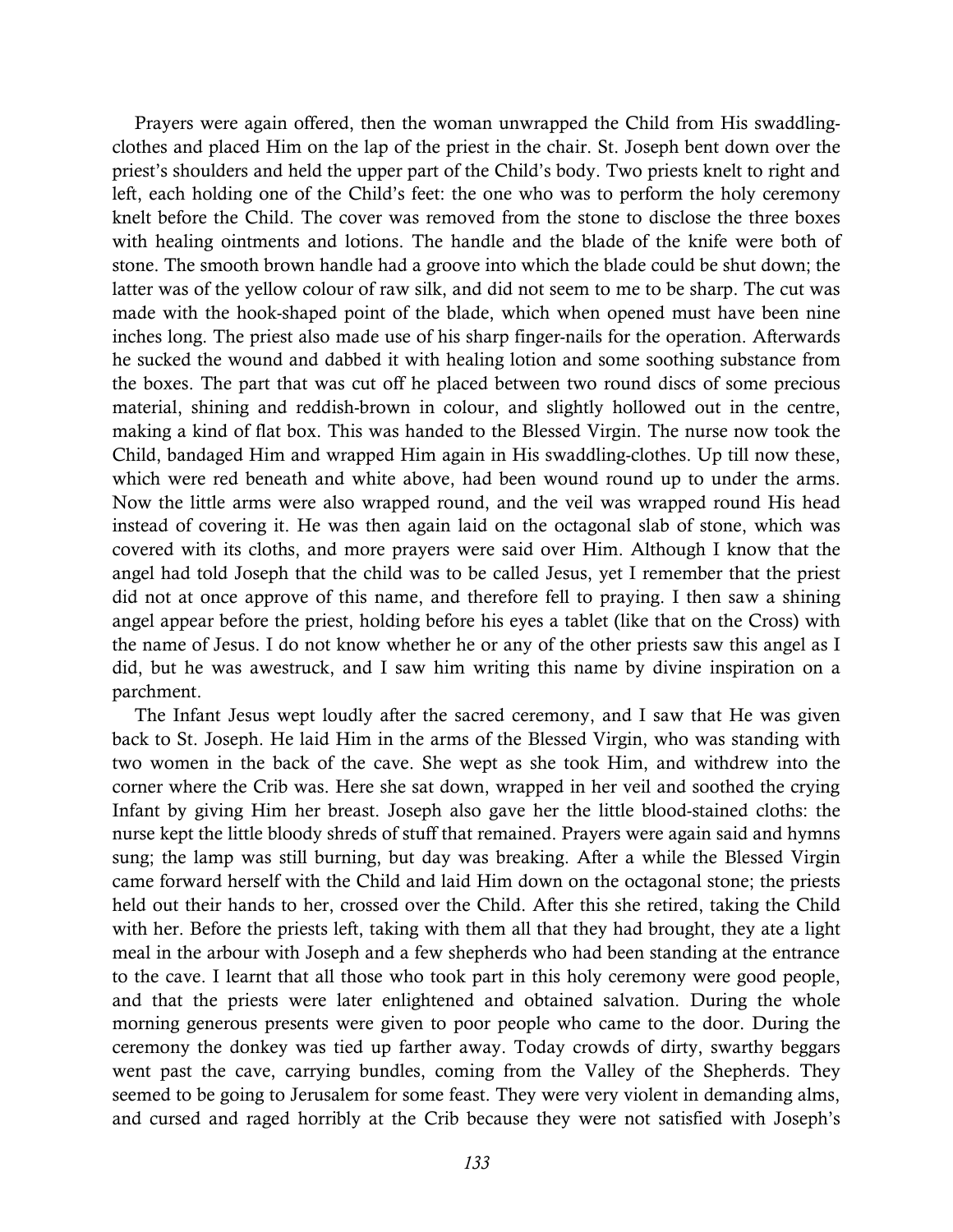presents. I do not know what was wrong with these people; I felt a great dislike for them. Today the nurse came again to the Blessed Virgin and bandaged the Infant Jesus. In the night that followed I saw the Child often restless with pain and crying a great deal. Mary and Joseph took Him in their arms in turns, carrying Him about and comforting Him.

[December 3<sup>rd</sup>:] This evening I saw Elisabeth coming from Jutta to the Cave of the Nativity. She was riding on a donkey led by an aged manservant. Joseph received her very warmly, and she and Mary embraced each other with intense joy. She pressed the Infant Jesus to her heart with tears. Her couch was prepared beside the place where Jesus was born. In front of this place there stood sometimes a high stand like a sawing-trestle, with a little box on it. They often laid the Infant Jesus in this box, standing round Him in prayer and caressing Him. This must be the custom there, for I saw in Anna's house the child Mary lying on a similar stand. Elisabeth and Mary talked to each other in the sweetest intimacy.

[December 4<sup>th</sup>:] Yesterday evening and again today I saw Mary and Elisabeth sitting together in sweet converse, and I felt myself to be with them and heard all their talk with heartfelt joy. The Blessed Virgin told her everything that had happened to her, and when she described their difficulty in finding a lodging in Bethlehem, Elisabeth wept in sympathy. She also told her much about the birth of the Infant Jesus, and I can remember something of this. She said that at the time of the Annunciation she had lost consciousness for ten minutes and had felt as if her heart had grown to double its size and as if she were filled with inexpressible grace. At the hour of the Birth of Christ she had been full of endless yearning, and had been rapt in ecstasy, feeling as though she were uplifted, kneeling, by angels; then she had felt as though her heart was split in twain, and that one half had gone from her. She had remained thus for ten minutes without consciousness, then she had had a feeling of inner emptiness and an intense yearning for an infinite salvation outside herself, whereas before she had always felt that it was within her. She had then seen a glow of light before her, in which the form of her Child seemed to grow before her eyes. Then she had seen His movements and heard His crying, and coming to herself, had taken Him up from the ground to her breast. At first she had been as in a dream, and had not dared to lift up the little Child surrounded with radiance. She also said that she had not been conscious of having given birth to the Child. Elisabeth said to her: 'You have been more favoured in giving birth than other women: the birth of John was a joy indeed, but it was otherwise than with you.' That is all that I remember of their talk.

Today I saw many people visiting the Blessed Virgin and the Infant Jesus. I also saw a lot of ill-behaved folk like the day before going by and stopping at the door to demand alms, cursing and raging. Joseph did not give them any presents this time. Towards evening Mary again hid herself with the Infant Jesus and Elisabeth in the cave at the side of the Cave of the Nativity, and I think Mary remained there the whole night. This happened because all kinds of inquisitive and important people from Bethlehem crowded to the Crib, and the Blessed Virgin did not wish to be seen by them.

Today I saw the Blessed Virgin leave the Cave of the Nativity with the Infant Jesus and go into another cave to the right of it. The entrance was very narrow, and fourteen steep steps led down first into a small cellar-like chamber and then into a vaulted chamber which was more spacious than the Cave of the Nativity. The space near the entrance was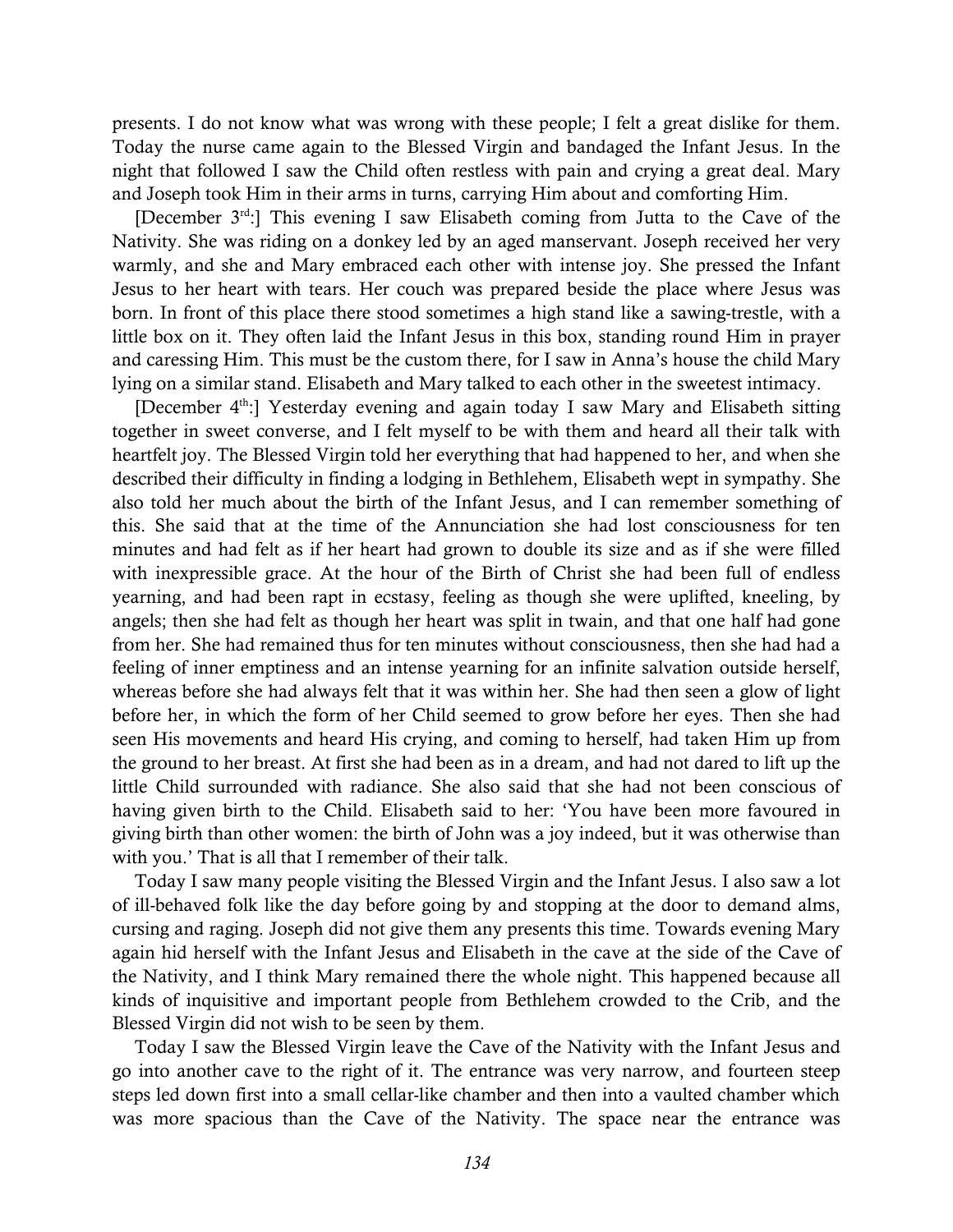semicircular, and Joseph divided this off by a hanging curtain, leaving a rectangular room beyond. The light fell not from above but through side-openings pierced in the thick rock. During the last few days I saw an old man clearing out of this cave a lot of brushwood and bundles of straw or rushes such as Joseph used for kindling. It must have been a shepherd who helped in this way. This cave was lighter and more spacious than the Cave of the Nativity. The donkey was not kept here. I saw the Infant Jesus lying here in a hollowed trough on the ground. In the last few days I often saw Mary showing her Child to visitors who came singly. He was covered with a veil, but otherwise had nothing on but a bandage round His body. At other times I saw the little Child all swaddled up again. I see the nurse often visiting the Child. Mary gave her a generous share of the gifts brought by the visitors, which she distributed amongst the needy in Bethlehem.

## XI THE JOURNEY OF THE THREE HOLY KINGS TO BETHLEHEM<sup>135</sup>

[Catherine Emmerich had already, in the course of 1819 and 1820, communicated a series of visions of the three holy kings' journey to Bethlehem; but as at that time she was following the dates of the feasts of the Church in her contemplations, the period of thirteen days from Christmas to the Epiphany was too short for their long journey, and she communicated only some descriptions of single halting-places. As, however, in 1821 she dated the day of Christ's birth a month earlier, that is to say on November  $25<sup>th</sup>$ , and saw the departure of the kings for Judaea on that day, there remained a space of about a month's time for the journey. She said, in defining its length, 'I always saw the kings approaching Bethlehem when I was putting out the Crib in the convent'—that is to say, about December  $25^{th}$ .]

[November 25<sup>th</sup>:] I have already related on Christmas Day how I saw the Birth of Christ being announced to the kings on Christmas night. I saw Mensor and the dark-skinned Sair gazing at the stars from a field in Mensor's country.<sup>136</sup> Everything was prepared for their departure. They were on a pyramid-shaped tower looking through long tubes at the Star of Jacob, which had a tail. The star split asunder before their eyes, and I saw a great shining virgin appear therein, before whom a radiant child hovered in the air. At his right hand a branch grew forth, bearing, like a flower, a little tower with several entrances. This tower was finally transformed into a city. I cannot remember the picture completely. Immediately after seeing this picture they both started off. Theokeno, the third king, lived a few days' journey farther to the east. He saw the same star-picture in the same hour, and set off at once in great haste in order to overtake his two friends quickly, which he succeeded in doing.

[November  $26<sup>th</sup>$ :] I went to sleep with a great longing to be with the Mother of God in the Cave of the Nativity, and to be given by her the Infant Jesus to hold in my arms for a little and to press Him to my heart. I did come there, at night. Joseph was asleep behind his

<sup>&</sup>lt;sup>135</sup> Communicated in 1821. Matt. 2.1-12.

<sup>&</sup>lt;sup>136</sup> The names of the three kings as given by AC, Mensor, Sair, and Theokeno, find no documentary parallel, nor is there anywhere any information about their homelands or their subsequent history. The apocryphal *Protev*. 21 adds nothing to St. Matthew's account. (SB)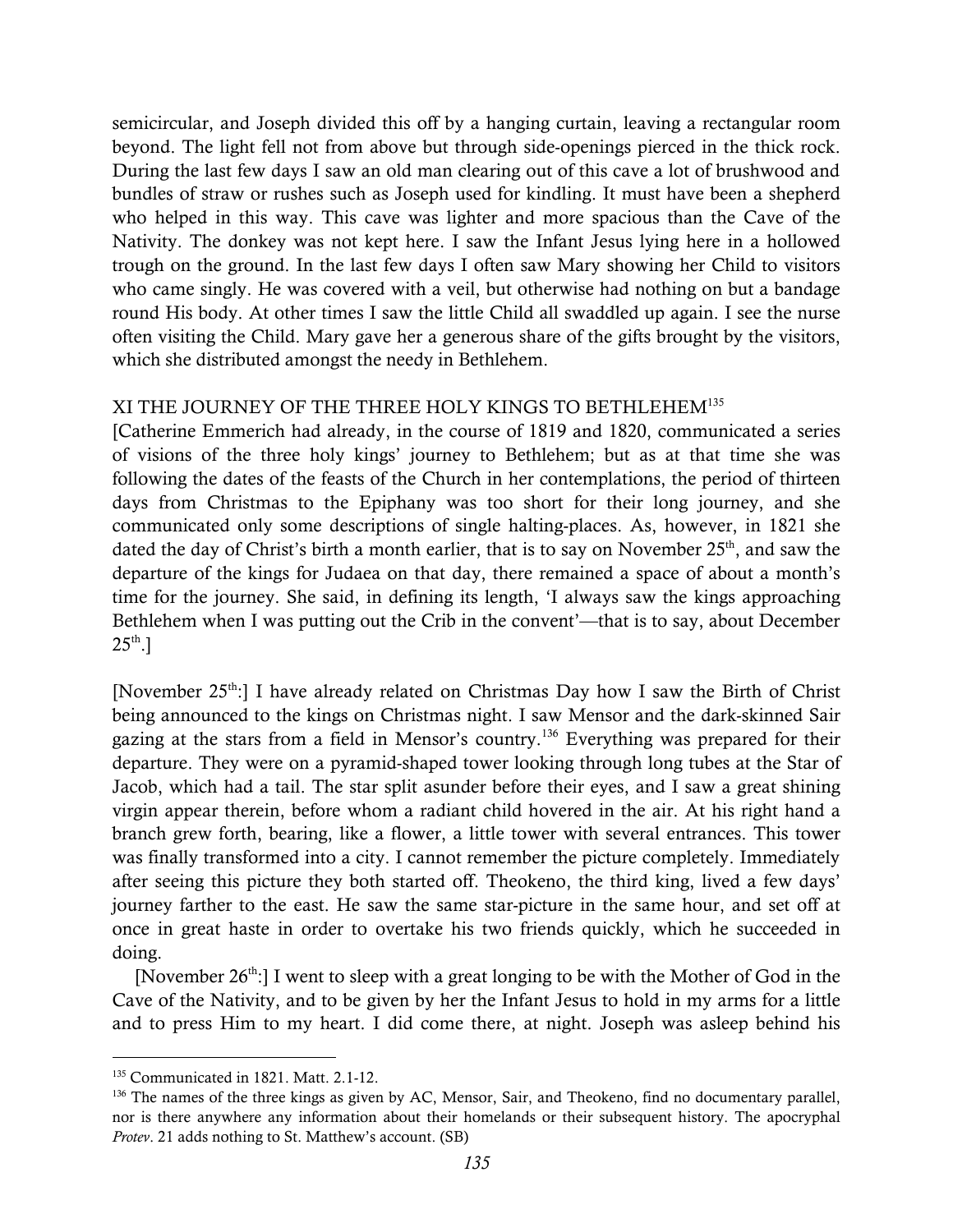partition to the right of the entrance, his head resting on his right arm. Mary sat at her usual place beside the Crib; she was awake, and held the Infant Jesus to her breast under her veil. When she sat watching in the daytime, a piece of her coverlet was rolled up to make a pillow behind her back as a support; now, at night, she lay back on her couch so that her head was lower. I fell on my knees and prayed with great longing that I might hold the Child for a little. Ah, she knew well what I wanted: she knows everything and accepts everything with such loving, touching sympathy if one prays with real faith; but she was so still, so quiet and so full of adoring mother-love, and she did not give me the Child—I think because she was suckling Him. I would not have either. But my longing increased continually, and joined in the stream of longing of all the souls who yearn for the Infant Jesus. This burning desire for Our Saviour was, however, nowhere so pure, innocent, childlike, and true as in the hearts of the beloved holy kings from the East, all of whose ancestors had for centuries waited for Him, in faith, hope, and love. So my longing drew me then to them, and when I had finished my adoration, I crept softly and reverently out of the cave, so as to make no disturbance, and was taken on a long journey, in the train of the three holy kings. On this journey I saw many things—many strange countries and dwellings and many different peoples, their clothes and their manners and customs as well as many idolatrous ceremonies that they performed; but I have forgotten most of it. I will relate as well as I can what still remains clear in my memory.

I was taken eastwards to a region where I had never been before. It was mostly sand and desert. On some of the hills lived people in groups of five to eight, like families, inhabiting huts made of brushwood. The brushwood roof was built against the hill out of which the living-rooms were hollowed. On going in, I saw that the huts were divided into rooms by partitions. The front and back rooms were larger than the central ones. Nothing at all grew in that region but low bushes, and here and there a little tree bearing buds out of which the people pulled white wool. Besides these I saw a few larger trees under which they had placed their idols. These men must have been still in a very wild state, for they seemed to me to eat little but meat, and even the raw flesh of birds. They seemed to live partly by robbery. They were as dark as copper and had foxy yellow hair. They were small, thick-set, and rather fat, but very skilful, agile, and active. They seemed to have no domestic animals and no flocks or herds. They wore, I saw, but little clothing. The men had short aprons hanging in folds under their girdle before and behind, and wore on their breast a sort of narrow diagonally ribbed scapulary, fastened across the shoulders and round the neck. This narrow breast-covering seemed to be elastic and could be pulled out longer. Their whole back down to the girdle was uncovered except for the strap across the shoulders. On their heads they wore hoods tied round with a band, and having a sort of rosette or knot on the forehead. The women wore short skirts half-way down to the knee; the breast and the lower part of the body was covered with what looked like the front of a jacket, the edge of which came down to the girdle. This garment was closed at the neck with a strip of stuff of the shape and size of a stole; it was scalloped round the shoulders, but plain over the breast. Their head-covering was a cap crowned by a button shaped like a truncated goblet. This cap was drawn down to make a point over the forehead, and covered the ears and part of the cheek. Behind the ears and at the back of the head this cap had loose flaps of stuff between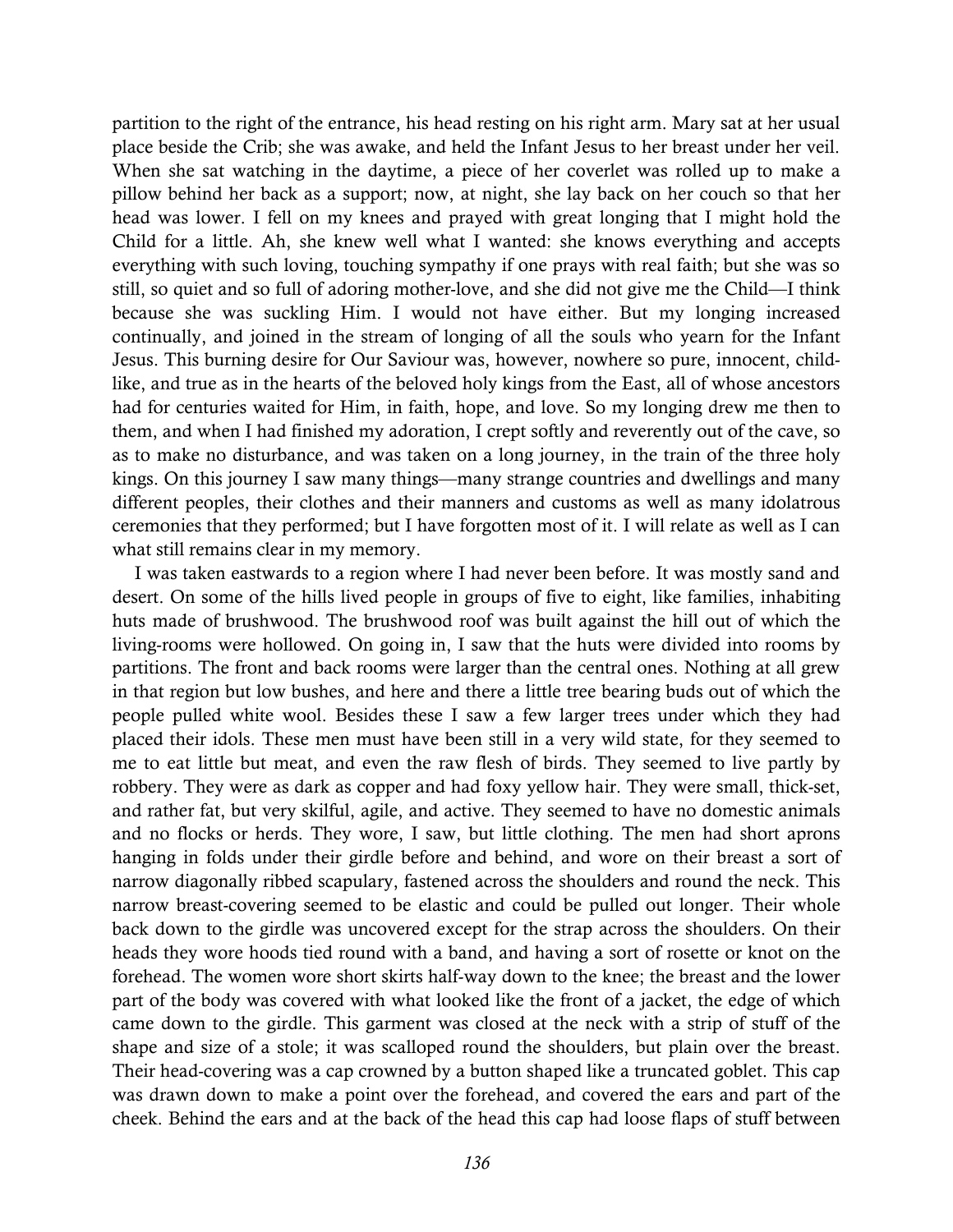which cushions of hair could be seen. The breast-covering of the women was coloured, and was quilted or embroidered with yellow and green designs. It was decorated in front down the middle with buttons and scalloped on the shoulders. The embroidery was rather coarse, as on old vestments. Their upper arms were covered with bracelets.

These people made blankets or something like them out of the white wool, which they took from the buds of the little trees. Two of them tied a wad of this wool round their bodies, and each walked backwards away from the other, spinning from the wool round the other one's body a very long cord as thick as a finger. These cords they then plaited together to make broad strips. When they had prepared a great number of them, they went in troops, bearing great rolls of these blankets on their heads, to sell them in a town.

Here, and there in this region I saw their idols under great trees. They had heads of horned oxen with wide-open mouths, and lower down in their body was a wider opening where fire was lit, to burn the offerings placed in the smaller openings. Round these idoltrees stood little stone pillars on each of which were small figures of other animals, such as birds, dragons, and a figure with three dogs' heads and a coiled snake's tail.

At the beginning of my journey I had the feeling of there being a great piece of water to my right from which I was, however, always going farther away. After I had left the region inhabited by these people, my path continually ascended, and I had to cross a mountain ridge of white sand, covered in many places with all kinds of little broken black stones, like broken pots and dishes. On the farther side of this ridge I came down a valley into a region covered with many trees growing in almost regular rows. There were trees there with scaly trunks and enormous leaves, also pyramid-shaped ones with very big, beautiful flowers; these last had yellowish-green leaves and branches with buds. I also saw trees with quite smooth heart-shaped leaves.

Thereafter I came into a region consisting of wide endless pasture-lands between hills, where there were countless flocks and herds of different kinds. Vines grew on the slopes of the hills, and were cultivated, for there were rows of them on terraces, protected by little wattle fences. The owners of the herds lived in tents with flat roofs; the entrance was closed by a door of light wickerwork. These tents were made of the white woollen stuff woven by the wild people I had seen, but they were covered over with pieces of brownish stuff overlapping each other like scales and hanging down in a shaggy edge. They looked as if they were made of moss or fur. One big tent stood in the middle, and many smaller ones in a wide circle round it. The flocks and herds, divided according to their kind, went out into the wide pastures, interspersed here and there in the distance with expanses of bushes, like low woods. I was able to distinguish herds of very different kinds of animals. I saw sheep with fleeces of long twisted wool and long woolly tails, and also very agile animals with horns like he-goats: these were as big as calves; others were the size of the horses which run wild on our moors at home. I also saw droves of camels and animals like them only with two humps. In one place I saw some elephants in an enclosure, white ones and spotted ones; they were quite tame and were used only for domestic work.

In this vision I was thrice interrupted by having my attention turned in other directions, but I always came back—though at another time of day—to this picture of pastoral activity.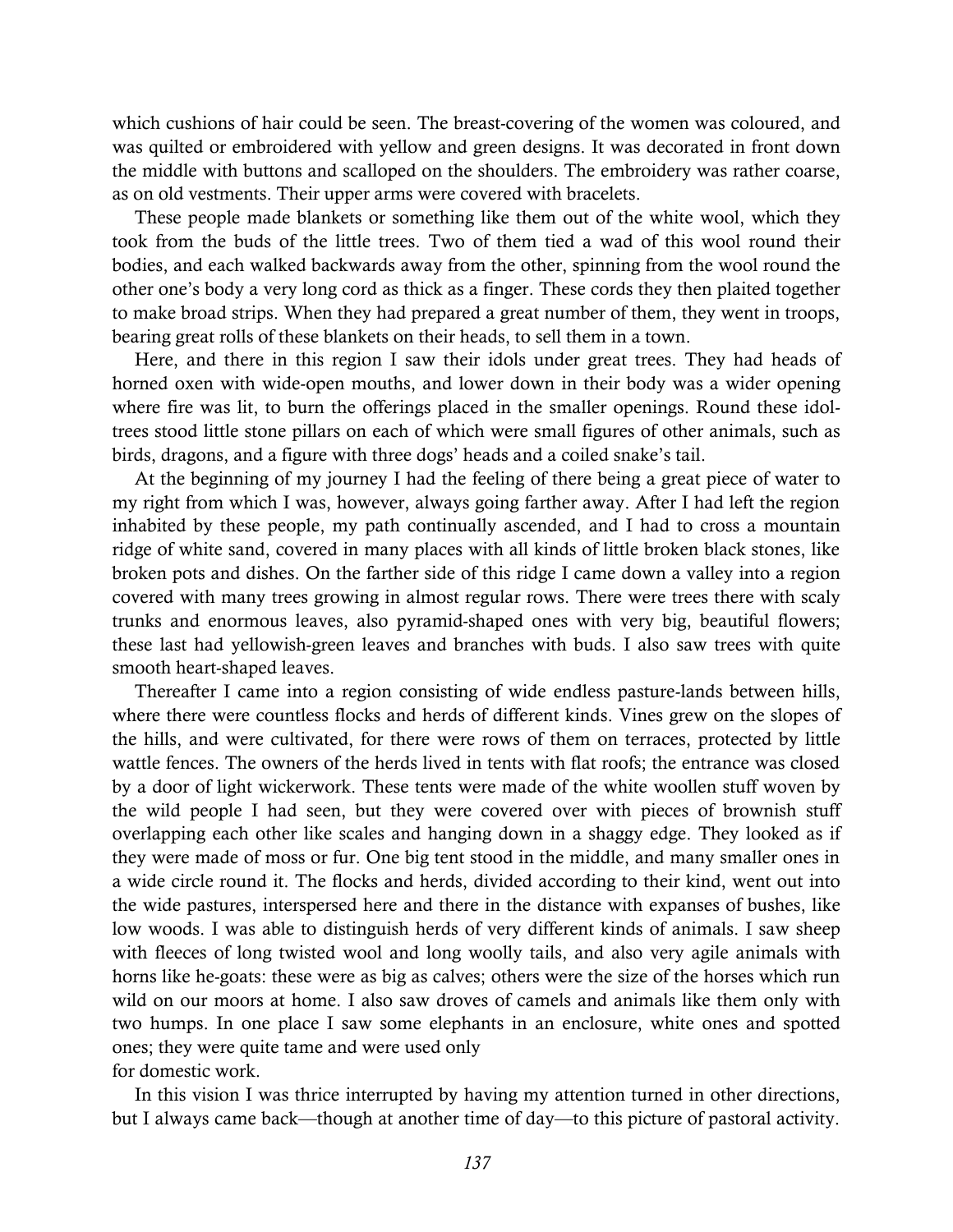These herds and pasturages seemed to me to belong to one of the kings now on their travels: I think it was Mensor and his family. They were tended by under-shepherds wearing coats reaching to the knee, rather like the coats worn by our peasants, only that they fitted tight round the body. I think that now that their chief was going away for some long time, all the herds were being examined and counted by overseers, and the under-shepherds had to render account, for from time to time I saw more important people arriving in long cloaks and inspecting everything. They went into the big central tent, and the herds were then driven past between it and the small tents to be counted and looked at. The persons who received the reckonings had in their hands tablets, I do not know of what material, on which they wrote something. I thought as I watched them: 'How I wish our bishops would examine as diligently the flocks in the care of their under-shepherds.'

When I again returned to the pasturages after the last interruption, it was night. A deep stillness rested on the place. Most of the shepherds were asleep under the small tents, only a few crept about, watching over the sleeping herds. These lay at rest in great enclosures, divided according to their kind, some crowded together and some less so. It was for me a deeply moving and edifying sight—this great pasture full of peacefully sleeping herds, the servants of mankind, and above them the immeasurable expanse of the deep-blue pastures of heaven, filled with countless stars—stars which had come forth at the bidding of their almighty Creator. They follow the voice of their shepherd like true sheep with greater obedience than the sheep of earth give to their mortal shepherds. And when I saw the waking shepherds wandering to and fro and turning their eyes more to the starry flocks above than to the earthly ones below who were entrusted to their care, I thought within myself: they are right to look up in astonishment and gratitude to where their ancestors have for centuries turned their expectant gaze in longing and prayer. The good shepherd seeks for the lost sheep and rests not till he has found it and brought it home; so does the Heavenly Father, the true Shepherd of all these countless flocks of stars in immeasurable space. When man, whom He had made lord of the earth, sinned, and as a punishment the earth became cursed to him, God sought out fallen man and his home the earth like the lost sheep. He even sent down His only-begotten Son to become man, to bring the lost sheep home, to take upon Himself, as the Lamb of God, the sins of mankind, and by dying Himself to make satisfaction for those sins to the divine justice. And now the coming of the promised Redeemer was at hand, and the kings of these shepherds, led by a star, had set forth the night before to pay homage to the new-born Redeemer. That was why the watchers of the flocks looked up in awe and adoration to the heavenly pastures, for the Shepherd of the shepherds came down from above, and His coming was announced first of all to the shepherds.

While I was meditating on all this in the wide pasture-land, I was aware of the stillness of the night being broken by the sound of hoofs hurriedly approaching: it was a troop of men riding on camels. They passed quickly by the sleeping herds to the main tent of the shepherds' encampment. Woken by the noise, some of the camels got up from their sleeping position and stretched their long necks towards the riders, and lambs woke up bleating. Some of the new-comers alighted from their beasts and woke the sleeping shepherds in the tents, while the nearest herdsmen came up to greet the riders. Soon all were awake and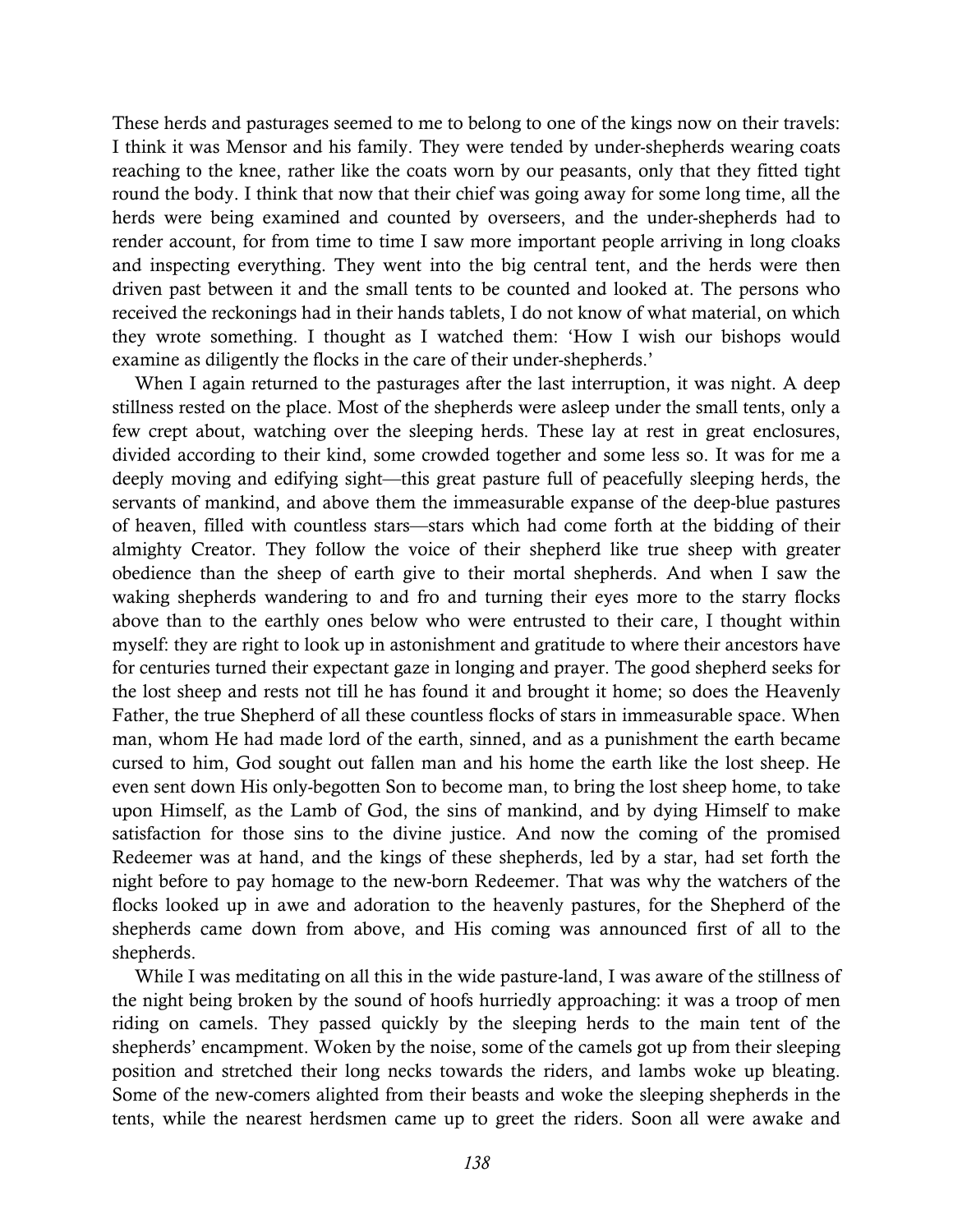gathered round the new arrivals; there was much talking, and all looked and pointed at the stars. They were speaking of a star or of some apparition in the heavens, which must have already disappeared, for I did not see it. These new-comers were Theokeno and his train. He was the third king and the one who lived farthest away. He had seen in his home the same picture in the skies, and had at once set forth and journeyed to this place. He asked how far ahead of him Mensor and Sair might be, and whether the star whose guidance they had followed could still be seen. After receiving the news for which he asked, Theokeno and his followers went on their way quickly without any delay. This was the place where the three kings, coming from their separate homes, used generally to meet to observe the stars. The pyramidal tower, from which they looked at the stars through long tubes, was close by. Theokeno lived farther away than the others, beyond the region which was Abraham's first dwelling-place. They all lived near that region.

In the intervals between the visions of the three days during which I saw what was happening on that wide pasture-land, I was shown much about the places in which Abraham lived, but have forgotten most of it. Once, in the distance, I saw the mountain on which Abraham was preparing to sacrifice Isaac. Another time I was shown very clearly Agar and Ismael in the desert, although this happened a long way from here. I cannot remember in what connection this was. Abraham's first dwelling-place was high up, and the lands of the three kings were below and round it. I will here describe the picture of Ismael and Agar.<sup>137</sup>

At the side of Abraham's mountain, more towards the lower part of the valley, I saw Agar and her son wandering about in the bushes; she seemed quite beside herself. The boy was only a few years old and was wearing a long dress. His mother was wrapped in a long cloak which covered her head; under it she wore a short dress, the upper part of which was tight round her body, and her arms, too, were tightly wrapped round. She laid the child under a tree on a hill, and made signs on his forehead, on the middle of his right upper arm, on his breast, and on his left upper arm. When she went away I did not see the mark on his forehead, but the other marks, which had been made on his clothing, remained visible as if drawn in red-brown colour. These marks were in the form of a cross, but not an ordinary one. They were like a Maltese cross, only the points of the four triangles were arranged in the shape of a cross round a ring. In the four triangles she wrote signs or letters, like hooks, whose significance I could not clearly retain in my mind; I saw her also write two or three letters in the ring, in the middle. She drew this very rapidly with some red colour, which she seemed to have in her hand (or perhaps it was blood). As she did this she kept her thumb and forefinger pressed together. Thereupon she turned round, gazed up to heaven, and did not look round again at her son. She went about a gun-shot's distance away and sat down under a tree. She heard a voice from heaven; rose up and went farther away. Again she heard a voice, and saw a spring of water under the leaves. She filled her leather water-bottle at the spring, and going back to her son gave him to drink and led him to the spring, where she put another garment over the one she had marked with crosses. That is what I

<sup>137</sup> Agar and Ismael: Gen. 21.14-21. (SB)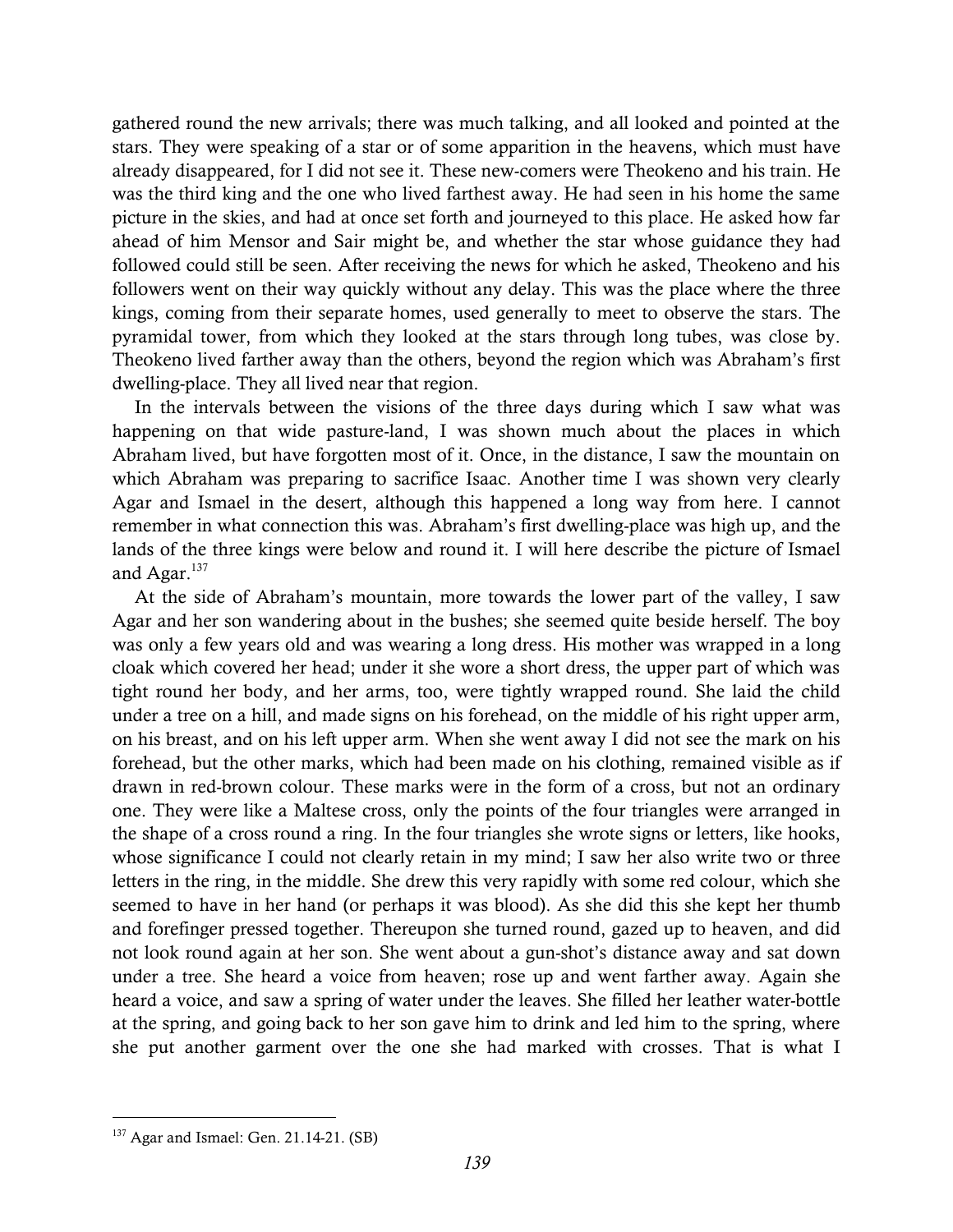remember of this vision. I think that I saw Agar in the desert twice before, once before the birth of her son, and the second time with the young Ismael as now.

[The night of November 27<sup>th</sup>-28<sup>th</sup>. When Catherine Emmerich communicated in 1821 these visions of the journey of the three holy kings, she had already related the whole of Jesus' earthly ministry, and had amongst other things seen how, after the raising of Lazarus (which she saw happening on September  $7<sup>th</sup>$  of the third year of His ministry), He withdrew beyond the Jordan. During His sixteen weeks' absence there, He visited the three holy kings who on their return from their journey to Bethlehem had settled all together, with their attendants, nearer to the Promised Land.<sup>138</sup> Only Mensor and Theokeno were alive then. The dark-skinned Sair was in his grave when Jesus came there. It seems necessary to inform the reader about these events (which were thirty-two years later in date but described earlier by Catherine Emmerich) in order that certain references to them in what follows may be understandable.]

In the night of the  $27<sup>th</sup>$  to the  $28<sup>th</sup>$  of November I saw, as day began to dawn, Theokeno and his retinue overtake Mensor and Sair, after whom they had been hurrying, in a deserted city with great rows of isolated high columns. By the gates, which were square ruined towers, and in other places stood many large and beautiful statues not so stiff as in Egypt but in beautiful living attitudes. This region was very sandy and rocky. In the ruins of this deserted city people who looked like bands of robbers had settled themselves. They wore nothing but a skin round their bodies and carried spears in their hands. They were brown in colour, short, and stocky, but remarkably agile. (I had a feeling that I had been in this place before, perhaps on those journeys which I made in my dreams to the mountain of the Prophet and the river Ganges.) After the three kings and their followers had met here, they left at dawn in haste to continue their journey. Many of the rabble who lived here joined them because of the kings' generosity. (After Christ's death two disciples, Saturninus and Jonadab, the half-brother of Peter, were sent by St. John the Evangelist to this deserted city to preach the Gospel.<sup>139</sup>)

I now saw all the three holy kings together. The last arrival was the one who lived farthest away, Theokeno. His face was of a beautiful yellowish colour. (I recognized him as the one who was lying ill in his tent, when thirty-two years later Jesus visited the kings in their settlement nearer the Promised Land.) Each of the three kings had with him four near relations or friends of his family, so that, counting the kings, there were fifteen important people of the party, besides the crowd of servants and camel-drivers that followed them. Amongst the many youths in their retinue, who were quite naked from the waist upwards, and were astonishingly agile in leaping and running, I recognized the young Eleazar, who later became a martyr and of whom I possess a relic.<sup>140</sup>

<sup>&</sup>lt;sup>138</sup> No such visit of Our Lord to the abode of the three kings in Arabia is recorded in the Gospels. (SB)

<sup>&</sup>lt;sup>139</sup> She saw the procession of the kings passing through this town on the feast of St. Saturninus (Nov.  $27<sup>th</sup>$ ) of whom she possesses a relic; that is why she mentioned his connection with this place. The writer read later in the legend of this saint in *Fleurs des Vies Saintes* that Saturninus preached the Gospel in Asia as far as Media. (CB)

 $140$  There is no available evidence about the martyr Eleazar. (SB)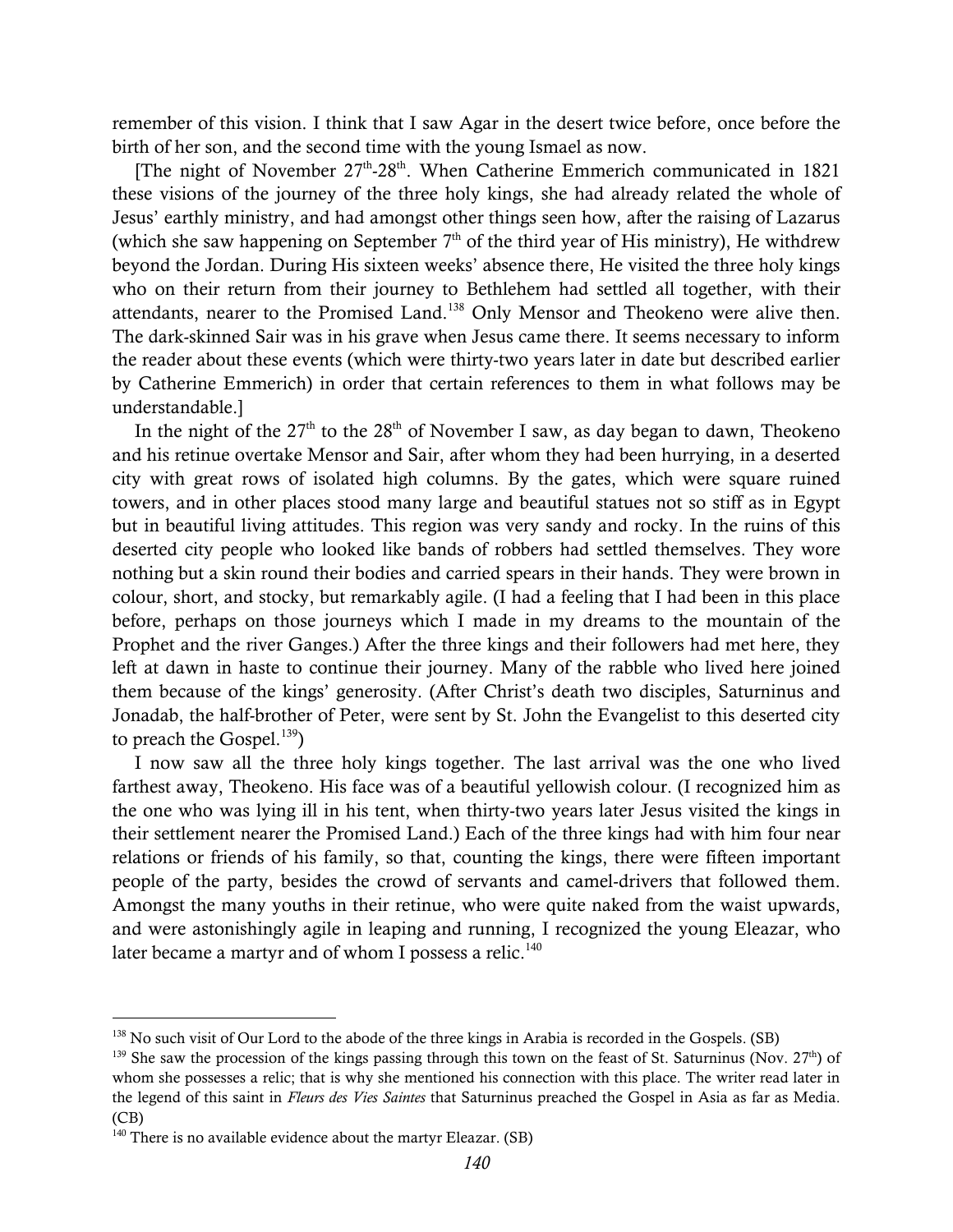[In the afternoon, when her confessor again asked her for the names of the three holy kings, she answered, 'Mensor, the brown-faced one, after Christ's death received the name of Leander on his baptism by St. Thomas. Theokeno, the old, yellow-faced one, who was ill when Jesus visited Mensor's camp in Arabia, was baptized Leo by St. Thomas. The brownskinned one, who was already dead when Our Lord made His visit, was called Seir or Sair.' Her confessor asked her: 'How then was he baptized?' She answered smiling and without hesitation: 'He was already dead and had received the baptism of desire.' Her confessor then said: 'I have never heard these names in my life: how then did they get the names of Kaspar, Melchoir, and Balthasar?' She replied: 'They were called this because it goes with their character, for these names mean: (1) He goes with love; (2) He wanders about, he approaches gently and with ingratiating manners: (3) He makes rapid decisions, he quickly directs his will to the will of God.' She said this with great friendliness, and expressed the meaning of the names by making pantomimic gestures with her hand on the bed-coverlet. It must remain for the language experts to decide how far these words can be made to bear these meanings. $141$ ]

[November 28<sup>th</sup>:] It was not, I think, until a half-day's journey from the deserted city with its many columns and statues that I first really joined the three kings and their train. It was in a more fertile region. One could see shepherds' dwellings here and there, with walls of black and white stones. The travellers came to a spring of water in the plain near which there were several large sheds, open at the side. Three stood in the middle with others round them. This seemed to be a customary halting-place for caravans. I saw that the whole procession was divided into three separate parties; each had five leaders, one being the chief or king, who, like a master of the house, saw to everything, gave orders, and apportioned the work. The members of each of these three parties had faces of different colours. Mensor's tribe was of a pleasing brownish colour, Sair's was brown, and Theokeno's a bright yellow. I saw none shining black in colour except some slaves, who were in all three parties. The leaders sat on their high-loaded beasts between bundles covered with carpets. They had staffs in their hands. They were followed by other beasts, almost as big as horses and ridden by servants and slaves with luggage. When they arrived at the halting-place they dismounted, unloaded the beasts completely and watered them at the spring, which was surrounded by a little rampart on which was a wall with three openings in it. The cistern was at the bottom of this enclosure; it had a fountain with three water-pipes closed by pegs. The cistern was covered with a lid, which a man who had come with them from the deserted city opened in return for a fee. They had leather vessels, which could be folded up quite flat, with four partitions. These were filled with water, and four camels always drank from them at the same time. They were very careful with the water, and not a drop was

<sup>141</sup> According to the Ramsgate *Book of Saints* (1947), the names Melchior, Kaspar, and Balthasar were attributed to the Magi in the eighth century. The names themselves are not known before this, although Balthasar appears as a by-form of Belshazzar (Dan. 5.1), which is a pagan Babylonian name *Bel-shar-usur* ('Bel protect the king'), and Melchior, if a Hebrew name *Malki-or*, could mean 'My king is light'. The meanings given by AC are most obscure. The *Legenda Aurea* (Jan. 6<sup>th</sup>) gives their names as Appellius, Amerius, and Damascus in Greek; Galgalat, Malgalat, and Sarathin in Hebrew; and Melchior, Kaspar, and Balthasar in Latin; and adds that their bodies were found by Helena and taken to Constantinople, whence later to Milan, and finally to Cologne. (SB)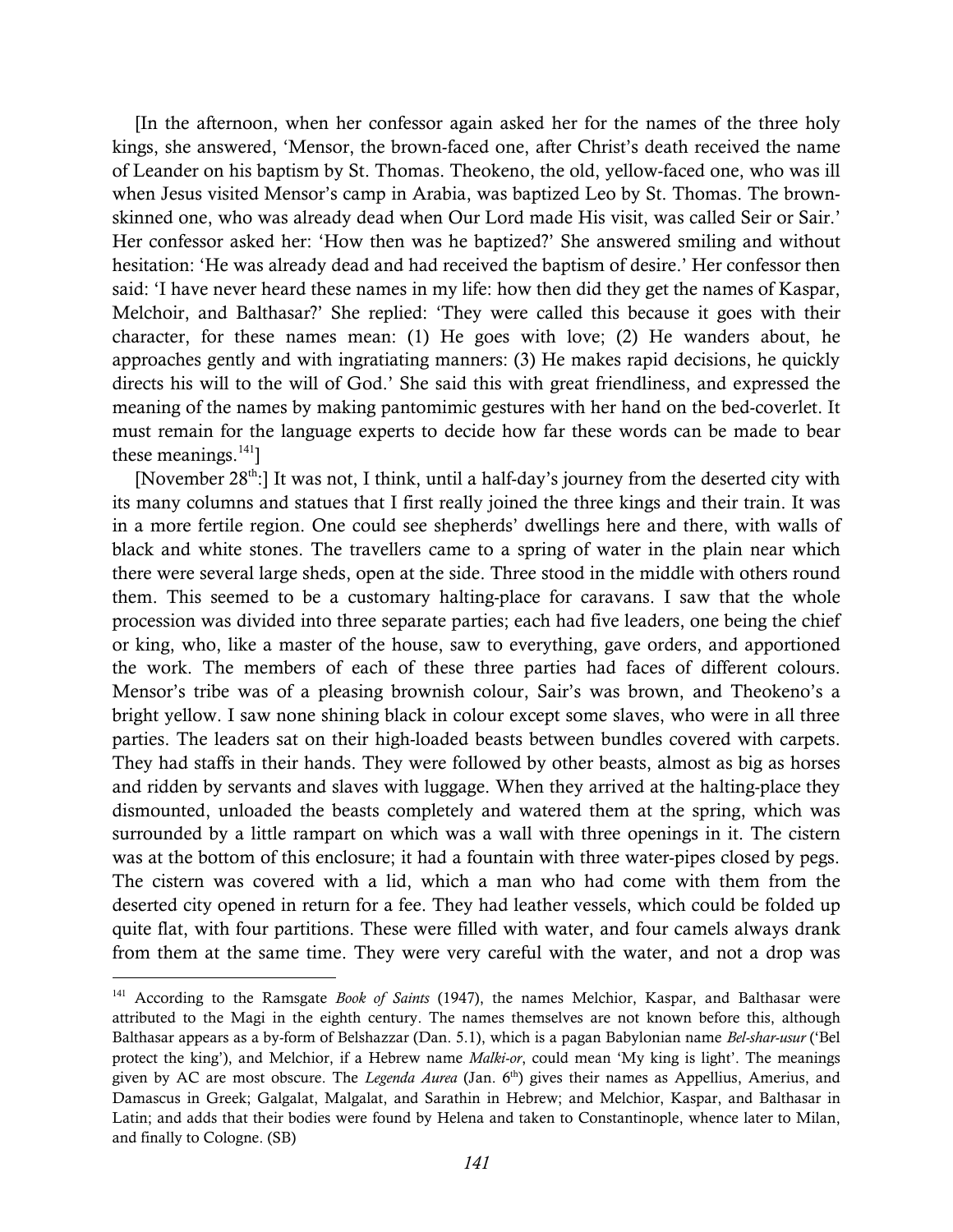allowed to be wasted. After drinking, the camels were led into open enclosures near the spring, each in a separate compartment. Fodder which had been brought with them was shaken out into the stone troughs in front of them; it consisted of grains of the size of acorns (perhaps beans). Amongst the baggage there were also big square bird-cages, narrow and high, hanging by the sides of the camels under the larger packages. In these were birds, single or in couples, according to their size; they were as big as pigeons or hens, and were kept in separate compartments as food on the journey. They carried their loaves of bread, which were all of the same size, in leather cases, packing the slabs tightly together and taking out only so much as they needed each time. They had with them very costly vessels of yellow metal, some of them ornamented with precious stones. These were almost exactly like our chalices and incense-boats in shape; they drank from them and handed round food on them. The rims of most of these vessels were set with red jewels.

The three tribes differed somewhat in their clothing. Theokeno, the yellow-skinned, and his family, as well as Mensor, the light-brown one, wore high hoods embroidered in colours with a strip of thick white stuff wound round them. Their coats, which were very simple, with few buttons or ornaments on the breast, reached almost to their ankles. They wrapped themselves in light cloaks, very full and flowing, so that they trailed on the ground behind them. Sair, the brown-skinned one, and his family wore caps with little white pads and round hoods embroidered in colours on which was a disc of another colour. Their cloaks were shorter than the others', but longer at the back than in front; their coats were buttoned to the knee and were decorated at the breast with braid and tinsel and thickly set with shining buttons. On one side of the breast they wore a shining little shield like a star. All wore sandals, the soles of which were fastened round their bare feet with cords. The more important ones had short swords or long knives in their girdles, with many pouches and boxes hanging from their waists. Amongst the kings and their families were men of fifty, forty, thirty, and twenty years of age. Some had long and some short beards. The servants and camel-drivers were dressed much more simply, some wearing only one piece of stuff or an old blanket.

When the camels had been watered, fed, and stabled, the travellers, after drinking, made a fire in the middle of the shed under which they had camped. The firewood consisted of pieces some two and a half feet long brought by poor people from nearby in very neat bundles; they seemed to have a store of it ready for travellers. The kings made a triangular fireplace and piled up the long pieces round it, leaving an opening on one side for the draught. It was very cleverly arranged. I am not sure how they made fire: I saw that one of them kept turning one piece of wood in another, as if in a box, and then pulled it out alight. They then lit the fire, and I saw them kill some of the birds and roast them. Each of the three kings acted towards his tribe like the head of a family: he distributed the food, laying the carved-up birds and little loaves of bread on small bowls or plates standing on short feet, and handed them round. In the same way he filled the goblets and gave drink to each. The lower servants, among whom there were Moors, lie on a blanket on the ground at one side of the fire, patiently awaiting their turn. They, too, receive their due share. I think that these are slaves.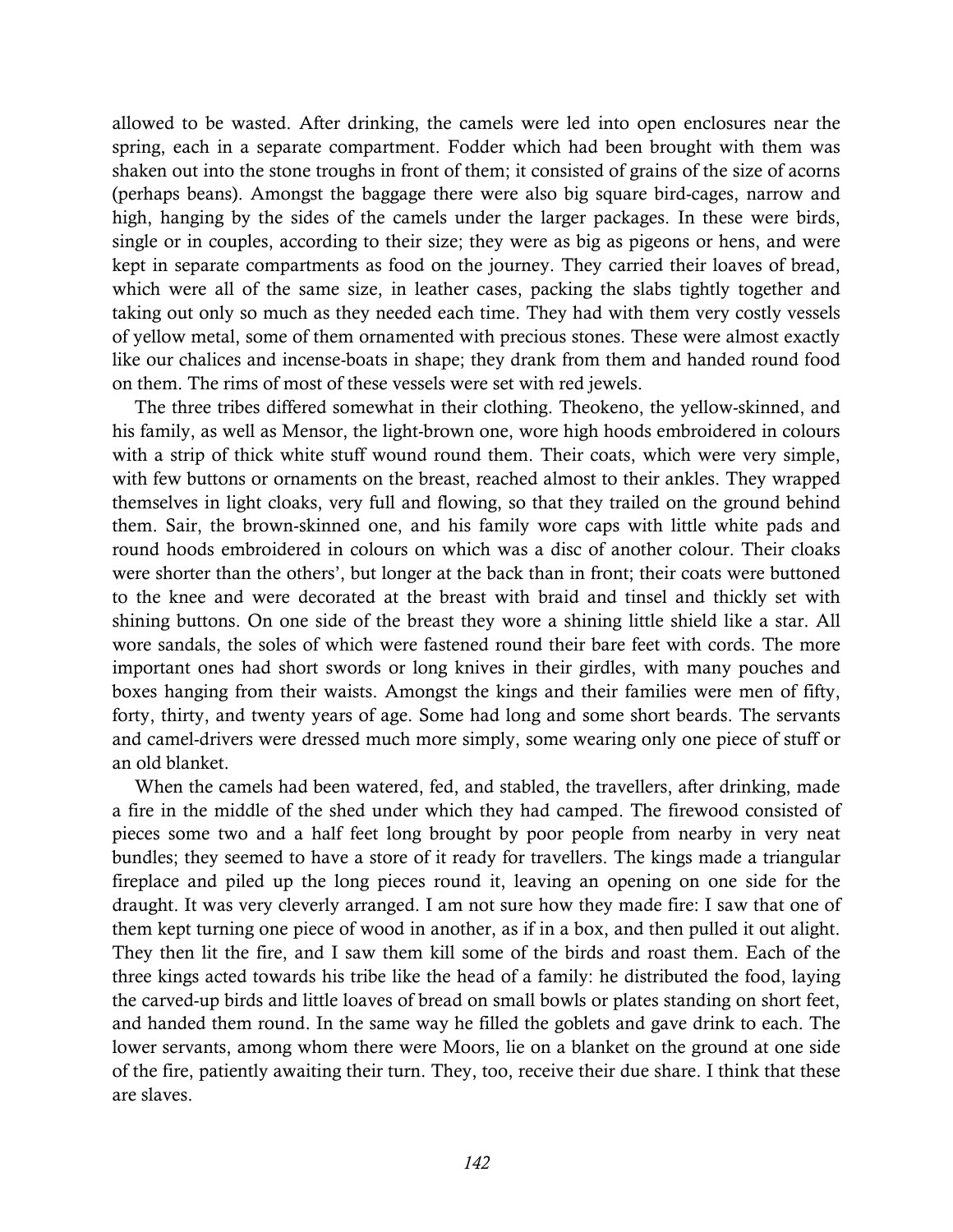Oh, how touching is the good temper and childlike simplicity of these beloved kings! They give to those who come to them a share of all they have; they even hold the golden vessels to their lips and let them drink out of them, like children.

Today I learnt much about the holy kings, including the names of their countries and cities, but in my helpless and agitated condition I have quite forgotten everything. I will tell what I know. Mensor, the brown-skinned one, was a Chaldaean, his city had a name like Acajaja<sup>142</sup> land was surrounded by a river, like an island. Mensor spent all his time in the fields with his herds. Sair, the dark-skinned one, was on Christmas night all ready to start on his journey from home. The name of his country is connected in my memory with the sound 'Partherme.'<sup>143</sup> Beyond his country, and higher up, was a lake or sea. It was only he and his tribe who were so brown, with red lips; the people round were white. His country was quite small, no bigger than the province of Münster. Theokeno, the pale one, came from a country still higher up, called Media, lying between two seas.<sup>144</sup> I have forgotten the name of the city in which he lived; it was an assemblage of tents erected on foundations of stones. Theokeno, the richest of the three, was the one who left most behind him. I believe that he could have taken a more direct way to Bethlehem, and had to make a detour in order to travel in company with the others. I almost think that he had to go by Babylon to join them.

Sair, the dark-skinned one, lived three days' journey from the home of Mensor, the brown one, and Theokeno five days' journey. Each day's journey was reckoned as lasting twelve hours. Mensor and Sair were together in the former's camp when they saw the vision of the star of Our Lord's Birth, and started off the next day with their followers. Theokeno, the pale one, saw the same vision in his home, and hurried after them in great haste, catching up with the other two in the deserted city. I did know the length of their journey to Bethlehem, but have partly forgotten it. What I remember, more or less, is that their journey was about 700 hours and still another figure with six in it. They had about sixty days' journey, each reckoned at twelve hours, but they performed it in thirty-three days owing to the great speed of their beasts and to their often travelling day and night.

The star which led them was really like a round ball with light streaming out of it as from a mouth. It always seemed to me as if this ball, which was as it were swinging on a shaft of light, was guided by the hand of a supernatural being. In the daytime I saw a light brighter than daylight going before them. If one considers the distance they had to travel, the speed

<sup>&</sup>lt;sup>142</sup> In 1839, eighteen years after this word Acajaja was pronounced by Catherine Emmerich, the writer found in Funke's dictionary: 'Achajacula, a castle on an island in the Euphrates in Mesopotamia (Ammian, 24, 2)' (CB)

The reference is to the history by Ammianus Marcellinus covering the twenty-six years from Constantius to Valens, entitled *Res Gestae*, in thirty-one books of which eighteen are extant. The twenty-fourth book deals with the campaigns of the Emperor Julian (A.D. 363), and in XXIV, ii, 2, the place Achaiachala, an island fortress in the river Euphrates, is mentioned. (SB)

<sup>&</sup>lt;sup>143</sup> The name Partherme is otherwise unknown. It occurs again (of the same land), infra. (SB)

<sup>&</sup>lt;sup>144</sup> It would seem that Mensor, the Chaldaan, was from Mesopotamia, Theokeno from Media (Persia), and Sair from the mountain country between Mesopotamia and Persia. But the geographical information is not precise enough to determine anything. (SB)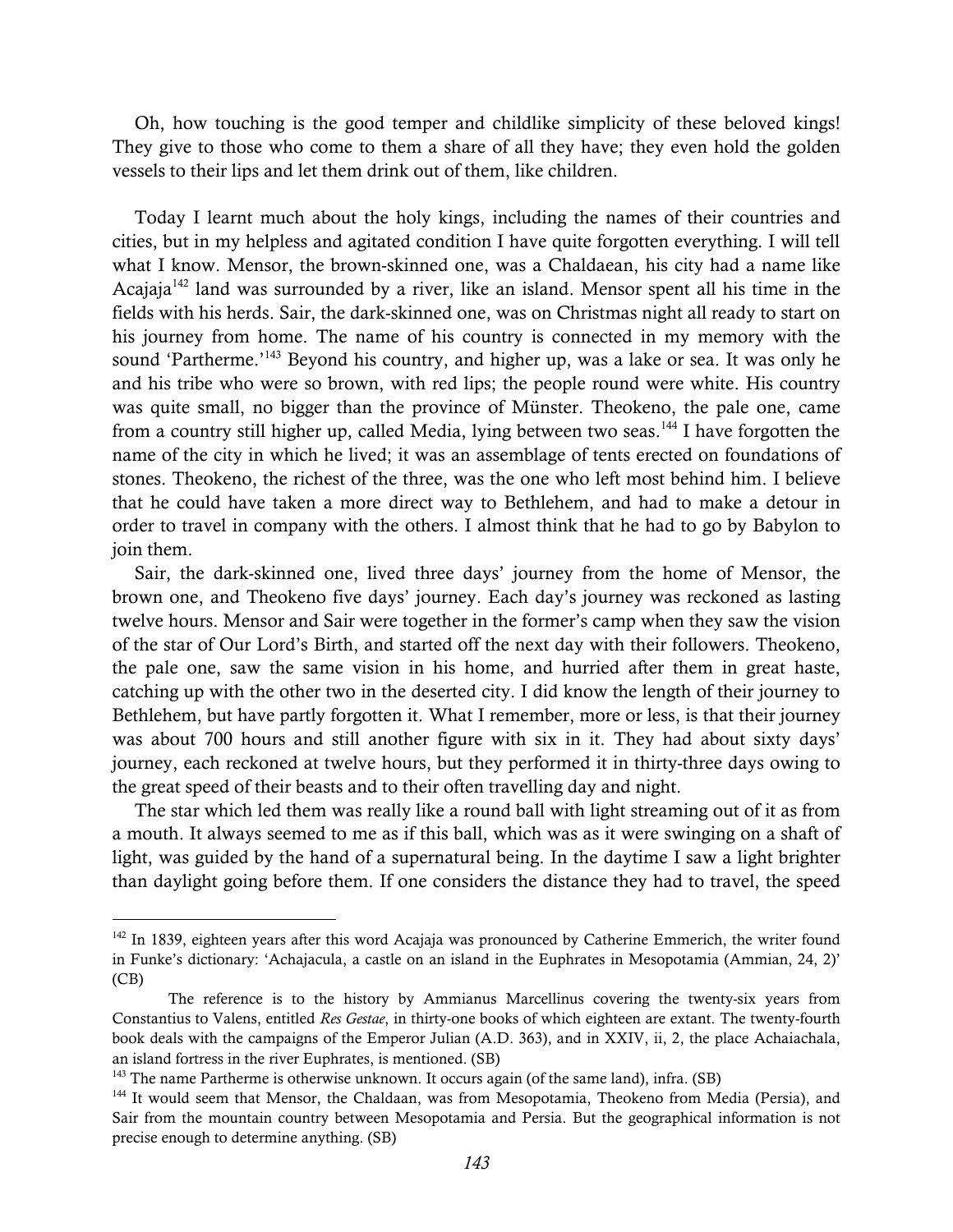of their journey seems astonishing; but the pace of their beasts was so light and even that I see them moving onward with the order, rapidity, and rhythm of a flight of migrating birds. The homes of the three kings were at the three points of a triangle. Mensor, the brown one, and Sair, the dark, lived nearer to each other than Theokeno, the pale one, who was the farthest away of the three. They have, I think, already passed Chaldar where I once saw the enclosed garden in the temple. Theokeno's distant city has only its foundations of stone; above, it is all tents. There is water round it. It seems to me about the size of Münster.

After the kings had rested here until the evening, the people who had attached themselves to their company helped them to pack their baggage on to their beasts, and then carried home with them everything that was left behind. It was towards evening when they started off. The star was visible and was today reddish in colour, like the moon in windy weather. Its long tail of light was pale. They went on foot for a while beside their beasts with uncovered heads, praying. On this part of the way it was impossible to go fast; later on, when they came to level ground, they mounted their beasts, which moved at a very quick pace. Sometimes they went more slowly, and then they all sang as they journeyed through the night; it was very moving to hear.

[November 29<sup>th</sup> to December 2<sup>nd</sup>:] I was again with the kings on their journey in the night of Thursday, November  $29<sup>th</sup>$ , and during the following day. I cannot say enough how much I admired the order, nobility, and joyfulness which inspires all that they do. We are journeying through the night, always following the star, whose long tail reaches down to earth. These good men follow it with their eyes quietly and joyfully, talking to each other from their high saddles. Sometimes they sing short sentences by turns, in a very slow and beautiful melody, sometimes very high and sometimes deep in tone. It is very moving to hear it in the quiet night, and I feel all that they sing. They travel with perfect orderliness; first comes a big camel with boxes on each side of his hump covered with large carpets on which sits the leader with a goad in his hand and a sack at his side. Then follow smaller beasts, such as horses or big donkeys, carrying packages and ridden by the men belonging to this leader. Then comes another of the leaders on a camel and so on. The creatures walk so delicately with big steps, and put down their feet as if they were trying not to crush anything.

They carry their burdens with so little motion that it seems as though only their legs were alive, and the carriage of their heads on their long necks is wonderfully calm and quiet. The men, too, seem to do everything without having to take thought about it. Everything happens as in a quiet dream, peaceful and sweet. (I cannot help reflecting here how these good people, who as yet do not know the Lord, journey towards Him in such order, peace, and sweetness, whilst we, whom He has redeemed and loaded with graces, are so disorderly and disrespectful in our processions!) I think the region through which they passed tonight might well be the district between Atom, the home of Azarias, and the castle of the idolater, where I saw Jesus at the end of the third year of His ministry when He was journeying through Arabia on His way to Egypt.

On Friday, November  $30<sup>th</sup>$ , I saw the procession halting at night by a fountain in the fields. A man from a hut, of which there were several nearby, opened the fountain for them. They watered their beasts and rested for a short time without unloading. On Saturday,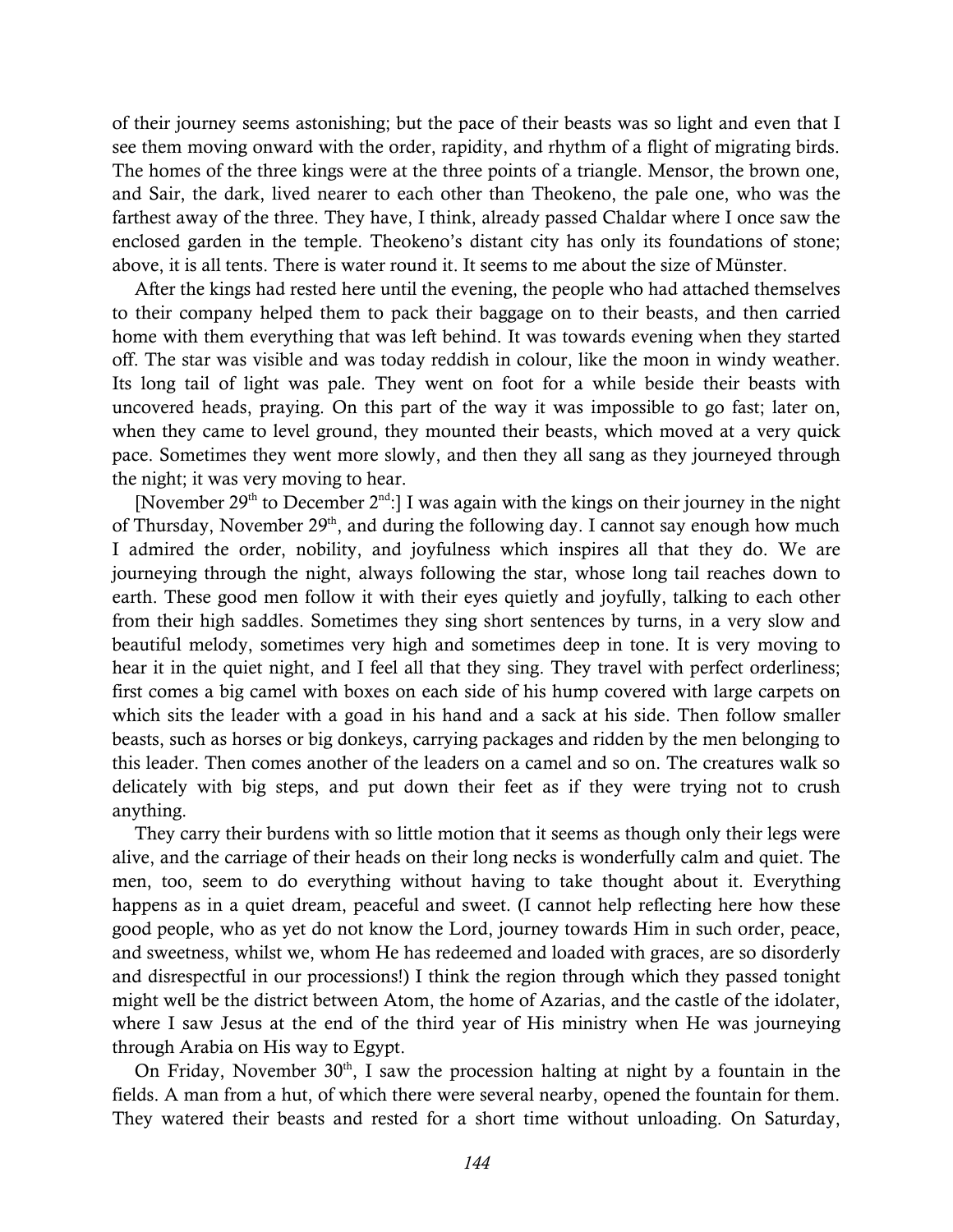December 1<sup>st</sup>, I saw the kings, whose road had been going uphill the day before, on higher ground. On their right was a mountain range, and when their road descended again, they seemed to be in a place where houses, trees, and fountains often stood beside the road. It seemed to me to be the home of the people whom I had seen, last year and again lately, spinning and weaving cotton. They had stretched the threads between the trees and plaited broad coverings out of them. They worshipped images of oxen. They were generous in giving food to the rabble that followed the procession of the kings, but it surprised me to see that they never used the bowls again from which these had eaten.

On Sunday, December  $2<sup>nd</sup>$ , I saw the three holy kings near a place whose name I remember as something like Causur, a city of tents on stone foundations.<sup>145</sup> They were given hospitality here by another king, to whom this city belonged. His tent-dwelling stood a little distance before it. Since their meeting in the deserted city, they had now travelled fifty-three or sixty-three hours. They told the king of Causur all that they had seen in the stars. He was very astonished, and looked through a tube at the star that was guiding them and saw in it a little child with a cross. He begged them to tell him everything on their return, when he would erect altars to the King and make sacrifices to Him. I am curious to see if he will keep his word when they return. I heard them recounting to him the origin of their star-watching, and remember of their conversation what follows.

The ancestors of the kings descended from Job, who once lived in the Caucasus and possessed other far-off lands.<sup>146</sup> About 1,500 years before the birth of Christ only one tribe of them remained there. The prophet Balaam came from that region, $147$  and one of his disciples spread abroad and expounded in that land his master's prophecy, 'A star shall rise out of Jacob' [see Numbers 24.17]. He had many followers, and they built a high tower upon a mountain, where many wise men and those learned in the stars lived by turns. I have seen that tower; it was like a mountain itself, broad at the base and pointed at the top. I saw, too, the openings in it where they lived. All that they discovered in the stars was noted and handed down by word of mouth. There were times when this observation of the stars fell into disuse owing to various happenings, and later it degenerated into the idolatrous horror of sacrificing children in order to hasten the coming of the promised Child.

About 500 years before the birth of Christ the observation of the stars had lapsed. At this time the race consisted of three tribes, founded by three brothers who lived with their families apart from each other. They had three daughters to whom God had given the spirit of prophecy and who wandered about the land in long cloaks prophesying, and teaching about the star and the Child that was to come out of Jacob. In this way the observation of the stars and the longing for the Child was again revived in these three tribes. The three holy

<sup>145</sup> Perhaps 'Geshur in Syria', Absalom's retreat in II Kings (Sam.) 15.8. Fahsel notes Gessur, a Roman garrison town on the road from Damascus to Galilee, just south of Mount Hermon. (SB)

<sup>&</sup>lt;sup>146</sup> The Bible tells us nothing whatever about the historical setting of the Book of Job, except that Job lived 'in the land of Hus (or  $Uz$ )' – a place otherwise unknown. (SB)

<sup>&</sup>lt;sup>147</sup> That Balaam should come from a northern land is no surprise in view of Num. 22.5 in the Hebrew text, where we read that the king of Moab 'sent messengers to Balaam, son of Beor, to Pethor which is by the river of his people's land', and this Pethor is usually identified with Pitru of the Assyrian inscriptions, a city on the Euphrates (cf. *Cath*. *Comm*., 206d). (The Vulgate reads 'soothsayer' for Pethor, and 'Ammon' for 'his people'.) Balaam's remote and pagan origin makes him a character of particular interest in the history of Israel. (SB)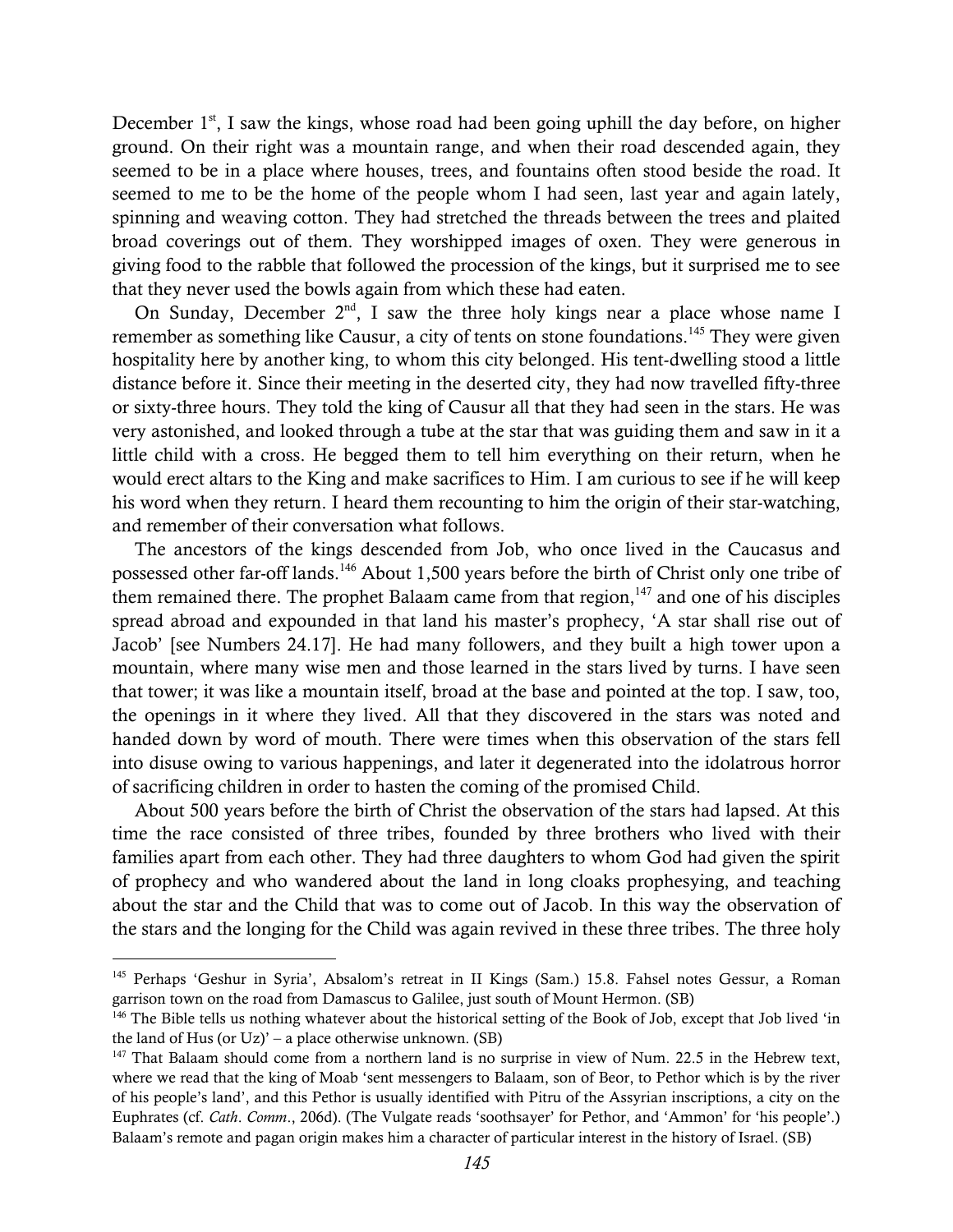kings were descended from these three brothers in a direct line of fifteen generations, covering some 500 years. Their complexions had, however, become different from each other as the result of intermarriage with other races.

For 500 years the ancestors of the kings had met at a building which they shared in common for the observation of the stars. According to what they saw, various alterations were made in their temple and its services. Unfortunately, for a long time they continued to sacrifice children and other human beings. As they watched the stars, they were shown in wonderful visions all the special events and times connected with the coming of the Messias. I saw many of these visions as they conversed, but can no longer describe them clearly. Since Mary's conception, fifteen years before, these visions had pointed ever more distinctly to the nearness of the Child. At last they had seen several indications of the Passion of Jesus.

They were able to calculate very exactly the coming of the star prophesied by Balaam, for they had seen Jacob's Ladder and were able to reckon precisely, as in a calendar, the approach of our salvation by the number of rungs in the ladder and by the pictures appearing on each. The end of the ladder led to the star, which was the uppermost picture on it. They saw Jacob's Ladder as a tree in the midst of which three rows of rungs were fastened, and on these appeared a series of pictures which they saw in the star as each was fulfilled, so they knew exactly which must be the next picture, and the intervals between the pictures told them how long they must wait for it. At the time of Mary's conception they had seen the Virgin holding a sceptre and an evenly balanced scales with wheat and grapes. A little below her they saw the Virgin with the Child. They saw Bethlehem as a beautiful palace, a house where much blessing was stored and distributed. In it they saw the Virgin and Child surrounded by a great glory of light, and many kings bowing before Him and making offerings to Him. They also saw the heavenly Jerusalem, but between it and Bethlehem was a dark street, full of thorns, strife and blood.

All this was real to them. They thought that glory such as this surrounded the new-born King, and that all peoples were bowing before Him; that was why they came, bringing their gifts with them. They took the heavenly Jerusalem to be His earthly kingdom and thought they would come to it. The dark street they thought meant their own journey, or that some war was threatening the King; they did not know that it meant His *Via Dolorosa*. At the foot of the ladder they saw (as did I) an elaborate tower, like the one I saw on the mountain of the Prophet. They saw how the Virgin once took refuge in a storm under a projecting portion of this tower, which had many entrances. I cannot remember what this signified. (Perhaps the Flight into Egypt.) There was a whole series of pictures on this Jacob's Ladder, amongst others many prophetic symbols of the Blessed Virgin, such as the sealed fountain and the enclosed garden. There were also pictures of kings, some holding out sceptres and others branches to each other.

All these pictures they saw appearing in their turn in the stars as they were fulfilled. In the last three nights they saw these pictures continuously. The chief one of the three sent messengers to the others, and when they saw the picture of the kings making offerings to the new-born Child, they hurried on their way with their rich gifts, not wishing to be the last to arrive. All the tribes of the star-gazers had seen the star, but these were the only ones who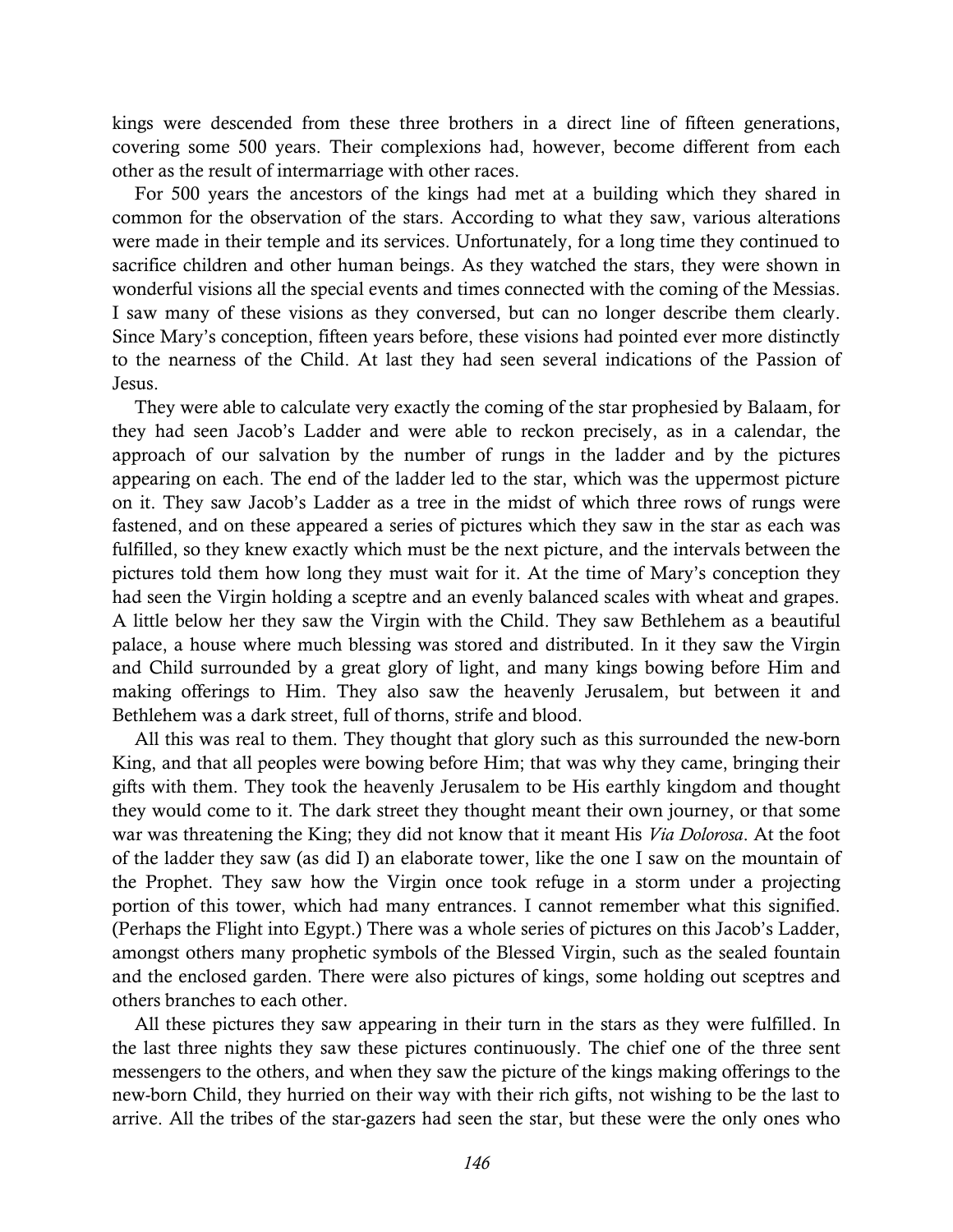followed it. The star which went before them was not the comet, but a shining brilliance borne by an angel. By day they followed the angel.

Because of all this they were full of expectation as they journeyed, and were afterwards astonished to find nothing like it. They were dismayed by Herod's reception of them and by the ignorance of all men about these things. When they came to Bethlehem and saw a desolate cellar instead of the glorious palace they had seen in the star, great doubt assailed them; but they remained true to their faith, and at the sight of Jesus they realized that all they had seen in the stars was fulfilled.

These observations of the stars were accompanied by fasting, prayer, religious ceremonies, and various forms of self-denial and purification. The visions did not come from looking at one single star, but from a grouping of certain separate stars. This starworship exercised an evil influence on those who had a tendency towards evil. Such people were seized with violent convulsions in their star-gazing, and it was they who were responsible for the misguided sacrifices of children. Others, like the three holy kings, saw the pictures clearly and calmly, in a spirit of inner piety, and grew ever better and more devout.

[December  $3<sup>rd</sup>$  to  $5<sup>th</sup>$ .] When the kings left Causur, I saw that they were joined by a considerable number of distinguished travellers who were going the same way. On December  $3<sup>rd</sup>$  and  $4<sup>th</sup>$  I saw them crossing a wide plain. On the  $5<sup>th</sup>$  they rested by a fountain but without unloading. They watered and fed their beasts and prepared food for themselves.

[In the last few days Catherine Emmerich while asleep in the evening often sang several short verses with very strange and moving melodies. When she was asked the reason for this, she said:] I am singing with my dear kings, they sing with great sweetness many short verses, such as:

> *Over the hills let us make our way Our homage to the new King to pay.*

They take it in turn to invent and sing these verses: one begins, and the others repeat the verse he has sung. Then another starts another verse, and so as they ride along they keep up their sweet and heartfelt singing.

In the heart of the star, or rather of the globe of light, which went before them to show them the way, I saw the appearance of a Child with a Cross. When they saw the appearance of the Virgin in the stars at the birth of Jesus, this globe of light appeared in front of the picture and suddenly began to move gently forward.

[December  $5<sup>th</sup>$ :] Mary had had a vision of the approach of the three holy kings while they were resting in the tent of the king of Causur. She also saw that the latter intended to erect an altar in honour of her Child. She told this to St. Joseph and Elisabeth, and asked that they should clear out the Cave of the Nativity and make everything ready in time for the reception of the kings.

The people because of whom Mary had yesterday retreated into the other cave were visitors who had come out of curiosity. There were many such in the last few days. Today Elisabeth went home to Jutta with a servant who came to fetch her.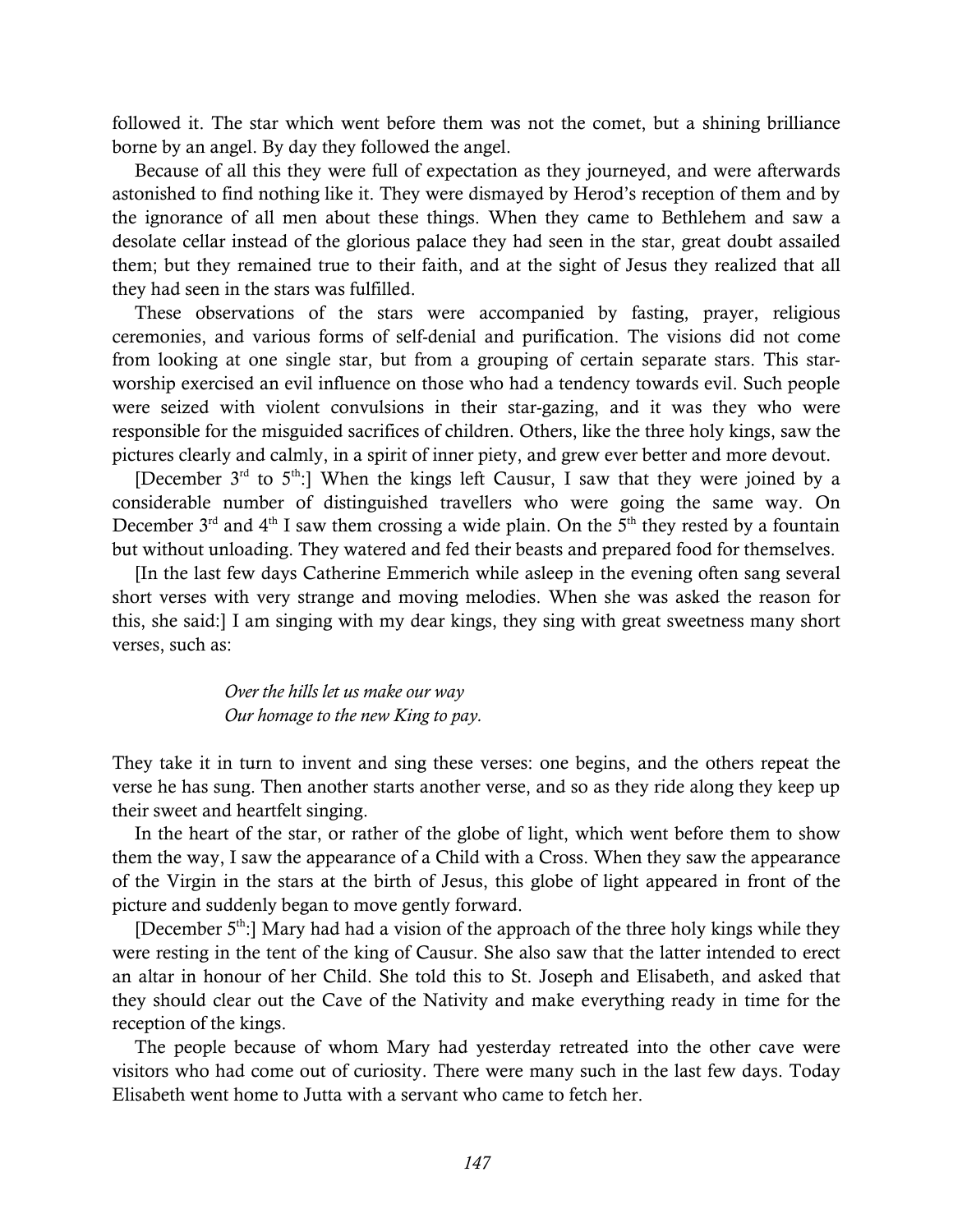[December 6<sup>th</sup> to 8<sup>th</sup>:] These were quieter days in the Cave of the Nativity, and the Holy Family was generally alone. Only Mary's maidservant, a robust, serious, and unpretentious person of some thirty years, was there. She was a childless widow, related to Anna, who had given her a home. Her late husband had been very severe with her because she went so often to the Essenes, for she was very devout and was hoping for the salvation of Israel. So he was angry with her, just as today bad men are angry because their wives go to church too often. He left her and afterwards died.

In the last few days there came no more of those insistent beggars who had demanded alms at the cave with curses and abuse. They were on their way to Jerusalem for the Maccabees' Feast of the Consecration of the Temple.<sup>148</sup> This feast really begins on the 25<sup>th</sup> day of the month Kislev, but as this fell on the evening of Friday, December  $7<sup>th</sup>$ , in the year of Jesus' birth, that is to say, on the eve of the Sabbath, it was postponed to the evening of Saturday, December  $8<sup>th</sup>$ , or the  $26<sup>th</sup>$  day of Kislev. It lasted eight days.

(Thus the sixth day after the Circumcision was the  $25<sup>th</sup>$  day of Kislev, so that the Circumcision happened on the nineteenth day of Kislev, and Our Lord's birth on the twelfth day of Kislev.)

Joseph kept the Sabbath under the lamp in the Cave of the Nativity with Mary and the maidservant. On Saturday evening the Feast of the Consecration of the Temple began. Joseph had fastened lamp-brackets, in three places in the cave, on each of which he lit seven little lamps. All is quiet now; the many visitors came because they were on their way to the festival. The nurse came to Mary every day now. Anna often sends messengers with presents who take news back to her. Jewish women do not suckle their children for long without other nourishment, and even when He was only a few days old the Infant Jesus was given a pap made of the pith of some rush which is light, nourishing, and sweet to taste. In the day-time the donkey is generally outside at pasture and only spends the night in the cave.

[December 10<sup>th</sup>:] Yesterday, Sunday, December 9<sup>th</sup>, I did not see the nurse coming to the cave any more. Joseph lights his little lamps for the Consecration feast every morning and evening. It is very quiet here since the feast began in Jerusalem.

Today a manservant came from Anna. He brought Our Lady, amongst other things, materials for making a girdle, and a most beautiful little basket of fruit, covered over with fresh roses among the fruit. The basket was high and narrow, and the colour of the roses different from ours: it was paler, almost flesh-coloured. There were also big yellow and white roses, some open and some in bud. Mary seemed delighted with them and placed the basket beside her.

[Journey of the kings:] In the last few days I often saw the kings on their journey. The road was more hilly, and they came over the hills which I had seen covered with little pieces of stone like broken pottery. I should very much like to have some of them, they are so beautifully smooth. On other mountains in that region are many white transparent stones like birds' eggs, and a quantity of white sand. I saw the kings now in the place where they

<sup>&</sup>lt;sup>148</sup> Maccabean Dedication Feast (SB)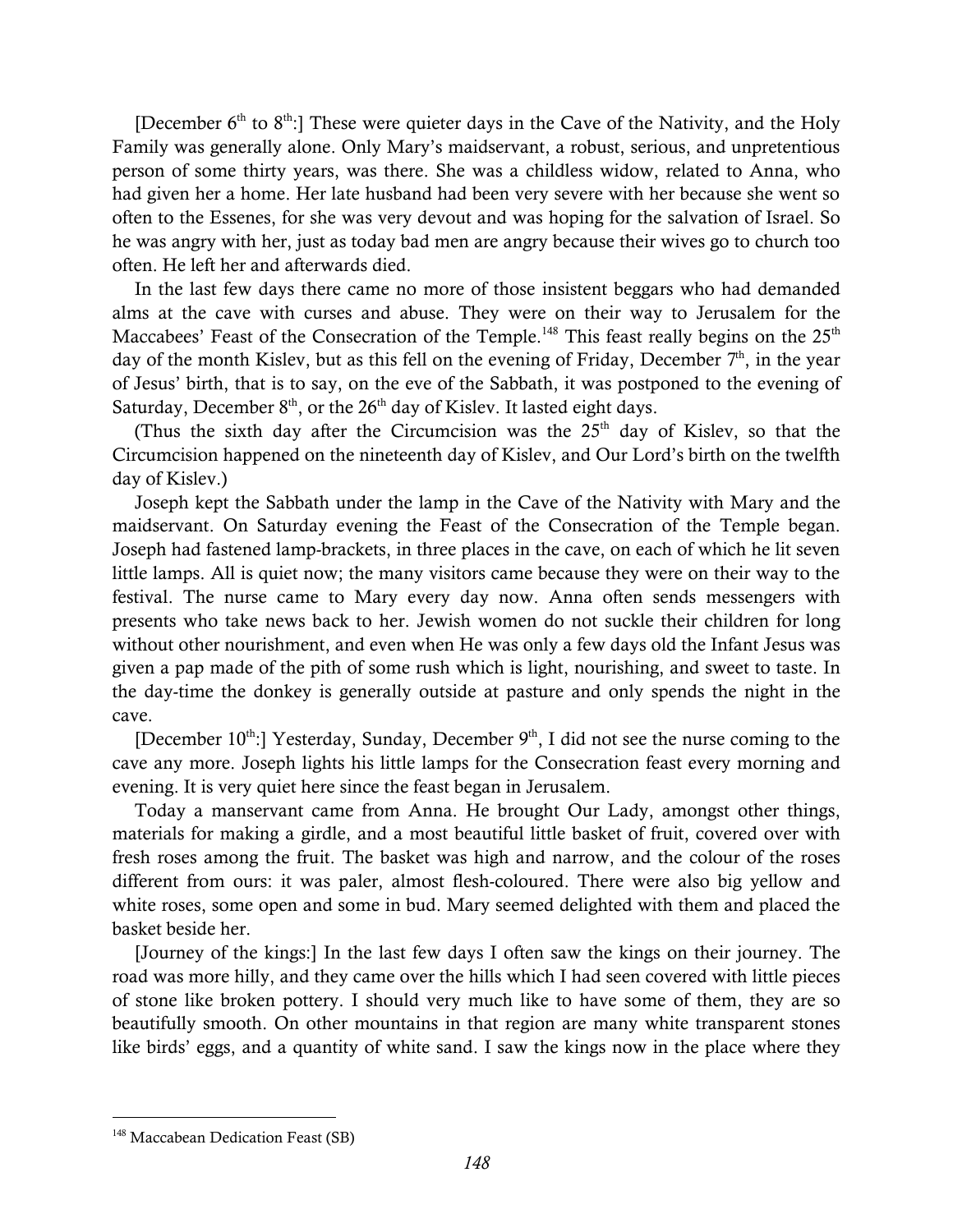afterwards lived when Jesus visited them in the third year of His ministry. They were not in the city of tents, for at that time it did not exist.

[December  $11<sup>th</sup>$  to  $13<sup>th</sup>$ :] It seems to me as if Joseph would like to stay in Bethlehem and live there with Mary after the Purification. I think he was looking out for a house there. About three days ago some rather distinguished people came to the cave from Bethlehem; they wanted to take the Holy Family into their house. Mary hid herself from them in the other cave, and Joseph declined their offer. Anna is soon going to visit the Blessed Virgin. I saw her very busy lately, dividing up her herds again for the poor and for the Temple. The Holy Family, too, always gave away at once whatever they had. The Consecration festival was still celebrated every morning and evening, but on the  $13<sup>th</sup>$  a new festival must have started. I saw various alterations being made in the festival in Jerusalem. I saw the windows in many houses being closed and curtained. I also saw a priest with a scroll in the cave with Joseph. They were praying together at a little table hung with white and red. It was as if he had wanted to see whether Joseph was keeping the feast, or as if he was announcing a new feast to him. [It seemed to her to be a feast-day, but she also thought that the feast of the new moon must now have begun. She was uncertain about this.] The Crib was quiet in these last few days, without visitors.

[December 4<sup>th</sup> to 18<sup>th</sup>:] With the Sabbath the Feast of the Consecration of the Temple came to an end, and Joseph ceased lighting the little lamps. On Sunday the  $16<sup>th</sup>$  and Monday the  $17<sup>th</sup>$  people from the neighbourhood once more came to the Crib. The unruly beggars, too, were heard at the entrance. This was because people were now returning from the festival.

On the  $17<sup>th</sup>$  two servants came from Anna with food and other things. Mary is much quicker than I am in distributing things, and everything was soon given away. I see Joseph beginning to tidy and clear up in the Cave of the Nativity, the side-caves and grave of Maraha, and he has brought in provisions. They are awaiting Anna's visit, and Mary is expecting the kings to arrive soon.

[December 17<sup>th</sup>:] Today, late in the evening, I saw the kings arrive in a little town of scattered houses, many of which were surrounded by high fences. It seemed to me that this was the first Jewish town they came to. Bethlehem was in a straight line from here, but they went off to the right, I suppose because the only road led in that direction.<sup>149</sup> As they approached this place they sang particularly loudly and beautifully, and were full of joy, for the star shone unusually brightly here. It was like moonlight and one could see quite clearly the shadows which it cast. The inhabitants seemed either not to see the star or to take no special interest in it, but they were good people and extremely helpful. Some of the travellers had dismounted, and the inhabitants helped them to water their beasts. (It made me think of Abraham's times, when all men were so good and helpful.) Several of the inhabitants, bearing branches, led the travellers through the town and went some of the way with them. I did not see the star always shining brightly before them; sometimes it was quite dim. It seemed to shine more brightly in places where good people lived, and when the travellers

<sup>&</sup>lt;sup>149</sup> Medeba is about eighteen miles north of the brook Arnon, which flows into the Dead Sea, and Bethlehem lies due west from here across the Dead Sea, so that travellers would have to turn north to go round it. (SB)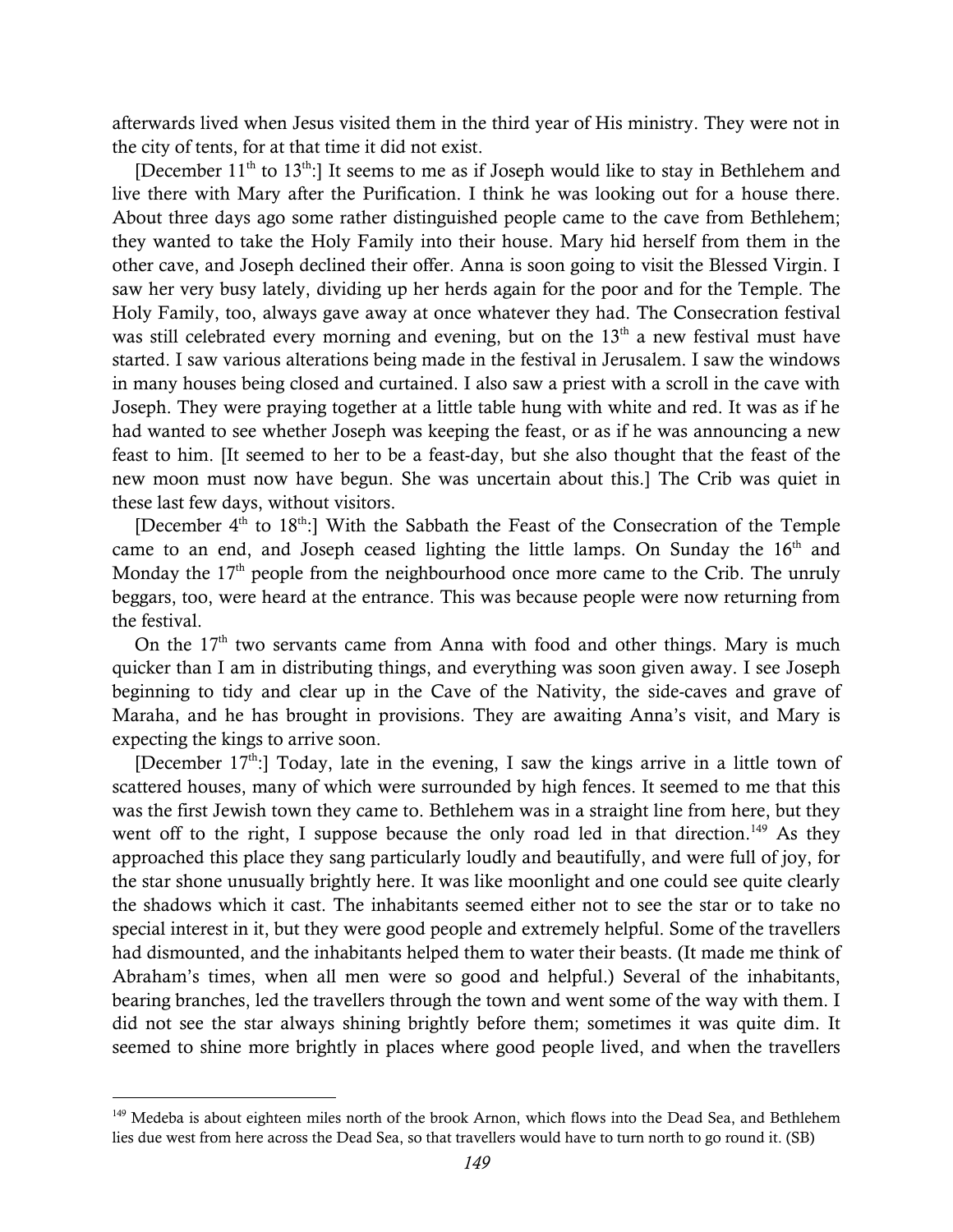saw that it was very brilliant, they were greatly excited and thought that perhaps the Messias might be in that place.

[December 18<sup>th</sup>:] This morning they passed by a dark, misty city without stopping, and soon after crossed a river flowing into the Dead Sea. In the last two places many of the rabble which had followed them stayed behind. (I had a distinct impression that someone had taken refuge in one of these two places in a conflict before the reign of Solomon.<sup>150</sup>) They crossed the river this morning and now came on to a good road.

[December 19<sup>th</sup> to 21<sup>st</sup>:] This evening I saw the kings on this side of this river.<sup>151</sup> Their generosity had attracted so many followers that their train must have numbered 200. They were nearing the town which was approached by Jesus on its western side on July  $31<sup>st</sup>$  in the second year of His ministry, though He did not enter it. Its name sounded like Manathea, Metanea, Medana, or Madian.<sup>152</sup> It had a mixed population of heathens and Jews; they were evil people, and though a high road led through the town, they would not let the kings go through. They led them outside the town, on the eastern side, to a place enclosed by walls, where there were sheds and stables. The kings put up their tents here, fed and watered their beasts, and prepared a meal for themselves.

On Thursday the  $20<sup>th</sup>$  and Friday the  $21<sup>st</sup>$  I saw the kings resting here, but they were greatly distressed because here, as in the last town, nobody knew or cared about the newborn King. I heard them telling the inhabitants in a very friendly way a great deal about the cause of their long journey and all the circumstances attending it. Of what I heard I recollect this much.

They had received the announcement about the new-born King a very long time ago. I think it must have been not long after Job's time and before Abraham went to Egypt, when an army of some three thousand Medes from Job's country (they lived in other parts as well) came as far as the region of Heliopolis in a campaign against Egypt.<sup>153</sup> I cannot now clearly recollect why they had advanced so far, but I think their campaign was in aid of someone. It was not, however, for a good purpose, they were attacking something holy; whether holy men or a religious mystery connected with the fulfilment of the promise, I cannot remember. Near Heliopolis an angel appeared to several of their leaders at once, warning them to go no farther. He spoke to them of a Redeemer who was to be born of a Virgin and would be worshipped by their descendants. This was connected, I cannot remember how, with a command that they should advance no farther but should go home and observe the stars. After this I saw them arranging joyful feasts in Egypt, setting up triumphal arches and altars, and decorating them with flowers. Then they went home. They were Median starworshippers, exceptionally tall, almost like giants, of very noble stature and of a beautiful

<sup>&</sup>lt;sup>150</sup> Medeba was the scene of David's battle with the Ammonites (I Par. 19.7), and also (but after Solomon's time) one of the cities captured during the revolt of Mesha, King of Moab (IV Kings 3.4 sqq., Isa. 15.2), as recorded on the Moabite Stone. (SB)

<sup>&</sup>lt;sup>151</sup> Since the Arnon flows east to west, we should understand 'northern side' here. (SB)

<sup>152</sup> St. Jerome mentions a Methane near Arnon, which gave its name to the Mathanites. See I Par. 11.43. (CB)

Nothing else is recorded in the Bible about the Mathanites. Fahsel marks a village Madian on the north bank of the Arnon. (SB)

<sup>&</sup>lt;sup>153</sup> According to AC this took place about 1500 B.C., when 'Medes (?) from Job's country' (the Caucasus according to AC) invaded Egypt. (SB)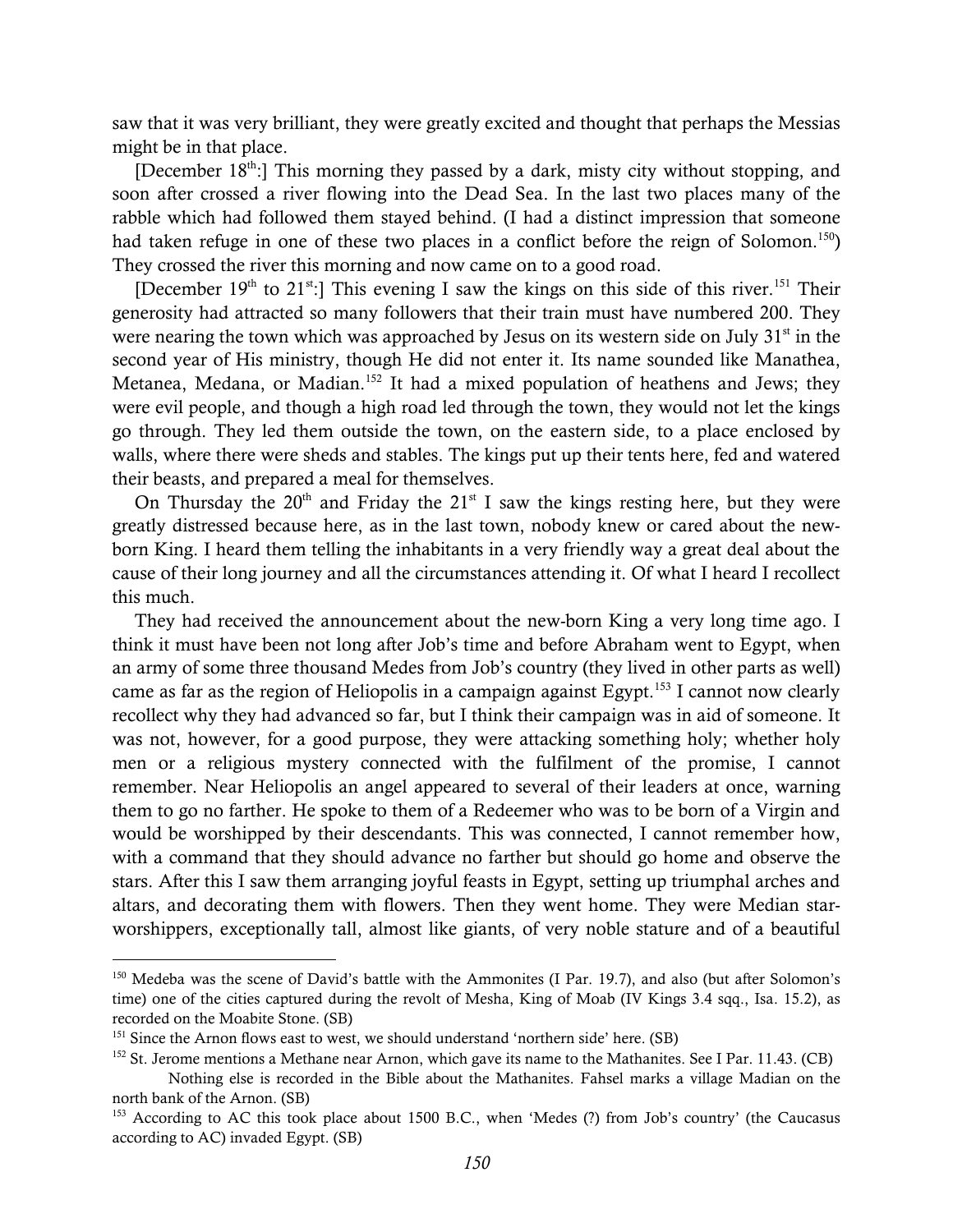yellowish-brown colour. They journeyed with their herds from place to place and imposed their will everywhere by their great strength. I have forgotten the name of their chief prophet. They were much given to prophesying and the taking of omens from animals. Often on their journeys animals would suddenly place themselves across their road, standing with outstretched legs and letting themselves be killed rather than go away. That was an omen for them, and they turned away from these roads. The kings said that these Medes, returning from Egypt, were the first to bring the prophecy and to start the watching of the stars. When they passed away, it was continued by a disciple of Balaam and renewed 1,000 years after him by the three prophetess-daughters of the three kings who founded their dynasties. Now, 500 years after them, the star had come which they were following in order to adore the new-born King. All this they explained to the inquisitive listeners with the most child-like sincerity, and were distressed that they did not seem at all to believe in what their ancestors had so patiently waited for during 2,000 years. In the evening the star was covered in mist, but when it appeared again at night large and clear between moving clouds, they rose from their camp and awoke the inhabitants living near to show them the star. These gazed in wonder at the sky, and some showed emotion; but many of them were vexed with the kings, and in general they merely sought to take advantage of their generosity.

I heard the kings saying what a long way they had travelled from their first meeting-place to here. They reckoned by day's journeys on foot, each of twelve hours. But their beasts, which were dromedaries and were faster than horses, enabled them to do thirty-six hours' journey each twenty-four hours, including the rest-hours. Thus the most distant of the three kings was able to accomplish his sixty hours' journey to the meeting-place in two days, and the two who were nearer did their thirty-six hours' journey in a day and a night. From the meeting-place to where they were now they had travelled 672 hours' journey, and had spent about twenty-five days and nights since starting off at the moment of the Birth of Christ.

[December  $20<sup>th</sup>$  and  $21<sup>st</sup>$ :] The kings and their train rested here both these days, and I heard what they told. On the evening of Friday the  $21<sup>st</sup>$  the Jews who lived here began their Sabbath and crossed a bridge leading westwards across the water to a small Jewish village with a synagogue. At the same time the kings prepared for their departure and made their farewells. I noticed that the inhabitants looked at the star (when visible) which led the kings and expressed much astonishment, but it did not make them more respectful. They were shamelessly importunate, pestering the kings like swarms of wasps. In reply to their demands the kings with great forbearance gave them little triangular pieces of their gold and also grains of some darker metal. They must have been very rich.

They were escorted by the inhabitants when they left. Skirting the walls of the town (in which I saw temples surmounted by idols), they crossed the river by a bridge, and passed through the Jewish village, hurrying on towards the Jordan by a good road. From here they still had about twenty-four hours' journey to Jerusalem.

[December 19<sup>th</sup> to 22<sup>nd</sup>:] On the evening of December 19<sup>th</sup> I saw Anna, accompanied by her second husband, Maria Heli, a maid, and a manservant with two donkeys stopping for the night not far from Bethany on their way to Bethlehem. Joseph has finished the arrangements which he has been making in the Cave of the Nativity and in the side-caves in order to receive both the guests from Nazareth and the kings, whose arrival Mary had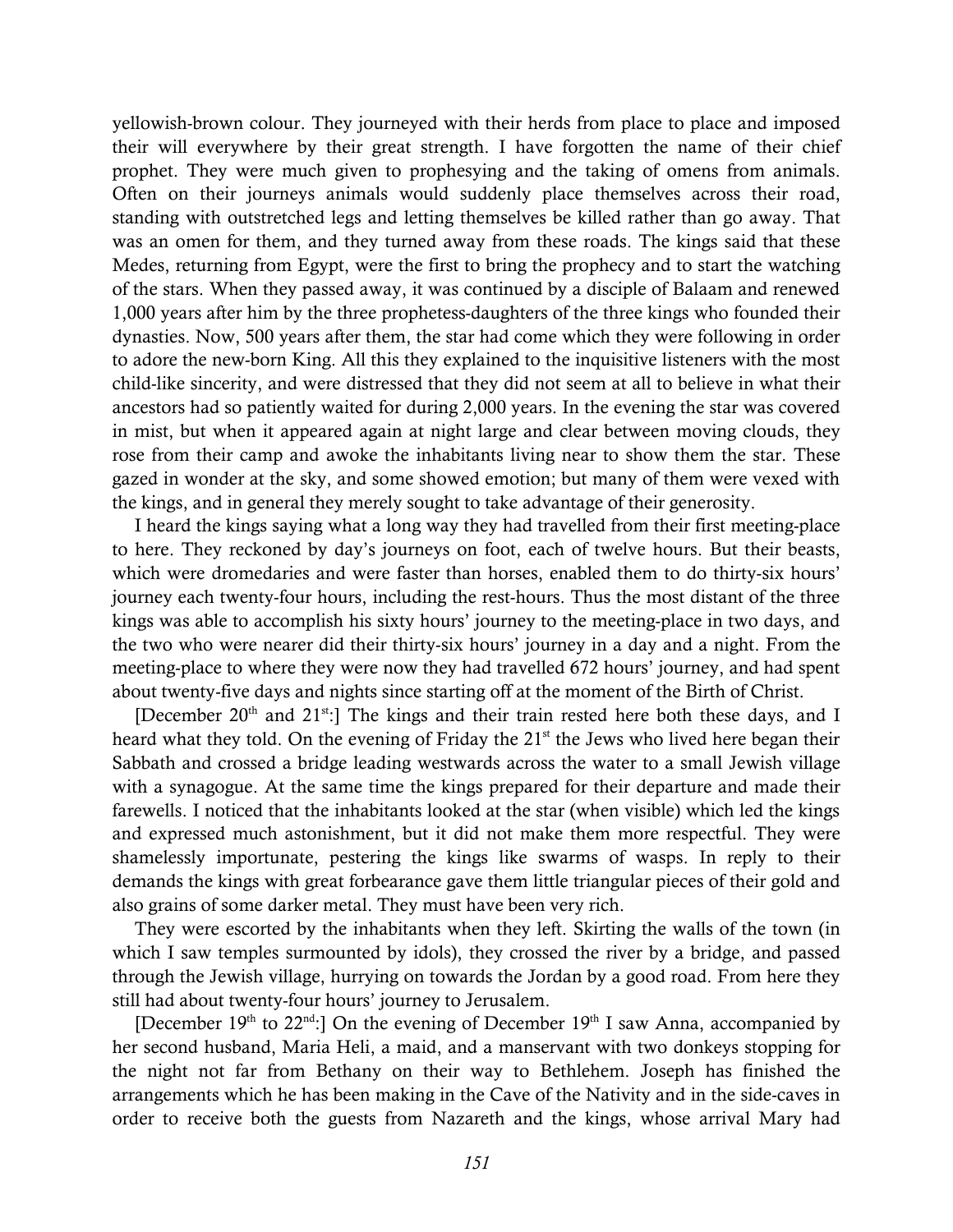foreseen a short while ago when they were at Causur. Joseph and Mary had moved with the Infant Jesus into the other cave. The Cave of the Nativity had been entirely cleared out, and only the donkey, I saw, had been left in it. Even the fireplace and the things for preparing food had been moved out. Joseph had, if I remember rightly, already paid his second tax. There were again many inquisitive visitors coming to Mary from Bethlehem to see the Child. Some He allowed to take Him in their arms, from others He turned away crying. I saw the Blessed Virgin calm and peaceful in the new dwelling, which had now been arranged very comfortably. Her couch was against the wall. The Infant Jesus lay beside her in a long basket woven from broad strips of bark; it had a shelter for the head and stood on trestles. Our Lady's couch with Jesus' cradle was separated from the rest of the room by a wicker screen. In the daytime, except when she wished to be alone, she sat in front of this screen with the Child beside her. Joseph's resting-place was some way off at the side of the cave, and was divided off in the same way. A vessel holding a lamp stood on a piece of wood projecting from the wall high enough to light both these screened-off partitions. I saw Joseph bringing Our Lady a bowl of food and a jug of water.

[December 20<sup>th</sup>:] This evening was the beginning of a fast. All the food for the next day was prepared beforehand, the fire was covered over, the openings of the cave hung with curtains, and all the household utensils put away. (The  $8<sup>th</sup>$  and  $16<sup>th</sup>$  days of the month Shebet are Jewish fast days.) Anna has come to the cave with her second husband, Mary's elder sister, and a maidservant. I had seen Anna on her journey several days before. These visitors were to sleep in the Cave of the Nativity; this was why the Holy Family had moved into the side-cave, though the donkey had remained behind. Today I saw Mary lay the Infant in her mother's arms; Anna was greatly moved. She had brought with her coverlets, clothes, and provisions. Anna's maidservant was strangely dressed. Her hair was plaited and hung down to her girdle in a net; she had on a short dress reaching only to the knees. Her pointed bodice was fastened tightly round her hips and breast; it came high up above the latter as if to make a place for hiding something. She carried a basket hanging on her arm. The old man (Anna's husband) was very shy and humble. Anna slept where Elisabeth had slept, and Mary told her everything, as she had Elisabeth, in happy intimacy. Anna wept with the Blessed Virgin; they often interrupted their talk to caress the Infant Jesus.

[December 21<sup>st</sup>:] Today I saw the Blessed Virgin once more in the Cave of the Nativity and little Jesus once more in the Crib. When Joseph and Mary are alone with the little Child, I often see them adoring Him; and now I see Anna and the Blessed Virgin standing by the Crib with bowed heads, and gazing at the Infant Jesus with great devotion. I am not quite sure whether Anna's companions slept in the other cave or whether they had gone away. I almost think they had gone. Today I saw that Anna had brought the Mother and Child various things such as coverlets and swaddling-bands. Since she came here, Mary has been given a good many things; but she has very little of anything, because she at once gives away anything that is not absolutely necessary. I heard her telling Anna that the kings out of the East would soon be coming, bringing great gifts, and that this would cause a great sensation. I think that while the kings are on their way here, Anna will go to her sister, three hours' distance from here, and come back later.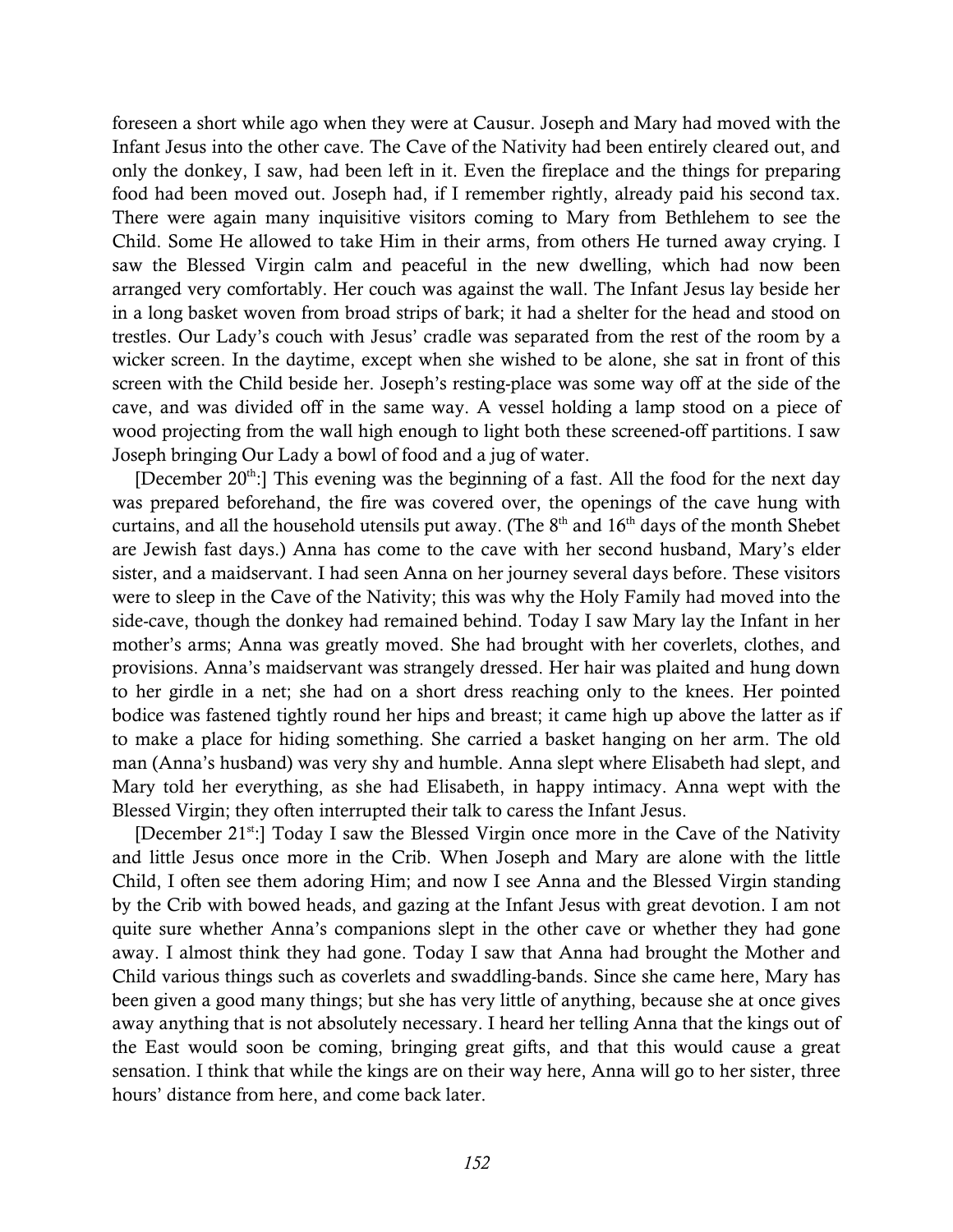[December 22<sup>nd</sup>:] This evening, after the Sabbath had ended, I saw Anna and her companions going away from the Blessed Virgin for a little time. She went three hours' journey away from here, to the Tribe of Benjamin, to a younger married sister who lived there. I do not remember the name of the village, which consisted only of a few houses and a field. It is half an hour away from the last resting-place of the Holy Family on their journey to Bethlehem, where Joseph's relations lived. They spent the night of November  $22<sup>nd</sup>/23<sup>rd</sup>$  there.

The kings and their train left Mathanea and hurried through the night, following a highroad. They passed through no more towns, but skirted all the little places in which, at the end of July in the third year of His ministry, Jesus blessed the children and healed and taught; for example, Bethabara,<sup>154</sup> the place of the ferry across the Jordan, which they reached early in the morning. As it was the Sabbath, they met few people on their way.

Early in the morning, at seven o'clock, I saw them crossing the Jordan. Generally people were ferried across the river on a raft of beams, but for large companies a sort of bridge was put together. This was generally done by the ferrymen who lived on the bank and received payment for it, but as these could not work on the Sabbath the travellers did it themselves, with the help of some of the ferrymen's heathen servants, who were paid for it. The Jordan was not broad here and was full of sand-banks. Planks were placed against the raft generally used for crossing, and the camels were led up them on to the raft. I saw that this sort of bridge was ferried backwards and forwards till all the train were landed on the western bank. It was quite a long time before all were safely across.

[In the evening at half-past five, she said:] They have left Jericho on their right and are now in a direct line with Bethlehem, but are turning more to the right in the direction of Jerusalem. There must be as many as a hundred men with them. In the distance I see a little town, which I know, beside a stream coming from Jerusalem in an eastward direction. I am sure they will have to pass through this town. They go on for some time with the stream on their left hand. I saw Jerusalem as they went; it sank out of sight and reappeared as the road rose or fell. [Later she said:] They did not pass through that town after all; they turned to the right towards Jerusalem.

Today [Saturday evening, December  $22<sup>nd</sup>$ ] I saw the three holy kings and their train arriving before Jerusalem. I saw the city towering up to heaven. The guiding star had here almost disappeared, it had become quite small and glowed only dimly behind the city. The travellers became more and more depressed the nearer they came to Jerusalem, for the star was not nearly so bright before them, and in Judaea they saw it but seldom. They had expected, too, to find everywhere great rejoicings and festivities at the new-born Saviour, for whose sake they had made so long a journey. When, however, they found nowhere the smallest trace of excitement about Him, they were distressed and full of doubts, thinking that they had perhaps gone completely astray.

Their train numbered, I am sure, more than 200 men, and took a quarter of an hour to pass by. A distinguished company had joined them as far back as Causur, and since then

<sup>154</sup> Bethabara (thus named by AC) (= 'place of crossing') by the Jordan is mentioned in some codices of John 1.28 ('where John was baptizing'), while other codices have Bethania (= 'place of the ship') - probably two names for the same place. (SB)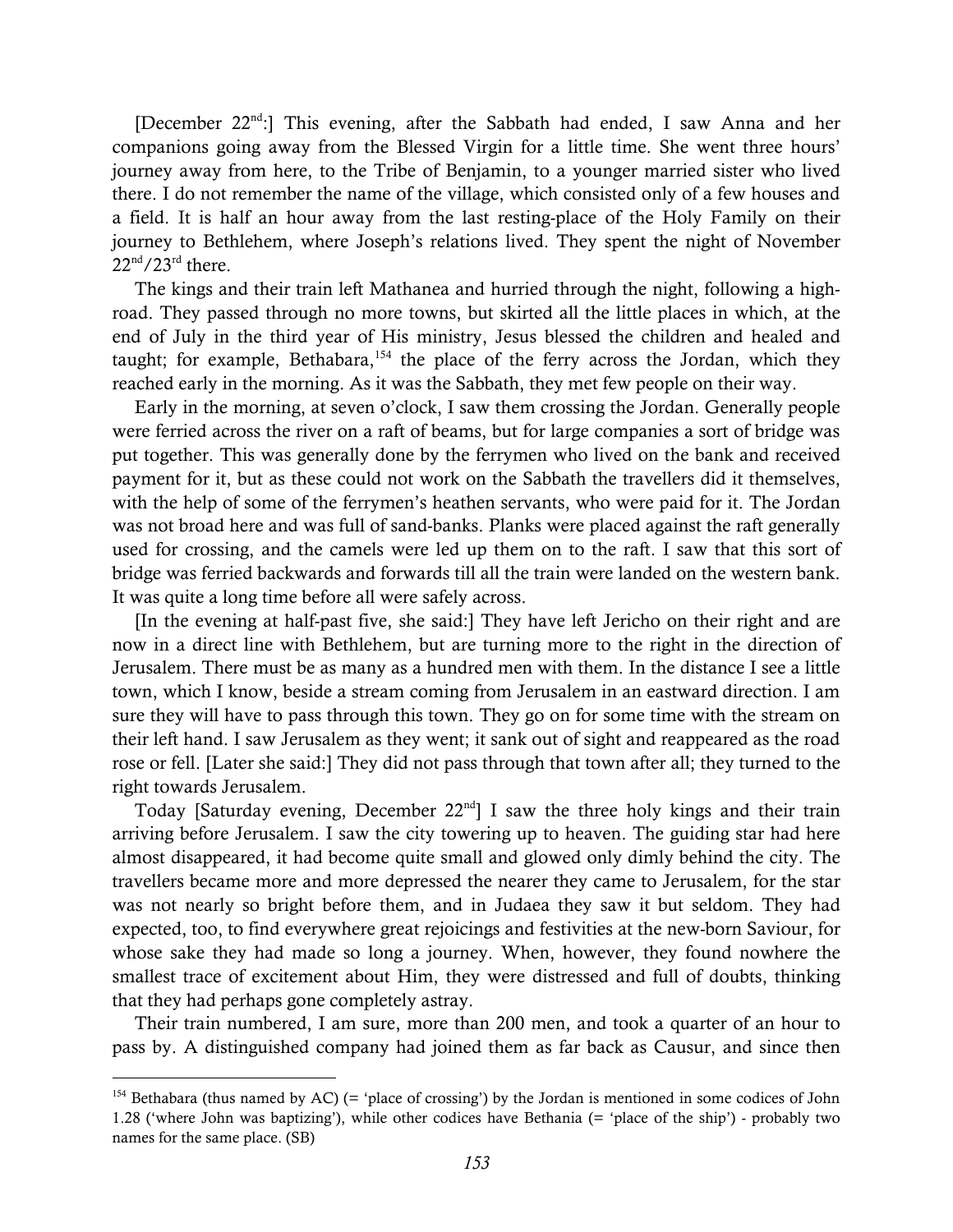others had been added. The three kings rode on dromedaries (camels with two humps), with baggage all round them, and there were three other loaded dromedaries with their riders. Each king was accompanied by four men of his tribe; among them I noticed two young men (one of them was Azarias of Atom), whom I saw later as fathers of families when Jesus visited Arabia. The rest of the company rode mostly on very swift yellowish animals with delicate heads; I am not sure whether these were horses or donkeys. They looked quite different from our horses. The ones ridden by the more distinguished persons had richly ornamented saddles and bridles, and were hung with little gold chains and stars. Some of the company went up to the gate of the city and came back accompanied by guards and soldiers. Their arrival by this road with so large a train caused great surprise, as there was no festival and they were bringing no merchandise with them. When questioned, they explained why they had come, speaking of the star and the new-born child, but not a soul there understood what they were talking about. This depressed them extremely; they thought that they must certainly have made a mistake, for they could find nobody here who seemed to know anything about the Saviour of the World. Everyone gazed at them in astonishment, and could not understand what they wanted. However, the gate-keepers went back into the city to report when they saw the generous alms given so kindly to the importunate beggars, and heard not only that the kings sought a lodging and would pay liberally, but also that they asked to speak with King Herod. Then followed an exchange of reports, messages, inquiries, and explanations between the kings and the authorities. While this was going on, the kings talked with the various people who had collected round them. Some of them had heard a rumour of a child said to have been born at Bethlehem, but it could not, they said, be He, for His parents were common people and poor. Others only laughed at them; and as they gathered, from what little the people said, that Herod knew nothing of a new-born child, and that, in general, they had no very high opinion of Herod, they became even more dejected, for they were troubled in their minds as to how to deal with the matter when speaking to Herod. However, calming themselves, they fell to praying and took courage again, saying to each other: 'He who has led us here so quickly by the star will bring us happily home again.'

When the gate-keepers at last came back, the kings and their train were taken round the outside of the city walls for some way and brought into it through a gate near Mount Calvary. They and their baggage-animals were taken to a circular enclosure not far from the fish-market. It was surrounded by houses and stables, and there were guards at the entrances. The animals were taken into the stables, while the kings established themselves in sheds near a fountain in the centre of the court. The baggage-animals were watered at this fountain. One side of this circular court was on the slope of a hill; the two other sides were open, with trees in front. Officials now came two by two with torches and examined what the kings had in their baggage. I suppose they were customs officers.

Herod's palace was on higher ground, not far from here, and I saw the way thither illuminated with torches and braziers on poles. Herod sent a servant down and caused the oldest of the kings, Theokeno, to be brought to his palace in secret. It was after ten o'clock at night. He was received in a lower room by one of Herod's courtiers and questioned as to the object of his journey. He related everything in the most child-like manner, and begged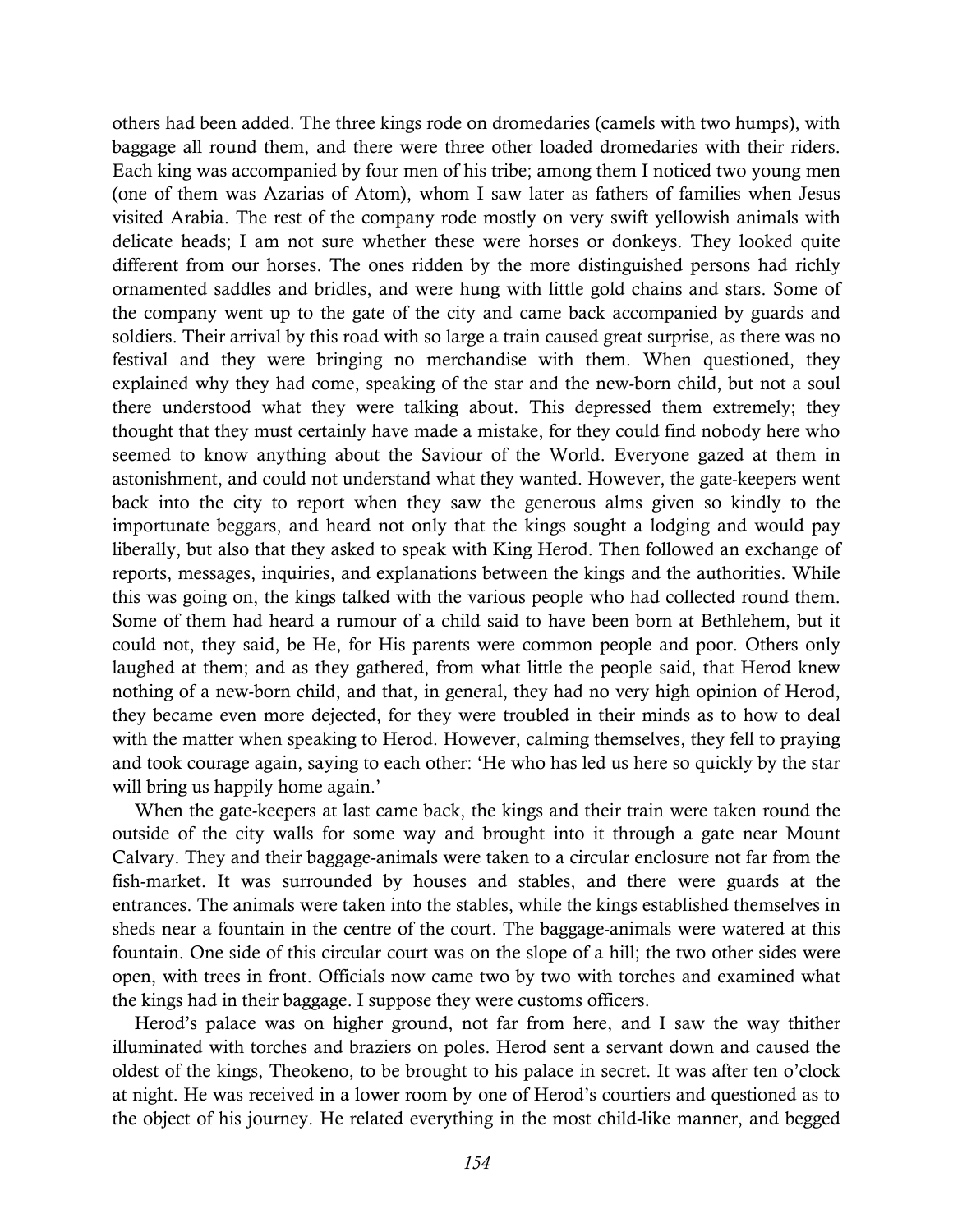him to ask Herod where to find the new-born King of the Jews whose star they had seen and followed in order to worship Him. When the courtier reported this to Herod, he was much startled, but he dissembled and sent in reply a message saying that he would cause inquiries to be made, but that in the meantime the kings were to rest: early next morning he would speak with them all himself and tell them what he had discovered. Theokeno was thus unable to give his companions any special encouragement when he returned to them, and they made no preparations for resting, but on the contrary ordered the repacking of much that had been unpacked. I did not see them sleeping that night at all; they were wandering about separately in the city with guides, looking at the sky as if they were seeking for their star. In Jerusalem itself all was quiet, but there was much talk and coming and going at the guard-house before the court. The kings were of the opinion that Herod probably knew everything but wished to keep it secret from them.

Herod was giving a feast when Theokeno was in the palace; the rooms were illuminated and full of guests, among them brazen-faced women in fine dresses. Theokeno's questions about a new-born King disturbed Herod greatly, and he at once summoned all the high priests and scribes. I saw them coming to him with their scrolls before midnight, wearing their priestly vestments and breast-plates and their girdles with letters. I saw as many as twenty of them about him. He asked them where Christ was to be born, and I saw them unrolling their scrolls before him and answering, pointing with their fingers: 'In Bethlehem of Juda, for so it is written by the prophet Micheas: "And thou Bethlehem in the land of Juda art not the least among the princes of Juda; for out of thee shall come forth the captain that shall rule my people Israel."' Then I saw Herod walking about on the roof of the palace with some of them and looking in vain for the star of which Theokeno had spoken. He was in a strange state of unrest, but the learned priests made every effort to persuade him not to pay any attention to what the kings had said. These romantic people, they said, were always full of fantastic ideas about their stars; if such a thing had really happened, Herod and they themselves, in the Temple in the Holy City, would of course be the first to know of it.

[Sunday, December 23rd:] Very early this morning Herod secretly summoned the three kings to his palace.<sup>155</sup> They were received under an archway and taken into a room, where I saw green branches and bushes arranged in vases to welcome them, with some refreshments. They remained standing for a while until Herod came in, and then, after bowing before him, they again asked him about the new-born King of the Jews. Herod concealed his uneasiness as well as he could and even pretended to be overjoyed. He still had some of the scribes with him. He inquired of the kings as to what they had seen, and Mensor described to him the last picture they had seen in the stars before setting off on their journey. This, he said, was a Virgin with a Child before her: on the right-hand side of the picture a branch of light grew forth, bearing on it a tower with several gates. This tower had grown into a great City, over which the Child had appeared as a king with crown, sword, and sceptre. They had then seen themselves and the kings of the whole world come and bow down before the Child in adoration, for His kingdom was to conquer all other kingdoms. Herod told them that a prophecy of this kind about Bethlehem Ephrata did indeed exist and

 $155$  That the second visit of the Magi to Herod was in private is recorded in Matt. 2.7. (SB)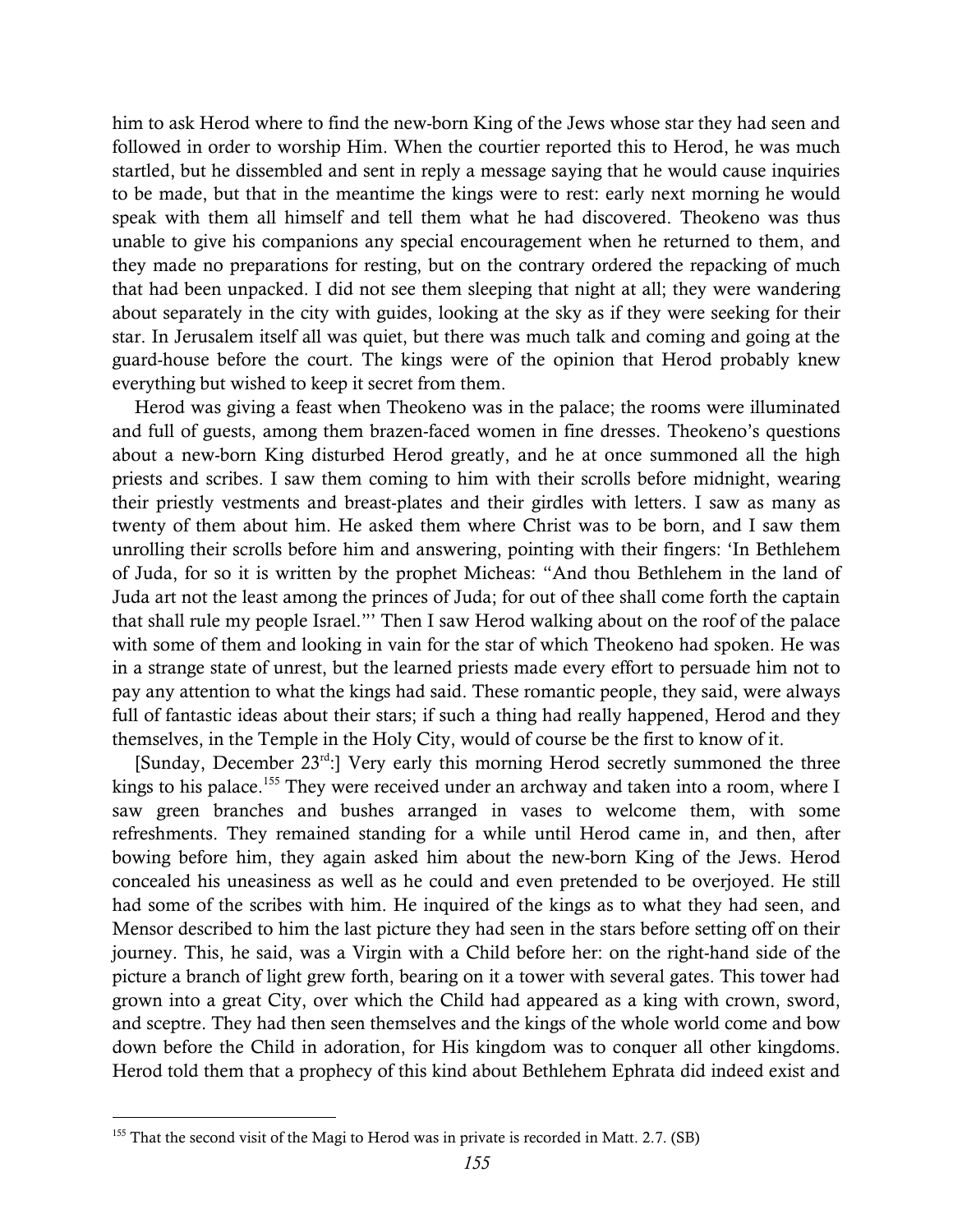asked them to go there at once very quietly, and when they had found and adored the Child, to come back and bring him word, that he, too, might go and adore Him. The kings, who had not touched any of the food set out for them by Herod, went back again. It was very early, for I saw the torches in front of the palace still alight. Herod spoke to them in secret because of all the talk in the city. The day then began to break, and they made all preparations for their departure. The stragglers who had followed them to Jerusalem had dispersed about the city the night before.

Herod was in a state of ill-humour and vexation in these days. At the time of Christ's birth he had been in his palace near Jericho and had committed a vile murder. He had insinuated adherents of his into the higher posts of the Temple to find out what was going on there so as to warn him of anyone opposed to his designs. One of these in particular was a high official in the Temple, a good and upright man. He invited this man with friendly words to visit him at Jericho, but caused him to be waylaid and murdered in the desert on his way there, making it appear as the work of robbers. A few days later he came to Jerusalem in order to take part in the feast of the dedication of the Temple on the 25<sup>th</sup> day of the month Kislev, and there he became involved in a very disagreeable affair. He wanted to do something in his own way which would please the Jews and do them honour. He had a golden image made of a lamb, or rather of a kid, for it had horns. This was to be set up for the festival over the gate leading from the outer court of the women into the Court of Sacrifice. He proposed to force this arrangement on the Jews and yet expected to be thanked for it. The priests opposed it, so he threatened them with fines; whereupon they declared that they would pay the fine, but that their law forbade them ever to accept the image. Herod, bitterly angered, tried to put up the image in secret; but when it was brought into the Temple, it was seized by a zealous official and flung to the ground, so that it broke in two.<sup>156</sup> A tumult ensued, and Herod had the official imprisoned. This affair had so angered him that he regretted coming to the feast. His courtiers endeavoured to distract him with all kinds of entertainments.

Now came the rumours of Christ's birth to add to Herod's uneasiness. Of late there had arisen among certain devout Jews a lively sense of the near approach of the Messias. The events attending the birth of Jesus had been spread abroad by the shepherds, but all this was looked on by important people as nonsensical gossip. It had come to Herod's ears, and he had secretly made inquiries at Bethlehem. His messengers came to the Crib three days after Christ's birth, and after talking with St. Joseph, a poor man, they reported, as all arrogant people like them are wont to do, that there was nothing to be seen but a poor family in a miserable cave, and that the whole thing was not worth talking about. To begin with they were too arrogant to talk properly to St. Joseph, all the more as they had been warned not to cause any sensation. Now, however, Herod was suddenly confronted by the three kings and their numerous company, and was filled with fear and dismay, for they came from a long way off and their story could not be dismissed as idle talk. When however they inquired so particularly about the new-born King, he feigned a desire to worship Him too, much to their

<sup>156</sup> This is probably the same story as that recorded by Josephus (*Wars*, I, xxxiii, 2-4): Herod had put up a golden *eagle* over the main gate of the Temple. Some young Jews climbed up at noonday and smashed it with axes. About forty men were arrested. (SB)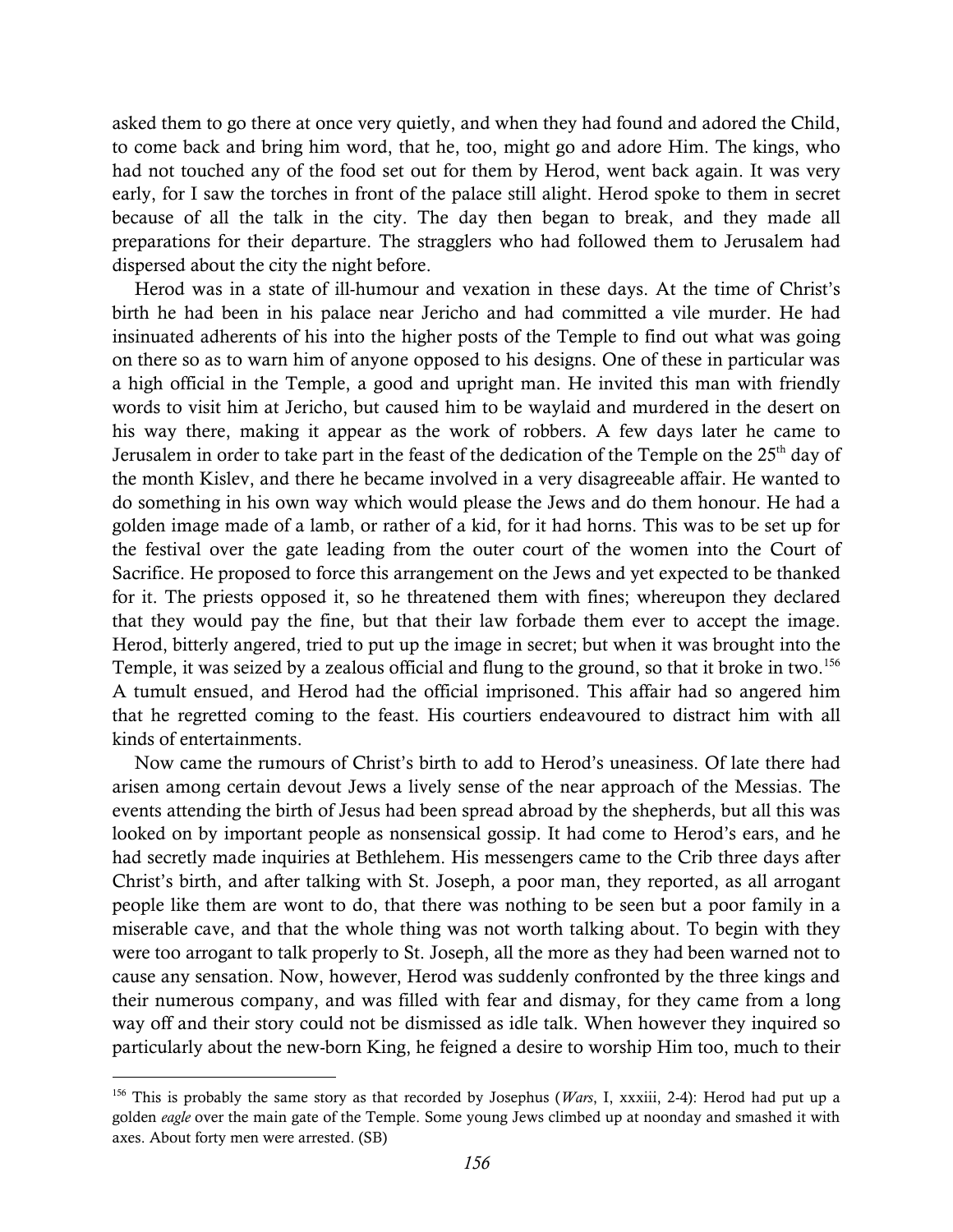joy. He was in no way reassured by the blind arrogance of the scribes, and was determined in his own interests that the event should remain as unnoticed as possible. He did not at once oppose the statements made to him by the kings, nor did he at once lay hands on Jesus, for by so doing he feared to give the impression to the people (who were already in a difficult frame of mind) that the kings' announcement was true and of serious consequence to himself. He therefore planned to gain more accurate information from the kings before taking steps himself about it. When the kings, warned by God, failed to return to him, he announced that their flight was a proof that they had either been disappointed in their search or had been lying. He caused it to be spread abroad that they had been ashamed and afraid to come back, because they had so greatly deceived themselves and others; what other reason could there be for their secret flight, when they had been received by him in so friendly a manner? In this way he stopped all further rumours and merely let it be known in Bethlehem that no one should have anything to do with that family and that no attention should be paid to misleading rumours and imaginations. When the Holy Family returned to Nazareth a fortnight later, it put an end to the talk about an event which had never become clearly known to most people. The devout ones hoped in silence. When all was calm once more, Herod planned to do away with Jesus, but heard that the family with the Child had now left Nazareth. For a long time he caused search to be made for the Child, and when he was forced to give up hope of finding Him, his anxiety increased, and he had recourse to the desperate measure of the Massacre of the Innocents. He took stringent precautions and ordered a number of troop movements in order to prevent any insurrection. I think the children were murdered in seven different places.

I saw the kings and their train moving southwards out of the city gate. A crowd of people followed them as far as a brook outside the walls, and then turned back. After crossing the stream, the kings made a short halt to look for their star. When they saw it they broke into cries of joy, and went on their journey, singing their sweet songs. The star did not lead them by the direct road to Bethlehem, but by a westerly detour. They passed by a little town I know well, and towards midday I saw them stop in a pleasant place near a little village behind the town. A spring of water burst forth before their eyes, at which they were overjoyed. They dismounted and hollowed out a basin round the spring, surrounding it with clean sand, stones, and turf. They stayed several hours here, watering and feeding their beasts, and refreshing themselves with food; for in Jerusalem they had been too disturbed and anxious to rest. In later years I saw Our Lord stopping sometimes by this spring with His disciples and teaching there.

The star, which at night shone like a ball of fire, now looked like the moon in daylight. It was not a perfect round, but had as it were a jagged edge; I often saw it hidden by clouds. The direct road from Jerusalem to Bethlehem was full of travellers with donkeys and baggage, probably returning home from Bethlehem after the taxation, or going to the market or the Temple in Jerusalem. The way taken by the kings was very quiet, and no doubt God led them by it so that they should not cause too much sensation and should not arrive in Bethlehem before the evening. When the sun was already low, I saw them starting off again. They travelled in the same order as when they first met. Mensor, the brownish one and the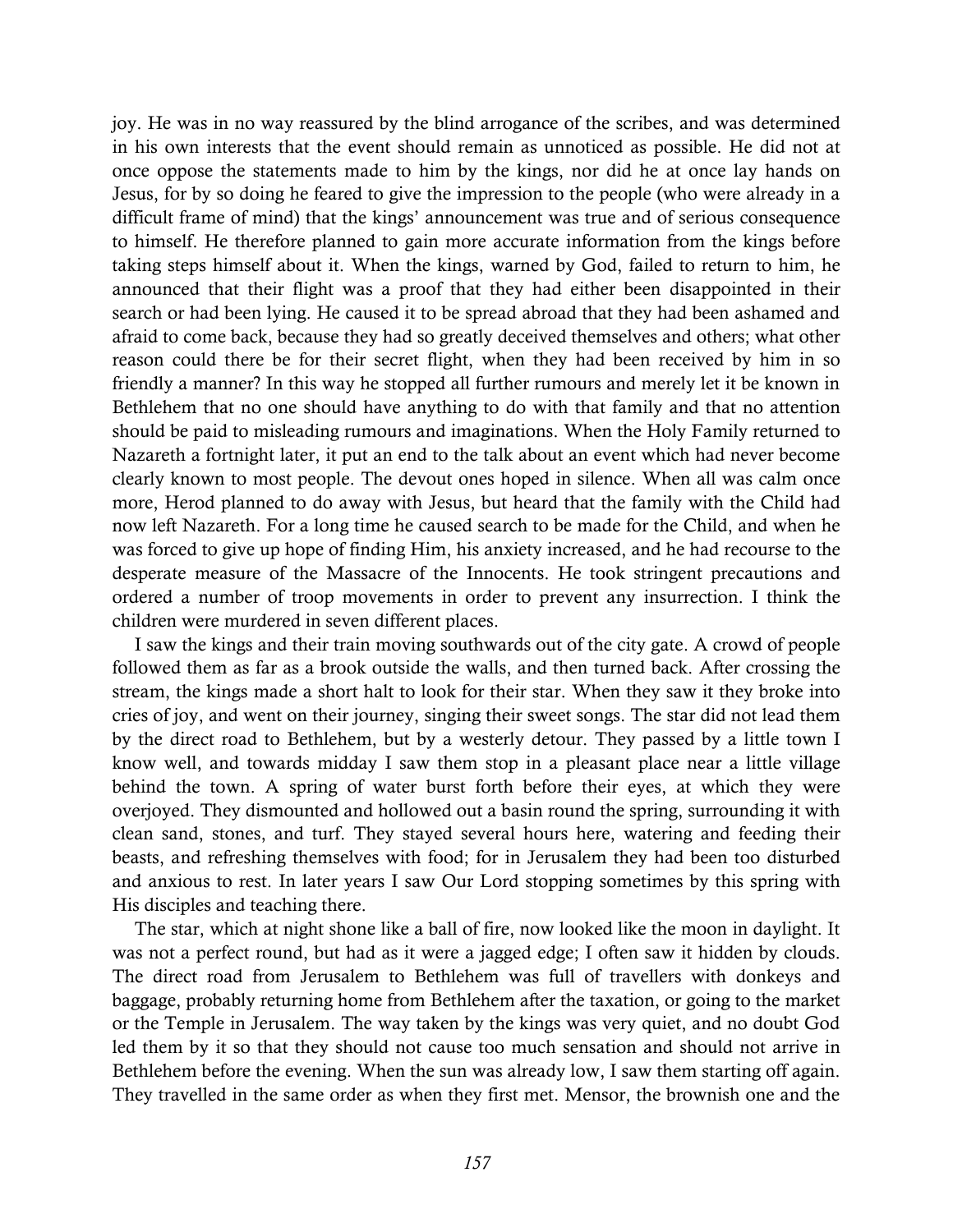youngest, went first; then came Sair, the dark-brown one; and then Theokeno, the whiteskinned one and the eldest.

Today, Sunday, December 23<sup>rd</sup>, at dusk, I saw the three holy kings and their train arrive at the same building outside Bethlehem where Joseph and Mary had been registered. It was the former ancestral house of David of which some masonry still remained; once it had belonged to Joseph's parents. It was a large house with several smaller ones round it; in front of it was a closed court, giving on to an open place with trees and a fountain. In this place I saw Roman soldiers; they were there because of the tax office which was in the building. When the kings and their train arrived, a crowd of inquisitive onlookers began pressing round them. The star had disappeared, and they were somewhat uneasy. Some men came up to them and questioned them. They dismounted, and were met by officials from the house bearing branches, who offered them a light refreshment of bread, fruit, and drink. This was a usual welcome for strangers like these. Meanwhile I saw their beasts being watered at the fountain under the trees. I thought to myself: these strangers are more courteously received than poor Joseph, because of the little gold pieces they distribute. They were told that the Shepherds' Valley was a good camping-place, but remained for some time undecided. I did not hear them ask for the new-born King of the Jews; they knew that according to the prophecy this was the place, but because of what Herod had said to them they were afraid of causing any comment. When, however, they saw a light shining in the sky beside Bethlehem, as though the moon were rising, they mounted again and rode beside a ditch and some ruined walls round the south side of Bethlehem towards the east, approaching the Cave of the Nativity from the field where the angels had appeared to the shepherds. On entering the valley behind the cave, near the grave of Maraha, they dismounted, and

their people unpacked much of the luggage and set up a great tent which they had with them. They made all arrangements for an encampment with the help of some shepherds, who had pointed out the places to them.

The camp had been partly arranged when the kings saw the star appear bright and clear above the hill where the Cave of the Nativity was, the light that streamed from it descending in a vertical line on to the hill.<sup>157</sup> The star seemed to grow larger as it drew near until it became a body of light which looked to me as big as a sheet. I saw them at first gazing at it in great astonishment. It was already dark; they saw no house, only the outline of a hill, like a rampart. Suddenly they were filled with great joy, for they saw in the radiance the shining figure of a Child, like the one they had seen before in the star. All bared their heads in obeisance, and the three kings, going up to the hill, found the door of the cave. Mensor opened the door and saw the cave full of heavenly light, and in the back of it the Virgin sitting with the Child, just as they had seen them in their visions. He went back at once and told this to his companions; in the meantime Joseph, accompanied by an aged shepherd, came out of the cave to meet them. They told him, in childlike simplicity, how they had come to adore the new-born King of the Jews, whose star they had seen, and to bring Him gifts. Joseph welcomed them warmly, and the old shepherd accompanied them to their

 $157$  Cf. Matt. 2.9: The star 'came and stood over where the child was.' (SB)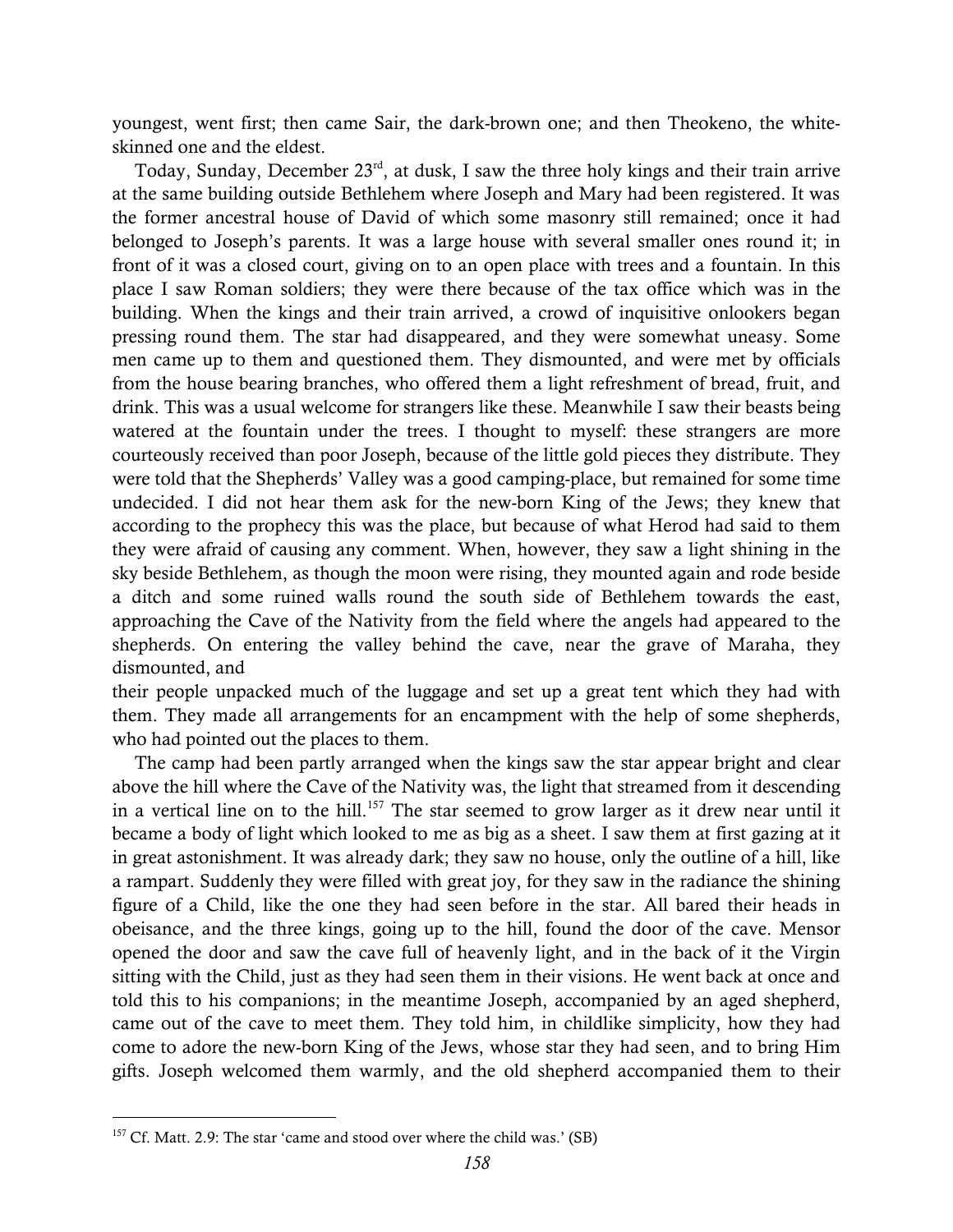encampment and helped them with their arrangements; some of the shepherds who were there gave them the use of some sheds. They themselves prepared for the solemn ceremony that was before them. I saw them putting on big white cloaks with long trains. The material had a yellowish sheen, like raw silk, and was beautifully fine and light. They wore these fluttering robes for all their religious ceremonies. All three wore girdles on which many pouches and gold boxes (like sugar-basins with knobs) were suspended by little chains among the ample folds of their cloaks. Each of the kings was followed by four members of his family. Besides these there were several of Mensor's servants holding a small tablet like a tray, a rug with tassels, and some strips of thin stuff.

They followed St. Joseph in an ordered procession to the shelter at the entrance of the cave, where they covered the tray with the tasselled rug. Each king then placed on it some of the golden boxes and vessels which he took from his girdle; this was the offering which they made in common. Mensor and all the others took their sandals from off their feet, while Joseph opened the door of the cave. Two youths from Mensor's following went before him, spreading out a strip of stuff on the floor of the cave before his feet and then retiring. Two others came close behind him with the tray of presents, which he took from them when he was before the Blessed Virgin, and falling on his knee placed them at her feet on a low stand. Those who had carried the tray went back. Behind Mensor stood the four members of his family, humbly bowing down. Sair and Theokeno with their followers stood at the entrance and under the shelter outside. They were all as though drunk with ecstasy and seemed transfused by the light which filled the cave, though no light was there save the Light of the World. Mary was lying, rather than sitting, on a carpet to the left of the Infant Jesus; she was leaning on her arm. The Child lay in a trough covered with a rug and raised on a high stand, opposite the entrance to the cave and at the place where He was born. As the kings entered, the Blessed Virgin raised herself into a sitting position, covered herself with a veil and took the Infant Jesus on to her lap under her ample veil. When Mensor knelt down and spoke touching words of homage as he put down his presents, humbly bowing his bared head and crossing his hands on his breast, Mary undid the red-and-white wrappings from the upper part of the Child's body, which gleamed softly from behind her veil. She supported His head with one hand and held Him with the other. He was holding His little hands before His breast as if in prayer. He was shining with welcome, and now and then made friendly little gestures with His hands.

Oh what heavenly peace surrounds the prayers of these good men from the East! As I saw them, I said to myself: how clear and untroubled are their hearts, as full of goodness and innocence as the hearts of pious children. There is nothing violent in them, and yet they are all fire and love. I am dead, I am a spirit, otherwise I could not see it, for it is not happening now—and yet it *is* now, for it is not in time; in God is no time, in God everything is present. I am dead, I am a spirit. As these strange thoughts came to me, I heard myself being told: 'What is that to thee? Be not troubled, look, and praise the Lord who is eternal and in whom are all things.'

I now saw Mensor bringing out of a pouch hanging at his girdle a handful of little thick shining bars. They were as long as one's finger, pointed at the top, and speckled with little gold-coloured grains in the middle. He offered these to Our Lady as his gift, laying them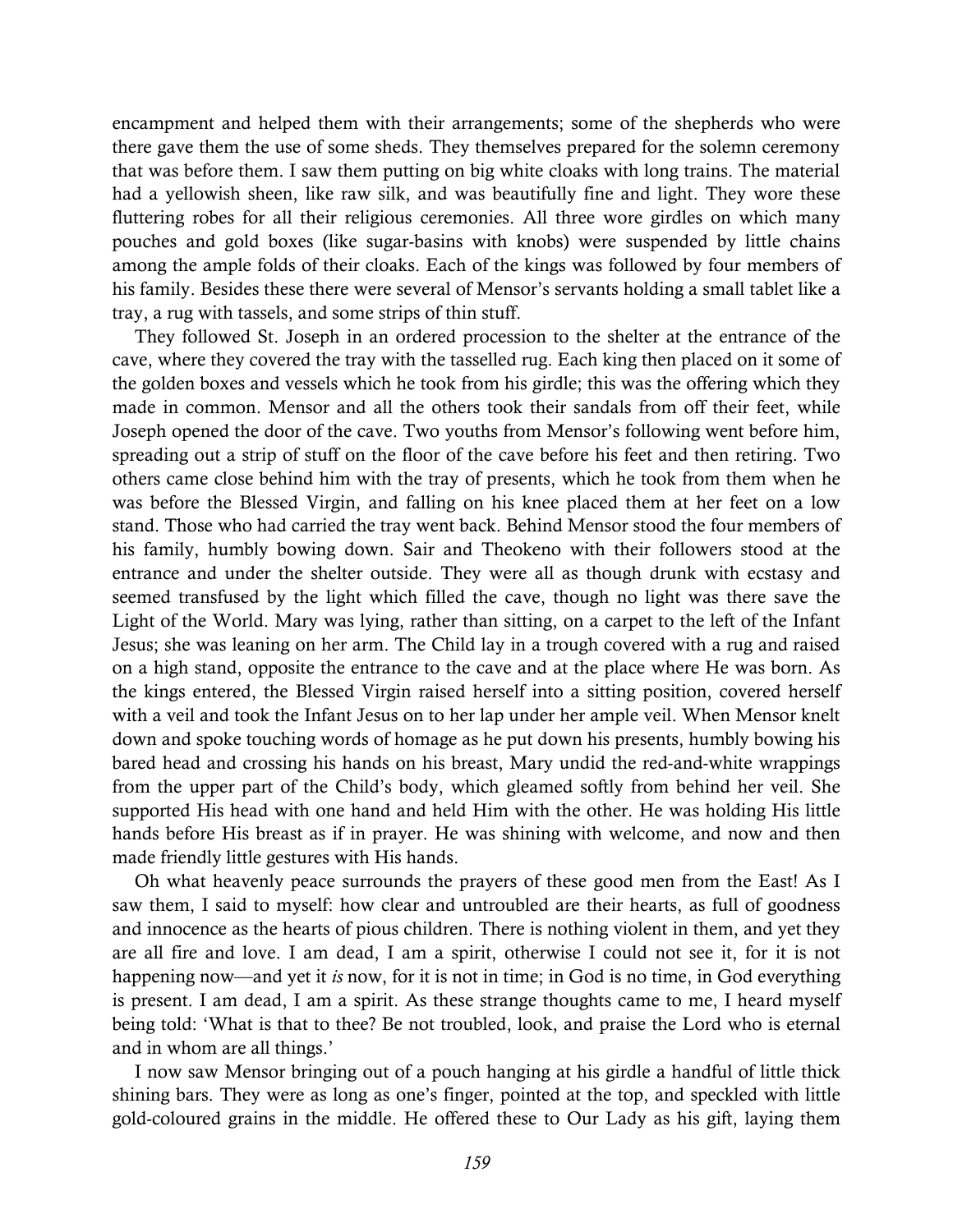humbly on her knee beside the Child. She accepted the gold with loving gratitude, and covered it with a corner of her cloak. These little bars of natural gold were Mensor's gift, because he was full of fidelity and love and was seeking for the holy truth with unshaken fervour and devotion. He then withdrew with his four companions, and Sair, the darkbrown one, came forward with his following and, falling with great humility on both knees, offered his present with touching words of homage. This was a little golden incense-boat full of little greenish grains of gum, which he laid on the table before the Infant Jesus. Incense was his gift because he embraced the will of God, and followed it willingly, reverently, and lovingly. He knelt there for a long time with deep devotion before withdrawing. After him came Theokeno, the white-skinned one and the oldest. He was very old and heavy and was not able to kneel down; but he stood bowing low and placed on the table a golden vessel containing a delicate green plant. It seemed to be rooted; it was a tiny green upright tree, very delicate, bearing curly foliage with little delicate white flowers. It was myrrh. His gift was myrrh, because it symbolizes mortification and the overcoming of passions; for this good man had conquered extreme temptations to commit idolatry, polygamy, and to give way to violence. He remained standing in deep emotion before the Infant Jesus with his attendants for a very long time, and I grew sorry for the other servants before the Crib having to wait so long to see the Child. The addresses made by the kings and their followers were extremely touching and childlike. As they knelt down and offered their presents, they said: 'We have seen His star, we have seen that He is king over all kings, and we come to worship Him and to pay Him homage with our gifts'—or something like this. They seemed to be in an ecstasy, and with childlike and rapturous prayers committed to the Infant Jesus themselves and their families, their lands and their peoples, all their goods and possessions and everything of value that they owned. They besought the new-born King to accept their hearts and souls and all their thoughts and deeds, begging Him to enlighten them and to grant them every virtue and, while they were on earth, happiness, peace, and love. While thus praying, they were overflowing with loving humility; and tears of joy coursed down their cheeks and beards. They were blissfully happy, they thought that they had now reached the very star for which their ancestors had watched for centuries with faithful yearning. All the joy of promises fulfilled after many centuries was theirs.

The Mother of God accepted all these gifts with humble gratitude. At first she said nothing, but a gentle movement under her veil showed the joy and emotion that she felt. The Child's bare body, which she had wrapped in her veil, seemed to shine from under her cloak. Afterwards she spoke a few, friendly, humble words of gratitude to each king, throwing her veil back a little as she did so. Ah, I said to myself, I have been given another lesson. With what sweet and loving gratitude she accepts each gift—she, who needs naught, who possesses Jesus Himself, accepts with humility every loving gift. From this I can surely learn how loving gifts should be received; I, too, in future will accept every kindness with thankfulness and all humility. How kind Mary and Joseph are; they kept nothing at all for themselves, but gave it all away to the poor.

When the kings with their attendants had left the cave and gone to their encampment, their servants came in. They had put up the tent, unloaded the baggage animals and, after arranging everything, were waiting in patient humility before the entrance. There must have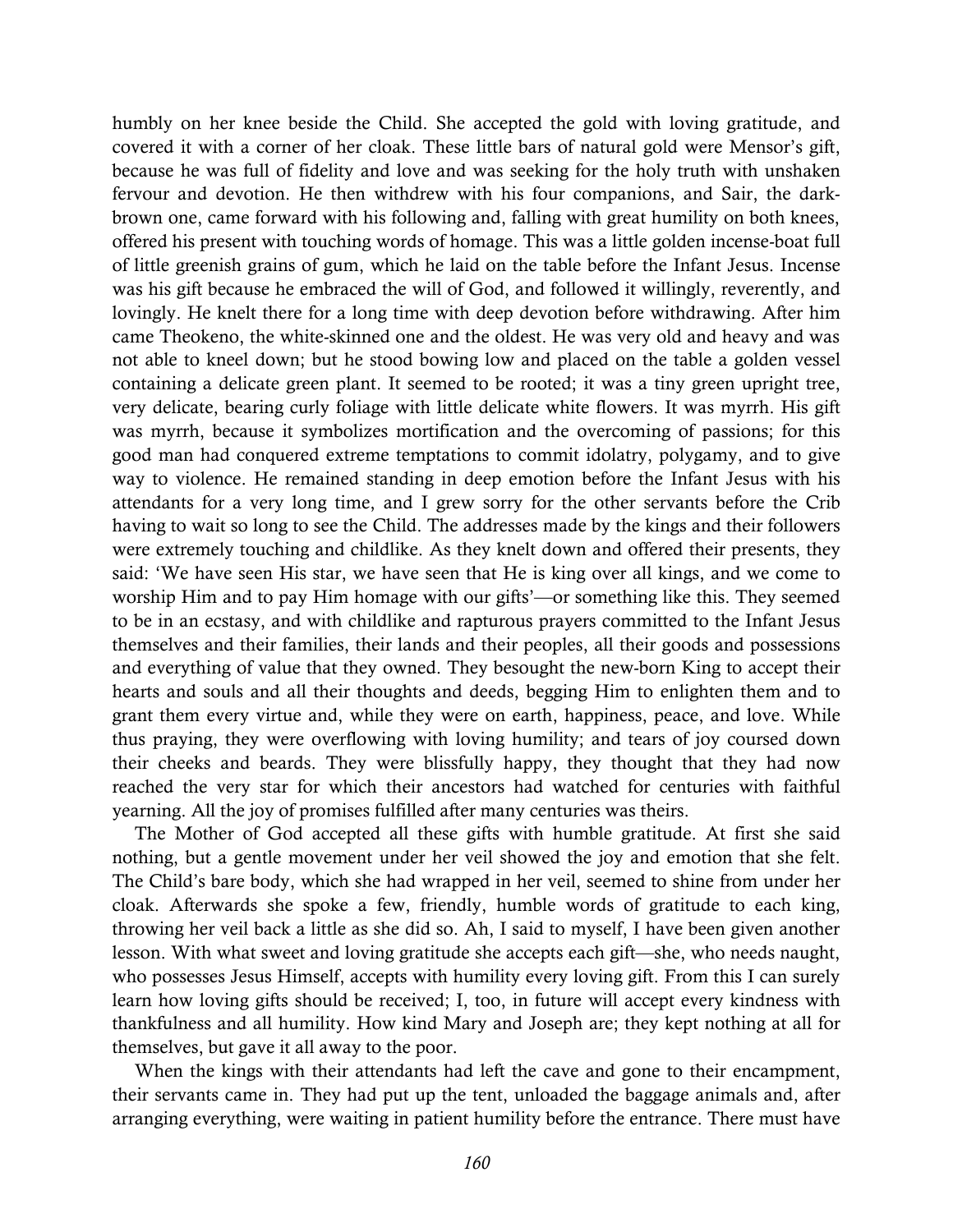been at least thirty of them, as well as a host of boys who had nothing on but loin-cloths and little cloaks. The servants always came in fives, led by one of the important personages to whom they belonged. They knelt round the Child and venerated Him in silence. Afterwards the boys came in all together, knelt round and worshipped the Infant Jesus with childlike innocence and joy. The servants did not stay long in the cave, for the kings came back again, making a solemn entry this time. They had put on other cloaks of thin stuff which floated round them in ample folds; they carried censers in their hands and censed with great reverence the Child and the Blessed Virgin and St. Joseph and the whole cave, withdrawing afterwards with low obeisances. This was a customary form of worship amongst these people.

During all this Mary and Joseph were as full of sweet joy as I ever saw them; tears of happiness often ran down their cheeks. The recognition and solemn veneration of the Infant Jesus, whom they had been obliged to lodge so poorly, and whose infinite glory was a secret hidden in their humble hearts, brought them endless consolation. By God's almighty Providence they saw the Child of the Promise being given, in spite of the blindness of mankind, what they themselves could not give him—the worship of the great ones of the earth with all the sacred splendour due to Him, prepared since centuries and sent from a far country. They worshipped Jesus with the holy kings, happy in the honour paid to Him.

The kings' encampment was set up in the valley behind the cave, stretching as far as the tomb of Maraha. The beasts of burden were fastened in rows to posts between ropes. Beside the big tent, which was near the hill of the Cave lf the Nativity, was an enclosure roofed with mats where part of the baggage was stored, though most of it was taken into Maraha's tomb. The stars had come out when all had left the Crib, and they all assembled in a circle near the old terebinth tree which stood above Maraha's tomb and there, with solemn hymns, held their service to the stars. I cannot express how movingly their singing echoed through the quiet valley. For so many centuries their forebears had gazed at the stars, prayed, and sung; and today all their yearning was fulfilled. They sang in raptures of gratitude and joy.

Meanwhile Joseph, helped by two of the old shepherds, had set out a light meal in the kings' tent. They brought plates with bread, fruit, honey-comb, bowls with vegetables, and flasks of balsam, arranging it all on a low table on a carpet. Joseph had got together all these provisions for the kings in the morning, having been forewarned of their arrival by the Blessed Virgin. When the kings and the members of their families returned to the tent after their evening hymn, I saw Joseph receiving them with great friendliness and begging them to be his guests and accept this modest meal. He reclined among them round the low table as they ate. He was not at all shy, and was so happy that he shed tears of joy. (When I saw this, I thought of how my dead father, who was a poor peasant, was obliged to sit at table with so many grand people when I was clothed at the convent. He was very humble and simple and had dreaded this sorely, but afterwards he was so happy that he wept for joy. Without wanting it he became the guest of honour.) After this slight meal Joseph left them. Some of the more important persons accompanying the kings betook themselves to an inn at Bethlehem, the others lay down to rest on their couches spread out in a circle in the big tent.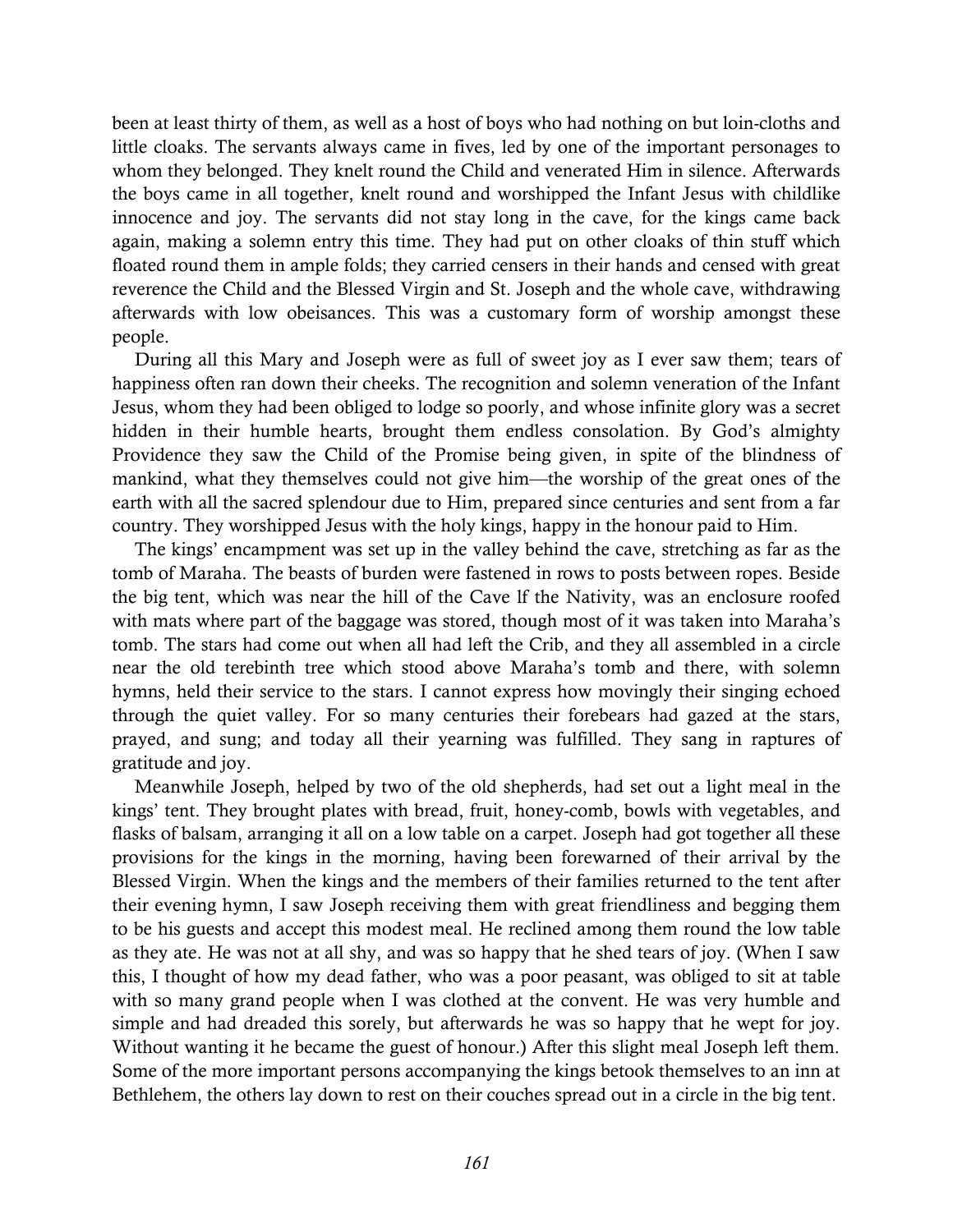When Joseph returned to the Crib, he put all the presents in a corner of the wall to the right of the Crib, placing a screen before it so that what was kept there could not be seen. Anna's maidservant, who had remained behind to wait on the Blessed Virgin, had stayed all this time in the small side-cave, of which the door was in the entrance to the Cave of the Nativity. She did not come out until all had left the Crib. She was very serious and modest. I never saw either the Holy Family or this maidservant showing any worldly pleasure at the sight of the kings' gifts. Everything was accepted with humble gratitude, and given away again with gentle charity.

When the kings had arrived that evening at the tax-collecting office in Bethlehem, I had seen a certain amount of disturbance there and much movement in the town; some people followed the kings to the Valley of the Shepherds, but soon came back again. Afterwards, while the kings, radiant with holy joy, were worshipping and offering their gifts at the Crib, I saw some Jews lurking at a distance in the country round and murmuring angrily, and then going about in Bethlehem spreading all kinds of rumours. These miserable men made me shed bitter tears; I was grieved at heart for the evil people who, nowadays as in those distant times, stand about muttering and grumbling and spreading lies in their wrath; salvation is so close to them, and they thrust it from them. How unlike they are to the good kings who, in their trusting faith in the Promise, have come from so far and have found salvation. How I pity the hard-hearted and blind!

In Jerusalem during this day I saw Herod again with several scribes. They were reading from scrolls and talking of the statement made by the kings. Afterwards it was no more spoken of, as though the whole matter were to be ignored.

[December  $24<sup>th</sup>$ :] Very early today I saw the kings and some of their followers pay separate visits to the Infant Jesus and the Blessed Virgin. During the whole day I saw them busy in their camp beside their beasts of burden distributing all kinds of things. They were full of joy and happiness, and gave away many gifts, as I have always seen done on joyful occasions. The shepherds who had rendered services to the kings and their train were given many presents, and I saw many poor people receiving gifts. I saw them hanging coverlets over the shoulders of some poor old women who crept up to them all bent. Several of the kings' followers took a great liking to the Shepherds' Valley, wishing to stay there and join the shepherds. They submitted this wish to the kings, who allowed them to leave their service and gave them rich presents. They were given blankets, household utensils, grains of gold, and also the donkeys on which they had ridden. When I saw the kings distributing a quantity of bread, I at first wondered where so much bread came from. Then I remembered having seen that sometimes, when they halted, they used their provision of flour to bake little thin flat loaves like rusks in iron moulds, which they carried with them. These loaves they packed tightly in light leather boxes, which they hung on their pack-animals. Today many people came from Bethlehem and pestered the kings for gifts of all kinds. Some of these searched their baggage, and on various pretexts made greedy demands of them. Here, and in Jerusalem too, the sensation caused by their numerous following had been a great annoyance to the kings. They had arrived in a kind of triumphal procession, thinking to find general rejoicings over the new-born King, but after what had happened they now resolved to start their return journey quietly and with a smaller following, which would enable them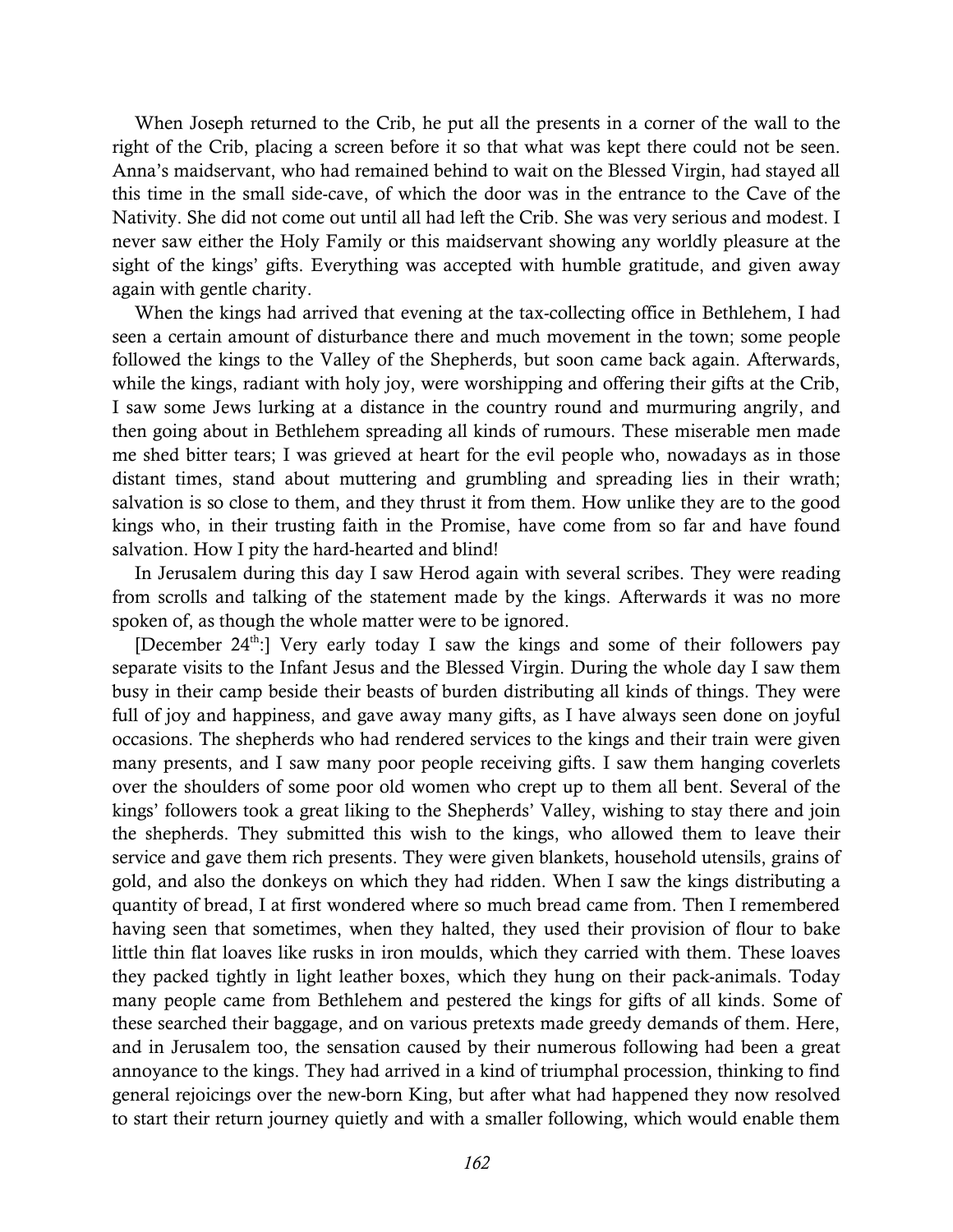to travel more rapidly. They therefore dismissed today many of their followers; some of whom remained behind in the Valley of the Shepherds, while others went on ahead to meeting-places arranged beforehand. I was surprised to see how much their train had diminished by the evening. The kings no doubt intended to travel the next day to Jerusalem and to tell Herod that they had found the Child; but they wanted to do this more quietly, and this was why they sent many on ahead, thus making the journey easier. They and their dromedaries could overtake them without difficulty.

In the evening they went to the Crib to say farewell. Mensor went in first, alone. Mary placed the Infant Jesus in his arms; he shed tears and his face was shining with joy. After him the two others came and wept as they said farewell. They brought yet more gifts, many pieces of different stuffs, some looking like undyed silk, some red and some with flowered patterns, and a number of beautiful thin coverlets; they also left behind their ample, thin cloaks. These were pale yellow and seemed to be woven of the finest wool; they were so light that they moved with every breath of air. They also brought many bowls standing one on the other, and boxes filled with grains, and a basket with pots of little delicate green bushes with small white flowers. There were three of these in the centre of each pot, so arranged that another pot could be placed on the edge; the pots were built up above each other in the basket. This was myrrh. They also gave Joseph long narrow baskets containing birds; they had had a number of these hanging on their dromedaries for killing and eating.

They all shed many tears when they left the Child and Mary. I saw the Blessed Virgin standing up beside them as they said farewell. She held the Infant Jesus in her arms wrapped in her veil, and went a few steps with the kings towards the door of the cave. There she stood still, and in order to give these holy men a remembrance, she took from her head the thin yellow veil covering the Infant Jesus and herself and handed it to Mensor. The kings received this gift with deep obeisances, and their hearts overflowed with awe and gratitude when they saw the Blessed Virgin standing before them unveiled with the Infant Jesus. They were weeping with joy as they left the cave. Henceforth the veil was the holiest treasure that they possessed.

The manner in which the Blessed Virgin accepted presents, although it did not show pleasure in the things themselves, was particularly touching in its humility and in its real gratitude towards the giver. During this wonderful visit I saw in her no trace of self-interest, except that to begin with, out of love for the Infant Jesus and out of pity for Joseph, she allowed herself in all simplicity the joy of hoping that now they might perhaps find a shelter in Bethlehem and not be so contemptuously treated as on their arrival. She had been truly sorry for Joseph's distress and confusion at this.

After the kings had said farewell it grew dark, and the lamp was lit in the cave. The kings went with their followers to the great old terebinth tree above Maraha's grave, there to hold their evening service as they had the day before. A lamp was burning beneath the tree. When they saw the stars coming out, they prayed and sang their sweet songs. The voices of the boys sounded particularly lovely among the others. After this they went into their tent, where Joseph had once more prepared a light meal for them; and then some returned to the inn in Bethlehem, while the rest lay down in the tent.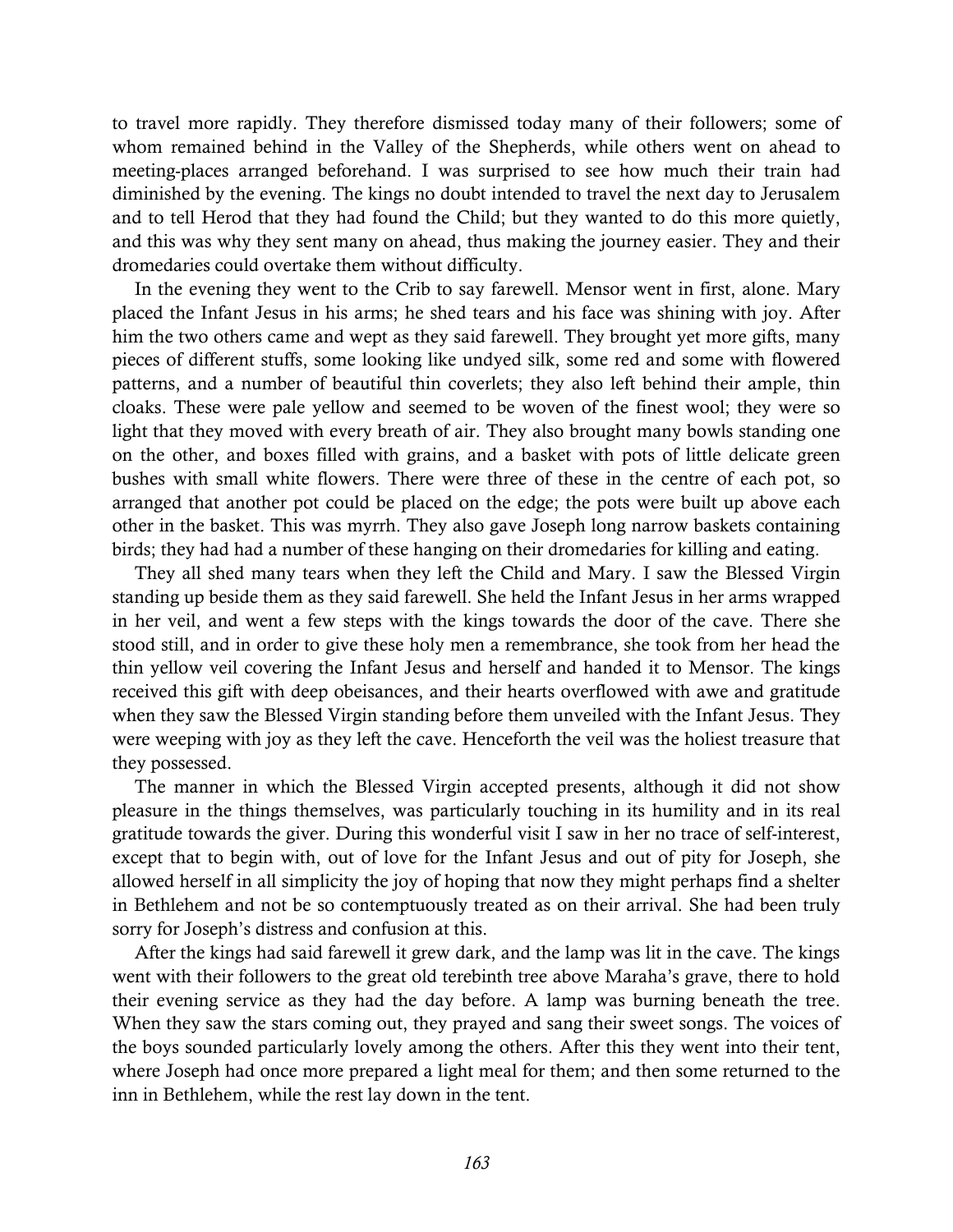At midnight I suddenly saw a vision. I saw the kings lying asleep in their tent on rugs, and I saw the appearance of a shining youth among them. It was an angel. Their lamp was burning, and I saw them sitting up, half asleep. The angel woke them and told them to leave immediately, and not to go by Jerusalem but through the desert round the Dead Sea. They sprang in haste from their couches; some hurried to rouse their followers, one went to the cave and woke St. Joseph, who hastened to Bethlehem to summon those who were in the inn. These, however, met him on his way there, for they had had the same vision. The tent was taken down, packed, and the rest of the encampment removed, all with wonderful speed. While the kings were taking once more a touching farewell of Joseph before the Crib, their followers were already hurrying southwards through the desert of Engaddi along the shores of the Dead Sea. They travelled in separate parties so as to progress more quickly.

The kings begged that the Holy Family should fly with them, for danger most certainly threatened them, or at least that Mary should hide herself with the Child so as not to be molested because of them. They cried like children, embracing Joseph and speaking in the most moving manner. Then they mounted their dromedaries, which carried but little baggage, and hastened away across the desert. I saw the angel with them out in the fields, showing them their way; they seemed to be gone in an instant. They took different ways, about a quarter of an hour's distance apart from each other. First they went for an hour towards the east, and then southwards into the desert. Their way home led through the region which Jesus traversed on His return from Egypt in the third year of His ministry.

[December 25<sup>th</sup>:] The angel had warned the kings just in time, for the authorities in Bethlehem—perhaps on a secret order from Herod, but I think from their own zeal of office—meant to arrest today the kings who were sleeping in the inn at Bethlehem and to imprison them in the cellars deep under the synagogue. They were then going to denounce them to Herod as disturbers of the peace. However, when their departure became known this morning, they were already near Engaddi, and the valley where they had encamped was quiet and deserted as usual, with nothing but the trodden grass and a few tent-poles to show that they had been there. In the meantime the appearance in Bethlehem of the kings and their train had caused a considerable stir. Some regretted that they had refused Joseph a lodging; others said that the kings were strange fanatical adventurers; while others connected their arrival with the rumours of what the shepherds had seen. The authorities of the place (perhaps as the result of a warning from Herod, but of this I am not sure) decided that steps must be taken to deal with the situation. In the centre of the town, in an open place with a fountain surrounded by trees, I saw near the synagogue a large house with steps leading up to it. All the inhabitants were summoned to the square in front of the house, and I saw a warning or command being given to them from the steps. They were told that all perverse talk and superstitious rumours must be stopped, and from now onwards there must be no more running backwards and forwards outside the town to the dwelling of the people who had been the cause of all this talk. After the assembled people had dispersed, I saw St. Joseph summoned by two men and being examined in that house by some aged Jews. I saw him go back to the Crib and then again go to the court-house. When he went there the second time, he took with him some of the gold from the kings' gifts and gave it to them, upon which they let him go in peace. It seemed to me that the whole examination was a sort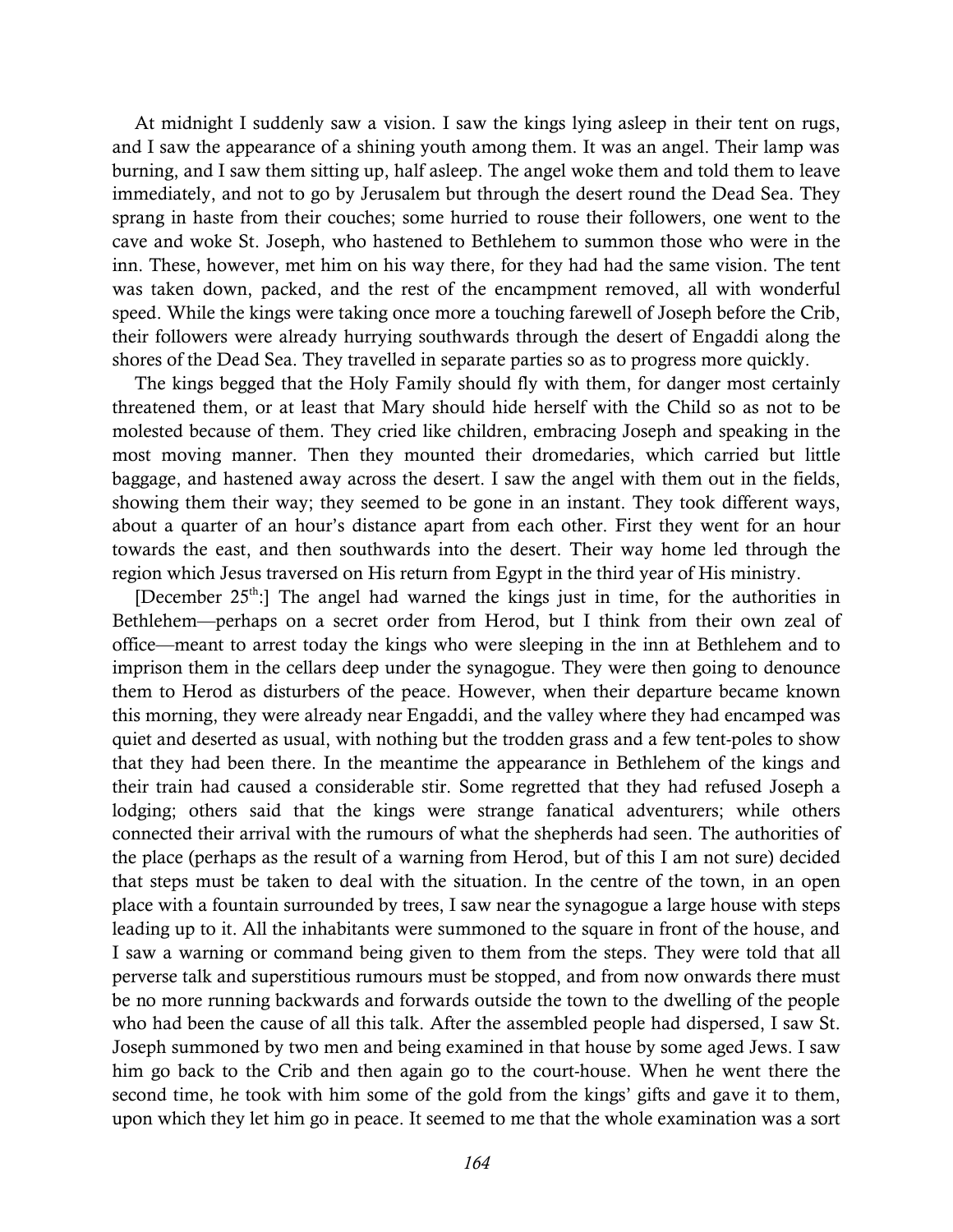of blackmail. I saw, too, that a path leading towards the Crib was blocked by the authorities by felling a tree across it. This was not the path through the town-gate, but the one which led over a hill or rampart to the Cave of the Nativity from the place where Mary had waited under a big tree on arriving at Bethlehem. They even put up a guard-house by the tree, and stretched ropes across the road which were attached to a bell in the guard-house, so that they could hold up anyone who tried to pass. In the afternoon I saw a band of sixteen of Herod's soldiers talking to Joseph; they were probably sent on account of the kings, who had been accused of being disturbers of the peace. Finding, however, everything quiet and lonely, with nobody but a poor family in the cave, and having been warned not to alarm these in any way, they went quietly back to report what they had found. The presents and other things left by the kings had been hidden away by Joseph partly in Maraha's grave and partly in some secret places in the hill of the Cave of the Nativity, which he knew of since his boyhood when he had often hidden there from his brothers. These separate hiding-places dated from the time of the patriarch Jacob, who had once set up his tents here on this hill. At that time there were only a few tents on the site of Bethlehem.

This evening I saw Zacharias of Hebron coming to see the Holy Family for the first time. Mary was still in the cave. He wept with joy, took the Infant Jesus in his arms, and repeated (in part or somewhat altered) the hymn of praise which he had uttered at the circumcision of John.

[December 26<sup>th</sup>:] Today Zacharias went away again, but Anna came back to visit the Holy Family with her eldest daughter, her second husband and the maidservant. Anna's eldest daughter is bigger than her mother and really looks older than Anna. Anna's second husband is taller and older than Joachim was. His name is Eliud, and he had a post at the Temple connected with the supervision of the sacrificial animals. Anna had a daughter by him, also called Mary. At Christ's birth she must have been six or eight years old. This Eliud died soon after this, and it was God's will that Anna should marry for the third time. Of this marriage there was a son, who was called one of Christ's brethren.

The maidservant brought by Anna from Nazareth a week ago is still with the Blessed Virgin. While Our Lady was living in the Cave of the Nativity, this maidservant lived in the little cave at the side; but now, as Mary is in the cave at the side, the maidservant sleeps tinder a shelter put up for her by Joseph in front of the cave. Anna and her companions sleep in the Cave of the Nativity.

The Holy Family is now deeply joyful. Anna is blissfully happy. Mary often lays the Infant Jesus in her arms for her to nurse. I did not see her do that with anyone else. I saw, to my great wonderment, that the Infant's hair, which is yellow and curly, ends in little fine rays of light intersecting each other. I think they make his hair curly, for I see them rubbing his head after washing it. They put a little cloak round him the while. I always see in the Holy Family the most touching and devout honour being paid to the Infant Jesus, but it is all quite simple and human, as it always is with holy and elect ones. The Child turns to His Mother with love such as I have never seen in one so young.

Mary told her mother all about the visit of the three holy kings, and Anna was greatly moved on hearing that the Lord God had summoned them from so far to acknowledge the Child of the Promise. She was shown the gifts of the kings, which were hidden in a wicker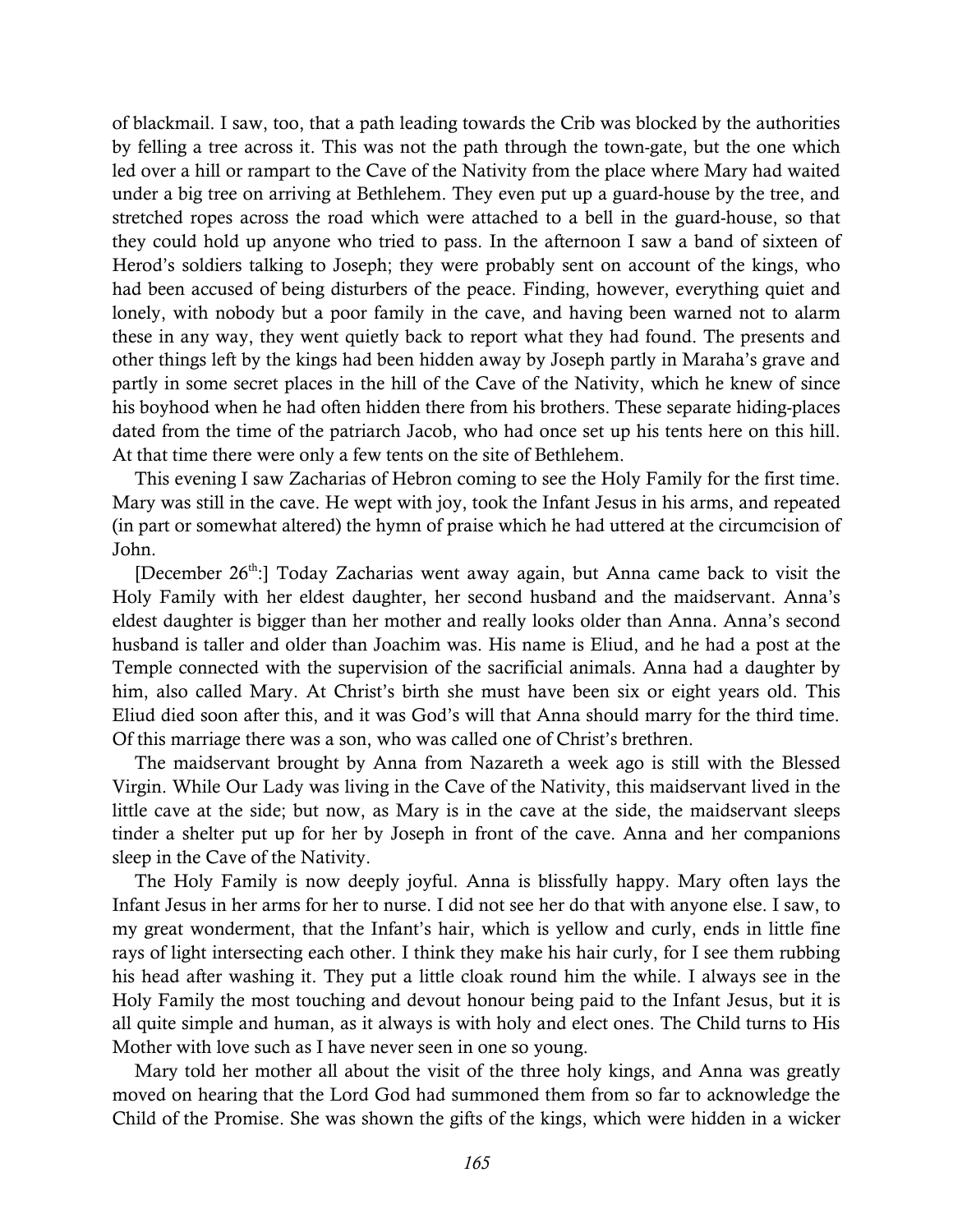basket in a covered niche in the wall. She recognised them as tokens of homage and gazed at them with deep humility. She helped to give away some of them and to arrange and pack up the rest. All is now quiet in the neighbourhood; all the paths except the one through the gate of the town have been closed by the authorities. Joseph no longer goes to Bethlehem for what he wants; the shepherds bring him everything needful. The kinswoman with whom Anna stayed in Benjamin is Mara, the daughter of Elisabeth's sister Rhode. She is poor, and had several sons, who became disciples. One of them was called Nathanael and was later the bridegroom at Cana. This Mara was present at the Blessed Virgin's death at Ephesus.

This Nathanael is not the one whom Jesus saw under the fig-tree. Nathanael, Mara's son, was present as a boy at the children's festival given by Anna for the twelve-year-old Jesus, when He came home after His first teaching in the Temple. The boy Jesus told on this occasion a parable of a wedding where water was to be turned into wine, and of another wedding, where wine was to be turned into blood. He told the boy Nathanael, as if in jest, that one day He would be present at Nathanael's wedding. The bride of Cana came from Bethlehem, from Joseph's family. After the miracle at Cana the bridegroom and the bride made a mutual vow of continence. Nathanael at once became a disciple and received the name Amator in baptism. Later he was made a bishop and was in Edessa; he was also in the island of Crete with Carpus. He then went to Armenia, and because of the many conversions he made he was captured and sent into exile to the shares of the Black Sea. On being set free he came into Mensor's land, where he worked a miracle (which I have forgotten) on a woman and baptized so many people that he was done to death, in the city of Acajacuh on an island in the River Euphrates.<sup>158</sup>

Today Anna sent away her husband Eliud with a loaded donkey and the maidservant, her relation, with two big packs. She carried one on her back and one in front. These contain part of the kings' gifts, stuffs of various kinds and golden vessels, which in later years were used at the first Christian religious services. They are sending everything away in secret, for some sort of investigation is always going on about here. It seems as though they are only taking these things to some place on the way to Nazareth whence they will be fetched by servants, for in earlier visions I saw Eliud back in Bethlehem at Anna's departure thence, which will soon take place. Anna was now alone with Mary in the side-cave. I saw that they were working together, plaiting and knitting a coarse blanket. The Cave of the Nativity is now completely cleared out. Joseph's donkey is hidden behind wicker screens. Today there were again officers of Herod in Bethlehem, searching in a number of houses for a new-born child. Soldiers came, too, looking for a new-born son of a king. They were particularly persistent in their questioning of a distinguished Jewish woman who had lately given birth to a son. They did not go near the Cave of the Nativity; they had been there before and found only a poor family, so took for granted that it was nothing to do with these. Two old men, shepherds I think, came to Joseph and warned him of these inquiries. That was why I saw the Holy Family and Anna escaping into Maraha's grave with the Infant Jesus. There was nothing left in the Cave of the Nativity to show that it had been

<sup>&</sup>lt;sup>158</sup> Nathanael under the fig-tree: John 1.45-51; the Marriage of Cana: John 2.1-11. Of the subsequent events there is no documentary record, unless Carpus in Crete is to be identified with St. Paul's friend at Troas (II Tim. 4.13). For the city of Acajacuh, see supra. (SB)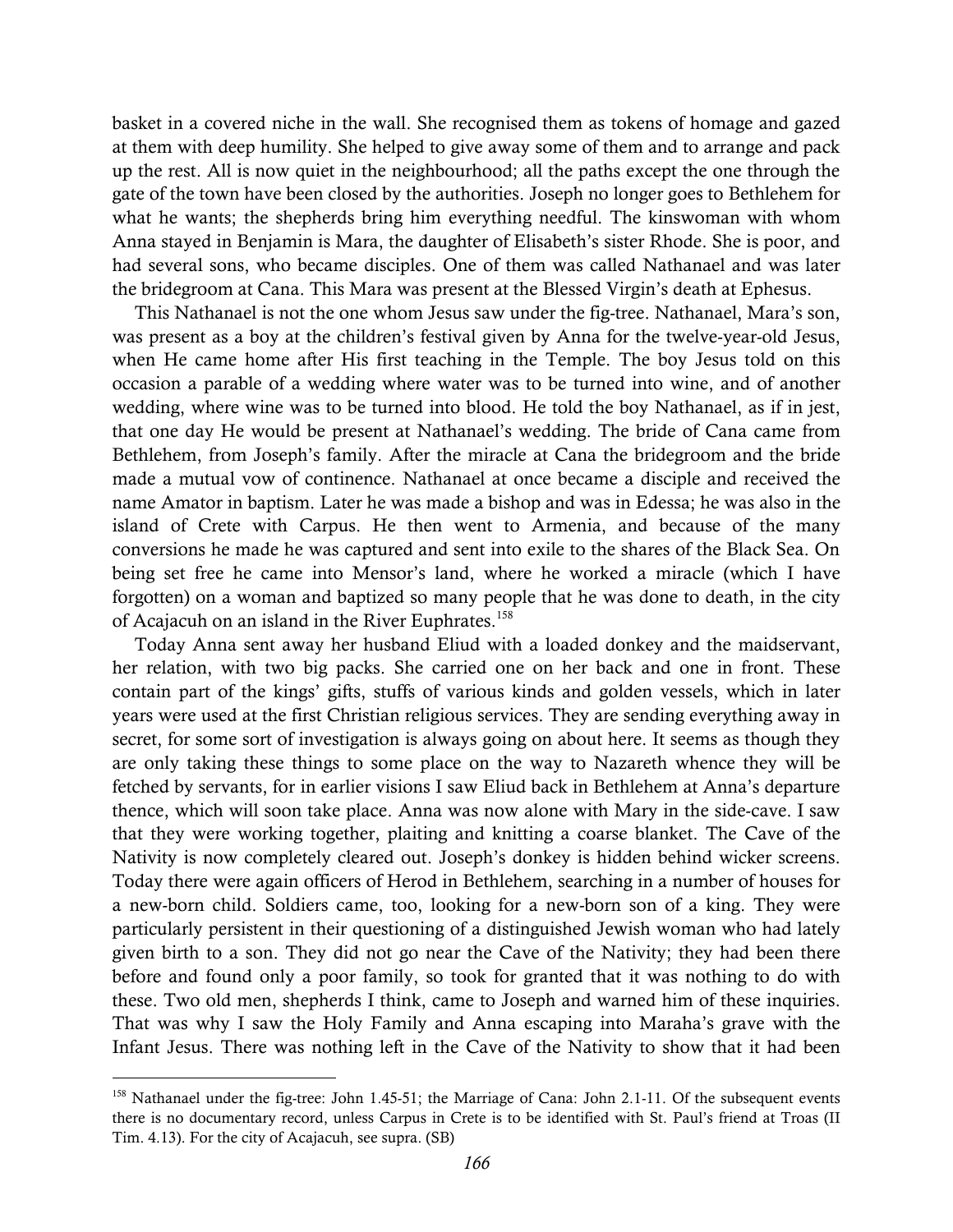lived in; it looked quite deserted. I saw them going through the valley in the night with a covered light. Anna held the Infant Jesus before her in her arms, Mary and Joseph walking beside her. The shepherds accompanied them, carrying the blankets and other things to make resting-places for the holy women and the Infant Jesus. (I had a vision meanwhile; I do not know whether the Holy Family saw it, too. Round the Infant Jesus at Anna's breast I saw a glory of seven figures of angels, intertwining and superimposed on each other. Many other figures appeared in this glory, and beside Anna, Joseph, and Mary I saw figures of light who seemed to be leading them by the arms.) On reaching the passage into the cave, they shut the door and then went into the cave itself and prepared their resting-places there.

[December 27<sup>th</sup>:] The Blessed Virgin told her mother all about the three kings, and they looked at all the things that the latter had yesterday left behind in Maraha's grave. I saw two shepherds come and warn the Blessed Virgin that people were coming from the authorities to look for her Child. Mary was in great distress at this, and soon after I saw St. Joseph come in and take the Infant Jesus from her arms. He wrapped Him in a cloak and took Him away; I can no longer remember where to. I now saw the Blessed Virgin for at least half a day alone in the cave without the Infant Jesus and full of a mother's fear and anxiety. When the time came near for her to be called to give suck to the Child, she did as all good mothers are wont to do after being alarmed or upset: before suckling the Child she pressed out from her breast the disturbed milk, letting it fall into a little hollow in the white stone bench in the cave. This she told to a good devout shepherd who came to her (probably to lead her to the Child). He, deeply sensible of the holiness of the Mother of the Redeemer, afterwards scooped carefully out with a sort of spoon the virgin milk enclosed in the little white hollow of the stone. In his simple faith he brought it to his wife, who was suckling a child but had not enough milk to feed it. The good woman drank this holy nourishment with reverent trustfulness, and at once her faith was rewarded, so that she was able to feed her child abundantly. Since then the white stone in this cave was given a similar healing power, and I saw that right up to our own day even Mohammedans, though unbelievers, use it as a remedy in this as mother bodily ailments. The earth from this place was for ages cleansed and pressed into small moulds by the guardians of the Holy Land and distributed throughout Christendom as a pious remembrance. These relics bear the inscription '*de lacte sanctissimae Virginis Mariae*' ('of the milk of the Most Holy Virgin Mary').

Joseph did not remain hidden in the grave of Maraha. I saw him making all sorts of arrangements in the Cave of the Nativity with the two old shepherds. I saw the shepherds carrying in wreaths of leaves and flowers, but did not at first know why they were doing this; afterwards I saw that they were the preparations for a very touching ceremony. I saw Eliud, Anna's second husband, there once more, and also the maidservant. They had brought two donkeys with them. They had probably met Anna's menservants when the latter had come only part of the way from Nazareth with the animals, and had then sent the men and the baggage back to Nazareth and brought the donkeys to Bethlehem themselves. When I saw them on their way back here, I thought for some time that they were people from an inn outside Jerusalem where I saw the Holy Family staying later. Joseph had made use of the absence of the Blessed Virgin in Maraha's grave to decorate the Cave of the Nativity, with the help of the shepherds, in honour of the anniversary of their wedding.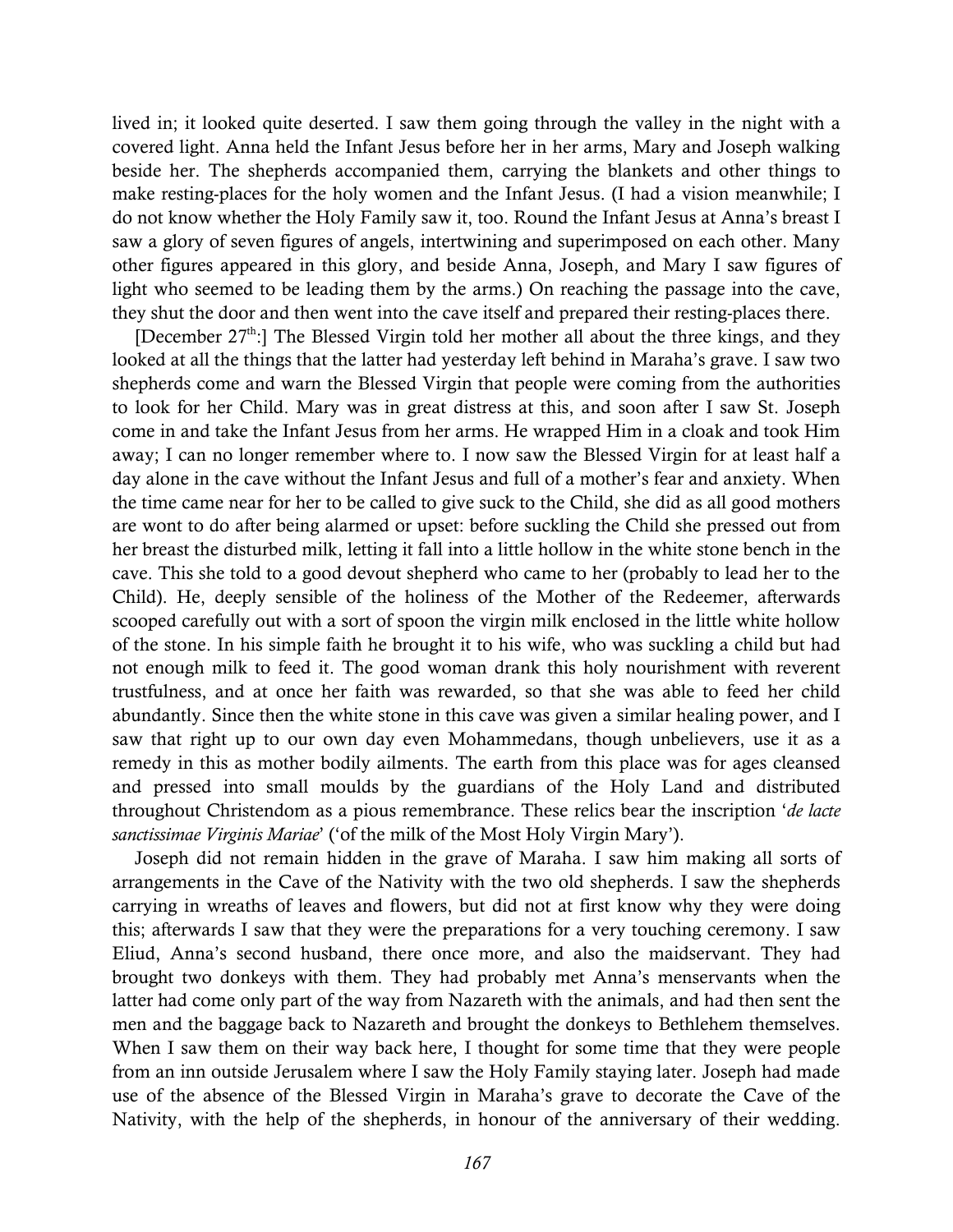When all was in order, he fetched the Blessed Virgin with the Infant Jesus and Anna, and led them into the decorated Cave of the Nativity. Eliud and the maidservant and the three old shepherds were already there. How moving it was to see their joy when the Blessed Virgin carried the Infant Jesus into the cave! The roof and walls of the cave were hung with wreaths of flowers, and a table was set for a meal in the centre. Some of the three holy kings' beautiful carpets were spread on the floor and table and hung on the walls. On the table a pyramid of foliage and flowers rose to an opening in the roof: on the topmost twig there was a dove which had, I think, been made for the occasion. I saw the whole cave full of lights and brightness. They had put the Infant Jesus sitting up in His basket-cradle on a stool. Mary and Joseph, crowned with wreaths, stood beside Him and drank out of one goblet. Besides the relations the old shepherds were present. They sang hymns and partook happily of a light meal. I saw choirs of angels and heavenly powers appearing in the cave. All present were filled with emotion and fervour. After this ceremony the Blessed Virgin with the Infant Jesus and Anna again betook themselves to the grave of Maraha.

[December  $28<sup>th</sup>$  to  $30<sup>th</sup>$ :] In the last few days and again today I have seen St. Joseph making various preparations for the approaching departure of the Holy Family from Bethlehem. He got rid every day of some of his household belongings. He is giving the shepherds all the light wicker screens and other contrivances for making the cave comfortable, and they are taking them all away. This afternoon there were again many people at the cave on their way to Bethlehem for the Sabbath, but finding it forsaken they soon went on. Anna is going back to Nazareth after the Sabbath. Today they are arranging and packing up everything. Anna is taking with her on two donkeys many of the gifts of the three holy kings, especially carpets, coverings, and stuffs. They kept the Sabbath this evening in Maraha's grave, and continued keeping it next day (Saturday), when all was quiet in the neighbourhood. When the Sabbath was ended, all preparations were made for the departure for Nazareth of Anna and Eliud and their servants. Once, and again tonight for the second time, I saw the Blessed Virgin carry the Infant Jesus in the dark from the grave of Maraha into the Cave of the Nativity. She laid Him on a carpet at the place of His birth and knelt down in prayer beside Him. I saw the whole cave full of heavenly light as at the moment when Our Lord was born. I think that the dear Mother of God must have seen that, too.

[Sunday, December 30<sup>th</sup>:] At early dawn I saw Anna, with her husband and servants, start for Nazareth after taking a tender farewell of the Holy Family and the three old shepherds. Anna's maidservant went with them, and I was again astonished by her strange cap, which was almost like a 'cuckoo-basket' the name given by our peasant children at home to a pointed cap they plait from reeds in their games. (The reason why I thought for some time that Anna's husband and maidservant were people from the inn outside Jerusalem may have been that I had seen them spending the night in that inn and conversing with its owners.) They took all that still remained of the kings' gifts and packed them on their beasts. While they were doing this, I was very much astonished to see them taking with them a package belonging to me. I felt that it was there, and could not at all make out what had induced Anna to take my property away with her.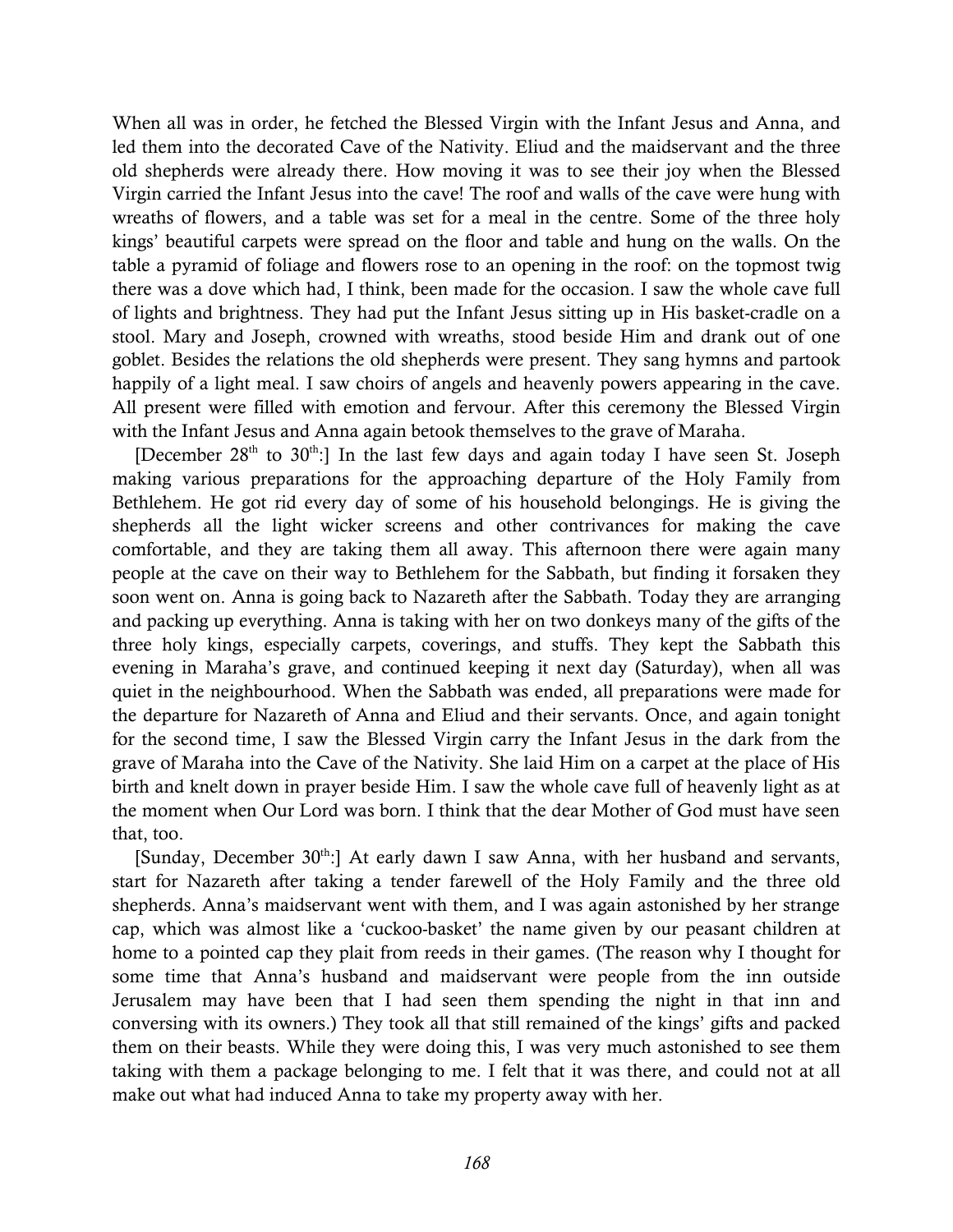[Soon after this expression of surprise that Anna should take away from Bethlehem something belonging to her, Sister Emmerich, the following dialogue took place between the latter (who was in a visionary state of great intensity) and the writer.

[Sister Emmerich: 'When Anna went away, she took with her many of the kings' gifts, especially stuffs. Some of these were used in the first Christian Church, and pieces have survived until our own time. A piece of the cloth that covered the little table on which the kings laid their presents and a piece of one of their cloaks are among my own relics.'<sup>159</sup> Since some of these relics were in a little cupboard beside her bed, while others were in the writer's house, he asked: 'Are these relics of stuff here?'

[Catherine Emmerich: 'No, over there in the house.'

[The writer: 'In my house?'

 $\overline{a}$ 

[Catherine Emmerich: 'No, in the pilgrim's house (her usual name for the writer). They are in a little bundle, the piece of the cloak is faded. People will not believe it, but it is true, all the same, and I see it before my eyes.' When the writer brought the relics kept in his house in what might certainly he described as 'little bundles', she opened one of these at once and identified a little piece of dark red silk as part of the kings' stuffs, without, however, giving any more precise explanation about it. She then said: 'I am sure I have another little piece of the kings' stuffs. They had several cloaks, a thick strong one for bad weather, a yellow one and a red one of very thin light wool. These cloaks blew in the wind as they went. At their ceremonies they wore cloaks of shining undyed silk, embroidered at the edge with gold. These had long trains which had to be carried. I think that a piece of a cloak like this must be near me, and that is why tonight and before that I was watching silk being produced and woven in the country of the kings. I remember that in an eastern land, between Theokeno's and Sair's countries, there were trees full of silkworms, with little ditches of water round each tree to prevent the silkworms from escaping. I sometimes saw them strewing leaves under the trees, and I saw little boxes hanging from their branches. Out of these boxes they took little round things more than a finger in length. I thought, at first, they were some strange kind of birds' eggs, but I soon saw that they were the cocoons which the worms had spun round themselves, for I saw people winding off threads as fine as gossamer. I saw them fastening a mass of this on their breasts and spinning from it a fine thread, rolling it up on something they held in their hands. I saw them also weaving among trees: the loom looked white, it was quite simple, and the woven stuff must have been about the breadth of my sheet.'

[A few days later she said: 'My doctor has often questioned me about a piece of very curiously woven silk. A short time ago I saw a similar piece in my room, but do not know what has become of it. I have been thinking over it, and realized that I had a vision of the women weaving silk in a country to the east of the countries of the three kings. It was in the

<sup>&</sup>lt;sup>159</sup> Catherine Emmerich was in the highest degree sensitive to the hidden qualities of all material objects consecrated by the Church, and in particular to relics of the saints. In the presence of their bones, or of stuff which they had worn, she was able to give their names and often the smallest details of their stories. She identified numbers of relics rescued from destroyed churches, private houses, and even old curiosity shops, sometimes first telling where they were to be found. She was given many of these, including two large reliquaries full of relics from early times, which were presented to her by one of her spiritual directors. (CB)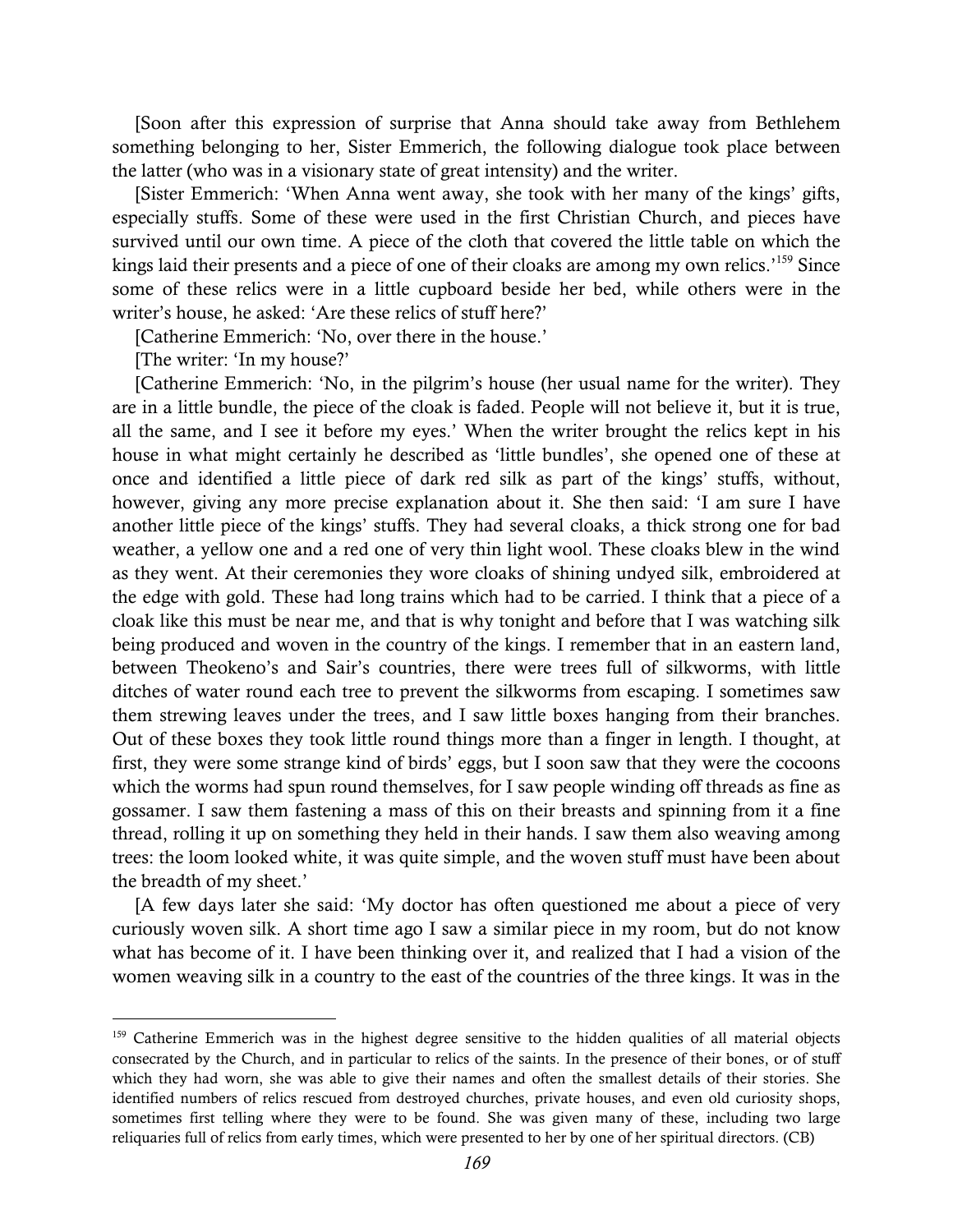country that St. Thomas visited. I made a mistake, it does not belong to the holy kings' stuff, the pilgrim must cross that out. Somebody gave it to me as a senseless sort of test, without considering what I was contemplating internally at that moment: this causes sad confusion. Now, however, I have seen the relics again and know where they are. Several years ago I gave a little packet, sewn together like a knob, to my sister-in-law who lives at Flamske. It was before her last confinement, and she had begged me for some kind of holy relic to support her; so I gave her this little bundle, which I saw shining and as though it had once been in contact with the Mother of God. I cannot remember whether I looked through its whole contents at the time, but the good woman got great comfort from it. It contains a little piece of dark red carpet and two little pieces of thin woven stuff, like crêpe, of the colour of raw silk; also a piece of some stuff like green calico, a tiny piece of wood, and a few little splinters of white stone. I have sent a message to my sister-in-law to bring them back to me.'

[A few days later her sister-in-law paid her a visit and brought the little packet, which was about the size of a walnut. The writer undid it very carefully at home, and separated the remnants of stuff which were twisted together in it, moistening them and pressing them flat between the leaves of a book. These consisted of about two square inches of thick coarse woollen stuff woven in a very faded flowered pattern, in colour dark reddish brown and in places dark purple; there were also strips, two fingers in length and breadth, of loose, thin woven stuff like muslin, of the colour of raw silk; and a little piece of wood and a few splinters of stone. In the evening he held the pieces of stuff, which he had put inside notepaper, in front of her eyes. Not knowing what it was, she said first: 'What am I to do with these letters?' Then, as soon as she had taken the closed letters one by one in her hand, she said: 'You must keep that carefully and not allow one thread of it to be lost. The thick stuff that looks brown now was once a deep red; it was part of a carpet as big as my room; the servants of the kings spread it out in the Cave of the Nativity, and Mary sat on it with the Infant Jesus while the kings swung their censers. Afterwards she always kept it in the cave, and she put it on the donkey when she went to Jerusalem for the Presentation of the Infant Jesus in the Temple. The thin crêpe-like stuff is a piece of a short cloak of three separate strips of stuff which the kings wore fastened to their collars. It was like a ceremonial stole and fluttered over back and shoulders. It had a fringe with tassels. The splinters of wood and stone are of a later time: they come from the Promised Land.'

[During these days she saw, in her consecutive visions of the Ministry of Jesus, the events of January 27<sup>th</sup> in the year of His death. She saw Our Lord on His way to Bethany in an inn near Bethoron<sup>160</sup> with seventeen disciples. 'He taught them about their calling and kept the Sabbath with them: the lamp was burning the whole day. Among these disciples is one who has lately followed Him from Sichar. I saw him so plainly, some of his bones must be among my relics, a little thin white splinter. His name sounds like Silan or Vilan, those are the letters I see.' Finally she said: 'Silvanus', adding after a while: 'I have once more seen the little pieces of stuff which I possess belonging to the three kings. There must be another little bundle there; among its contents are a piece of King Mensor's cloak, a piece of a red silk covering which was beside the Holy Sepulchre in old days, and a piece of the red and

<sup>160</sup> Bethoron is about twenty miles north-west of Jerusalem. (SB)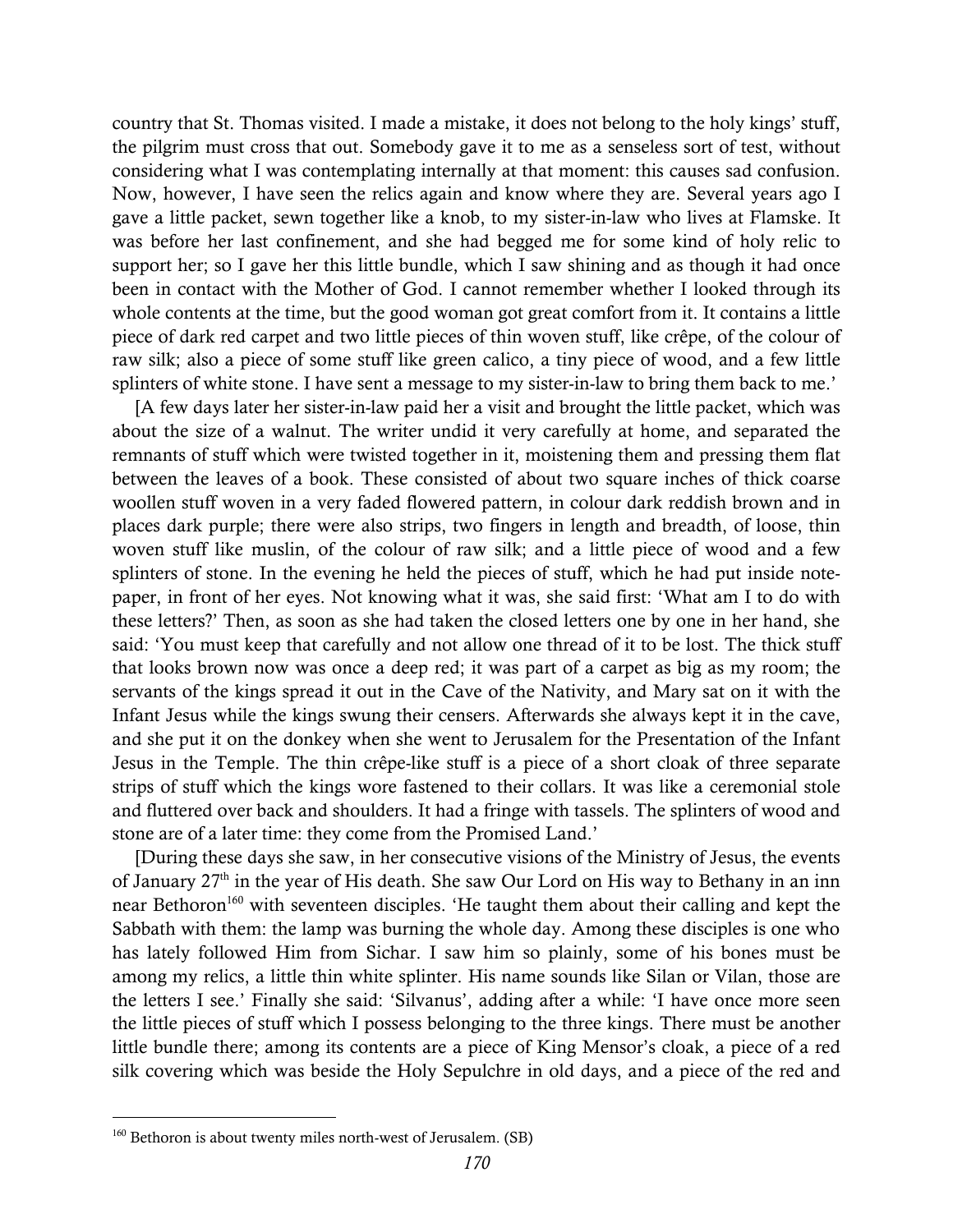white stole of a saint. I also see the little bone-splinter of the disciple Silvanus in it.'<sup>161</sup> After an interval of absence of mind, she said: 'I see now where that little bundle is. Eighteen months ago I gave it to a woman here to hang round her neck. She is still wearing it, and I will ask her to give it back to me. She was so sympathetic when I was arrested<sup>162</sup> that I gave it to her to wear to console her. I did not then know its exact contents, I only saw that it shone, that it was a holy relic and had been in contact with the Mother of God. Now that I have seen everything to do with the three holy kings so clearly, I recognize everything round me that has to do with them, including these relics of stuffs. I had forgotten where all these things were.'

[A few days later, when the little package returned, she gave it to the writer to open, as she herself was ill. He undid the little old bundle (which had been firmly sewn up years before) in the room opening into Catherine Emmerich's, and found the following objects in it, tightly wrapped round each other:

(1) A narrow little strip (like a rolled-up hem) of natural-coloured woven material of some very soft wool too fragile and thin to unfold.

(2) Two pieces of yellowish cotton material, loosely woven but quite strong, a finger in length and half that in breadth.

(3) A square inch of patterned crimson silk material.

(4) A square quarter-inch of silk brocade, yellow and white.

(5) A little piece of green and brown silk material.

 $\overline{a}$ 

(6) In the middle of all this was a folded paper containing a white stone the size of a pea.

[The writer put all these objects in separate pieces of paper, except No. (6), which he left in its old paper. When he brought them to Catherine Emmerich, who did not seem to be in a visionary state, she coughed and complained of violent pains, but then said: 'What are those letters you have? They are shining: what treasures we possess, more valuable than a kingdom.' She then took the closed letters (the contents of which it was impossible for her to know) one by one, weighing each in her hand. She was silent for a few moments, as though looking within herself, and, as she handed each back, gave the following information about their contents without making a single mistake (for the writer tested what she said by at once opening the letters, which were all exactly alike, as she handed them back).

(1) This comes from a coat of Mensor's, it is of very fine wool. It had arm-holes and no sleeves. A piece of stuff hung from the shoulder to the elbow like the half of a slit-up sleeve. She then exactly described the shape, material, and colour of the relic.

(2) This is from a cloak left behind by the kings. She again described the nature of the relic.

<sup>&</sup>lt;sup>161</sup> Silvanus: is this St. Paul's friend, called Silas in Acts (15.22, etc.) and Silvanus by St. Paul (1 Thess. 1.1; II Cor. 1.19) and by St. Peter (1 Peter 5.12)? (SB)

<sup>&</sup>lt;sup>162</sup> 'Arrested' - AC was a nun at the Augustinian Convent at Dülmen, when in 1812 Jerome Bonaparte, King of Westphalia, closed the convent and dispersed the nuns, who were compelled to live as seculars and find refuge in private houses. (SB)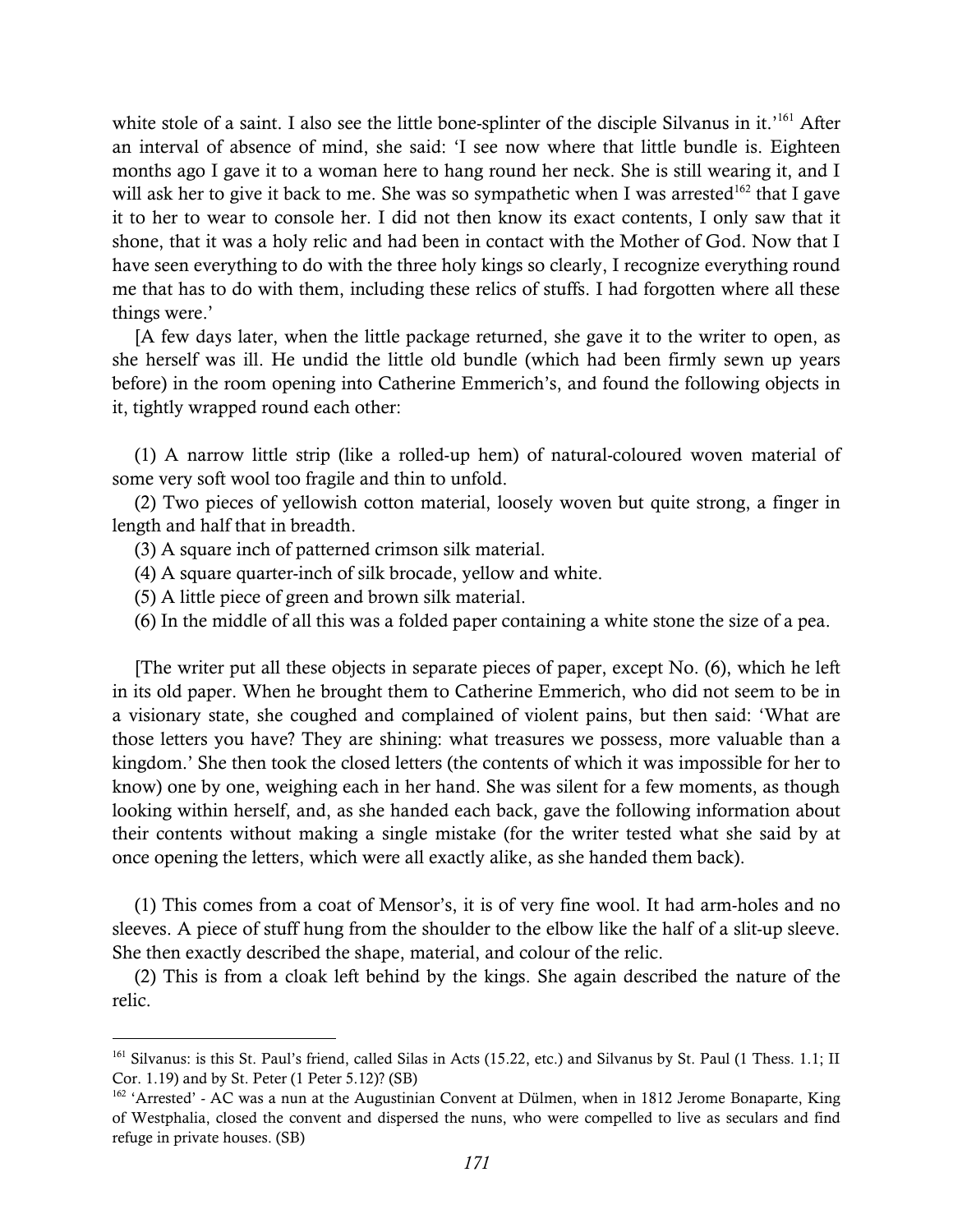(3) This is a piece of a covering of thick red silk which was spread out on the floor of the Holy Sepulchre when the Christians were still in possession of Jerusalem. When the Turks conquered the city, this silk was still as good as new. It was cut into pieces when the knights divided everything, and each one received a piece as a remembrance.

(4) This is from the stole of a very holy priest named Alexius. I think he was a Capuchin, and he was always praying at the Holy Sepulchre. The Turks mishandled him grievously. They stabled their horses in the church, and made an old Turkish woman go and stand before the Holy Sepulchre where he was praying. He paid no attention and went on with his prayers. Finally they walled him up there, and made the old woman give him bread and water through an opening. I remember this much from a great deal that I saw lately when I saw the little bundle and its contents without knowing for certain where they were.

(5) This is not a holy relic, but is worthy of respect. It is taken from the seats and benches on which the princes and knights sat in a circle in the Church of the Holy Sepulchre. This, like the red silk, was divided up amongst them.

(6) In this is a little stone from the chapel above the Holy Sepulchre, and also the little splinter of the bone of Sylvanus, the disciple of Sichar.

[When the writer said that there was no bone-splinter in it, she said 'Go and look'. He went at once into the next room to the light, opened the folded-up paper carefully, and found in a fold of it a fine white splinter of bone, of the thickness of a finger-nail, irregular in shape and the size of a sixpenny piece, exactly as she had described it. She recognized it at once. All this happened in the evening in the darkness of her room. The light was burning in the ante-room.]

## XII THE PURIFICATION<sup>163</sup>

The days being nearly fulfilled when the Blessed Virgin must, according to the Law, present and redeem her first-born in the Temple,<sup>164</sup> all was prepared for the Holy Family's journey first to the Temple and then to their home in Nazareth. On the evening of Sunday, December 30<sup>th</sup>, the shepherds had been given everything left behind by Anna's servants. The Cave of the Nativity, the side-cave, and Maraha's grave were all completely swept out and emptied. Joseph left them all quite clean. In the night of Sunday, December 30<sup>th</sup>, to Monday, December  $31<sup>st</sup>$ , I saw Joseph and Mary with the Child visiting the Cave of the Nativity once more and taking leave of that holy place. They spread out the kings' carpet on Jesus' birthplace, laid the Child on it and prayed, and finally laid it on the place where He had been circumcised, kneeling down in prayer there, too. At dawn on Monday, December  $31<sup>st</sup>$ , I saw the Blessed Virgin mount the donkey, which the old shepherds had brought to the cave all equipped for the journey. Joseph held the Child while she settled herself comfortably; then he laid Him in her lap. She sat sideways on the saddle with her feet on a rather high support, facing backwards. She held the Child on her lap wrapped in her big veil and looked down on Him with an expression of great happiness. There were only a few rugs

<sup>163</sup> Luke 2.22-39. (SB)

<sup>&</sup>lt;sup>164</sup> The laws about 'Purification' and offerings after childbirth are in Lev. 12.4-8, and the sanctification of the first-born is directed in Exod. 13.2 and Num. 3.13. (SB)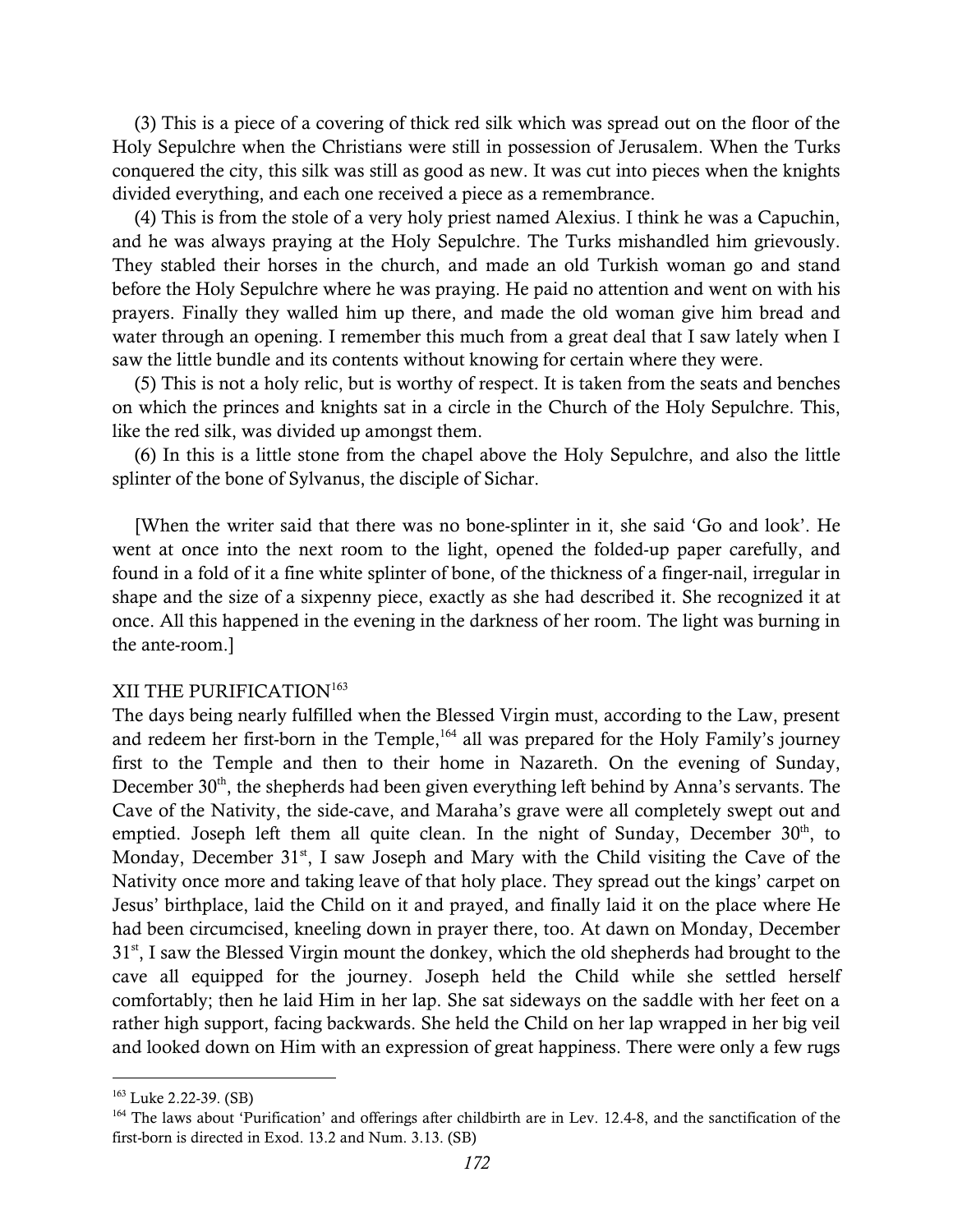and small bundles on the donkey. Mary sat between them. The shepherds accompanied them part of their way before taking a moving farewell of them. They did not take the way by which they had come, but went between the Cave of the Nativity and the grave of Maraha, round the east side of Bethlehem. Nobody noticed them.

[January  $30<sup>th</sup>$ :] This morning I saw them going very slowly on the short journey from Bethlehem to Jerusalem: they must have made many halts. At midday I saw them resting on benches round a fountain with a roof over it. I saw some women coming to the Blessed Virgin and bringing her jugs with balsam and small loaves of bread. The Blessed Virgin's sacrifice for the Temple hung in a basket at the side of the donkey. This basket had three compartments, two of which were lined with something. These contained fruit. The third was of open wicker-work and a couple of doves could be seen in it. Towards evening I saw them enter a small house beside a large inn about a quarter of an hour from Jerusalem. This was kept by an old childless couple who welcomed them with particular affection. I now know why I mistook Anna's companions yesterday for the people from an inn in Jerusalem: I had seen them stopping here with these good old people on their way to Bethlehem, when they had no doubt arranged about a lodging for the Blessed Virgin. The old couple were Essenes and related to Joanna Chusa. The husband was a gardener by trade, trimmed hedges, and was employed in work on the road.

[February 1<sup>st</sup>:] I saw the Holy Family with these old innkeepers near Jerusalem during the whole of today. The Blessed Virgin was generally alone in her room with the Child, who lay on a rug on a low ledge projecting from the wall. She was praying all the time, and seemed to be preparing herself for the coming ceremony. It was revealed to me at the same time how one should prepare oneself for receiving Holy Communion. I saw the appearance of a number of holy angels in her room, worshipping the Infant Jesus. I do not know whether the Blessed Virgin also saw these angels, but I think so, because I saw her rapt in contemplation. The good people of the inn did everything possible to please the Blessed Virgin: they must have been aware of the holiness of the Infant Jesus.

About seven o'clock in the evening I had a vision of the aged Simeon. He was a thin, very old man with a short beard. He was an ordinary priest, was married, and had three grown-up sons, the youngest of whom might have been about twenty. I saw Simeon, who lived close to the Temple, going through a narrow dark passage in the Temple walls into a small vaulted cell, built in the thickness of the wall. I saw nothing in this room but an opening through which one could look down into the Temple. I saw the aged Simeon kneeling here rapt in prayer. Then the appearance of an angel stood before him and warned him to take heed of the little child who should be first presented early next morning, for this was the Messias for whom he had so long yearned. After he had seen Him, he would soon die. I saw this so plainly; the room was illuminated, and the holy old man was radiant with joy. Then I saw him going to his house and telling his wife with great joy what had been announced to him. After his wife had gone to bed, I saw Simeon betake himself to prayer again.

I never saw devout Israelites and their priests praying with such exaggerated gestures as the Jews today. I did, however, see them scourging themselves. I saw the prophetess Anna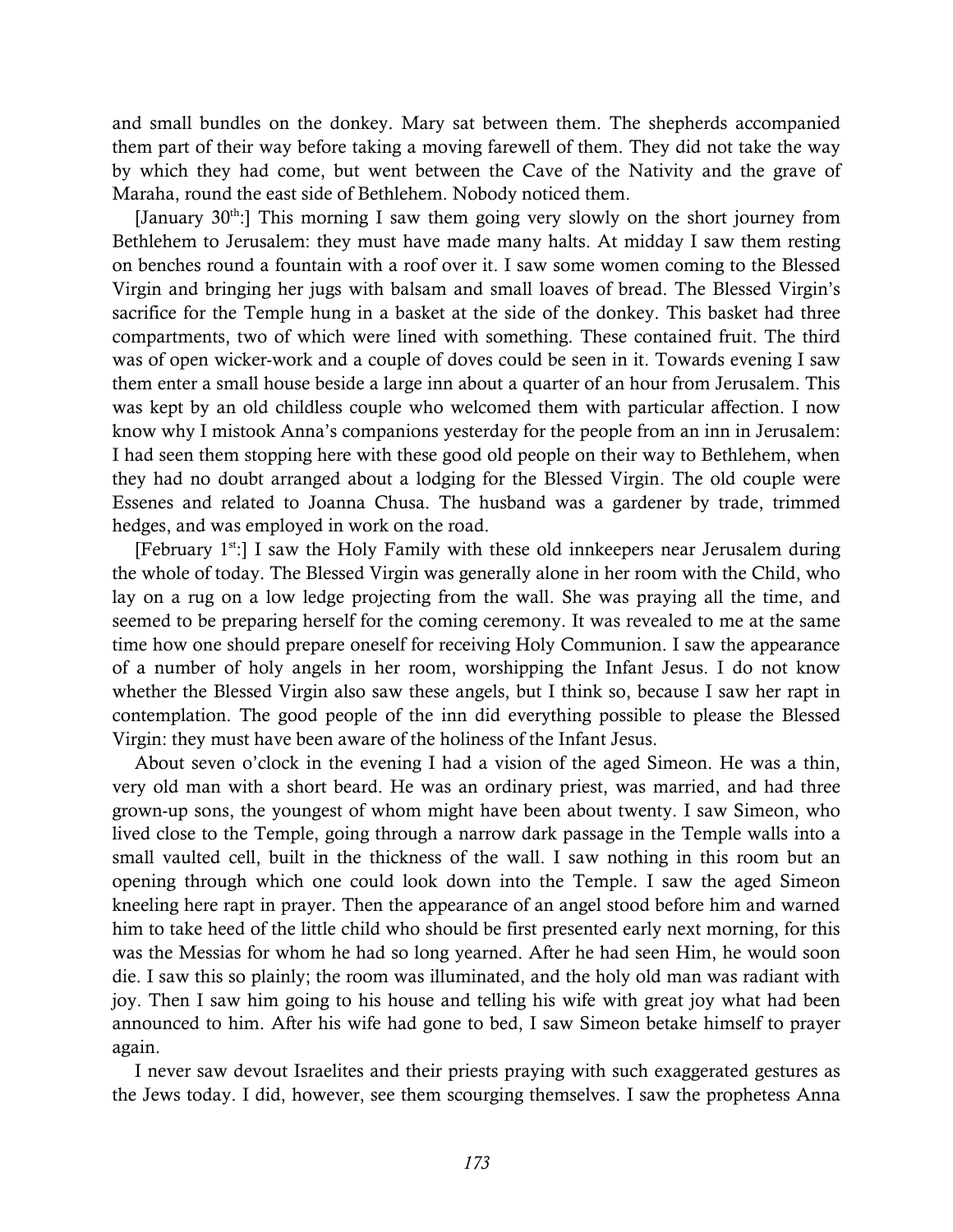praying in her cell and having a vision about the Presentation of the Infant Jesus in the Temple.

[February 2<sup>nd</sup>:] This morning, while it was still dark, I saw the Holy Family, accompanied by the people of the inn, leaving the inn and going to Jerusalem to the Temple with the baskets of offerings and with the donkey laden for the journey. They went into a walled courtyard in the Temple. While Joseph and the innkeeper stabled the donkey in a shed, the Blessed Virgin and her Child were kindly received by an aged woman and led into the Temple by a covered passage. A light was carried, for it was still dark. No sooner had they entered this passage than the aged priest Simeon came, full of expectation, towards the Blessed Virgin. After addressing a few friendly words to her, he took the Child Jesus in his arms, pressed Him to his heart, and then hurried back to the Temple by another way. Yesterday's message from the angel had so filled him with longing to see the Child of the Promise, for whom he had sighed so long, that he had come out here to the place where the women arrived. He was dressed in long garments such as the priests wear when not officiating. I often saw him in the Temple, and always as an aged priest of no elevated rank. His great devoutness, simplicity, and enlightenment alone distinguished him.

The Blessed Virgin was led by her guide to the outer courts of the Temple where the ceremony took place, and she was here received by Noemi, her former teacher, and Anna, who both lived on this side of the Temple. Simeon, who now once more came out of the Temple to meet the Blessed Virgin, led her, with her Child in her arms, to the customary place for the redemption of the first-born. Anna, to whom Joseph gave the basket with the offerings, followed her with Noemi. The doves were in the lower part of the basket; above them was a compartment with fruit. Joseph went by another door into the place set apart for men.

It must have been known in the Temple that several women were coming for the presentation ceremony, for everything was arranged. The room where the ceremony took place was as big as the parish church here in Dülmen. Many lamps were burning on its walls, forming pyramids of light. The little flames are at the end of a bent tube projecting from a golden disc which shines almost as brightly as the flame. Hanging from this disc by a woven cord is a little extinguisher which is used to put out the light without making any smell and removed again when the lamps are lit.

An oblong chest had been brought out by several priests and set before a kind of altar with what looked like horns at each corner. The doors of this chest were opened to form a stand on which a large tray was laid. This was covered first with a red cloth, and then with a transparent white one, which hung down to the ground on each side. Burning lamps with several branches were placed at the four corners of this table, in the middle of which was an oblong cradle flanked by two oval bowls containing two baskets. All these things had been brought out of drawers in the chest, with priests' vestments, which were laid on the other permanent altar. The table which had been set up for the offering was surrounded by a railing. On each side of this room were seats, raised one above the other, in which were priests saying prayers.

Simeon now approached the Blessed Virgin, in whose arms the Infant Jesus lay wrapped in a sky-blue covering, and led her through the railing to the table, where she laid the Child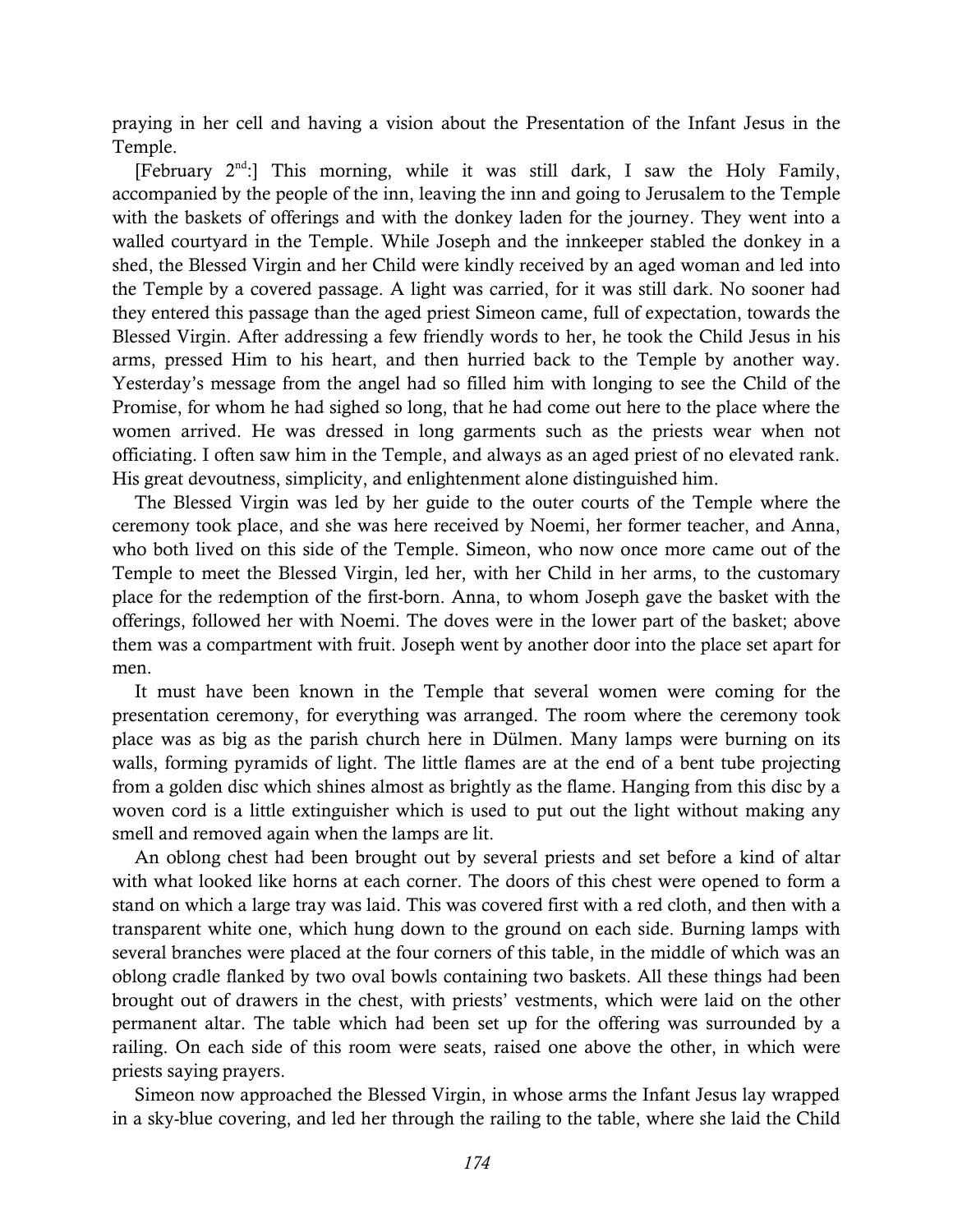in the cradle. From this moment I saw an indescribable light filling the Temple. I saw that God Himself was in it; and above the Child I saw the heavens opening to disclose the Throne of the Holy Trinity. Simeon then led the Blessed Virgin back to the women's place. Mary wore a pale sky-blue dress, with a white veil, and was completely enveloped in a long yellow cloak. Simeon then went to the permanent altar on which the vestments had been laid out, and he and three other priests vested each other for the ceremony. They had a kind of little shield on their arms, and on their heads were caps divided like mitres. One went behind and the other in front of the table of offering, while two others stood at the narrow ends of it praying over the Child. Anna now came up to Mary and handed her the basket of offerings, which contained fruit and doves in two separate compartments, one above the other. She led her to the railing in front of the table, and there both remained standing. Simeon, who was standing before the table, opened the railing, led Mary up to the table, and placed her offering on it. Fruit was placed in one of the oval dishes and coins in the other: the doves remained in the basket.<sup>165</sup> Simeon remained standing with Mary before the table of offering, and the priest who stood behind it lifted the Infant Jesus from the cradle and held Him up towards the different sides of the Temple, making a long prayer the while. He then gave the Child to Simeon, who laid Him once more in Mary's arms and prayed over her and the Child from a scroll hanging on a stand beside him. Simeon then led the Blessed Virgin back to where Anna was waiting for her in front of the railing, after which Anna took her back to the railed-off women's enclosure. Here some twenty women were waiting to present their first-born. Joseph and the other men were standing farther back in the place for men.

The priests at the permanent altar now began a service with incense and prayers. The priests in the seats took part in this service, making gestures, but not such violent ones as the Jews of today. At the close of this ceremony, Simeon came up to where Mary was standing, took the Infant Jesus from her into his arms, speaking long and loudly over Him in raptures of joy and thanking God that He had fulfilled His Promise. He ended with his *Nunc Dimittis* [Luke 2.29-32]. After the Presentation Joseph came up, and he and Mary listened with great reverence to Simeon's inspired words to Our Lady [Luke 2.34]. When Simeon had finished speaking, the prophetess Anna was also filled with inspiration, and spoke long and loudly about the Infant Jesus, hailing His Mother as blessed. I saw that those who were present were greatly moved by all this, and the priests, too, seemed to hear something of what was

<sup>&</sup>lt;sup>165</sup> In 1823, when recounting Jesus' stay in Hebron during the third year of His ministry, some ten days after the death of the Baptist, Catherine Emmerich said that she saw Our Lord teaching; on Friday the 29th day of the month of Thebet (i.e. Jan.  $17<sup>th</sup>$ ), from the Sabbath reading taken from Exodus, Chapter 10 to Chapter 13.17. He taught about the Egyptian plague of darkness and about the redemption of the first-born. In connection with the latter she recounted once more the whole ceremony of the Presentation of Christ in the Temple, including the following, omitted from the description given in the text:

<sup>&#</sup>x27;The Blessed Virgin did not present Our Lord in the Temple until the forty-third day after His birth. Because of the feast, she waited for three days with the good people of the inn outside the Bethlehem gate of Jerusalem. Besides the customary offering of doves, she presented to the Temple five triangular pieces of gold from the kings' gifts, as well as several pieces of beautiful stuff for embroidery. Before leaving Bethlehem, Joseph sold to his cousin the young she-ass which he had given him in pledge on Nov. 30<sup>th</sup>. I have always thought that the she-ass, on which Jesus rode into Jerusalem on Palm Sunday, was a descendant of hers.' (CB)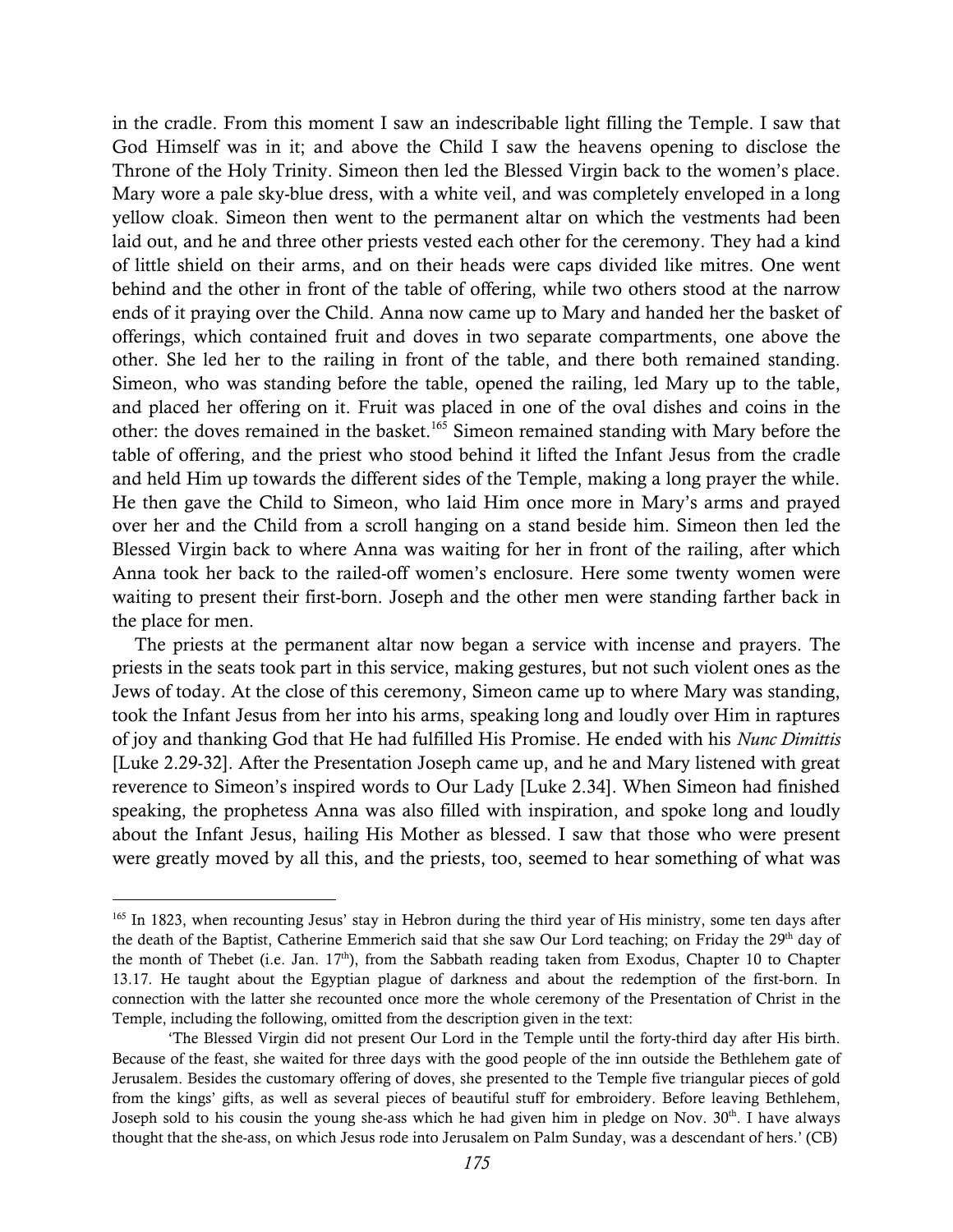happening; but no sort of disturbance was caused thereby. It seemed as if this loud inspired praying was nothing unusual, as if it often happened, and as if it must all be so. At the same time I saw that the hearts of all the bystanders were much moved, and all showed great reverence to the Child and His Mother. Mary was like a heavenly rose in radiance.

The Holy Family had, in appearance, made the most humble offering; but Joseph gave Anna and the aged Simeon many of the triangular yellow pieces in secret, to be used specially for poor girls who were being brought up in the Temple and could not afford the expense.

I saw the Blessed Virgin and her Child being accompanied by Anna and Noemi back to the outer court, whence they had fetched her, and there they took leave of each other. Joseph was there already with the two people from the inn; he had brought the donkey which carried Mary and the Child, and they started at once on their journey from the Temple through Jerusalem to Nazareth. I did not see the presentation of the other first-born children that day, but I feel that they were all given a special grace, and that many of them were among the massacred Innocents.

The Presentation must have ended about nine o'clock this morning, for it was at this time that I saw the departure of the Holy Family. That day they travelled as far as Bethoron, where they spent the night at the house which had been the last stopping-place of the Blessed Virgin when she was brought to the Temple thirteen years before. The owner of this house seemed to me to be a school-teacher. Servants sent by Anna were waiting here for them. They went to Nazareth by a much more direct road than on their way to Bethlehem, when they had avoided all towns and had only stopped at lonely houses. Joseph had left in pledge with his relations the young she-ass which had shown him the way on their journey to Bethlehem, for he still intended to return to Bethlehem and build a house in the Shepherds' Valley. He had spoken to the shepherds about it, and told them that he was taking Mary to her mother only for a time until she should have recovered from the discomfort of her lodging. With this plan in his mind, he had left a good many things with the shepherds. Joseph had a strange kind of money with him; I think he must have been given it by the three kings. Inside his robe he had a kind of pouch, in which he carried a quantity of little thin shining yellow leaves rolled up in each other. Their corners were rounded and something was scratched on them. Judas' pieces of silver were thicker and tongue-shaped; the whole pieces were rounded at bath ends and the half pieces at one end only.

At this time I saw all three kings together again beyond a river. They had a day of rest and kept a feast. At this place there was one big house with several smaller ones. The direction taken by the kings on their way home lies between the road they followed on their journey to Bethlehem and that by which Jesus came out of Egypt in the third year of His ministry. At first they travelled very quickly, but after this resting-place their pace was much slower than when they came. I always saw a shining youth going before them and sometimes talking with them. They left Ur on the right.

[February  $3<sup>rd</sup>$ :] Simeon had a wife and three sons, of whom the eldest was about forty and the youngest twenty years old. All three served in the Temple, and were later secret friends of Jesus and His followers. All became disciples of Our Lord, but at different times: before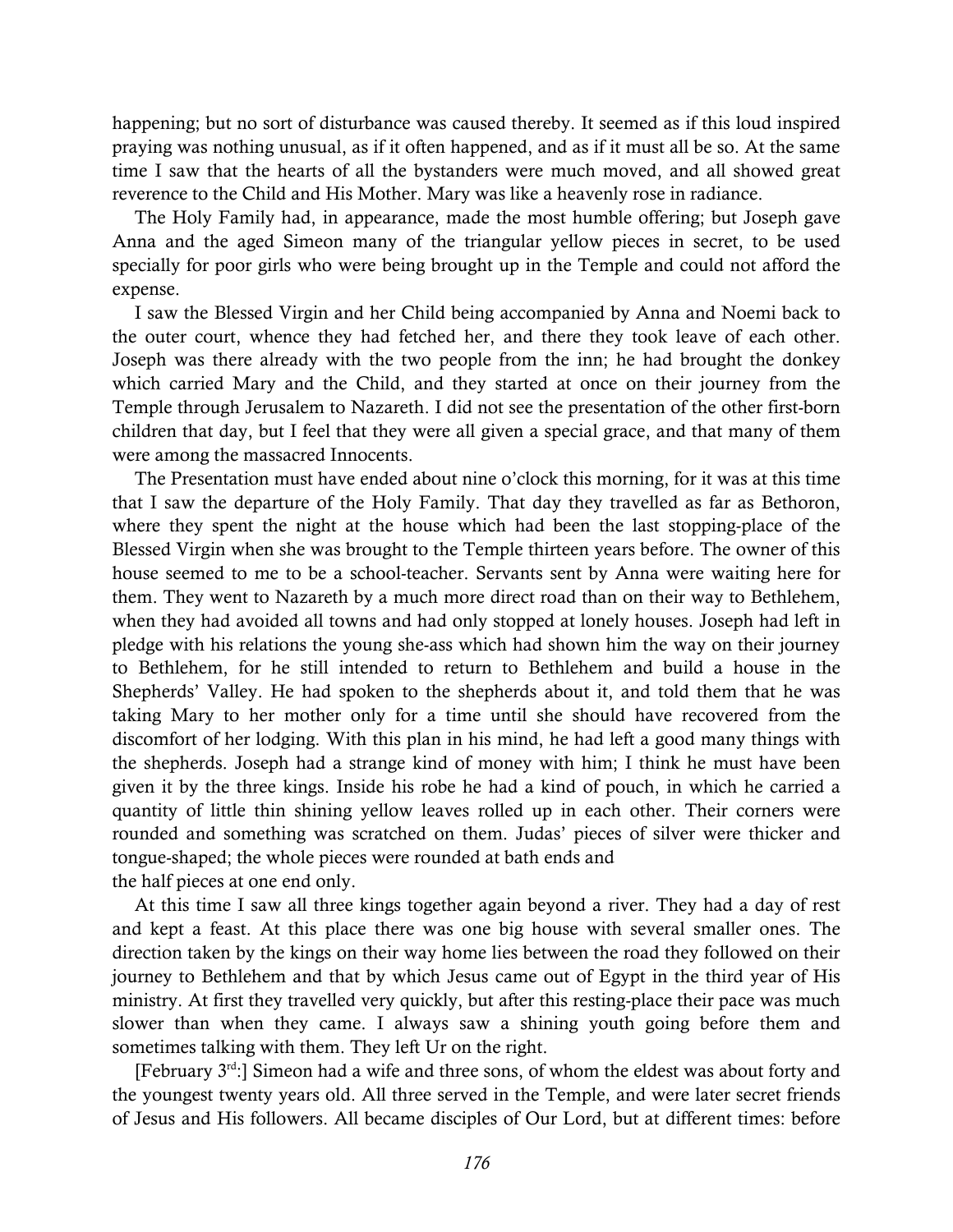His death or after His ascension. At the Last Supper one of them prepared the Paschal Lamb for Jesus and the Apostles; but these were perhaps grandsons, not sons, of Simeon; I am not sure. Simeon's sons did much to help the friends of Our Lord at the time of the first persecutions after the Ascension. Simeon was related to Seraphia, who was later given the name Veronica, and also, through her father, to Zacharias. I saw that Simeon fell ill yesterday immediately on returning home after his prophecy at the Presentation of Jesus, but he spoke very joyfully with his wife and sons. Tonight I saw that today was to be the day of his death. Of the many things I saw I can only remember this much. Simeon, from the couch where he lay, spoke earnestly to his wife and children, telling them of the salvation that was come to Israel and of everything that the angel had announced to him. His joy was touching to behold. Then I saw him die peacefully and heard the quiet lamentation of his family. Many other old priests and Jews were praying round his bed. Then I saw them carry his body into another room. They placed it on a board pierced with holes, and washed it with sponges, holding a cloth over it so that its nakedness could not be seen. The water ran through the board into a copper basin placed beneath it. Then they covered the body with big green leaves, surrounded it with bunches of sweet herbs, and wrapped it in a great cloth in which it was tied up with long bandages like a child in swaddling bands. The body lay so straight and rigid that I thought the bands must have been tied right round the board.

In the evening Simeon was buried. His body was carried to the grave by six men bearing torches. It lay on a board more or less the shape of a body, but surrounded by an edge higher in the middle of its four sides and lower at the corners. The wrapped-up corpse lay on this board without any other covering. The bearers and those who followed them walked quicker than is usual at our burials. The grave was on a hill not very far from the Temple. The door of the sepulchre was set slanting against a little hill; it was walled inside with a strange kind of masonry, like that which I saw St. Benedict working at in his first monastery.<sup>166</sup> The walls, like those in the Blessed Virgin's cell in the Temple, were decorated with stars and other patterns in coloured stones. The little cave in the middle of which they laid the corpse was just large enough to allow them to pass round the body. There were some other funeral customs such as laying various things beside the dead man—coins, little stones, and I think also food, but I am not sure.

In the evening I saw the Holy Family arrive at Anna's house, which is about half an hour's distance from Nazareth in the direction of the valley of Zabulon. There was a little family festival like the one when Mary left home for the Temple. A lamp was burning above

<sup>&</sup>lt;sup>166</sup> In a vision of the life of St. Benedict which Catherine Emmerich had on Feb.  $10^{th}$ , 1820, she saw amongst other things that as a boy he was shown by his teacher how to use coloured stones to make all kinds of ornaments and arabesques in the sand of the garden in the manner of the old pavements. Later she saw him, when a hermit, decorating the roof of his cell or cave with a reproduction in rough mosaic of a vision of the Last Judgment. Still later she saw St. Benedict's followers imitating and extending this form of decoration. After contemplating in its smallest details the whole history and development of his Order from its foundation, she said: 'Because in the Benedictines the inner spirit became less active and alive than its outer shell, I saw their churches and monasteries becoming too much ornamented and decorated. I thought to myself, that comes from the picture Benedict made in his cell; it has shot up like a weed, and when once this superstructure collapses, it will bring descendant of hers.' (CB)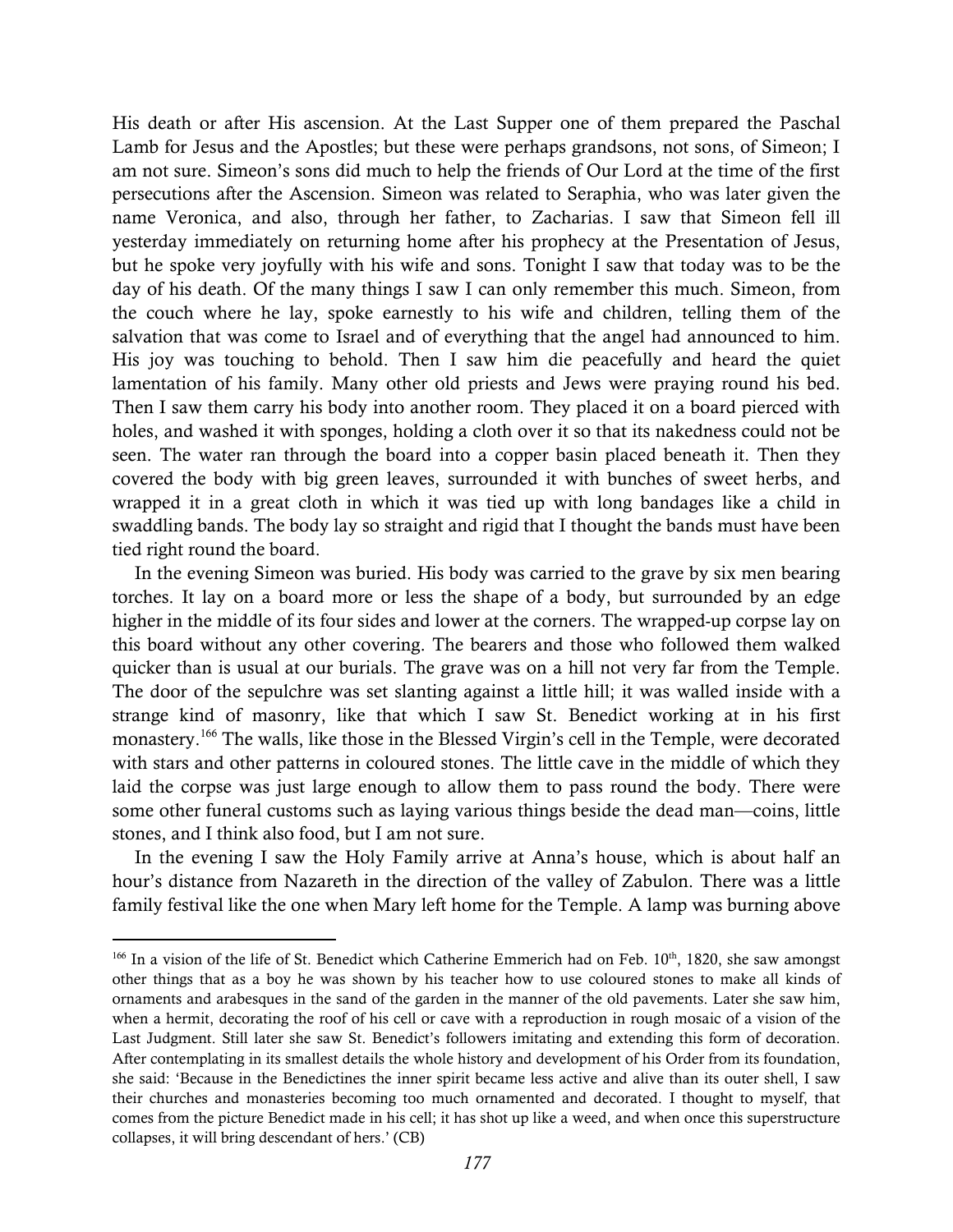the table. Joachim was dead, and I saw Anna's second husband as master of the house. Anna's eldest daughter, Maria Heli, was there on a visit. The donkey was unloaded, for Mary meant to stay here for some time. All were full of joy over the Infant Jesus, but it was a tranquil inner joy; I never saw any of these people giving way to very violent emotions. Some aged priests were there, and all present partook of a light meal. The women ate separately from the men, as is always the custom at meals.

I saw the Holy Family still in Anna's house a few days later. There are several women there, Maria Heli, Anna's eldest daughter, with her child Mary Cleophas, a woman from Elisabeth's home, and the maidservant who was with Mary in Bethlehem. This maidservant did not wish to marry again after the death of her husband, who had not been a good man, and came to Elisabeth at Jutta, where the Blessed Virgin made her acquaintance when she visited Elisabeth before John's birth. From here this widow came to Anna. Today I saw Joseph in Anna's house packing many things on donkeys and going in front of the donkeys (of which there were two or three) towards Nazareth, accompanied by the maid.

I cannot remember the details of all that I saw today in Anna's house, but I must have had a very vivid impression of it all, for while I was there I was in an intense activity of prayer, which is now hardly comprehensible to me. Before I came to Anna's house I had been in spirit with a young married couple who supported their old mother; they are both mortally ill, and if they do not recover, the mother will perish. I know this poor family, but have had no news of them for a long time. In desperate cases like this I always invoke St. Anne, and when I was in her house today in my vision, I saw, in spite of the season of the year, and though the leaves had all fallen, many pears, plums, and other fruit hanging on the trees in her garden. When I went away I was allowed to pick these, and I took the pears to the young couple who were ill and so cured them. After that I was made to give some to many other poor people, known and unknown to me, who were restored to health by them. No doubt these fruits signified graces obtained through the intercession of St. Anne. I fear that these fruits mean much pain and suffering for me, which always comes after visions in which I pick fruit in the gardens of the saints; this has always to be paid for. Perhaps these souls are under the protection of St. Anne, and are thus entitled to fruit from the garden; or perhaps it happened because, as I have always recognized, she is a patroness in desperate cases.

[When asked what sort of weather she saw in Palestine at this time of the year, she answered:] I always forget to mention that, because it seems to me all so natural that I always think everyone knows about it. I often see rain and mist, and sometimes a little snow, but this melts at once. I often see leafless trees with fruit still hanging on them. I see several crops in the year, and I see them beginning to harvest in our spring. Now that it is winter I see people going along the roads wrapped up, with their cloaks over their heads.

[February 6<sup>th</sup>:] This afternoon I saw the Blessed Virgin going from Anna's house to Joseph's house in Nazareth. She was accompanied by her mother, who carried the Infant Jesus. It is a very pleasant walk of half an hour among hills and gardens. Anna sends provisions from her own house to Joseph and Mary in Nazareth. How beautifull is the life of the Holy Family! Mary is at once the mother and the humblest handmaid of the Holy Child and at the same time she is Joseph's servant. Joseph is her faithful friend and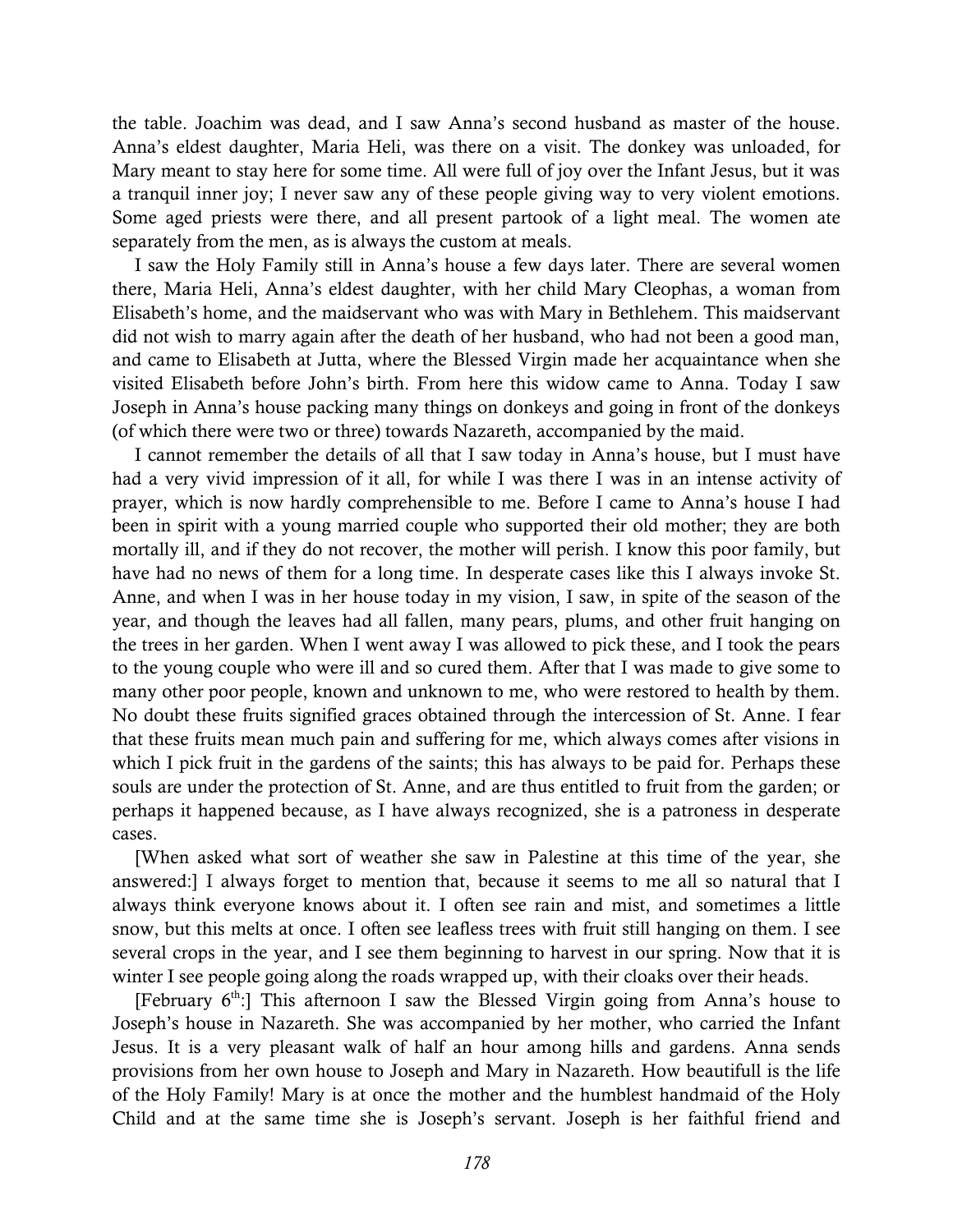humblest servant. When the Blessed Virgin rocks the Infant Jesus to and fro in her arms, how marvellous to see the all-merciful God, who made the world, allowing Himself out of His great love to be treated like a helpless little child! How dreadful in comparison the coldness and self-will of deceitful and hard-hearted men!

## CANDLEMAS

The Feast of Candlemas was represented to me in a great picture, but one very difficult to describe, although I recollect much of what I saw.

I saw a feast being celebrated in the Church, transparent and floating above the earth, as I always am shown the Catholic Church when I am to contemplate it, not as some particular local church, but as the Universal Church itself. I saw this Church filled with choirs of angels surrounding the Most Holy Trinity. Since, however, I saw the Second Person of that Most Holy Trinity being presented and redeemed in the Temple, incarnate in the form of the Infant Jesus and yet present in the Most Holy Trinity, it seemed to me, as it did a short time ago, that the Child Jesus was sitting near me and comforting me at the same time that I saw a vision of the Holy Trinity. I saw the appearance of the Word become Flesh, the Infant Jesus, at my side, connected with the vision of the Trinity as it were by a path of light. I could not say, 'He is not there, since He is with me', nor could I say, 'He is not with me, since He is there'; and yet in the instant when I had a vivid sensation of the Child Jesus being near me, the representation of the Most Holy Trinity was shown to me, but in a different form from that in which I see it when it is a picture of the Godhead alone.

I saw an altar appear in the centre of the Church—not an altar like those in our churches today, but just an altar. On this altar stood a little tree of the same kind as the Tree of Knowledge in the Garden of Eden, with broad hanging leaves. Then I saw the Blessed Virgin rise before the altar with the Infant Jesus in her arms as if she had come up out of the earth; and I saw the tree on the altar bow before her and then wither away. And I saw a great angel in priest's vestments, with only a ring round his head, approach Mary. She gave him the Child, whom he placed on the altar, and in the same moment I saw the Child thus offered up pass into the picture of the Holy Trinity, which I now saw once more in its usual form. I saw, too, that the angel gave the Mother of God a little bright globe surmounted by the figure of a child in swaddling-bands, and that Mary floated with this gift towards the altar. I saw crowds of poor people coming to her from all sides bearing lights: she handed all these lights to the Child on the globe, into whom they passed. And I saw a light and a radiance being thrown by these lights on Mary and the Child, illuminating everything. Mary had a flowing mantle which spread over the whole earth. The picture was then transformed into a festal ceremony.

I think that the withering of the Tree of Knowledge at Mary's appearance, and the passing of the Child on the altar into the Holy Trinity signified the reunion of mankind with God. That is why I saw all the scattered individual lights handed to the Mother of God and given by her to the Child Jesus: for He was the light enlightening all mankind, in whom alone all the scattered lights became one light to enlighten the whole world, symbolized by the globe, the orb of a king. The lights presented to Our Lady signified the Blessing of the Candles at today's feast.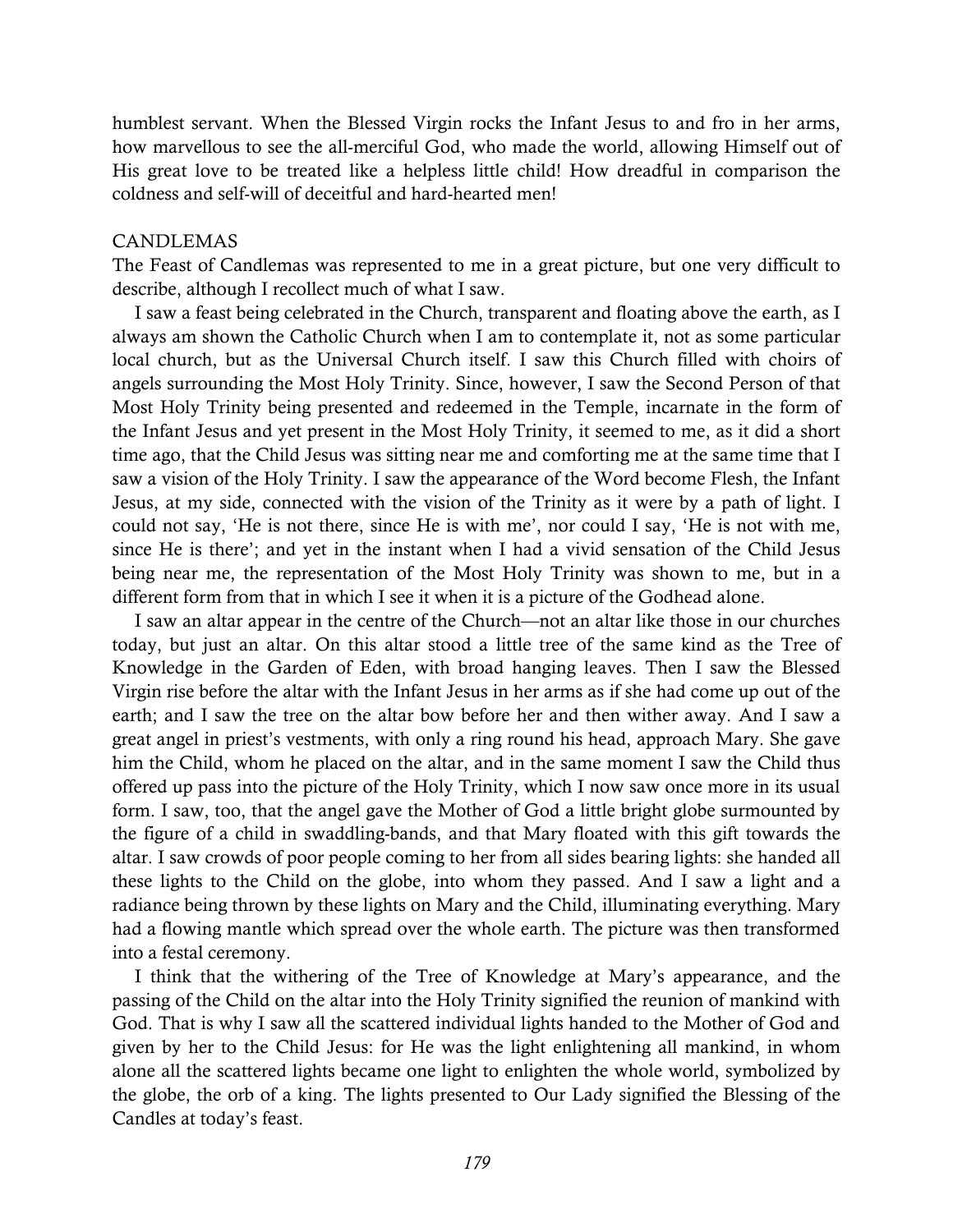## XIII THE FLIGHT INTO EGYPT AND ST. JOHN THE BAPTIST IN THE DESERT<sup>167</sup>

[On Saturday, February 10<sup>th</sup>, 1821, Catherine Emmerich, who was ill at the time, was worried by material cares about where she was to live. She fell asleep full of these cares, but soon woke up quite happy. She said that a good friend of hers who had lately died (a pious old priest) had just been with her and had comforted her. 'How wise that wise man now is, and how well he can now speak! He said to me: "Do not be anxious about a dwelling for yourself; take care only that you are swept and garnished within to receive Our Lord when He comes to you. When Joseph came to Bethlehem, he sought a lodging for Jesus, not for himself, and swept the Cave of the Nativity till it was beautifully clean." She told of several other profound utterances of this friend, all characteristic of one who knew her temperament so well. She added that he said to her: 'When St. Joseph was told by the angel to flee into Egypt with Jesus and Mary, he did not worry about a dwelling-place, but set off at once as he was told.' As she had seen something of the flight into Egypt the year before at this time, the writer thought that this was happening again, so asked her: 'Was it today that Joseph started for Egypt?' to which she answered very clearly and decisively: 'No, the day he started on the flight was what is now February  $29<sup>th</sup>$ .' Unfortunately there was no opportunity of obtaining precise information from her

about this, as she was very ill during these communications. Once she said: 'The Child may well be more than a year old, I saw Him playing about by a balsam-bush at one of the halting-places on the journey, and sometimes His parents led Him by the hand for a little way.' Another time it seemed to her that Jesus was nine months old. It must be left to the reader to conjecture the age of Jesus from the various circumstances of Catherine Emmerich's account, and in particular from a comparison with the age of the little John the Baptist, which seems to confirm the theory of Our Lord being nine months old.]

[Sunday, February 25<sup>th</sup>:] I saw the Blessed Virgin doing knitting or crochet work. She had a roll of wool fastened at her right hip and she held in her hands two needles (of bone, I think) with little hooks. One must be half a yard long, the other is shorter. The needle is prolonged beyond the hook, and it is round this prolongation that the thread is looped to make the stitch in working. The part already knitted hangs down between the two needles. She did this work standing or sitting beside the Infant Jesus lying in a basket. I saw St. Joseph plaiting long strips of yellow, brown, and green bark to make panels for screens or for walls and ceilings. He had a store of these panels lying on top of each other in a shed near the house. He wove various patterns into them—stars, hearts, and other things. I felt sorry for him; he had no idea that he would soon have to flee into Egypt. Our Lady's mother comes regularly every day to visit her; it is nearly an hour's walk from her house.

I had a view of Jerusalem, and saw Herod having numbers of men summoned, as when soldiers are called up with us. These were led into a large courtyard and given clothes and weapons. They wore something like a half-moon on one arm. They carried spears and short broad swords like chopping knives. They wore helmets, and many of them had wrappings

<sup>&</sup>lt;sup>167</sup> Matt. 2.13-18. (SB)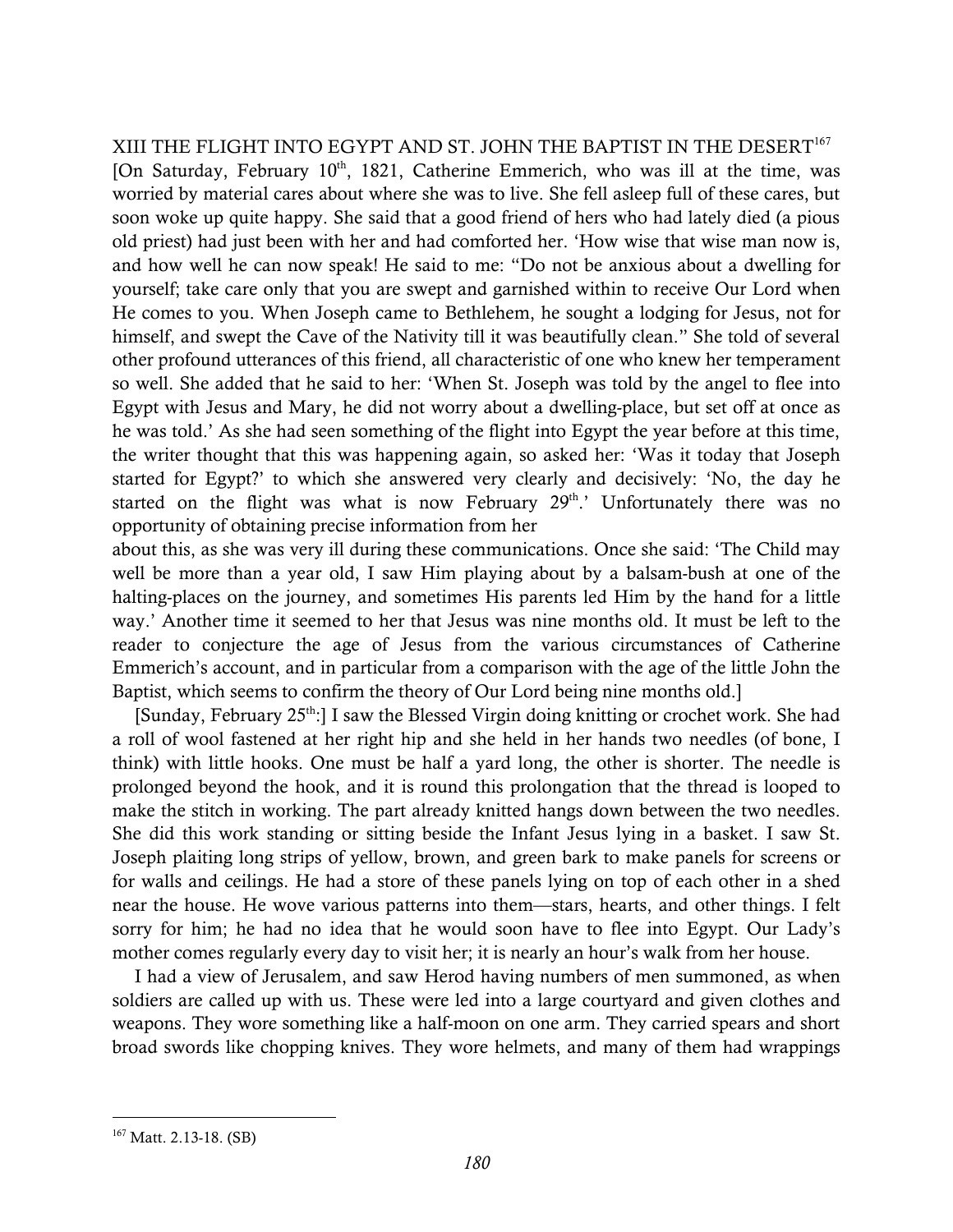tied round their legs. All this must have been connected with the Massacre of the Innocents. Herod was in a very uneasy frame of mind.

[February  $26<sup>th</sup>$ :] I still see Herod exceedingly uneasy, just as he was when the three kings asked him about the new-born King of the Jews. I saw him taking counsel with several old scribes, who read from very long parchment scrolls, fastened on rods, which they had brought with them. I saw, too, that the soldiers who had been given new clothes two days ago were sent to Bethlehem and to various places round Jerusalem. I think they were sent to occupy the places whence the children were to be brought by their unsuspecting mothers to Jerusalem. The soldiers were intended to prevent any insurrection when the reports of the massacre reached the children's homes.

[February  $27<sup>th</sup>$ :] Today I saw Herod's soldiers who had started yesterday from Jerusalem arriving at three places. They came to Hebron, Bethlehem, and another place, lying between those two in the direction of the Dead Sea. I have forgotten its name. The inhabitants had no idea why these soldiers had been sent to them and were somewhat disturbed. Herod was crafty, he kept his own counsel and sought in secret for Jesus. The soldiers stayed in these towns for some time; then, when Herod completely failed to find the child born in Bethlehem, he massacred all the children under two years of age.

[This evening at dusk Catherine Emmerich fell asleep and after a few minutes said, without any apparent reason: 'God be thanked a thousand times that I came at the right moment! What a blessing that I was there! The poor child is saved; I prayed that she should bless and kiss it, and after that she could no longer have thrown it into the pond.' The writer, on hearing this sudden exclamation, asked, 'Whom do you mean?' She continued: 'It is an unfortunate girl who has been seduced. She was going to drown her new-born child not far from here. During the last few days I have besought God so earnestly that no poor innocent child should die without being baptized and blessed. I prayed thus because the time of the martyrdom of the Holy Innocents is drawing near. I adjured God by the blood of His first blood-witnesses. One must profit by the times and seasons, and every year, when the rose-buds open in the garden of the Church Triumphant, one must pluck them on earth. God has heard my prayer and enabled me to help the mother and her child. Perhaps one day I shall see that child.' This is what 3he said immediately after her vision, or rather after the action she took in spirit. Next morning she said: 'My guide took me quickly to M. Near there I saw a girl who had been seduced who had just given birth to her child behind a bush. She carried it in her apron towards a deep pond on which green scum was floating, meaning to throw the child into the water. I saw a tall dark figure beside her from which a dreadful kind of light was thrown; I think it was the evil one. I went close up to her, praying with my whole heart, and saw the dark figure withdraw. Then she took the child and kissed and blessed it, after which she could no longer bring herself to drown it. She sat down again, weeping most terribly and not knowing where to turn. I comforted her and gave her the idea of going to her confessor and begging him to help her. She did not see me, but her guardian angel gave her this advice. Her parents were, I think, far away. She seemed to belong to a middle-class family.]

[February 28<sup>th</sup>:] This evening I saw Anna and her eldest her house to Nazareth with the maidservant who was related to her—the one she had left with the Blessed Virgin in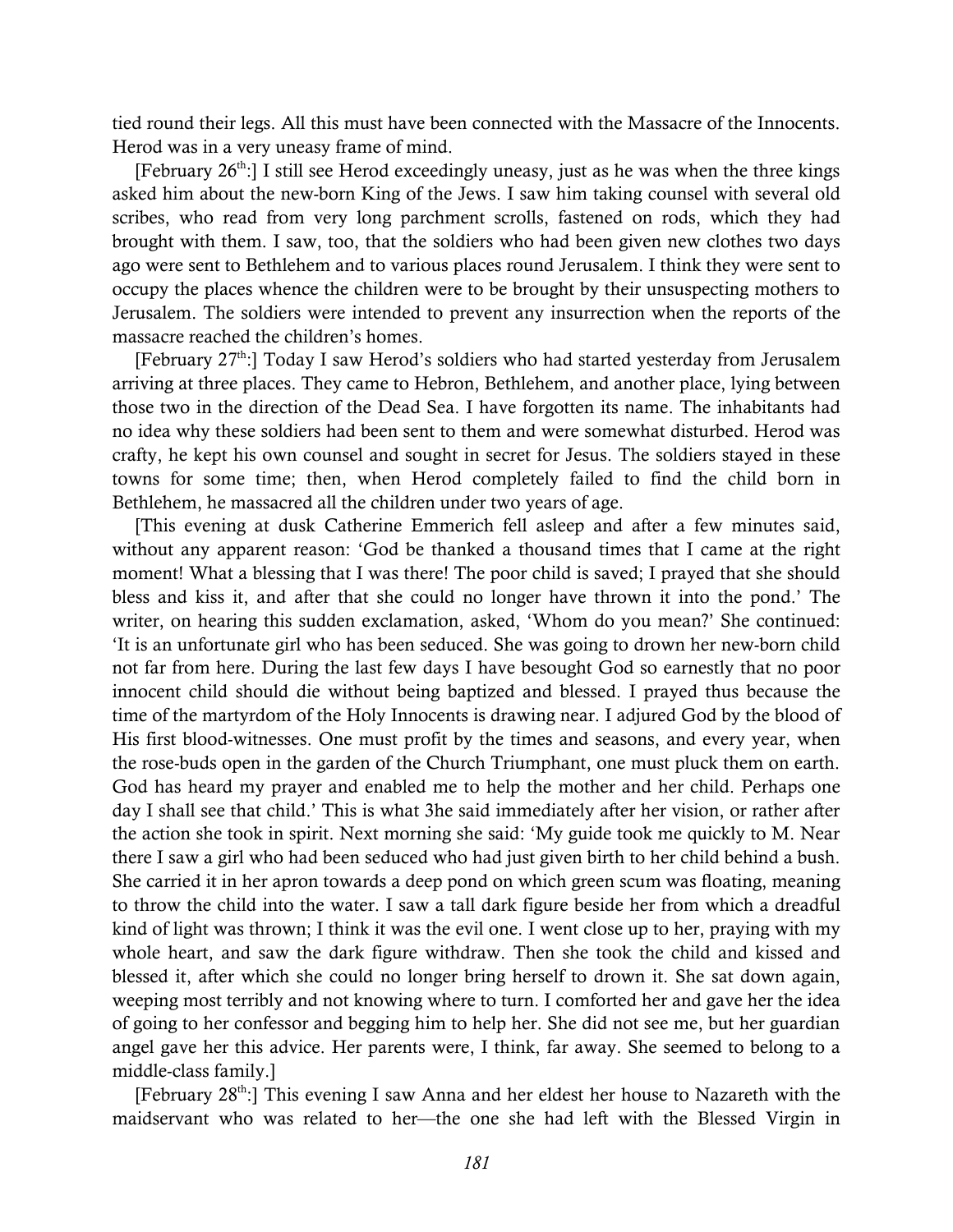Bethlehem after Christ's birth. The maid had a bundle hanging at her side, and carried a basket on her head and another in her hand. They were round baskets, and you could see through one of them. There were birds in them. They were taking provisions to Mary, who did no house-keeping and was provided for by Anna.

[February 28:] This evening I saw Anna and her eldest daughter with the Blessed Virgin. Maria Heli had with her a sturdy little boy four or five years old, her grandson, the eldest son of her daughter Mary Cleophas. Joseph had gone to Anna's house. I watched the women sitting there, talking confidentially to each other, playing with the Infant Jesus and pressing Him to their breasts or giving Him to the little boy to hold in his arms. Women are always the same, I thought; it was all just as it is with us today.

Maria Heli lived in a little village some three hours to the east of Nazareth. Her house was almost as good as her mother's: it had a walled courtyard with a fountain and pump. You trod on something beneath it, and water poured out at the top into a stone basin. Her husband was called Cleophas, and her daughter Mary Cleophas, who was married to Alphaeus, lived at the other end of the village.

In the evening I saw the women praying. They stood before a little table covered with a red-and-white cloth and standing against the wall. A scroll lay on this table, which the Blessed Virgin unrolled and hung up on the wall. A figure was embroidered on it in pale colours; it looked like a dead man in a long white cloak, wrapped up like a child in swaddling-bands. The head was wrapped in the cloak, which was wider round the arms. The figure held something in its arms. I had already seen this figure at the ceremony in Anna's house, when Mary was taken to the Temple. It reminded me then of Melchisedech, for he seemed to have a chalice in his arms; but another time I thought it represented Moses. A lamp was burning during the prayer. Mary, with her sister beside her, stood in front of Anna. They crossed their hands on their breasts, folded them, and then extended them. Mary read from a scroll lying before her, unrolling it as she read. They prayed in a particular tone and rhythm which reminded me of the chanting in the convent choir.

[The night of Thursday, March 1<sup>st</sup>, to the morning of Friday, March  $2<sup>nd</sup>$ :] They are gone, I saw them start forth. Joseph came back early in the morning of yesterday, Thursday, from Anna's house. Anna and her eldest daughter were still here in Nazareth. They had all only just gone to bed when the angel came to warn Joseph.<sup>168</sup> Mary and the Infant Jesus had their bedroom to the right of the hearth; Anna's was to the left, and her eldest daughter's room was between hers and Joseph's. These rooms were compartments divided off and sometimes roofed by wicker screens. Mary's room had yet another curtain or screen dividing it off. The Infant Jesus lay on a rug at her feet, and she could pick Him up without getting out of bed.

<sup>&</sup>lt;sup>168</sup> Since Matthew alone gives the account of the Magi and of the Flight into Egypt, and Luke alone that of the Presentation, it is not easy to decide the exact order of events. According to AC the Magi came to Bethlehem before the Presentation, and the angel's warning came to Joseph at Nazareth some time after it, if Jesus was by then nine months old. In this case the words of Matt. 2.13, 'And after they [the Magi] were departed, behold an angel…', refer to the passage of over seven months and a removal to Nazareth. This interval between the visit of the Magi and the Flight into Egypt certainly offers an explanation of a chronological problem. (SB)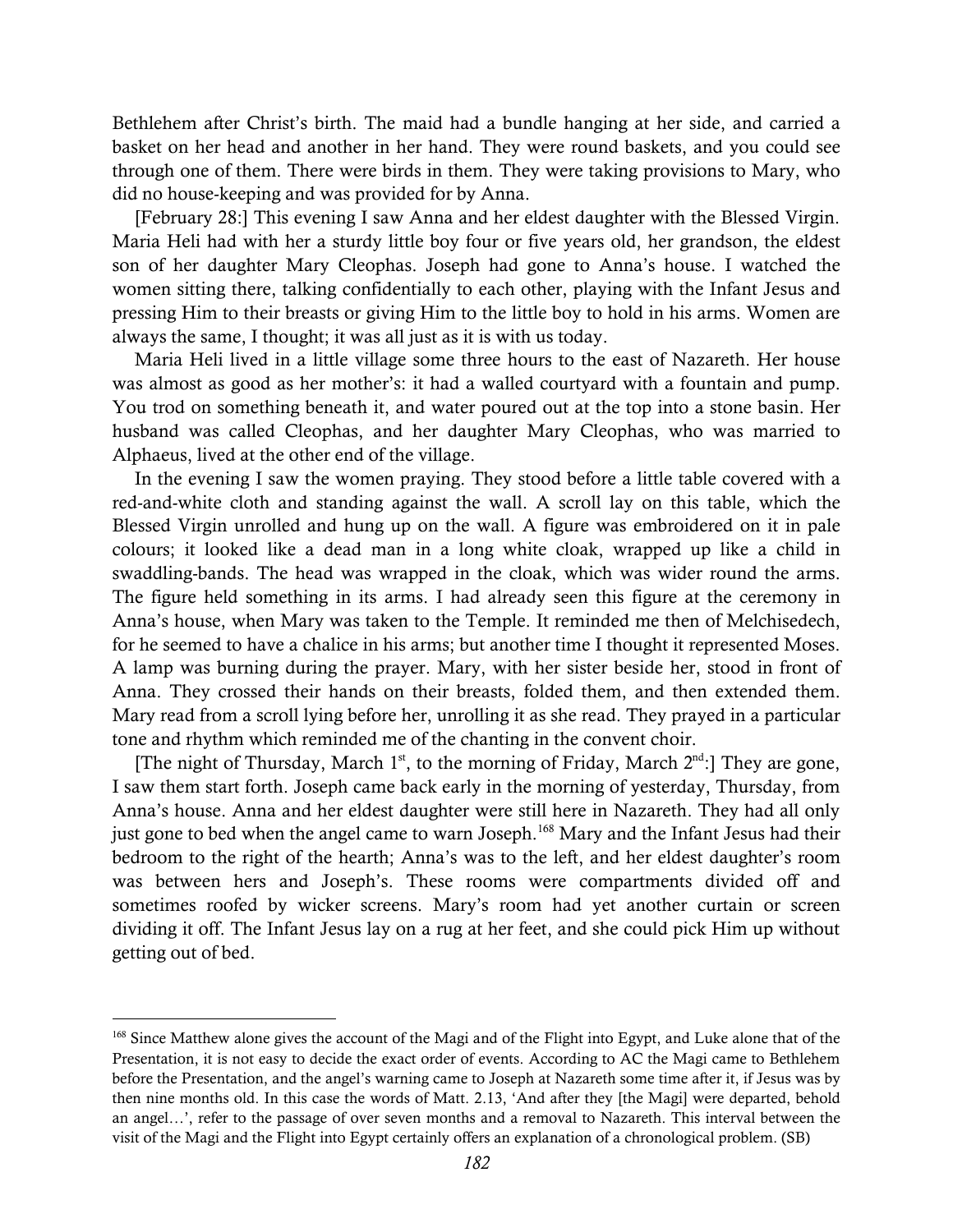I saw Joseph in his room lying on his side asleep with his head on his arm. I saw a shining youth come up to his bed and speak with him. Joseph sat up, but was heavy with sleep and lay down again. The youth took his hand and pulled him up, when Joseph came to his senses and got up, on which the youth disappeared. Joseph then went to the lamp burning in front of the fireplace in the centre of the house and lit his own lamp at it. He knocked at the Blessed Virgin's room and asked whether he might come in. I saw him go in and speak with Mary, who did not open the screen before her bed; then I saw him go to his donkey in the stable, and afterwards into a room where all kinds of things were kept. He prepared everything for their departure. As soon as Joseph had left the Blessed Virgin's room, she got up and dressed for the journey, before going to her mother and telling her of God's commands. Anna got up, as did Maria Heli and her little boy, but they let the Infant Jesus go on sleeping. For these good people God's Will came first of all; sad at heart though they were, they hastened to make all preparations for the journey before allowing themselves to give way to the sorrow of parting. Anna and Maria Heli helped to get everything ready for the journey. Mary did not take nearly so much with her as she had brought from Bethlehem. They packed up nothing but a moderate-sized bundle and a few blankets, which were taken out to Joseph to be loaded on the donkey. Everything was done quietly and very quickly, as was proper for a journey undertaken secretly after a warning at dead of night. When Mary fetched her Child, she was in such haste that I did not even see her wrap Him in fresh swaddling-clothes. Then came the farewells, and I cannot describe how moving it was to see the distress of Anna and her eldest daughter. They embraced the Infant Jesus with tears, and the little boy, too, was allowed to take Him in his arms. Anna embraced the Blessed Virgin again and again, weeping as bitterly as if she were never to see her more. Maria Heli flung herself on to the ground in tears.

It was not yet midnight when they left the house. Anna and Maria Heli accompanied the Blessed Virgin on foot for a short part of the way from Nazareth, Joseph following with the donkey. The way led towards Anna's house, but rather more to the left. Mary carried the Infant Jesus, wrapped in swaddling-clothes, before her in a sort of sling, which went round her shoulders and was fastened behind her neck. She wore a long cloak which wrapped both herself and the Child, and a big square veil, fastened round the back of her head and hanging in long folds beside her face. They had not gone far when Joseph came up with the donkey, which was carrying a skin of water and a basket with several compartments containing little loaves of bread, small jugs, and live birds. The baggage and blankets were packed round the side-saddle, which had a foot-rest hanging from it. They embraced again with tears, and Anna blessed the Blessed Virgin, who then seated herself on the donkey, led by Joseph, and they started off. (Whilst Catherine Emmerich was describing the grief of Anna and Maria Heli, she wept copiously herself, saying that in the night, too, when she saw this vision, she could not help shedding many tears.]

[March 2<sup>nd</sup>:] Early in the morning I saw Maria Heli with her little boy going to Anna's house and sending the master of the house and a manservant to Nazareth, after which she went to her own house. I saw Anna putting everything in order in Joseph's house and packing away many things. In the morning there came two men from Anna's house; one of them was dressed in nothing but a sheepskin, and had on his feet thick sandals strapped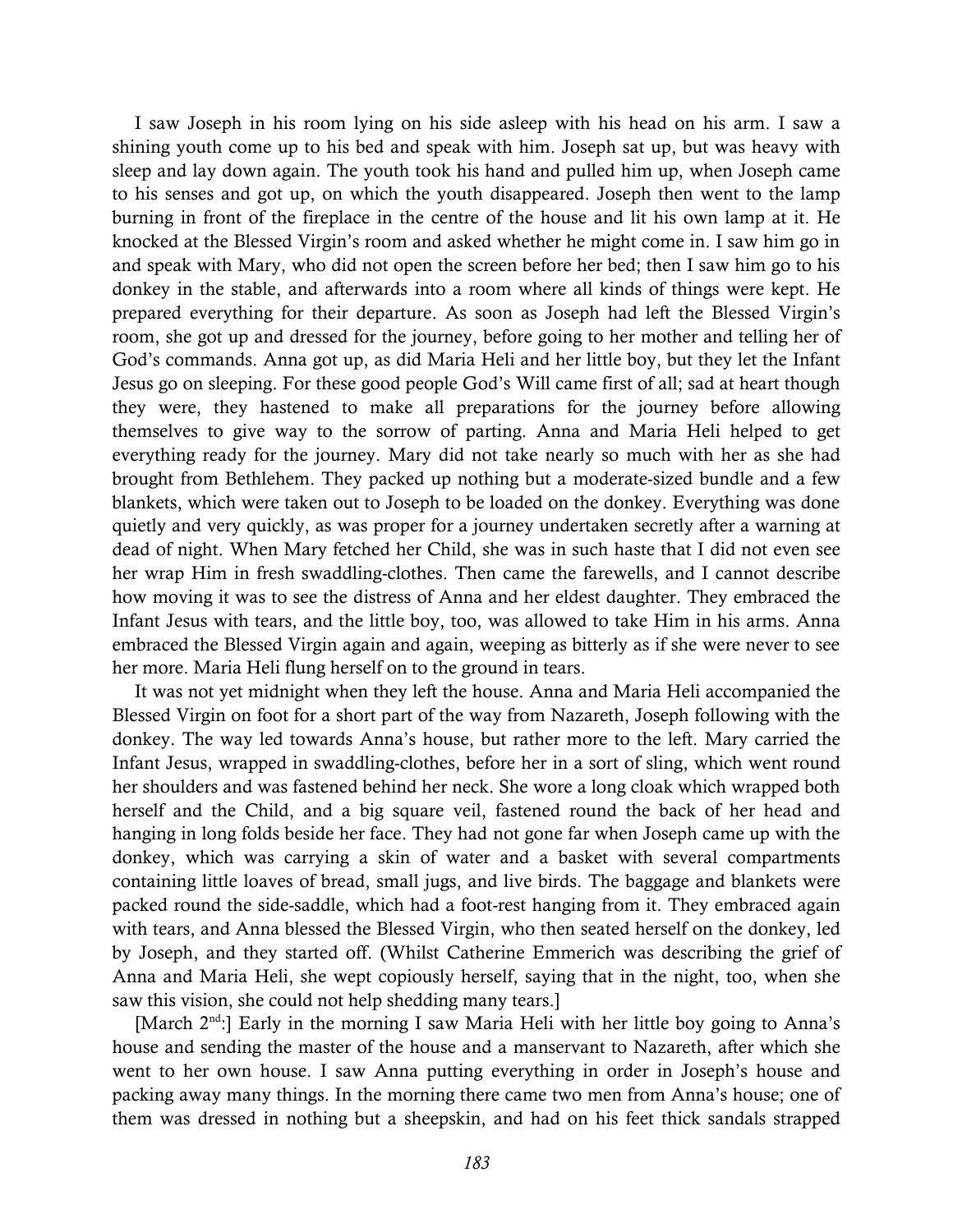round his legs. The other had a long robe on; he seemed to me to be Anna's present husband. They helped to arrange everything in Joseph's house, and to pack up what was movable and take it to Anna's house.<sup>169</sup>

During the night of the Holy Family's flight from Nazareth, I saw them passing through various places and resting in a shed before dawn. Towards the evening, when they could go no farther, I saw them stopping at a village called Nazara in the house of people who lived apart and were rather despised. They were not proper Jews, and their religion had something heathen about it. They worshipped in the Temple on Mount Garizim, near Samaria, approached by a difficult mountain path several miles long.<sup>170</sup> They were oppressed by many hard duties, and were obliged to work like slaves at forced labour in the Temple at Jerusalem and other public buildings. These people gave a warm welcome to the Holy Family, who remained there the whole of the following day. On their return from Egypt the Holy Family once more visited these good people, and again when Jesus went to the Temple in His twelfth year and returned thence to Nazareth.<sup>171</sup>

This whole family later received baptism from John and became followers of Our Lord. This place is not far from a strange town, high up, the name of which I can no longer remember. I have seen and heard the names of so many towns in this district, among them Legio and Massaloth, between which, I think, Nazara lies. I believe that the town whose situation I thought so strange is called Legio, but it has another name as well.<sup>172</sup>

[Sunday, March 4<sup>th</sup>:] Yesterday, Saturday evening, at the close of the Sabbath, the Holy Family travelled on from Nazara through the night, and during the whole of Sunday and the following night I saw them in hiding by that big old terebinth tree where they had stopped in Advent on their journey to Bethlehem, when the Blessed Virgin was so cold. It was Abraham's terebinth tree, near the grove of Moreh, not far from Sichem, Thenat, Silo and Arumah. The news of Herod's pursuit had spread here, and the region was unsafe for them. It was near this tree that Jacob buried Laban's idols. Josue assembled the people near this tree and erected the tabernacle containing the Ark of the Covenant, and it was here that he made them renounce their idols. Abimelech, the son of Gedeon, was hailed here as king by the people of Sichem.<sup>173</sup>

[March 5<sup>th</sup>:] This morning I saw the Holy Family resting in a fertile part of the country and refreshing themselves beside a little stream where there was a balsam bush. The Infant Jesus lay on the Blessed Virgin's knees with His little feet bare. Incisions had been made

<sup>&</sup>lt;sup>169</sup> According to this account Joseph evidently intended to give up the house at Nazareth, and presumably to carry out his plan of moving to Bethlehem. All this helps to explain why we get the impression from Matt. 2.22-23 that Joseph really wanted to settle in Judaea but came to Nazareth almost *faute de mieux*. (SB)

<sup>&</sup>lt;sup>170</sup> Clearly the despised Samaritans, cf., e.g., John 4.9, 20 (where their worship on Mount Garizim is mentioned). (SB)

<sup>&</sup>lt;sup>171</sup> Fifteen years after Catherine Emmerich's death, when the writer was putting together her account of the Flight into Egypt, he wondered why the Holy Family should have remained in Nazara a whole day. It was only then that he discovered that the Sabbath began on the evening of March 2<sup>nd</sup>, 1821, so that the Holy Family must have kept it in secret here, though Catherine Emmerich made no mention of this. (CB)

<sup>&</sup>lt;sup>172</sup> The identification of Nazara, Legio, and Massaloth is uncertain, but they are probably in the hill country south of the Vale of Esdraelon, and are so placed by Fahsel. (SB)

 $173$  The Biblical references to all these places are given supra. (SB)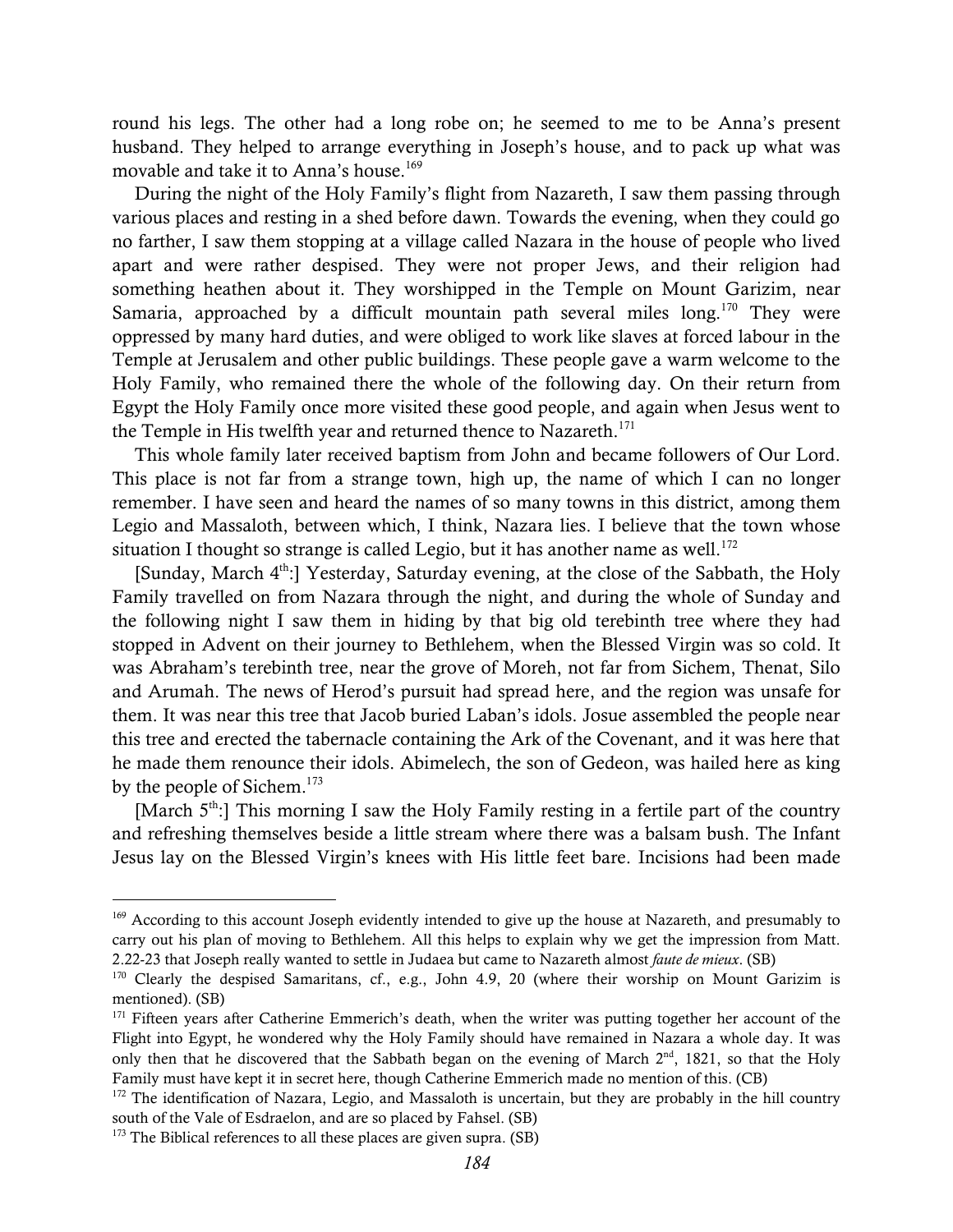here and there in the branches of the balsam shrub, which had red berries, and from these incisions a liquid dripped into little pots hanging on the branches. I was surprised that these were not stolen. Joseph filled the little jugs, which he had brought with him with the balsam juice. They ate little loaves of bread and berries which they picked from the bushes growing near. The donkey drank from the stream and grazed nearby. On their left I saw Jerusalem high up in the distance. It was a very lovely scene.

[March 6<sup>th</sup>:] Zacharias and Elisabeth had also received a message warning them of imminent danger. I think the Holy Family had sent them a trusty messenger. I saw Elisabeth taking the little John to a very hidden place in the wilderness, a few hours' distance from Hebron.<sup>174</sup> Zacharias accompanied them for only a part of the way, to a place where they crossed a small stream on a wooden beam. He then left them and went towards Nazareth by the way which Mary followed when she visited Elisabeth. I saw him on his journey to Nazareth, where he is probably going to obtain further details from Anna. Many of the friends of the Holy Family there are much distressed at their departure. Little John had nothing on but a lamb's skin; although scarcely eighteen months old, he was sure on his feet and could run and jump about. Even at that age he had a little white stick in his hand, which he treated as a plaything. One must not think of his wilderness as a great desert of waste sand, but rather as a desolate place with rocks, caves, and ravines, where bushes and wild fruits and berries grew. Elisabeth took the little John into a cave in which Mary Magdalene lived for some time after Jesus' death. I cannot remember how long Elisabeth remained here hidden with her young child, but it was probably only until the alarm about Herod's persecution had subsided. She then returned to Jutta, about two hours' distance away, for I saw her escaping again into the wilderness with John when Herod summoned the mothers with their little sons up to two years of age, which happened quite a year later.

[Catherine Emmerich, who had up to this point communicated pictures of the Flight day by day, was here interrupted by illness and other disturbances. On resuming her story a few days later she said:] I cannot distinguish the days so clearly now, but will describe the separate pictures of the Flight into Egypt as nearly as possible in the order in which I remember seeing them.

I saw the Holy Family, after they had crossed some of the ridges of the Mount of Olives, going in the direction of Hebron beyond Bethlehem. They went into a large cave, about a mile from the wood of Mambre, in a wild mountain gorge. On this mountain was a town with a name which sounded like Ephraim. I think that this was the sixth halting-place on their journey. I saw the Holy Family arriving here very exhausted and distressed. Mary was very sad and was weeping. Everything they needed was lacking, and in their flight they kept to by-ways and avoided towns and public inns. They spent the whole day here resting. Several special favours were granted to them here. An angel appeared to them and comforted them, and a spring of water gushed forth in the cave at the prayer of the Blessed Virgin, while a wild she-goat came to them and allowed herself to be milked. A prophet used often to pray in this cave, and I think Samuel came here several times. David kept his

<sup>174</sup> The story of Elisabeth's concealing the boy John the Baptist is found in *Protev*. 22, but with a typical addition in the fanciful detail of the mountain splitting to receive them into hiding. (SB)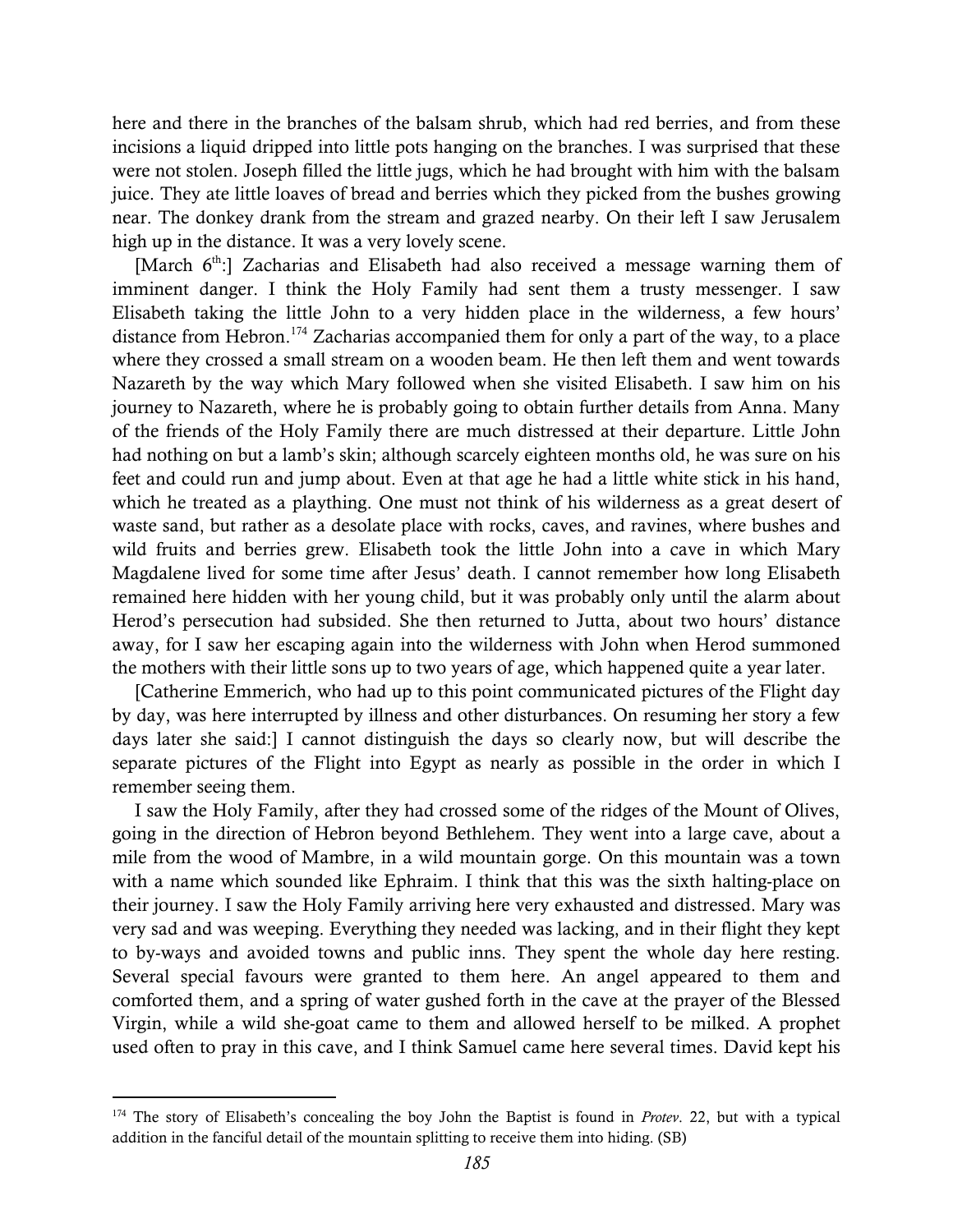father's sheep near here<sup>175</sup>; he used to pray here, and it was here that he received from an angel the order to undertake the fight against Goliath.<sup>176</sup>

From this cave they journeyed southwards for seven hours, with the Dead Sea always on their left hand. Two hours after leaving Hebron they entered the wilderness where little John the Baptist was in hiding.<sup>177</sup> Their way led them only a bowshot's distance from his cave. I saw the Holy Family wandering through a sandy desert, weary and careworn. The water-skin and the jugs of balsam were empty; the Blessed Virgin was greatly distressed, and both she and the Infant Jesus were thirsty. They went a little way aside from the path, where the ground sank and there were bushes and some withered turf. The Blessed Virgin dismounted, and sat for a little with the Child on her knees, praying in her distress. While the Blessed Virgin was thus praying for water like Agar in the wilderness, I was shown a wonderfully moving incident. The cave in which Elisabeth had hidden her little son was quite near here, on a wild rocky height, and I saw the little boy not far from the cave wandering about among the stones and bushes as if he were anxiously and eagerly waiting for something. I did not see Elisabeth in this vision. To see this little boy roaming and running about in the wilderness with such confidence made a great impression on me. Just as beneath his mother's heart he had leaped up at the approach of his Lord, so now he was moved by the nearness of his Redeemer, thirsty and weary. I saw the child wearing his lamb's-skin over his shoulders and girt round his waist, and carrying in his hand a little stick with a bit of bark waving on it. He felt that Jesus was passing near and that He was thirsty; he threw himself on his knees and cried to God with outstretched arms, then jumped up, ran, driven by the Spirit, to the high edge of the rocks and thrust with his staff into the ground, from which an abundant spring burst forth. John ran before the stream to the edge,

<sup>&</sup>lt;sup>175</sup> David kept his father's sheep near Bethlehem: I Kings (Sam.) 17.15. Bethlehem is about twelve miles from Mambre. (SB)

<sup>&</sup>lt;sup>176</sup> In her general description of the Flight into Egypt she forgot to mention this refuge of the Holy Family. The description given above is taken from her daily account of Our Lord's ministry, at the time when, after His baptism, He visited with some of His disciples all the places near Bethlehem where His Mother had been with Him. She saw Jesus, after His baptism by John, which she described on Friday, Sept. 28<sup>th</sup>, 1821, staying in this cave with His disciples from Oct.  $8<sup>th</sup>$  to Oct.  $9<sup>th</sup>$ , and she heard Him speak of the graces given in this place and of the hardships and difficulties of the Flight into Egypt. He blessed this cave and told them that one day a church would be built over it. On Oct. 18<sup>th</sup> she said: 'This refuge of the Holy Family was later called Mary's place of sojourn, and was visited by pilgrims who were, however, ignorant of its real history. Later only poor people lived there.' She gave a precise description of the place, and some time afterwards the writer found to his great astonishment an account by the Minorite friar Antonio Gonzalez of his journey to Jerusalem (Antwerp, 1679, Part I, p. 556), in which he stated that he had been in a 'village of Mary's', a short mile on the left of the road from Hebron to Bethlehem, where she had taken refuge on the Flight. It was, he said, on a hill, and a church with three vaults and three doors was still standing there, with a picture on its wall of Mary and her Child on the donkey, led by Joseph. Below the hill on which stood the village and church was a beautiful spring of water, known as Mary's fountain. All of this agrees with the place described by Catherine Emmerich. Arvieux says in the second volume of his Memoirs (Leipzig, 1783): 'Between Hebron and Bethlehem we came through the village of the Blessed Virgin, who is said to have rested here during her Flight.' (CB)

<sup>&</sup>lt;sup>177</sup> None of the many details of the life of the young John the Baptist in the desert are found in any available document. (SB)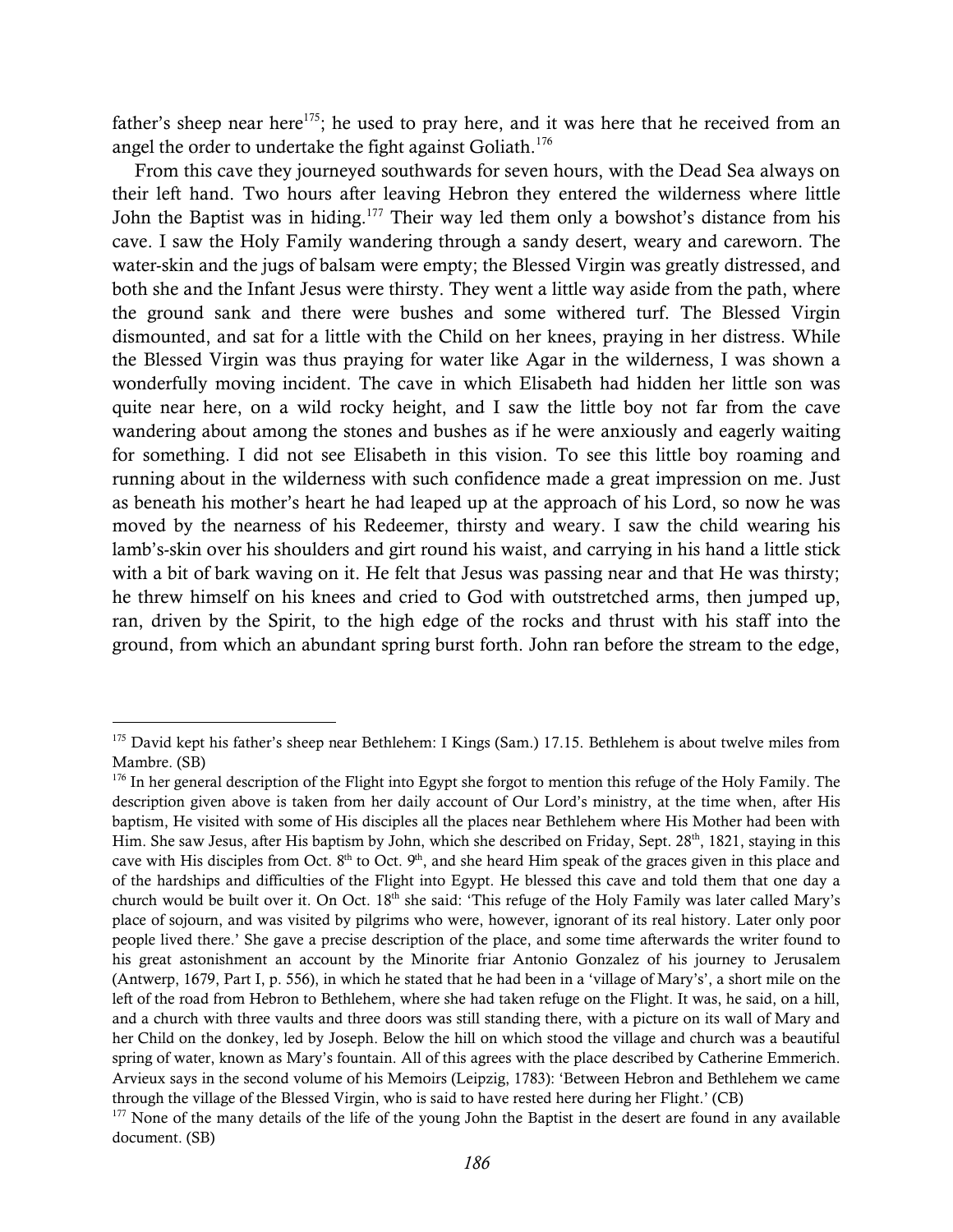where it rushed down over the rocks. He stood there and watched the Holy Family pass by in the distance.<sup>178</sup>

The Blessed Virgin lifted up the Infant Jesus high in her arms, saying to Him, 'Look! John in the wilderness!'; and I saw John joyfully leaping about beside the rushing water, and waving to them with the little flag of bark on his stick. Then he hurried back into the wilderness. After a little time the stream reached the travellers' path, and I saw them crossing it and stopping to refresh themselves at a pleasant place where there were some bushes and thin turf. The Blessed Virgin dismounted with the Child; they were all joyful. Mary sat down on the grass, and Joseph dug a hollow a little way off for the water to fill. When the water became quite clear, they all drank, and Mary washed the Child. They sprinkled their hands, feet, and faces with water. Joseph led the donkey to the water, of which it drank deeply, and he filled his water-skin. They were all happy and thankful; the withered grass, now saturated with water, grew straight again, and the sun came out and shone on them. They sat there refreshed and full of quiet happiness. They rested for two or three hours in this place.

The last place where the Holy Family sheltered in Herod's territory was not far from a town on the edge of the desert, a few hours' journey from the Dead Sea. Its name sounded like Anem or Anim. They stopped at a solitary house which was an inn for those travelling through the desert. There were several huts and sheds on a hill, and some wild fruit grew round them. The inhabitants seemed to me to be camel-drivers, for they kept a number of camels in enclosed meadows. They were rather wild people and had been given to robbery, but they received the Holy Family well and showed them hospitality. In the neighbouring town there were also many disorderly people who had settled there after fighting in the wars. Among the people in the inn was a man of twenty called Reuben.<sup>179</sup>

[March 8<sup>th</sup>:] I saw the Holy Family journeying in a bright starlit night through a sandy desert covered with low bushes. I felt as if I were travelling through it with them. It was dangerous because of the numbers of snakes which lay coiled up among the bushes in little hollows under the leaves. They crawled towards the path, hissing loudly and stretching out

<sup>&</sup>lt;sup>178</sup> Catherine Emmerich heard Our Lord Himself relate this touching incident in her visions of Our Lord's ministry. It was in January (Tuesday, the  $26<sup>th</sup>$  day of the month Thebet) of the third year of His ministry, in the house of John's parents at Jutta, in the presence of the Blessed Virgin, Peter, John and three trusty disciples of the Baptist. A carpet had been spread out before them, which had been worked by Mary and Elisabeth after the Visitation: it had been embroidered with many significant texts. Our Lord was speaking with comforting words of the Baptist's murder, which had taken place on the 20<sup>th</sup> of the month Thebet (Jan. 8<sup>th</sup>) at Herod's birthday feast at Machaerus. He spoke much about John on this occasion and said that He had only seen him twice in the flesh; that time on the Flight to Egypt and the second time at His baptism. (CB)

 $179$  The first mention by Catherine Emmerich of this inn was in her account of Christ's ministry. On Oct.  $8<sup>th</sup>$ after His baptism Our Lord came here alone from the Valley of the Shepherds. He converted Reuben and healed several sick people while His disciples waited for Him in the cave of refuge near Ephraim. He taught at the places where the Holy Family had rested and taken food, and explained to the inhabitants that the grace given to them now was the fruit of the hospitality shown by them to the Holy Family. On His journey between here and the cave near Ephraim He passed by Hebron. A place called Anim or Anem, nine miles south of Hebron in the district of Daroma, is mentioned by Jerome and also by Eusebius. (CB)

Anim is mentioned among the hill cities of Juda in Jos. 15.50, together with Jutta (Douay Jota) in 55 and Hebron in 54. (SB)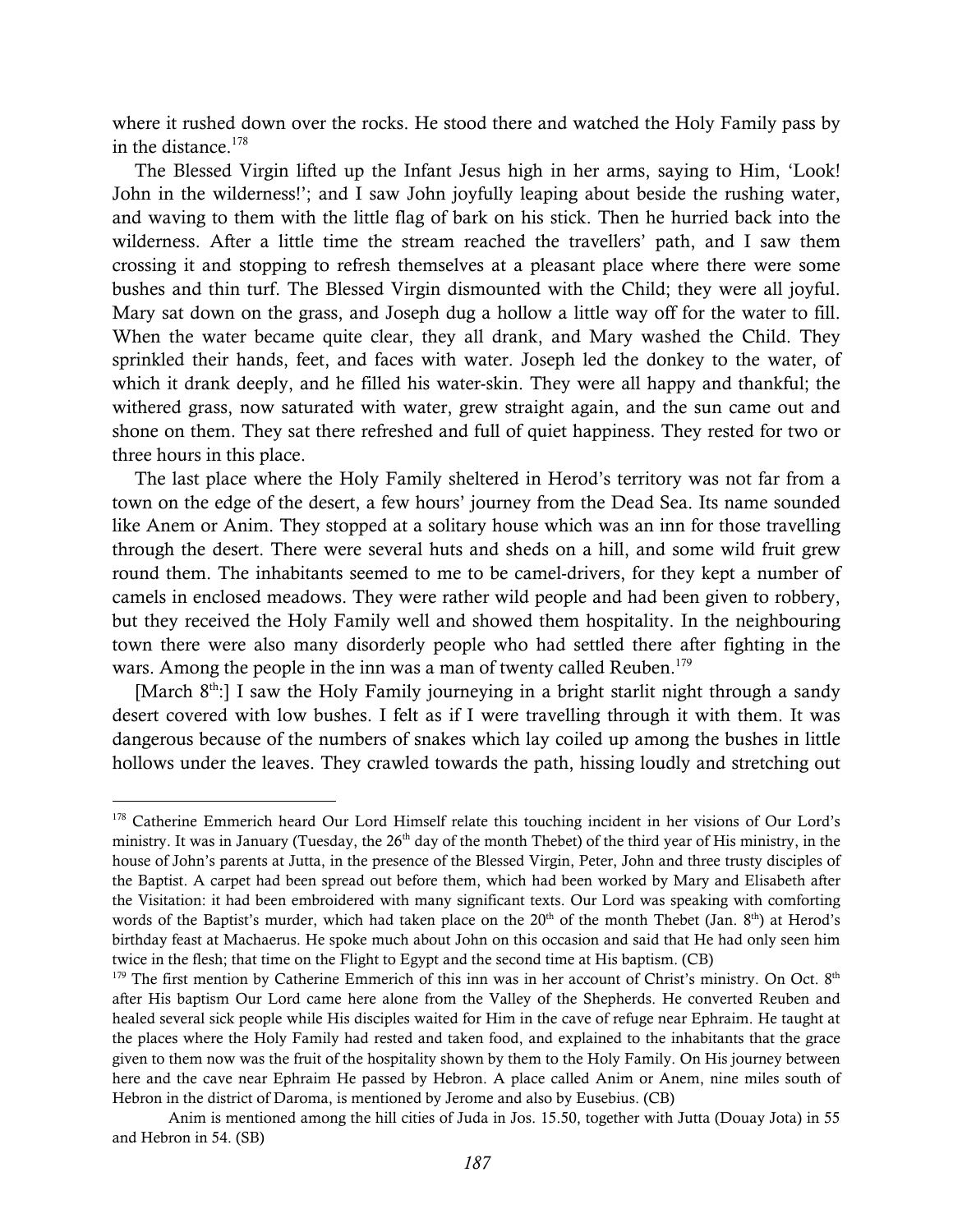their necks towards the Holy Family, who, however, passed by in safety surrounded by light. I saw other evil beasts there with long black bodies, short legs, and wings like big fins. They shot over the ground as if they were flying, and their heads were fish-like in shape. I saw the Holy Family come to a fall in the ground like the edge of a sunken road; they meant to rest there behind some bushes.

I was alarmed for the Holy Family. The place was sinister, and I wanted to make a screen to protect them on the side left open, but a dreadful creature like a bear made his way in, and I was in terrible fear. Then there suddenly appeared to me a friend of mine, an old priest who had died lately. He was young and beautiful in form, and he seized the creature by the scruff of its neck and threw it out. I asked him how he came to be here, for surely he must be better off in his own place, to which he replied: 'I only wanted to help you, and shall not stay here long.' He told me more, adding that I should see him again.

The Holy Family always travelled a mile eastwards of the high road. The name of the last place they passed between Judaea and the desert sounded very like Mara. It reminded me of Anna's home, but it was not the same place. The inhabitants here were rough and wild, and the Holy Family could obtain no assistance from them. After this they came into a great desert of sand. There was no path and nothing to show their direction, and they did not know what to do. After some time they saw a dark, gloomy mountain-ridge in front of them. The Holy Family was sorely distressed, and fell on their knees praying to God for help. A number of wild beasts then gathered round them, and at first it looked very dangerous; but these beasts were not at all evil, but looked at them in just the same friendly way as my confessor's old dog used to look at me when he came up to me.<sup>180</sup> I realized then that these beasts were sent to show them the way. They looked towards the mountain and ran in that direction and then back again, just like a dog does when he wants you to follow him somewhere. At last I saw the Holy Family follow these animals and pass over a mountain-ridge into a wild and lonely region. It was dark, and the way led past a wood. In front of this wood, at some distance from the path, I saw a poor hut, and not far from it a light hanging in a tree, which could be seen from a long way off, to attract travellers. This part of the road was sinister: trenches had been dug in it here and there, and there were also trenches all round the hut. Hidden cords were stretched across the good parts of the road, and when touched by travellers rang bells in the hut and brought out its thieving inhabitants to plunder them. This robbers' hut was not always in the same place, it could be moved about and put up wherever its inhabitants wanted it.<sup>181</sup>

When the Holy Family approached the light hanging in the tree, I saw the leader of the robbers with five of his companions closing round them. At first they were evilly disposed,

<sup>180</sup> The apocryphal *Ps-Matt*. 18-19 includes details of wild beasts in the desert on the way to Egypt, but the account is very fanciful and tells how they wagged their tails in reverence, and so forth, and how the Child Jesus spoke to the creatures and comforted His mother. (SB)

<sup>181</sup> The encounter with robbers occurs in the *Arabic Gospel of the Infancy*, 23, where the robbers Titus and Dymachus are the future thieves at the Crucifixion. According to AC it was at the robbers' hut that a boy was cured of leprosy by being washed in Our Lord's bath-water, and this boy (nameless) became the Good Thief at the Crucifixion. The same Arabic source has the episode of the bath-water on three occasions (17, 31, 32). In the apocryphal *Gospel of Nicodemus*, 10, the Good Thief is called Dismas (his traditional name), and the Bad Thief Gestas (or Gistas). (SB)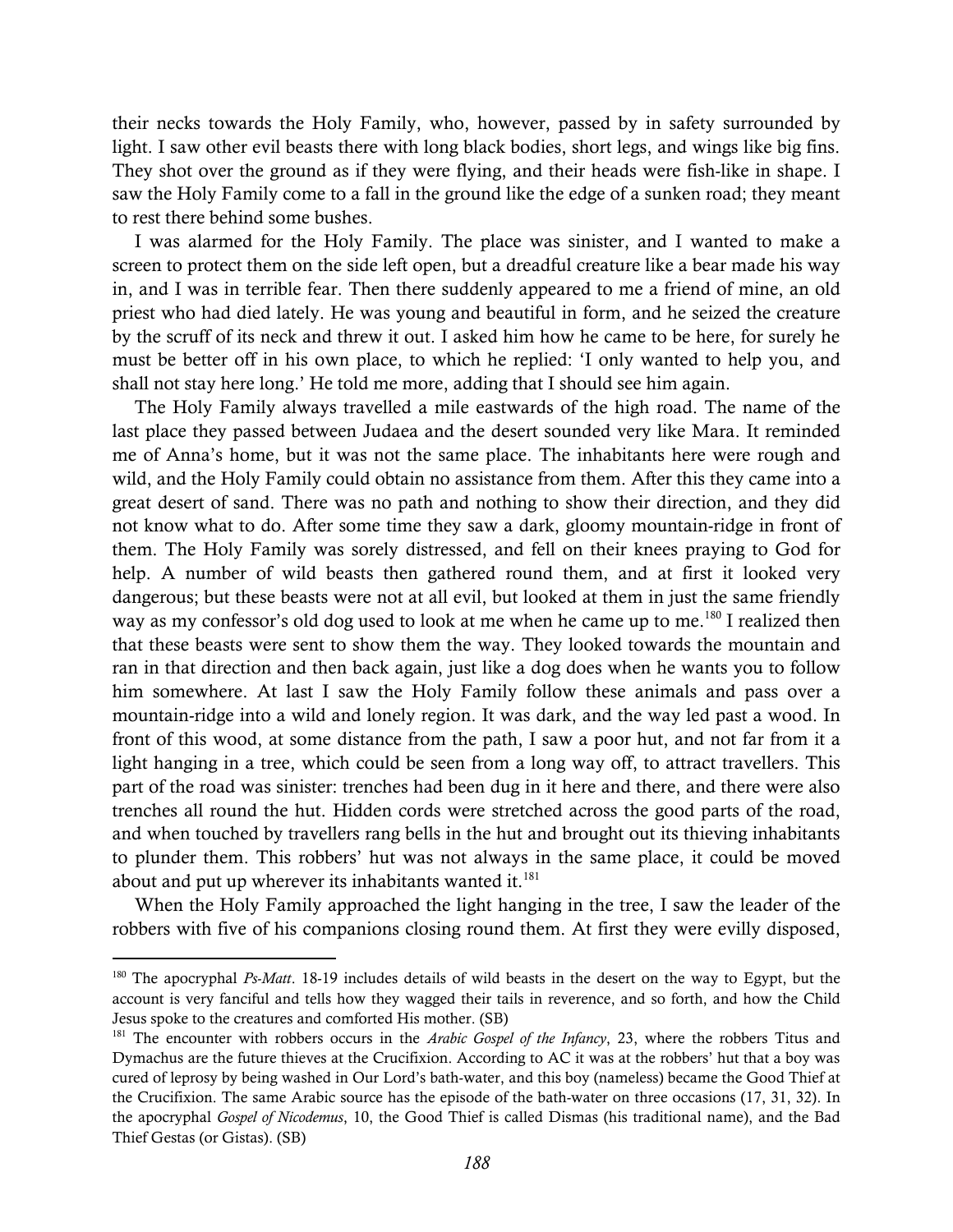but I saw that at the sight of the Infant Jesus a ray, like an arrow, struck the heart of the leader, who ordered his comrades to do no harm to these people. The Blessed Virgin also saw this ray strike the robber's heart, as she later recounted to Anna the prophetess when she returned.<sup>182</sup>

The robber now led the Holy Family through the dangerous places in the road into his hut. It was night. In the hut was the robber's wife with some children. The man told his wife of the strange sensation that had come over him at the sight of the Child. She received the Holy Family shyly, but was not unfriendly. The travellers sat on the ground in a corner, and began to eat some of the provisions which they had with them. The people in the hut were at first awkward and shy (quite unlike, it seemed, their usual behaviour), but gradually drew nearer and nearer to the Holy Family. Some of the other men, who had in the meantime stabled Joseph's donkey, came in and out, and eventually they all became more familiar and began to talk to the travellers. The woman brought Mary little loaves of bread with honey and fruit, as well as goblets with drink. A fire was burning in a hollow in a corner of the hut. The woman arranged a separate place for the Blessed Virgin, and brought at her request a trough with water for washing the Infant Jesus. She washed the linen for her and dried it at the fire. Mary bathed the Infant Jesus under a cloth. The man was very much agitated and said to his wife: 'This Hebrew child is no ordinary child, he is a holy child. Ask his mother to allow us to wash our leprous little boy in his bath-water, perhaps it will do him good.' As the woman came up to Mary to ask her this, Our Lady told her, before she had said a word, to wash her leprous boy in the bath-water. The woman brought her three-year-old son lying in her arms. He was stiff with leprosy and his features could not be seen for scabs. The water in which Jesus had been bathed seemed clearer than it had been before, and as soon as the leprous child had been dipped into it, the scales of his leprosy fell off him to the ground and the child was cleansed. The woman was beside herself with joy and tried to embrace Mary and the Infant Jesus, but Mary put out her hand and would not let her touch either herself or Jesus. Mary told the woman that she was to dig a well deep down to the rock and pour this water into it; this would give the well the same healing power. She spoke long with her, and I think the woman promised to leave this place at the first opportunity. The people were extremely happy at the restoration of their child to health, and showed him to their comrades who came in and out during the night, telling them of the blessing that had befallen them. The new arrivals, some of them boys, stood round the Holy Family and gazed at them in wonderment. It was all the more remarkable that these robbers were so respectful to the Holy Family, because in the very same night, while they were housing these holy guests, I saw them seizing some other travellers who had been enticed into their lair by the light and driving them into a great cave deep in the wood. This cave, whose entrance was hidden and grown over by wild plants so that it could not be seen, seemed to be their real dwelling-place. I saw several boys in this cave, from seven to nine years of age, who had been stolen from their parents; and there was an old woman who kept house there.

<sup>&</sup>lt;sup>182</sup> We quote the whole of this incident, as well as many others of the Flight into Egypt, from the accounts given by Catherine Emmerich of the conversations with Jesus of Eliud, an aged Essene, who accompanied Our Lord on His journey from Nazareth to be baptized by John. Eliud said that Anna the prophetess had told him that she had heard of this incident from the Blessed Virgin. (CB)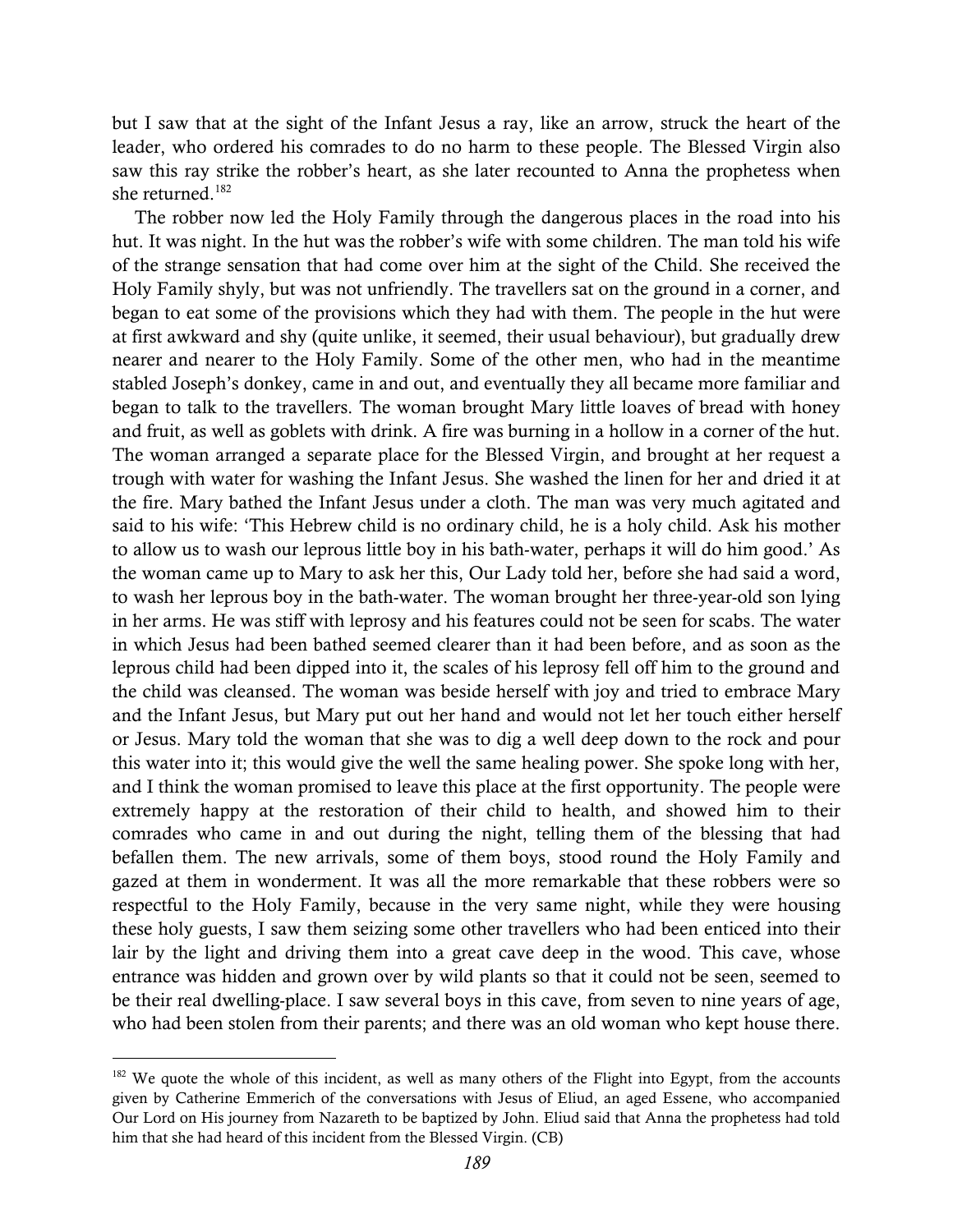I saw all kinds of booty being brought in—clothes, carpets, meat, young kids, sheep, and bigger animals too. The cave was big and contained an abundance of things.

I saw that Mary slept little that night; she sat still on her couch most of the time. They left early in the morning, well supplied with provisions. The people of the place accompanied them a short way, and led them past many trenches on to the right road. When the robbers took leave of the Holy Family, the man said with deep emotion: 'Remember us wherever you go.' At these words I suddenly saw a picture of the Crucifixion, and saw the Good Thief saying to Jesus, 'Remember me when Thou shalt come into Thy kingdom', and recognized in him the boy who had been healed. The robber's wife gave up this way of life after some time, and settled with other honest families at a later resting-place of the Holy Family, where a spring of water and a garden of balsam shrubs came into being.

After this I again saw the Holy Family journeying through a desert, and when they lost their way, I again saw various kinds of creeping beasts approach them, lizards with bats' wings and snakes, but they were not hostile and seemed only to want to show them the way. Later on, when they had lost every trace of their path and direction, I saw them guided by a very lovely miracle; on each side of the path the plant called the rose of Jericho appeared with its curling leaves surrounding the central flower and the upright stalk. They went up to it joyfully, and on reaching it they saw in the distance another plant of it spring up, and so throughout the whole desert. I saw, too, that it was revealed to the Blessed Virgin that in later times the people of the country would gather these flowers and sell them to passing strangers to gain their bread. (I saw this happening afterwards.) The name of the place sounded like Gase or Gose [?Gosen]. Then I saw them come to a place called by a name like Lepe or Lape [? Pelusium]. There was a lake there with ditches, canals, and high embankments. They crossed the water on a raft with a sort of big tub on it in which the donkey was put. Mary sat with her Child on a piece of timber. Two ugly, brown, half-naked men with flattened noses and protruding lips ferried them over. They passed only the outlying houses of this place, and the people here were so rough and unsympathetic that the travellers went on without speaking to anyone. I think that this was the first heathen town. They had been ten days in the Jewish country and ten days in the desert.

I now saw the Holy Family on Egyptian territory. They were in flat country, with green pastures here and there on which cattle were feeding. I saw trees to which idols had been fastened in the shape of infants wrapped in broad swaddling-bands inscribed with figures or letters. Here and there I saw people thick-set and fat, dressed like the cotton-spinners whom I once saw near the frontiers of the three kings. I saw these people hurrying to worship their idols. The Holy Family went into a shed; there were beasts in it, but these went out to make room for them. Their provisions had given out, and they had neither bread nor water. Nobody gave them anything, and Mary was hardly able to feed her Child. They did, indeed, endure every human misery. At last some shepherds came to water the beasts at a closed spring, and at Joseph's urgent request gave them a little water. Then I saw the Holy Family going through a wood, exhausted and helpless. On coming out of it they saw a tall, slender date-palm with its fruit growing all together like a bunch of grapes at the very top of the tree. Mary went up to the tree with the Infant Jesus in her arms, and prayed, lifting the Child up to it; the tree bowed down its head to them, as if it were kneeling, so that they were able to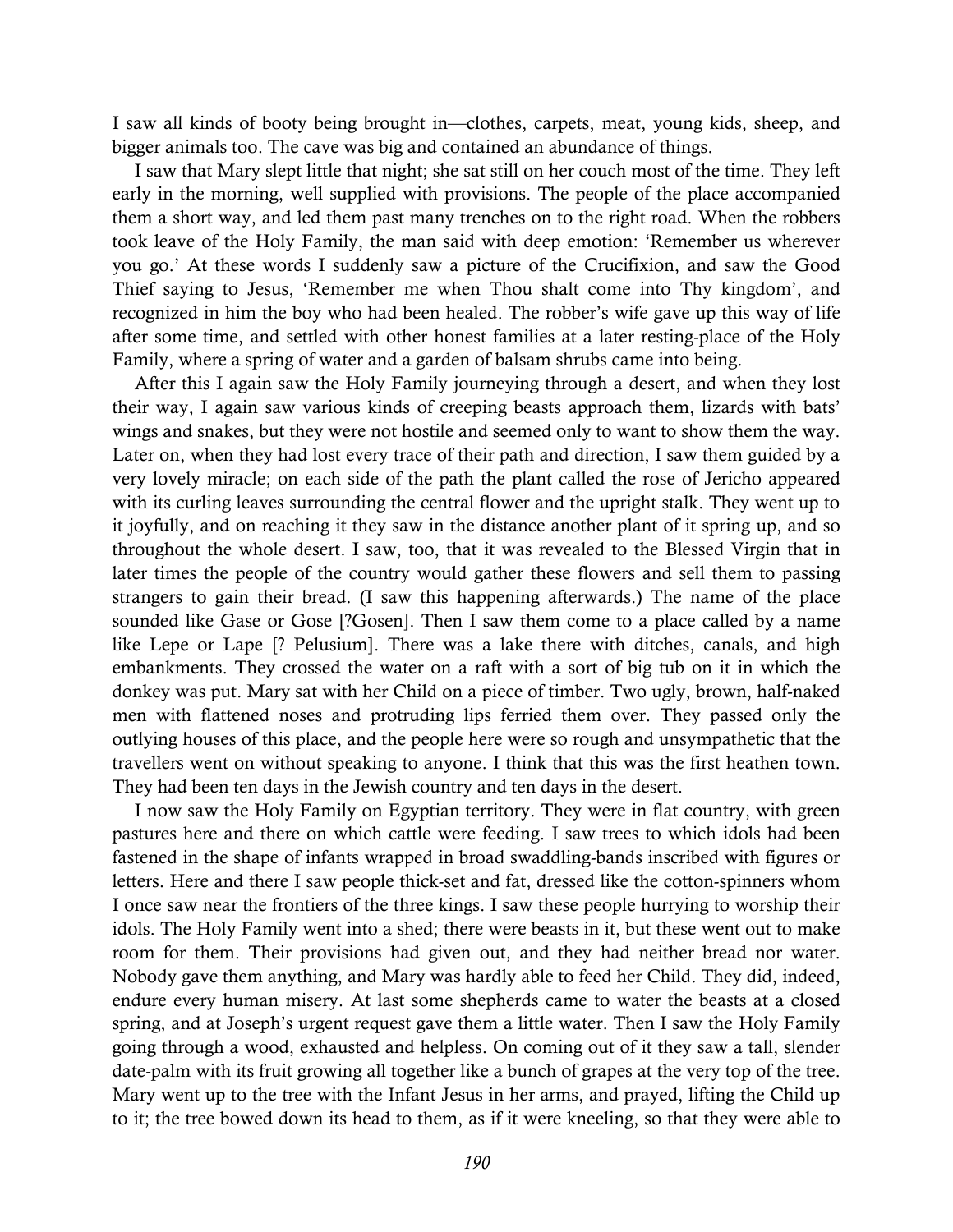pick all its fruit.<sup>183</sup> The tree remained in that position. I saw a rabble of people from the last town following the Holy Family, and I saw Mary distributing the fruit from the tree among the many naked children who were running after her. About a quarter of an hour from the first tree they came to an unusually big sycamore tree with a hollow trunk. They had got out of sight of the people who were following them, and hid in the tree so as to let them pass by. They spent the night here.

Next day they continued through waste and sandy deserts, and I saw them sitting on a sand-hill quite exhausted, for they had no water with them. The Blessed Virgin prayed to God, and I saw an abundant spring of water gush forth at her side and run in streams on the ground. Joseph levelled a little sand-hill and made a basin for the water, digging a little channel to carry off the overflow. They refreshed themselves with the water and Mary washed the Infant Jesus. Joseph watered the donkey and filled the water-skin. I saw tortoises, and ugly creatures like big lizards coming to drink at the water. They did the Holy Family no harm, but looked at them in a friendly way. The stream of water flowed in a wide circle, disappearing again in the ground near its source. The space which it enclosed was wonderfully blessed: it soon became green and produced the most delicious balsam shrubs, which grew big enough to give refreshment to the Holy Family on their return from Egypt. Later it became famous as a balsam garden. A number of people came to settle there; amongst them, I think, the mother of the leprous child who had been healed in the robbers' den. Later I had visions of this place. A beautiful hedge of balsam shrubs surrounded the garden, in the middle of which were big fruit-trees. Later a deep well was dug there, from which an abundant supply of water was drawn by a wheel turned by an ox. This water was mixed with the water from Mary's well so as to supply the whole garden. The water from the new well would have been harmful if used unmixed. It was shown me that the oxen who turned the wheel did no work from midday on Saturday till Monday morning.

After refreshing themselves here they journeyed to a great city called Heliopolis or On. It had wonderful buildings, but much of it had been laid waste. When the children of Israel were in Egypt, the Egyptian priest Putiphar lived here, and had in his house Aseneth (the daughter of Dina of the Sichemites) whom Joseph married.<sup>184</sup> Here also Dionysius the Areopagite lived at the time of Christ's death. The city had been devastated by war, but numbers of people had made themselves homes in the ruined buildings.

The Holy Family crossed a very high bridge over a broad river which seemed to me to have several arms. They came to an open place in front of the city-gate, which was surrounded by a kind of promenade. Here there was a pedestal, thicker below than above, surmounted by a great idol with an ox's head bearing in its arms something like a child in swaddling-bands. The idol was surrounded by a circle of stones like benches or tables, and people came in crowds from the city to lay their offerings on them. Not far from this idol was a great tree under which the Holy Family sat down to rest. They had rested there for only a short time when there came an earthquake, and the idol swayed and fell to the

<sup>&</sup>lt;sup>183</sup> The palm-tree that bowed appears (on the Flight) in *Ps-Matt*. 20, but there the little Jesus is figured as addressing the tree and also commanding it to straighten itself afterwards. (SB)

<sup>&</sup>lt;sup>184</sup> Joseph married Aseneth: Gen. 41.50. (SB)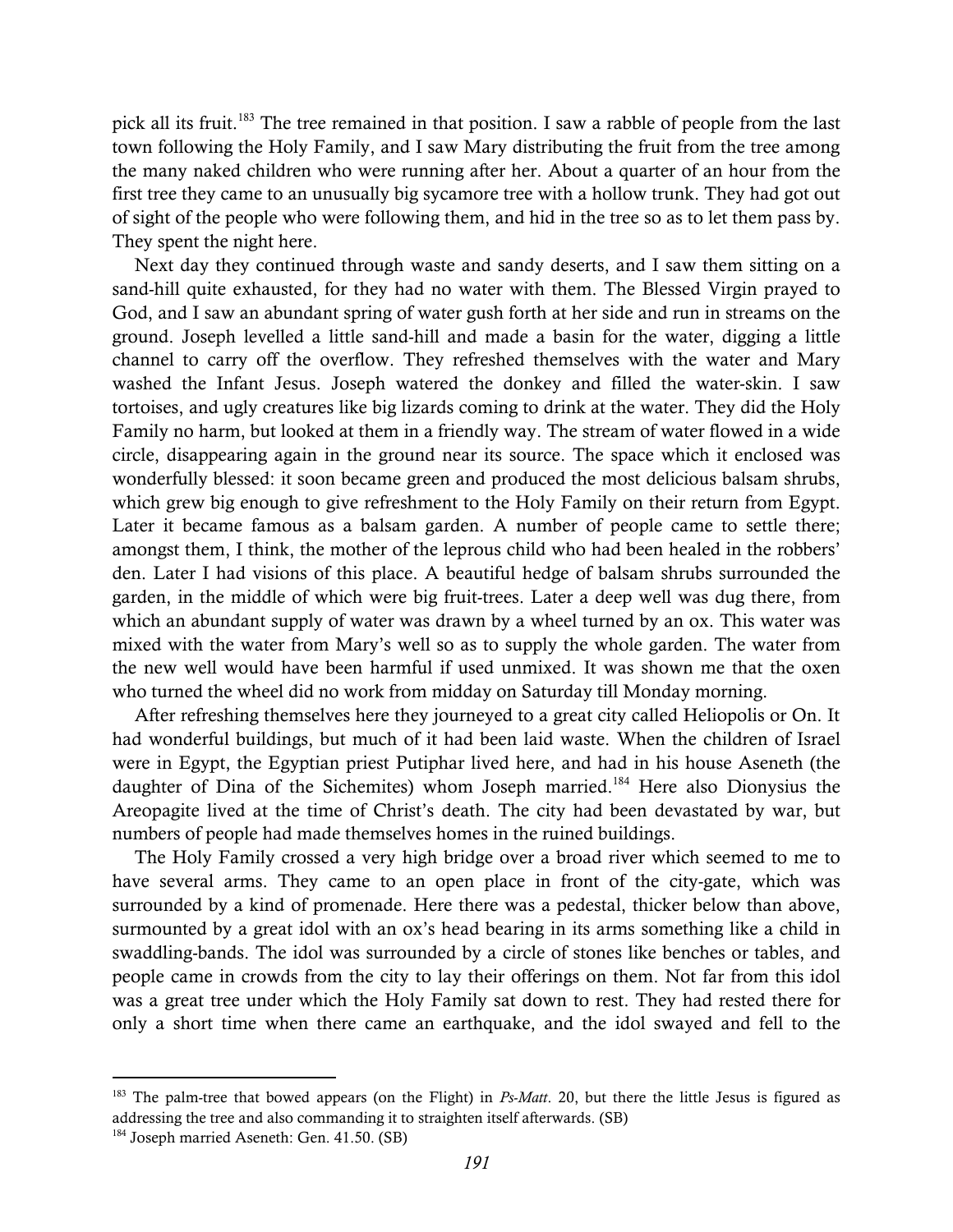ground.<sup>185</sup> There was an uproar among the people, and a crowd of canal-workers ran up from near at hand. A good man who had accompanied the Holy Family on their way here (I think he was a drain-digger) led them hurriedly into the town, and they were leaving the place where the idol had stood when the frightened crowd observed them and began assailing them with threats and abuse for having been the cause of the idol's collapse. They had not, however, time to carry out their threats, for another shock came which uprooted and engulfed the great tree till nothing but its roots showed above ground. The gaping space where the idol had stood became full of dark and dirty water, in which the whole idol disappeared except for its horns. Some of the most evil among the raging mob were swallowed up in this dark pool. Meanwhile the Holy Family went quietly into the city, and took up their abode near a great heathen temple in the thickness of a wall, where there were a great number of empty rooms.

[Catherine Emmerich also communicated the following fragments of visions of the subsequent life of the Holy Family in Heliopolis or On:]

Once at a later time I came over the sea to Egypt, and found the Holy Family still living in the great devastated city. It is very extensive, and is built beside a great river with many arms. The city can be seen from afar, standing high up. In many places the river flows underneath the buildings. The people cross the arms of the river on rafts which lie there in the water ready for use. I saw quite astonishingly huge buildings in ruins, great masses of solid masonry, halves of towers and whole, or nearly whole, temples. I saw pillars as big as towers, with winding staircases outside. I saw high tapering pillars completely covered with strange figures, and also a number of big figures like reclining dogs with human heads.

The Holy Family lived in the galleries of a great stone building supported at one side by short thick pillars, some square and some round. People had built themselves dwellings against and under these pillars; above the building ran a road with much traffic on it; it passed a great heathen temple with two courts. In this building was a space with a wall on one side of it and on the other a row of short thick pillars. In front of this Joseph had constructed a light wooden building, divided off by wooden partitions, for them to live in. I saw them there all together. The donkeys were there, too, but separated by screens such as Joseph always used to make. I noticed for the first time that they had a little altar against the wall, hidden behind one of these screens—a little table covered with a red cloth and a transparent white one over it. There was a lamp above it, and they used to pray there. Later I saw that Joseph had arranged a workshop in his home, and also that he often went out to work. He made long staffs with knobs at the end, and little low round three-legged stools with a handle at the back to carry them by. He also made baskets and light wicker screens. These were afterwards smeared with some substance which made them solid, and were then used to make huts and compartments against and in the massive masonry of the walls. He also made little light hexagonal or octagonal towers out of long thin planks, ending in a point crowned by a knob. These had an opening and could be used to sit in like sentryboxes. They had steps leading up to them. I saw little towers like these here and there in

<sup>185</sup> The idol falling when the Holy Family reached Egypt is mentioned in *Ps-Matt*. 23 (all the idols) and in the *Arabic Gospel of the Infancy*, 10. (SB)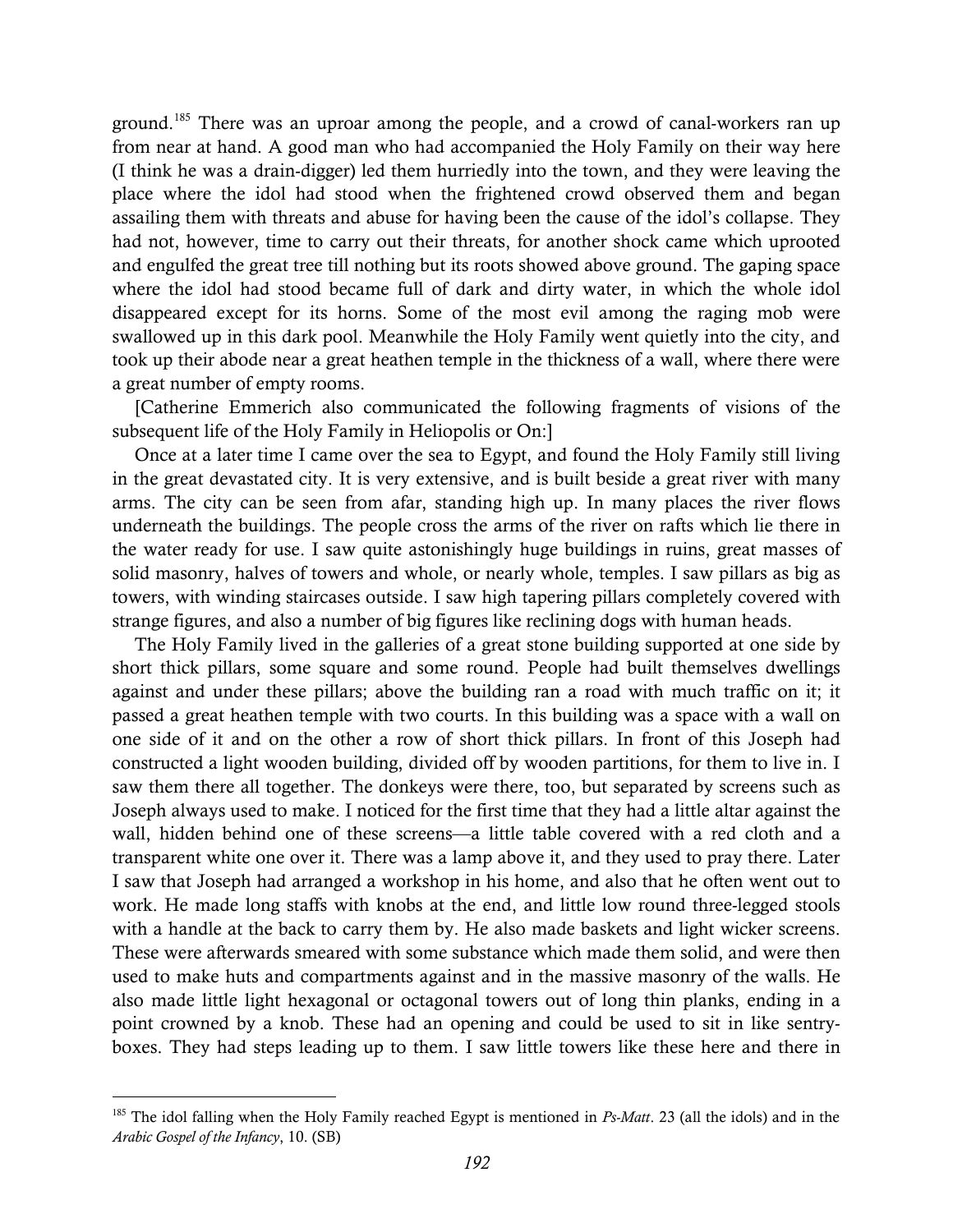front of the heathen temples, and also on the flat roofs. People sat inside them. They were perhaps sentry-boxes, or little summer-houses used to give shade.

I saw the Blessed Virgin weaving carpets. I also saw her with other work; she had a stick beside her with a lump fastened to the top of it, but I do not know what she was doing, whether spinning or something else. I often saw people visiting her and the Infant Jesus, who lay in a sort of cradle on the floor beside her. Sometimes I saw this cradle raised on a stand like a sawing-trestle. I saw the Child lying very contentedly in His cradle, sometimes with His arms hanging out on each side. Once I saw Him sitting up in it. Mary sat close by knitting, with a basket at her side. There were three women with her. The people in this half-destroyed city were dressed just like those cotton-spinning people whom I saw when I went to meet the three kings, except that they wore aprons, like short skirts. There were not many Jews here, and they seemed to live here on sufferance. North of Heliopolis, between it and the Nile, which there divides into many arms, was the land of Gessen. Amongst its canals was a place where a large number of Jews lived. Their religion had become very degraded. Some of these Jews became acquainted with the Holy Family, and Mary made various things for them, in return for which they gave her bread and provisions. The Jews in the land of Gessen had a temple which they likened to Solomon's temple, but it was very different.<sup>186</sup>

I again saw the Holy Family in Heliopolis. They were still living near the heathen temple under the vaulting of the massive walls. Not far off Joseph built a place of prayer in which the Jews living in the city assembled together with the Holy Family. Before this they had had no meeting-place for prayer. The room had a lightly built dome above it, which they could open so as to be under the open sky. In the middle of the room stood a sacrificial table or altar, covered with white and red, and having scrolls upon it. The priest or teacher was a very old man. The men and women were not so strictly separated at their prayers as in the Promised Land: the men stood on one side and the women on the other. I had a sight of the Blessed Virgin visiting this place of prayer with the Infant Jesus for the first time. She sat on the ground leaning on one arm; the Child was sitting before her in a little sky-blue dress, and she put His hands together on His breast. Joseph stood behind her, as he always does here, though the other men and women stand and sit in separate groups on each side of the room. I was often shown how the little Jesus was already growing bigger, and how He was often visited by other children. He could already speak and run quite well; He was much with Joseph, and I think went with him when he worked away from home. He wore a little dress like a shirt, knitted or woven in one piece. Some of the idols fell down in the temple near which they lived, just as the statue near the gate had collapsed on their entry into the city; many people said that this was a sign of the wrath of the gods against the Holy Family, and in consequence they suffered various persecutions.

## THE MASSACRE OF THE INNOCENTS

<sup>&</sup>lt;sup>186</sup> The presence of a Jewish temple built on the ruins of Leontopolis, on the outskirts of Heliopolis, is well known from Josephus (*Ant*., XIII, iii, 1-4), who explains that it was built by Onias (IV) after his flight from Palestine, *c*. 170 B.C., 'like indeed to that at Jerusalem but smaller and poorer'. Cf. also *BJ*, VII, x, 3. (SB)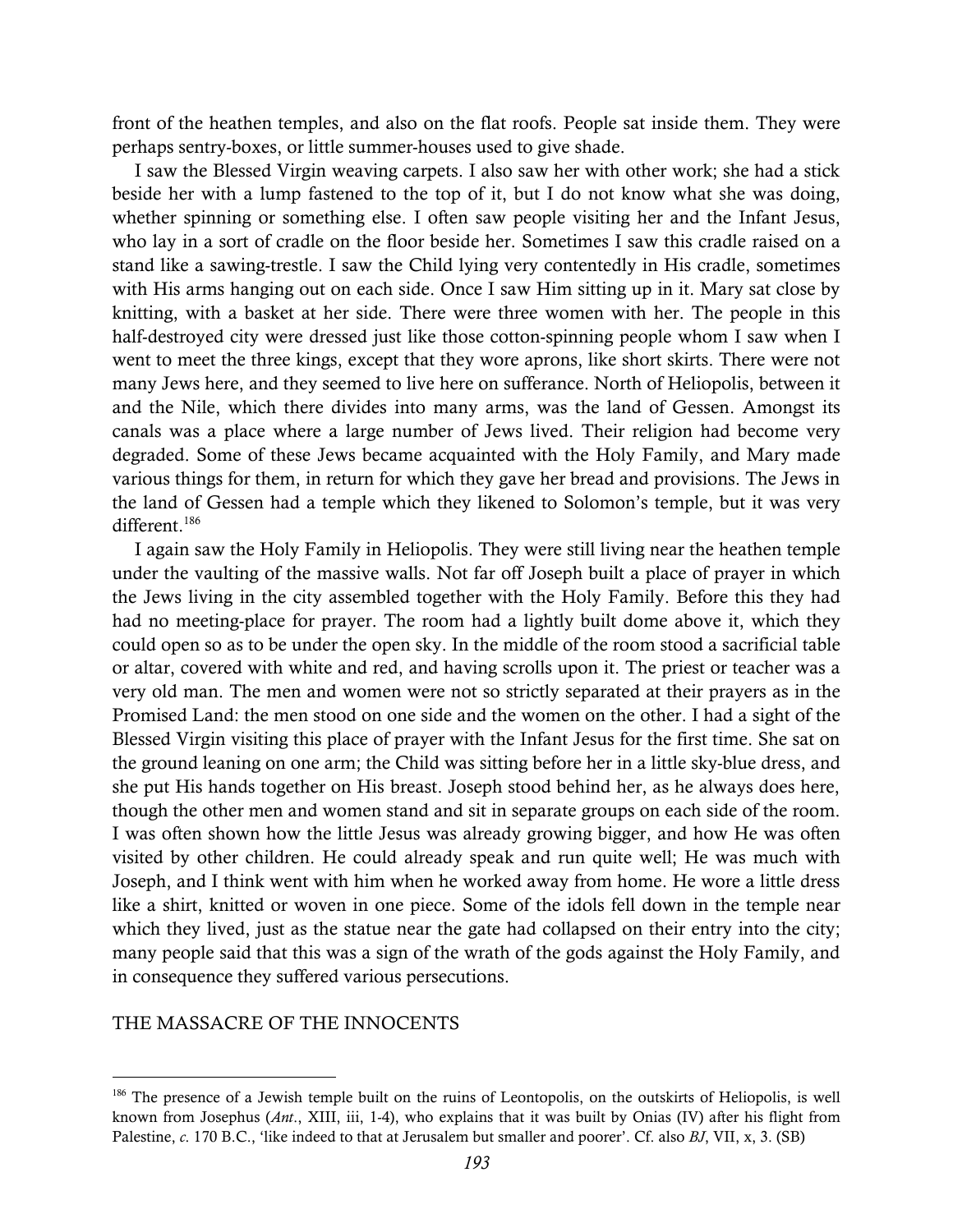Towards the middle of Jesus' second year the Blessed Virgin was told of Herod's Massacre of the Innocents by an angel appearing to her in Heliopolis. She and Joseph were greatly distressed, and the Child Jesus wept that whole day. I saw what follows.

When the three kings did not return to Jerusalem, Herod's anxiety decreased to some extent; he was at that time much occupied with family affairs. His anxiety revived again, however, when various reports reached him about Simeon's and Anna's prophecies in the Temple at the Presentation of the Infant Jesus. At this moment the Holy Family had been some time in Nazareth.

Under various pretexts he dispatched soldiers to different places round Jerusalem, such as Gilgal, Bethlehem, and Hebron, and ordered a census of the children to be made. The soldiers remained, I think, about nine months in these places. Herod was in the meantime in Rome,<sup>187</sup> and it was not until soon after his return that the children were massacred. John the Baptist was two years old when it happened, and had again been for some time at home with his parents in secret. Before Herod issued the order that all mothers were to bring before the authorities their male children up to two years old, Elisabeth had been warned by the appearance of an angel and had once more fled into the wilderness with her little son. Jesus was nearly eighteen months old and could already run about.<sup>188</sup> The children were massacred in seven different places. The mothers had been promised rewards for their fruitfulness. They came from their homes in the surrounding country to the government offices in the various towns, bringing with them their little boys in holiday dress. The husbands were turned back, and the mothers were separated from their children. These were stabbed by the soldiers behind the walls of lonely courtyards; their bodies were heaped together and then buried in trenches.

[Catherine Emmerich communicated her vision of the Massacre of the Innocents on March 8<sup>th</sup>, 1821, i.e. a year after her account of the Flight into Egypt, so that it may be presumed that the massacre took place a year later than the Flight.]

This afternoon I saw the mothers with their little sons up to two years of age come to Jerusalem from Hebron, Bethlehem, and a third place. Herod had sent soldiers there, and had later communicated his orders through the authorities of these towns. The women came to the city in separate groups. Some had two children with them and rode on donkeys. They came to the city in joyful expectation, for they thought they were to receive a reward for their fruitfulness. They were all taken into a large building, and the men accompanying them were sent home. This building was somewhat isolated; it was not far from the house where later Pilate lived. It was so enclosed that it was difficult to see from outside what was happening within it. It must once have been a place of execution, for I saw in its courtyard

<sup>&</sup>lt;sup>187</sup> This was recounted while Catherine Emmerich was seriously ill; she mentioned several journeys and other matters connected with Herod's family, but very obscurely. The statement that Herod had been in Rome in the meantime was the only clear one. Some fifteen years after this communication, the writer reread the history of Herod the Great given by the Jewish historian Josephus, but found no mention of any journey of Herod's to Rome at this time. (CB)

<sup>&</sup>lt;sup>188</sup> It has already been observed that Matt. 2.13, according to AC, involves the passing of over seven months. Here we are told that Jesus was nearly eighteen months old, so that Matt. 2.16, '*Then* Herod perceiving that he was deluded... sending killed...', shows the passage of a further nine months to the murder of the Innocents. The Gospel has no details beyond the fact of the massacre. (SB)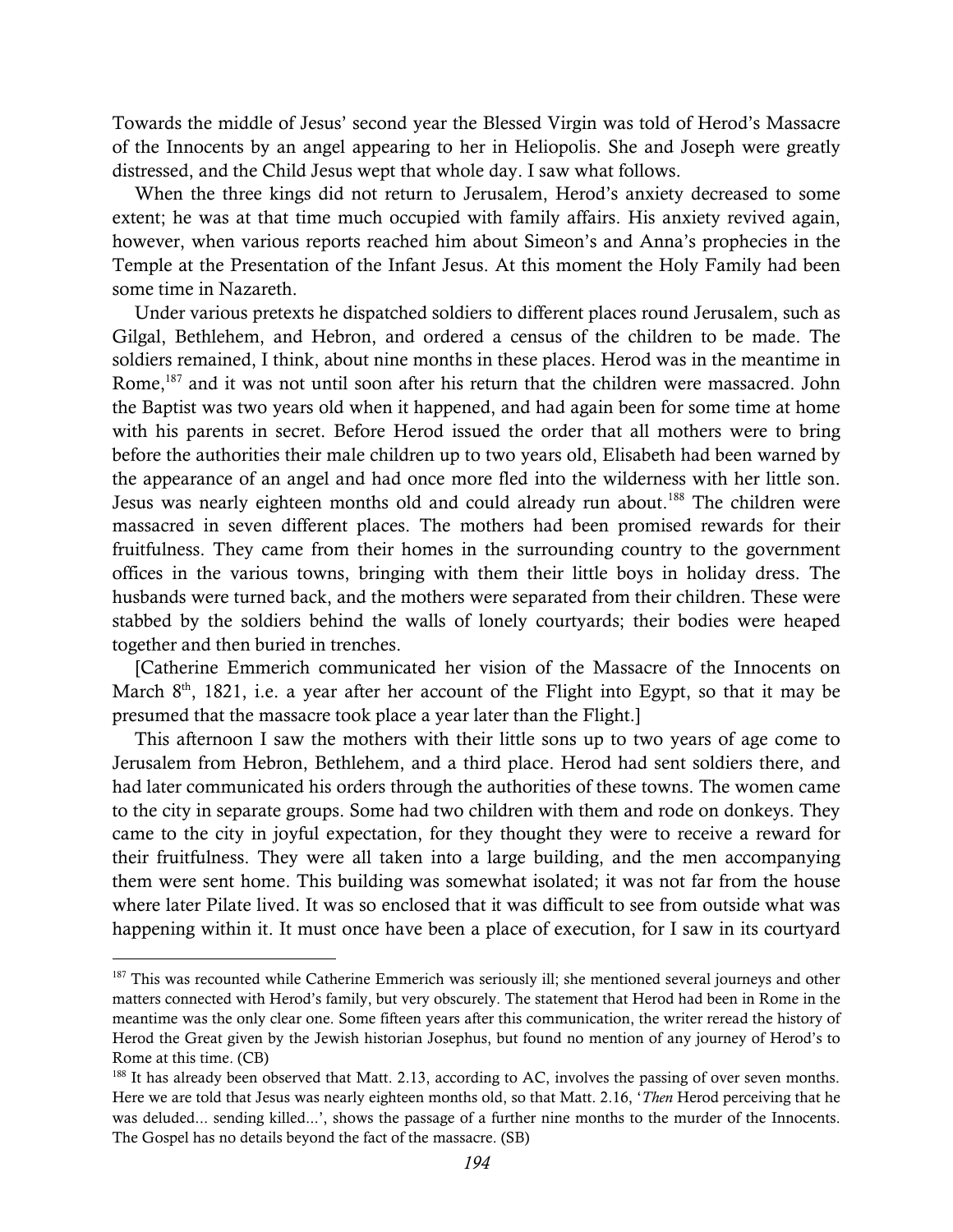stone pillars and blocks with chains fastened to them, as well as trees which were tied together and then allowed to spring apart so as to tear in pieces the men fastened to them. It was a dark, strong building, and its courtyard was quite as big as the graveyard on one side of Dülmen parish church. A gate led through two walls into this courtyard, which was enclosed by buildings on three sides. To the right and left these were one storey high; the centre one had two storeys and looked like an ancient deserted synagogue. There were gates opening into the courtyard from all three buildings.

The mothers were led through the courtyard into the two side-buildings and there imprisoned. At first I had the impression of their being in a kind of hospice or inn. They became alarmed when they saw themselves deprived of liberty and began to weep and moan, continuing their laments throughout the whole night.

[On the next day, March 9<sup>th</sup>, she said:] This afternoon I saw a terrible picture. I saw the Massacre of the Innocents taking place in that house of execution. The big building at the back of the court was two storeys high: the lower storey consisted of a great deserted hall like a prison or a guard-room; above it was a large room with windows looking down into the courtyard. I saw a number of officials assembled there as if in a court of justice; before them was a table on which lay scrolls. I think Herod was there, too, for I saw a man in a red cloak lined with white fur with little black tails on it. He was wearing a crown. I saw him, surrounded by others, looking out of the window of the room.

The mothers were summoned one by one with their children from the side-buildings into the great hall below the building at the back of the courtyard. As they came in, their children were removed from them by soldiers and taken through the gate into the courtyard, where some twenty soldiers were at the murderous work of thrusting swords and spears into their throats and hearts. Some were children still at the breast, wrapped in swaddling-bands; others were tiny boys wearing long embroidered dresses. They did not trouble to take off their clothes, they ran their swords through their throats and hearts, and then seized their bodies by an arm or leg and flung them on to a heap. It was a ghastly sight. The mothers were thrust back one by one by the soldiers into the great hall. When they saw what was done to their children, they raised a terrible outcry, clinging to each other and tearing their hair. They were so closely packed at the end that they could hardly move. I think the massacre went on until towards evening.

The children's bodies were afterwards buried in a pit in the same courtyard. Their number was shown to me, but I have no clear recollection of it. I think it was 700, and another number with 7 or 17 in it. The number was explained to me by an expression in which I remember a sound like 'Ducen': I think I had to reckon two c's together several times.<sup>189</sup>

I was absolutely horrified by what I had seen, and did not know where it had happened: I thought it was here. It was only when I woke up that I was able gradually to recollect myself. The next night I saw the mothers being taken back by the soldiers to their homes, bound, and in separate groups. The place of the Massacre of the Innocents in Jerusalem was

 $189$  Perhaps this refers to the Roman numeral DCC = 700 (AC always saw Roman numerals). She mentions (*supra*) that the massacres took place in seven different places, and the Gospel (Matt. 2.16) indicates a whole district: 'Bethlehem and all the borders thereof.' (SB)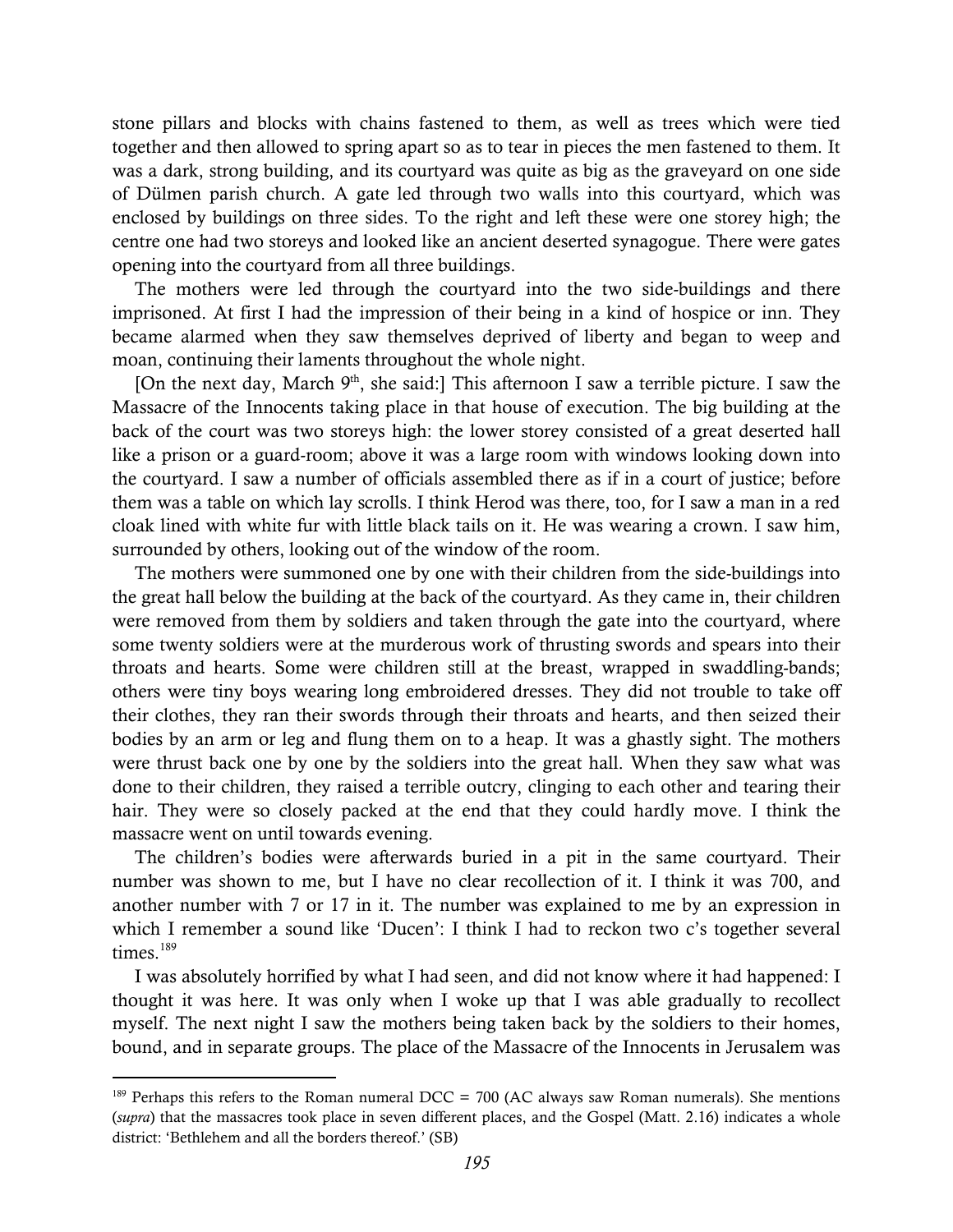used later as a court of justice; it was not far from Pilate's judgment seat, but by his time it had been a good deal altered. At Christ's death I saw the grave of the massacred children fall in and saw their souls appear and depart from thence.

I was shown how Elisabeth, warned by the angel, once more fled into the desert with the little John to escape the Massacre of the Innocents.

Elisabeth searched for a long time till she found a cave which seemed to her sufficiently hidden, and then stayed there with the boy for about forty days. When she went home, an Essene from the community on Mount Horeb came to the boy in the wilderness, brought him food, and gave him all the help he needed. This Essene (whose name I keep forgetting) was a relation of Anna of the Temple. He came at first every eight days, then every fourteen; but in a short time John no longer needed help, for he was soon more at home in the wilderness than among men. It was ordained by God that he should grow up in the wilderness without contact with mankind and innocent of their sins. Like Jesus, he never went to school; the Holy Ghost taught him in the wilderness. I often saw at his side a light, or shining figures like angels. The desert here was not waste and barren; many plants and bushes grew in it, bearing many kinds of berries, and among the rocks were strawberries, which John picked and ate as he passed. He was uncommonly familiar with the beasts, and especially with the birds: they flew to him and perched on his shoulders, he spoke to them and they seemed to understand him and to act as his messengers. He wandered along the banks of the streams, and was just as familiar with the fishes. They swam near to him when he called them, and followed him in the water as he went along the bank.

I saw now that he moved far away from his home, perhaps because of the danger which threatened him. He was so friendly with the beasts that they helped him and warned him. They led him to their nests and lairs, and he fled with them into their hiding-holes if men came near. He lived upon fruit, berries, roots, and herbs. He had no need to search long for them; he either knew himself where they grew, or the beasts showed him. He always had his sheepskin and his little staff, and from time to time went still deeper into the wilderness. Sometimes he would go nearer his home. Several times he rejoined his parents, who were always longing for him. I think they must have known about each other by revelation, for whenever Elisabeth and Zacharias wanted to see him, he always came from a long way off to meet them.

After staying in Heliopolis for a year and a half, until Jesus was about two years old, the Holy Family left the city because of lack of work and various persecutions. They moved south-wards in the direction of Memphis. When they passed through a small town not far from Heliopolis and sat down to rest in the open porch of a heathen temple, the idol fell down and broke in pieces. (It had the head of an ox with three horns, and there were holes in its body in which sacrifices were placed to be burnt.) This caused an uproar amongst the heathen priests, who seized and threatened the Holy Family. As the priests were consulting together, one of them said that for his part he thought it wise to commend themselves to the God of these people, reminding them of the plagues that had befallen their ancestors when they persecuted the Israelites, and how in the night before their exodus the first-born had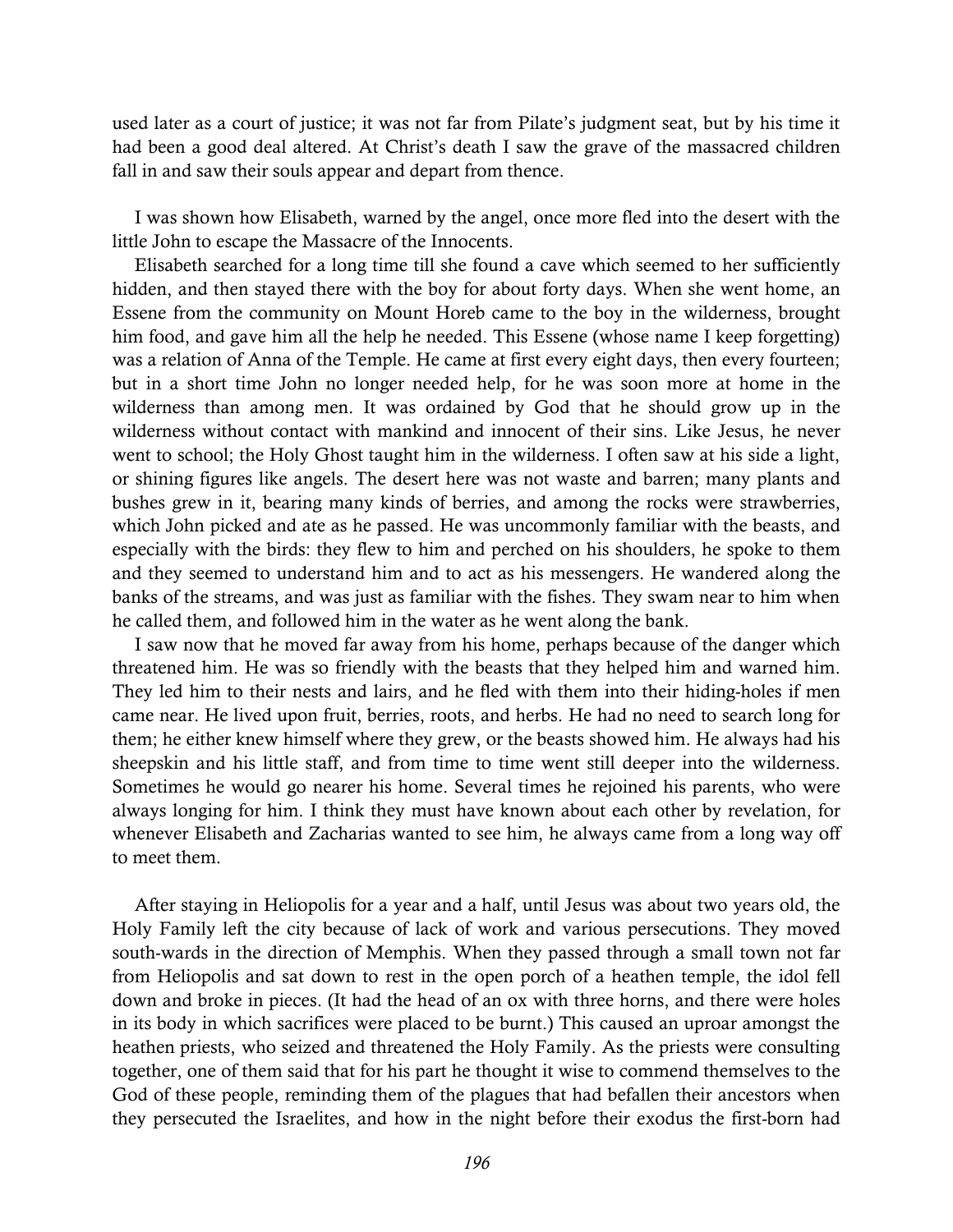died in every Egyptian house. They followed his advice and dismissed the Holy Family unmolested.

They made their way to Troja, a place on the east bank of the Nile, opposite Memphis. It was a big town, but filthy. They thought of staying here, but were not taken in; indeed, they could not even obtain the drink of water or the few dates for which they asked. Memphis was on the west bank of the Nile, which was here very broad, with islands. Part of the city was on the east bank, and here in the time of Pharaoh was a great palace with gardens and a high tower, to the top of which Pharaoh's daughter used often to ascend to survey the country round. I saw the place where the child Moses was found among the tall rushes. Memphis was composed as it were of three different towns, one on each side of the Nile, and another called Babylon which seemed to belong to it. This was farther down-stream on the east bank. Indeed, in Pharaoh's time the whole region round the Nile between Heliopolis, Babylon, and Memphis was so covered with canals, buildings, and stone embankments that it all seemed to form one uninterrupted city. Now, at the time of the Holy Family's visit, it had all become separated with great waste spaces between. From Troja they went northwards down-stream towards Babylon, which was ill-built, dirty, and desolate. They skirted this city between it and the Nile, and retraced their steps for some distance. They went down-stream, following an embankment along which Jesus travelled later, when He journeyed through Arabia to Egypt after the raising of Lazarus before meeting His disciples again at Jacob's Well at Sichar. They travelled down-stream for some two hours; there were ruined buildings at intervals all along their path. They had to cross a small arm of the river or canal, and came to a place whose name as it was at that time I cannot remember; afterwards it was called Matarea, and was near Heliopolis.<sup>190</sup> This place, which lay on a promontory surrounded by water on two sides, was very desolate. Its scattered buildings were mostly very badly made of palm wood and thick mud, roofed with reeds. Joseph found much work here in strengthening the houses with wattles and building galleries on to them.

In this town the Holy Family lived in a dark vaulted room in a lonely quarter at the landward side of the town, not far from the gate by which they had entered. As before, Joseph built a room in front of the vaulted one. Here, too, when they arrived, an idol fell down in a small temple, and afterwards all the idols fell. Here, too, a priest pacified the people by reminding them of the plagues of Egypt. Later, when a little congregation of Jews and converted heathen had gathered round the Holy Family, the priests handed over to them the little temple where the idol had fallen, and Joseph arranged it as a synagogue. He became, as it were, the father of the congregation, and introduced the proper singing of the psalms, for their previous services had been very disorderly. There were only a few very poor Jews living here in wretched holes and ditches, though in the Jewish town between On and the Nile there were many Jews and they had a regular temple there. They had, however, fallen into dreadful idolatry; they had a golden calf, a figure with an ox's head surrounded by little figures of animals like pole-cats or ferrets with little canopies over them.

<sup>&</sup>lt;sup>190</sup> Troja and Babylon near Memphis, and Matarea near Heliopolis or On, are all readily identifiable in the region of the modern Cairo. At Matarea it is said that the 'Tree of Our Lady' is still shown. The tree is also mentioned in the *Arabic Gospel of the Infancy*, 24. (SB)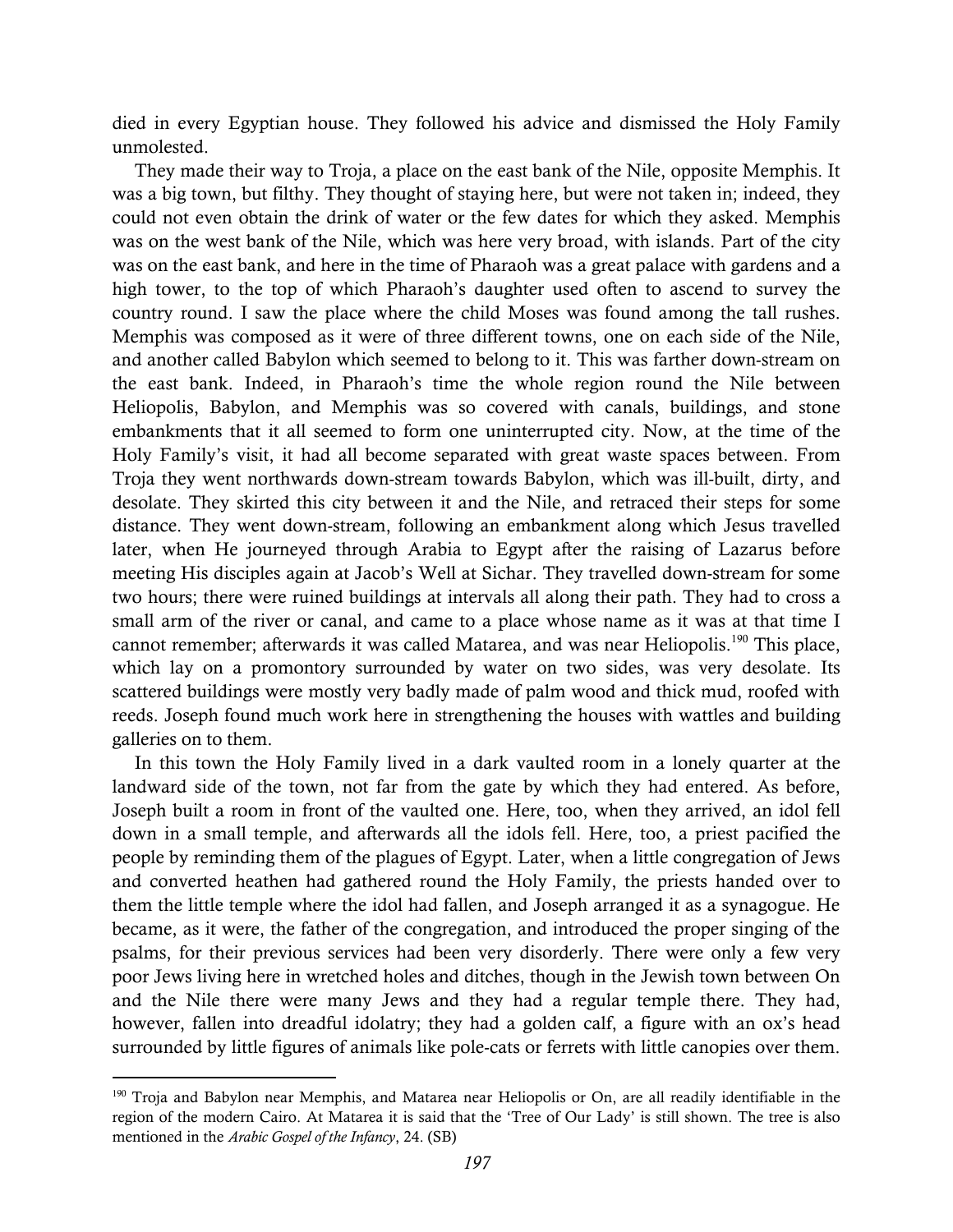These were animals which protected people against crocodiles. They also had an imitation Ark of the Covenant, with horrible things in it. They carried on a revolting idolatrous worship, which consisted of immoral practices performed in a subterranean passage and supposed to bring about the coming of the Messias. They were very obstinate and refused to amend their lives. Afterwards many of them left this place and came to where the Holy Family lived, not more than two hours' journey away. Owing to the many dykes and canals, they could not travel direct but had to make a detour round On.

The Jews in the land of Gessen had already become acquainted with the Holy Family in the city of On, and Mary had done much work for them-knitting, weaving, and sewing. She would never work at things which were superfluous or mere luxuries, only at what was necessary and at praying garments. I saw women bringing her work to do which they wanted, from vanity, to be made in a fashionable style; and I saw Mary giving back the work, however much she needed the money. I saw, too, that the women insulted her vilely.

To begin with, they had a very hard time in Matarea. There was great shortage of good water and wood. The inhabitants cooked with dry grass or reeds. The Holy Family generally had cold food to eat. Joseph was given a great deal of work in improving the huts, but the people there treated him just like a slave, giving him only what they liked; sometimes he brought home some money for his work, sometimes none. The inhabitants were very clumsy at building their huts. Wood was lacking, and though I saw trunks of trees lying about here and there, I noticed that there were no tools for dealing with them. Most of the people had nothing but stone and bone knives like turf-cutters. Joseph had brought his necessary tools with him. The Holy Family soon arranged their dwelling a little. Joseph divided the room very conveniently by light wicker screens; he prepared a proper fireplace and made stools and little low tables. The people here all ate off the ground.

They lived here for several years, and I have seen many scenes from Our Lord's childhood. I saw where Jesus slept. In the thickness of the wall of Mary's sleeping-room I saw a niche hollowed out by Joseph in which was Jesus' couch. Mary slept beside it, and I have often seen her during the night kneeling before Jesus' couch and praying to God. Joseph slept in another room.

I also saw a praying-place which Joseph had arranged in their dwelling. It was in a separate passage. Joseph and the Blessed Virgin had their own special places, and the Child Jesus also had His own little corner, where He prayed sitting, standing, or kneeling. The Blessed Virgin had a kind of little altar before which she prayed. A little table, covered with red and white, was let down like a flap before a cupboard in the wall, of which it generally formed the door. In the thickness of the wall were preserved sacred relics. I saw little bushy plants in pots shaped like chalices. I saw the end of St. Joseph's staff with its blossom, whereby the lot had fallen upon him in the Temple to become Mary's spouse. It was fixed in a box an inch and a half in thickness. Besides this, I saw another precious relic, but can no longer explain what it really was. In a transparent box I saw five little white sticks of the thickness of big straws. They stood crossed and as if tied in the middle; at the top they were curly and broader, like a little sheaf. [She crossed her fingers to explain and spoke also of bread.]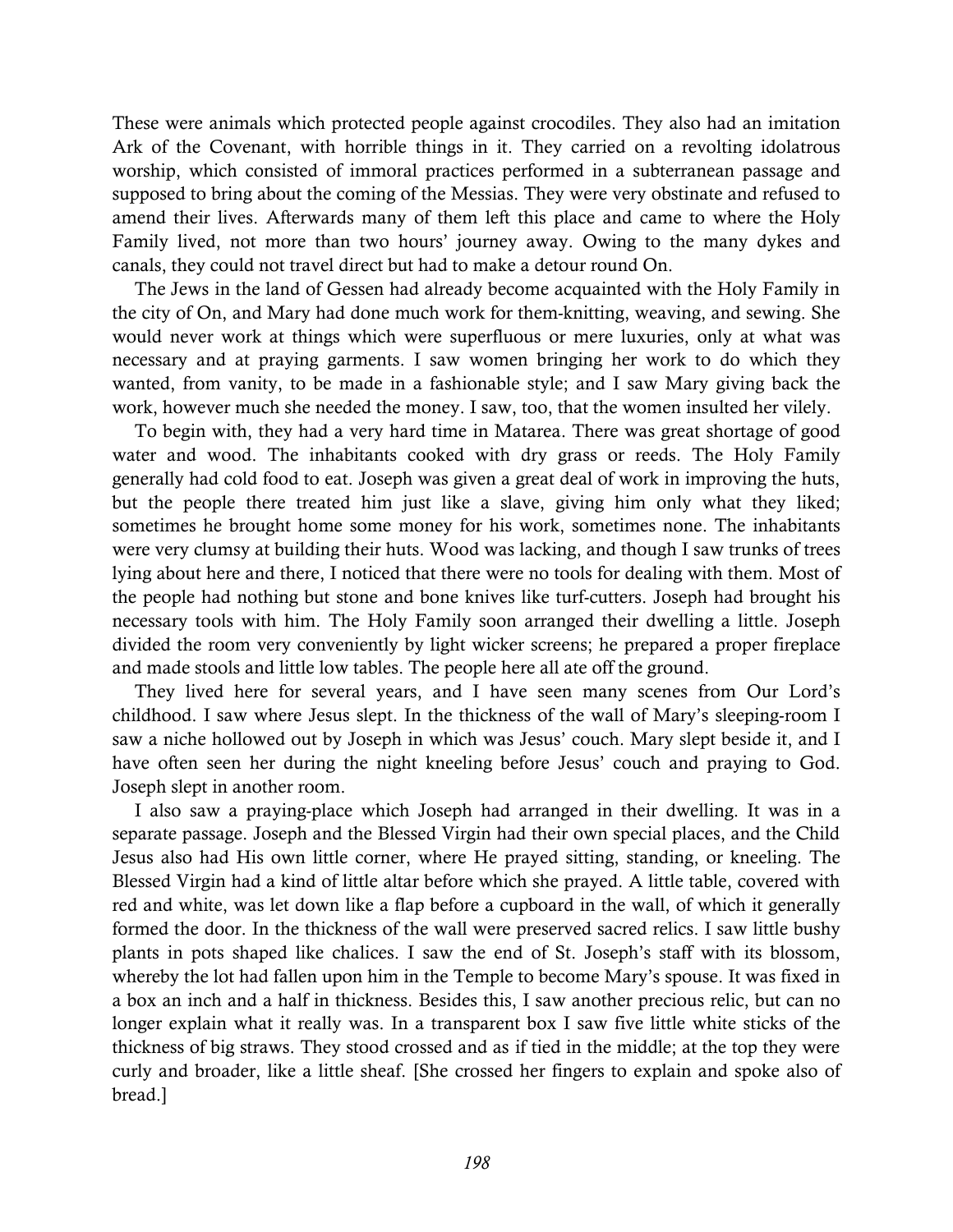During the sojourn of the Holy Family in Egypt the child John must have again stayed in secret with his parents at Jutta, for I saw him at the age of four or five being once more taken into the wilderness by Elisabeth. When they left the house, Zacharias was not there; I think he had gone away beforehand so as not to see the departure, for he loved John beyond measure. He had, however, given him his blessing, for each time he went away he used to bless Elisabeth and John.

Little John had a sheepskin hanging over his left shoulder round his breast and back, fastened together under his right arm. Afterwards in the desert I saw him wearing this sheepskin sometimes over both shoulders, sometimes across his breast, sometimes round his waist—just as it suited him. This sheepskin was all that the boy wore. He had brownish hair darker than Jesus', and he still carried in his hand the little white staff which he had brought from home before. I always saw him with it in the wilderness.

I now saw him hurrying along hand in hand with his mother Elisabeth, a tall woman with a small face and delicate features. She was much wrapped up and walked quickly. The child often ran on ahead; he was quite natural and childlike, but not thoughtless. At first their way led them northwards for some time, and they had water on their right hand; then I saw them crossing a little stream. There was no bridge, and they crossed on logs lying in the water, which Elisabeth, who was a very resolute woman, ferried across with a branch. After crossing the stream they turned more eastwards and entered a rocky ravine, the upper part of which was waste and stony, though the lower slopes were thick with bushes and fruits, among them many strawberries, of which the boy ate one here and there.

After they had gone some way into this ravine, Elisabeth said good-bye to the boy. She blessed him, pressed him to her heart, kissed him on his forehead and on both cheeks, and started on her journey home. She turned round several times on her way, and wept as she looked back towards John. The boy himself was quite untroubled and wandered on farther into the ravine with sure steps.

As during these visions I was very ill, God granted me the favour of feeling as if I were myself a child in presence of all that happened. It seemed to me that I was a child of John's own age, accompanying him on his way; and I was afraid that he would go too far from his mother and would never find his way home again. Soon, however, I was reassured by a voice which said: 'Do not be troubled, the boy well knows what he is about.' Then I thought that I went quite alone with him into the wilderness as if he had been a familiar childhood's playmate of mine, and I saw many of the things that happened to him. Yes, while we were together, John himself told me much about his life in the wilderness; for example, how he practised self-denial in every way and mortified his senses, how his vision grew ever brighter and clearer, and how he had been taught, in an indescribable way, by everything round him.

All this did not astonish me, for long ago as a child, when I was all by myself watching our cows, I used to live in familiar fellowship with John in the wilderness. I often longed to see him, and used then to call into the bushes in my country dialect: 'Little John with his little stick and his sheepskin on his shoulder is to come to me': and often little John with his little stick and his sheepskin on his shoulder did come to me, and we two children played together, and he told me and taught me all kinds of good things. And it never seemed to me strange that in the wilderness he learnt so much from plants and beasts, for when I was a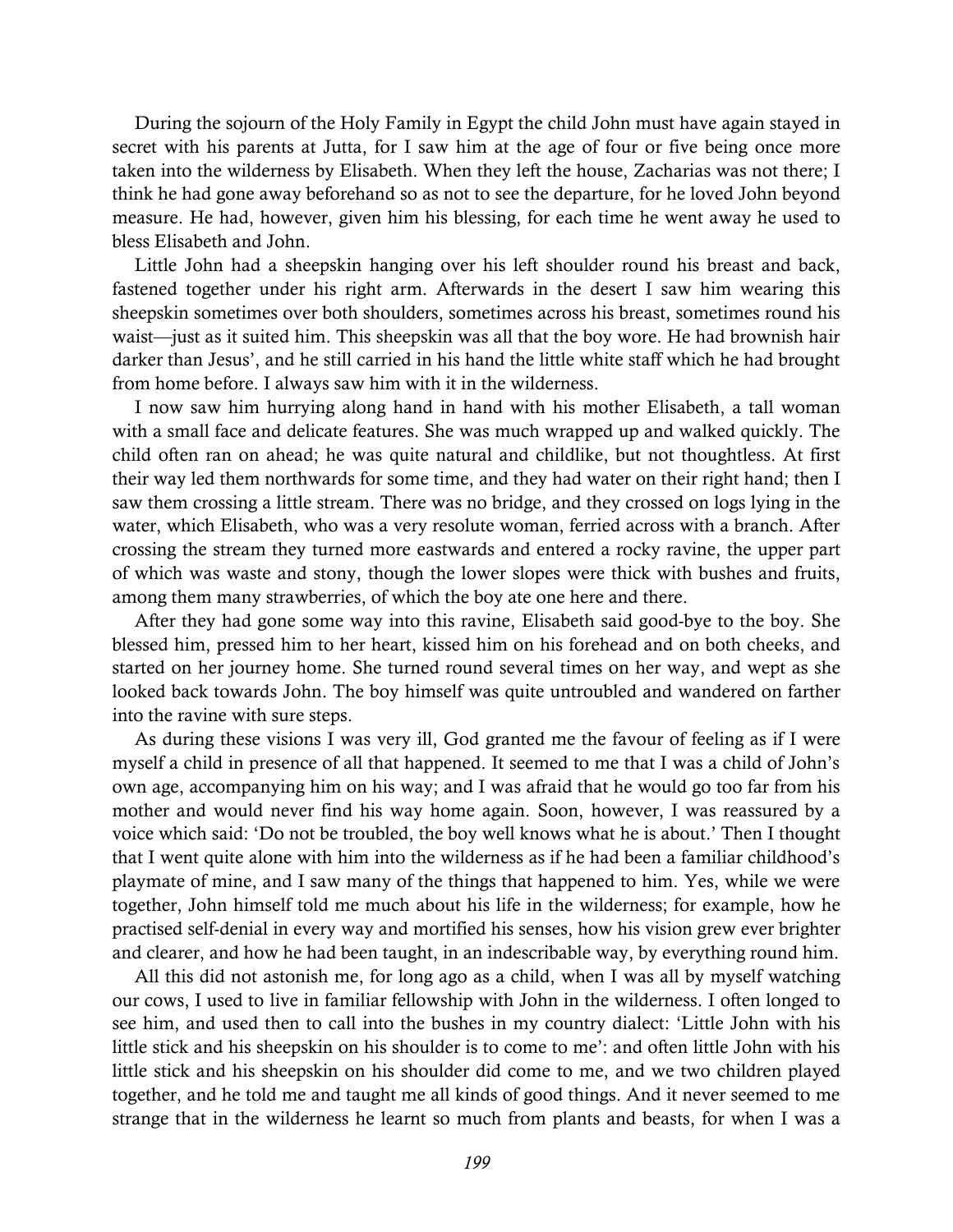child, whether in the woods, on the moors, in the fields, with the cows, or plucking ears of corn, pulling grass, gathering herbs, I used to look at every little leaf and every flower as at a book; every bird, every beast that ran past me, everything round me, taught me something. Every shape and colour that I saw, every little veined leaf, filled my mind with many deep thoughts. But if I spoke of these, people either listened with surprise or else, more often, laughed at me, so that at last I accustomed myself to keeping silence about such things. I used to think (and sometimes think still) that it must be so with everyone, and that nowhere could one learn better, because here God Himself had written our alphabet for us.

So now, when again in my visions I followed the boy John into the wilderness, I saw as before all that he was about. I saw him playing with flowers and beasts. The birds especially were at home with him. They flew on to his head as he walked or as he knelt in prayer. I often saw him lay his staff across the branches; then at his call flocks of bright-coloured birds came flying to perch on it in a row. He gazed at them and spoke familiarly with them as if they were his schoolchildren. I saw him, too, following wild animals into their lairs, feeding them and watching them attentively.

When John was about six years old, Elisabeth took the opportunity of Zacharias' absence on a journey to the Temple with herds for sacrifice to pay a visit to her son in the wilderness. Zacharias, I think, never went to see him there, so that he might truthfully say, if asked by Herod where his son was, that he did not know. In order, however, to satisfy his intense longing to see John, the latter came several times from the wilderness to his parents' house in great secrecy and by night, and stayed there a short time. Probably his guardian angel led him there at the right moment when there was no danger. I saw him always guided and protected by higher Powers, and sometimes accompanied by shining figures like angels.

John was destined to live in the wilderness, separated from the world and from ordinary human food, and to be taught and trained by the Spirit of God. Providence so ordained matters that outer circumstances made him take refuge in the desert to which his natural instincts drew him with irresistible force; from his earliest childhood I always saw him thoughtful and solitary. Just as the Child Jesus fled to Egypt as the result of a divine warning, so did John, His precursor, fly to a hiding-place in the wilderness. Suspicion was directed to him, too, for there had been much talk in the land about John ever since his early days. It was well known that wonders had attended his birth, and that he was often seen surrounded by light, for which reasons Herod was particularly suspicious of him. He had caused Zacharias to be questioned several times as to the whereabouts of John, but had never yet laid hands on the old man. This time, however, as he was on his way to the Temple, he was attacked by Herod's soldiers in a sunken road outside the Bethlehem Gate of Jerusalem, from which the city was not yet visible. These soldiers, who had been lying in wait for him, dragged him brutally to a prison on the slope of the Hill of Sion, where later I used often to see Jesus' disciples making their way up to the Temple. The old man was here subjected to ill-treatment and even torture, in order to force from him a confession of his son's whereabouts. When this had no effect, he was, by Herod's soldiers, stabbed to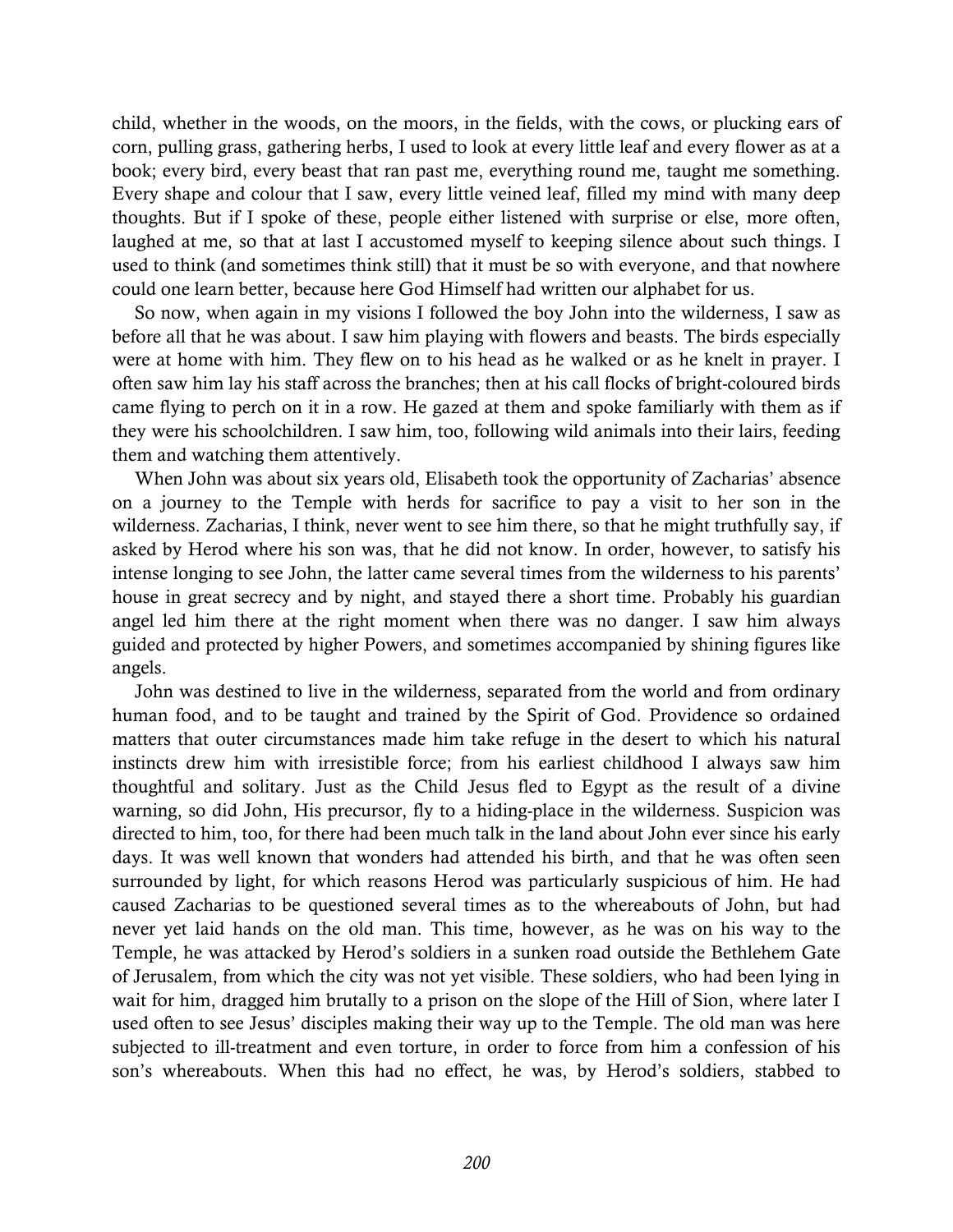death.<sup>191</sup> His friends buried his body not far from the Temple. This was not the Zacharias who was murdered between the Temple and the altar. When the dead came out of their graves at the death of Christ, I saw the grave of that Zacharias falling out of the Temple walls near the praying-room of the aged Simeon, and himself coming forth from it. At that moment several other secret graves in the Temple burst open. On the occasion when that Zacharias was murdered between the Temple and the altar, there were many disputes going on about the descent of the Messias, and about certain rights and privileges in the Temple of various families. For instance, not all families were allowed to have their children brought up in the Temple. (This reminds me that I once saw in the care of Anna in the Temple a boy whose name I have forgotten; I think he was a king's son.) Zacharias was the only one among the disputants who was murdered. His father was called Barachias.<sup>192</sup> I saw that later the bones of that Zacharias were found again, but have forgotten the details.

Elisabeth came home from the desert expecting to find Zacharias returned from Jerusalem. John accompanied her for some of the way; when they parted, she blessed him and kissed him on the forehead, and he hastened back, untroubled, to the wilderness. On reaching home Elisabeth heard the terrible news of the murder of Zacharias. She grieved and lamented so sorely that she could find no peace or rest at home, and so left Jutta forever and hastened to join John in the wilderness. She died there not long after, before the return of the Holy Family from Egypt. She was buried in the wilderness by the Essene from Mount Horeb who had always helped little John.

After this John moved farther into the wilderness. He left the rocky ravine for more open country, and I saw him arrive at a small lake in the desert. The shore was flat and covered with white sand, and I saw him go far out into the water and all the fishes swimming

 $\overline{a}$ 

 The two names given for Zacharias' father can be explained in another way. It may well be that the father of Zacharias was called both Barachias and Joiada. The name "Barachias" means 'son of Achias,' so that Joiada refers to Zacharias' father and Achias to Zacharias'grandfather. The Jews in ancient times often referred to the son by the father's name; for example the Caiaphas of the Gospels was actually Joseph, son of Caiaphas. The father of Zacharias could easily have been called both Joiada, his given name, and Barachias, referring to his father: Joiada Barachias means Joiada, son of Achias.

 As an example of this, we have "Joseph called Barsabbas, who was surnamed Justus." (Acts 1:23). The name Barsabbas may refer to his father, meaning 'son of Sabbas.' The name Justus is called a surname, that is, a last name or family name. For the Jews of that time, the surname often referred to the father. Thus, both the name Barsabbas and the name Justus may refer to Joseph's father's names. Alternately, the name Barsabbas may refer to Joseph himself. Sabbas may be a derivative of Sabbath, so that Joseph, a devout keeper of the Sabbath, may have been referred to metaphorically as Barsabbas, 'son of the Sabbath.' In either case, it is an example of one man being referred to with two different names. Similarly, Zecharias is referred to as Barachias ('son of Achias') and Joiada. AC tells us that the Virgin Mary's father was called both Joachim and Heli. (RC)

<sup>&</sup>lt;sup>191</sup> The murder of Zacharias, the father of John the Baptist, is recounted in *Protev*. 23, with subsequent portents added. (SB)

 $192$  The earlier Zacharias killed near the altar is in II Par. 24.20-21. There is a well-known difficulty in Matt. 23.35, where this Zacharias is called 'son of Barachias', when II Par. gives his father's name as Joiada. It is generally agreed that the verse in Matt. includes a scribal error, arising from the fact that the much betterknown Prophet Zacharias' father was called Barachias (Zach. 1.1), and that the two names were thus linked in the scribe's memory. This supposition is borne out by the omission of a father's name in Matt. in Codex Sinaiticus. The parallel in Luke 11.51 has no father's name. Yet all texts of Matt. before the discovery of Sinaiticus in 1859 include the name, and it is hardly surprising that AC should do so too. (SB)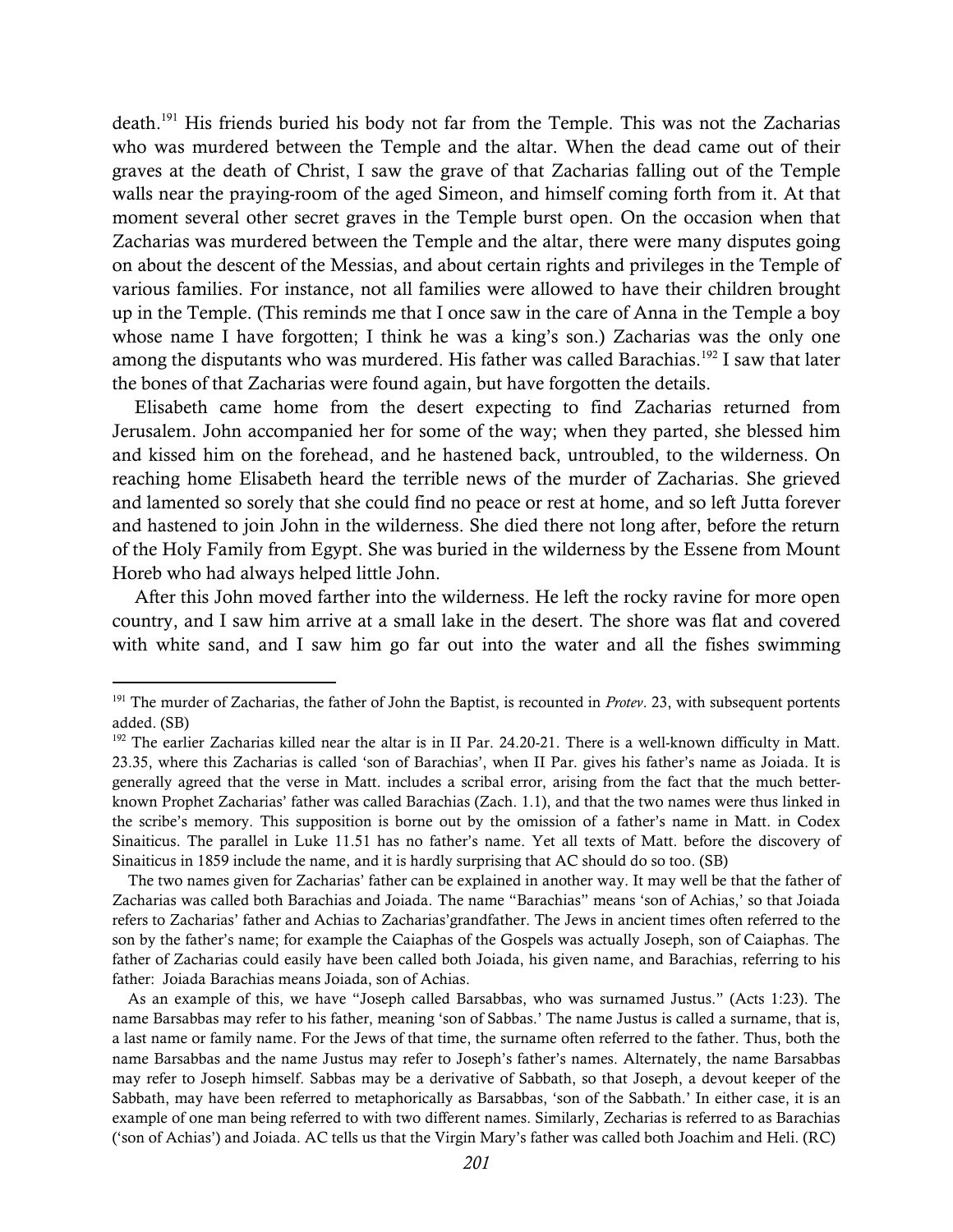fearlessly up to him. He was quite at home with them. He lived here for some time, and I saw that he had made himself in the bushes a sleeping-hut of branches. It was quite low, and only just big enough for him to lie down in. Here and later I saw him accompanied very often by shining figures or angels, with whom he associated humbly and devoutly, but unafraid and in childlike confidence. They seemed to teach him and to make him notice all kinds of things. I saw that his staff had a little cross-piece, so that it formed a cross; fastened to it was a broad band of bark which he waved about in play like a little flag.

A daughter of Elisabeth's sister now lived in John's family house at Jutta near Hebron. It was well supplied with everything. When John was grown up he came there once in secret, and then went still farther into the wilderness, remaining there until he appeared among mankind. Of this I shall tell later.

In Matarea, where the inhabitants had to quench their thirst with the muddy water of the Nile, a fountain sprang up as before in answer to Mary's prayers. At first they suffered great want, and were obliged to live on fruit and bad water. It was long since they had had any good water, and Joseph was making ready to take his water-skins on the donkey to fetch water from the balsam spring in the desert, when in answer to her prayer an angel appeared to the Blessed Virgin and told her to look for a spring behind their house. I saw her go beyond the enclosure round their dwelling to an open space on a lower level surrounded by broken-down embankments. A very big old tree stood here. Our Lady had a stick in her hand with a little shovel at the end of it, such as people in that country often carried on their journeys. She thrust this into the ground near the tree, and thereupon a beautiful clear stream of water gushed forth. She ran joyfully to call Joseph, who on digging out the spring discovered that it had been lined with masonry below, but had dried up and was choked with rubbish. Joseph repaired and cleaned it, and surrounded it with beautiful new stonework. Near this spring, on the side from which Mary had approached it, was a big stone, just like an altar, and, indeed, I think it had once been an altar, but I forget in what connection. Here the Blessed Virgin used to dry Jesus' clothes and wrappings in the sun after washing them. This spring remained unknown and was used only by the Holy Family until Jesus was big enough to do various little commissions, such as fetching water for His Mother. I once saw that He brought other children to the spring, and made a cup with a leaf for them—to drink from. The children told this to their parents, so others came to the spring, but, as a rule, it was used only by the Jews. I saw Jesus fetching water for His Mother for the first time. Mary was in her room kneeling in prayer, and Jesus crept out to the spring with a skin and fetched water; that was the first time. Mary was inexpressibly touched when she saw Him coming back, and begged Him not to do it again, in case He were to fall into the water. Jesus said that He would be very careful and that He wanted to fetch water for her whenever she needed it.

The Child Jesus performed all kinds of services for His parents with great attention and thoughtfulness. Thus I saw Him, when Joseph was working near his home, running to fetch some tool which had been left behind. He paid attention to everything. I am sure that the joy He gave His parents must have outweighed all their sufferings. I also saw Jesus going sometimes to the Jewish settlement, about a mile from Matarea, to fetch bread in return for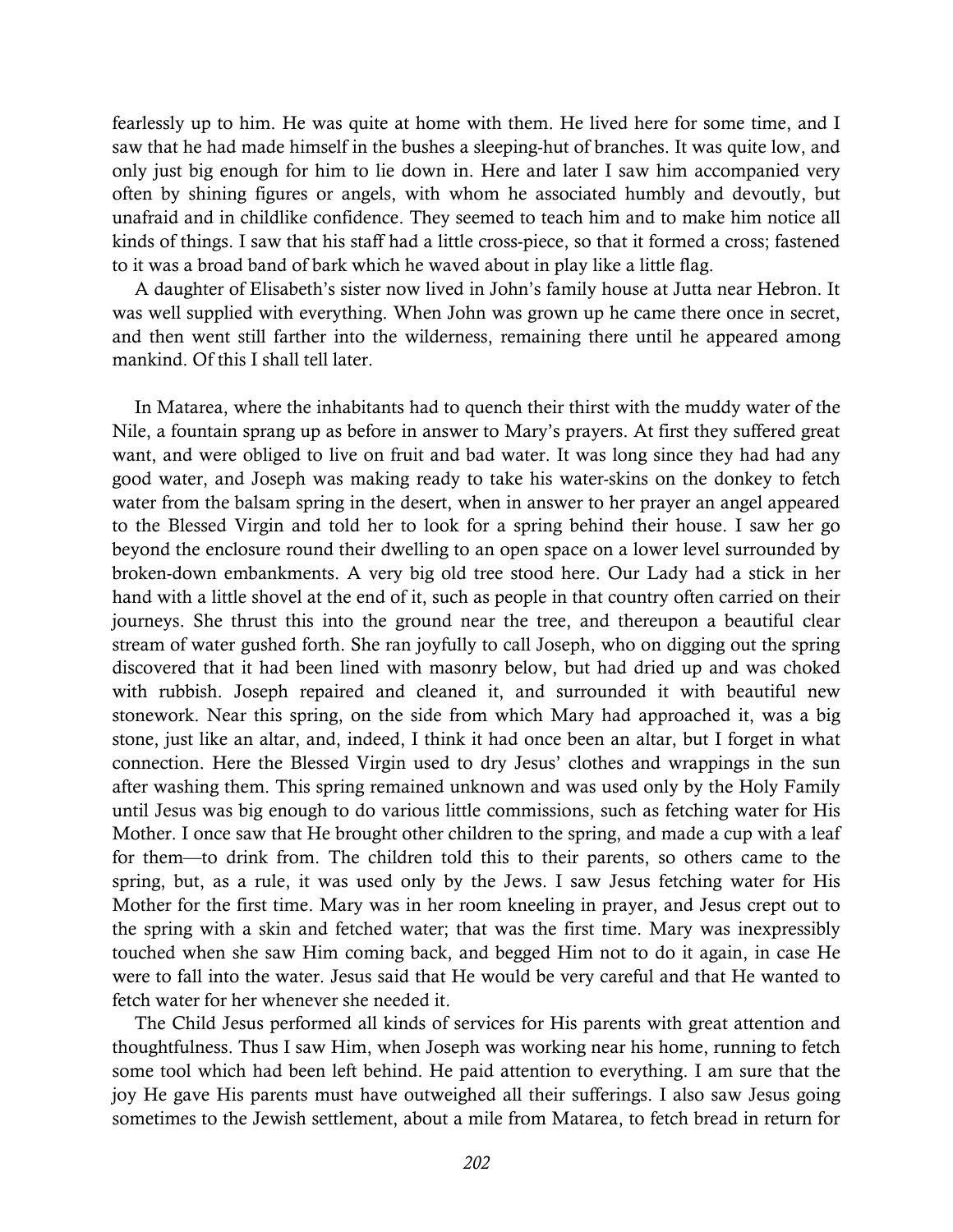His Mother's work. The many loathsome beasts to be found in this country did Him no harm; on the contrary, they were very friendly with Him. I have seen Him playing with snakes.

The first time that He went alone to the Jewish settlement (I am not sure whether it was in His fifth or seventh year) He was wearing a new brown dress with yellow flowers round its edge which the Blessed Virgin had made and embroidered for Him: He knelt down to pray on the way, and I saw two angels appearing to Him and announcing the death of Herod the Great. Jesus said nothing of this to His parents, why I do not know, whether from humility or because the angel had forbidden Him to, or because He knew that the time had not yet come for them to leave Egypt. Once I saw Him going to the settlement with other Jewish children, and when He returned home, I saw Him weeping bitterly over the degraded state of the Jews living there.

The spring which appeared at Matarea in answer to the Blessed Virgin's prayers was not a new one, but an old one which gushed forth afresh. It had been choked but was still lined with masonry. I saw that Job had been in Egypt long before Abraham and had dwelt on this spot in this place.<sup>193</sup> It was he who found the spring, and he made sacrifices on the great stone lying here. Job was the youngest of thirteen brothers. His father was a great chieftain at the time of the building of the Tower of Babel. His father had one brother who was Abraham's ancestor. The tribes of these two brothers generally intermarried. Job's first wife was of the tribe of Phaleg: after many adventures, when he was living in his third home, he married three more wives of the same tribe. One of them bore him a son whose daughter married into the tribe of Phaleg and gave birth to Abraham's mother. Job was thus the greatgrandfather of Abraham's mother. Job's father was called Joktan, a son of Heber. He lived to the north of the Caspian Sea, near a mountain range one side of which is quite warm, while the other is cold and ice-covered. There were elephants in that country. I do not think elephants could have gone to the place where Job first went to set up his own tribe, for it was very swampy there. That place was to the north of a mountain range lying between two seas, the western-most of which was before the Flood a high mountain inhabited by evil angels by whom men were possessed.<sup>194</sup> The country there was poor and marshy; I think it is now inhabited by a race with small eyes, flat noses, and high cheek-bones. It was here that Job's first misfortune befell him, and he then moved southwards to the Caucasus and began his life again. From here he made a great expedition to Egypt, a land which at that time was ruled by foreign kings belonging to a shepherd people from Job's fatherland. One of these came from Job's own country; another came from the farthest country of the three holy

<sup>&</sup>lt;sup>193</sup> The Book of Job gives no clue to the ancestry, offspring, or homeland of Job, and (as AC remarks, *infra*) it is difficult to recognize the true history of Job from it. Job is only mentioned elsewhere in the Old Testament as a just man, together with Noe and Daniel (Ezekiel 14.14, 16, 20).

Rabbinic lore has, however, many accounts of the circumstances of Job's family; some texts place Job as a contemporary of Abraham, while others place him earlier or later. There are several accounts of his visit to Egypt. The list of such Rabbinic texts is too great to insert here, but a general account of them will be found in the *Jewish Encyclopedia*, art. Job, p. 193b. (SB)

<sup>&</sup>lt;sup>194</sup> It is remarkable that she said on another occasion that the Black Sea had been before the Flood a high mountain on which evil angels held sway. This seems to show that the mountain range behind which Job's first dwelling-place was situated must have been the Caucasus. (CB)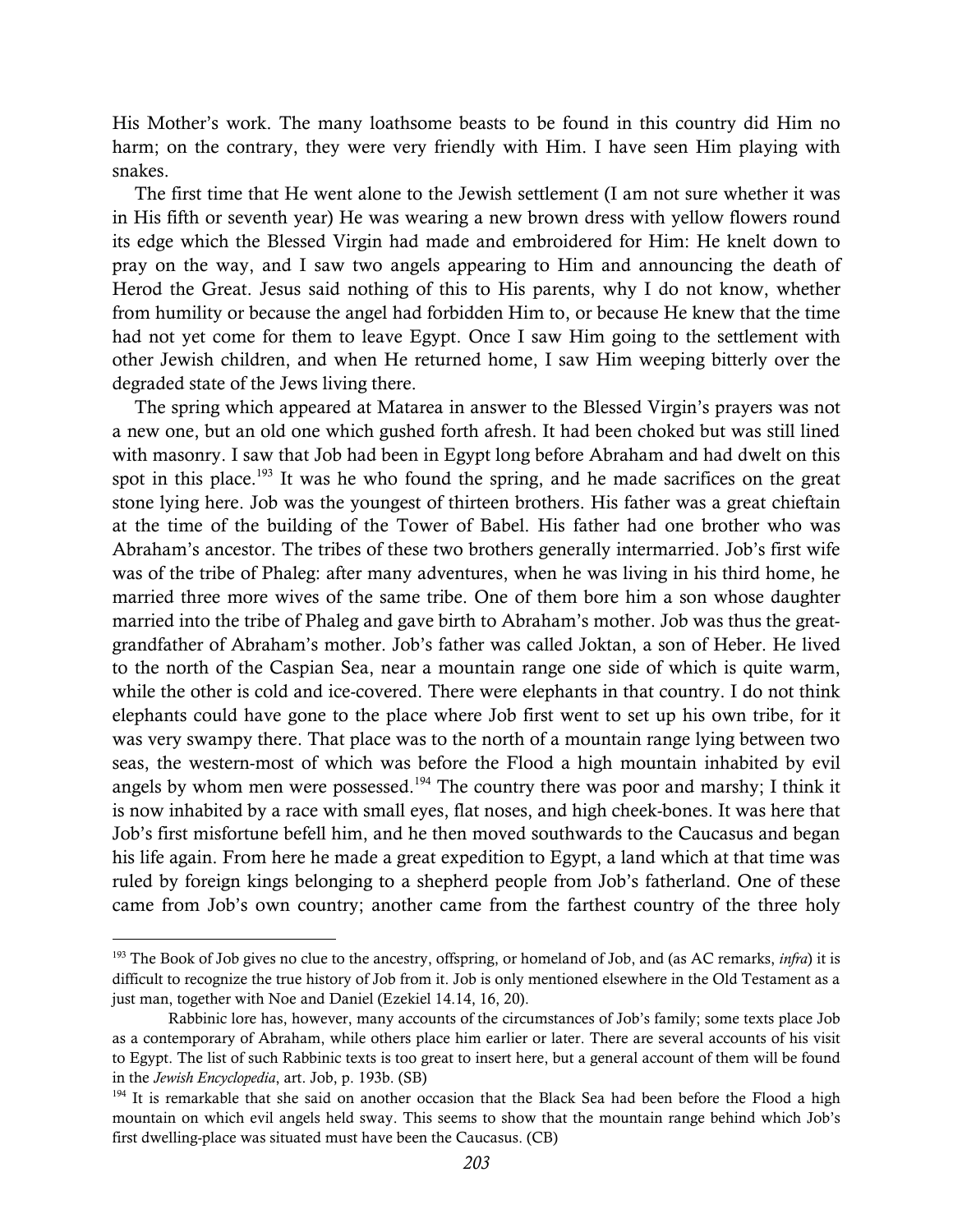kings. They ruled over only a part of Egypt, and were later driven out by an Egyptian king. At one time there was a great number of these shepherd people all collected together in one city; they had migrated to Egypt from their own country.

The king of these shepherds from Job's country desired a wife for his son from his family's tribe in the Caucasus, and Job brought this royal bride (who was related to him) to Egypt with a great following. He had thirty camels with him, and many menservants and rich presents. He was still young – a tall man of a pleasing yellow-brown colour, with reddish hair. The people in Egypt were dirty brown in colour. At that time Egypt was not thickly populated; only here and there were large masses of people. There were no great buildings either; these did not appear until the time of the children of Israel.

The king showed Job great honour, and was unwilling to let him go away again. He was very anxious for him to emigrate to Egypt with his whole tribe, and appointed as his dwelling-place the city where afterwards the Holy Family lived, which was then quite different. Job remained five years in Egypt, and I saw that he lived in the same place where the Holy Family lived, and that God showed him that spring. When performing his religious ceremonies, he made sacrifice on the great stone.

Job was to be sure a heathen, but he was an upright man who acknowledged the true God and worshipped Him as the Creator of all that he saw in nature, the stars, and the everchanging light. He was never tired of speaking with God of His wonderful creations. He worshipped none of the horrible figures of beasts adored by the other races of mankind in his time, but had thought out for himself a representation of the true God. This was a small figure of a man with rays round its head, and I think it had wings. Its hands were clasped under its breast, and bore a globe on which was a ship on waves. Perhaps it was meant to represent the Flood. When performing his religious ceremonies he burnt grains before this little figure. Figures of this kind were afterwards introduced into Egypt, sitting in a kind of pulpit with a canopy above.

Job found a terrible form of idolatry here in this city, descending from the heathen magical rites practised at the building of the Tower of Babel. They had an idol with a broad ox's head, rising to a point at the top. Its mouth was open, and behind its head were twisted horns. Its body was hollow, fire was made in it, and live children were thrust into its glowing arms. I saw something being taken out of holes in its body. The people here were horrible, and the land was full of dreadful beasts. Great black creatures with fiery manes flew about in swarms, scattering what seemed like fire as they flew. They poisoned everything in their path, and the trees withered away under them. I saw other animals with long hind-legs and short fore-legs, like moles; they could leap from roof to roof. Then there were frightful creatures lurking in hollows and between stones, which wound themselves round men and strangled them. In the Nile I saw a heavy, awkward beast with hideous teeth and thick black feet. It was the size of a horse and had something pig-like about it. Besides these I saw many other ugly creatures; but the people here were much more horrible than any of them. Job, whom I saw clearing the evil beasts from around his dwelling by his prayers, had such a horror of these godless folk that he often broke out in loud reproaches of them, saying that he would rather live with all these dreadful beasts than with the infamous inhabitants of this land. I often saw him at sunrise gazing longingly towards his own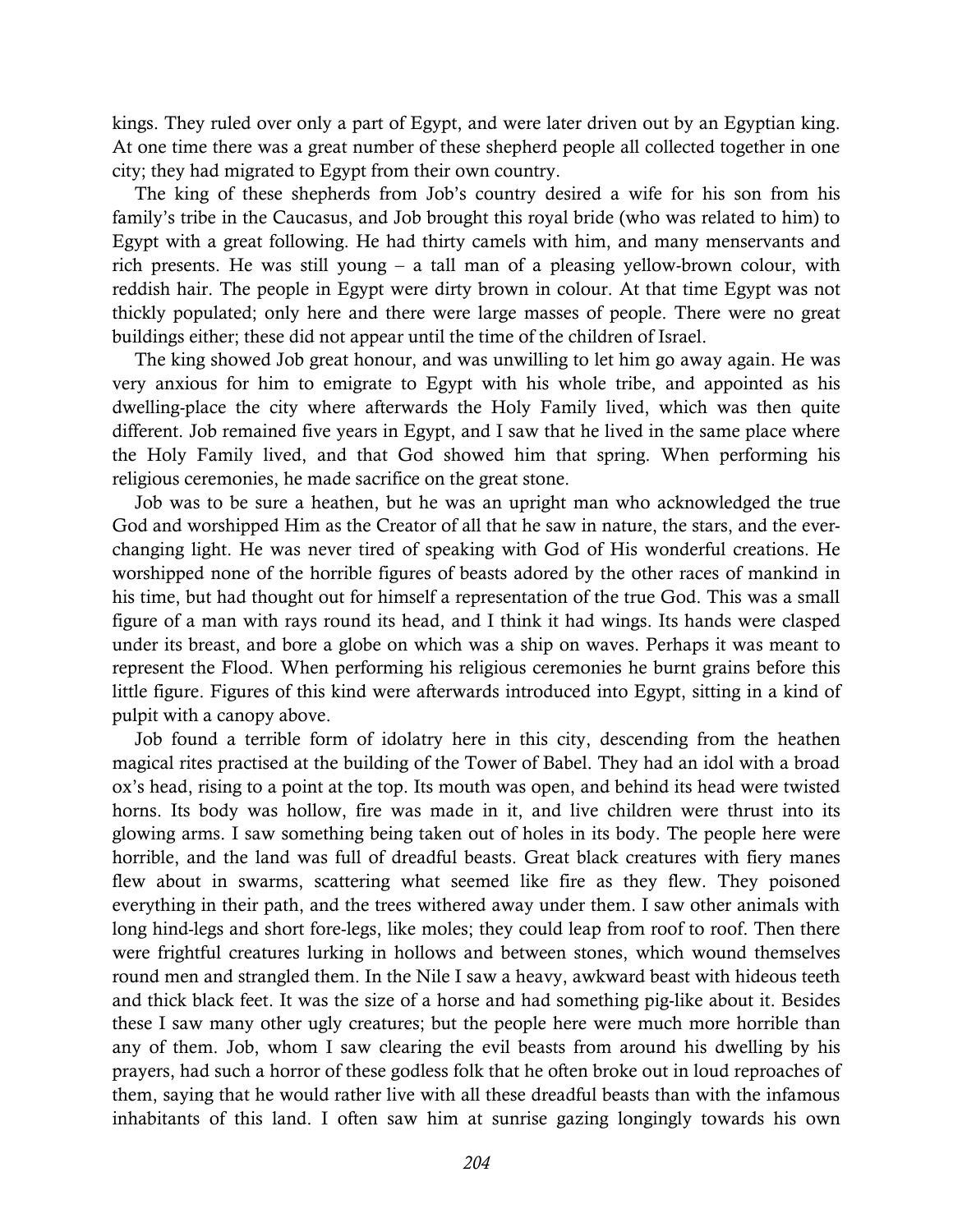country, which lay a little to the south of the farthest country of the three holy kings. Job saw prophetic pictures foreshadowing the arrival in Egypt of the children of Israel; he also had visions of the salvation of mankind and of the trials that awaited himself. He would not be persuaded to stay in Egypt, and at the end of five years he and his companions left the country.

There were intervals of calm between the great misfortunes that befell Job: the first interval lasted nine years, the second seven, and the third twelve. The words in the Book of Job: 'And while he (the messenger of evil) was yet speaking' mean 'This misfortune of his was still the talk of the people when the following befell him.<sup>195</sup> His misfortunes came upon him in three different places. The last calamity—and also the restoration of all his prosperity—happened when he was living in a flat country directly to the east of Jericho. Incense and myrrh were found here, and there was also a gold-mine with smithies. At another time I saw much more about Job, which I will tell later. For the present I will only say that Job's story of himself and of his talking with God were written down at his dictation by two trusty servants of his, like treasurers. Their names were Hai and Uis or Ois.<sup>196</sup> This story was preserved by his descendants as a sacred treasure, and was handed down from generation to generation until it reached Abraham and his sons. It was used for purposes of instruction, and came into Egypt with the children of Israel. Moses used it to comfort and console the Israelites during the Egyptian oppression and their journey through the desert, but in a summarised version, for it was originally of much greater length, and a great deal of it would have been incomprehensible to them. Solomon again remodelled it, so that it is a religious work full of the wisdom of Job, Moses, and Solomon. It was difficult to recognize the true history of Job from it, for the names of persons and places had been changed to ones nearer Chanaan, and it was thought that Job was an Edomite because the last place where he lived was inhabited long after his death by Edomites, the descendants of Esau. Job might still have been alive when Abraham was born.

When Abraham was in Egypt, he also had his tents beside this spring, and I saw him teaching the people here.<sup>197</sup> He lived in the country several years with Sara and a number of his sons and daughters whose mothers had remained behind in Chaldaea. His brother Lot was also here with his family, but I do not remember what place of residence was assigned to him. Abraham went to Egypt by God's command, firstly because of a famine in the Land

<sup>&</sup>lt;sup>195</sup> The phrase 'while he was yet speaking' occurs in Job 1.16, 17, 18. The text certainly suggests a quick succession of calamities, but if AC's statement of intervals of nine, seven, and twelve years between the calamities is correct, it is easier to suppose the story to have been telescoped for the purpose of the drama as we know it, than to interpret the text (as AC suggests) as meaning 'while it was still the talk of the people'. (SB)

<sup>&</sup>lt;sup>196</sup> In 1835 the writer heard that the founder of the Armenian race was so named. (CB)

<sup>&</sup>lt;sup>197</sup> Flavius Josephus (lib. I, *Antiquitat. Jud.*, c. 8) and others state that Abraham instructed the Egyptians in arithmetic and astrology. (CB)

Abraham in Egypt: Gen. 12.13. That Lot was with him is shown by 13.1. He pretended that his wife was his sister a second time (20.2) after which the explanation referred to is given (20.12). That Abraham taught the Egyptians is an old Jewish tradition, preserved in Josephus, *Ant*., I, viii, 2, and there are many Rabbinic stories about his sojourn in Egypt, especially in the Midrash (e.g. *Genesis Rabba*, XLI and XLIV). (SB)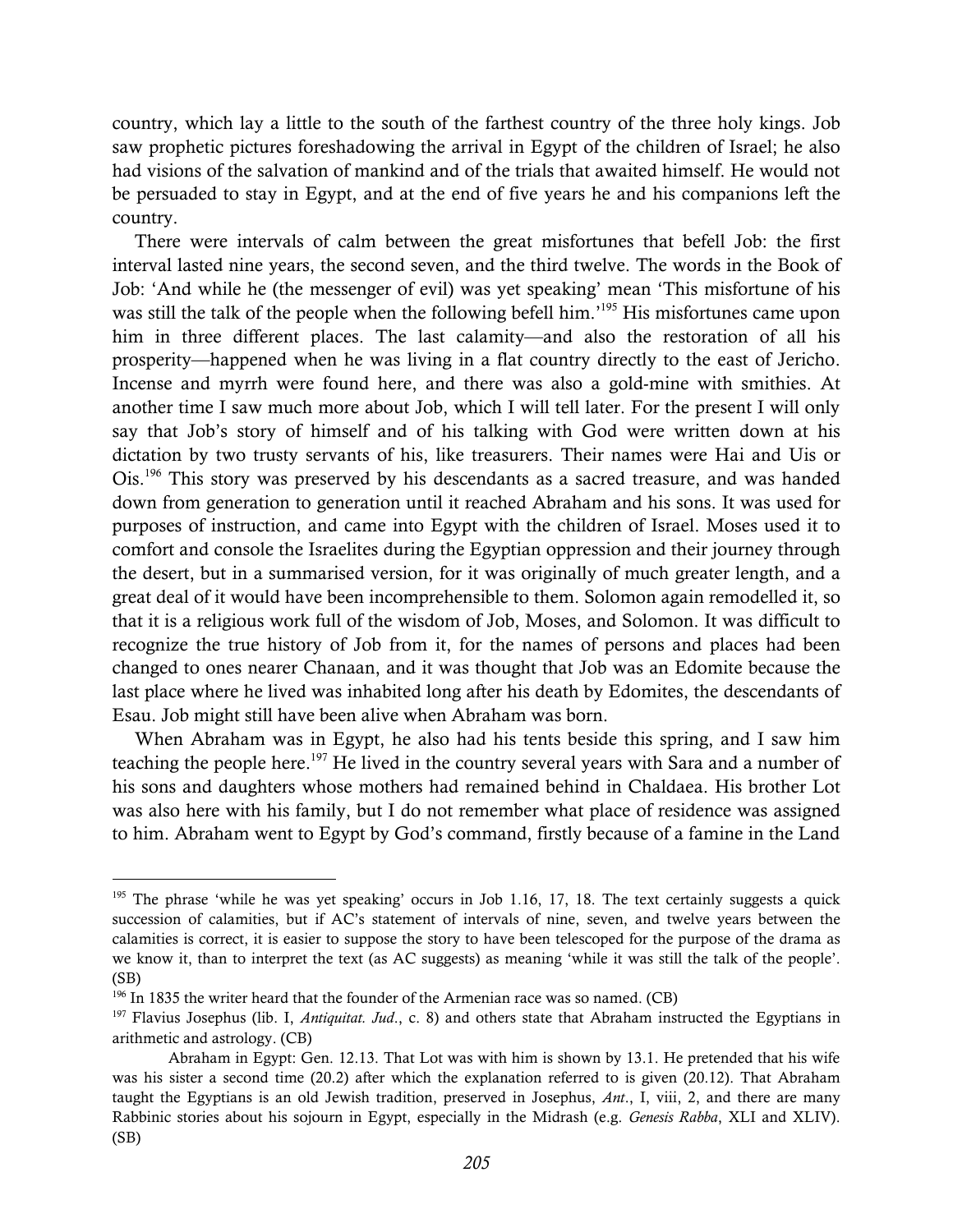of Chanaan, and secondly to fetch a family treasure which had found its way to Egypt through a niece of Sara's mother. This niece was of the race of the shepherd-people belonging to Job's tribe who had been rulers of part of Egypt. She had gone there to be serving maid to the reigning family and had then married an Egyptian. She was also the foundress of a tribe, but I have forgotten its name. Agar, the mother of Ismael, was a descendant of hers and was thus of Sara's family.<sup>198</sup>

The woman had carried off this family treasure just as Rachel had carried off Laban's household gods, and had sold it in Egypt for a great sum. In this way it had come into the possession of the king and the priests. This treasure was a genealogy of the children of Noe (especially of the children of Sem) down to Abraham's time. It looked like a scales hanging on several chains from inside a lid. This lid was made to shut down on to a sort of box which enclosed the chains in it. The chains were made of triangular pieces of gold linked together; the names of each generation were engraved on these pieces, which were thick yellow coins, while the links connecting them were pale like silver and thin. Some of the gold pieces had a number of others hanging from them. The whole treasure was bright and shining. I heard, but have forgotten, what was its value in shekels. The Egyptian priests had made endless calculations in connection with this genealogy, but never arrived at the right conclusion.

Before Abraham came into their country, the Egyptians must have known, from their astrologers and from the prophecies of their sorceresses, that he and his wife came from the noblest of races and that he was to be the father of a chosen people. They were always searching in their prophetic books for noble races, and tried to intermarry with them. This gave Satan the opportunity of attempting to debase the pure races by leading the Egyptians astray into immorality and deeds of violence.

Abraham, fearing that he might be murdered by the Egyptians because of the beauty of Sara, his wife, had given out that she was his sister. This was not a lie, since she was his step-sister, the daughter of his father Tharah by another wife (see Gen. 20.12). The King of Egypt caused Sara to be brought into his palace and wished to take her to wife. Abraham and Sara were then in great distress and besought God for help, whereupon God punished the king with sickness, and all his wives and most of the women in the city fell ill. The king, in alarm, caused inquiry to be made, and when he heard that Sara was Abraham's wife, he gave her back to him, begging him to leave Egypt as soon as possible. It was clear, he said, that Abraham and his wife were under the protection of the gods.

The Egyptians were a strange people. On the one hand they were extremely arrogant and considered themselves to be the greatest and wisest among the nations. On the other hand they were excessively cowardly and servile, and gave way when they were faced by a power which they feared was greater than theirs. This was because they were not sure of all their

<sup>&</sup>lt;sup>198</sup> Catherine Emmerich says elsewhere of Agar: 'She was of Sara's family, and when Sara herself was barren, she gave Abraham Agar for his wife and said she would build from her and have descendants through her. She looked upon herself as one with all the women of her tribe, as if it were a female tree with many blossoms. Agar was a vessel, or flower of her tribe, and she hoped for a fruit of her tribe from her. At that time the whole tribe was as one tree and each of its blossoms formed part of it. (CB)

Gen. 16.1 simply states that Agar was an Egyptian. (SB)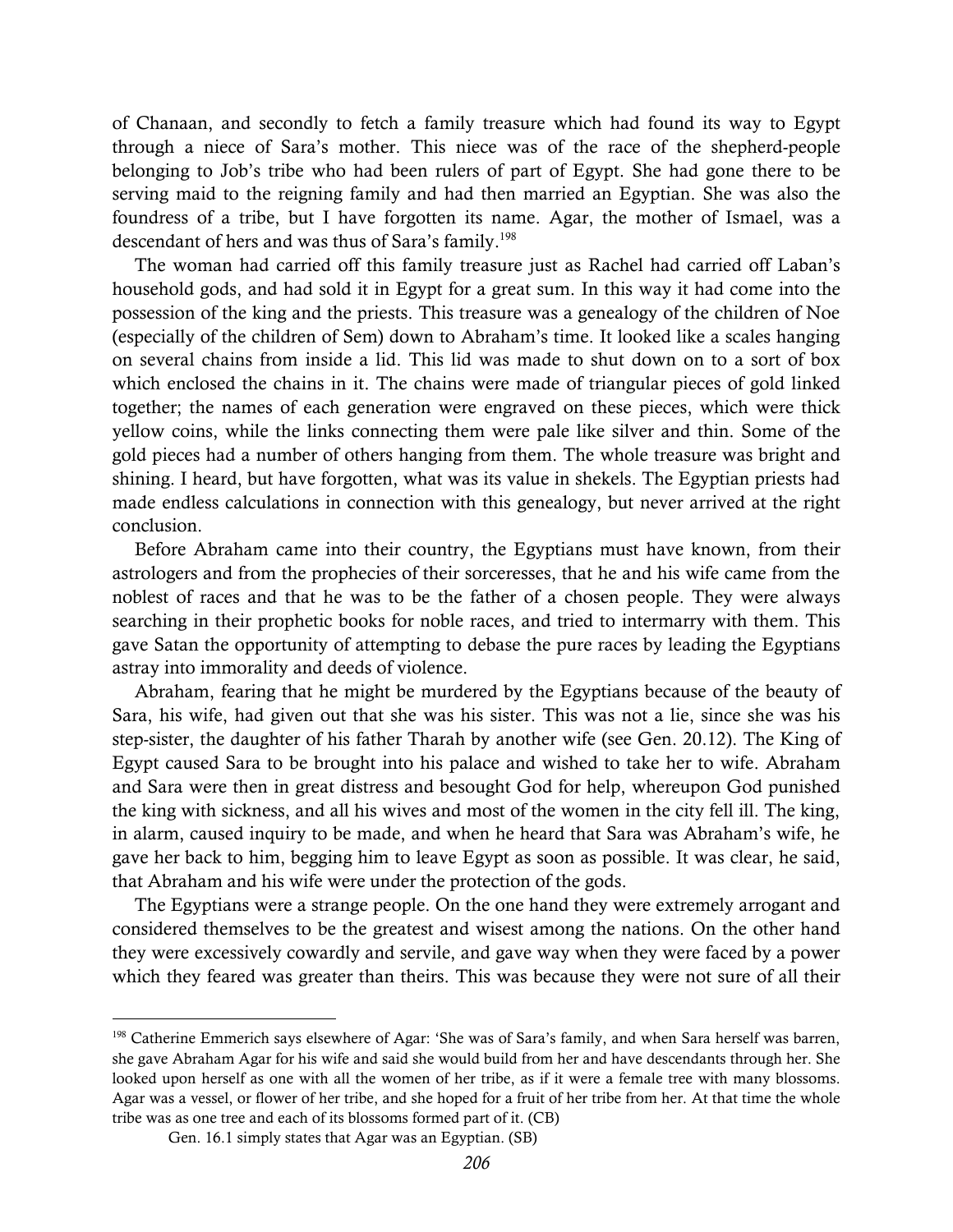knowledge, most of which came to them in dark ambiguous sooth-sayings, which easily produced conflicts and contradictions. Since they were very credulous of wonders, any such contradiction at once caused them great alarm.

Abraham approached the king very humbly with a request for corn. He won his favour by treating him as a ruler over the nations, and received many rich presents. When the King gave Sara back to her husband and begged him to leave Egypt, Abraham replied that he could not do this unless he took with him the genealogy that belonged to him, describing in detail the manner in which it had come to Egypt. The king then summoned the priests, and they willingly gave Abraham back what belonged to him, only asking that the whole transaction might first be formally recorded, which was done.<sup>199</sup> Abraham then returned with his following to the land of Chanaan.

I have seen many things about the spring at Matarea right down to our own times, and remember this much: already at the time of the Holy Family it was used by lepers as a healing well. Much later a small Christian church was built on the site of Mary's dwelling. Near the high altar of this church one descended into the cave where the Holy Family lived until Joseph had arranged their dwelling. I saw the spring with human habitations round it, and I saw it being used for various forms of skin eruptions. I also saw people bathing in it to cure themselves of evil-smelling perspirations. That was when the Mohammedans were there. I saw, too, that the Turks always kept a light burning in the church over Mary's dwelling. They feared some misfortune if they forgot to light it. In later times I saw the spring isolated and at some distance from any houses. There was no longer a city there, and wild fruit-trees grew about it.

## XIV THE RETURN OF THE HOLY FAMILY FROM EGYPT<sup>200</sup>

At last I saw the Holy Family leaving Egypt. Though Herod had been dead for some time, they were not yet able to return, for there was still danger. Their sojourn in Egypt became increasingly difficult for St. Joseph. The people there practised an abominable idolatry, sacrificing deformed children, and even thinking it an act of special piety to offer healthy ones to be sacrificed. Besides this, they practised obscene rites in secret. Even the Jews in their settlement had become infected by these horrors. They had a temple which they said was like Solomon's temple, but this was idle boasting, for it was utterly different. They had an Ark of the Covenant in imitation of the real one, but it contained obscene figures, and their ceremonies were abominable. They no longer sang the psalms. Joseph, on the other hand, had arranged everything admirably in the school at Matarea. He had been joined there by the heathen priest who had taken the Holy Family's part when the idols collapsed in the little town near Heliopolis. Others had accompanied him and had attached themselves to the Jewish community.

I saw St. Joseph busy at his carpentry on the eve of the Sabbath. He was in great distress because he was not given the payment due to him, and he had nothing to take home, where money was much needed. In his trouble he knelt down under the open sky in a corner and

<sup>199</sup> Gen. 12.20 (literally from the Hebrew): 'And Pharaoh gave men orders concerning him, and sent him away, and his wife, and all that belonged to him.' (SB)

<sup>200</sup> Matt. 2.19-23.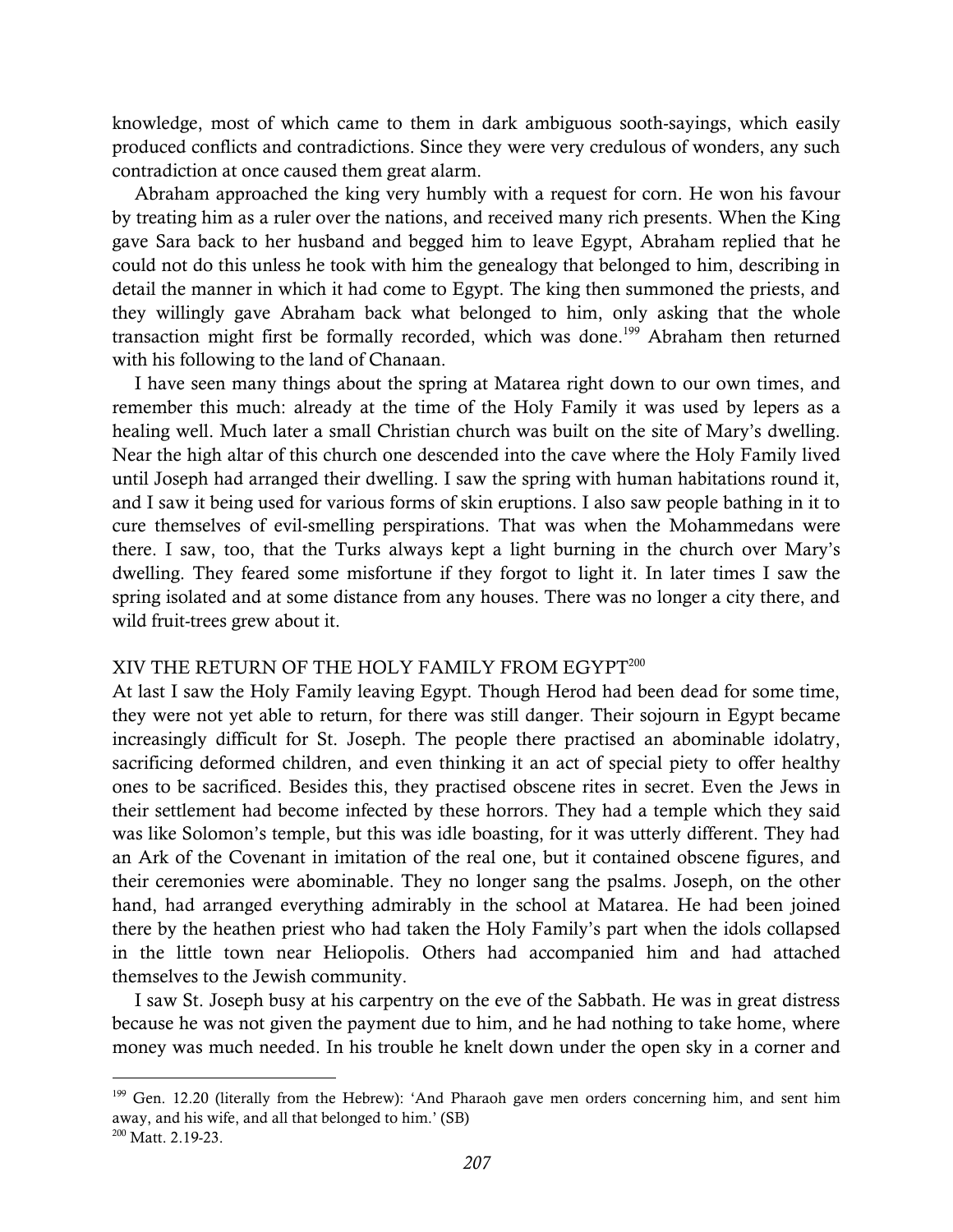prayed to God to help him in his need. The next night I saw that an angel came to him in a dream, saying that those who had sought the life of the child were dead, and that he was to rise up and make ready to journey home from Egypt by the high road; he was to have no fear, for the angel would accompany him. I saw St. Joseph communicating to the Blessed Virgin and to the Child Jesus this command that he had received from God, and I saw them preparing as promptly and obediently for their journey home as they had done when warned to flee into Egypt.

When their decision became known next morning, many people came to them in great distress to say farewell, bringing with them all kinds of presents in little vessels of bark. They were mostly Jews, but some were converted heathen and all were truly grieved. (The Jews in this country were so sunk in idolatry as hardly to be recognized. There were some people here who were glad at the departure of the Holy Family, looking on them as sorcerers who owed their power to the mightiest among the evil spirits.) Amongst the good people who brought presents I saw mothers with their little boys who had been Jesus' playfellows. Among these I particularly noticed a prominent woman of that town with her small son whom she used to call 'the son of Mary'; for this woman, who was named Mira, had long hoped for children, and had, by the prayers of the Blessed Virgin, been granted this son by God. She had called him Deodatus. [When Catherine Emmerich saw Jesus passing through Egypt on His way to Jacob's well after the raising of Lazarus, she said that He took this Deodatus with Him as a disciple.] I saw this woman giving money to Jesus—yellow, white, and brown pieces, triangular in shape. Jesus looked at His Mother as He accepted this gift.

As soon as Joseph had packed on the donkey all that they needed, they started on their journey, accompanied by all their friends. The donkey was the same one on which Mary had journeyed to Bethlehem. (On their flight into Egypt they had also had a she-ass with them, but Joseph had been obliged to sell her when they were in want.) They went between On and the Jewish settlement, and then turned southwards to the spring which had gushed forth in answer to Mary's prayer before they came to On or Heliopolis. All was now green here, and the stream from the spring encircled a garden, surrounded on all four sides (except for the entrance) by a hedge of balsam shrubs. This garden was as big as Duke Croy's ridingschool at Dülmen, and in it were young fruit-trees, date-palms and sycamores. The balsam shrubs were already as big as good-sized vines. Joseph had made little vessels of bark, very smooth and delicate except for the places where they were smeared with pitch. While they were resting he often made vessels like these for various uses. He broke off the trefoil-shaped leaves from the reddish tendrils of the balsam, and hung his little bark bottles on the shrub to catch the falling drops of balsam for them to take with them on their journey. Their companions now took a tender farewell of them, after which the Holy Family remained some hours here. The Blessed Virgin washed and dried some things, and after refreshing themselves with water and filling their water-skin, they started on their journey along the highway. I saw many pictures of them on this journey home, always free from danger. The Child Jesus, Mary, and Joseph had on their heads, to protect them from the sun, a round piece of thin bark tied under their chins with a cloth. Jesus had His brown dress on, and wore shoes of bark which Joseph had made for Him. They were arranged so as to cover half His feet. Mary wore only soles. I saw that she was often worried because the Child Jesus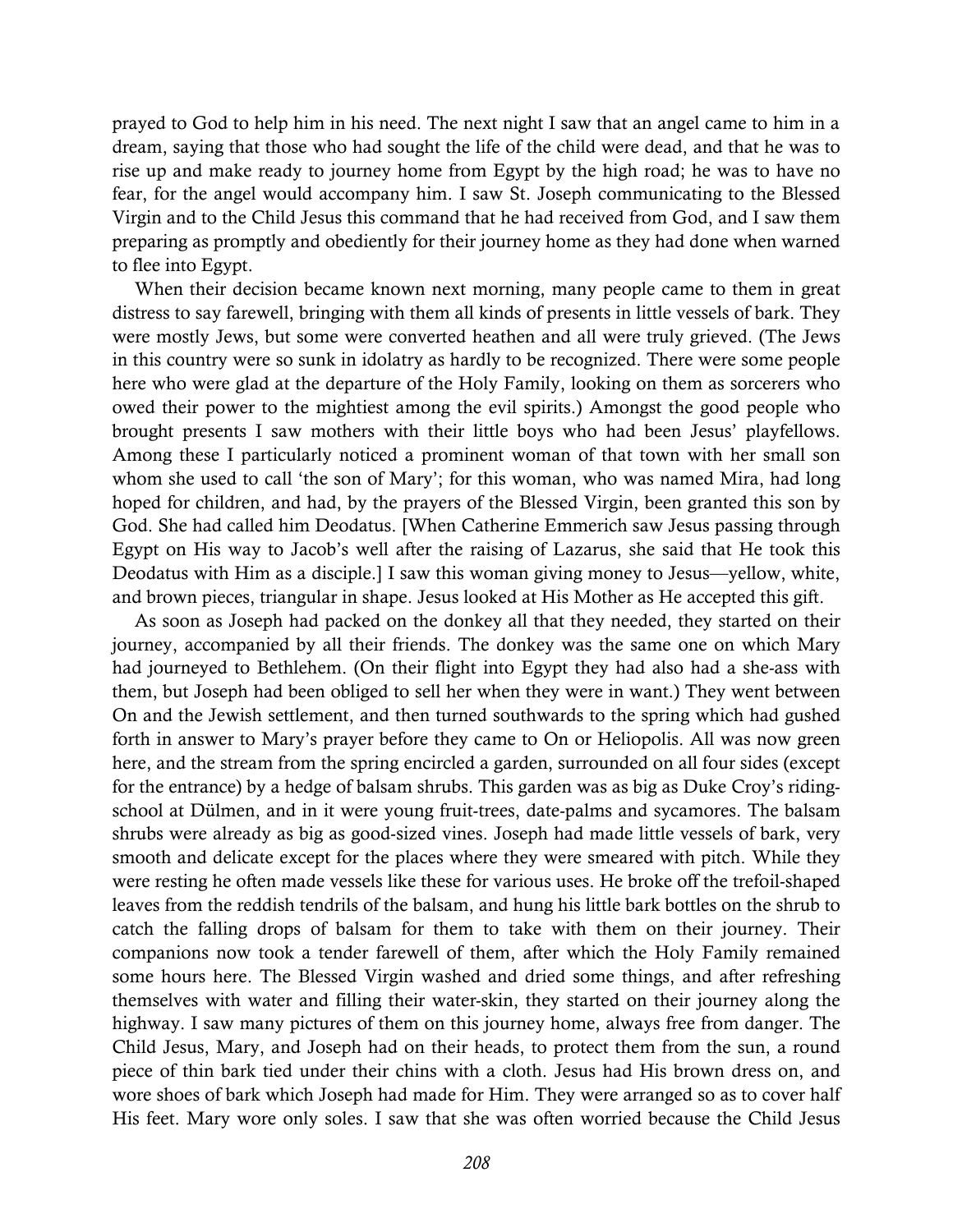found it so difficult to walk in the hot sand. I often saw her stopping to shake the sand out of His shoes. He often had to ride on the donkey so as to rest. I saw them go through several towns and pass by others. Their names have escaped me, though I still remember the name Ramesses. They crossed some water which they had also crossed on their journey into Egypt. It runs from the Red Sea to the Nile.

Joseph did not really want to go back to Nazareth, but wished to settle in his ancestral home of Bethlehem. He was, however, still irresolute, since on arriving in the Promised Land he heard that Judaea was governed by Archelaus, who like Herod was very cruel. I saw that the Holy Family stayed about three months in Gaza, where there were many heathen. Here an angel again appeared to Joseph in a dream and commanded him to go to go to Nazareth, which he did at once.<sup>201</sup> Anna was still alive. She and a few relations knew where the Holy Family had been living. The return from Egypt happened in September. Jesus was nearly eight years old.

## XV THE DEATH OF THE BLESSED VIRGIN AT EPHESUS

The following communications, made in different years, generally in the middle of August before the Feast of the Assumption, are here arranged in chronological order.

[On the morning of August 13<sup>th</sup>, 1822, Catherine Emmerich said: 'Last night I had a great vision of the death of the Blessed Virgin, but have completely forgotten it all.' On being asked, in the middle of a conversation on everyday matters, how old the Blessed Virgin was when she died, Catherine Emmerich suddenly looked away and said: 'She reached the age of sixty-four years all but three and twenty days: I have just seen the figure X six times, then I, then V; is not that sixty-four?' (It is remarkable that Catherine Emmerich was not shown numbers with our ordinary Arabic figures, with which she was familiar, but never saw anything but Roman figures in her visions).]

After Our Lord's Ascension Mary lived for three years on Mount Sion, for three years in Bethany, and for nine years in Ephesus, whither St. John took her soon after the Jews had set Lazarus and his sisters adrift upon the sea.<sup>202</sup>

Mary did not live in Ephesus itself, but in the country near it where several women who were her close friends had settled.<sup>203</sup> Mary's dwelling was on a hill to the left of the road

 $201$  Joseph's obedience to the angel in the choice of Nazareth: Matt. 2.22. (SB)

<sup>&</sup>lt;sup>202</sup> The chronology here is not quite plain. The years given here probably include parts of years, since *infra* AC states clearly that Mary lived fourteen years and two months after the Ascension, or, as *infra*, thirteen years and two months. If the Ascension took place in A.D. 30, the date of the Assumption would be A.D. 43 or 44, which will fit with the subsequent martyrdom of James the Great under Herod (42-44). If she was then sixtyfour years old (as AC says here), she was born in 20 B.C. But here there are difficulties about other statements: from AC's remarks we can deduce that she was eighteen at the birth of Christ, though *supra* we gather she was fourteen when she left the Temple and was married. The matter is also confused by the historical problems of the date of the birth of Christ and the date of the Crucifixion and Ascension, and cannot be decided with any certainty. (SB)

<sup>&</sup>lt;sup>203</sup> None of the apocryphal legends of the Assumption suggest that Our Lady lived at Ephesus: most suggest Jerusalem, and the Greek legend (*John*, 4) gives Bethlehem. (SB)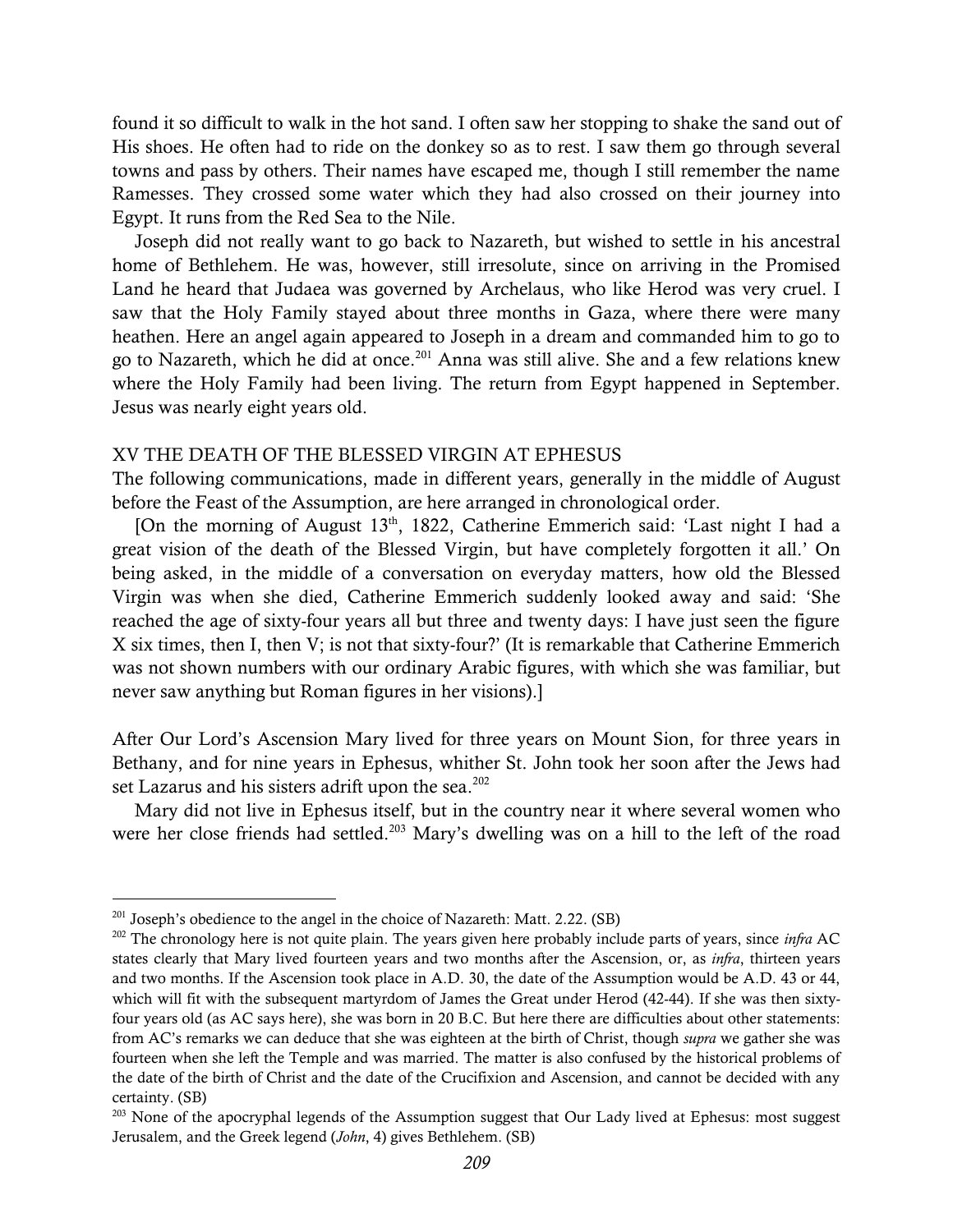from Jerusalem some three and a half hours from Ephesus.<sup>204</sup> This hill slopes steeply towards Ephesus; the city as one approaches it from the south-east seems to lie on rising ground immediately before one, but seems to change its place as one draws nearer. Great avenues lead up to the city, and the ground under the trees is covered with yellow fruit. Narrow paths lead southwards to a hill near the top of which is an uneven plateau, some half-hour's journey in circumference, overgrown, like the hill itself, with wild trees and bushes. It was on this plateau that the Jewish settlers had made their home. It is a very lonely place, but has many fertile and pleasant slopes as well as rock-caves, clean and dry and surrounded by patches of sand. It is wild but not desolate, and scattered about it are a number of trees, pyramid-shaped, with big shady branches below and smooth trunks.

John had had a house built for the Blessed Virgin before he brought her here. Several Christian families and holy women had already settled here, some in caves in the earth or in the rocks, fitted out with light woodwork to make dwellings, and some in fragile huts or tents. They had come here to escape violent persecution. Their dwellings were like hermits' cells, for they used as their refuges what nature offered them. As a rule, they lived at a quarter of an hour's distance from each other. The whole settlement was like a scattered village. Mary's house was the only one built of stone. A little way behind it was the summit of the rocky hill from which one could see over the trees and hills to Ephesus and the sea with its many islands. The place is nearer the sea than Ephesus, which must be several hours' journey distant from the coast. The district is lonely and unfrequented. Near here is a castle inhabited by a king who seems to have been deposed. John visited him often and ended by converting him. This place later became a bishop's see. Between the Blessed Virgin's dwelling and Ephesus runs a little stream which winds about in a very singular way.

Mary's house was built of rectangular stones, rounded or pointed at the back; the windows were high up near the flat roof. The house was divided into two compartments by the hearth in the centre of it. The fireplace was on the floor opposite the door; it was sunk into the ground beside a wall which rose in steps on each side of it up to the ceiling. In the centre of this wall a deep channel, like the half of a chimney, carried the smoke up to escape by an opening in the roof. I saw a sloping copper funnel projecting above the roof over this opening. The front part of the house was divided from the room behind the fireplace by light movable wicker screens on each side of the hearth. In this front part, the walls of which were rather rough and also blackened by smoke, I saw little cells on both sides, shut in by wicker screens fastened together. If this part of the house was needed as one large room, these screens, which did not nearly reach to the ceiling, were taken apart and put aside. These cells were used as bedrooms for Mary's maidservant and for other women who came to visit her. To the right and left of the hearth, doors led into the back part of the house, which was darker than the front part and ended in a semicircle or angle. It was neatly and pleasantly arranged; the walls were covered with wickerwork, and the ceiling was vaulted.

<sup>&</sup>lt;sup>204</sup> The 'road from Jerusalem', one would suppose, would be the main road eastwards through Colossae, etc., but the suggestion that Mary's house was 'nearer the sea' than Ephesus indicates a road south-ward along the coast. The issue is obscured by AC's supposition that Ephesus 'must be several hours distant from the coast' (*ib*.). There seems to be some geographical confusion here, although the precise geographical history of Ephesus is rendered difficult througb the silting-up of its harbour. (SB)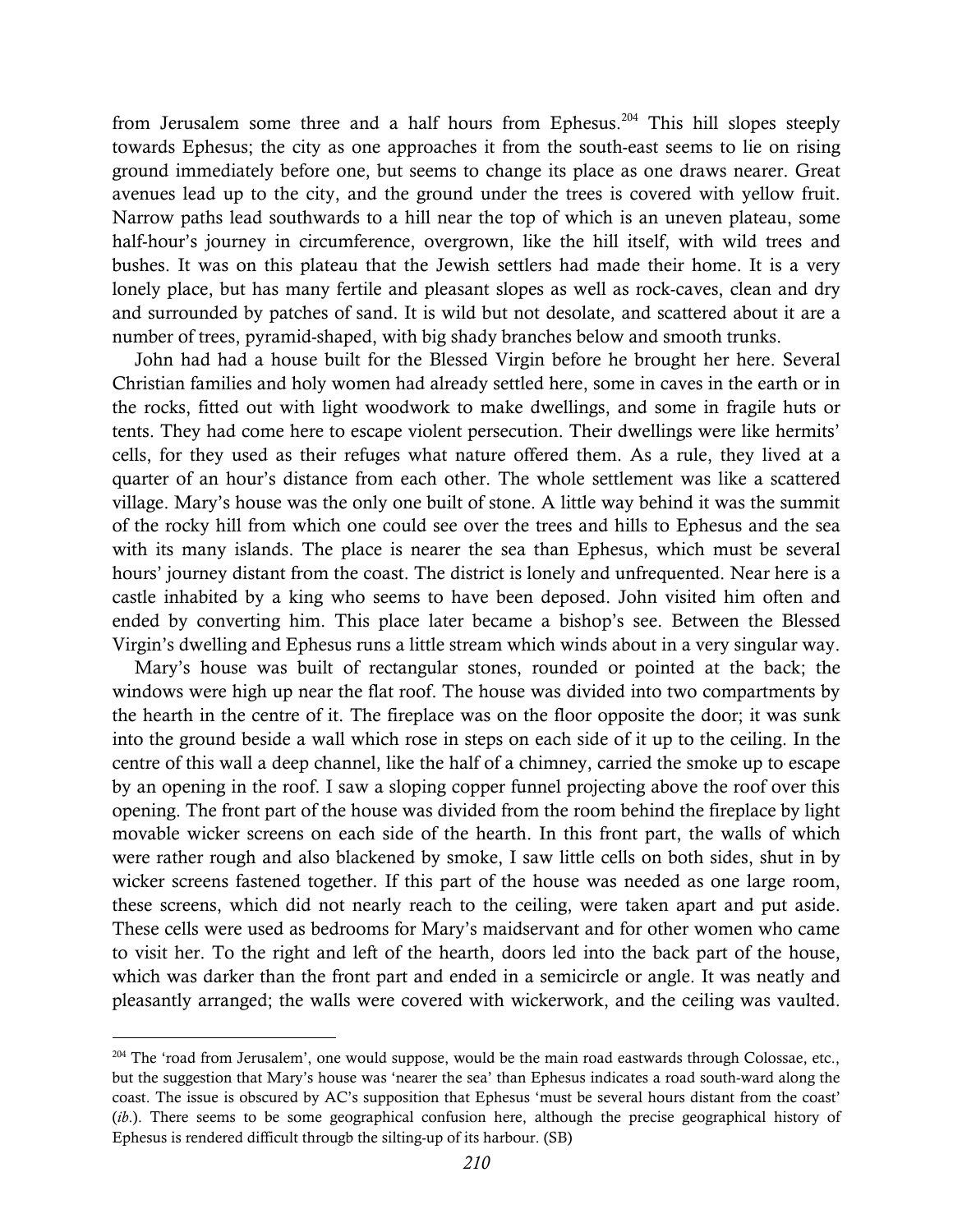Its beams were decorated with a mixture of panelling and wickerwork, and ornamented with a pattern of leaves. It was all simple and dignified.

The farthest corner or apse of this room was divided off by a curtain and formed Mary's oratory. In the centre of the wall was a niche in which had been placed a receptacle like a tabernacle, which could be opened and shut by pulling at a string to turn its door. In it stood a cross about the length of a man's arm in which were inserted two arms rising outwards and upwards, in the form of the letter Y, the shape in which I have always seen Christ's Cross. It had no particular ornamentation, and was more roughly carved than the crosses which come from the Holy Land nowadays. I think that John and Mary must have made it themselves. It was made of different kinds of wood. It was told me that the pale stem of the cross was cypress, the brown arm cedar, and the other arm of yellow palm-wood, while the piece added at the top, with the title, was of smooth yellow olive-wood. This cross was set in a little mound of earth or stone, like Christ's Cross on Mount Calvary. At its foot there lay a piece of parchment with something written on it; Christ's words, I think. On the cross itself the Figure of Our Lord was roughly outlined, the lines of the carving being robbed with darker colour so as to show the Figure plainly. Mary's meditation on the different kinds of wood forming the cross were communicated to me, but alas I have forgotten this beautiful lesson. Nor can I for the moment be sure whether Christ's Cross itself was made of these different kinds of wood, or whether Mary had made this cross in this way only for devotional reasons. It stood between two small vases filled with fresh flowers. I also saw a cloth lying beside the cross, and had the impression that it was the one with which the Blessed Virgin had wiped the blood from all the wounds in Our Lord's holy body after it was taken down from the cross. The reason why I had this impression was that, at the sight of the cloth, I was shown that manifestation of Our Lady's motherly love. At the same time I had the feeling that it was the cloth which priests use at Mass, after drinking the Precious Blood, to cleanse the chalice; Mary, in wiping the Lord's wounds, seemed to me to be acting in the same way, and as she did it she held the cloth just as the priest does. Such was the impression I had at the sight of the cloth beside the cross.

To the right of this oratory, against a niche in the wall, was the sleeping-place or cell of the Blessed Virgin. Opposite it, to the left of the oratory, was a cell where her clothes and other belongings were kept. Between these two cells a curtain was hung dividing off the oratory. It was Mary's custom to sit in front of this curtain when she was working or reading. The sleeping-place of the Blessed Virgin was backed by a wall hung with a woven carpet; the side-walls were light screens of bark woven in different-coloured woods to make a pattern. The front wall was hung with a carpet, and had a door with two panels, opening inwards. The ceiling of this cell was also of wicker-work rising into a vault from the centre of which was suspended a lamp with several arms. Mary's couch, which was placed against the wall, was a box one and a half feet high and of the breadth and length of a narrow plank. A covering was stretched on it and fastened to a knob at each of the four corners. The sides of this box were covered with carpets reaching down to the floor and were decorated with tassels and fringes. A round cushion served as pillow, and there was a covering of brownish material with a check pattern. The little house stood near a wood among pyramid-shaped trees with smooth trunks. It was very quiet and solitary. The dwellings of the other families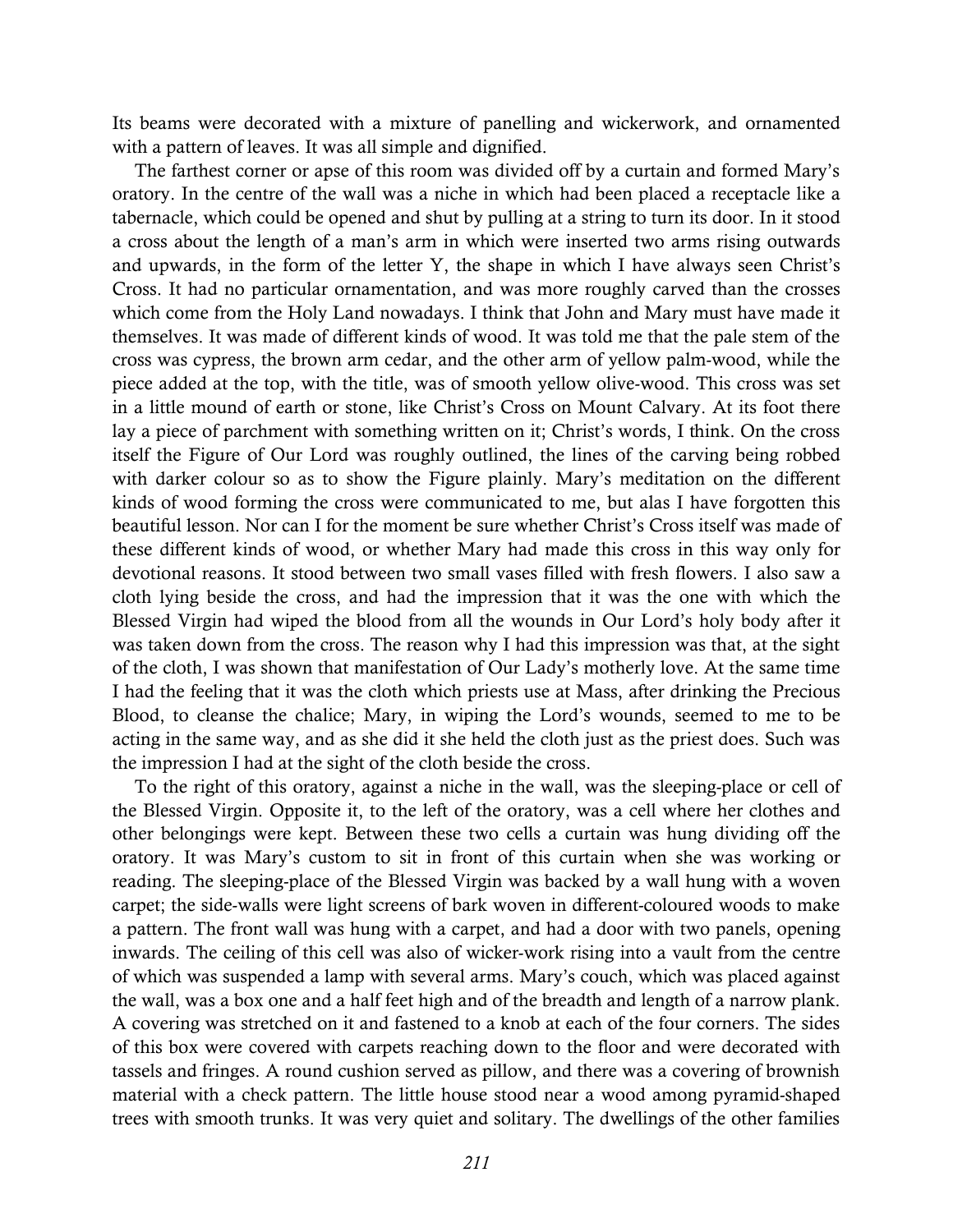were all scattered about at some distance. The whole settlement was like a village of peasants.

The Blessed Virgin lived here alone, with a younger woman, her maidservant, who fetched what little food they needed. They lived very quietly and in profound peace. There was no man in the house, but sometimes they were visited by an Apostle or disciple on his travels. There was one man whom I saw more often than others going in and out of the house; I always took him to be John, but neither here nor in Jerusalem did he remain permanently near the Blessed Virgin. He came and went in the course of his travels. He did not wear the same dress as in Our Lord's time. His garment was very long and hung in folds, and was of a thin greyish-white material. He was very slim and active, his face was long, narrow, and delicate, and on his bare head his long fair hair was parted and brushed back behind his ears. In contrast with the other Apostles, this gave him a womanish, almost girlish appearance. Last time he was here I saw Mary becoming ever quieter and more meditative: she took hardly any nourishment. It was as if she were only here in appearance, as if her spirit had already passed beyond and her whole being was far away. In the last weeks before she died I sometimes saw her, weak and aged, being led about the house by her maidservant. Once I saw John come into the house, looking much older too, and very thin and haggard. As he came in he girt up his long white ample garment in his girdle, then took off this girdle and put on another one, inscribed with letters, which he drew out from under his robe. He put a sort of maniple on his arm and a stole round his neck. The Blessed Virgin came in from her bedchamber completely enveloped in a white robe, and leaning on her maidservant's arm. Her face was white as snow and as though transparent. She seemed to be swaying with intense longing. Since Our Lord's Ascension her whole being seemed to be filled with an ever-increasing yearning which gradually consumed her. John and she went together to the oratory. Our Lady pulled at the ribbon or strap which turned the tabernacle in the wall to show the cross in it. After they had knelt for a long time in prayer before it, John rose and drew from his breast a metal box. Opening it at one side, he drew from it a wrapping of material of fine wool, and out of this took a little folded cloth of white material. From this he took out the Blessed Sacrament in the form of a small square white particle. After speaking a few solemn words, he gave the Sacrament to the Blessed Virgin. He did not give her a chalice.

Behind the house, at a little distance up the hill, the Blessed Virgin had made a kind of Way of the Cross. When she was living in Jerusalem, she had never failed, ever since Our Lord's death, to follow His path to Calvary with tears of compassion. She had paced out and measured all the distances between the Stations of that *Via Crucis*, and her love for her Son made her unable to live without this constant contemplation of His sufferings. Soon after her arrival at her new home I saw her every day climbing part of the way up the hill behind her house to carry out this devotion. At first she went by herself, measuring the number of steps, so often counted by her, which separated the places of Our Lord's different sufferings. At each of these places she put up a stone, or, if there was already a tree there, she made a mark upon it. The way led into a wood, and upon a hill in this wood she had marked the place of Calvary, and the grave of Christ in a little cave in another hill. After she had marked this Way of the Cross with twelve Stations, she went there with her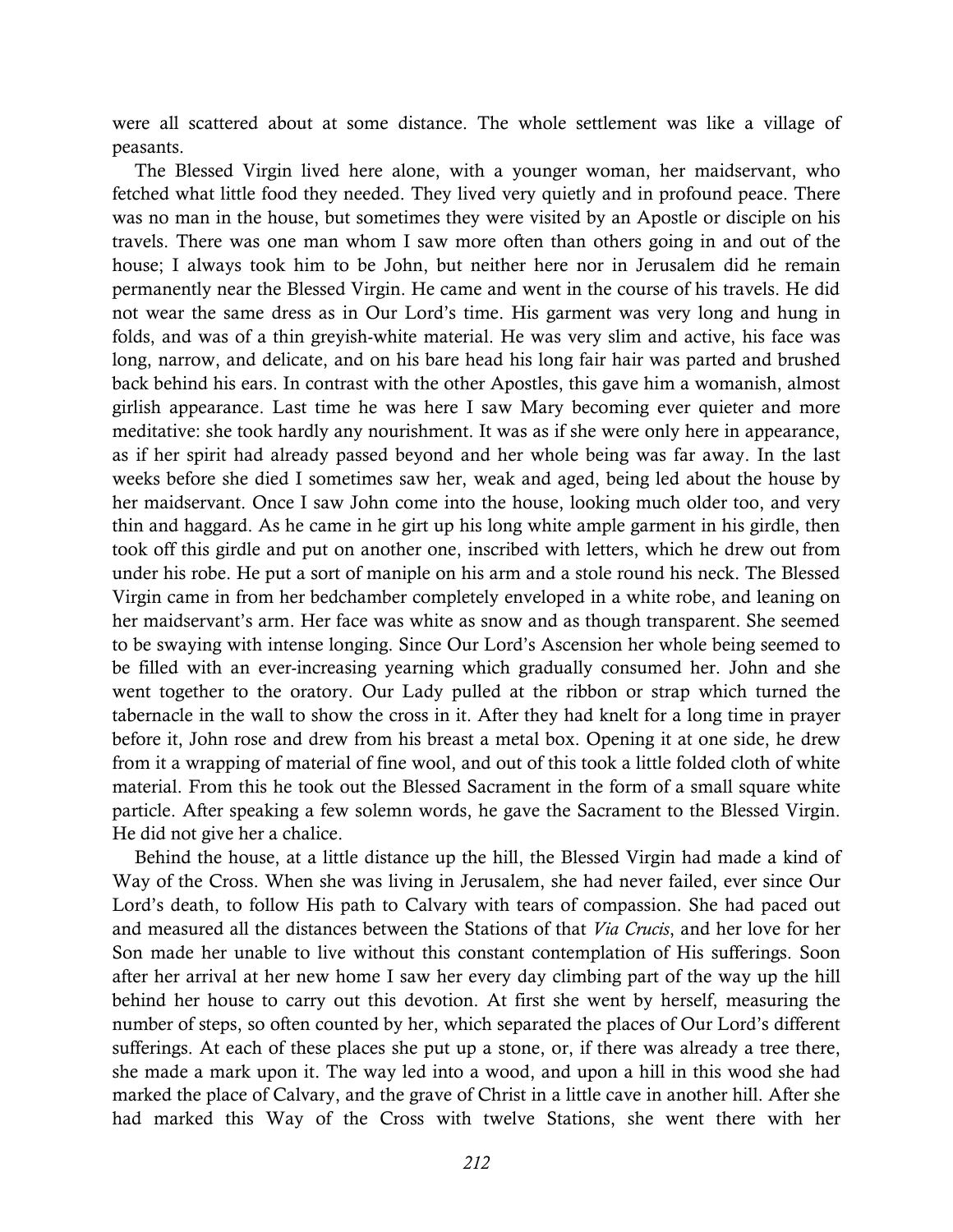maidservant in quiet meditation: at each Station they sat down and renewed the mystery of its significance in their hearts, praising the Lord for His love with tears of compassion. Afterwards she arranged the Stations better, and I saw her inscribing on the stones the meaning of each Station, the number of paces and so forth. I saw, too, that she cleaned out the cave of the Holy Sepulchre and made it a place for prayer. At that time I saw no picture and no fixed cross to designate the Stations, nothing but plain memorial stones with inscriptions, but afterwards, as the result of constant visits and attention, I saw the place becoming increasingly beautiful and easy of approach. After the Blessed Virgin's death I saw this Way of the Cross being visited by Christians, who threw themselves down and kissed the ground.

After three years' sojourn here Mary had a great longing to see Jerusalem again, and was taken there by John and Peter. Several of the Apostles were, I believe, assembled there: I saw Thomas among them and I think a Council was held at which Mary assisted them with her advice. On their arrival at Jerusalem in the dusk of the evening, before they went into the city, I saw them visiting the Mount of Olives, Calvary, the Holy Sepulchre, and all the holy places outside Jerusalem. The Mother of God was so sorrowful and so moved by compassion that she could hardly hold herself upright, and Peter and John had to support her as they led her away.

She came to Jerusalem from Ephesus once again, $205$  eighteen months before her death, and I saw her again visiting the Holy Places with the Apostles at night, wrapped in a veil. She was inexpressibly sorrowful, constantly sighing, 'Oh my Son, my Son'. When she came to that door behind the palace where she had met Jesus sinking under the weight of the Cross, she too sank to the ground in a swoon, overcome by agonizing memories, and her companions thought she was dying. They brought her to Sion, to the Cenacle, where she was living in one of the outer buildings. Here for several days she was so weak and ill and so often suffered from fainting attacks that her companions again and again thought her end was near and made preparations for her burial. She herself chose a cave in the Mount of Olives, and the Apostles caused a beautiful sepulchre to be prepared here by the hands of a Christian stonemason. [At another time Catherine Emmerich said that St. Andrew had also helped in this work.] During this time it was announced more than once that she was dead, and the rumour of her death and burial was spread abroad in Jerusalem and in other places as well. By the time, however, that the sepulchre was ready,  $206$  she had recovered and was strong enough to journey back to her home in Ephesus, where she did in fact die eighteen months later. The sepulchre prepared for her on the Mount of Olives was always held in honour, and later a church was built over it, and John Damascene (so I heard in the spirit,

<sup>&</sup>lt;sup>205</sup> These visits to Jerusalem may be the source of the legends that suppose her dead to have taken place there. Several, the Latin (3), the Greek (3), and Pseudo-Joseph of Arimathea (4), refer to her visit to the sepulchre. The Council cannot be that of Acts 15, which took place some years later. (SB)

<sup>&</sup>lt;sup>206</sup> Her tomb at Gethsemani is mentioned in the Greek legend (48). The others indicate the Vale of Josaphat, usually identified with the Kedron Valley between Jerusalem and the Mount of Olives. Gethsemani is on one side of the valley. (SB)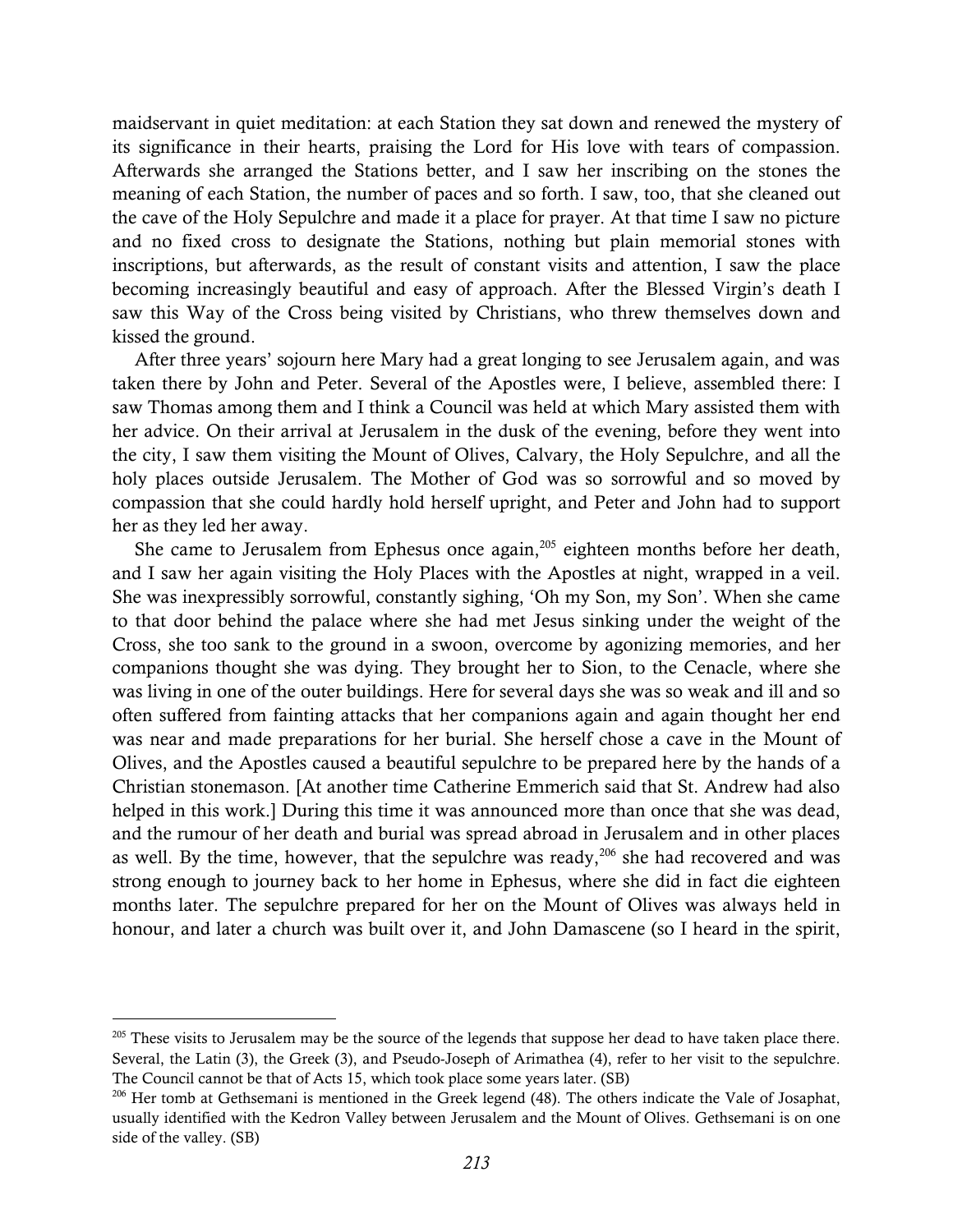but who and what was he?)<sup>207</sup> wrote from hearsay that she had died and been buried in Jerusalem. I expect that the news of her death, burial-place, and assumption into heaven were permitted by God to be indefinite and only a matter of tradition in order that Christianity in its early days should not be in danger of heathen influences then so powerful. The Blessed Virgin might easily have been adored as a goddess.

Amongst the holy women living in the Christian settlement near Ephesus and visiting the Blessed Virgin in her house was the daughter of a sister of Anna, the prophetess of the Temple. I saw her once travelling to Nazareth with Seraphia (Veronica) before Our Lord's baptism. This woman was related to the Holy Family through Anna, for Anna was related to St. Anne and still more closely to Elisabeth, St. Anne's niece. Another of the women living in Mary's neighbourhood, whom I had also seen on her way to Nazareth before Our Lord's baptism, was a niece of Elisabeth's called Mara. She was related to the Holy Family in the following way: St. Anne's mother Ismeria had a sister called Emerentia, both living in the pasture-lands of Mara between Mount Horeb and the Red Sea. She was told by the head of the Essenes on Mount Horeb that among her descendants would be friends of the Messias. She married Aphras, of the family of the priests who had carried the Ark of the Covenant. Emerentia had three daughters: Elisabeth, the mother of the Baptist, Enue (who was present as a widow at the birth of the Blessed Virgin in St. Anne's house), and Rhode, whose daughter Mara was, as I have said, now at Ephesus. Rhode had married far away from the home of her family: she lived first in the region of Sichem, then in Nazareth and at Casaloth on Mount Thabor. Besides Mara she had two other daughters, and the sons of one of these became Our Lord's disciples. One of Rhode's two sons was the first husband of Maroni, who, when he died, married as a childless widow Eliud, a nephew of St. Anne, and went to live at Naim. Maroni had by this Eliud a son whom Our Lord raised from the dead in Naim after his mother had become a widow for the second time. He was the young man of Naim who became a disciple and received the name of Martial in baptism. Rhode's daughter Mara, who was present at Mary's death at Ephesus, was, married and lived near Bethlehem. At the time of Christ's birth, when St. Anne absented herself from Bethlehem on one occasion, it was to Mara that she went. Mara was not well off, for Rhode had (like the rest of her family) left her children only a third of her property, the other two-thirds going to the Temple and the poor. I think that Nathanael, the bridegroom of Cana, was a son of this Mara, and received the name of Amator in baptism. She had other sons who all became disciples.

Last night and the night before I had much to do with the Mother of God at Ephesus: I followed her Way of the Cross with her and some five other holy women. The niece of Anna the prophetess was there, and also Elisabeth's niece, the widow Mara. The Blessed Virgin went in front of them all. I saw that she was weak, her face was quite white and as though transparent. Her appearance was indescribably moving. It seemed to me as if I were following her here for the last time. While she was making the Stations, John, Peter, and Thaddaeus were I think, already in her house. I saw the Blessed Virgin as very full of years,

<sup>207</sup> St. John Damascene, a monk at Jerusalem, died *c*. A.D. 754, and is a Doctor of the Church. His sermon (2 *de Dormitione Deiparae*) relates her burial at Jerusalem. It is recited in the Breviary on the Octave-Day or during the Octave, and is in fact the simplest collection of popular legends about the Assumption. (SB)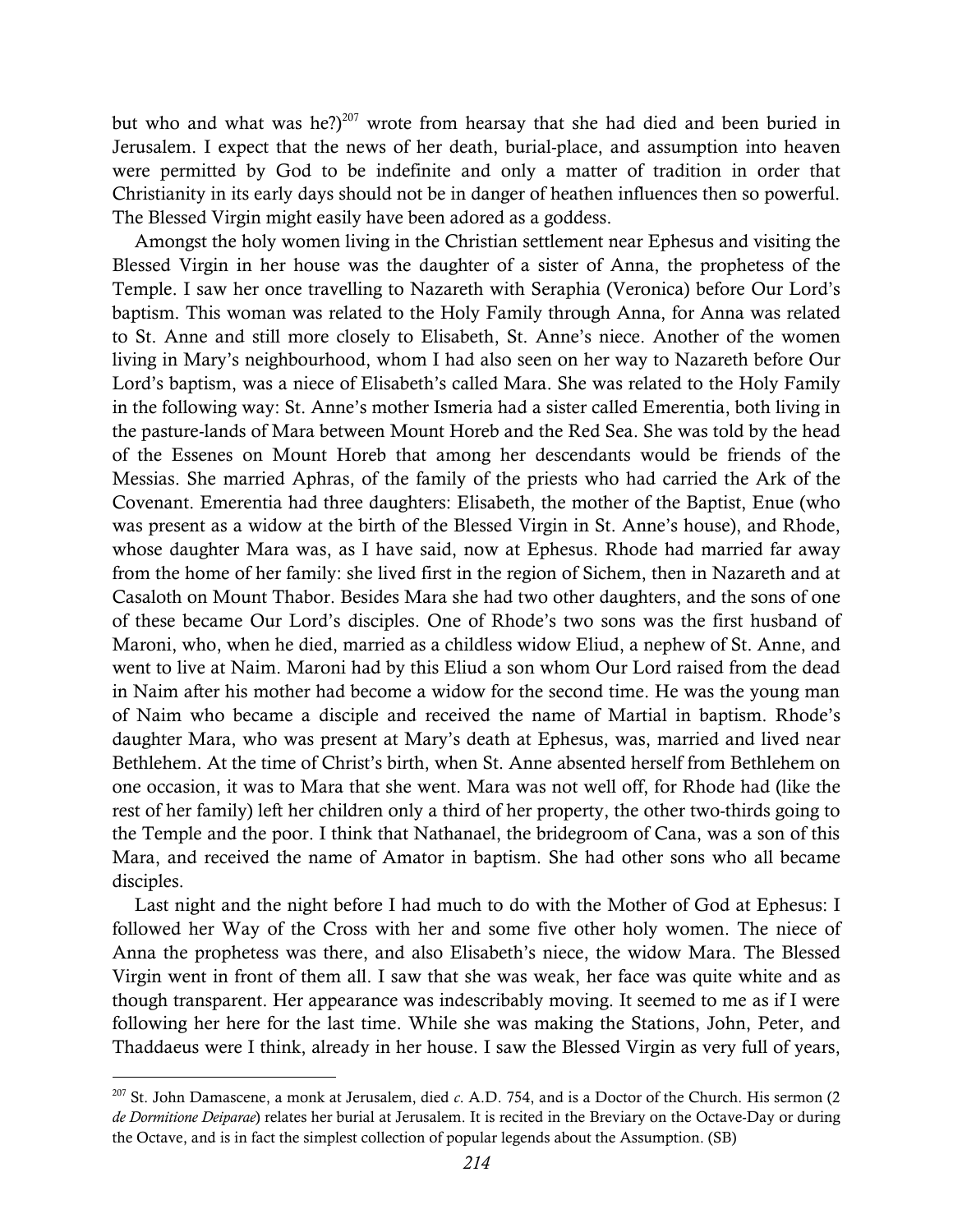but no sign of old age appeared in her except a consuming yearning by which she was as it were transfigured. There was an indescribable solemnity about her. I never saw her laugh, though she had a beautiful smile. As she grew older, her face became ever paler and more transparent. She was very thin, but I saw no wrinkles; there was no sign whatever in her of any withering or decay. She was living in the spirit, as it were.

The reason why I saw the Blessed Virgin with such particular clearness in this vision may be my possession of a little relic of a garment which she wore on this occasion. I will endeavour to describe the garment as clearly as I can. It was an over-garment. It completely covered only the back, where it fell to the feet in a few long folds. At the neck it was crossed over the breast and shoulders, and was held on one shoulder by a button, making a kind of scarf. It was fastened round the waist by a girdle and fell from under her arms to the feet on each side of the brown undergarment. Below the girdle it was folded back to show the lining, which had red and yellow stripes running down and across it. The little piece in my possession comes from the right-hand side of this fold, but not from the lining. It was a festival garment, worn in this way according to old Jewish custom. Our Lady's mother wore one, too. This garment covered only the back of the brown under-garment, leaving the bodice and whole front of the latter visible. The sleeves, which were full, showed only from the elbows downwards. Our Lady's hair was hidden in the yellowish cap which she wore; this was stretched rather tightly across her forehead and drawn together in folds on the back of her head. Over it she wore a soft black veil which hung down to her waist. I saw her wearing this dress at the wedding of Cana. In the third year of Jesus' ministry, when Our Lord was healing the sick and teaching beyond the Jordan at Bethabara (also called Bethania), I saw the Blessed Virgin wearing this dress in Jerusalem, where she was living in a beautiful house near the house of Nicodemus, who, I think, owned that house also. Again at Our Lord's crucifixion I saw her wearing this garment, completely hidden under her praying and mourning cloak. No doubt she wore this ceremonial dress here at the Way of the Cross in Ephesus in memory of having worn it during Our Lord's sufferings on His way to Calvary.

[The morning of August 9<sup>th</sup>, 1821:] I came into Mary's house, some three hours' journey from Ephesus. I saw her lying on a low, very narrow couch in her little sleeping-alcove all hung with white, in the room behind and to the right of the hearth-place. Her head rested on a round cushion. She was very weak and pale, and seemed as though completely consumed with yearning. Her head and whole figure were wrapped in a long cloth; she was covered by a brown woollen blanket. I saw several women (five, I think) going into her room one after the other, and coming out again as though they were saying farewell to her. As they came out they made affecting gestures of prayer or grief. I again noticed amongst them Anna the niece of the prophetess, and Mara, Elisabeth's niece, whom I had seen at the Stations of the Cross. I now saw six of the Apostles already gathered here—Peter, Andrew, John, Thaddaeus, Bartholomew, and Matthias—and also one of the seven deacons, Nicanor, who was always so helpful and anxious to be of service. I saw the Apostles standing in prayer together on the right-hand side of the front part of the house, where they had arranged an oratory.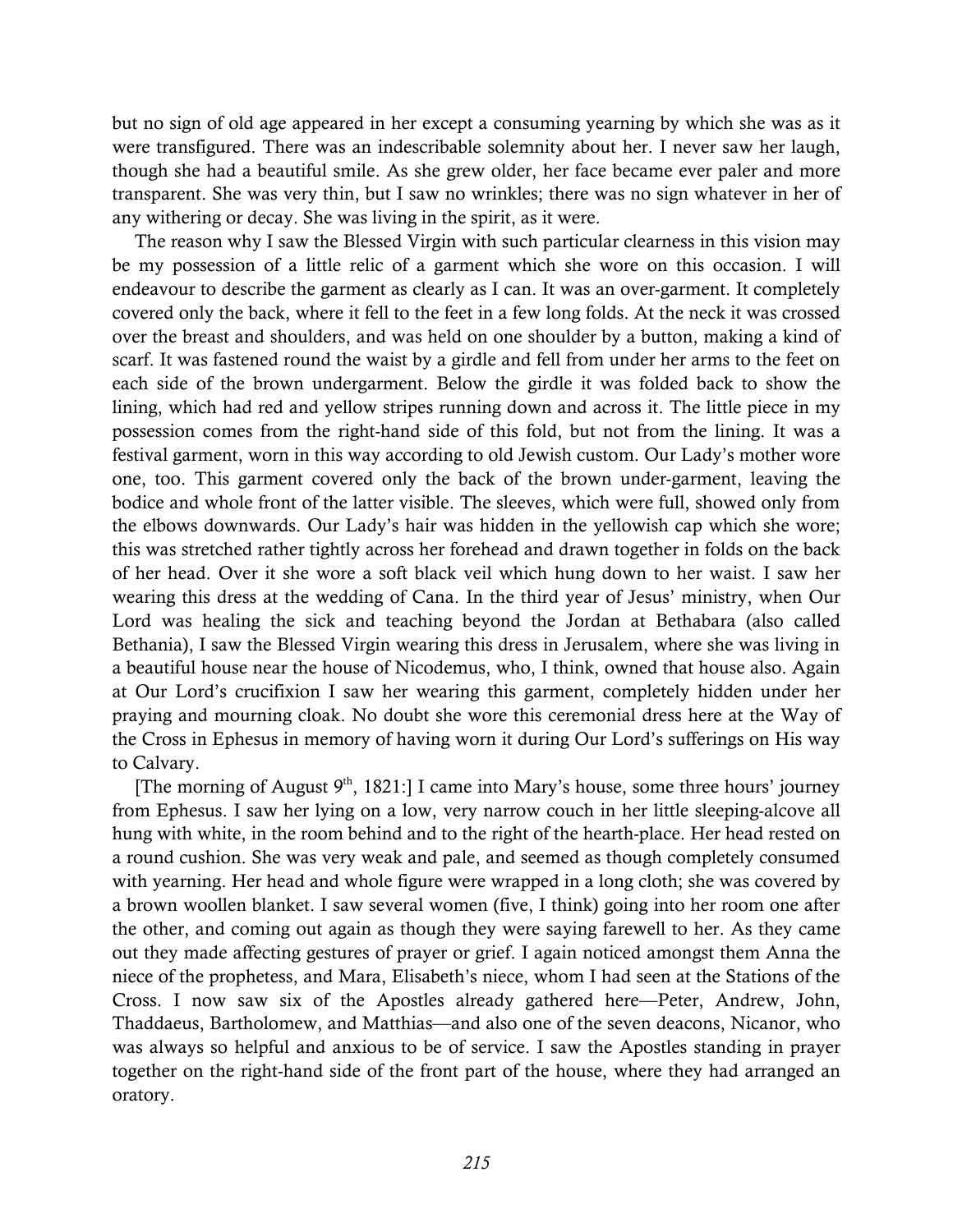[August  $10<sup>th</sup>$ , 1821:] The time of the year when the Church celebrates the death of the Blessed Virgin is no doubt the correct one, only it does not fall every year on the same day.

Today I saw two more Apostles coming in with girt-up garments like travellers.<sup>208</sup> These were James the Less and Matthew, who is his step-brother, since Alphaeus married when a widower Mary the daughter of Cleophas, having had Matthew by a former wife.

Yesterday evening and this morning I saw the assembled Apostles holding a service in the front part of the house. For this purpose they had taken away or arranged differently the movable wickerwork screens which divided it into sleeping compartments. The altar was a table covered with a red cloth with a white one over it. It was brought from its place to the right of the hearth (which was in daily use) to be set up against the wall and used at the service, after which it was put back again. In front of the altar was a stand covered with a cloth over which hung a scroll. Lamps were burning above the altar. On the altar had been placed a vessel in the shape of a cross made of a substance lustrous with mother-of-pearl. It was barely nine inches in length and breadth and contained five boxes closed by silver lids. In the centre one was the Blessed Sacrament, and in the others chrism, oil, salt, other holy things, and some shreds of what was perhaps cotton. Everything was tightly closed and packed together to prevent any leakage. It was the Apostles' custom to carry this cross on their travels hanging on their breasts under their garments. They were then greater than the high priest when he carried on his breast the holy treasure of the Old Covenant. I cannot clearly recollect whether there were holy bones in one of the boxes or elsewhere. But I do know that in the sacrifice of the New Covenant they always had near the altar the bones of prophets and later of martyrs, just as the Patriarchs at their sacrifices always placed on the altar the bones of Adam or of other progenitors on whom the Promise rested. At the Last Supper Christ had taught the Apostles to do the same.

Peter stood in priestly vestments before the altar, with the others behind him as if in choir. The women stood in the background.

[August 11<sup>th</sup>, 1821:] Today I saw a ninth Apostle, Simon, arrive. James the Greater, Philip and Thomas were the only ones missing. I also saw that several disciples had arrived, among whom I remember John Mark and the aged Simeon's son or grandson, who had killed Jesus' last Easter lamb and had the duty of supervising the sacrificial animals in the Temple. There were now some ten men assembled there. There was again a service at the altar, and I saw some of the new arrivals with their garments girt up high, so that I thought they must be intending to leave immediately afterwards. In front of the Blessed Virgin's bed stood a small, low, three-cornered stool, like the one on which the kings had laid their presents before her in the Cave of the Nativity. On it was a little bowl with a small brown transparent spoon. Today I saw nobody in the Blessed Virgin's room except one woman.

I saw Peter again bringing her the Blessed Sacrament after the service; he brought it to her in the cross-shaped vessel. The Apostles stood in two rows reaching from the altar to her couch, and bowed low as Peter passed between them bearing the Blessed Sacrament. The screens round the Blessed Virgin's couch were pushed back on all sides.

<sup>&</sup>lt;sup>208</sup> AC's matter-of-fact account of the arrival of the Apostles (and on their tiredness) contrasts strikingly with that of the legends. In most of these the Apostles are transported by clouds to Mary's deathbed, and in the Syriac legend some are already dead and come to life for the occasion. (SB)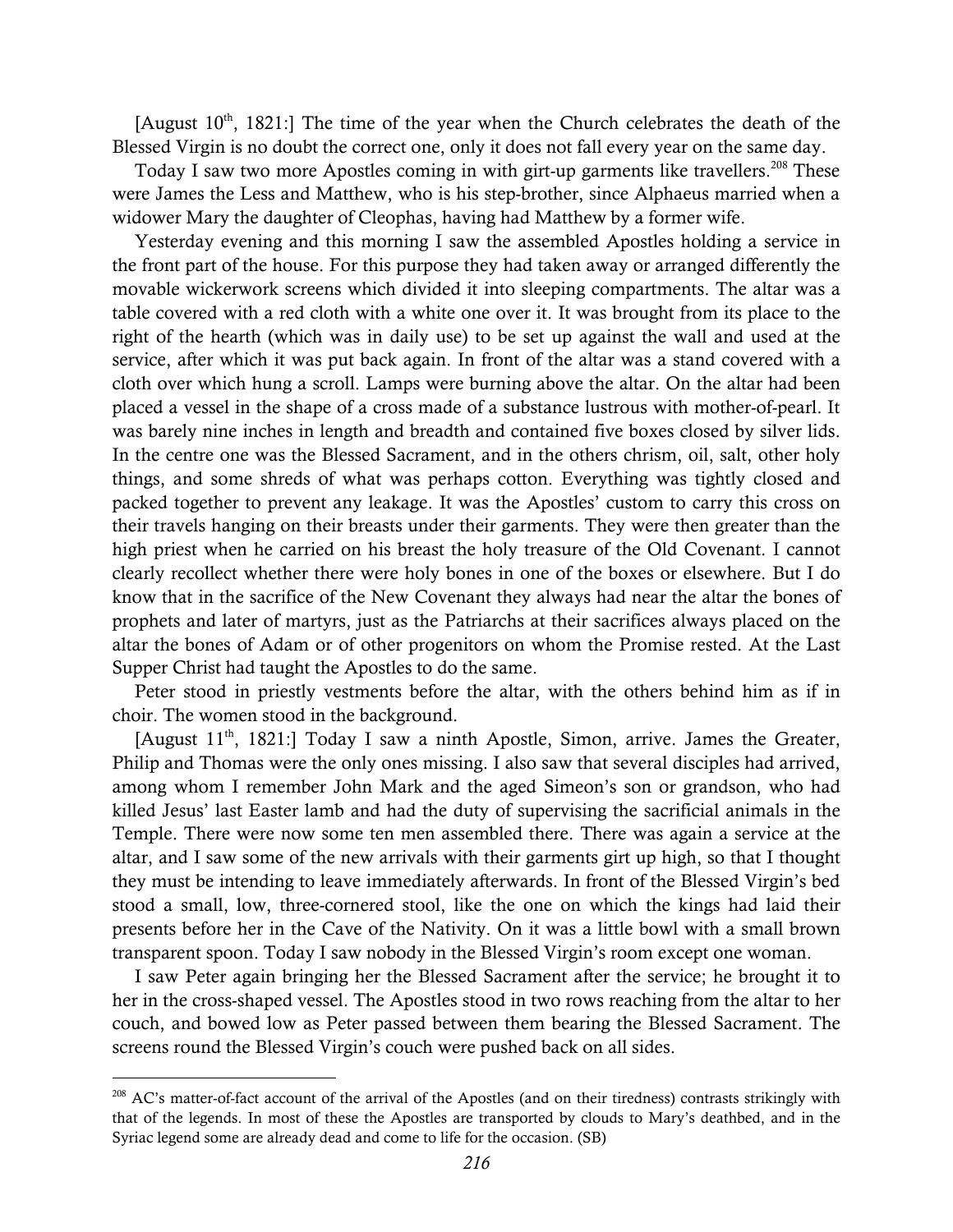After witnessing all this in Ephesus, I had a longing to see what was going on in Jerusalem at this time, but shrank from the long journey thither from Ephesus. Whereupon the holy virgin and martyr Susanna<sup>209</sup> came to me and encouraged me, saying that she would be my companion on the journey. (Today is her feast-day, and I have a relic of her, and she was with me the whole night.) So I went with her over sea and land, and we soon reached Jerusalem. She was, however, quite different from me, as light as air, and when I tried to take hold of her I could not do it. As soon as I came to a definite place, as for instance Jerusalem yesterday, she disappeared; but in all my passages from one vision to another, she was there to accompany and encourage me.

I came to the Mount of Olives, and found it all changed and laid waste since I had seen it before, though I was able to recognize each place I had known. The house near the garden of Gethsemani where the disciples had stayed had been pulled down, and a number of trenches and walls had been made there to prevent access to it. After this I betook myself to Our Lord's Sepulchre. It had been walled up and buried under rubbish, and above, on the top of the rock, a building like a little temple was being put up. So far only the bare walls had been built. As I looked about me, distressed at all the devastation, my heavenly Bridegroom appeared to me in the form in which He had once appeared to Mary Magdalene in this place, and comforted me.

I found Mount Calvary built up and desolate. The little hill on which the Cross had stood had been levelled and surrounded by banks and ditches to prevent access to it. I did, however, make my way there to pray, and again Our Lord came to strengthen and comfort me. When Our Lord appeared to me I no longer saw St. Susanna beside me.

Afterwards I entered into a vision of Christ's miracles and acts of healing near Jerusalem, and saw many of these healings again. This made me think of the power of healing in the name of Jesus which is specially bestowed upon priests, and how in our days this grace has been particularly manifested in the person of Prince Hohenlohe.<sup>210</sup> I saw him healing many kinds of illnesses by his prayers; sometimes he cured people who had long suffered from ulcers hidden under their dirty rags. I am not sure whether these were really ulcers or only symbols of old burdens on their consciences. At the same time I found myself in the presence of other priests who possessed this power of healing in the same degree, but failed to exercise it owing to distractions, preoccupations with other things, fear of other people, or lack of perseverance. One of these I saw particularly clearly; to be sure, he helped many people whose hearts were, I saw, being gnawed by ugly creatures (these, no doubt, signified sins), but others, who lay stricken with bodily illness and whom he could certainly have helped, he neglected to assist owing to distractions, which caused disturbances and obstacles within him.

<sup>209</sup> St. Susanna was a Roman maiden, martyred in A.D. 295. (SB)

<sup>210</sup> Prince Alexander Leopold Hohenlohe-Waldenburg-Schillingsfürst was born in 1794. Ordained priest in 1815, he became a canon of Bamberg in 1821. About this time he began to perform some remarkable miraculous cures. The most outstanding was that performed on June 21<sup>st</sup>, 1821, when Princess Mathilda von Schwarzenberg was released from her paralysis of the previous eight years. The date at the heading of this section of AC's statement shows that she was speaking less than two months after this event, which therefore had a great topical interest. The holy man became a titular bishop in 1844 and died in 1849. (SB)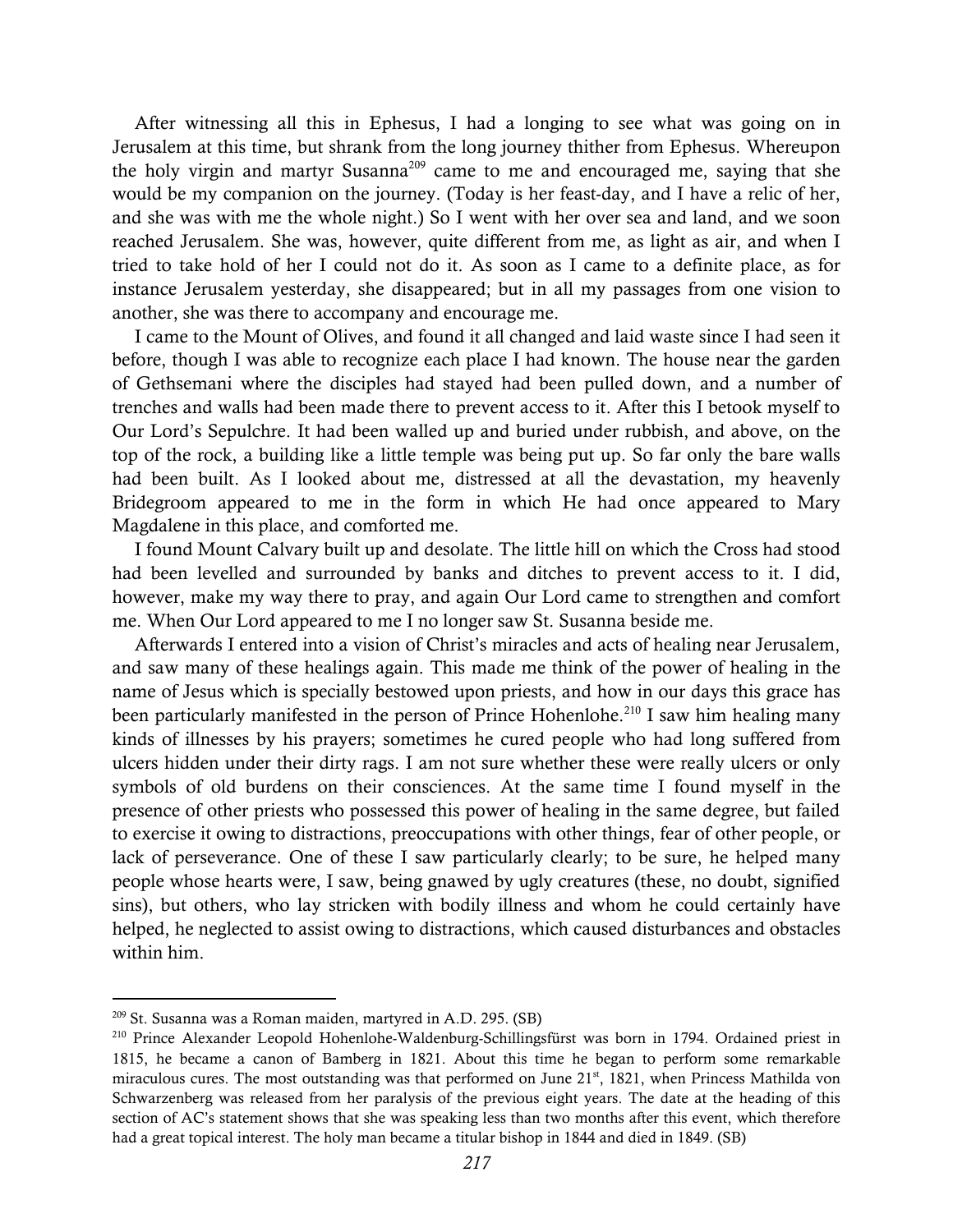[August  $12<sup>th</sup>$ , 1821:] There are now not more than twelve men gathered together in Mary's house. Today I saw a service being held in her sleeping-alcove; Mass was said there. Her little room was open on all sides. A woman was kneeling beside Mary's couch and every now and then held her upright. I see this being done throughout the day, and I see the women giving the Blessed Virgin a spoonful of liquid from the bowl. Mary had a cross on her couch, half an arm's length long and shaped like the letter Y, as I always see the Holy Cross. The upright piece is somewhat broader than the arms. It seems to be made of different woods, and the figure of Christ is white. The Blessed Virgin received the Blessed Sacrament. After Christ's Ascension she lived fourteen years and two months.

[As Catherine Emmerich fell asleep that evening, she sang hymns to the Mother of God very softly and peacefully in a most moving manner. When she woke up again, the writer asked her what she was singing, and she answered, still heavy with sleep: 'I was following in the procession with that woman there: now she has gone!' Next day she again spoke of this singing. 'In the evening I was following two of Mary's friends on the Way of the Cross behind her house. Every day they take it in turns to go there, morning and evening, and I creep up quietly to join in behind them. Yesterday I could not help starting to sing and then everything was gone.']

Mary's Way of the Cross has twelve Stations. She paced out all the measurements, and John had the memorial stones set up for her. At first they were just rough stones to mark the places, afterwards everything was made more elaborate. There were now low smooth white stones with many sides—I think eight—with a little depression in the centre of the surface. Each of these stones rested on a base of the same stone whose thickness was hidden by the close turf and the beautiful flowers surrounding them. The stones and their bases were all inscribed with Hebrew letters. These Stations were all in hollows like little round basins. They were enclosed, and a path encircled the stones broad enough for one or two people to approach in order to read the inscriptions. The spaces round the stones, covered with grass and beautiful flowers, varied in size. These stones were not always uncovered; there was a mat or cover fastened at one side which, when nobody was praying there, was pulled over the stone and held down on the other side with two pegs. These twelve stones were all alike, all engraved with Hebrew inscriptions, but their positions were different. The Station of the Mount of Olives was in a little valley near a cave, in which several people could kneel at prayer. The Station of Mount Calvary was the only one not in a hollow, but on a hill. To reach the Station of the Holy Sepulchre one went over this hill and came to the stone in a hollow. Still lower down at the foot of the hill, in a cave, was the Sepulchre in which the Blessed Virgin was buried. I believe that this grave must still exist under the earth and will one day come to light.

I saw that the Apostles, holy women, and other Christians, when they approached these Stations to pray before them, kneeling or lying on their faces, brought out from under their robes a Y-shaped cross about a foot long, which they set up in the hollow on the various stones by means of a prop at its back.

[August  $13<sup>th</sup>$ , 1821:] I saw the service being celebrated today as before. I saw the Blessed Virgin being lifted up several times in the day to be given nourishment from the spoon. In the evening about seven o'clock she said in her sleep: 'Now James the Greater has come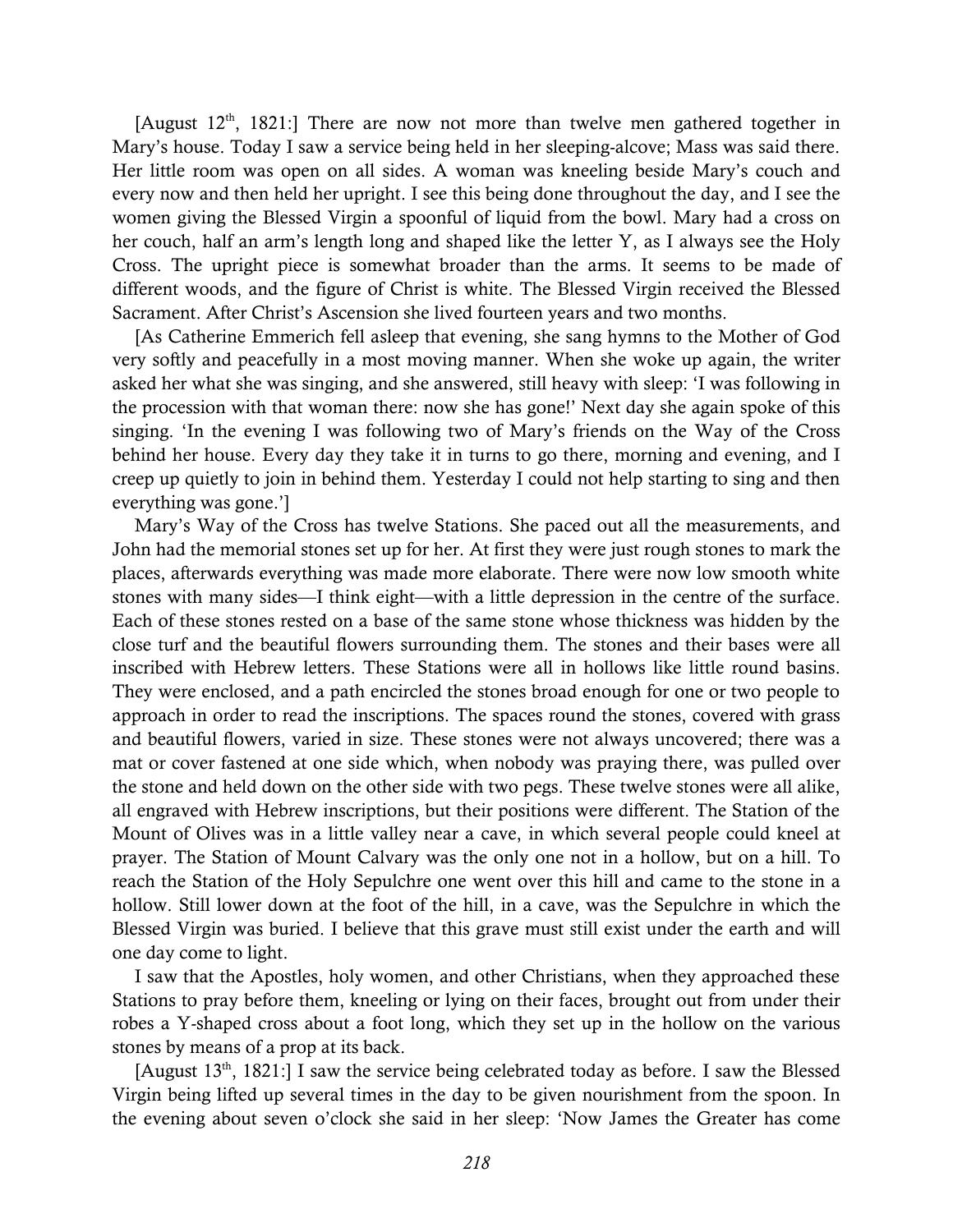from Spain by Rome with three companions, Timon, Eremensear, and still another.' Later Philip came with a companion from Egypt. I saw the Apostles and disciples arrive mostly in a very tired condition.<sup>211</sup> They had long staffs with crooks and knobs of different shapes in their hands which showed their rank. They wore long white woollen cloaks which they could draw over their heads as hoods. Underneath they wore long white priests' robes of wool; these were open from top to bottom, closed by little knob-like buttons and slit straps of leather. I always saw them like this, but forgot to say so. When they were on their travels they wore their garments girt up high round their waists. Some of them had a pouch hanging from their girdles.

The newcomers tenderly embraced those who were already there, and I saw many of them weeping for joy and for sorrow, too—happy to see each other again and grieved that the occasion for their meeting was so sad. They laid aside their staffs, cloaks, girdles, and pouches, letting their long white undergarments fall to their feet. They put on broad girdles which they carried with them, engraved with letters. After their feet had been washed, they approached Mary's couch and greeted her with reverence. She could only say a few words to them. I saw that they took no nourishment except little loaves; they drank from the little flasks hanging from their girdles.

A short time before the Blessed Virgin's death, as she felt the approach of her reunion with her God, her Son, and her Redeemer, she prayed that there might be fulfilled what Jesus had promised to her in the house of Lazarus at Bethany on the day before His Ascension. It was shown to me in the spirit how at that time, when she begged Him that she might not live for long in this vale of tears after He had ascended, Jesus told her in general what spiritual works she was to accomplish before her end on earth. He told her, too, that in answer to her prayers the Apostles and several disciples would be present at her death, and what she was to say to them and how she was to bless them. I saw, too, how He told the inconsolable Mary Magdalene to hide herself in the desert, and her sister Martha to found a community of women; He Himself would always be with them.

After the Blessed Virgin had prayed that the Apostles should come to her, I saw the call going forth to them in many different parts of the world. At this moment I can remember what follows.

In many of the places where they had taught, the Apostles had already built little churches. Some of them had not yet been built in stone, but were made of plaited reeds plastered with clay; yet all those I saw had at the back the semicircular or three-sided apse, like Mary's house at Ephesus. They had altars in them and offered the holy sacrifice of the Mass there.

I saw all, the farthest as well as the nearest, being summoned by visions to come to the Blessed Virgin. The indescribably long journeys made by the Apostles were not accomplished without miraculous assistance from the Lord. I think that they often travelled

<sup>&</sup>lt;sup>211</sup> The mission-fields of the various Apostles as mentioned by AC on these pages generally correspond to the traditional legends as preserved in the Lives of the Saints, the Breviary, the *Acta Bollandiana*, and local cult.

Timon was one of the seven deacons (Acts 6.15), and is so called by AC (infra). The identity of Eremensear is unknown, but AC states that he joined James and Timon later and had been a disciple of Our Lord. (SB)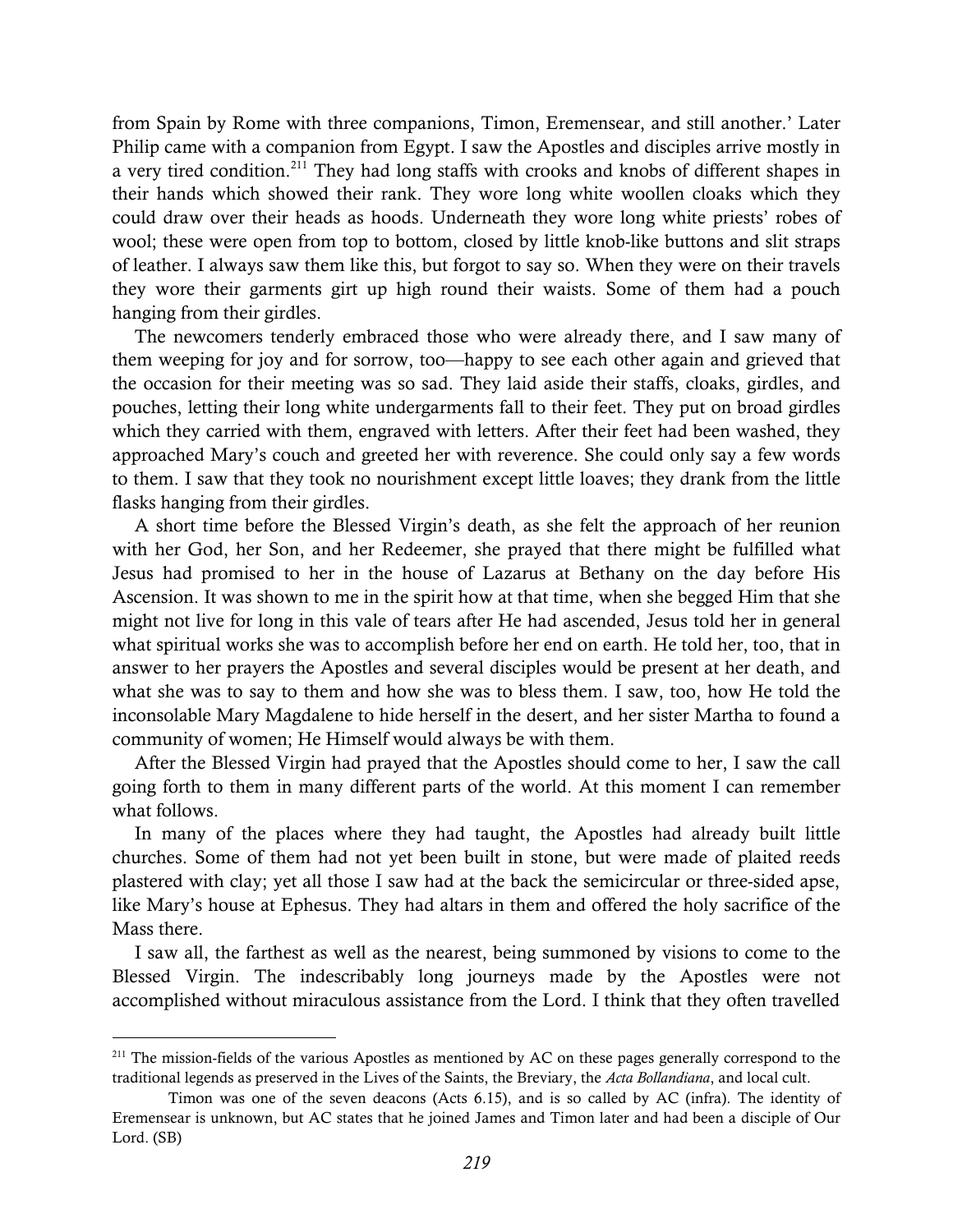in a supernatural manner without knowing it, for I often saw them passing through crowds of men apparently without anyone seeing them.

I saw that the miracles which the Apostles worked amongst various heathen and savage peoples were quite different from their miracles described in Holy Writ. Everywhere they worked miracles according to the needs of the people. I saw that they all took with them on their travels the bones of the Prophets or of martyrs done to death in the first persecutions, and kept them at hand when praying and offering the Holy Sacrifice.

When the Lord's summons to Ephesus came to theApostles, Peter, and I think also Matthias, were in the region of Antioch. Andrew, who was on his way from Jerusalem, where he had suffered persecution, was not far from him. In the night I saw Peter and Andrew asleep on their journey in different places but not very far apart from each other. Neither of them were in a town, but were taking their rest in public shelters such as are found by the roadside in these hot countries. Peter was lying against a wall. I saw a shining youth approach and wake him by taking him by the hand and telling him to rise and hurry to Mary, and that he would meet Andrew on the way. I saw that Peter, who was already stiff from age and his exertions, sat up and rested his hands on his knees as he listened to the angel. Hardly had the vision vanished when he got up, wrapped himself in his cloak, fastened his girdle, grasped his staff and set forth. He was soon met by Andrew, who had been summoned by the same vision; later they met with Thaddaeus, to whom the same message had been given. Thus all three came to Mary's house, where they met John.

James the Greater, who had a narrow pale face and black hair, came from Spain to Jerusalem with several disciples, and stayed some time in Sarona near Joppa. It was here that the summons to Ephesus reached him. After Mary's death he went with some six others back to Jerusalem and suffered a martyr's death.<sup>212</sup> The man who denounced him was converted, was baptized by him, and beheaded with him.

Judas Thaddaeus and Simon were in Persia when the summons reached them.

Thomas was of low stature and had red-brown hair. He was the farthest off, and did not arrive until after Mary's death.<sup>213</sup> I saw the summoning angel come to him. He was a very long way off. He was not in any town, but in a reed-hut, where he was praying, when the angel told him to go to Ephesus. I saw him alone in a little boat with a very simple-minded servant crossing a wide expanse of water—then journeying across country without, I think, touching at any town. He was accompanied by a disciple. He was in India when he received the warning, but before that he had decided to go farther north to Tartary, and could not make up his mind to abandon this plan. (He always tried to do too much and so often arrived too late.) So he went still farther north, right across China, to where Russia is now, where he received a second summons which sent him hurrying to Ephesus. The servant

<sup>&</sup>lt;sup>212</sup> The martyrdom of James the Great is the only death of an Apostle narrated in the New Testament (Acts 12.1), and the persecutor is named: Herod, i.e. Herod Agrippa I. This Herod reigned A.D. 42-44. AC suggests that James went directly to his martyrdom after the Assumption, in which case the Assumption must have taken place in A.D. 44 at the latest. (SB)

<sup>&</sup>lt;sup>213</sup> The late arrival of Thomas is included in the tradition preserved by St. John Damascene, but among the early legends only in that entitled 'of Joseph of Arimathea' (17). It might easily be supposed to be invented in view of John 20.24, but it might equally easily be supposed to be truly in character. (SB)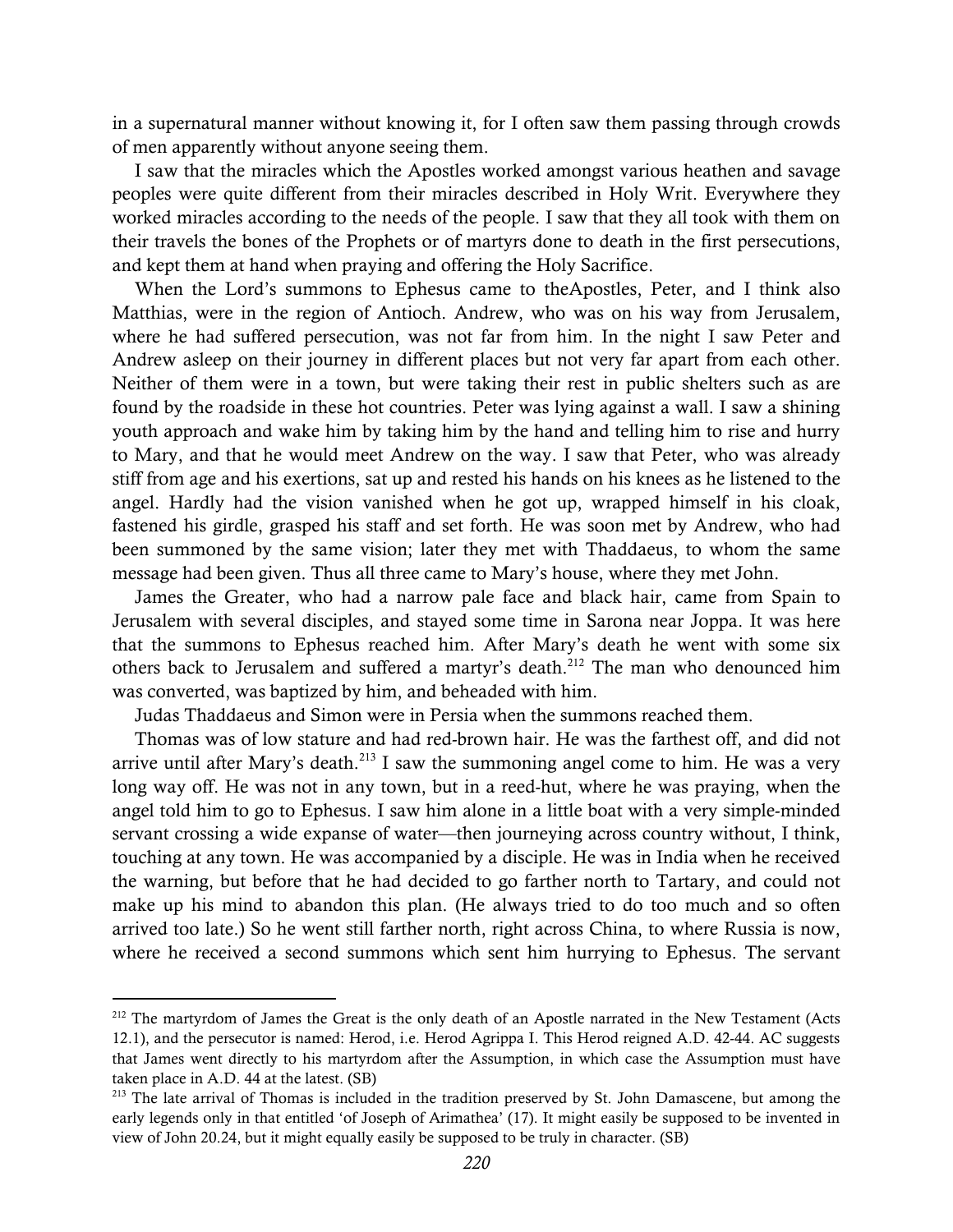whom he had with him was a Tartar whom he had baptized. This man played a part in later events, but I forget what it was. Thomas did not return to Tartary after Mary's death. He was killed in India by being pierced with a lance. I saw that he set up a stone in that country on which he knelt and prayed, and that the marks of his knees were imprinted upon the stone. He foretold that when the sea should reach this stone, another would come to that country preaching Jesus Christ.

John had been in Jericho a short time before; he often travelled to the Promised Land. He usually stayed in Ephesus and its neighbourhood, and it was here that the summons reached him.

Bartholomew was in Asia, east of the Red Sea. He was handsome and very gifted. His complexion was pale, and he had a high forehead, large eyes, and black curly hair. He had a short black curly beard, divided in the middle. He had just converted a king and his family. I saw it all and will recount it in due course. When he returned there he was murdered by the king's brother.

I forget where James the Less was when the summons reached him. He was very handsome and had a great resemblance to Our Lord, whence he was called by all his brethren the brother of the Lord.

About Matthew I again saw today that he was the son of Alphaeus by a former marriage, and was thus the stepson of Alphaeus' second wife Mary, the daughter of Cleophas.

I forget about Andrew.

 $\overline{a}$ 

Paul was not summoned. Only those were summoned who were relations or acquaintances of the Holy Family.

During these visions I had by my side, amongst the many relics I possess, those of Andrew, Bartholomew, James the Greater, James the Less, Thaddaeus, Simon Zelotes, Thomas, and several disciples and holy women. All these came up to me in that order more clearly and distinctly than the others, and then entered into the vision that I saw. I saw Thomas come up to me like the others, but he did not come into the vision of Mary's death; he was far away and came too late. I saw that he was the only one of the twelve who was missing. I saw him on his way at a great distance.

I also saw five disciples, and can remember with particular clearness Simeon Justus and Barnabas (or Barsabas), whose bones were beside me.<sup>214</sup> Among the three others was one of the shepherd's sons (Eremensear), who accompanied Jesus on His

long journeys after the raising of Lazarus. The other two came from Jerusalem. I also saw coming into Mary's house Maria Heli, the elder sister of the Blessed Virgin, and her younger stepsister, a daughter of Anna by her second husband. Maria Heli (who was the wife of Cheophas, the mother of Mary Cleophas, and the grandmother of the Apostle James the Less, Thaddaeus, and Simon) was by then a very old woman. (She was twenty years older than the Blessed Virgin.) All these holy women lived nearby; they had come here some time before to escape the persecution in Jerusalem. Some of them lived in caves in the rocks which had been arranged as dwellings by means of wickerwork screens.

<sup>&</sup>lt;sup>214</sup> Simeon Justus and Barnabas or Barsabas. There may be a confusion here (unless other persons are intended): Joseph Barsabas Justus was the candidate proposed with Matthias in Acts 1.23; Joseph Barnabas, later the companion of St. Paul, first appears in Acts 4.36. (SB)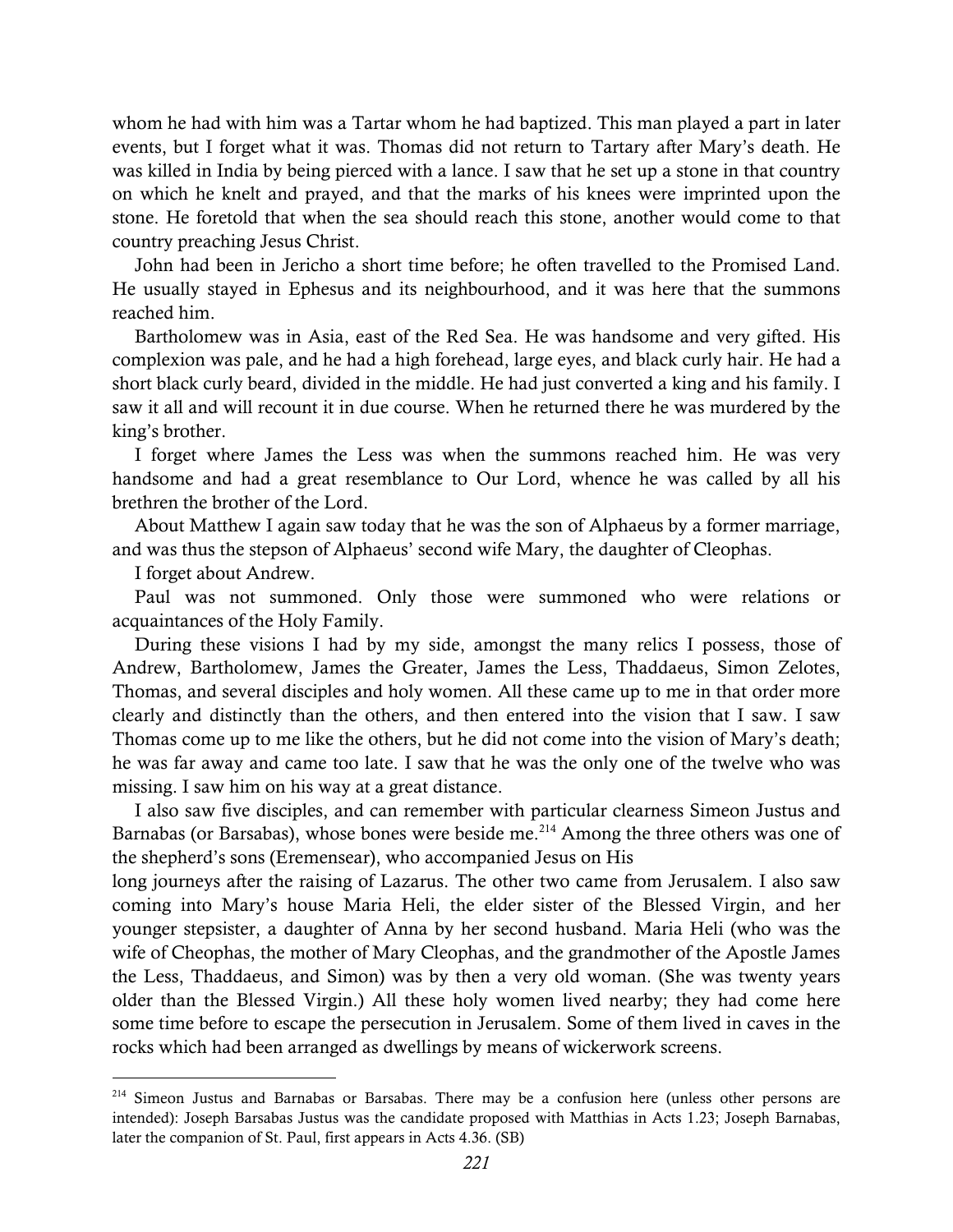[On the afternoon of August 14<sup>th</sup> Catherine Emmerich said to the writer: 'Now I will tell of the death of the Blessed Virgin if only I am not disturbed by visits. Tell my little niece not to interrupt me but to wait patiently in the other room for a time.' The writer, having done this and returned, said to her, 'Now tell', whereupon she answered, gazing before her with a fixed stare: 'Where am I, then? Is it morning or evening?' The writer: 'You are going to tell of the death of the Blessed Virgin.' 'Well, there they are, the Apostles, ask them yourself, you are much more learned than I am, you can ask them better than I can. They are following the Way of the Cross and are preparing the grave of the Mother of God.' When she said this, she was already seeing what happened after Mary's death. After a pause she continued, marking on her fingers the figures she mentioned: 'See this number, a stroke land then a V, does not this make four? Then again V and three strokes, does not that make eight? This is not properly written out; but I see them as separate figures because I do not understand big sums in Roman letters. It means that the year 48 after Christ's Birth is the year of the Blessed Virgin's death. Then I see X and III and then two full moons as they are shown in the calendar, that means that the Blessed Virgin died thirteen years and two months after Christ's Ascension into Heaven. This is not the month in which she died—I think I already saw this vision several months ago. Ah, her death was full of sorrow and full of joy.' In this continued state of fervour she then recounted the following:]

Yesterday at midday I saw that there was already great grief and mourning in the Blessed Virgin's house. Her maidservant was in the utmost distress, throwing herself on her knees and praying with outstretched arms, sometimes in corners of the house and sometimes outside in front of it. The Blessed Virgin lay still and as though near death in her little cell. She was completely enveloped in a white sleeping coverlet, even her arms being wrapped in it. It was like the one I described when she went to bed in Elisabeth's house at the Visitation. The veil over her head was arranged in folds across her forehead; when speaking with men she lowered it over her face. Even her hands were covered except when she was alone. In the last days of her life I never saw her take any nourishment except now and then a spoonful of juice which her maidservant pressed from a bunch of yellow berries like grapes into a bowl near her couch. Towards evening the Blessed Virgin realized that her end was approaching and therefore signified her desire, in accordance with Jesus' will, to bless and say farewell to the Apostles, disciples and women who were present. Her sleeping cell was opened on all sides, and she sat upright on her couch, shining white as if suffused with light. The Blessed Virgin, after praying, blessed each one by laying her crossed hands on their foreheads. She then once more spoke to them all, doing everything that Jesus had commanded her at Bethany. When Peter went up to her, I saw that he had a scroll of writing in his hand. She told John what was to be done with her body, and bade him divide her clothes between her maidservant and another poor girl from the neighbourhood who sometimes came to help. The Blessed Virgin in saying this pointed to the cupboard standing opposite her sleeping cell, and I saw her maidservant go and open the cupboard and then shut it again. So I saw all the Blessed Virgin's garments and will describe them later. After the Apostles, the disciples who were present approached the Blessed Virgin's couch and received the same blessing. The men then went back into the front part of the house and prepared for the service, whilst the women who were present came up to the Blessed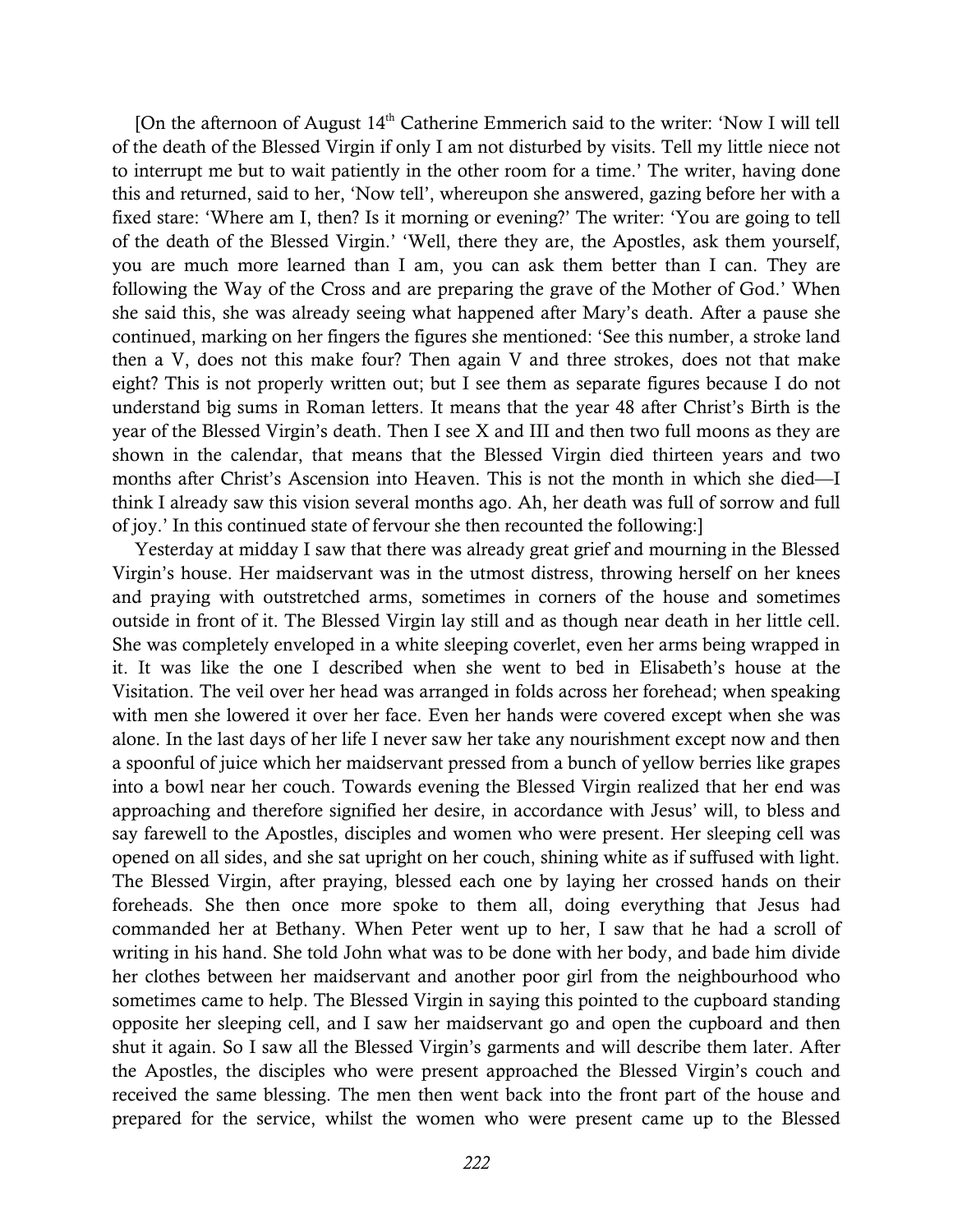Virgin's couch, knelt down and received her blessing. I saw that one of them bent right down over Mary and was embraced by her.

In the meantime the altar was set up and the Apostles vested themselves for the service in their long white robes and broad girdles with letters on them. Five of them who assisted in offering the Holy Sacrifice (just as I had seen done when Peter first officiated in the new church at the pool of Bethsaida after Our Lord's Ascension) put on the big, rich, priestly vestments. Peter, who was the celebrant, wore a robe which was very long at the back but did not trail on the ground. There must have been some sort of stiffening round its hem, for I see it standing out all round. They were still engaged in putting on their vestments when James the Greater arrived with three companions. He came with Timon the deacon from Spain, and after passing through Rome had met with Eremensear and still another. The Apostles already present, who were just going up to the altar, greeted him with grave solemnity, telling him in few words to go to the Blessed Virgin. He and his companions, after having ha their feet washed and after arranging their garments, went in their travelling dress to the Blessed Virgin's room. She gave her blessing first to James alone, and then to his three companions together, after which James went to join in the service. The latter had been going on for some time when Philip arrived from Egypt with a companion. He at once went to the Mother of Our Lord, and wept bitterly as he received her blessing. In the meantime Peter had completed the Holy

Sacrifice. He had performed the act of consecration, had received the Body of the Lord, and had given Communion to the Apostles and disciples. The Blessed Virgin could not see the altar from her bed, but during the Holy Sacrifice she sat upright on her couch in deep devotion. Peter, after he and the other Apostles had received Communion, brought Our Lady the Blessed Sacrament and administered extreme unction to her. The Apostles accompanied him in a solemn procession. Thaddaeus went first with a smoking censer, Peter bore the Blessed Sacrament in the cruciform vessel of which I have spoken, and John followed him, carrying a dish on which rested the Chalice with the Precious Blood and some small boxes. The Chalice was small, white and thick as though of cast metal; its stem was so short that it could only be held with two or three fingers. It had a lid, and was of the same shape as the Chalice at the Last Supper. A little altar had been set up by the Apostles in the alcove beside the Blessed Virgin's couch. The maidservant had brought a table which she covered with red and white cloths. Lights (I think both tapers and lamps) were burning on it. The Blessed Virgin lay back on her pillows pale and still. Her gaze was directed intently upwards; she said no word to anyone and seemed in a state of perpetual ecstasy. She was radiant with longing; I could feel this longing, which was bearing her upwards—ah, my heart was longing to ascend with hers to God!

Peter approached her and gave her extreme unction, much in the way in which it is administered now. From the boxes which John held he anointed her with holy oil on her face, hands, and feet, and on her side, where there was an opening in her dress so that she was in no way uncovered. While this was being done the Apostles were reciting prayers as if in choir. Peter then gave her Holy Communion. She raised herself to receive it, without supporting herself, and then sank back again. The Apostles prayed for a while, and then, raising herself rather less, she received the Chalice from John. As she received the Blessed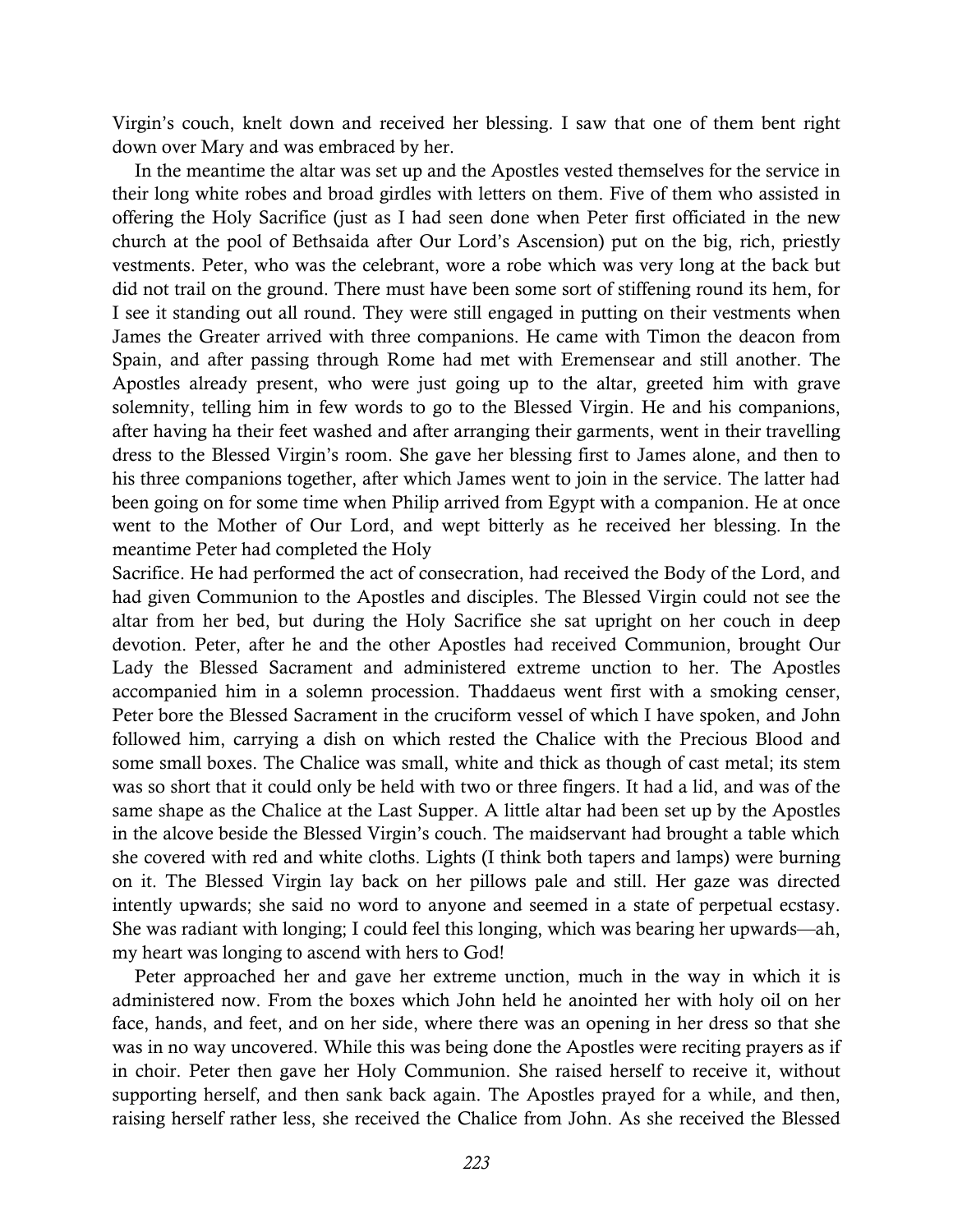Sacrament I saw a radiance pass into Mary, who sank back as though in ecstasy, and spoke no more. The Apostles then returned to the altar in the front part of the house in a solemn procession with the sacred vessels and continued the service. St. Philip now also received Holy Communion. Only a few women remained with the Blessed Virgin.

Afterwards I saw the Apostles and disciples once more standing round the Blessed Virgin's bed and praying. Mary's face was radiant with smiles as in her youth. Her eyes were raised towards heaven in holy joy. Then I saw a wonderfully moving vision. The ceiling of Our Lady's room disappeared, the lamp hung in the open air, and I saw through the sky into the heavenly Jerusalem. Two radiant clouds of light sank down, out of which appeared the faces of many angels. Between these clouds a path of light poured down upon Mary, and I saw a shining mountain leading up from her into the heavenly Jerusalem. She stretched out her arms towards it in infinite longing, and I saw her body, all wrapped up, rise so high above her couch that one could see right under it. I saw her soul leave her body like a little figure of infinitely pure light, soaring with outstretched arms up the shining mountain to heaven. The two angel-choirs in the clouds met beneath her soul and separated it from her holy body, which in the moment of separation sank back on the couch with arms crossed on the breast.<sup>215</sup> My gaze followed her soul and saw it enter the heavenly Jerusalem by that shining path and go up to the throne of the most Holy Trinity. I saw many souls coming forward to meet her in joy and reverence; amongst them I recognized many patriarchs, as well as Joachim, Anna, Joseph, Elisabeth, Zacharias, and John the Baptist. The Blessed Virgin soared through them all to the Throne of God and of her Son, whose wounds shone with a light transcending even the light irradiating His whole Presence. He received her with His Divine Love, and placed in her hands a sceptre with a gesture towards the earth as though indicating the power which He gave her. Seeing her thus entered into the glory of heaven, I forgot the whole scene round her body on the earth. Some of the Apostles, Peter and John for example, must have seen this too, for their faces were raised to heaven, whilst the others knelt, most of them bowed down low to the earth. Everywhere was light and radiance, as at Our Lord's Ascension. To my great joy I saw that Mary's soul, as it entered heaven, was followed by a great number of souls released from purgatory; and again today, on the anniversary, I saw many poor souls entering heaven, amongst them some whom I knew. I was given the comforting assurance that every year, on the day of Our Lady's death, many souls of those who have venerated her receive this reward.

When I once more looked down to earth, I saw the Blessed Virgin's body lying on the couch. It was shining, her face was radiant, her eyes were closed and her arms crossed on her breast. The Apostles, disciples, and women knelt round it praying. As I saw all this there was a beautiful ringing in the air and a movement throughout the whole of nature like the one I had perceived on Christmas night. The Blessed Virgin died after the ninth hour, at the same time as Our Lord.

 $^{215}$  All the ancient legends describe the pure soul of Mary leaving her body. The dogmatic decree of Nov. 1st, 1950, however, makes no pronouncement about the death of Our Lady. It is worth here quoting the actual definition: 'Immaculatam Deiparam semper Virginem Mariam, expleto terrestris vitae cursu, fuisse corpore et anima ad caelestem gloriam assumptam.' – 'That Mary, the Immaculate and ever Virgin Mother of God, at the end of the course of her life on earth, was taken up, body and soul, into the glory of heaven.' (SB)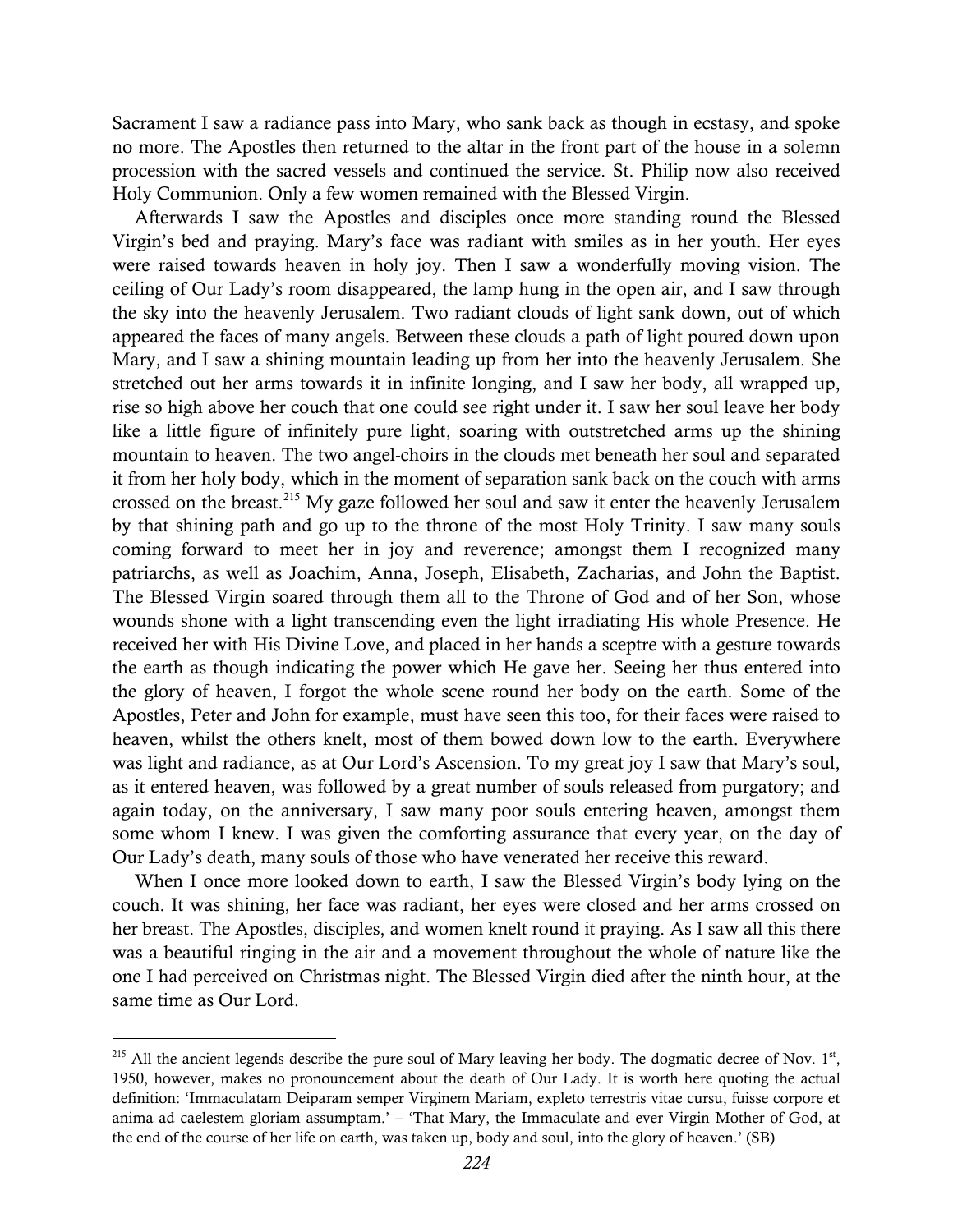The women now laid a covering over the holy body, and the Apostles and disciples betook themselves to the front part of the house. The fire on the hearth was covered, and all the household utensils put aside and covered up. The women wrapped and veiled themselves and, sitting on the ground in the room in front of the house, they began to lament for the dead, kneeling and sitting in turns. The men muffled their heads in the piece of stuff which they wore round their necks and held a mourning service. There were always two praying at the head and foot of the holy body. Matthew and Andrew followed Our Lady's Way of the Cross till the last Station, the cave which represented Christ's sepulchre. They had tools with them with which to enlarge the tomb, for it was here that the Blessed Virgin's body was to rest. The cave was not as spacious as Our Lord's and hardly high enough for a man to enter it upright. The floor sank at the entrance, and then one saw the burial-place before one like a narrow altar with the rock-wall projecting over it. The two Apostles did a good deal of work in it, and also arranged a door to close the entrance to the tomb. In the burial-place a hollow had been made in the shape of a wrapped-up body, slightly raised at the head. In front of the cave there was a little garden with a wooden fence round it, as there had been in front of Christ's sepulchre. Not far away was the Station of Calvary on a hill. There was no standing cross there, but only one cut into a stone. It must have been half an hour's journey from Mary's house to the tomb.

Four times did I see the Apostles relieve each other in watching and praying by the holy body. Today I saw a number of women, among whom I remember a daughter of Veronica and the mother of John Mark, coming to prepare the body for burial. They brought with them cloths, as well as spices to embalm the body after the Jewish fashion. They all carried little pots of fresh herbs. The house was closed and they worked by lamplight. The Apostles were praying in the front part of the house as though they were in choir. The women took the Blessed Virgin's body from her death-bed in its wrappings, and laid it in a long basket which was so piled up with thick, roughly woven coverings or mats that the body lay high above it. Two women then held a broad cloth stretched above the body, while two others removed the head-covering and wrappings under this cloth, leaving the body clothed only in the long woollen robe. They cut off the Blessed Virgin's beautiful locks of hair to be kept in remembrance of her. Then I saw that these two women washed the holy body; they had something crinkled in their hands, probably sponges. The long robe covering the body was severed. They carried out their task with great respect and reverence, washing the body with their hands without looking at it, for the cloth which was held over it hid it from their eyes. Every place touched by the sponge was covered up again at once; the middle of the body remained wrapped up and nothing whatever was exposed. A fifth woman wrong out the sponges in a bowl and then dipped them into fresh water; three times I saw the basin emptied into a hollow outside the house and fresh water being brought. The holy body was dressed in a new robe, open in front, and reverently lifted, by means of cloths passed under it, on to a table where the grave-clothes and swaddling-bands had been arranged for convenient use. They wound them tightly round the body from the ankles to below the breast, leaving the head, breast, hands, and feet free.

In the meantime the Apostles had assisted at the Holy Sacrifice offered by Peter and received Communion with him, after which I saw Peter and John, still in great bishops'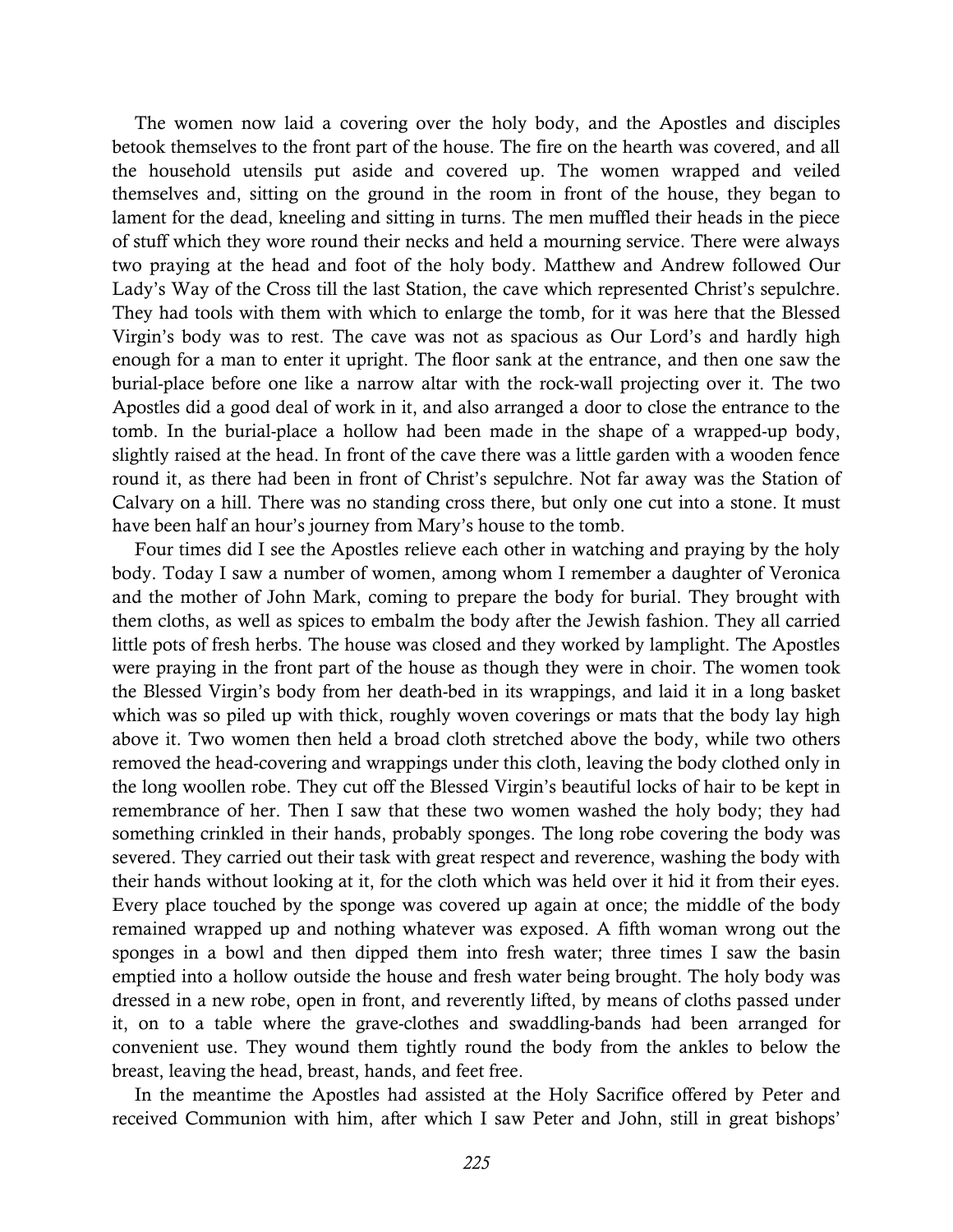cloaks, going from the front part of the house to the death-chamber. John carried a vessel with ointment, and Peter, dipping the finger of his right hand into it, anointed the breast, hands, and feet of the Blessed Virgin, praying as he did so. (This was not extreme unction; she had received that while still alive.) He touched her hands and feet with ointment, marking forehead and breast with the sign of the cross. I think that this was done as a mark of respect for the holy body, as at the burial of Our Lord. After the Apostles had gone away, the women continued their preparation of the body for burial. They laid bunches of myrrh in the arm-pits and bosom, and filled with it the spaces between the shoulders and round the neck, chin, and cheeks; the feet, too, were completely embedded in bunches of herbs. Then they crossed the arms on the breast, wrapped the holy body in a great grave-cloth, and wound it round with a band fastened under one arm so that it looked like a child in swaddling-clothes. A transparent handkerchief was folded back from the face, which shone white between the bunches of herbs. They then placed the holy body in the coffin which stood near; it was like a bed or a long basket. It was a kind of board with a low edge and a slightly arched lid. On the breast was laid a wreath of white, red, and sky-blue flowers as a token of virginity. The Apostles, disciples, and all others present then came in to see the beloved face once more before it was covered up. They knelt quietly, shedding many tears, round the Blessed Virgin's body, touching Mary's hands wrapped up on her breast in farewell, and then went away. The holy women, after making their farewells, covered the holy face and placed the lid on the coffin, which they fastened round with grey bands at each end and in the middle. Then I saw the coffin lifted on to a bier and carried out of the house on the shoulders of Peter and John. They must have changed places, for later on I saw six of the Apostles acting as bearers—at the head James the Greater and James the Less, in the centre Bartholomew and Andrew, and behind Thaddaeus and Matthew. There must have been a mat or piece of leather attached to the carrying-poles, for I saw the coffin hanging between them as if in a cradle. Some of the Apostles and disciples went on ahead, others followed with the women. It was already dusk, and four lights were carried on poles round the coffin.

## XVI THE BURIAL AND ASSUMPTION OF OUR LADY

The funeral procession followed the Way of the Cross set up by Our Lady right up to the last Station, and then went over the hill in front of that Station and stopped at the right of the entrance to the tomb. Here they laid down the holy body, and then four of them carried it into the burial-chamber in the rock and laid it in the place hollowed out for it. All those present went in one by one and laid spices and flowers beside the body, kneeling down and offering up their prayers and their tears. Many lingered there in love and sorrow, and night had fallen when the Apostles closed the entrance to the tomb. They dug a trench before the narrow entrance of the rock-tomb, and planted in it a hedge of various shrubs brought with their roots from elsewhere. Some had leaves, some blossoms, and some berries. They made the water from a near-by spring flow in front of the hedge, so that no trace of the entrance to the tomb could be seen and none could enter the cave without forcing a way round behind the hedge. They went away in scattered groups, some remaining to pray and watch by the tomb, others stopping to pray here and there at the Stations of the Cross. Those who were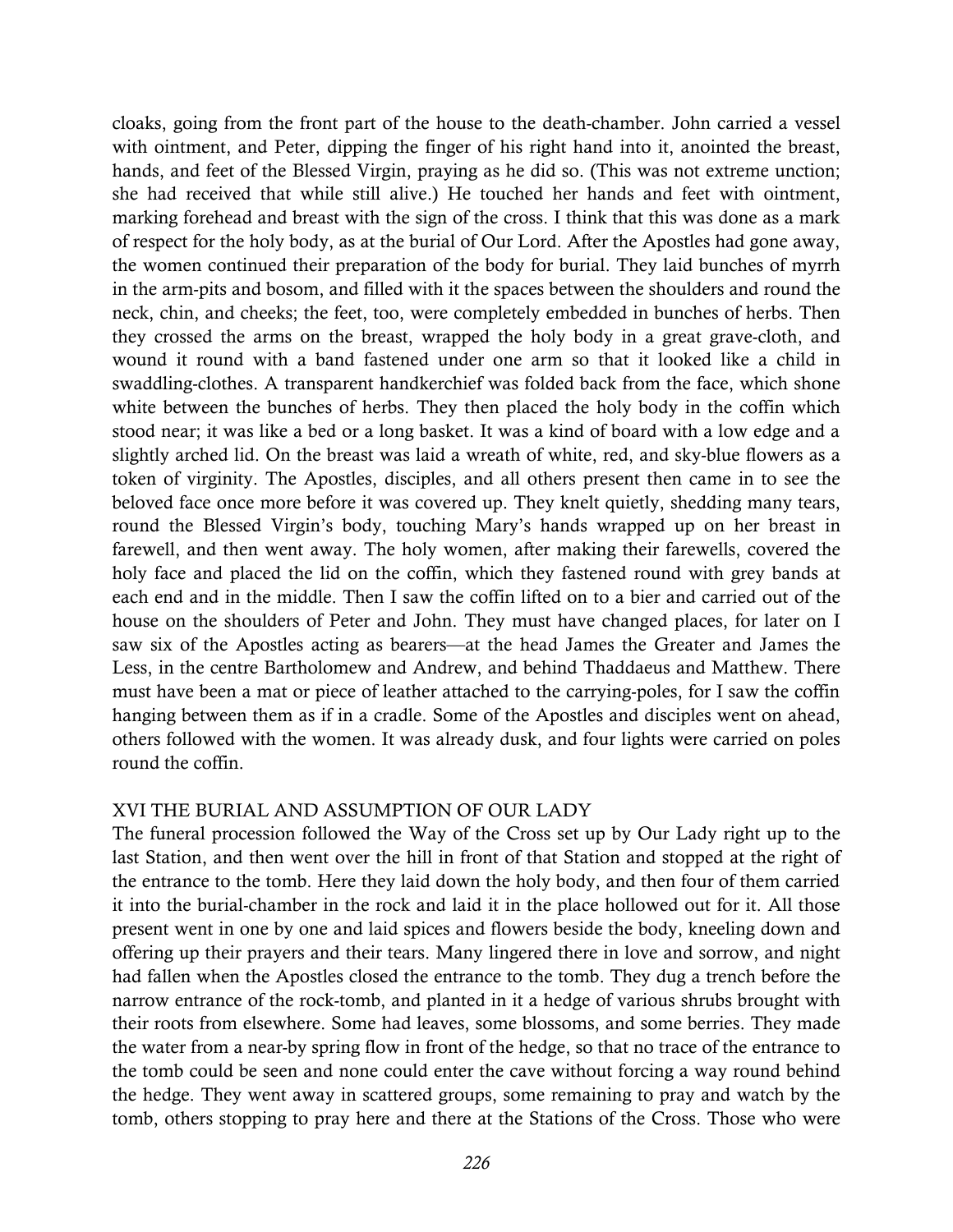on their way home saw from the distance a strange radiance over Mary's tomb, which moved them to wonder, though they did not know what it really was. I saw it, too, but of all that I saw I remember only the following. It was as if a shaft of light descended from heaven towards the tomb, and in this shaft was a lovely form like the soul of the Blessed Virgin, accompanied by the form of Our Lord; then the body of Our Lady, united to the shining soul, rose shining out of the grave and soared up to heaven with the figure of Our Lord. All this lies in my memory as something half realized and yet distinct.

In the night I saw several of the Apostles and holy women praying and singing in the little garden in front of the rock-tomb. A broad shaft of light came down from heaven to the rock, and I saw descending in it a triple-ringed glory of angels and spirits surrounding the appearance of Our Lord and of the shining soul of Mary. The appearance of Our Lord, whose wound-marks were streaming with light, moved down in front of her soul. Round the soul of Mary, in the innermost circle of the glory, I saw only little figures of children; in the midmost circle they appeared as six-year-old children; and in the outer-most circle as grownup youths. I could see only the faces clearly, all the rest I saw as shimmering figures of light. As this vision, becoming ever clearer, streamed down upon the rock, I saw a shining path opened and leading up to the heavenly Jerusalem. Then I saw the soul of the Blessed Virgin, which had been following the appearance of Our Lord, pass in front of Him and float down into the tomb. Soon afterwards I saw her soul, united to her transfigured body, rising out of the tomb far brighter and clearer, and ascending into the heavenly Jerusalem with Our Lord and with the whole glory. Thereupon all the radiance faded again, and the quiet starry sky covered the land.

I do not know whether the Apostles and holy women praying before the tomb saw all this in the same manner, but I saw them looking upwards in adoration and amazement, or throwing themselves down full of awe with their faces to the ground. I saw, too, how several of those who were praying and singing by the Way of the Cross as they carried home the empty bier turned back with great reverence and devotion towards the light above the rocktomb.

Thus I did not see the Blessed Virgin die in the usual manner, nor did I see her go up to heaven; but I saw that first her soul and then her body were taken from the earth.

On returning to the house the Apostles and disciples partook of a little food and then went to rest. They slept outside the house in sheds built on to it. Mary's maidservant, who had remained in the house to set things in order, and the other women who had stayed there to help her, slept in the room behind the hearth. During the burial the maidservant had cleared everything out of this, so that it now looked like a little chapel; and thence forward the Apostles used it for prayer and for offering the Holy Sacrifice. This evening I saw them still in their own room, praying and mourning. The women had already gone to rest. Then I saw the Apostle Thomas and two companions, all girt up, arrive at the gate of the courtyard and knock to be let in. There was a disciple with him called Jonathan, who was related to the Holy Family.<sup>216</sup> His other companian was a very simple-minded man from the land of

<sup>216</sup> She recognized this disciple by a relic of him which was in her possession but had no name on it. She said of him on July 25<sup>th</sup> and 26<sup>th</sup>, 1821: 'Jonathan or Jonadab received the name of Elieser in baptism. He was of the tribe of Benjamin and came from the region of Samaria. He was with Peter and then with Paul, but was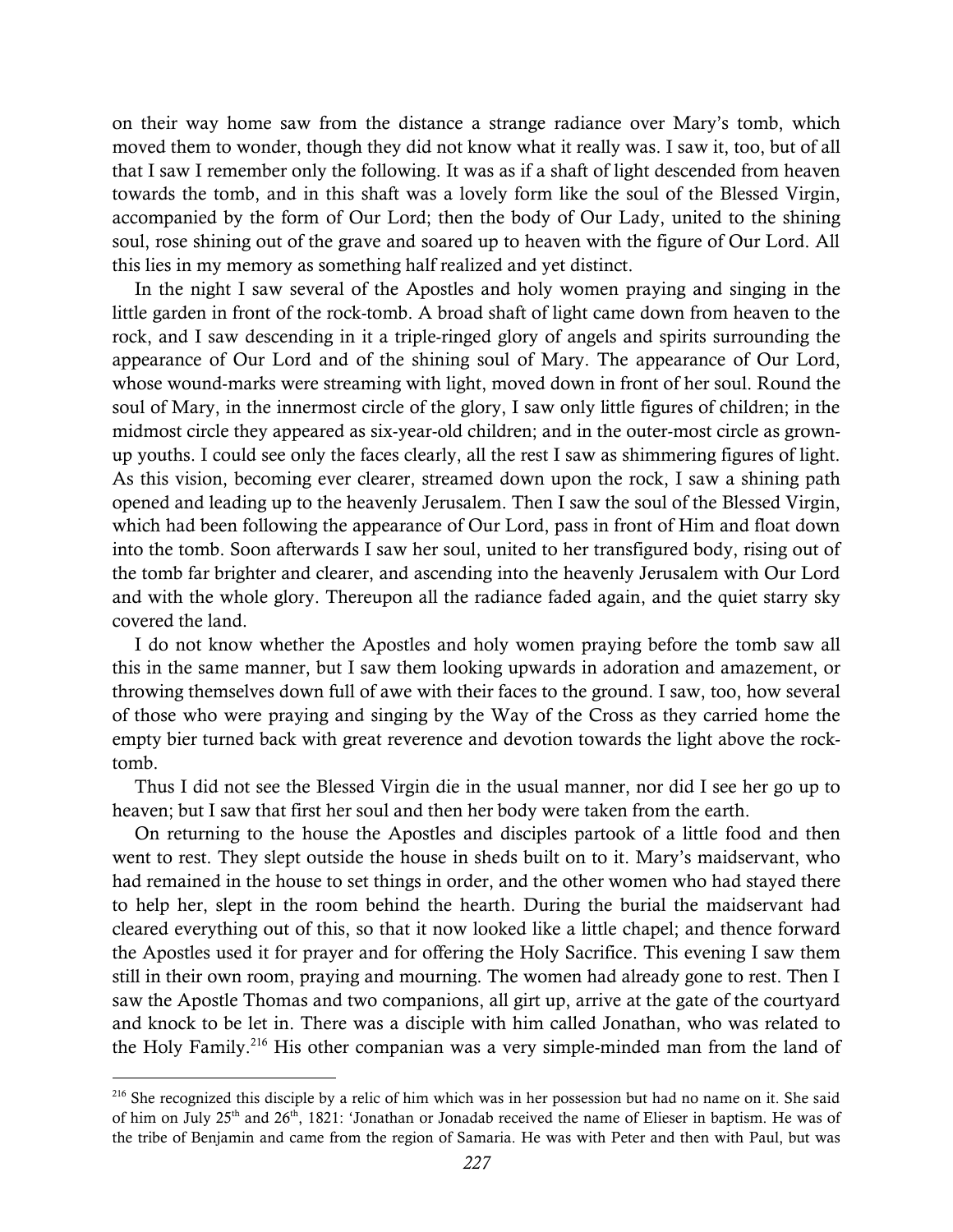the farthest of the three holy kings, which I always call Partherme, $^{217}$  not being able to recall names exactly. Thomas had brought him from there; he carried his cloak and was an obedient, child-like servant. A disciple opened the gate, and Thomas went with Jonathan into the Apostles' room, telling his servant to sit at the gate and wait. The good brown man, who did everything that he was told, at once sat quietly dawn. Oh, how distressed they were to learn that they had come too late! Thomas cried like a child when he heard of Mary's death. The disciples washed his and Jonathan's feet, and gave them some refreshment. In the meantime the women had woken and got up, and when they had retired from Our Lady's room, Thomas and Jonathan were taken to the place where Our Lady had died. They threw themselves to the ground and watered it with their tears. Thomas knelt long in prayer at Mary's little altar. His grief was inexpressibly moving; it makes me cry even now when I think of it. When the Apostles had finished their prayers (which they had not interrupted), they all went to welcome the new arrivals. They took Thomas and Jonathan by the arms, lifted them from their knees, embraced them, and led them into the front part of the house, where they gave them honey and little loaves of bread to eat. They drank from little jugs and goblets. They prayed together once more, and all embraced each other.

But now Thomas and Jonathan begged to be shown the tomb<sup>218</sup> of the Blessed Virgin, so the Apostles kindled lights fastened to staves, and they all went out along Mary's Way of the Cross to her tomb. They spoke little, stopping for a short time at the stones of the Stations, and meditating on the *Via Dolorosa* of Our Lord and the compassionate love of His Mother, who had placed these stones of remembrance here and had so often wetted them with her tears. When they came to the rock-tomb, they all threw themselves on their knees. Thomas and Jonathan hurried towards the tomb, followed by John. Two disciples held back the bushes from the entrance, and they went in and knelt in reverent awe before the restingplace of the Blessed Virgin. John then drew near to the light wicker coffin, which projected a little beyond the ledge of rock, undid the three grey bands which were round it and laid them aside. When the light of the torches shone into the coffin, they saw with awe and amazement the grave-clothes lying before them still wrapped round as before, but empty. About the face and breast they were undone; the wrappings of the arms lay slightly loosened, but not unwound. The transfigured body of Mary was no longer on earth. They gazed up in astonishment, raising their arms, as though the holy body had only then vanished from among them; and John called to those outside the cave: 'Come, see, and wonder, she is no longer here.' All came two by two into the narrow cave, and saw with amazement the empty grave-clothes lying before them. They looked up to heaven with

too slow for him: he was also with John, and came with Thomas from far away at Our Lady's death. He was, like Thomas' simple Tartar servant, very childish in character, but became a priest. I saw him still here in Ephesus three years after Mary's death. Later I saw him left lying here, stoned and half dead, and then taken into the city, where he died. Afterwards his bones were brought to Rome, but his identity remained unknown. (CB)

This Jonathan or Jonadab is not identifiable in any available document.

<sup>&</sup>lt;sup>217</sup> Partherme was indicated before as the land of Sair, though the land of Theokeno, Media, was stated to be the remotest. (SB)

<sup>&</sup>lt;sup>218</sup> Thomas' late arrival was the immediate occasion of Our Lady's tomb being opened and found empty. This is also a feature of the general legend preserved by St. John Damascene and recited in the Breviary. (SB)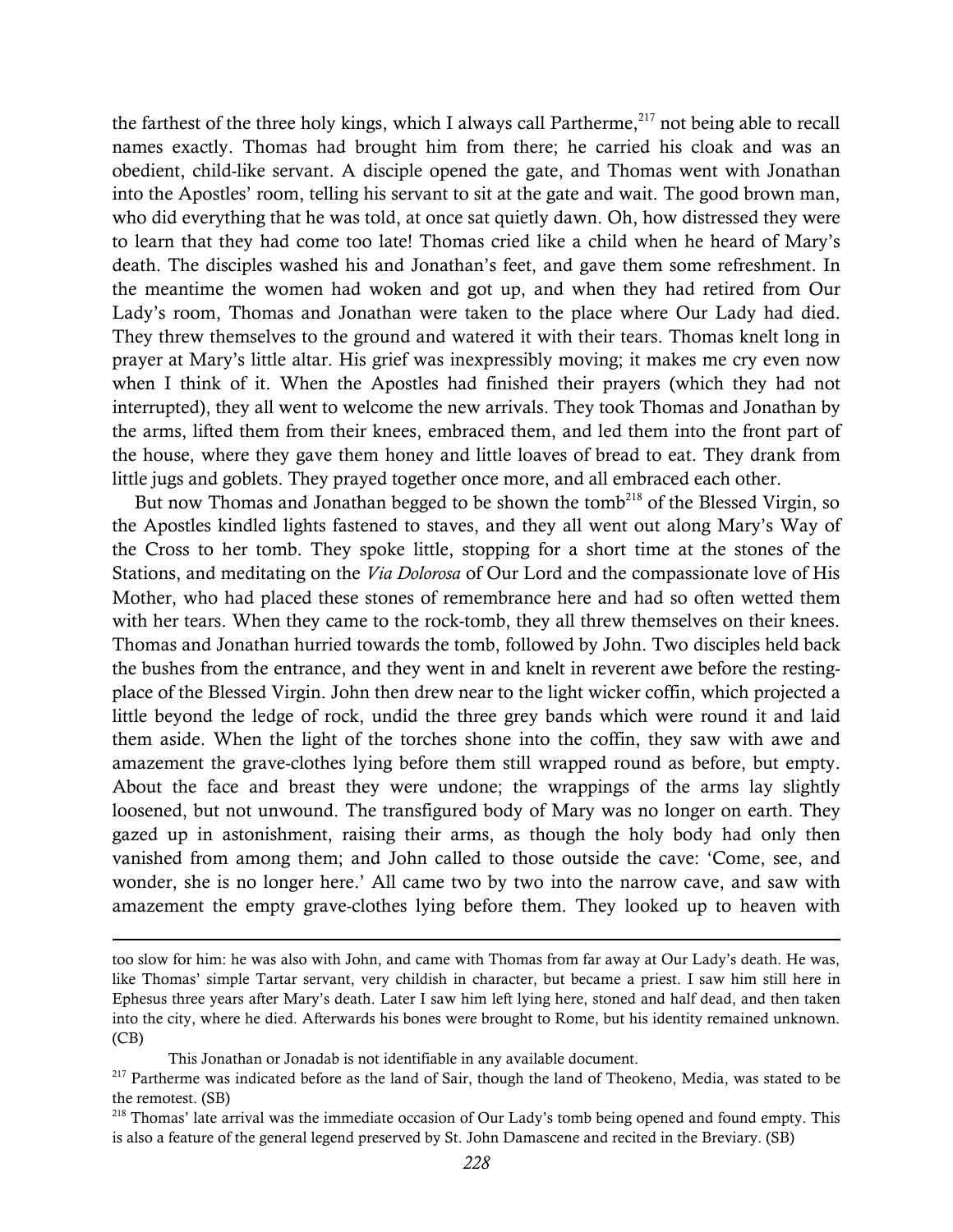uplifted arms, weeping and praying, praising the Lord and His beloved transfigured Mother (their true dear Mother, too) like devoted children, uttering every kind of loving endearment as the spirit moved them. They must have remembered in their thoughts that cloud of light which they had seen from afar on their way home immediately after the burial, how it had sunk down upon the tomb and then soared upwards again. John took the Blessed Virgin's grave-clothes with great reverence out of the wicker coffin, folded and wrapped them carefully together, and took them away, after closing the lid of the coffin and fastening it again with the bands. Then they left the tomb, closing the entrance again with the bushes. They returned to the house by the Way of the Cross, praying and singing hymns. On their return they all went into Our Lady's room. John laid the grave-clothes reverently on the little table before the place where Our Lady used to pray. Thomas and the others prayed again at the place where she died. Peter went apart as if in spiritual meditation; perhaps he was making his preparation, for afterwards I saw the altar being set up before Our Lady's place of prayer where her cross stood, and I saw Peter holding a solemn service there, the others standing behind him in rows and praying and singing alternately. The holy women stood farther back by the doors, behind the hearth.

Thomas' simple-minded servant had followed him from the distant land which he had last visited. His appearance was very strange. He had small eyes, a flat forehead and nose, and high cheek-bones. His skin was of a browner colour than one sees here. He had been baptized; apart from that he was just like an ignorant, obedient child. He did everything that he was told—stood still where he was put, looked in the direction he was told to, and smiled at everybody. He remained seated in the place where Thomas had said he was to wait, and when he saw Thomas in tears, he wept bitterly, too. This man always stayed with Thomas; he was able to carry great weights, and I have seen him dragging up enormous stones when Thomas was building a chapel.

After the Blessed Virgin's death I saw the assembled Apostles and disciples often standing together in a group and telling each other where they had been and what had befallen them. I heard it all, and if it be God's will I shall recollect it.

[August  $20<sup>th</sup>$ , 1820 and 1821:] After performing various devotions most of the disciples have taken leave and returned to their duties. The Apostles are still at the house, with Jonathan, who came with Thomas, and also Thomas' servant; but they will all be leaving as soon as they have finished their work. They are working at freeing Mary's Way of the Cross from weeds and stones and are planting it with beautiful shrubs, herbs, and flowers. While working they pray and sing, and I cannot express how moving it is to see them: it is as if, in their love and sorrow, they were performing a solemn religious service, sad but beautiful. Like devoted children they adorn the footsteps of God's Mother and their Mother – those footsteps which followed, in compassionate devotion, her Divine Son's path of suffering to His redeeming death upon the Cross.

They entirely closed up the entrance into Mary's tomb by earthing up more firmly the bushes planted in front of it and strengthening the trench. They arranged and beautified the little garden before the tomb, and dug out a passage at the back of the hill leading to the back wall of the tomb, chiselling out an opening in the rock through which one could see the place where the Holy Mother's body had rested—that Mother whom the Redeemer